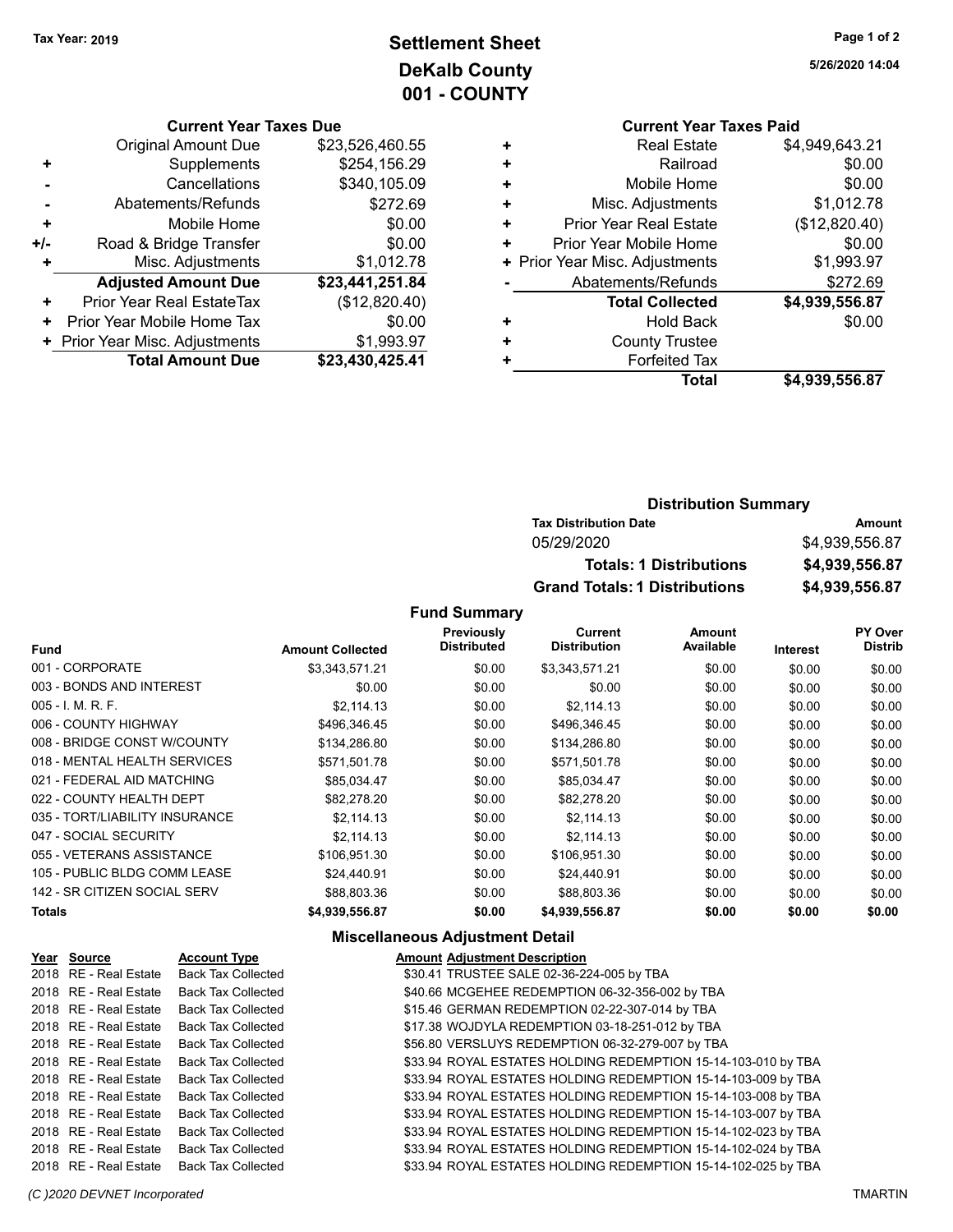# **Settlement Sheet Tax Year: 2019 Page 2 of 2 DeKalb County**

**Miscellaneous Adjustment Detail**

**5/26/2020 14:04**

| Year Source           | <b>Account Type</b>       | <b>Amount Adjustment Description</b>                          |
|-----------------------|---------------------------|---------------------------------------------------------------|
| 2018 RE - Real Estate | <b>Back Tax Collected</b> | \$33.94 ROYAL ESTATES HOLDING REDEMPTION 15-14-102-026 by TBA |
| 2018 RE - Real Estate | <b>Back Tax Collected</b> | \$14.80 FIRST MID WEALTH REDEMPTION 03-30-101-005 by TBA      |
| 2018 RE - Real Estate | <b>Back Tax Collected</b> | \$30.87 GALLARDO CONSTRUCTION REDEMPTION 02-22-426-003 by TBA |
| 2018 DR - Drainage    | <b>Back Tax Collected</b> | \$1.75 AMEN REAL ESTATE LLC REDEMPTION 19-35-231-010 by TBA   |
| 2018 RE - Real Estate | <b>Back Tax Collected</b> | \$1.97 PETERSON REDEMPTION 04-11-100-009 by TBA               |
| 2018 RE - Real Estate | <b>Back Tax Collected</b> | \$26.24 CLEINMARK REDEMPTION 15-15-228-013 by TBA             |
| 2018 RE - Real Estate | <b>Back Tax Collected</b> | \$139.91 AMEN REAL ESTATE LLC REDEMPTION 19-35-231-003 by TBA |
| 2018 DR - Drainage    | <b>Back Tax Collected</b> | \$1.75 AMEN REAL ESTATE LLC REDEMPTION 19-35-231-003 by TBA   |
| 2018 RE - Real Estate | <b>Back Tax Collected</b> | \$98.37 AMEN REAL ESTATE LLC REDEMPTION 19-35-231-010 by TBA  |
| 2018 RE - Real Estate | <b>Back Tax Collected</b> | \$480.66 TRUSTEE SALE 08-22-283-001 by TBA                    |
| 2018 RE - Real Estate | <b>Back Tax Collected</b> | \$366.41 TRUSTEE SALE 07-23-185-001 by TBA                    |
| 2018 RE - Real Estate | <b>Back Tax Collected</b> | \$76.55 TRUSTEE SALE 08-15-101-002 by TBA                     |
| 2018 RE - Real Estate | <b>Back Tax Collected</b> | \$41.67 TRUSTEE SALE 02-22-307-024 by TBA                     |
| 2018 RE - Real Estate | <b>Back Tax Collected</b> | \$70.08 ENGSTROM REDEMPTION 09-29-300-013 by TBA              |
| 2018 RE - Real Estate | <b>Back Tax Collected</b> | \$70.08 ENGSTROM REDEMPTION 09-29-300-004 by TBA              |
| 2018 RE - Real Estate | <b>Back Tax Collected</b> | \$23.74 KIRCHHOFF REDEMPTION 03-19-333-008 by TBA             |
| 2018 RE - Real Estate | <b>Back Tax Collected</b> | \$116.89 PIOTROWSKI REDEMPTION 04-18-253-008 by TBA           |
| 2019 RE - Real Estate | <b>Back Tax Collected</b> | \$7.00 ANB REDEMPTION 06-29-278-007 by TBA                    |
| 2019 RE - Real Estate | <b>Back Tax Collected</b> | \$1,005.78 LYNCH REDEMPTION 08-24-153-001 by TBA              |
|                       |                           |                                                               |

### **Year Source Account Type**<br> **PO18 RE - Real Estate RE Abatement** 2018 RE - Real Estate 2018 RE - Real Estate RE Abatement 2018 RE - Real Estate RE Abatement 2018 RE - Real Estate RE Abatement 2018 RE - Real Estate RE Abatement 2018 RE - Real Estate RE Abatement 2018 RE - Real Estate RE Abatement 2018 RE - Real Estate RE Abatement 2018 RE - Real Estate RE Abatement 2018 RE - Real Estate RE Abatement 2018 RE - Real Estate RE Abatement 2019 RE - Real Estate RE Abatement 2019 RE - Real Estate RE Abatement 2019 RE - Real Estate RE Abatement 2019 RE - Real Estate RE Abatement **Totals \$272.65 15 entries**

<sup>2</sup> ax Collected **Estate ST.00 ANB REDEMPTION 06-29-278-007** by TBA <sup>2</sup> ax Collected  $$1,005.78$  LYNCH REDEMPTION 08-24-153-001 by TBA **Totals \$3,006.75 31 entries**

### **Abatement Detail**

|          | <b>Amount Adjustment Description</b> |                                                    |                                                                 |
|----------|--------------------------------------|----------------------------------------------------|-----------------------------------------------------------------|
|          |                                      | \$3.66 PTAB INTEREST REFUND 08-12-227-006 by TBA   |                                                                 |
|          |                                      | \$7.00 PTAB INTEREST REFUND 08-22-151-045 by TBA   |                                                                 |
|          |                                      | \$0.42 PTAB INTEREST REFUND 08-23-453-004 by TBA   |                                                                 |
|          |                                      |                                                    | \$1.77 PTAB INTEREST REFUND 09-29-252-001, 09-17-326-001 by TBA |
|          |                                      |                                                    | \$14.06 PTAB INTEREST REFUND #2017-06099 THRU 2017-06139 by TBA |
|          |                                      | \$1.03 PTAB INTEREST REFUND 03-27-400-003 by TBA   |                                                                 |
|          |                                      | \$0.14 PTAB INTEREST REFUND 03-27-400-003 by TBA   |                                                                 |
|          |                                      | \$1.48 PTAB INTEREST REFUND 02-21-176-004 by TBA   |                                                                 |
|          |                                      | \$2.64 PTAB INTEREST REFUND 06-21-377-030 by TBA   |                                                                 |
|          |                                      | \$0.24 PTAB INTEREST REFUND 06-21-377-030 by TBA   |                                                                 |
|          |                                      | \$0.46 PTAB INTEREST REFUND 03-27-400-003 by TBA   |                                                                 |
|          |                                      | \$237.12 PTAB INTEREST REFUND 09-07-300-022 by TBA |                                                                 |
|          |                                      | \$1.44 PTAB INTEREST REFUND 02-36-228-002 by TBA   |                                                                 |
|          |                                      | \$0.21 PTAB INTEREST REFUND 06-21-179-027 by TBA   |                                                                 |
|          |                                      | \$0.98 PTAB INTEREST REFUND 06-21-377-032 by TBA   |                                                                 |
| \$272.65 |                                      |                                                    |                                                                 |
|          |                                      |                                                    |                                                                 |

*(C )2020 DEVNET Incorporated* TMARTIN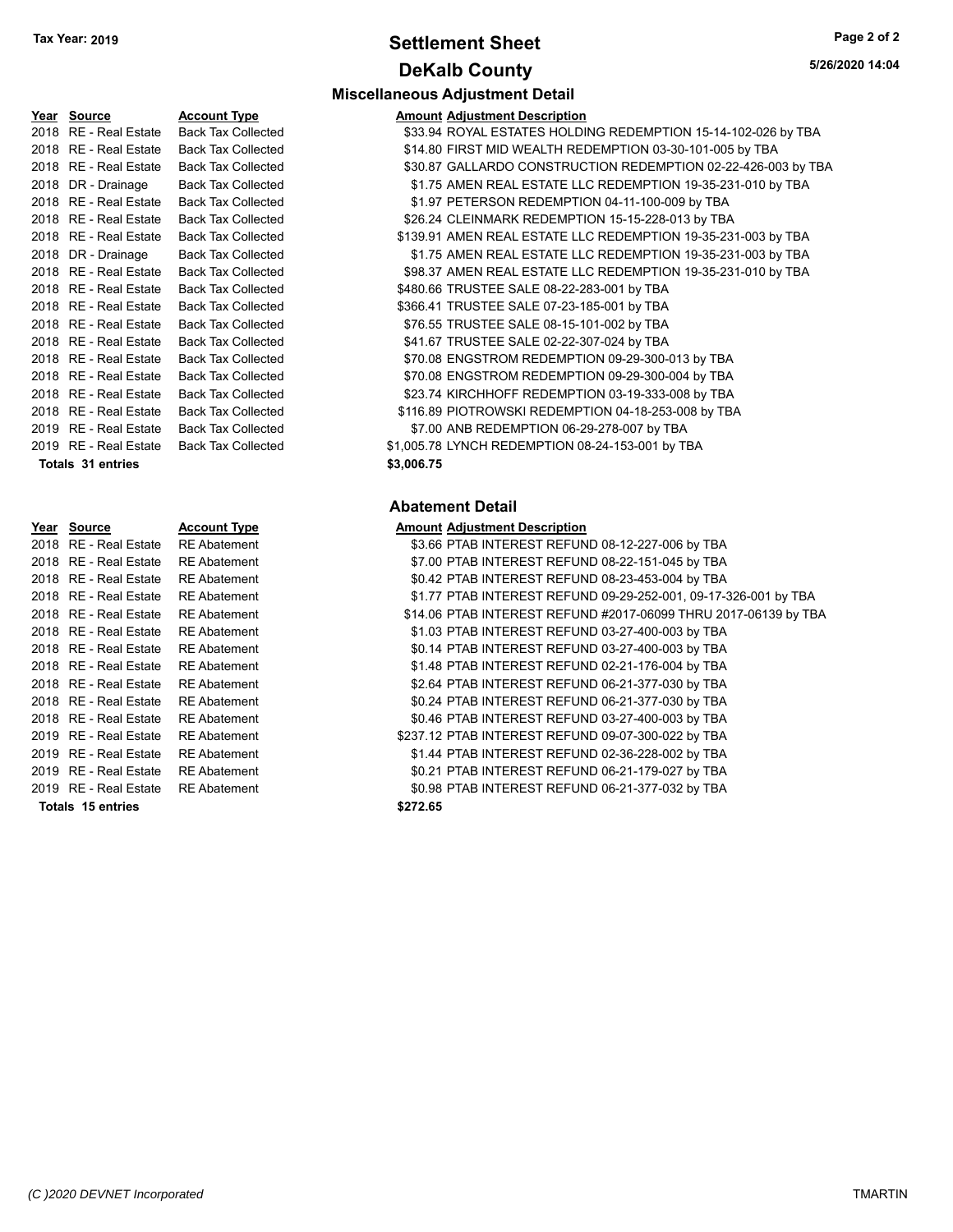# **Settlement Sheet Tax Year: 2019 Page 1 of 2 DeKalb County 002 - FOREST PRESERVE**

**5/26/2020 14:04**

### **Current Year Taxes Paid**

| <b>Current Year Taxes Due</b>  |                                                   |  |  |
|--------------------------------|---------------------------------------------------|--|--|
| <b>Original Amount Due</b>     | \$1,637,120.08                                    |  |  |
| Supplements                    | \$23,082.65                                       |  |  |
| Cancellations                  | \$23,663.66                                       |  |  |
| Abatements/Refunds             | \$18.98                                           |  |  |
| Mobile Home                    | \$0.00                                            |  |  |
| \$0.00<br>+/-                  |                                                   |  |  |
| Misc. Adjustments              | \$70.47                                           |  |  |
| <b>Adjusted Amount Due</b>     | \$1,636,590.56                                    |  |  |
| Prior Year Real EstateTax      | (\$896.48)                                        |  |  |
| Prior Year Mobile Home Tax     | \$0.00                                            |  |  |
| + Prior Year Misc. Adjustments | \$139.37                                          |  |  |
|                                | \$1,635,833.45                                    |  |  |
|                                | Road & Bridge Transfer<br><b>Total Amount Due</b> |  |  |

|   | <b>Real Estate</b>             | \$344,378.00 |
|---|--------------------------------|--------------|
| ÷ | Railroad                       | \$0.00       |
| ٠ | Mobile Home                    | \$0.00       |
| ٠ | Misc. Adjustments              | \$70.47      |
| ٠ | <b>Prior Year Real Estate</b>  | (\$896.48)   |
| ٠ | Prior Year Mobile Home         | \$0.00       |
|   | + Prior Year Misc. Adjustments | \$139.37     |
|   | Abatements/Refunds             | \$18.98      |
|   | <b>Total Collected</b>         | \$343,672.38 |
|   | <b>Hold Back</b>               | \$0.00       |
| ٠ | <b>County Trustee</b>          |              |
|   | <b>Forfeited Tax</b>           |              |
|   | <b>Total</b>                   | \$343,672,38 |
|   |                                |              |

|                     | <b>Distribution Summary</b>          |              |
|---------------------|--------------------------------------|--------------|
|                     | <b>Tax Distribution Date</b>         | Amount       |
|                     | 05/29/2020                           | \$343,672.38 |
|                     | <b>Totals: 1 Distributions</b>       | \$343,672.38 |
|                     | <b>Grand Totals: 1 Distributions</b> | \$343,672.38 |
| <b>Fund Summary</b> |                                      |              |

| Fund                                                | <b>Amount Collected</b> | <b>Previously</b><br><b>Distributed</b> | Current<br><b>Distribution</b> | Amount<br>Available | <b>Interest</b> | <b>PY Over</b><br><b>Distrib</b> |
|-----------------------------------------------------|-------------------------|-----------------------------------------|--------------------------------|---------------------|-----------------|----------------------------------|
| 001 - CORPORATE                                     | \$275.636.24            | \$0.00                                  | \$275.636.24                   | \$0.00              | \$0.00          | \$0.00                           |
| $005 - I. M. R. F.$                                 | \$643.02                | \$0.00                                  | \$643.02                       | \$0.00              | \$0.00          | \$0.00                           |
| 035 - TORT JUDGEMENTS/LIABILITY<br><b>INSURANCE</b> | \$61.512.88             | \$0.00                                  | \$61.512.88                    | \$0.00              | \$0.00          | \$0.00                           |
| 047 - SOCIAL SECURITY                               | \$5.880.24              | \$0.00                                  | \$5.880.24                     | \$0.00              | \$0.00          | \$0.00                           |
| <b>Totals</b>                                       | \$343.672.38            | \$0.00                                  | \$343.672.38                   | \$0.00              | \$0.00          | \$0.00                           |

### **Miscellaneous Adjustment Detail**

| Year Source           | <b>Account Type</b>       | <b>Amount Adjustment Description</b>                         |
|-----------------------|---------------------------|--------------------------------------------------------------|
| 2018 RE - Real Estate | <b>Back Tax Collected</b> | \$2.13 TRUSTEE SALE 02-36-224-005 by TBA                     |
| 2018 RE - Real Estate | <b>Back Tax Collected</b> | \$2.84 MCGEHEE REDEMPTION 06-32-356-002 by TBA               |
| 2018 RE - Real Estate | <b>Back Tax Collected</b> | \$1.08 GERMAN REDEMPTION 02-22-307-014 by TBA                |
| 2018 RE - Real Estate | <b>Back Tax Collected</b> | \$1.21 WOJDYLA REDEMPTION 03-18-251-012 by TBA               |
| 2018 RE - Real Estate | <b>Back Tax Collected</b> | \$3.97 VERSLUYS REDEMPTION 06-32-279-007 by TBA              |
| 2018 RE - Real Estate | <b>Back Tax Collected</b> | \$2.37 ROYAL ESTATES HOLDING REDEMPTION 15-14-103-010 by TBA |
| 2018 RE - Real Estate | <b>Back Tax Collected</b> | \$2.37 ROYAL ESTATES HOLDING REDEMPTION 15-14-103-009 by TBA |
| 2018 RE - Real Estate | <b>Back Tax Collected</b> | \$2.37 ROYAL ESTATES HOLDING REDEMPTION 15-14-103-008 by TBA |
| 2018 RE - Real Estate | <b>Back Tax Collected</b> | \$2.37 ROYAL ESTATES HOLDING REDEMPTION 15-14-103-007 by TBA |
| 2018 RE - Real Estate | <b>Back Tax Collected</b> | \$2.37 ROYAL ESTATES HOLDING REDEMPTION 15-14-102-023 by TBA |
| 2018 RE - Real Estate | <b>Back Tax Collected</b> | \$2.37 ROYAL ESTATES HOLDING REDEMPTION 15-14-102-024 by TBA |
| 2018 RE - Real Estate | <b>Back Tax Collected</b> | \$2.37 ROYAL ESTATES HOLDING REDEMPTION 15-14-102-025 by TBA |
| 2018 RE - Real Estate | <b>Back Tax Collected</b> | \$2.37 ROYAL ESTATES HOLDING REDEMPTION 15-14-102-026 by TBA |
| 2018 RE - Real Estate | <b>Back Tax Collected</b> | \$1.04 FIRST MID WEALTH REDEMPTION 03-30-101-005 by TBA      |
| 2018 RE - Real Estate | <b>Back Tax Collected</b> | \$2.16 GALLARDO CONSTRUCTION REDEMPTION 02-22-426-003 by TBA |
| 2018 DR - Drainage    | <b>Back Tax Collected</b> | \$0.12 AMEN REAL ESTATE LLC REDEMPTION 19-35-231-010 by TBA  |
| 2018 RE - Real Estate | <b>Back Tax Collected</b> | \$0.14 PETERSON REDEMPTION 04-11-100-009 by TBA              |
| 2018 RE - Real Estate | <b>Back Tax Collected</b> | \$1.83 CLEINMARK REDEMPTION 15-15-228-013 by TBA             |
| 2018 RE - Real Estate | <b>Back Tax Collected</b> | \$9.78 AMEN REAL ESTATE LLC REDEMPTION 19-35-231-003 by TBA  |
| 2018 DR - Drainage    | <b>Back Tax Collected</b> | \$0.12 AMEN REAL ESTATE LLC REDEMPTION 19-35-231-003 by TBA  |
| 2018 RE - Real Estate | <b>Back Tax Collected</b> | \$6.88 AMEN REAL ESTATE LLC REDEMPTION 19-35-231-010 by TBA  |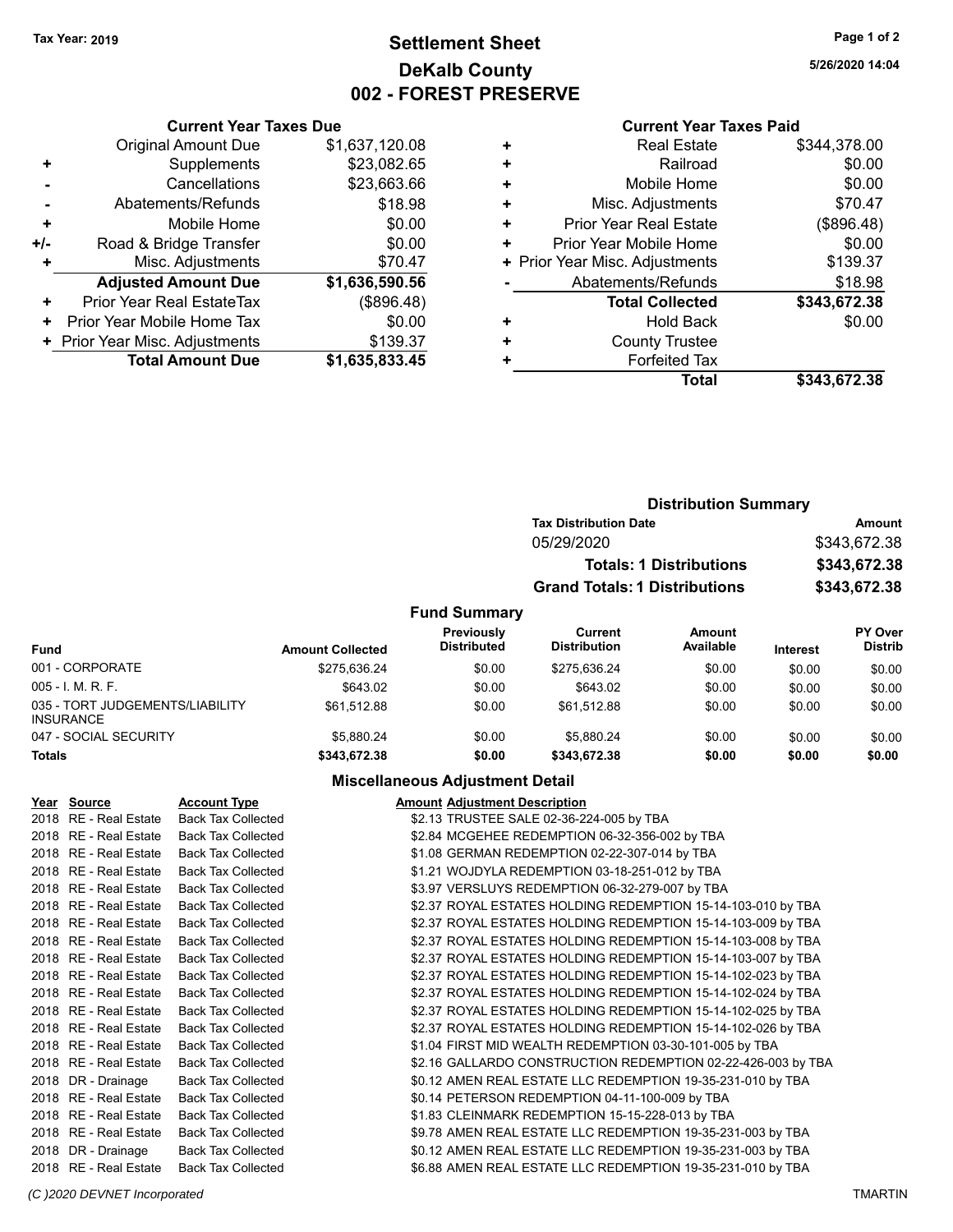# **Settlement Sheet Tax Year: 2019 Page 2 of 2 DeKalb County**

| Year Source           | <b>Account Type</b>       | <b>Amount Adjustment Description</b> |
|-----------------------|---------------------------|--------------------------------------|
| 2018 RE - Real Estate | <b>Back Tax Collected</b> | \$33.60 TRUSTEE SALE 08-22-2         |
| 2018 RE - Real Estate | <b>Back Tax Collected</b> | \$25.62 TRUSTEE SALE 07-23-1         |
| 2018 RE - Real Estate | <b>Back Tax Collected</b> | \$5.35 TRUSTEE SALE 08-15-1          |
| 2018 RE - Real Estate | <b>Back Tax Collected</b> | \$2.91 TRUSTEE SALE 02-22-3          |
| 2018 RE - Real Estate | <b>Back Tax Collected</b> | \$4.90 ENGSTROM REDEMPTI             |
| 2018 RE - Real Estate | <b>Back Tax Collected</b> | \$4.90 ENGSTROM REDEMPTI             |
| 2018 RE - Real Estate | <b>Back Tax Collected</b> | \$1.66 KIRCHHOFF REDEMPTI            |
| 2018 RE - Real Estate | <b>Back Tax Collected</b> | \$8.17 PIOTROWSKI REDEMPT            |
| 2019 RE - Real Estate | <b>Back Tax Collected</b> | \$0.49 ANB REDEMPTION 06-2           |
| 2019 RE - Real Estate | <b>Back Tax Collected</b> | \$69.98 LYNCH REDEMPTION 0           |
| Totals 31 entries     |                           | \$209.84                             |
|                       |                           | <b>Abatement Detail</b>              |
| Year Source           | <b>Account Type</b>       | <b>Amount Adjustment Description</b> |
| 2018 RE - Real Estate | <b>RE</b> Abatement       | \$0.26 PTAB INTEREST REFUN           |
| 2018 RE - Real Estate | <b>RE</b> Abatement       | \$0.49 PTAB INTEREST REFUN           |
| 2018 RE - Real Estate | <b>RE</b> Abatement       | \$0.03 PTAB INTEREST REFUN           |
| 2018 RE - Real Estate | <b>RE</b> Abatement       | \$0.12 PTAB INTEREST REFUN           |

# **Miscellaneous Adjustment Detail**

| <u>Year Source</u>    | <b>Account Type</b>       | <b>Amount Adjustment Description</b>              |
|-----------------------|---------------------------|---------------------------------------------------|
| 2018 RE - Real Estate | Back Tax Collected        | \$33.60 TRUSTEE SALE 08-22-283-001 by TBA         |
| 2018 RE - Real Estate | <b>Back Tax Collected</b> | \$25.62 TRUSTEE SALE 07-23-185-001 by TBA         |
| 2018 RE - Real Estate | <b>Back Tax Collected</b> | \$5.35 TRUSTEE SALE 08-15-101-002 by TBA          |
| 2018 RE - Real Estate | <b>Back Tax Collected</b> | \$2.91 TRUSTEE SALE 02-22-307-024 by TBA          |
| 2018 RE - Real Estate | <b>Back Tax Collected</b> | \$4.90 ENGSTROM REDEMPTION 09-29-300-013 by TBA   |
| 2018 RE - Real Estate | <b>Back Tax Collected</b> | \$4.90 ENGSTROM REDEMPTION 09-29-300-004 by TBA   |
| 2018 RE - Real Estate | <b>Back Tax Collected</b> | \$1.66 KIRCHHOFF REDEMPTION 03-19-333-008 by TBA  |
| 2018 RE - Real Estate | <b>Back Tax Collected</b> | \$8.17 PIOTROWSKI REDEMPTION 04-18-253-008 by TBA |
| 2019 RE - Real Estate | <b>Back Tax Collected</b> | \$0.49 ANB REDEMPTION 06-29-278-007 by TBA        |
| 2019 RE - Real Estate | Back Tax Collected        | \$69.98 LYNCH REDEMPTION 08-24-153-001 by TBA     |
| Totals 31 entries     |                           | \$209.84                                          |
|                       |                           |                                                   |

### **Abatement Detail**

### **Year Source Account Type Amount Adjustment Description**

| 2018 RE - Real Estate   | <b>RE Abatement</b> | \$0.26 PTAB INTEREST REFUND 08-12-227-006 by TBA                |
|-------------------------|---------------------|-----------------------------------------------------------------|
| 2018 RE - Real Estate   | <b>RE Abatement</b> | \$0.49 PTAB INTEREST REFUND 08-22-151-045 by TBA                |
| 2018 RE - Real Estate   | RE Abatement        | \$0.03 PTAB INTEREST REFUND 08-23-453-004 by TBA                |
| 2018 RE - Real Estate   | <b>RE</b> Abatement | \$0.12 PTAB INTEREST REFUND 09-29-252-001, 09-17-326-001 by TBA |
| 2018 RE - Real Estate   | <b>RE</b> Abatement | \$0.98 PTAB INTEREST REFUND #2017-06099 THRU 2017-06139 by TBA  |
| 2018 RE - Real Estate   | <b>RE</b> Abatement | \$0.07 PTAB INTEREST REFUND 03-27-400-003 by TBA                |
| 2018 RE - Real Estate   | <b>RE Abatement</b> | \$0.01 PTAB INTEREST REFUND 03-27-400-003 by TBA                |
| 2018 RE - Real Estate   | <b>RE</b> Abatement | \$0.10 PTAB INTEREST REFUND 02-21-176-004 by TBA                |
| 2018 RE - Real Estate   | <b>RE</b> Abatement | \$0.19 PTAB INTEREST REFUND 06-21-377-030 by TBA                |
| 2018 RE - Real Estate   | <b>RE Abatement</b> | \$0.02 PTAB INTEREST REFUND 06-21-377-030 by TBA                |
| 2018 RE - Real Estate   | <b>RE</b> Abatement | \$0.03 PTAB INTEREST REFUND 03-27-400-003 by TBA                |
| 2019   RE - Real Estate | <b>RE Abatement</b> | \$16.50 PTAB INTEREST REFUND 09-07-300-022 by TBA               |
| 2019 RE - Real Estate   | <b>RE</b> Abatement | \$0.10 PTAB INTEREST REFUND 02-36-228-002 by TBA                |
| 2019 RE - Real Estate   | <b>RE Abatement</b> | \$0.02 PTAB INTEREST REFUND 06-21-179-027 by TBA                |
| 2019 RE - Real Estate   | <b>RE Abatement</b> | \$0.07 PTAB INTEREST REFUND 06-21-377-032 by TBA                |
| Totals, 15 entries      |                     | \$18.99                                                         |

| <b>Totals 15 entries</b>           | \$18.99 |
|------------------------------------|---------|
| 2019 RE - Real Estate RE Abatement | \$0.07  |
| 2019 RE - Real Estate RE Abatement | \$0.02  |
| 2019 RE - Real Estate RE Abatement | \$0.10  |
| 2019 RE - Real Estate RE Abatement | \$16.50 |
| 2018 RE - Real Estate RE Abatement | \$0.03  |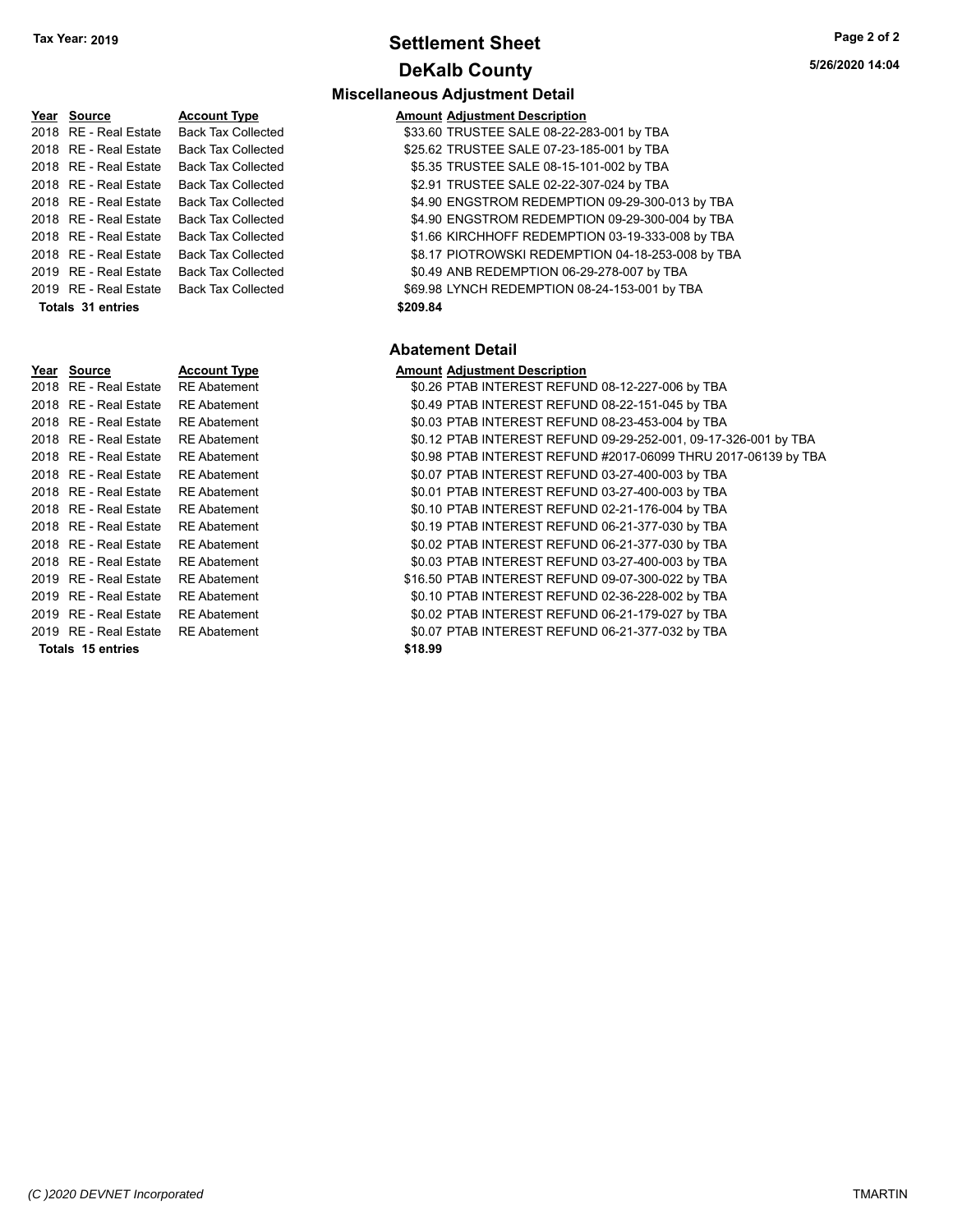# **Settlement Sheet Tax Year: 2019 Page 1 of 1 DeKalb County 003 - AFTON TOWNSHIP**

**5/26/2020 14:04**

### **Current Year Taxes Paid**

|     | <b>Current Year Taxes Due</b>  |             |  |  |  |
|-----|--------------------------------|-------------|--|--|--|
|     | <b>Original Amount Due</b>     | \$81,263.27 |  |  |  |
| ٠   | Supplements                    | \$544.04    |  |  |  |
|     | Cancellations                  | \$554.30    |  |  |  |
|     | Abatements/Refunds             | \$0.00      |  |  |  |
| ٠   | Mobile Home                    | \$0.00      |  |  |  |
| +/- | Road & Bridge Transfer         | \$0.00      |  |  |  |
| ٠   | Misc. Adjustments              | \$0.00      |  |  |  |
|     | <b>Adjusted Amount Due</b>     | \$81,253.01 |  |  |  |
| ٠   | Prior Year Real EstateTax      | \$0.00      |  |  |  |
| ٠   | Prior Year Mobile Home Tax     | \$0.00      |  |  |  |
|     | + Prior Year Misc. Adjustments | \$0.00      |  |  |  |
|     | <b>Total Amount Due</b>        | \$81.253.01 |  |  |  |
|     |                                |             |  |  |  |

| ٠ | <b>Real Estate</b>             | \$14,431.77 |
|---|--------------------------------|-------------|
| ٠ | Railroad                       | \$0.00      |
| ٠ | Mobile Home                    | \$0.00      |
| ٠ | Misc. Adjustments              | \$0.00      |
| ٠ | Prior Year Real Estate         | \$0.00      |
| ٠ | Prior Year Mobile Home         | \$0.00      |
|   | + Prior Year Misc. Adjustments | \$0.00      |
|   | Abatements/Refunds             | \$0.00      |
|   | <b>Total Collected</b>         | \$14,431.77 |
| ٠ | <b>Hold Back</b>               | \$0.00      |
| ٠ | <b>County Trustee</b>          |             |
| ٠ | <b>Forfeited Tax</b>           |             |
|   | <b>Total</b>                   | \$14,431.77 |
|   |                                |             |

| <b>Distribution Summary</b>          |             |
|--------------------------------------|-------------|
| <b>Tax Distribution Date</b>         | Amount      |
| 05/29/2020                           | \$14,431.77 |
| <b>Totals: 1 Distributions</b>       | \$14,431.77 |
| <b>Grand Totals: 1 Distributions</b> | \$14,431.77 |

| <b>Fund</b>                                         | <b>Amount Collected</b> | <b>Previously</b><br><b>Distributed</b> | Current<br><b>Distribution</b> | Amount<br>Available | Interest | <b>PY Over</b><br><b>Distrib</b> |
|-----------------------------------------------------|-------------------------|-----------------------------------------|--------------------------------|---------------------|----------|----------------------------------|
|                                                     |                         |                                         |                                |                     |          |                                  |
| 001 - CORPORATE                                     | \$11.659.73             | \$0.00                                  | \$11.659.73                    | \$0.00              | \$0.00   | \$0.00                           |
| $005 - I. M. R. F.$                                 | \$745.99                | \$0.00                                  | \$745.99                       | \$0.00              | \$0.00   | \$0.00                           |
| 027 - AUDIT                                         | \$178.29                | \$0.00                                  | \$178.29                       | \$0.00              | \$0.00   | \$0.00                           |
| 035 - TORT JUDGEMENTS/LIABILITY<br><b>INSURANCE</b> | \$568.48                | \$0.00                                  | \$568.48                       | \$0.00              | \$0.00   | \$0.00                           |
| 047 - SOCIAL SECURITY                               | \$1.154.95              | \$0.00                                  | \$1.154.95                     | \$0.00              | \$0.00   | \$0.00                           |
| 054 - GENERAL ASSISTANCE                            | \$124.33                | \$0.00                                  | \$124.33                       | \$0.00              | \$0.00   | \$0.00                           |
| <b>Totals</b>                                       | \$14,431.77             | \$0.00                                  | \$14,431.77                    | \$0.00              | \$0.00   | \$0.00                           |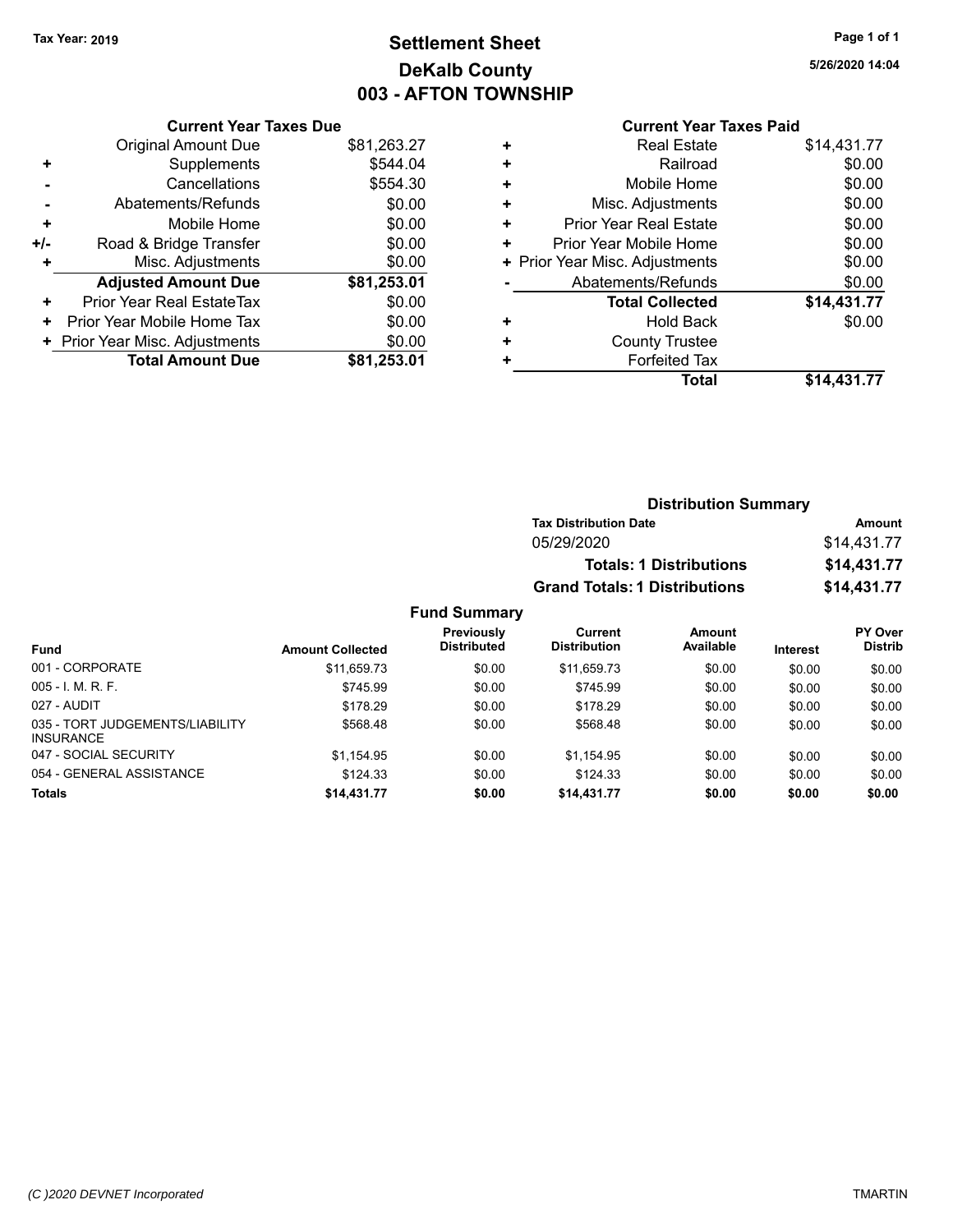# **Settlement Sheet Tax Year: 2019 Page 1 of 1 DeKalb County 004 - AFTON ROAD & BRIDGE**

**5/26/2020 14:04**

|       | <b>Current Year Taxes Due</b>  |              |  |  |
|-------|--------------------------------|--------------|--|--|
|       | <b>Original Amount Due</b>     | \$321,098.92 |  |  |
| ٠     | Supplements                    | \$2,053.47   |  |  |
|       | Cancellations                  | \$2,092.14   |  |  |
|       | Abatements/Refunds             | \$0.00       |  |  |
| ٠     | Mobile Home                    | \$0.00       |  |  |
| $+/-$ | Road & Bridge Transfer         | (\$2,554.24) |  |  |
| ٠     | Misc. Adjustments              | \$0.00       |  |  |
|       | <b>Adjusted Amount Due</b>     | \$318,506.01 |  |  |
| ÷     | Prior Year Real EstateTax      | \$0.00       |  |  |
| ٠     | Prior Year Mobile Home Tax     | \$0.00       |  |  |
|       | + Prior Year Misc. Adjustments | \$0.00       |  |  |
|       | <b>Total Amount Due</b>        | \$318,506.01 |  |  |
|       |                                |              |  |  |

|   | <b>Real Estate</b>             | \$54,470.50 |
|---|--------------------------------|-------------|
| ٠ | Railroad                       | \$0.00      |
| ٠ | Mobile Home                    | \$0.00      |
| ٠ | Misc. Adjustments              | \$0.00      |
| ٠ | Prior Year Real Estate         | \$0.00      |
| ٠ | Prior Year Mobile Home         | \$0.00      |
|   | + Prior Year Misc. Adjustments | \$0.00      |
|   | Abatements/Refunds             | \$0.00      |
|   | <b>Total Collected</b>         | \$54,470.50 |
| ٠ | Hold Back                      | \$0.00      |
| ٠ | <b>County Trustee</b>          |             |
| ٠ | <b>Forfeited Tax</b>           |             |
|   | Total                          | \$54.470.50 |

| <b>Road and Bridge Summary</b> |             |               | <b>Distribution Summary</b>          |             |  |
|--------------------------------|-------------|---------------|--------------------------------------|-------------|--|
| Municipality                   | Amt. Due    | Amt. Distrib. | <b>Tax Distribution Date</b>         | Amount      |  |
| CITY OF DEKALB                 | \$14.030.89 | \$2.554.24    | 05/29/2020                           | \$54.470.50 |  |
| <b>Totals</b>                  | \$14,030.89 | \$2,554,24    | <b>Totals: 1 Distributions</b>       | \$54,470.50 |  |
|                                |             |               | <b>Grand Totals: 1 Distributions</b> | \$54,470.50 |  |

|                              |                         | <b>Fund Summary</b>                     |                                |                     |                 |                                  |
|------------------------------|-------------------------|-----------------------------------------|--------------------------------|---------------------|-----------------|----------------------------------|
| <b>Fund</b>                  | <b>Amount Collected</b> | <b>Previously</b><br><b>Distributed</b> | Current<br><b>Distribution</b> | Amount<br>Available | <b>Interest</b> | <b>PY Over</b><br><b>Distrib</b> |
| 007 - ROAD AND BRIDGE        | \$27,109.98             | \$0.00                                  | \$27,109.98                    | \$0.00              | \$0.00          | \$0.00                           |
| 008 - BRIDGE CONST W/COUNTY  | \$2.865.83              | \$0.00                                  | \$2,865.83                     | \$0.00              | \$0.00          | \$0.00                           |
| 009 - PERMANENT ROAD         | \$18,777.05             | \$0.00                                  | \$18,777.05                    | \$0.00              | \$0.00          | \$0.00                           |
| 010 - EQUIPMENT AND BUILDING | \$5.717.64              | \$0.00                                  | \$5.717.64                     | \$0.00              | \$0.00          | \$0.00                           |
| <b>Totals</b>                | \$54,470.50             | \$0.00                                  | \$54,470.50                    | \$0.00              | \$0.00          | \$0.00                           |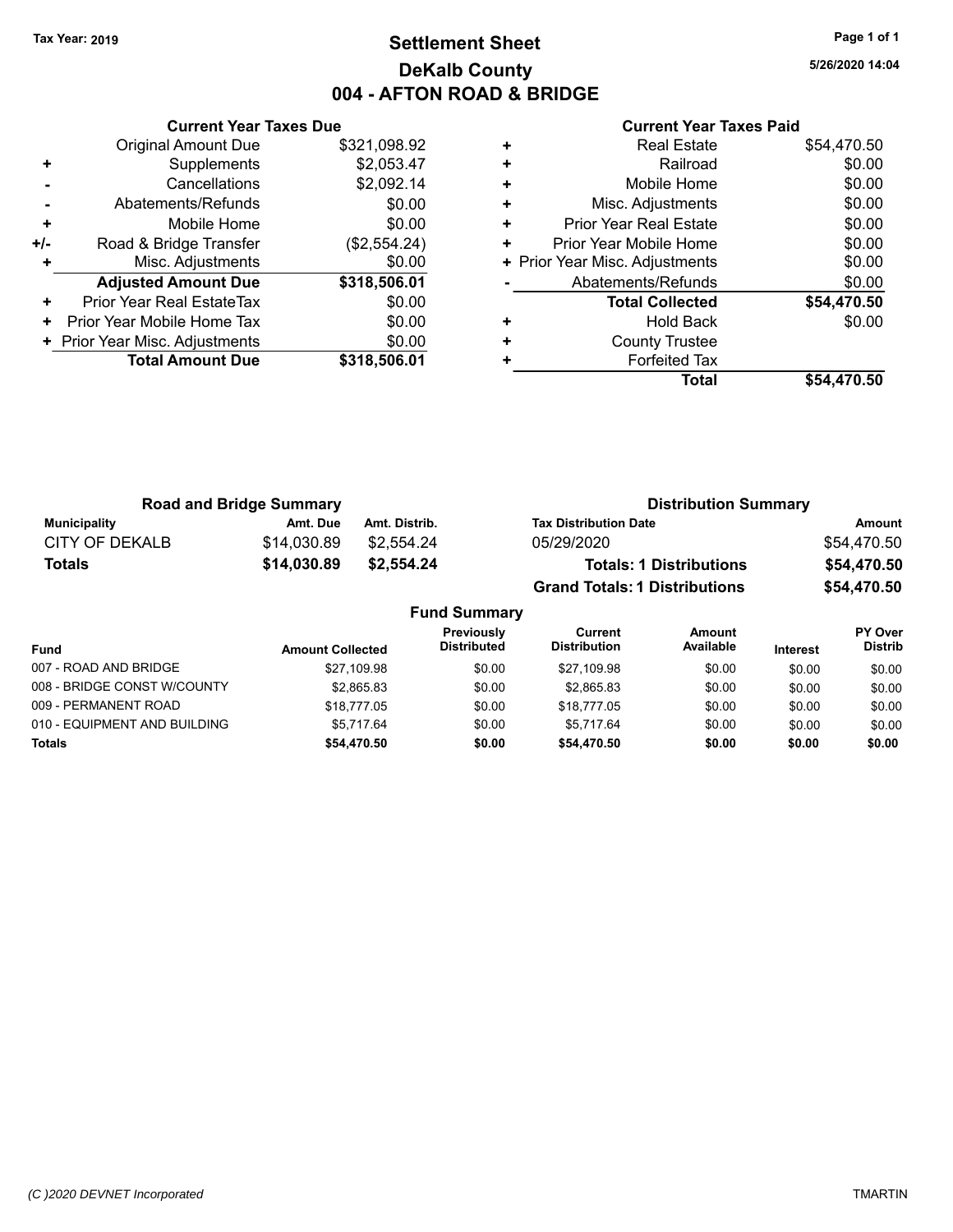# **Settlement Sheet Tax Year: 2019 Page 1 of 1 DeKalb County 005 - CLINTON TOWNSHIP**

**5/26/2020 14:04**

### **Current Year Taxes Paid**

|       | <b>Current Year Taxes Due</b>  |              |  |  |  |
|-------|--------------------------------|--------------|--|--|--|
|       | <b>Original Amount Due</b>     | \$103,236.45 |  |  |  |
| ٠     | Supplements                    | \$278.39     |  |  |  |
|       | Cancellations                  | \$310.94     |  |  |  |
|       | Abatements/Refunds             | \$0.00       |  |  |  |
| ٠     | Mobile Home                    | \$0.00       |  |  |  |
| $+/-$ | Road & Bridge Transfer         | \$0.00       |  |  |  |
|       | Misc. Adjustments              | \$0.00       |  |  |  |
|       | <b>Adjusted Amount Due</b>     | \$103,203.90 |  |  |  |
| ÷     | Prior Year Real EstateTax      | \$0.00       |  |  |  |
| ٠     | Prior Year Mobile Home Tax     | \$0.00       |  |  |  |
|       | + Prior Year Misc. Adjustments | \$0.00       |  |  |  |
|       | <b>Total Amount Due</b>        | \$103,203.90 |  |  |  |
|       |                                |              |  |  |  |

|   | <b>Real Estate</b>             | \$19,682.56 |
|---|--------------------------------|-------------|
| ٠ | Railroad                       | \$0.00      |
| ٠ | Mobile Home                    | \$0.00      |
| ٠ | Misc. Adjustments              | \$0.00      |
| ٠ | <b>Prior Year Real Estate</b>  | \$0.00      |
| ٠ | Prior Year Mobile Home         | \$0.00      |
|   | + Prior Year Misc. Adjustments | \$0.00      |
|   | Abatements/Refunds             | \$0.00      |
|   | <b>Total Collected</b>         | \$19,682.56 |
| ٠ | <b>Hold Back</b>               | \$0.00      |
| ٠ | <b>County Trustee</b>          |             |
| ٠ | <b>Forfeited Tax</b>           |             |
|   | Total                          | \$19,682.56 |

| <b>Distribution Summary</b>          |             |  |  |  |
|--------------------------------------|-------------|--|--|--|
| <b>Tax Distribution Date</b>         | Amount      |  |  |  |
| 05/29/2020                           | \$19,682.56 |  |  |  |
| <b>Totals: 1 Distributions</b>       | \$19,682.56 |  |  |  |
| <b>Grand Totals: 1 Distributions</b> | \$19,682.56 |  |  |  |

|                                                     |                         | <b>Previously</b>  | Current             | Amount    |                 | <b>PY Over</b> |
|-----------------------------------------------------|-------------------------|--------------------|---------------------|-----------|-----------------|----------------|
| Fund                                                | <b>Amount Collected</b> | <b>Distributed</b> | <b>Distribution</b> | Available | <b>Interest</b> | <b>Distrib</b> |
| 001 - CORPORATE                                     | \$16,859.37             | \$0.00             | \$16,859.37         | \$0.00    | \$0.00          | \$0.00         |
| $005 - I. M. R. F.$                                 | \$114.85                | \$0.00             | \$114.85            | \$0.00    | \$0.00          | \$0.00         |
| 027 - AUDIT                                         | \$114.85                | \$0.00             | \$114.85            | \$0.00    | \$0.00          | \$0.00         |
| 035 - TORT JUDGEMENTS/LIABILITY<br><b>INSURANCE</b> | \$1.144.17              | \$0.00             | \$1.144.17          | \$0.00    | \$0.00          | \$0.00         |
| 047 - SOCIAL SECURITY                               | \$1.430.19              | \$0.00             | \$1,430.19          | \$0.00    | \$0.00          | \$0.00         |
| 054 - GENERAL ASSISTANCE                            | \$19.13                 | \$0.00             | \$19.13             | \$0.00    | \$0.00          | \$0.00         |
| <b>Totals</b>                                       | \$19,682.56             | \$0.00             | \$19,682.56         | \$0.00    | \$0.00          | \$0.00         |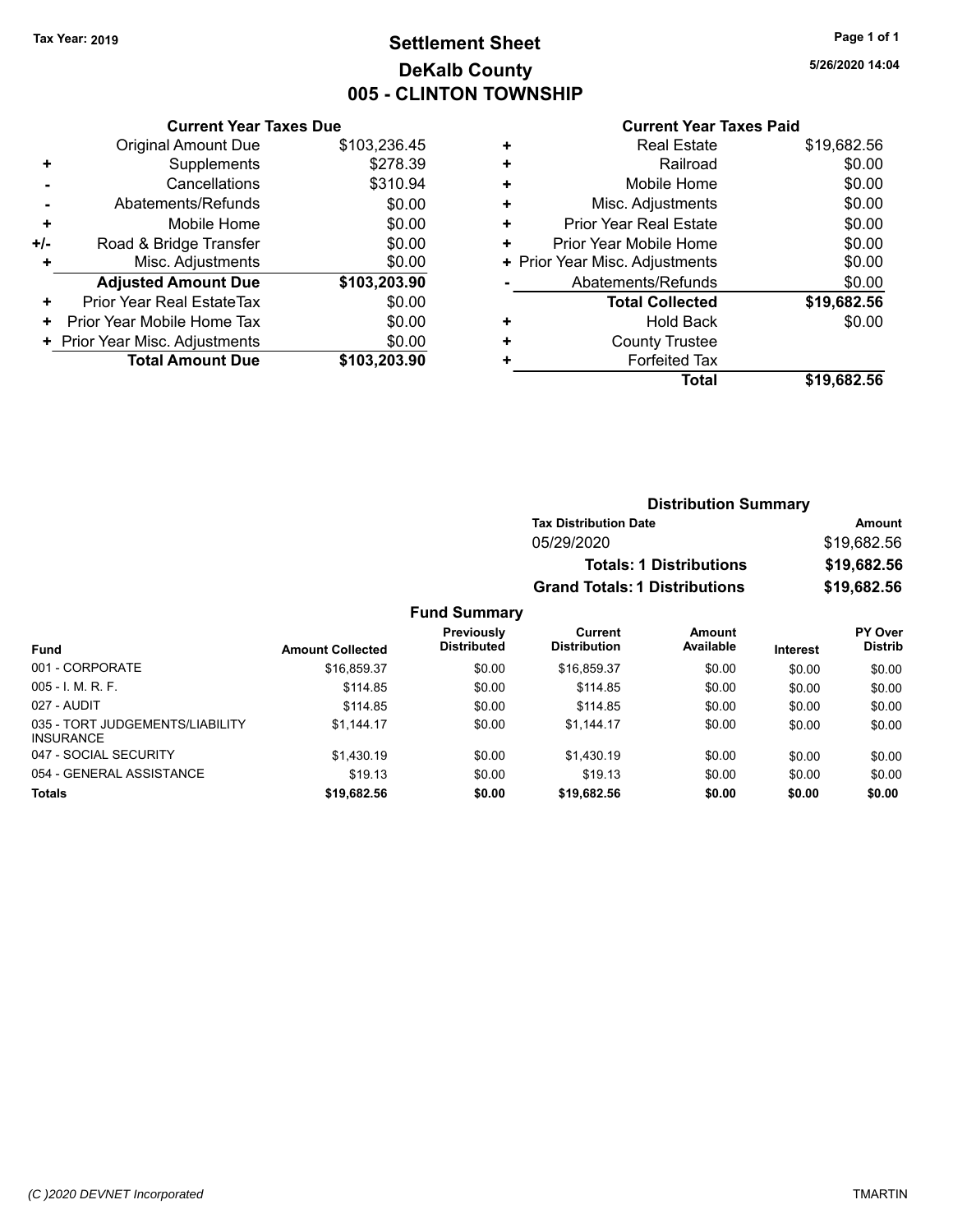# **Settlement Sheet Tax Year: 2019 Page 1 of 1 DeKalb County 006 - CLINTON TWP LIBRARY**

**5/26/2020 14:04**

| \$97,859.92<br><b>Original Amount Due</b><br>\$263.91<br>Supplements<br>٠<br>\$294.74<br>Cancellations<br>\$0.00<br>Abatements/Refunds<br>\$0.00<br>Mobile Home<br>٠<br>\$0.00<br>Road & Bridge Transfer<br>+/-<br>\$0.00<br>Misc. Adjustments<br>٠<br><b>Adjusted Amount Due</b><br>\$97,829.09<br>\$0.00<br>Prior Year Real EstateTax<br>٠<br>\$0.00<br>Prior Year Mobile Home Tax<br>÷<br>\$0.00<br>+ Prior Year Misc. Adjustments | <b>Current Year Taxes Due</b> |             |
|---------------------------------------------------------------------------------------------------------------------------------------------------------------------------------------------------------------------------------------------------------------------------------------------------------------------------------------------------------------------------------------------------------------------------------------|-------------------------------|-------------|
|                                                                                                                                                                                                                                                                                                                                                                                                                                       |                               |             |
|                                                                                                                                                                                                                                                                                                                                                                                                                                       |                               |             |
|                                                                                                                                                                                                                                                                                                                                                                                                                                       |                               |             |
|                                                                                                                                                                                                                                                                                                                                                                                                                                       |                               |             |
|                                                                                                                                                                                                                                                                                                                                                                                                                                       |                               |             |
|                                                                                                                                                                                                                                                                                                                                                                                                                                       |                               |             |
|                                                                                                                                                                                                                                                                                                                                                                                                                                       |                               |             |
|                                                                                                                                                                                                                                                                                                                                                                                                                                       |                               |             |
|                                                                                                                                                                                                                                                                                                                                                                                                                                       |                               |             |
|                                                                                                                                                                                                                                                                                                                                                                                                                                       |                               |             |
|                                                                                                                                                                                                                                                                                                                                                                                                                                       |                               |             |
|                                                                                                                                                                                                                                                                                                                                                                                                                                       | <b>Total Amount Due</b>       | \$97,829.09 |

|   | <b>Real Estate</b>             | \$18,657.60 |
|---|--------------------------------|-------------|
| ٠ | Railroad                       | \$0.00      |
| ٠ | Mobile Home                    | \$0.00      |
| ٠ | Misc. Adjustments              | \$0.00      |
| ٠ | Prior Year Real Estate         | \$0.00      |
| ٠ | Prior Year Mobile Home         | \$0.00      |
|   | + Prior Year Misc. Adjustments | \$0.00      |
|   | Abatements/Refunds             | \$0.00      |
|   | <b>Total Collected</b>         | \$18,657.60 |
| ٠ | <b>Hold Back</b>               | \$0.00      |
| ٠ | <b>County Trustee</b>          |             |
| ٠ | <b>Forfeited Tax</b>           |             |
|   | Total                          | \$18,657.60 |
|   |                                |             |

|               |                         |                                  | <b>Distribution Summary</b>           |                                |                 |                           |
|---------------|-------------------------|----------------------------------|---------------------------------------|--------------------------------|-----------------|---------------------------|
|               |                         |                                  | <b>Tax Distribution Date</b>          |                                |                 | <b>Amount</b>             |
|               |                         |                                  | 05/29/2020                            |                                |                 | \$18,657.60               |
|               |                         |                                  |                                       | <b>Totals: 1 Distributions</b> |                 | \$18,657.60               |
|               |                         |                                  | <b>Grand Totals: 1 Distributions</b>  |                                |                 | \$18,657.60               |
|               |                         | <b>Fund Summary</b>              |                                       |                                |                 |                           |
| <b>Fund</b>   | <b>Amount Collected</b> | Previously<br><b>Distributed</b> | <b>Current</b><br><b>Distribution</b> | Amount<br>Available            | <b>Interest</b> | PY Over<br><b>Distrib</b> |
| 016 - LIBRARY | \$18,657.60             | \$0.00                           | \$18,657.60                           | \$0.00                         | \$0.00          | \$0.00                    |
| <b>Totals</b> | \$18,657.60             | \$0.00                           | \$18,657.60                           | \$0.00                         | \$0.00          | \$0.00                    |
|               |                         |                                  |                                       |                                |                 |                           |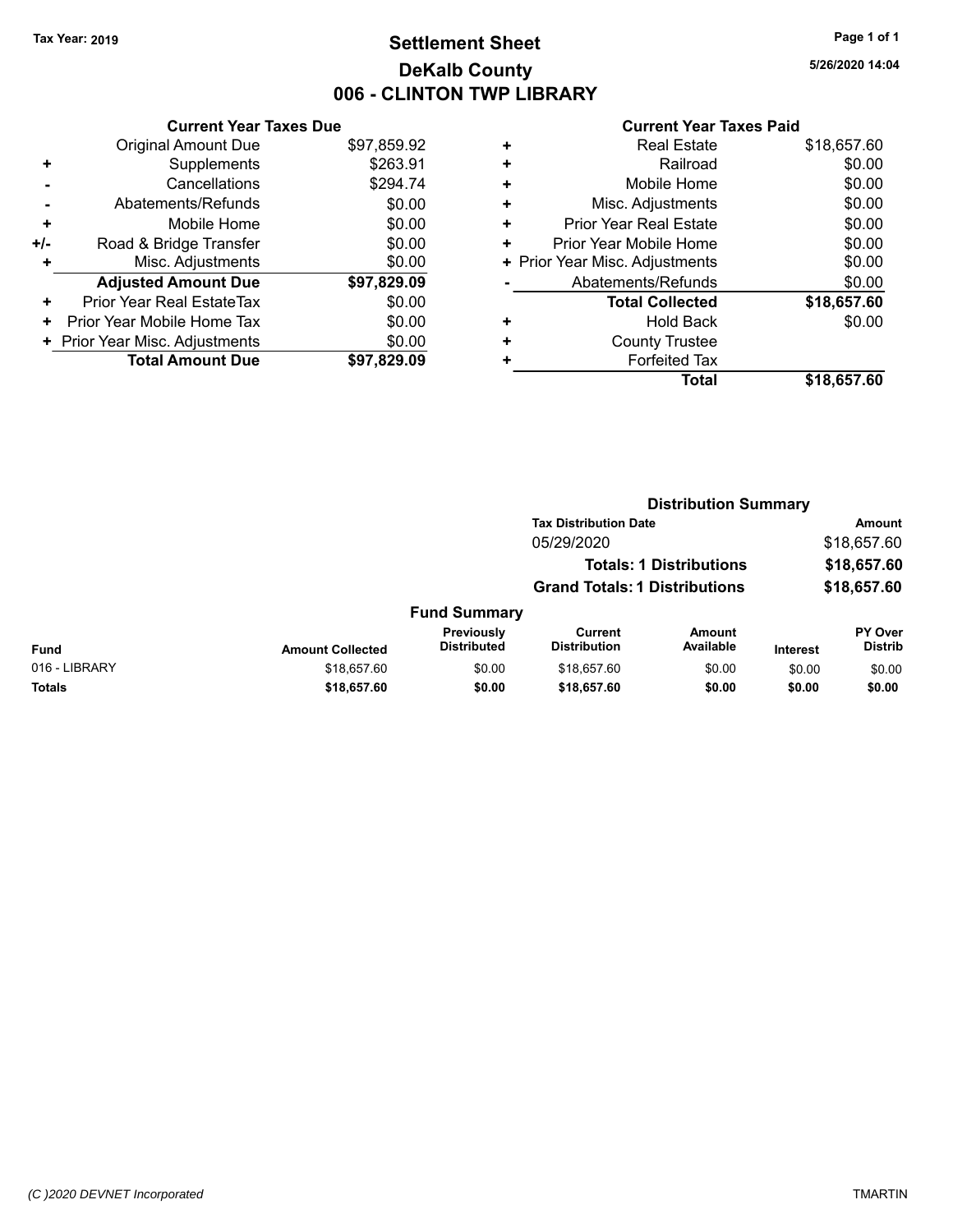# **Settlement Sheet Tax Year: 2019 Page 1 of 1 DeKalb County 007 - CLINTON TWP CEMETERY**

**5/26/2020 14:04**

|     | <b>Current Year Taxes Due</b>  |             |  |  |  |  |
|-----|--------------------------------|-------------|--|--|--|--|
|     | <b>Original Amount Due</b>     | \$22,052.83 |  |  |  |  |
| ٠   | Supplements                    | \$59.47     |  |  |  |  |
|     | Cancellations                  | \$66.41     |  |  |  |  |
|     | Abatements/Refunds             | \$0.00      |  |  |  |  |
| ٠   | Mobile Home                    | \$0.00      |  |  |  |  |
| +/- | Road & Bridge Transfer         | \$0.00      |  |  |  |  |
| ٠   | Misc. Adjustments              | \$0.00      |  |  |  |  |
|     | <b>Adjusted Amount Due</b>     | \$22,045.89 |  |  |  |  |
| ٠   | Prior Year Real EstateTax      | \$0.00      |  |  |  |  |
| ٠   | Prior Year Mobile Home Tax     | \$0.00      |  |  |  |  |
|     | + Prior Year Misc. Adjustments | \$0.00      |  |  |  |  |
|     | <b>Total Amount Due</b>        | \$22.045.89 |  |  |  |  |

| Railroad<br>٠<br>Mobile Home<br>٠<br>Misc. Adjustments<br>٠<br><b>Prior Year Real Estate</b><br>٠<br>Prior Year Mobile Home<br>٠<br>+ Prior Year Misc. Adjustments | ٠ | <b>Real Estate</b> | \$4,204.37 |
|--------------------------------------------------------------------------------------------------------------------------------------------------------------------|---|--------------------|------------|
|                                                                                                                                                                    |   |                    | \$0.00     |
|                                                                                                                                                                    |   |                    | \$0.00     |
|                                                                                                                                                                    |   |                    | \$0.00     |
|                                                                                                                                                                    |   |                    | \$0.00     |
|                                                                                                                                                                    |   |                    | \$0.00     |
|                                                                                                                                                                    |   |                    | \$0.00     |
| Abatements/Refunds                                                                                                                                                 |   |                    | \$0.00     |
| <b>Total Collected</b>                                                                                                                                             |   |                    | \$4,204.37 |
| <b>Hold Back</b><br>٠                                                                                                                                              |   |                    | \$0.00     |
| <b>County Trustee</b><br>٠                                                                                                                                         |   |                    |            |
| <b>Forfeited Tax</b><br>٠                                                                                                                                          |   |                    |            |
| Total                                                                                                                                                              |   |                    | \$4,204.37 |

|                |                         |                                  | <b>Distribution Summary</b>           |                                |                 |                                  |
|----------------|-------------------------|----------------------------------|---------------------------------------|--------------------------------|-----------------|----------------------------------|
|                |                         |                                  | <b>Tax Distribution Date</b>          |                                |                 | Amount                           |
|                |                         |                                  | 05/29/2020                            |                                |                 | \$4,204.37                       |
|                |                         |                                  |                                       | <b>Totals: 1 Distributions</b> |                 | \$4,204.37                       |
|                |                         |                                  | <b>Grand Totals: 1 Distributions</b>  |                                |                 | \$4,204.37                       |
|                |                         | <b>Fund Summary</b>              |                                       |                                |                 |                                  |
| <b>Fund</b>    | <b>Amount Collected</b> | Previously<br><b>Distributed</b> | <b>Current</b><br><b>Distribution</b> | <b>Amount</b><br>Available     | <b>Interest</b> | <b>PY Over</b><br><b>Distrib</b> |
| 017 - CEMETERY | \$4,204.37              | \$0.00                           | \$4,204.37                            | \$0.00                         | \$0.00          | \$0.00                           |
| Totals         | \$4,204.37              | \$0.00                           | \$4,204.37                            | \$0.00                         | \$0.00          | \$0.00                           |
|                |                         |                                  |                                       |                                |                 |                                  |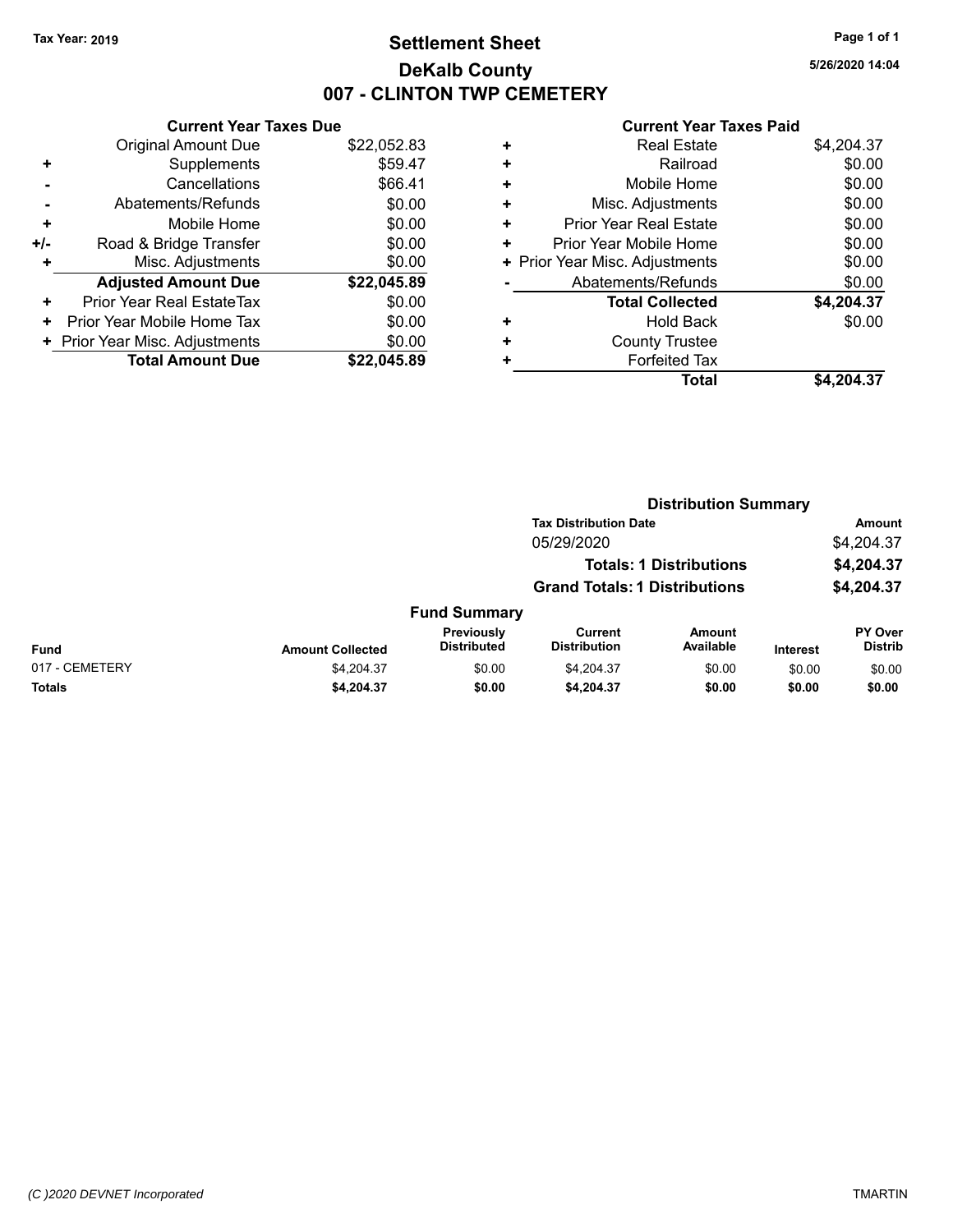# **Settlement Sheet Tax Year: 2019 Page 1 of 1 DeKalb County 008 - CLINTON COMM BLDG**

**5/26/2020 14:04**

|     | <b>Current Year Taxes Due</b>  |            |
|-----|--------------------------------|------------|
|     | <b>Original Amount Due</b>     | \$9,782.56 |
| ٠   | Supplements                    | \$26.37    |
|     | Cancellations                  | \$29.47    |
|     | Abatements/Refunds             | \$0.00     |
| ٠   | Mobile Home                    | \$0.00     |
| +/- | Road & Bridge Transfer         | \$0.00     |
| ٠   | Misc. Adjustments              | \$0.00     |
|     | <b>Adjusted Amount Due</b>     | \$9,779.46 |
| ٠   | Prior Year Real EstateTax      | \$0.00     |
| ٠   | Prior Year Mobile Home Tax     | \$0.00     |
|     | + Prior Year Misc. Adjustments | \$0.00     |
|     | <b>Total Amount Due</b>        | \$9,779.46 |

| ٠ | <b>Real Estate</b>             | \$1,865.54 |
|---|--------------------------------|------------|
| ٠ | Railroad                       | \$0.00     |
| ٠ | Mobile Home                    | \$0.00     |
| ٠ | Misc. Adjustments              | \$0.00     |
| ٠ | <b>Prior Year Real Estate</b>  | \$0.00     |
| ٠ | Prior Year Mobile Home         | \$0.00     |
|   | + Prior Year Misc. Adjustments | \$0.00     |
|   | Abatements/Refunds             | \$0.00     |
|   | <b>Total Collected</b>         | \$1,865.54 |
| ٠ | <b>Hold Back</b>               | \$0.00     |
| ٠ | <b>County Trustee</b>          |            |
| ٠ | <b>Forfeited Tax</b>           |            |
|   | <b>Total</b>                   | \$1,865.54 |
|   |                                |            |

|                 |                         |                                  | <b>Distribution Summary</b>           |                                |                 |                                  |
|-----------------|-------------------------|----------------------------------|---------------------------------------|--------------------------------|-----------------|----------------------------------|
|                 |                         |                                  | <b>Tax Distribution Date</b>          |                                |                 | Amount                           |
|                 |                         |                                  | 05/29/2020                            |                                |                 | \$1,865.54                       |
|                 |                         |                                  |                                       | <b>Totals: 1 Distributions</b> |                 | \$1,865.54                       |
|                 |                         |                                  | <b>Grand Totals: 1 Distributions</b>  |                                |                 | \$1,865.54                       |
|                 |                         | <b>Fund Summary</b>              |                                       |                                |                 |                                  |
| <b>Fund</b>     | <b>Amount Collected</b> | Previously<br><b>Distributed</b> | <b>Current</b><br><b>Distribution</b> | <b>Amount</b><br>Available     | <b>Interest</b> | <b>PY Over</b><br><b>Distrib</b> |
| 001 - CORPORATE | \$1,865.54              | \$0.00                           | \$1,865.54                            | \$0.00                         | \$0.00          | \$0.00                           |
| <b>Totals</b>   | \$1,865.54              | \$0.00                           | \$1,865.54                            | \$0.00                         | \$0.00          | \$0.00                           |
|                 |                         |                                  |                                       |                                |                 |                                  |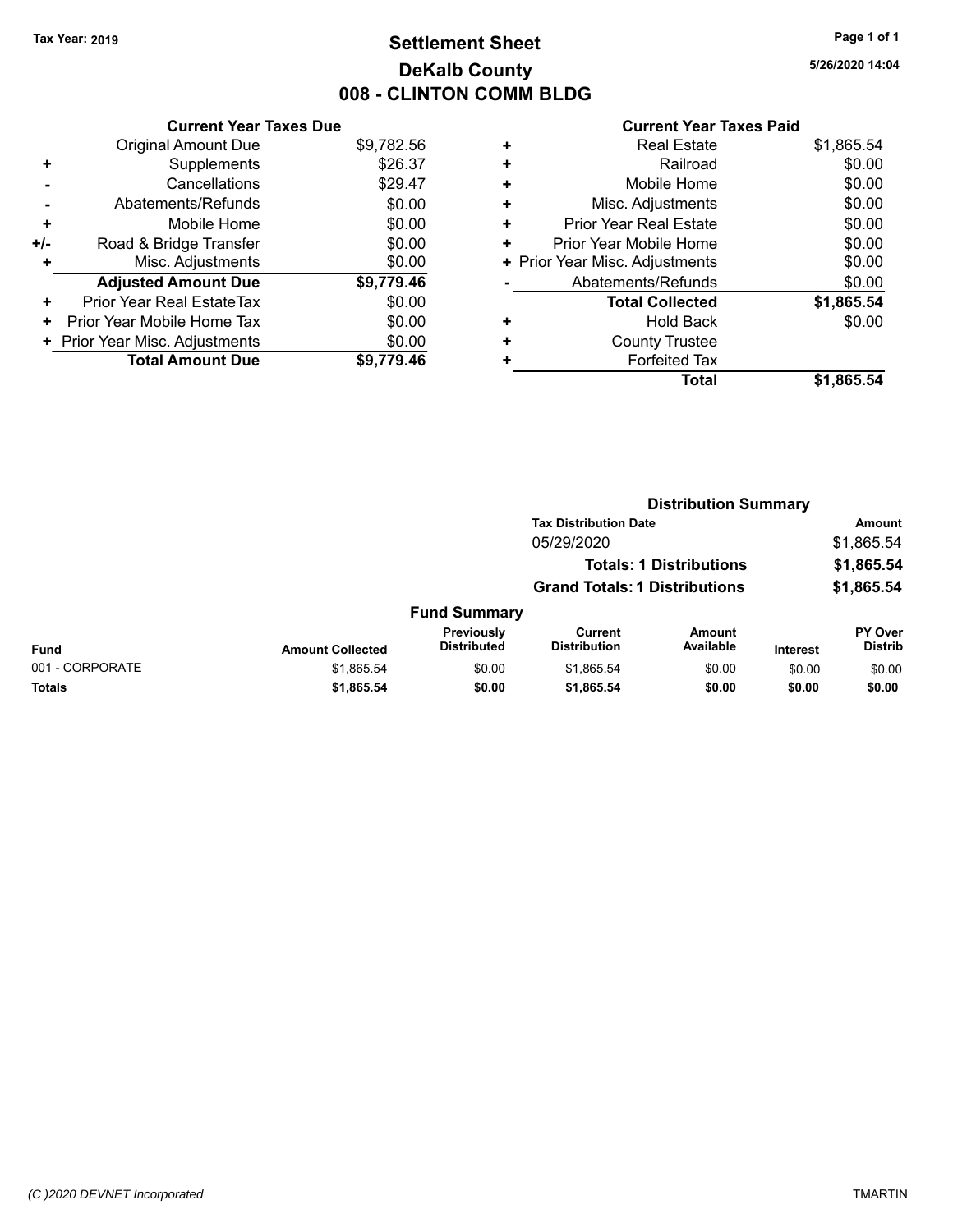# **Settlement Sheet Tax Year: 2019 Page 1 of 1 DeKalb County 009 - CLINTON ROAD & BRIDGE**

**5/26/2020 14:04**

|     | <b>Current Year Taxes Due</b>  |              |
|-----|--------------------------------|--------------|
|     | <b>Original Amount Due</b>     | \$264,008.83 |
| ٠   | Supplements                    | \$622.66     |
|     | Cancellations                  | \$695.43     |
|     | Abatements/Refunds             | \$0.00       |
| ٠   | Mobile Home                    | \$0.00       |
| +/- | Road & Bridge Transfer         | (\$6,314.40) |
|     | Misc. Adjustments              | \$0.00       |
|     | <b>Adjusted Amount Due</b>     | \$257,621.66 |
| ٠   | Prior Year Real EstateTax      | \$0.00       |
| ٠   | Prior Year Mobile Home Tax     | \$0.00       |
|     | + Prior Year Misc. Adjustments | \$0.00       |
|     | <b>Total Amount Due</b>        | \$257,621.66 |
|     |                                |              |

|   | <b>Real Estate</b>             | \$44,021.03 |
|---|--------------------------------|-------------|
| ÷ | Railroad                       | \$0.00      |
| ٠ | Mobile Home                    | \$0.00      |
| ٠ | Misc. Adjustments              | \$0.00      |
| ٠ | <b>Prior Year Real Estate</b>  | \$0.00      |
| ٠ | Prior Year Mobile Home         | \$0.00      |
|   | + Prior Year Misc. Adjustments | \$0.00      |
|   | Abatements/Refunds             | \$0.00      |
|   | <b>Total Collected</b>         | \$44,021.03 |
| ٠ | <b>Hold Back</b>               | \$0.00      |
| ٠ | <b>County Trustee</b>          |             |
| ٠ | <b>Forfeited Tax</b>           |             |
|   | Total                          | \$44,021.03 |

| <b>Road and Bridge Summary</b> |             |               | <b>Distribution Summary</b>          |             |
|--------------------------------|-------------|---------------|--------------------------------------|-------------|
| Municipality                   | Amt. Due    | Amt. Distrib. | <b>Tax Distribution Date</b>         | Amount      |
| <b>VILLAGE OF WATERMAN</b>     | \$32.520.72 | \$6.314.40    | 05/29/2020                           | \$44,021.03 |
| <b>Totals</b>                  | \$32,520.72 | \$6,314,40    | <b>Totals: 1 Distributions</b>       | \$44,021.03 |
|                                |             |               | <b>Grand Totals: 1 Distributions</b> | \$44,021.03 |

|                                               |                         | <b>Fund Summary</b>              |                                |                            |                 |                                  |
|-----------------------------------------------|-------------------------|----------------------------------|--------------------------------|----------------------------|-----------------|----------------------------------|
| <b>Fund</b>                                   | <b>Amount Collected</b> | Previously<br><b>Distributed</b> | Current<br><b>Distribution</b> | <b>Amount</b><br>Available | <b>Interest</b> | <b>PY Over</b><br><b>Distrib</b> |
| 007 - ROAD AND BRIDGE                         | \$15.992.85             | \$0.00                           | \$15.992.85                    | \$0.00                     | \$0.00          | \$0.00                           |
| 009 - PERMANENT ROAD                          | \$17.159.50             | \$0.00                           | \$17.159.50                    | \$0.00                     | \$0.00          | \$0.00                           |
| 010 - EQUIPMENT AND BUILDING                  | \$9,533.08              | \$0.00                           | \$9,533.08                     | \$0.00                     | \$0.00          | \$0.00                           |
| 035 - TORT JUDGEMENTS/LIABILITY<br><b>INS</b> | \$1.335.60              | \$0.00                           | \$1.335.60                     | \$0.00                     | \$0.00          | \$0.00                           |
| <b>Totals</b>                                 | \$44.021.03             | \$0.00                           | \$44,021.03                    | \$0.00                     | \$0.00          | \$0.00                           |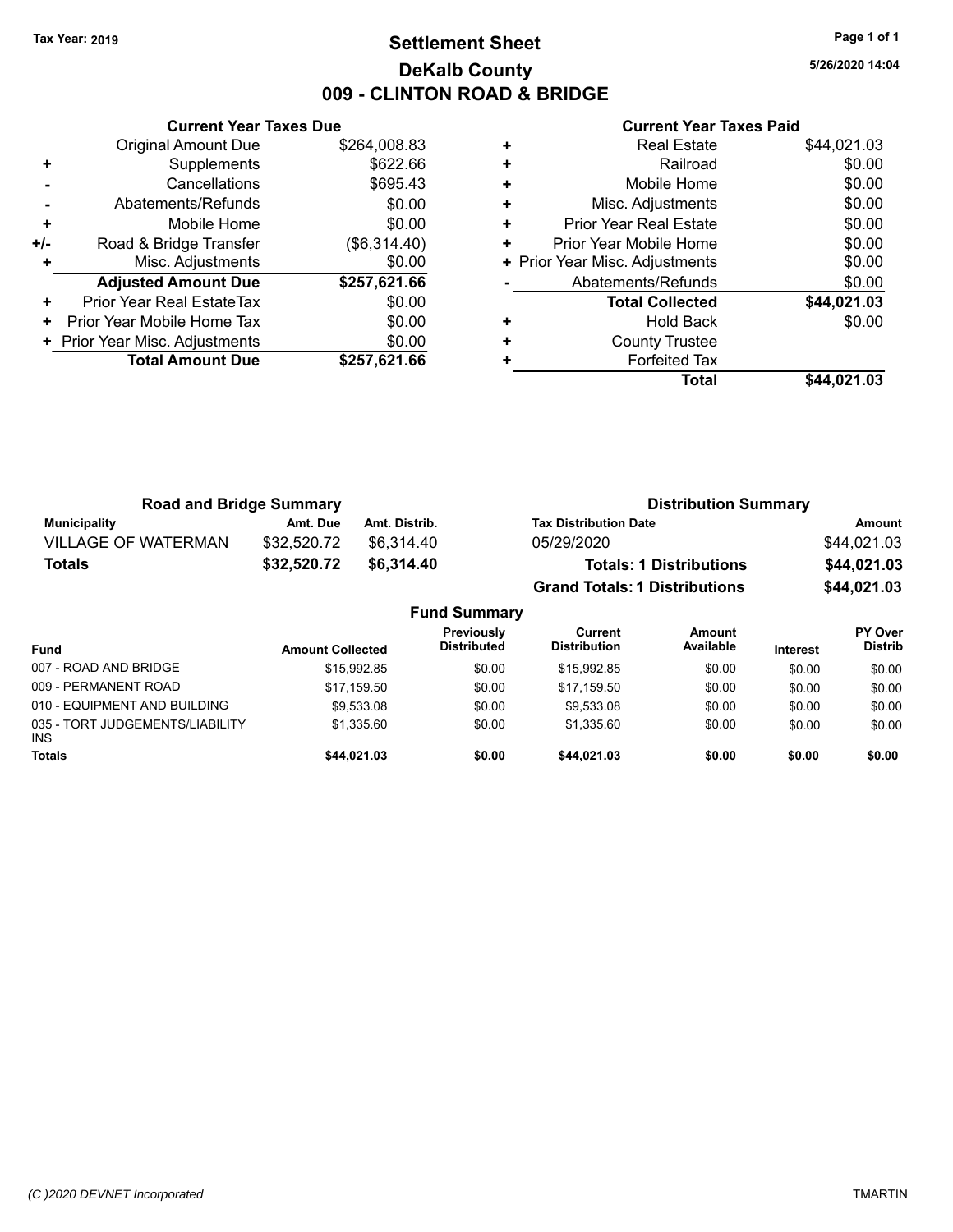# **Settlement Sheet Tax Year: 2019 Page 1 of 1 DeKalb County 010 - CORTLAND TOWNSHIP**

**5/26/2020 14:04**

### **Current Year Taxes Paid**

|       | <b>Current Year Taxes Due</b>  |              |  |  |
|-------|--------------------------------|--------------|--|--|
|       | <b>Original Amount Due</b>     | \$278,089.17 |  |  |
| ٠     | Supplements                    | \$1,260.77   |  |  |
|       | Cancellations                  | \$1,401.99   |  |  |
|       | Abatements/Refunds             | \$23.26      |  |  |
| ٠     | Mobile Home                    | \$0.00       |  |  |
| $+/-$ | Road & Bridge Transfer         | \$0.00       |  |  |
|       | Misc. Adjustments              | \$0.00       |  |  |
|       | <b>Adjusted Amount Due</b>     | \$277,924.69 |  |  |
| ÷     | Prior Year Real EstateTax      | (\$1,111.70) |  |  |
| ٠     | Prior Year Mobile Home Tax     | \$0.00       |  |  |
|       | + Prior Year Misc. Adjustments | \$13.50      |  |  |
|       | <b>Total Amount Due</b>        | \$276,826.49 |  |  |
|       |                                |              |  |  |

|   | <b>Real Estate</b>             | \$63,468.47  |
|---|--------------------------------|--------------|
| ٠ | Railroad                       | \$0.00       |
| ٠ | Mobile Home                    | \$0.00       |
| ٠ | Misc. Adjustments              | \$0.00       |
| ٠ | <b>Prior Year Real Estate</b>  | (\$1,111.70) |
| ٠ | Prior Year Mobile Home         | \$0.00       |
|   | + Prior Year Misc. Adjustments | \$13.50      |
|   | Abatements/Refunds             | \$23.26      |
|   | <b>Total Collected</b>         | \$62,347.01  |
| ٠ | <b>Hold Back</b>               | \$0.00       |
| ٠ | <b>County Trustee</b>          |              |
| ٠ | <b>Forfeited Tax</b>           |              |
|   | Total                          | \$62,347.01  |
|   |                                |              |

| <b>Distribution Summary</b>          |             |
|--------------------------------------|-------------|
| <b>Tax Distribution Date</b>         | Amount      |
| 05/29/2020                           | \$62,347.01 |
| <b>Totals: 1 Distributions</b>       | \$62,347.01 |
| <b>Grand Totals: 1 Distributions</b> | \$62,347.01 |

### **Fund Summary**

| <b>Fund</b>                             | <b>Amount Collected</b> | Previously<br><b>Distributed</b> | Current<br><b>Distribution</b> | Amount<br>Available | <b>Interest</b> | <b>PY Over</b><br><b>Distrib</b> |
|-----------------------------------------|-------------------------|----------------------------------|--------------------------------|---------------------|-----------------|----------------------------------|
| 001 - CORPORATE                         | \$45.839.71             | \$0.00                           | \$45.839.71                    | \$0.00              | \$0.00          | \$0.00                           |
| 005 - I. M. R. F.                       | \$8,522.58              | \$0.00                           | \$8.522.58                     | \$0.00              | \$0.00          | \$0.00                           |
| 027 - AUDIT                             | \$898.42                | \$0.00                           | \$898.42                       | \$0.00              | \$0.00          | \$0.00                           |
| 035 - TORT JUDGEMENTS/LIABILITY<br>INS. | \$898.42                | \$0.00                           | \$898.42                       | \$0.00              | \$0.00          | \$0.00                           |
| 047 - SOCIAL SECURITY                   | \$2.872.52              | \$0.00                           | \$2.872.52                     | \$0.00              | \$0.00          | \$0.00                           |
| 054 - GENERAL ASSISTANCE                | \$3.315.36              | \$0.00                           | \$3.315.36                     | \$0.00              | \$0.00          | \$0.00                           |
| <b>Totals</b>                           | \$62,347.01             | \$0.00                           | \$62,347.01                    | \$0.00              | \$0.00          | \$0.00                           |

### **Miscellaneous Adjustment Detail**

| Year Source           | <b>Account Type</b> | <b>Amount Adjustment Description</b>            |
|-----------------------|---------------------|-------------------------------------------------|
| 2018 RE - Real Estate | Back Tax Collected  | \$6.75 ENGSTROM REDEMPTION 09-29-300-013 by TBA |
| 2018 RE - Real Estate | Back Tax Collected  | \$6.75 ENGSTROM REDEMPTION 09-29-300-004 by TBA |
| Totals 2 entries      |                     | \$13.50                                         |

# **Abatement Detail**

| Year Source                        | <b>Account Type</b> | <b>Amount Adjustment Description</b>                            |
|------------------------------------|---------------------|-----------------------------------------------------------------|
| 2018 RE - Real Estate RE Abatement |                     | \$0.17 PTAB INTEREST REFUND 09-29-252-001, 09-17-326-001 by TBA |
| 2018 RE - Real Estate RE Abatement |                     | \$1.36 PTAB INTEREST REFUND #2017-06099 THRU 2017-06139 by TBA  |
| 2019 RE - Real Estate RE Abatement |                     | \$21.73 PTAB INTEREST REFUND 09-07-300-022 by TBA               |
| <b>Totals 3 entries</b>            |                     | \$23.26                                                         |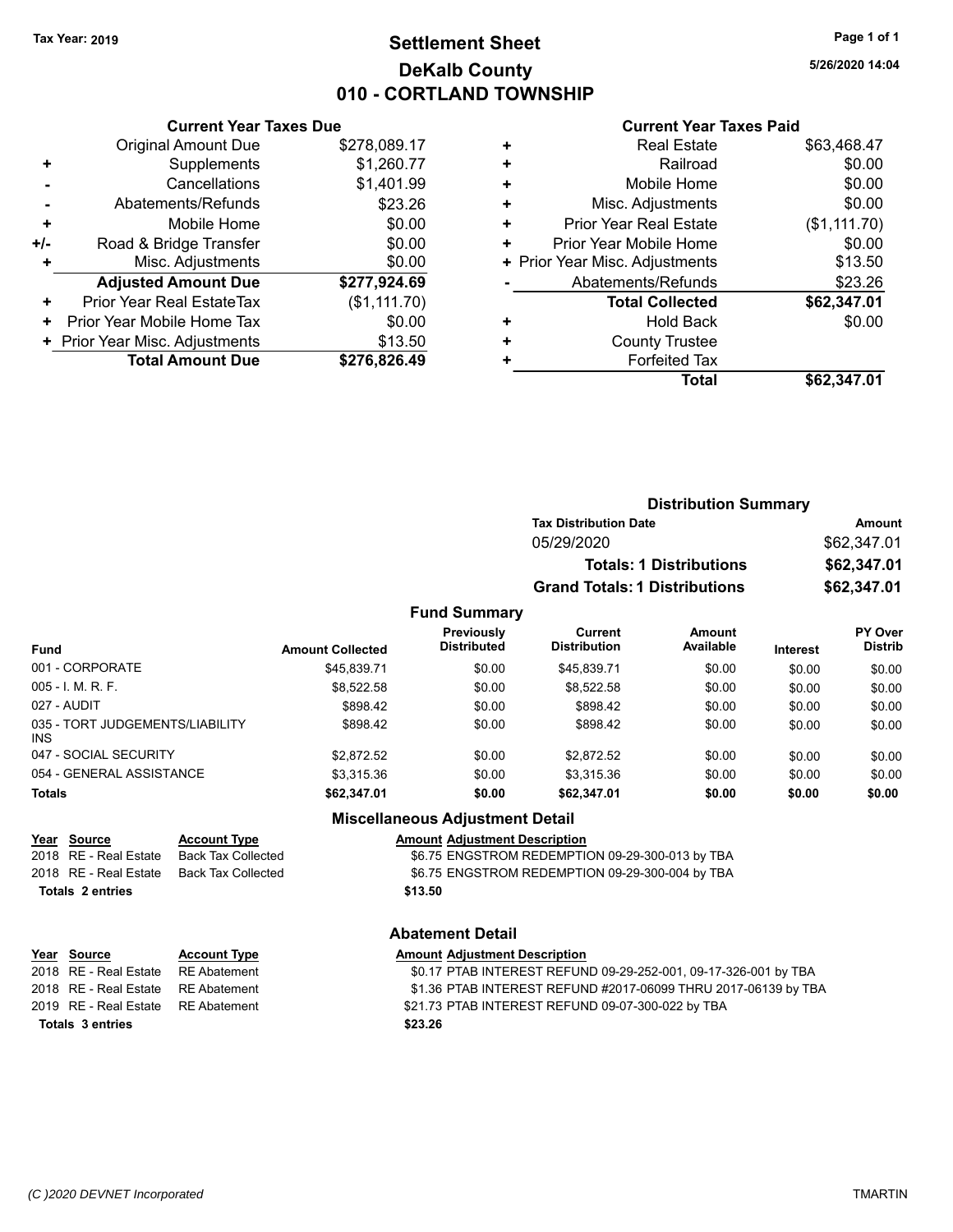# **Settlement Sheet Tax Year: 2019 Page 1 of 1 DeKalb County 011 - CORTLAND ROAD & BRIDGE**

**5/26/2020 14:04**

### **Current Year Taxes Paid**

|     | <b>Current Year Taxes Due</b>  |               |  |  |
|-----|--------------------------------|---------------|--|--|
|     | <b>Original Amount Due</b>     | \$490,084.85  |  |  |
| ٠   | Supplements                    | \$1,957.34    |  |  |
|     | Cancellations                  | \$2,176.61    |  |  |
|     | Abatements/Refunds             | \$36.17       |  |  |
| ٠   | Mobile Home                    | \$0.00        |  |  |
| +/- | Road & Bridge Transfer         | (\$13,076.11) |  |  |
|     | Misc. Adjustments              | \$0.00        |  |  |
|     | <b>Adjusted Amount Due</b>     | \$476,753.30  |  |  |
| ٠   | Prior Year Real EstateTax      | (\$1,774.25)  |  |  |
| ٠   | Prior Year Mobile Home Tax     | \$0.00        |  |  |
|     | + Prior Year Misc. Adjustments | \$24.34       |  |  |
|     | <b>Total Amount Due</b>        | \$475,003.39  |  |  |
|     |                                |               |  |  |

| ٠ | <b>Real Estate</b>             | \$98,535.38  |
|---|--------------------------------|--------------|
| ÷ | Railroad                       | \$0.00       |
| ٠ | Mobile Home                    | \$0.00       |
| ٠ | Misc. Adjustments              | \$0.00       |
| ٠ | <b>Prior Year Real Estate</b>  | (\$1,774.25) |
| ٠ | Prior Year Mobile Home         | \$0.00       |
|   | + Prior Year Misc. Adjustments | \$24.34      |
|   | Abatements/Refunds             | \$36.17      |
|   | <b>Total Collected</b>         | \$96,749.30  |
| ٠ | <b>Hold Back</b>               | \$0.00       |
| ٠ | <b>County Trustee</b>          |              |
| ٠ | <b>Forfeited Tax</b>           |              |
|   | <b>Total</b>                   | \$96,749.30  |

| <b>Road and Bridge Summary</b> |             |               | <b>Distribution Summary</b>          |             |
|--------------------------------|-------------|---------------|--------------------------------------|-------------|
| <b>Municipality</b>            | Amt. Due    | Amt. Distrib. | <b>Tax Distribution Date</b>         | Amount      |
| TOWN OF CORTLAND               | \$16,518.37 | \$3.734.25    | 05/29/2020                           | \$96,749.30 |
| CITY OF DEKALB                 | \$794.24    | \$178.88      | <b>Totals: 1 Distributions</b>       | \$96,749.30 |
| <b>VILLAGE OF MAPLE PARK</b>   | \$3,927.39  | \$890.72      | <b>Grand Totals: 1 Distributions</b> | \$96,749.30 |
| CITY OF SYCAMORE               | \$36,480.22 | \$8,272.26    |                                      |             |
| <b>Totals</b>                  | \$57,720.22 | \$13,076.11   |                                      |             |

|                                         |                         | <b>Fund Summary</b>                     |                                       |                     |                 |                           |
|-----------------------------------------|-------------------------|-----------------------------------------|---------------------------------------|---------------------|-----------------|---------------------------|
| <b>Fund</b>                             | <b>Amount Collected</b> | <b>Previously</b><br><b>Distributed</b> | <b>Current</b><br><b>Distribution</b> | Amount<br>Available | <b>Interest</b> | PY Over<br><b>Distrib</b> |
| 005 - I. M. R. F.                       | \$2.554.97              | \$0.00                                  | \$2.554.97                            | \$0.00              | \$0.00          | \$0.00                    |
| 007 - ROAD AND BRIDGE.                  | \$16,046.86             | \$0.00                                  | \$16,046.86                           | \$0.00              | \$0.00          | \$0.00                    |
| 009 - PERMANENT ROAD                    | \$58,099.89             | \$0.00                                  | \$58,099.89                           | \$0.00              | \$0.00          | \$0.00                    |
| 010 - EQUIPMENT AND BUILDING            | \$17.966.94             | \$0.00                                  | \$17.966.94                           | \$0.00              | \$0.00          | \$0.00                    |
| 027 - AUDIT                             | \$841.16                | \$0.00                                  | \$841.16                              | \$0.00              | \$0.00          | \$0.00                    |
| 035 - TORT JUDGEMENTS/LIABILITY<br>INS. | \$790.52                | \$0.00                                  | \$790.52                              | \$0.00              | \$0.00          | \$0.00                    |
| 047 - SOCIAL SECURITY                   | \$448.96                | \$0.00                                  | \$448.96                              | \$0.00              | \$0.00          | \$0.00                    |
| <b>Totals</b>                           | \$96,749.30             | \$0.00                                  | \$96,749.30                           | \$0.00              | \$0.00          | \$0.00                    |
|                                         |                         |                                         |                                       |                     |                 |                           |

### **Miscellaneous Adjustment Detail**

### **Year** Source **Account Type And Amount Adjustment Description**

2018 RE - Real Estate Back Tax Collected \$12.17 ENGSTROM REDEMPTION 09-29-300-013 by TBA 2018 RE - Real Estate Back Tax Collected \$12.17 ENGSTROM REDEMPTION 09-29-300-004 by TBA

### **Totals \$24.34 2 entries**

| Year Source           | <b>Account Type</b> | Amount  |
|-----------------------|---------------------|---------|
| 2018 RE - Real Estate | RE Abatement        | \$0.31  |
| 2018 RE - Real Estate | RE Abatement        | \$2.44  |
| 2019 RE - Real Estate | RE Abatement        | \$38.30 |
| Totals 3 entries      |                     | \$41.05 |

### **Abatement Detail**

# **Year Type Amount Adjustment Description**

2018 PTAB INTEREST REFUND 09-29-252-001, 09-17-326-001 by TBA 2017 PTAB INTEREST REFUND #2017-06099 THRU 2017-06139 by TBA 2019 PTAB INTEREST REFUND 09-07-300-022 by TBA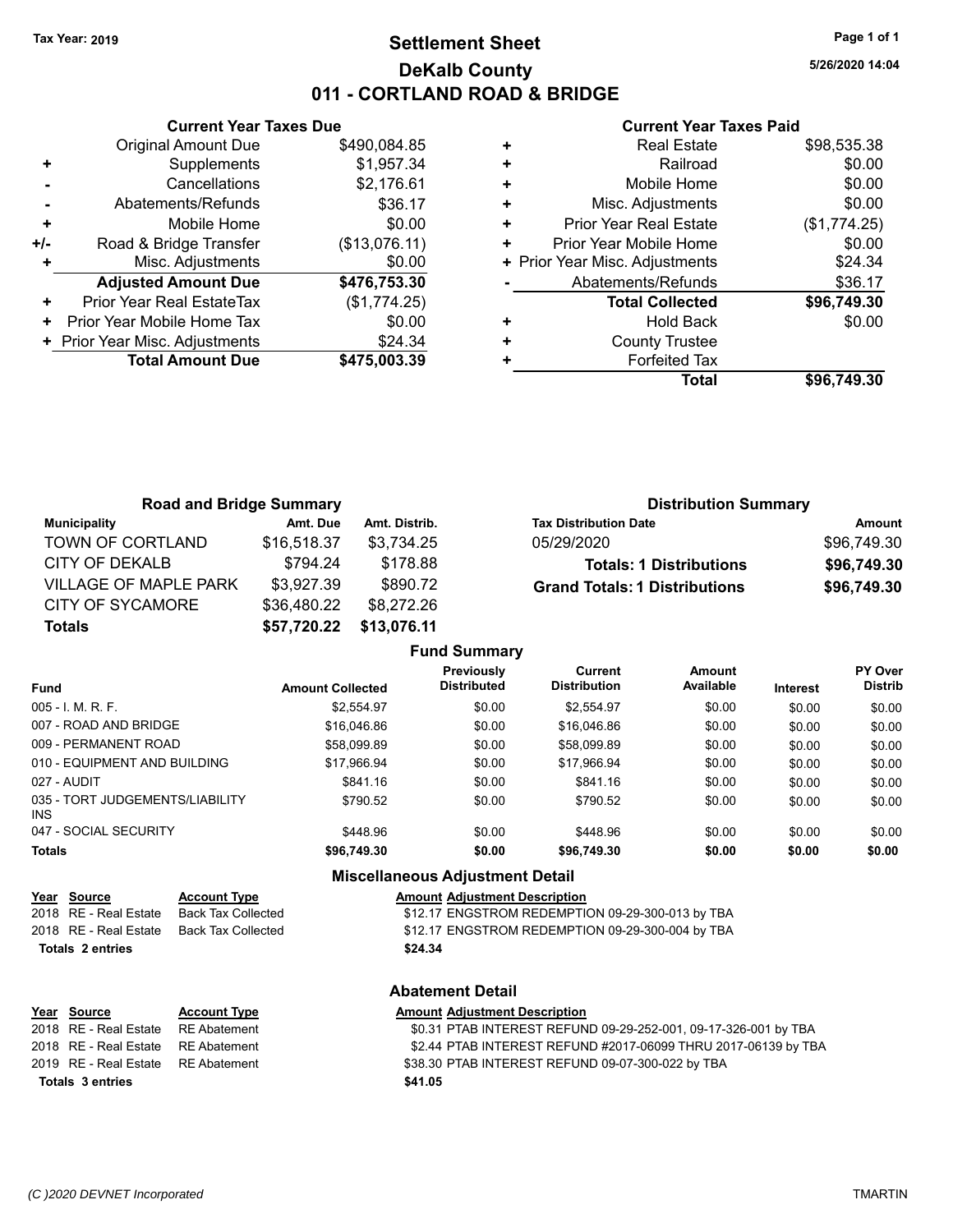# **Settlement Sheet Tax Year: 2019 Page 1 of 1 DeKalb County 012 - DEKALB TOWNSHIP**

**5/26/2020 14:04**

|     | <b>Current Year Taxes Due</b>  |                |
|-----|--------------------------------|----------------|
|     | <b>Original Amount Due</b>     | \$1,070,032.63 |
| ٠   | Supplements                    | \$26,915.57    |
|     | Cancellations                  | \$38,063.36    |
|     | Abatements/Refunds             | \$1.71         |
| ٠   | Mobile Home                    | \$0.00         |
| +/- | Road & Bridge Transfer         | \$0.00         |
| ٠   | Misc. Adjustments              | \$152.64       |
|     | <b>Adjusted Amount Due</b>     | \$1,059,035.77 |
| ÷   | Prior Year Real EstateTax      | (\$210.81)     |
| ٠   | Prior Year Mobile Home Tax     | \$0.00         |
|     | + Prior Year Misc. Adjustments | \$85.65        |
|     | <b>Total Amount Due</b>        | \$1,058,910.61 |

|   | <b>Real Estate</b>             | \$192,536.95 |
|---|--------------------------------|--------------|
| ٠ | Railroad                       | \$0.00       |
| ٠ | Mobile Home                    | \$0.00       |
| ٠ | Misc. Adjustments              | \$152.64     |
| ٠ | <b>Prior Year Real Estate</b>  | (\$210.81)   |
| ٠ | Prior Year Mobile Home         | \$0.00       |
|   | + Prior Year Misc. Adjustments | \$85.65      |
|   | Abatements/Refunds             | \$1.71       |
|   | <b>Total Collected</b>         | \$192,562.72 |
| ٠ | <b>Hold Back</b>               | \$0.00       |
| ٠ | <b>County Trustee</b>          |              |
| ٠ | <b>Forfeited Tax</b>           |              |
|   | <b>Total</b>                   | \$192,562.72 |
|   |                                |              |

|                          |                         |                                        | <b>Distribution Summary</b>           |                                |              |                                  |
|--------------------------|-------------------------|----------------------------------------|---------------------------------------|--------------------------------|--------------|----------------------------------|
|                          |                         |                                        | <b>Tax Distribution Date</b>          |                                |              | Amount                           |
|                          |                         |                                        | 05/29/2020                            |                                |              | \$192,562.72                     |
|                          |                         |                                        |                                       | <b>Totals: 1 Distributions</b> | \$192,562.72 |                                  |
|                          |                         |                                        | <b>Grand Totals: 1 Distributions</b>  |                                |              | \$192,562.72                     |
|                          |                         | <b>Fund Summary</b>                    |                                       |                                |              |                                  |
| <b>Fund</b>              | <b>Amount Collected</b> | Previously<br><b>Distributed</b>       | <b>Current</b><br><b>Distribution</b> | Amount<br>Available            | Interest     | <b>PY Over</b><br><b>Distrib</b> |
| 001 - CORPORATE          | \$150,092.24            | \$0.00                                 | \$150,092.24                          | \$0.00                         | \$0.00       | \$0.00                           |
| 054 - GENERAL ASSISTANCE | \$42,470.48             | \$0.00                                 | \$42,470.48                           | \$0.00                         | \$0.00       | \$0.00                           |
| <b>Totals</b>            | \$192,562.72            | \$0.00                                 | \$192,562.72                          | \$0.00                         | \$0.00       | \$0.00                           |
|                          |                         | <b>Miscellaneous Adjustment Detail</b> |                                       |                                |              |                                  |

| <u>Year Source</u>      | <b>Account Type</b>                            | <b>Amount Adjustment Description</b>           |
|-------------------------|------------------------------------------------|------------------------------------------------|
|                         | 2018   RE - Real Estate     Back Tax Collected | \$73.89 TRUSTEE SALE 08-22-283-001 by TBA      |
|                         | 2018 RE - Real Estate Back Tax Collected       | \$11.76 TRUSTEE SALE 08-15-101-002 by TBA      |
|                         | 2019   RE - Real Estate     Back Tax Collected | \$152.64 LYNCH REDEMPTION 08-24-153-001 by TBA |
| <b>Totals 3 entries</b> |                                                | \$238.29                                       |
|                         |                                                |                                                |

|                         | <b>Abatement Detail</b> |                                                  |  |
|-------------------------|-------------------------|--------------------------------------------------|--|
| Year Source             | <b>Account Type</b>     | <b>Amount Adjustment Description</b>             |  |
| 2018 RE - Real Estate   | RE Abatement            | \$0.57 PTAB INTEREST REFUND 08-12-227-006 by TBA |  |
| 2018 RE - Real Estate   | RE Abatement            | \$1.08 PTAB INTEREST REFUND 08-22-151-045 by TBA |  |
| 2018 RE - Real Estate   | RE Abatement            | \$0.06 PTAB INTEREST REFUND 08-23-453-004 by TBA |  |
| <b>Totals 3 entries</b> |                         | \$1.71                                           |  |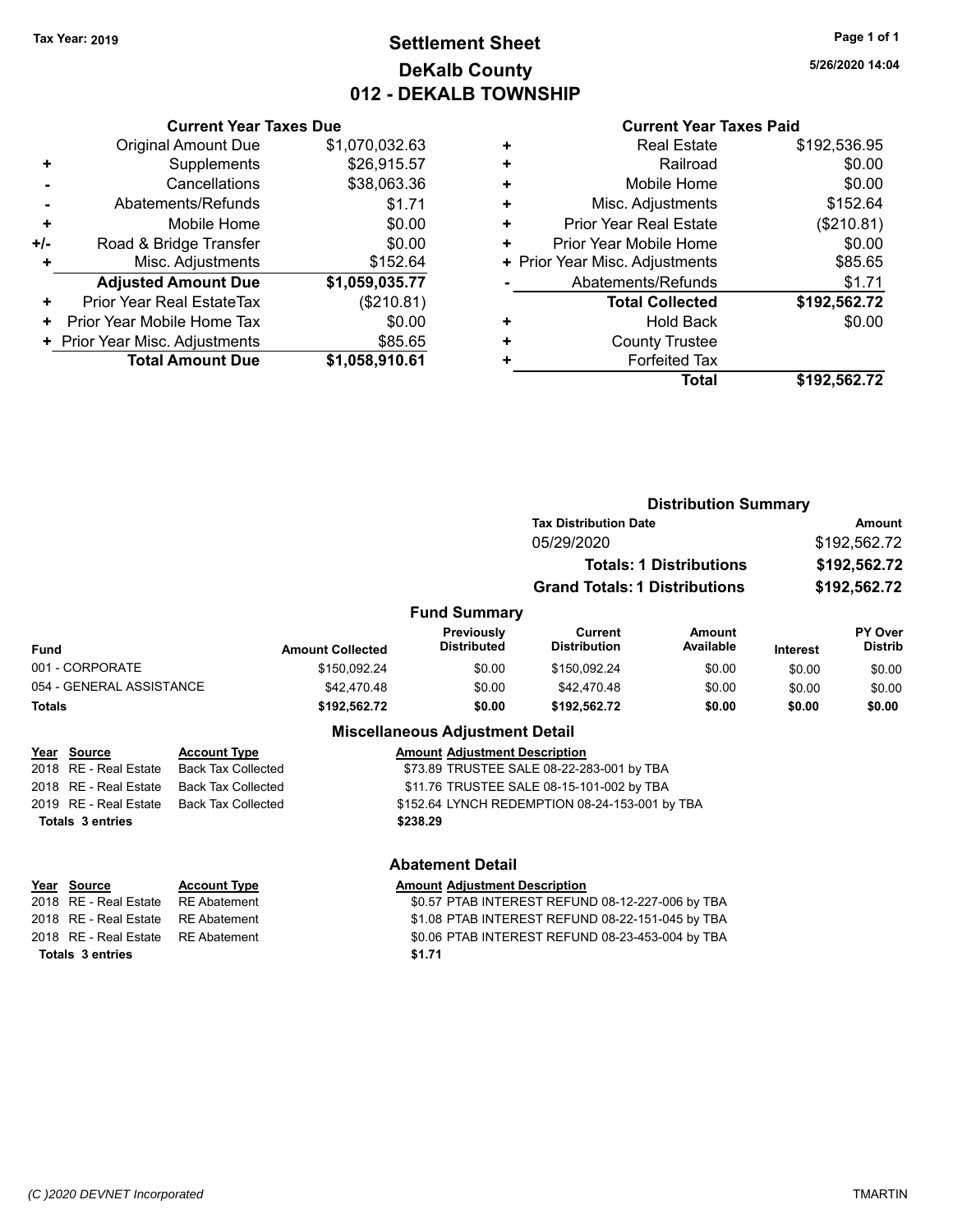# **Settlement Sheet Tax Year: 2019 Page 1 of 1 DeKalb County 013 - DEKALB ROAD & BRIDGE**

**5/26/2020 14:04**

### **Current Year Taxes Paid**

|     | <b>Current Year Taxes Due</b>  |                |
|-----|--------------------------------|----------------|
|     | <b>Original Amount Due</b>     | \$1,224,327.70 |
|     | Supplements                    | \$38,199.26    |
|     | Cancellations                  | \$38,216.60    |
|     | Abatements/Refunds             | \$1.73         |
| ٠   | Mobile Home                    | \$0.00         |
| +/- | Road & Bridge Transfer         | (\$26,991.52)  |
|     | Misc. Adjustments              | \$174.65       |
|     | <b>Adjusted Amount Due</b>     | \$1,197,491.76 |
| ٠   | Prior Year Real EstateTax      | (\$227.83)     |
|     | Prior Year Mobile Home Tax     | \$0.00         |
|     | + Prior Year Misc. Adjustments | \$99.77        |
|     | <b>Total Amount Due</b>        | \$1,197,363.70 |
|     |                                |                |

|   | <b>Real Estate</b>             | \$193,289.68 |
|---|--------------------------------|--------------|
| ٠ | Railroad                       | \$0.00       |
| ٠ | Mobile Home                    | \$0.00       |
| ٠ | Misc. Adjustments              | \$174.65     |
|   | Prior Year Real Estate         | (\$227.83)   |
| ٠ | Prior Year Mobile Home         | \$0.00       |
|   | + Prior Year Misc. Adjustments | \$99.77      |
|   | Abatements/Refunds             | \$1.73       |
|   | <b>Total Collected</b>         | \$193,334.54 |
| ٠ | <b>Hold Back</b>               | \$0.00       |
|   | <b>County Trustee</b>          |              |
|   | <b>Forfeited Tax</b>           |              |
|   | Total                          | \$193,334.54 |

|                         | <b>Road and Bridge Summary</b> |               | <b>Distribution Summary</b>          |              |
|-------------------------|--------------------------------|---------------|--------------------------------------|--------------|
| <b>Municipality</b>     | Amt. Due                       | Amt. Distrib. | <b>Tax Distribution Date</b>         | Amount       |
| CITY OF DEKALB          | \$139,234.14                   | \$25,080.42   | 05/29/2020                           | \$193,334.54 |
| <b>CITY OF SYCAMORE</b> | \$10.566.30                    | \$1,911.10    | <b>Totals: 1 Distributions</b>       | \$193,334.54 |
| <b>Totals</b>           | \$149,800.44                   | \$26,991.52   | <b>Grand Totals: 1 Distributions</b> | \$193,334.54 |
| <b>Fund Summary</b>     |                                |               |                                      |              |

| Fund                         | <b>Amount Collected</b> | <b>Previously</b><br><b>Distributed</b> | Current<br><b>Distribution</b> | Amount<br>Available | <b>Interest</b> | <b>PY Over</b><br><b>Distrib</b> |
|------------------------------|-------------------------|-----------------------------------------|--------------------------------|---------------------|-----------------|----------------------------------|
| 007 - ROAD AND BRIDGE        | \$30.169.83             | \$0.00                                  | \$30,169.83                    | \$0.00              | \$0.00          | \$0.00                           |
| 009 - PERMANENT ROAD         | \$148.461.27            | \$0.00                                  | \$148.461.27                   | \$0.00              | \$0.00          | \$0.00                           |
| 010 - EQUIPMENT AND BUILDING | \$14.703.44             | \$0.00                                  | \$14.703.44                    | \$0.00              | \$0.00          | \$0.00                           |
| Totals                       | \$193.334.54            | \$0.00                                  | \$193.334.54                   | \$0.00              | \$0.00          | \$0.00                           |
|                              |                         |                                         |                                |                     |                 |                                  |

### **Miscellaneous Adjustment Detail**

| Year Source             | <b>Account Type</b>       | <b>Amount Adjustment Description</b>           |
|-------------------------|---------------------------|------------------------------------------------|
| 2018 RE - Real Estate   | <b>Back Tax Collected</b> | \$86.07 TRUSTEE SALE 08-22-283-001 by TBA      |
| 2018 RE - Real Estate   | Back Tax Collected        | \$13.70 TRUSTEE SALE 08-15-101-002 by TBA      |
| 2019 RE - Real Estate   | Back Tax Collected        | \$174.65 LYNCH REDEMPTION 08-24-153-001 by TBA |
| <b>Totals 3 entries</b> |                           | \$274.42                                       |
|                         |                           |                                                |

| Year Source                        | <b>Account Type</b> | Amount |
|------------------------------------|---------------------|--------|
| 2018 RE - Real Estate RE Abatement |                     | \$0.66 |
| 2018 RE - Real Estate RE Abatement |                     | \$1.25 |
| 2018 RE - Real Estate RE Abatement |                     | \$0.07 |
| Totals 3 entries                   |                     | \$1.98 |

### **Abatement Detail**

### **Amount Adjustment Description** \$0.66 PTAB INTEREST REFUND 08-12-227-006 by TBA

\$1.25 PTAB INTEREST REFUND 08-22-151-045 by TBA \$0.07 PTAB INTEREST REFUND 08-23-453-004 by TBA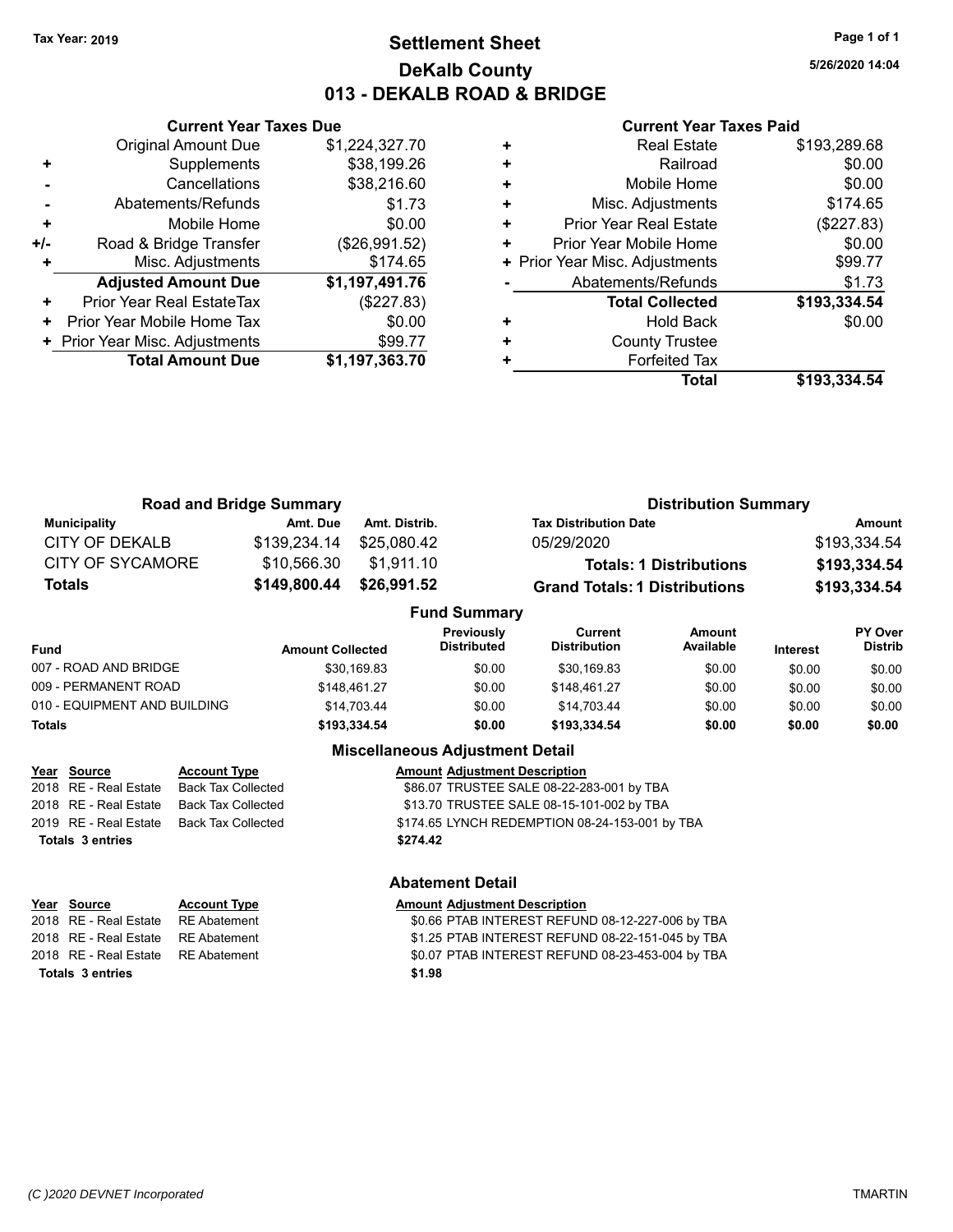# **Settlement Sheet Tax Year: 2019 Page 1 of 1 DeKalb County 014 - FRANKLIN TOWNSHIP**

**5/26/2020 14:04**

|     | <b>Current Year Taxes Due</b>  |              |  |  |  |  |  |
|-----|--------------------------------|--------------|--|--|--|--|--|
|     | <b>Original Amount Due</b>     | \$123,991.32 |  |  |  |  |  |
| ٠   | Supplements                    | \$247.70     |  |  |  |  |  |
|     | Cancellations                  | \$266.87     |  |  |  |  |  |
|     | Abatements/Refunds             | \$0.00       |  |  |  |  |  |
| ÷   | Mobile Home                    | \$0.00       |  |  |  |  |  |
| +/- | Road & Bridge Transfer         | \$0.00       |  |  |  |  |  |
| ٠   | Misc. Adjustments              | \$0.00       |  |  |  |  |  |
|     | <b>Adjusted Amount Due</b>     | \$123,972.15 |  |  |  |  |  |
| ٠   | Prior Year Real EstateTax      | \$0.00       |  |  |  |  |  |
| ٠   | Prior Year Mobile Home Tax     | \$0.00       |  |  |  |  |  |
|     | + Prior Year Misc. Adjustments | \$0.00       |  |  |  |  |  |
|     | <b>Total Amount Due</b>        | \$123,972.15 |  |  |  |  |  |

| ٠ | <b>Real Estate</b>             | \$29,419.80 |
|---|--------------------------------|-------------|
| ٠ | Railroad                       | \$0.00      |
| ÷ | Mobile Home                    | \$0.00      |
| ٠ | Misc. Adjustments              | \$0.00      |
| ٠ | <b>Prior Year Real Estate</b>  | \$0.00      |
| ٠ | Prior Year Mobile Home         | \$0.00      |
|   | + Prior Year Misc. Adjustments | \$0.00      |
|   | Abatements/Refunds             | \$0.00      |
|   | <b>Total Collected</b>         | \$29,419.80 |
| ٠ | Hold Back                      | \$0.00      |
| ٠ | <b>County Trustee</b>          |             |
| ٠ | <b>Forfeited Tax</b>           |             |
|   | <b>Total</b>                   | \$29,419.80 |
|   |                                |             |

|                          |                                      | <b>Distribution Summary</b>    |               |
|--------------------------|--------------------------------------|--------------------------------|---------------|
|                          | <b>Tax Distribution Date</b>         |                                | <b>Amount</b> |
|                          | 05/29/2020                           |                                | \$29,419.80   |
|                          |                                      | <b>Totals: 1 Distributions</b> | \$29,419.80   |
|                          | <b>Grand Totals: 1 Distributions</b> |                                | \$29,419.80   |
| <b>Fund Summary</b><br>. |                                      | .                              |               |

| <b>Fund</b>              | <b>Amount Collected</b> | Previously<br><b>Distributed</b> | Current<br><b>Distribution</b> | Amount<br>Available | <b>Interest</b> | <b>PY Over</b><br><b>Distrib</b> |
|--------------------------|-------------------------|----------------------------------|--------------------------------|---------------------|-----------------|----------------------------------|
| 001 - CORPORATE          | \$25.812.55             | \$0.00                           | \$25.812.55                    | \$0.00              | \$0.00          | \$0.00                           |
| $005 - I. M. R. F.$      | \$2.136.02              | \$0.00                           | \$2.136.02                     | \$0.00              | \$0.00          | \$0.00                           |
| 054 - GENERAL ASSISTANCE | \$1.471.23              | \$0.00                           | \$1,471.23                     | \$0.00              | \$0.00          | \$0.00                           |
| Totals                   | \$29,419.80             | \$0.00                           | \$29.419.80                    | \$0.00              | \$0.00          | \$0.00                           |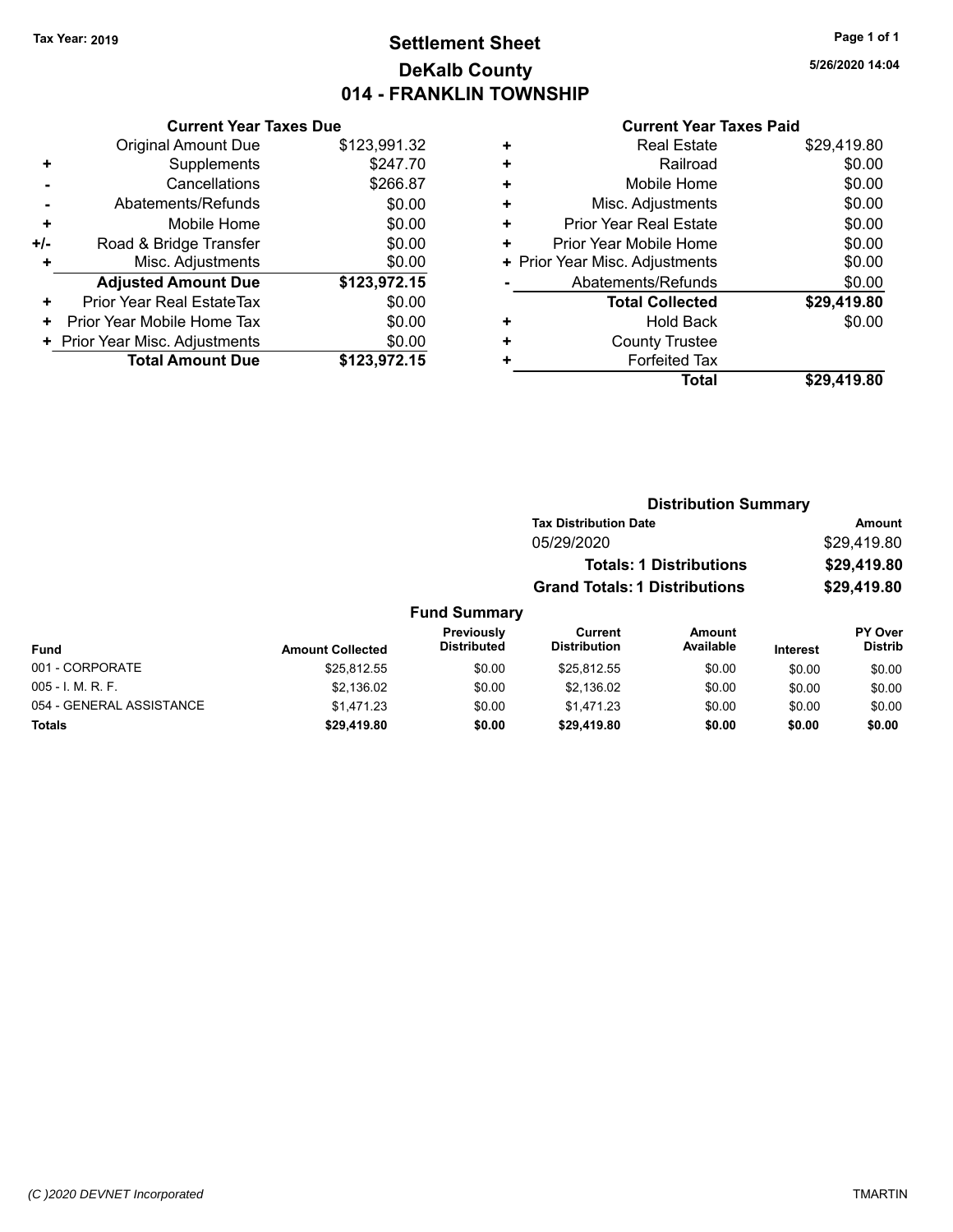# **Settlement Sheet Tax Year: 2019 Page 1 of 1 DeKalb County 015 - FRANKLIN TWP CEMETERY**

**5/26/2020 14:04**

|     | <b>Current Year Taxes Due</b>  |             |
|-----|--------------------------------|-------------|
|     | <b>Original Amount Due</b>     | \$37,193.43 |
| ٠   | Supplements                    | \$74.29     |
|     | Cancellations                  | \$80.05     |
|     | Abatements/Refunds             | \$0.00      |
| ٠   | Mobile Home                    | \$0.00      |
| +/- | Road & Bridge Transfer         | \$0.00      |
|     | Misc. Adjustments              | \$0.00      |
|     | <b>Adjusted Amount Due</b>     | \$37,187.67 |
| ٠   | Prior Year Real EstateTax      | \$0.00      |
| ٠   | Prior Year Mobile Home Tax     | \$0.00      |
|     | + Prior Year Misc. Adjustments | \$0.00      |
|     | <b>Total Amount Due</b>        | \$37,187.67 |
|     |                                |             |

| ٠ | <b>Real Estate</b>             | \$8,824.90 |
|---|--------------------------------|------------|
| ٠ | Railroad                       | \$0.00     |
| ٠ | Mobile Home                    | \$0.00     |
| ٠ | Misc. Adjustments              | \$0.00     |
| ٠ | <b>Prior Year Real Estate</b>  | \$0.00     |
| ٠ | Prior Year Mobile Home         | \$0.00     |
|   | + Prior Year Misc. Adjustments | \$0.00     |
|   | Abatements/Refunds             | \$0.00     |
|   | <b>Total Collected</b>         | \$8,824.90 |
| ٠ | Hold Back                      | \$0.00     |
| ٠ | <b>County Trustee</b>          |            |
| ٠ | <b>Forfeited Tax</b>           |            |
|   | Total                          | \$8,824.90 |
|   |                                |            |

|                | <b>Distribution Summary</b> |                                  |                                       |                                |                 |                           |  |
|----------------|-----------------------------|----------------------------------|---------------------------------------|--------------------------------|-----------------|---------------------------|--|
|                |                             |                                  | <b>Tax Distribution Date</b>          |                                | <b>Amount</b>   |                           |  |
|                |                             |                                  | 05/29/2020                            |                                |                 | \$8,824.90                |  |
|                |                             |                                  |                                       | <b>Totals: 1 Distributions</b> |                 | \$8,824.90                |  |
|                |                             |                                  | <b>Grand Totals: 1 Distributions</b>  |                                |                 | \$8,824.90                |  |
|                |                             | <b>Fund Summary</b>              |                                       |                                |                 |                           |  |
| <b>Fund</b>    | <b>Amount Collected</b>     | Previously<br><b>Distributed</b> | <b>Current</b><br><b>Distribution</b> | <b>Amount</b><br>Available     | <b>Interest</b> | PY Over<br><b>Distrib</b> |  |
| 017 - CEMETERY | \$8,824.90                  | \$0.00                           | \$8.824.90                            | \$0.00                         | \$0.00          | \$0.00                    |  |
| <b>Totals</b>  | \$8,824.90                  | \$0.00                           | \$8,824.90                            | \$0.00                         | \$0.00          | \$0.00                    |  |
|                |                             |                                  |                                       |                                |                 |                           |  |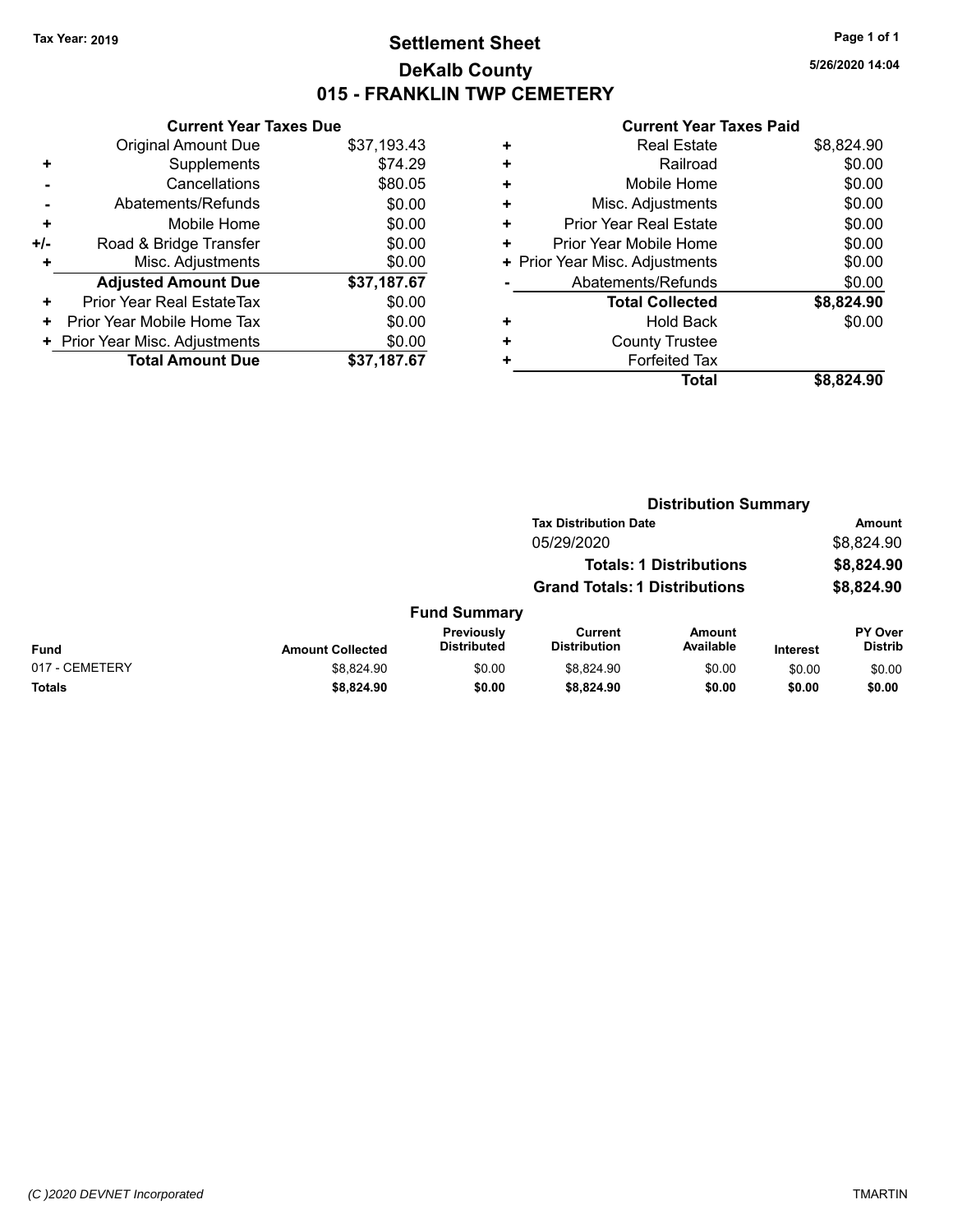# **Settlement Sheet Tax Year: 2019 Page 1 of 1 DeKalb County 016 - FRANKLIN ROAD & BRIDGE**

**5/26/2020 14:04**

|     | <b>Current Year Taxes Due</b>  |              |  |  |  |  |  |
|-----|--------------------------------|--------------|--|--|--|--|--|
|     | <b>Original Amount Due</b>     | \$203,542.42 |  |  |  |  |  |
|     | Supplements                    | \$391.82     |  |  |  |  |  |
|     | Cancellations                  | \$422.13     |  |  |  |  |  |
|     | Abatements/Refunds             | \$0.00       |  |  |  |  |  |
| ٠   | Mobile Home                    | \$0.00       |  |  |  |  |  |
| +/- | Road & Bridge Transfer         | (\$1,758.10) |  |  |  |  |  |
|     | Misc. Adjustments              | \$0.00       |  |  |  |  |  |
|     | <b>Adjusted Amount Due</b>     | \$201,754.01 |  |  |  |  |  |
| ٠   | Prior Year Real EstateTax      | \$0.00       |  |  |  |  |  |
| ÷   | Prior Year Mobile Home Tax     | \$0.00       |  |  |  |  |  |
|     | + Prior Year Misc. Adjustments | \$0.00       |  |  |  |  |  |
|     | <b>Total Amount Due</b>        | \$201,754.01 |  |  |  |  |  |
|     |                                |              |  |  |  |  |  |

|   | <b>Real Estate</b>             | \$46,536.95 |
|---|--------------------------------|-------------|
| ÷ | Railroad                       | \$0.00      |
| ÷ | Mobile Home                    | \$0.00      |
| ٠ | Misc. Adjustments              | \$0.00      |
| ٠ | <b>Prior Year Real Estate</b>  | \$0.00      |
| ٠ | Prior Year Mobile Home         | \$0.00      |
|   | + Prior Year Misc. Adjustments | \$0.00      |
|   | Abatements/Refunds             | \$0.00      |
|   | <b>Total Collected</b>         | \$46,536.95 |
| ٠ | <b>Hold Back</b>               | \$0.00      |
| ٠ | <b>County Trustee</b>          |             |
|   | <b>Forfeited Tax</b>           |             |
|   | Total                          | \$46.536.95 |

| <b>Road and Bridge Summary</b> |            |               | <b>Distribution Summary</b>          |             |  |
|--------------------------------|------------|---------------|--------------------------------------|-------------|--|
| <b>Municipality</b>            | Amt. Due   | Amt. Distrib. | <b>Tax Distribution Date</b>         | Amount      |  |
| <b>VILLAGE OF KIRKLAND</b>     | \$7.352.59 | \$1.758.10    | 05/29/2020                           | \$46,536.95 |  |
| <b>Totals</b>                  | \$7,352.59 | \$1,758.10    | <b>Totals: 1 Distributions</b>       | \$46,536.95 |  |
|                                |            |               | <b>Grand Totals: 1 Distributions</b> | \$46,536.95 |  |

| <b>Fund Summary</b>                     |                         |                                  |                                       |                     |          |                                  |  |
|-----------------------------------------|-------------------------|----------------------------------|---------------------------------------|---------------------|----------|----------------------------------|--|
| <b>Fund</b>                             | <b>Amount Collected</b> | Previously<br><b>Distributed</b> | <b>Current</b><br><b>Distribution</b> | Amount<br>Available | Interest | <b>PY Over</b><br><b>Distrib</b> |  |
| 007 - ROAD AND BRIDGE                   | \$4,886.09              | \$0.00                           | \$4,886.09                            | \$0.00              | \$0.00   | \$0.00                           |  |
| 008 - BRIDGE CONST W/COUNTY             | \$5.932.13              | \$0.00                           | \$5.932.13                            | \$0.00              | \$0.00   | \$0.00                           |  |
| 009 - PERMANENT ROAD                    | \$22.067.22             | \$0.00                           | \$22.067.22                           | \$0.00              | \$0.00   | \$0.00                           |  |
| 010 - EQUIPMENT AND BUILDING            | \$12.108.87             | \$0.00                           | \$12.108.87                           | \$0.00              | \$0.00   | \$0.00                           |  |
| 035 - TORT JUDGEMENTS/LIABILITY<br>INS. | \$1,305.32              | \$0.00                           | \$1,305.32                            | \$0.00              | \$0.00   | \$0.00                           |  |
| 047 - SOCIAL SECURITY                   | \$237.32                | \$0.00                           | \$237.32                              | \$0.00              | \$0.00   | \$0.00                           |  |
| <b>Totals</b>                           | \$46,536.95             | \$0.00                           | \$46,536.95                           | \$0.00              | \$0.00   | \$0.00                           |  |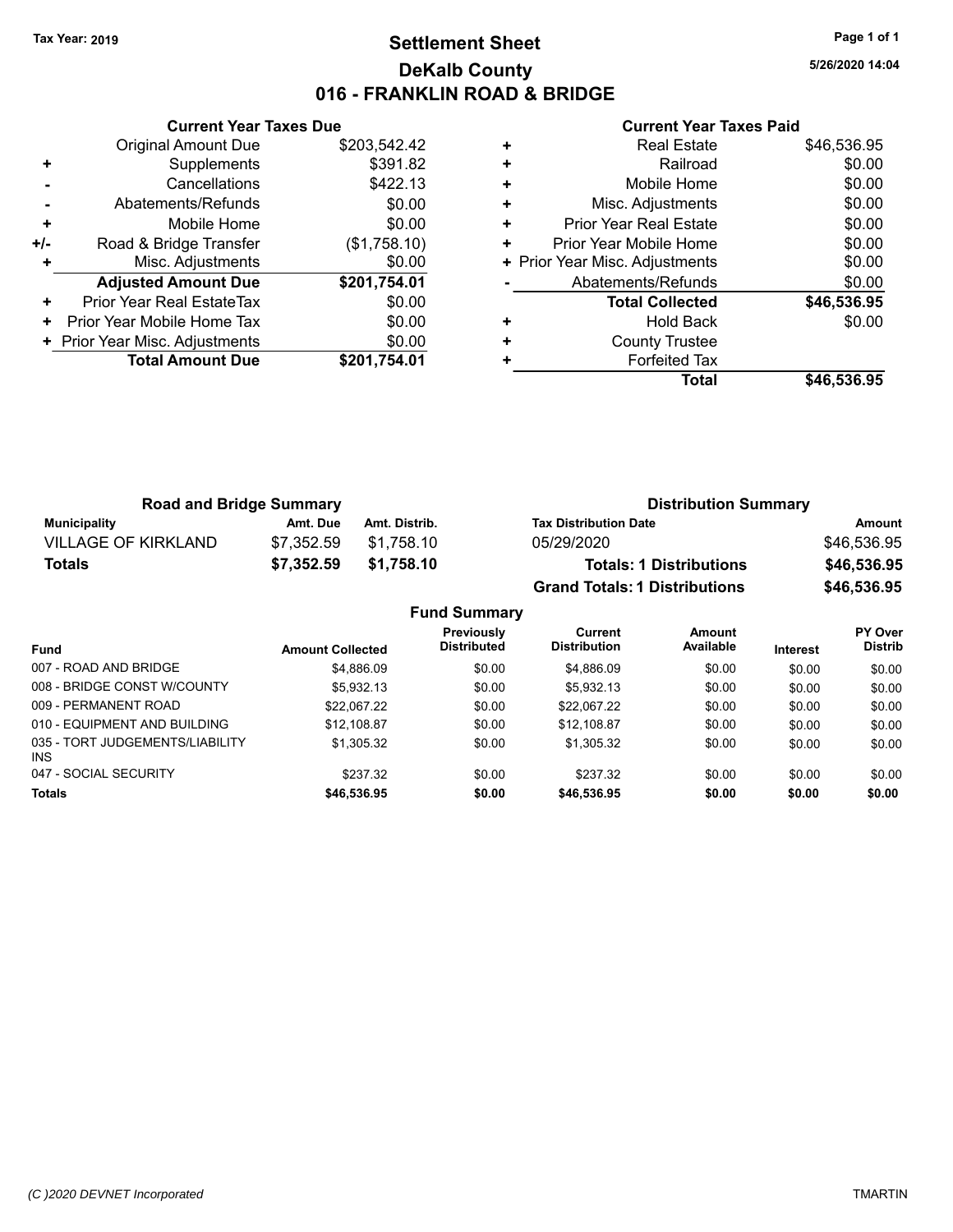# **Settlement Sheet Tax Year: 2019 Page 1 of 1 DeKalb County 017 - GENOA TOWNSHIP**

**5/26/2020 14:04**

### **Current Year Taxes Paid**

| <b>Current Year Taxes Due</b>             |              |  |  |  |
|-------------------------------------------|--------------|--|--|--|
| <b>Original Amount Due</b>                | \$262,423.58 |  |  |  |
| Supplements                               | \$2,242.11   |  |  |  |
| Cancellations                             | \$3,178.38   |  |  |  |
| Abatements/Refunds                        | \$0.36       |  |  |  |
| Mobile Home                               | \$0.00       |  |  |  |
| Road & Bridge Transfer                    | \$0.00       |  |  |  |
| Misc. Adjustments                         | \$0.00       |  |  |  |
| <b>Adjusted Amount Due</b>                | \$261,486.95 |  |  |  |
| Prior Year Real EstateTax                 | (\$38.57)    |  |  |  |
| Prior Year Mobile Home Tax                | \$0.00       |  |  |  |
| \$12.18<br>+ Prior Year Misc. Adjustments |              |  |  |  |
| <b>Total Amount Due</b>                   | \$261,460.56 |  |  |  |
|                                           |              |  |  |  |

| ٠ | <b>Real Estate</b>             | \$65,473.61 |
|---|--------------------------------|-------------|
| ٠ | Railroad                       | \$0.00      |
| ٠ | Mobile Home                    | \$0.00      |
| ٠ | Misc. Adjustments              | \$0.00      |
| ٠ | Prior Year Real Estate         | (\$38.57)   |
| ٠ | Prior Year Mobile Home         | \$0.00      |
|   | + Prior Year Misc. Adjustments | \$12.18     |
|   | Abatements/Refunds             | \$0.36      |
|   | <b>Total Collected</b>         | \$65,446.86 |
| ٠ | <b>Hold Back</b>               | \$0.00      |
| ٠ | <b>County Trustee</b>          |             |
| ٠ | <b>Forfeited Tax</b>           |             |
|   | Total                          | \$65,446.86 |
|   |                                |             |

|                                 |                         |                                  | <b>Distribution Summary</b>           |                                |                 |                           |
|---------------------------------|-------------------------|----------------------------------|---------------------------------------|--------------------------------|-----------------|---------------------------|
|                                 |                         |                                  | <b>Tax Distribution Date</b>          |                                |                 | <b>Amount</b>             |
|                                 |                         |                                  | 05/29/2020                            |                                |                 | \$65,446.86               |
|                                 |                         |                                  |                                       | <b>Totals: 1 Distributions</b> |                 | \$65,446.86               |
|                                 |                         |                                  | <b>Grand Totals: 1 Distributions</b>  |                                |                 | \$65,446.86               |
|                                 |                         | <b>Fund Summary</b>              |                                       |                                |                 |                           |
| <b>Fund</b>                     | <b>Amount Collected</b> | Previously<br><b>Distributed</b> | <b>Current</b><br><b>Distribution</b> | <b>Amount</b><br>Available     | <b>Interest</b> | PY Over<br><b>Distrib</b> |
| 001 - CORPORATE                 | \$56,887.38             | \$0.00                           | \$56,887.38                           | \$0.00                         | \$0.00          | \$0.00                    |
| 035 - TORT JUDGEMENTS/LIABILITY | \$1 256 45              | \$0.00                           | \$1 256 45                            | \$0.00                         | \$0.00          | \$0.00                    |

| Totals                                 | \$65,446.86 | \$0.00 | \$65,446.86 | \$0.00 | \$0.00 | \$0.00 |
|----------------------------------------|-------------|--------|-------------|--------|--------|--------|
| 054 - GENERAL ASSISTANCE               | \$4.167.53  | \$0.00 | \$4.167.53  | \$0.00 | \$0.00 | \$0.00 |
| 047 - SOCIAL SECURITY                  | \$3.135.50  | \$0.00 | \$3.135.50  | \$0.00 | \$0.00 | \$0.00 |
| 035 - TORT JUDGEMENTS/LIABILITY<br>INS | \$1.256.45  | \$0.00 | \$1.256.45  | \$0.00 | \$0.00 | \$0.00 |
| 001 - CORPORATE                        | \$56,887.38 | \$0.00 | \$56,887.38 | \$0.00 | \$0.00 | \$0.00 |

### **Miscellaneous Adjustment Detail**

| Year Source             | <b>Account Type</b> | <b>Amount Adjustment Description</b>                    |
|-------------------------|---------------------|---------------------------------------------------------|
| 2018 RE - Real Estate   | Back Tax Collected  | \$3.78 WOJDYLA REDEMPTION 03-18-251-012 by TBA          |
| 2018 RE - Real Estate   | Back Tax Collected  | \$3.23 FIRST MID WEALTH REDEMPTION 03-30-101-005 by TBA |
| 2018   RE - Real Estate | Back Tax Collected  | \$5.17 KIRCHHOFF REDEMPTION 03-19-333-008 by TBA        |
| Totals 3 entries        |                     | \$12.18                                                 |
|                         |                     |                                                         |

# **Abatement Detail**

| <u>Year Source</u>                  | <b>Account Type</b> | <b>Amount Adjustment Description</b>             |
|-------------------------------------|---------------------|--------------------------------------------------|
| 2018   RE - Real Estate             | RE Abatement        | \$0.23 PTAB INTEREST REFUND 03-27-400-003 by TBA |
| 2018 RE - Real Estate RE Abatement  |                     | \$0.03 PTAB INTEREST REFUND 03-27-400-003 by TBA |
| 2018 RE - Real Estate  RE Abatement |                     | \$0.10 PTAB INTEREST REFUND 03-27-400-003 by TBA |
| Totals 3 entries                    |                     | \$0.36                                           |
|                                     |                     |                                                  |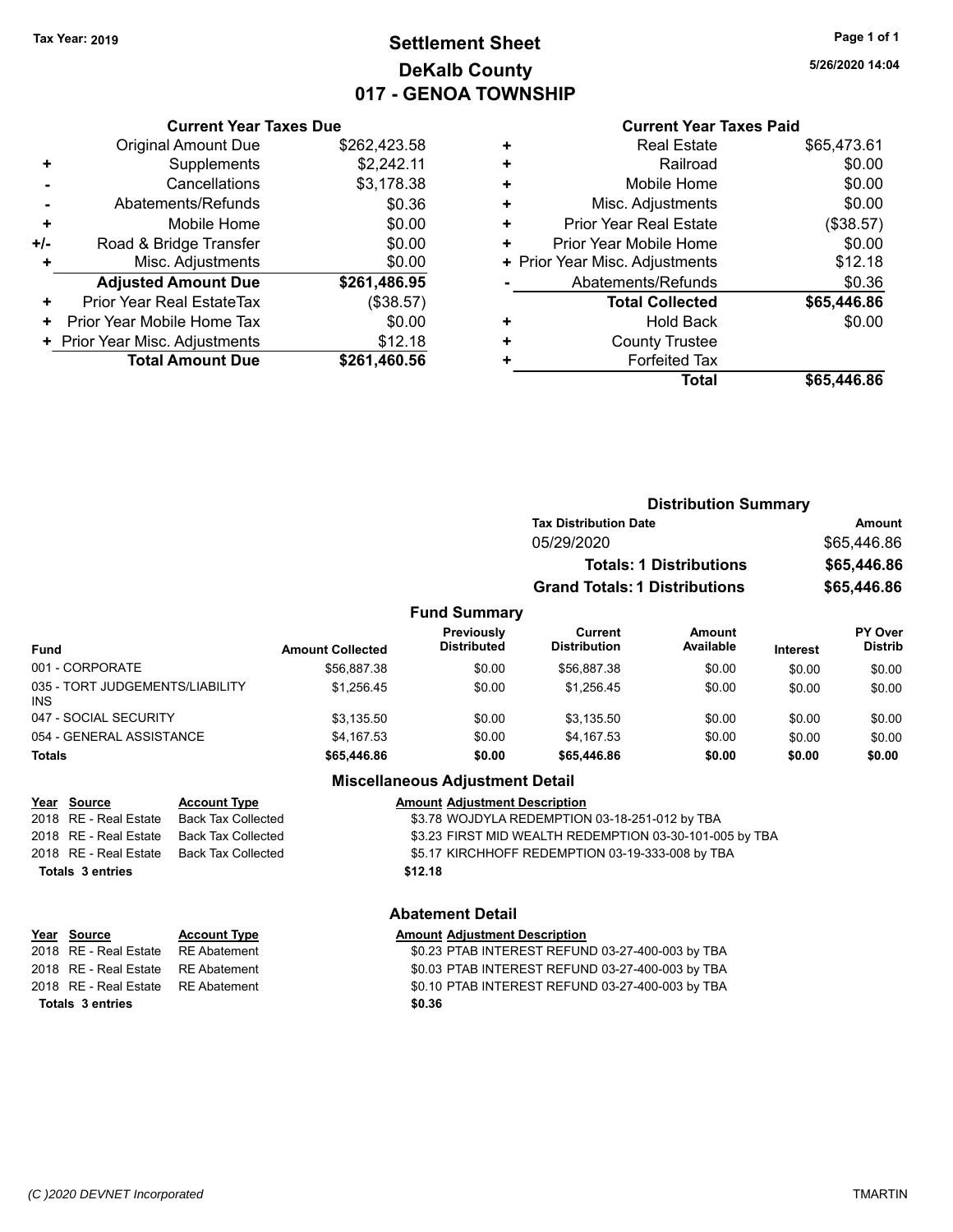# **Settlement Sheet Tax Year: 2019 Page 1 of 1 DeKalb County 018 - GENOA ROAD & BRIDGE**

**5/26/2020 14:04**

### **Current Year Taxes Paid**

|     | <b>Current Year Taxes Due</b>            |              |  |  |
|-----|------------------------------------------|--------------|--|--|
|     | <b>Original Amount Due</b>               | \$197,074.67 |  |  |
| ٠   | Supplements                              | \$2,020.62   |  |  |
|     | Cancellations                            | \$2,048.08   |  |  |
|     | Abatements/Refunds                       | \$0.23       |  |  |
| ٠   | Mobile Home                              | \$0.00       |  |  |
| +/- | Road & Bridge Transfer                   | (\$6,850.66) |  |  |
|     | Misc. Adjustments                        | \$0.00       |  |  |
|     | <b>Adjusted Amount Due</b>               | \$190,196.32 |  |  |
| ٠   | Prior Year Real EstateTax                | (\$26.20)    |  |  |
| ÷   | Prior Year Mobile Home Tax               | \$0.00       |  |  |
|     | \$9.16<br>+ Prior Year Misc. Adjustments |              |  |  |
|     | <b>Total Amount Due</b>                  | \$190,179.28 |  |  |
|     |                                          |              |  |  |

|   | <b>Real Estate</b>             | \$42,189.94 |
|---|--------------------------------|-------------|
| ٠ | Railroad                       | \$0.00      |
| ٠ | Mobile Home                    | \$0.00      |
| ٠ | Misc. Adjustments              | \$0.00      |
| ٠ | <b>Prior Year Real Estate</b>  | (\$26.20)   |
| ٠ | Prior Year Mobile Home         | \$0.00      |
|   | + Prior Year Misc. Adjustments | \$9.16      |
|   | Abatements/Refunds             | \$0.23      |
|   | <b>Total Collected</b>         | \$42,172.67 |
| ٠ | <b>Hold Back</b>               | \$0.00      |
| ٠ | <b>County Trustee</b>          |             |
| ٠ | <b>Forfeited Tax</b>           |             |
|   | <b>Total</b>                   | \$42,172.67 |

| <b>Road and Bridge Summary</b> |             | <b>Distribution Summary</b> |                                      |             |
|--------------------------------|-------------|-----------------------------|--------------------------------------|-------------|
| Municipality                   | Amt. Due    | Amt. Distrib.               | <b>Tax Distribution Date</b>         | Amount      |
| CITY OF GENOA                  | \$27.390.87 | \$6.850.66                  | 05/29/2020                           | \$42,172.67 |
| Totals                         | \$27,390.87 | \$6,850.66                  | <b>Totals: 1 Distributions</b>       | \$42,172.67 |
|                                |             |                             | <b>Grand Totals: 1 Distributions</b> | \$42,172.67 |

#### **Fund Summary Fund Interest Amount Collected Distributed PY Over Distrib Amount Available Current Distribution Previously** 007 - ROAD AND BRIDGE 60.00 \$14,859.30 \$0.00 \$14,859.30 \$0.00 \$0.00 \$0.00 \$0.00 \$0.00 008 - BRIDGE CONST W/COUNTY  $$249.63$   $$0.00$   $$249.63$   $$249.63$   $$0.00$   $$0.00$   $$0.00$ 009 - PERMANENT ROAD \$21,418.22 \$0.00 \$21,418.22 \$0.00 \$0.00 \$0.00 010 - EQUIPMENT AND BUILDING \$2,386.65 \$0.00 \$2,386.65 \$0.00 \$0.00 \$0.00 \$0.00 \$0.00 035 - TORT JUDGEMENTS/LIABILITY INS \$2,389.43 \$0.00 \$2,389.43 \$0.00 \$0.00 \$0.00 047 - SOCIAL SECURITY \$869.44 \$0.00 \$869.44 \$0.00 \$0.00 \$0.00 \$0.00 **Totals \$42,172.67 \$0.00 \$42,172.67 \$0.00 \$0.00 \$0.00**

### **Miscellaneous Adjustment Detail**

| Year Source             | <b>Account Type</b> | <b>Amount Adjustment Description</b>                    |
|-------------------------|---------------------|---------------------------------------------------------|
| 2018   RE - Real Estate | Back Tax Collected  | \$2.84 WOJDYLA REDEMPTION 03-18-251-012 by TBA          |
| 2018 RE - Real Estate   | Back Tax Collected  | \$2.43 FIRST MID WEALTH REDEMPTION 03-30-101-005 by TBA |
| 2018 RE - Real Estate   | Back Tax Collected  | \$3.89 KIRCHHOFF REDEMPTION 03-19-333-008 by TBA        |
| <b>Totals 3 entries</b> |                     | \$9.16                                                  |
|                         |                     |                                                         |

# **Year Source Account Type Amount Adjustment Description Totals \$0.27 3 entries**

**Abatement Detail**

2018 RE - Real Estate RE Abatement \$0.17 PTAB INTEREST REFUND 03-27-400-003 by TBA 2018 RE - Real Estate \$0.02 PTAB INTEREST REFUND 03-27-400-003 by RE Abatement TBA 2018 RE - Real Estate RE Abatement \$0.08 PTAB INTEREST REFUND 03-27-400-003 by TBA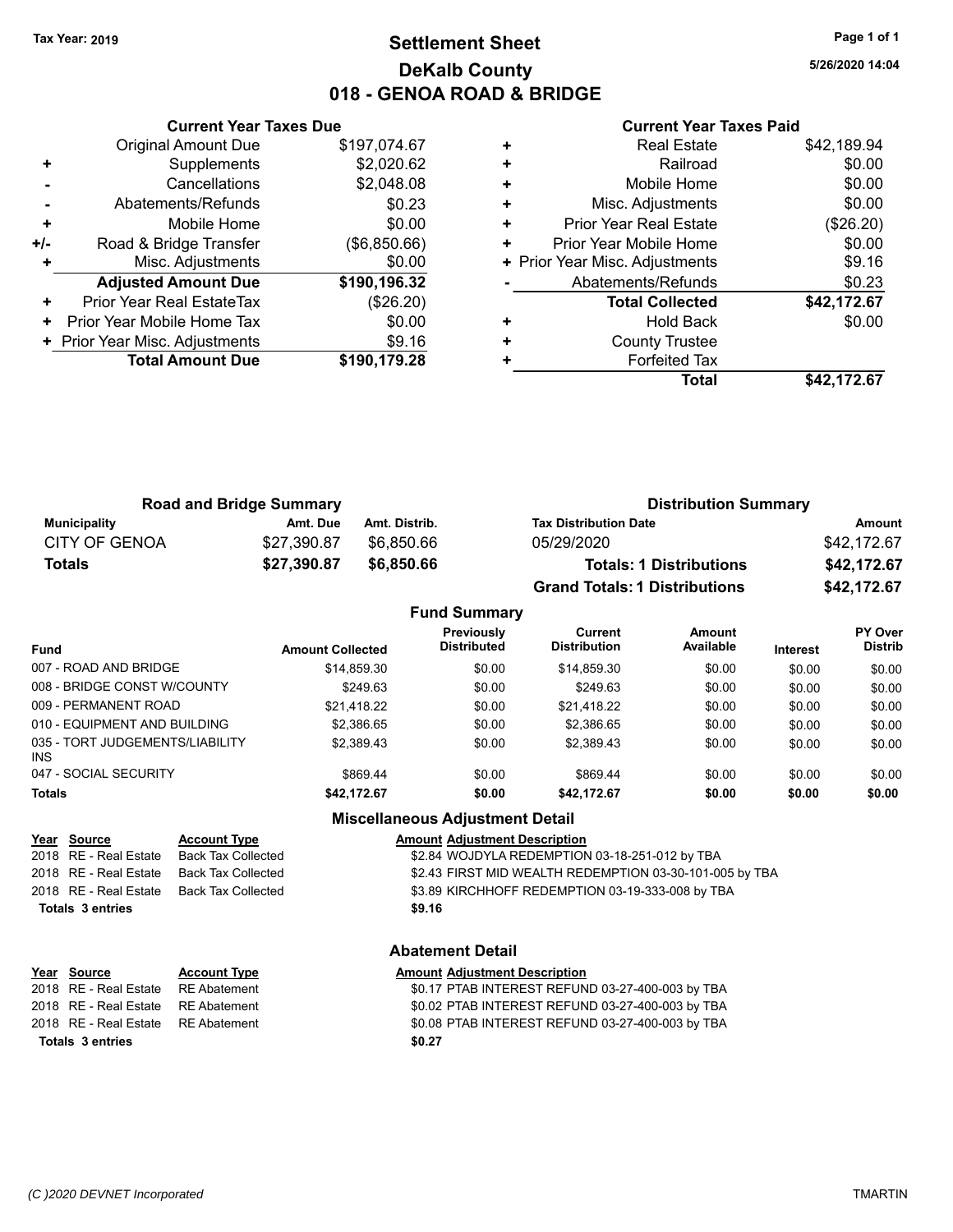# **Settlement Sheet Tax Year: 2019 Page 1 of 1 DeKalb County 019 - KINGSTON TOWNSHIP**

**5/26/2020 14:04**

|     | <b>Current Year Taxes Due</b>    |             |  |  |
|-----|----------------------------------|-------------|--|--|
|     | <b>Original Amount Due</b>       | \$96,190.54 |  |  |
| ÷   | Supplements                      | \$358.00    |  |  |
|     | Cancellations                    | \$364.24    |  |  |
|     | Abatements/Refunds               | \$0.29      |  |  |
| ÷   | Mobile Home                      | \$0.00      |  |  |
| +/- | Road & Bridge Transfer           | \$0.00      |  |  |
| ٠   | Misc. Adjustments                | \$0.00      |  |  |
|     | <b>Adjusted Amount Due</b>       | \$96,184.01 |  |  |
| ٠   | <b>Prior Year Real EstateTax</b> | (\$16.26)   |  |  |
| ٠   | Prior Year Mobile Home Tax       | \$0.00      |  |  |
|     | + Prior Year Misc. Adjustments   | \$11.82     |  |  |
|     | <b>Total Amount Due</b>          | \$96,179.57 |  |  |
|     |                                  |             |  |  |

|   | Total                          | \$24,739.34 |
|---|--------------------------------|-------------|
| ٠ | <b>Forfeited Tax</b>           |             |
| ٠ | <b>County Trustee</b>          |             |
| ٠ | Hold Back                      | \$0.00      |
|   | <b>Total Collected</b>         | \$24,739.34 |
|   | Abatements/Refunds             | \$0.29      |
|   | + Prior Year Misc. Adjustments | \$11.82     |
| ٠ | Prior Year Mobile Home         | \$0.00      |
| ٠ | <b>Prior Year Real Estate</b>  | (\$16.26)   |
| ٠ | Misc. Adjustments              | \$0.00      |
| ٠ | Mobile Home                    | \$0.00      |
| ٠ | Railroad                       | \$0.00      |
| ٠ | <b>Real Estate</b>             | \$24,744.07 |

|                          |                           |                         | <b>Distribution Summary</b>              |                                                              |                                |                 |                           |
|--------------------------|---------------------------|-------------------------|------------------------------------------|--------------------------------------------------------------|--------------------------------|-----------------|---------------------------|
|                          |                           |                         |                                          | <b>Tax Distribution Date</b>                                 |                                |                 | <b>Amount</b>             |
|                          |                           |                         |                                          | 05/29/2020                                                   |                                |                 | \$24,739.34               |
|                          |                           |                         |                                          |                                                              | <b>Totals: 1 Distributions</b> |                 | \$24,739.34               |
|                          |                           |                         |                                          | <b>Grand Totals: 1 Distributions</b>                         |                                |                 | \$24,739.34               |
|                          |                           |                         | <b>Fund Summary</b>                      |                                                              |                                |                 |                           |
| <b>Fund</b>              |                           | <b>Amount Collected</b> | Previously<br><b>Distributed</b>         | <b>Current</b><br><b>Distribution</b>                        | Amount<br>Available            | <b>Interest</b> | PY Over<br><b>Distrib</b> |
| 001 - CORPORATE          |                           | \$24,567.99             | \$0.00                                   | \$24,567.99                                                  | \$0.00                         | \$0.00          | \$0.00                    |
| 054 - GENERAL ASSISTANCE |                           | \$171.35                | \$0.00                                   | \$171.35                                                     | \$0.00                         | \$0.00          | \$0.00                    |
| <b>Totals</b>            |                           | \$24,739.34             | \$0.00                                   | \$24,739.34                                                  | \$0.00                         | \$0.00          | \$0.00                    |
|                          |                           |                         | <b>Miscellaneous Adjustment Detail</b>   |                                                              |                                |                 |                           |
| Year Source              | <b>Account Type</b>       |                         | <b>Amount Adjustment Description</b>     |                                                              |                                |                 |                           |
| 2018 RE - Real Estate    | <b>Back Tax Collected</b> |                         |                                          | \$3.04 TRUSTEE SALE 02-36-224-005 by TBA                     |                                |                 |                           |
| 2018 RE - Real Estate    | <b>Back Tax Collected</b> |                         |                                          | \$1.54 GERMAN REDEMPTION 02-22-307-014 by TBA                |                                |                 |                           |
| 2018 RE - Real Estate    | <b>Back Tax Collected</b> |                         |                                          | \$3.08 GALLARDO CONSTRUCTION REDEMPTION 02-22-426-003 by TBA |                                |                 |                           |
| 2018 RE - Real Estate    | <b>Back Tax Collected</b> |                         | \$4.16 TRUSTEE SALE 02-22-307-024 by TBA |                                                              |                                |                 |                           |
| <b>Totals 4 entries</b>  |                           |                         | \$11.82                                  |                                                              |                                |                 |                           |
|                          |                           |                         | <b>Abatement Detail</b>                  |                                                              |                                |                 |                           |

| Year Source                        | <b>Account Type</b> | <b>Amount Adjustment Description</b>             |
|------------------------------------|---------------------|--------------------------------------------------|
|                                    |                     | \$0.15 PTAB INTEREST REFUND 02-21-176-004 by TBA |
| 2019 RE - Real Estate RE Abatement |                     | \$0.14 PTAB INTEREST REFUND 02-36-228-002 by TBA |
| Totals 2 entries                   |                     | \$0.29                                           |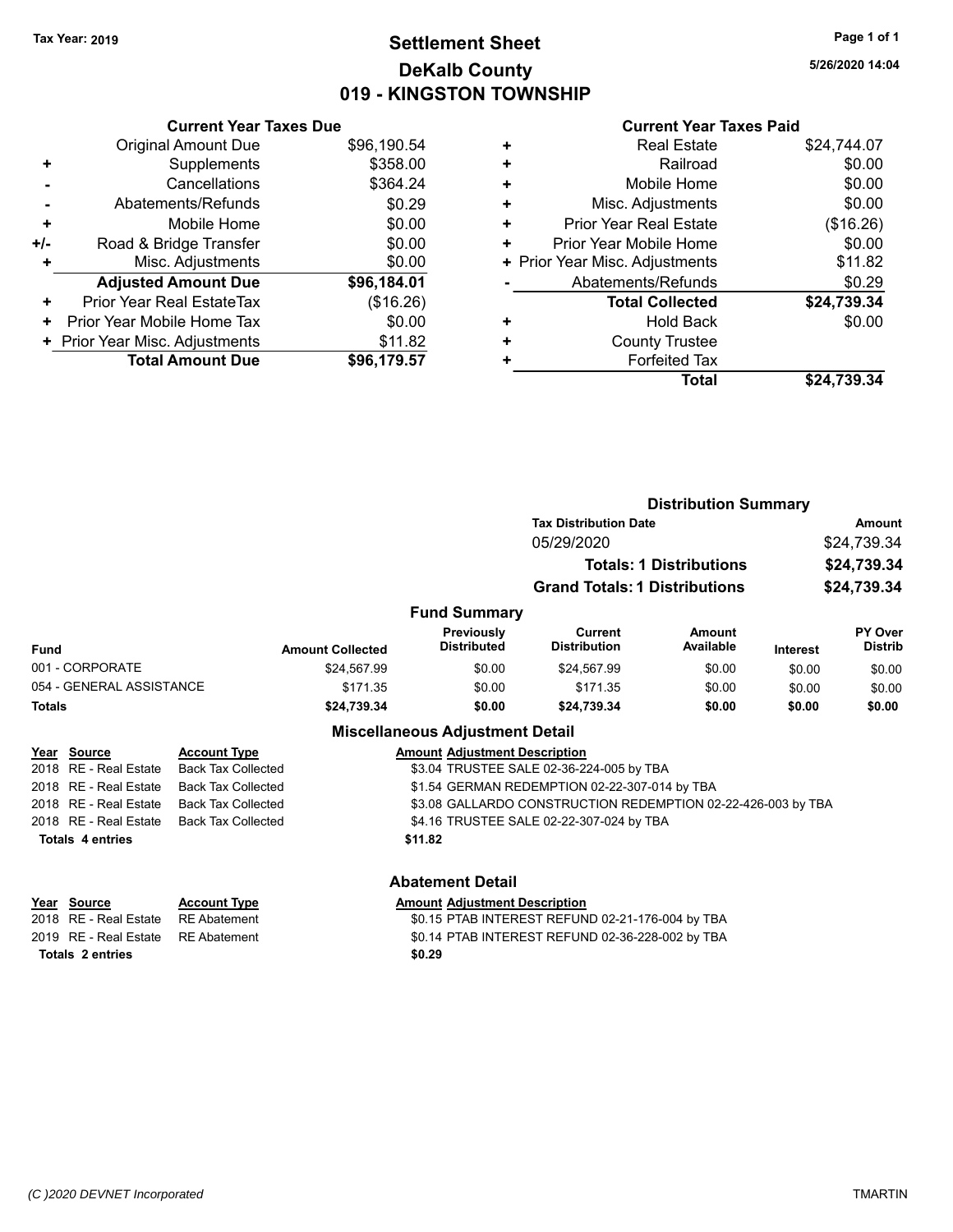# **Settlement Sheet Tax Year: 2019 Page 1 of 1 DeKalb County 020 - KINGSTON ROAD & BRIDGE**

**5/26/2020 14:04**

### **Current Year Taxes Paid**

|     | <b>Current Year Taxes Due</b>  |              |
|-----|--------------------------------|--------------|
|     | <b>Original Amount Due</b>     | \$346,805.57 |
|     | Supplements                    | \$1,216.95   |
|     | Cancellations                  | \$1,238.19   |
|     | Abatements/Refunds             | \$0.99       |
| ٠   | Mobile Home                    | \$0.00       |
| +/- | Road & Bridge Transfer         | (\$5,098.27) |
|     | Misc. Adjustments              | \$0.00       |
|     | <b>Adjusted Amount Due</b>     | \$341,685.07 |
| ٠   | Prior Year Real EstateTax      | (\$57.75)    |
| ٠   | Prior Year Mobile Home Tax     | \$0.00       |
|     | + Prior Year Misc. Adjustments | \$42.64      |
|     | <b>Total Amount Due</b>        | \$341,669.96 |
|     |                                |              |

|   | <b>Real Estate</b>             | \$84,112.82 |
|---|--------------------------------|-------------|
| ٠ | Railroad                       | \$0.00      |
| ٠ | Mobile Home                    | \$0.00      |
| ٠ | Misc. Adjustments              | \$0.00      |
| ٠ | Prior Year Real Estate         | (\$57.75)   |
| ٠ | Prior Year Mobile Home         | \$0.00      |
|   | + Prior Year Misc. Adjustments | \$42.64     |
|   | Abatements/Refunds             | \$0.99      |
|   | <b>Total Collected</b>         | \$84,096.72 |
| ٠ | Hold Back                      | \$0.00      |
| ٠ | <b>County Trustee</b>          |             |
|   | <b>Forfeited Tax</b>           |             |
|   | Total                          | \$84.096.72 |

|                            | <b>Road and Bridge Summary</b> |                     | <b>Distribution Summary</b>          |             |
|----------------------------|--------------------------------|---------------------|--------------------------------------|-------------|
| <b>Municipality</b>        | Amt. Due                       | Amt. Distrib.       | <b>Tax Distribution Date</b>         | Amount      |
| CITY OF GENOA              | \$8.337.20                     | \$2.173.20          | 05/29/2020                           | \$84,096.72 |
| <b>VILLAGE OF KINGSTON</b> | \$11,266.69                    | \$2,925.07          | <b>Totals: 1 Distributions</b>       | \$84,096.72 |
| Totals                     | \$19,603.89                    | \$5,098.27          | <b>Grand Totals: 1 Distributions</b> | \$84,096.72 |
|                            |                                | <b>Fund Summary</b> |                                      |             |

|                              |                         | UIIU VUIIIIIIII Y                       |                                |                            |                 |                                  |
|------------------------------|-------------------------|-----------------------------------------|--------------------------------|----------------------------|-----------------|----------------------------------|
| Fund                         | <b>Amount Collected</b> | <b>Previously</b><br><b>Distributed</b> | Current<br><b>Distribution</b> | <b>Amount</b><br>Available | <b>Interest</b> | <b>PY Over</b><br><b>Distrib</b> |
| 007 - ROAD AND BRIDGE        | \$18.745.44             | \$0.00                                  | \$18.745.44                    | \$0.00                     | \$0.00          | \$0.00                           |
| 008 - BRIDGE CONST W/COUNTY  | \$2.912.74              | \$0.00                                  | \$2.912.74                     | \$0.00                     | \$0.00          | \$0.00                           |
| 009 - PERMANENT ROAD         | \$54.767.05             | \$0.00                                  | \$54.767.05                    | \$0.00                     | \$0.00          | \$0.00                           |
| 010 - EQUIPMENT AND BUILDING | \$7.671.49              | \$0.00                                  | \$7.671.49                     | \$0.00                     | \$0.00          | \$0.00                           |
| Totals                       | \$84.096.72             | \$0.00                                  | \$84,096.72                    | \$0.00                     | \$0.00          | \$0.00                           |
|                              |                         |                                         |                                |                            |                 |                                  |

### **Miscellaneous Adjustment Detail**

| Year Source             | <b>Account Type</b>                      | <b>Amount Adjustment Description</b>                          |
|-------------------------|------------------------------------------|---------------------------------------------------------------|
|                         | 2018 RE - Real Estate Back Tax Collected | \$10.95 TRUSTEE SALE 02-36-224-005 by TBA                     |
|                         | 2018 RE - Real Estate Back Tax Collected | \$5.56 GERMAN REDEMPTION 02-22-307-014 by TBA                 |
|                         | 2018 RE - Real Estate Back Tax Collected | \$11.12 GALLARDO CONSTRUCTION REDEMPTION 02-22-426-003 by TBA |
|                         | 2018 RE - Real Estate Back Tax Collected | \$15.01 TRUSTEE SALE 02-22-307-024 by TBA                     |
| <b>Totals 4 entries</b> |                                          | \$42.64                                                       |
|                         |                                          |                                                               |

# **Year** Source **Account Type Account Adjustment Description**

**Totals \$1.05 2 entries**

### **Abatement Detail**

2018 RE - Real Estate RE Abatement \$0.53 PTAB INTEREST REFUND 02-21-176-004 by TBA 2019 RE - Real Estate RE Abatement \$0.52 PTAB INTEREST REFUND 02-36-228-002 by TBA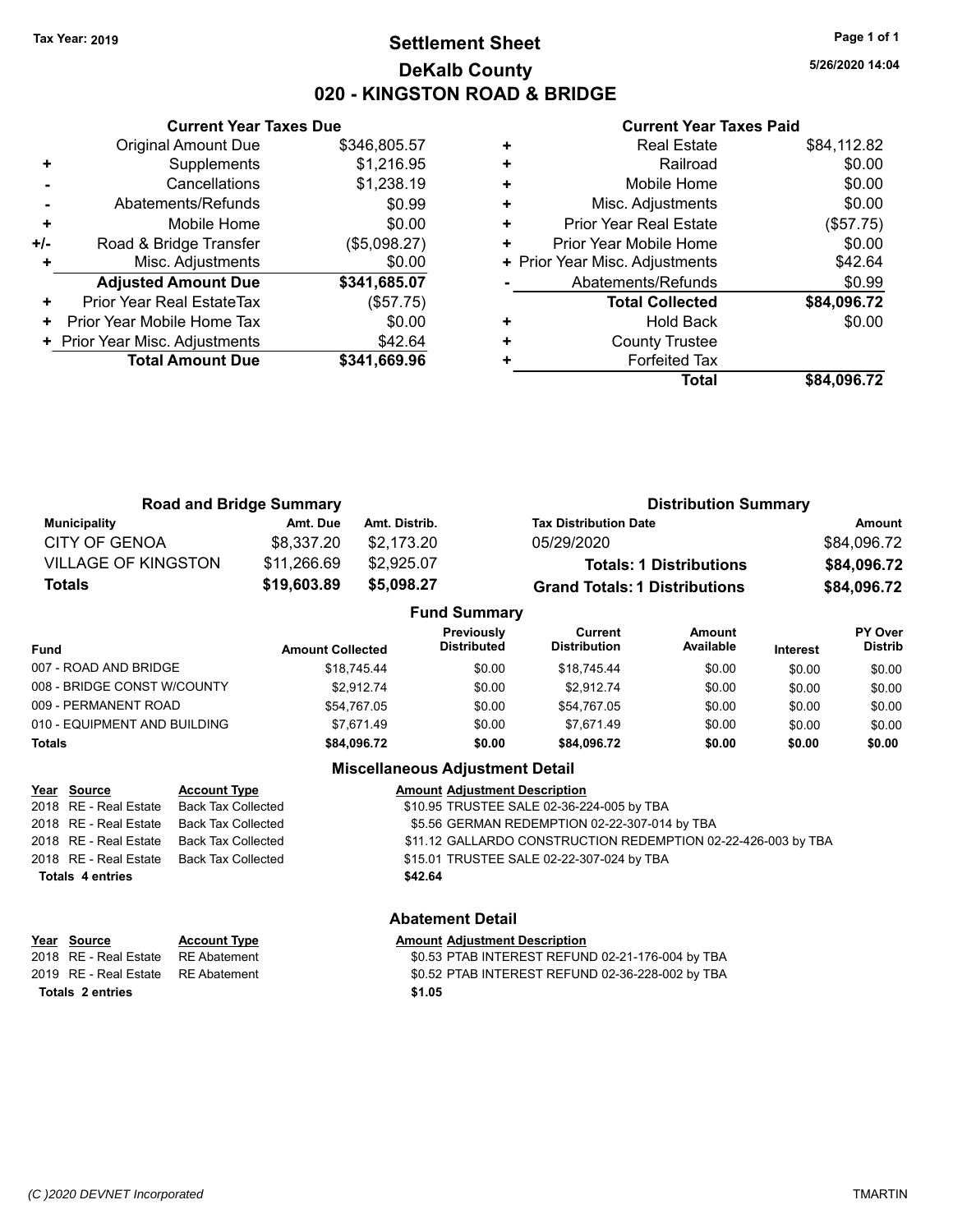# **Settlement Sheet Tax Year: 2019 Page 1 of 1 DeKalb County 021 - KINGSTON TWP CEMETERY**

**5/26/2020 14:04**

### **Current Year Taxes Paid**

| \$16,263.81 |
|-------------|
| \$60.54     |
| \$61.59     |
| \$0.04      |
| \$0.00      |
| \$0.00      |
| \$0.00      |
| \$16,262.72 |
| (\$2.74)    |
| \$0.00      |
| \$1.99      |
| \$16.261.97 |
|             |

| <b>Real Estate</b>             | \$4,183.75 |
|--------------------------------|------------|
| Railroad                       | \$0.00     |
| Mobile Home                    | \$0.00     |
| Misc. Adjustments              | \$0.00     |
| <b>Prior Year Real Estate</b>  | (\$2.74)   |
| Prior Year Mobile Home         | \$0.00     |
| + Prior Year Misc. Adjustments | \$1.99     |
| Abatements/Refunds             | \$0.04     |
| <b>Total Collected</b>         | \$4,182.96 |
| <b>Hold Back</b>               | \$0.00     |
| <b>County Trustee</b>          |            |
| <b>Forfeited Tax</b>           |            |
| Total                          | \$4,182.96 |
|                                |            |

|               |                         |                           |                                        | <b>Distribution Summary</b>                                  |                                |                 |                           |
|---------------|-------------------------|---------------------------|----------------------------------------|--------------------------------------------------------------|--------------------------------|-----------------|---------------------------|
|               |                         |                           |                                        | <b>Tax Distribution Date</b>                                 |                                |                 | <b>Amount</b>             |
|               |                         |                           |                                        | 05/29/2020                                                   |                                |                 | \$4,182.96                |
|               |                         |                           |                                        |                                                              | <b>Totals: 1 Distributions</b> |                 | \$4,182.96                |
|               |                         |                           |                                        | <b>Grand Totals: 1 Distributions</b>                         |                                |                 | \$4,182.96                |
|               |                         |                           | <b>Fund Summary</b>                    |                                                              |                                |                 |                           |
| <b>Fund</b>   |                         | <b>Amount Collected</b>   | Previously<br><b>Distributed</b>       | <b>Current</b><br><b>Distribution</b>                        | Amount<br>Available            | <b>Interest</b> | PY Over<br><b>Distrib</b> |
|               | 017 - CEMETERY          | \$4,182.96                | \$0.00                                 | \$4,182.96                                                   | \$0.00                         | \$0.00          | \$0.00                    |
| <b>Totals</b> |                         | \$4,182.96                | \$0.00                                 | \$4,182.96                                                   | \$0.00                         | \$0.00          | \$0.00                    |
|               |                         |                           | <b>Miscellaneous Adjustment Detail</b> |                                                              |                                |                 |                           |
|               | Year Source             | <b>Account Type</b>       | <b>Amount Adjustment Description</b>   |                                                              |                                |                 |                           |
| 2018          | <b>RE</b> - Real Estate | <b>Back Tax Collected</b> |                                        | \$0.51 TRUSTEE SALE 02-36-224-005 by TBA                     |                                |                 |                           |
| 2018          | RE - Real Estate        | <b>Back Tax Collected</b> |                                        | \$0.26 GERMAN REDEMPTION 02-22-307-014 by TBA                |                                |                 |                           |
| 2018          | <b>RE</b> - Real Estate | <b>Back Tax Collected</b> |                                        | \$0.52 GALLARDO CONSTRUCTION REDEMPTION 02-22-426-003 by TBA |                                |                 |                           |
|               | 2018 RE - Real Estate   | <b>Back Tax Collected</b> |                                        | \$0.70 TRUSTEE SALE 02-22-307-024 by TBA                     |                                |                 |                           |
|               | <b>Totals 4 entries</b> |                           | \$1.99                                 |                                                              |                                |                 |                           |
|               |                         |                           | <b>Abatement Detail</b>                |                                                              |                                |                 |                           |
|               | Year Source             | <b>Account Type</b>       | <b>Amount Adjustment Description</b>   |                                                              |                                |                 |                           |
|               |                         |                           |                                        |                                                              |                                |                 |                           |

**Totals \$0.04 2 entries**

2018 RE - Real Estate RE Abatement \$0.02 PTAB INTEREST REFUND 02-21-176-004 by TBA 2019 RE - Real Estate RE Abatement \$0.02 PTAB INTEREST REFUND 02-36-228-002 by TBA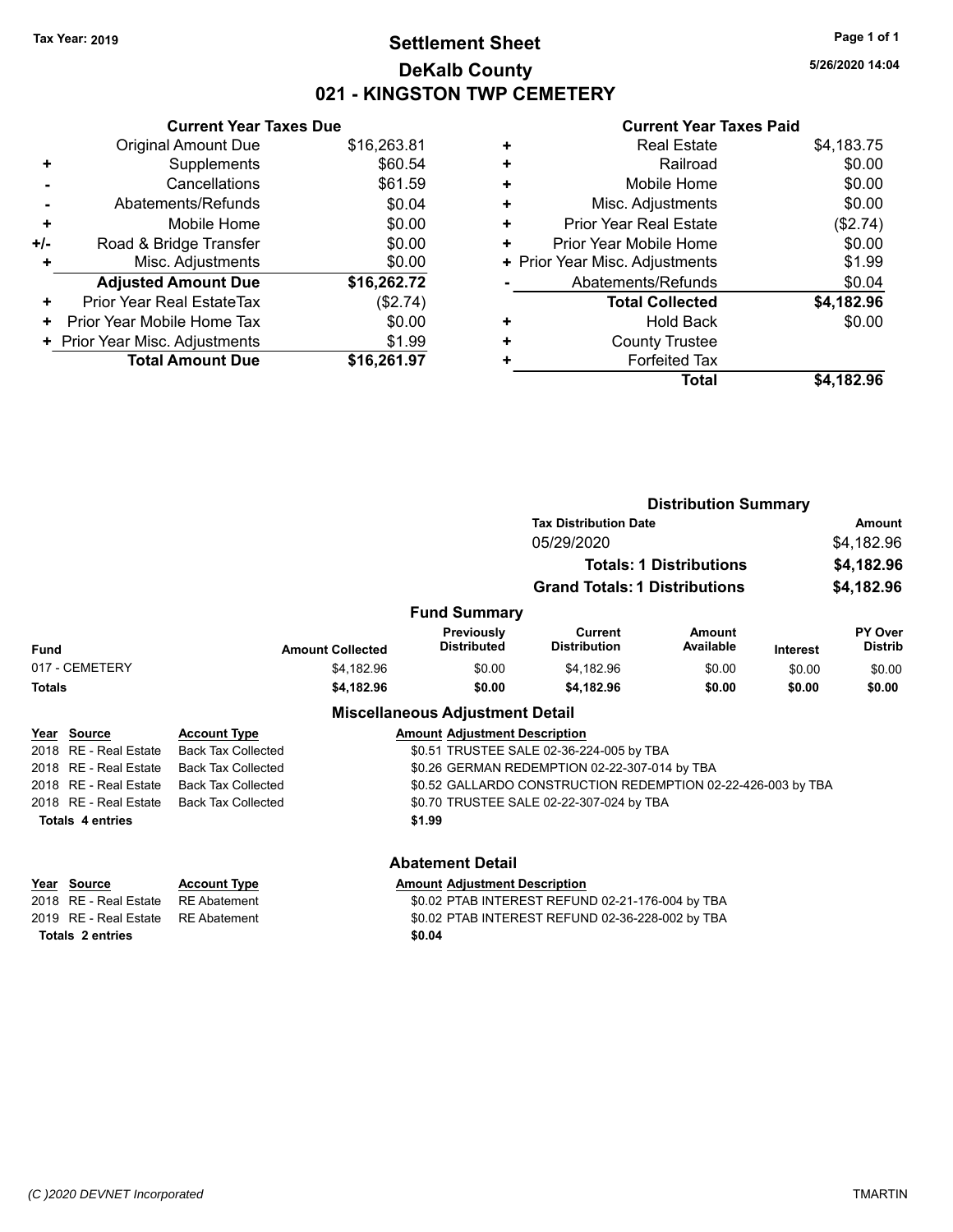# **Settlement Sheet Tax Year: 2019 Page 1 of 1 DeKalb County 022 - MALTA TOWNSHIP**

**5/26/2020 14:04**

|     | <b>Current Year Taxes Due</b>  |             |
|-----|--------------------------------|-------------|
|     | <b>Original Amount Due</b>     | \$72,007.87 |
| ٠   | Supplements                    | \$199.16    |
|     | Cancellations                  | \$180.02    |
|     | Abatements/Refunds             | \$0.00      |
| ÷   | Mobile Home                    | \$0.00      |
| +/- | Road & Bridge Transfer         | \$0.00      |
| ٠   | Misc. Adjustments              | \$0.00      |
|     | <b>Adjusted Amount Due</b>     | \$72,027.01 |
| ÷   | Prior Year Real EstateTax      | \$0.00      |
| ٠   | Prior Year Mobile Home Tax     | \$0.00      |
|     | + Prior Year Misc. Adjustments | \$67.48     |
|     | <b>Total Amount Due</b>        | \$72.094.49 |

| ٠ | <b>Real Estate</b>             | \$14,384.62 |
|---|--------------------------------|-------------|
| ÷ | Railroad                       | \$0.00      |
| ٠ | Mobile Home                    | \$0.00      |
| ÷ | Misc. Adjustments              | \$0.00      |
| ٠ | <b>Prior Year Real Estate</b>  | \$0.00      |
| ٠ | Prior Year Mobile Home         | \$0.00      |
|   | + Prior Year Misc. Adjustments | \$67.48     |
|   | Abatements/Refunds             | \$0.00      |
|   | <b>Total Collected</b>         | \$14,452.10 |
| ٠ | Hold Back                      | \$0.00      |
| ٠ | <b>County Trustee</b>          |             |
| ٠ | <b>Forfeited Tax</b>           |             |
|   | Total                          | \$14,452.10 |
|   |                                |             |

|                          |                     |                         |                                        | <b>Distribution Summary</b>           |                                |                 |                                  |
|--------------------------|---------------------|-------------------------|----------------------------------------|---------------------------------------|--------------------------------|-----------------|----------------------------------|
|                          |                     |                         |                                        | <b>Tax Distribution Date</b>          |                                | Amount          |                                  |
|                          |                     |                         |                                        | 05/29/2020                            |                                |                 | \$14,452.10                      |
|                          |                     |                         |                                        |                                       | <b>Totals: 1 Distributions</b> |                 | \$14,452.10                      |
|                          |                     |                         |                                        | <b>Grand Totals: 1 Distributions</b>  |                                |                 | \$14,452.10                      |
|                          |                     |                         | <b>Fund Summary</b>                    |                                       |                                |                 |                                  |
| <b>Fund</b>              |                     | <b>Amount Collected</b> | Previously<br><b>Distributed</b>       | <b>Current</b><br><b>Distribution</b> | <b>Amount</b><br>Available     | <b>Interest</b> | <b>PY Over</b><br><b>Distrib</b> |
| 001 - CORPORATE          |                     | \$14.281.01             | \$0.00                                 | \$14,281.01                           | \$0.00                         | \$0.00          | \$0.00                           |
| 054 - GENERAL ASSISTANCE |                     | \$171.09                | \$0.00                                 | \$171.09                              | \$0.00                         | \$0.00          | \$0.00                           |
| <b>Totals</b>            |                     | \$14,452.10             | \$0.00                                 | \$14,452.10                           | \$0.00                         | \$0.00          | \$0.00                           |
|                          |                     |                         | <b>Miscellaneous Adjustment Detail</b> |                                       |                                |                 |                                  |
| Year Source              | <b>Account Type</b> |                         | <b>Amount Adjustment Description</b>   |                                       |                                |                 |                                  |

| <b>IGAI JUULU</b> U | ACCOUNT IVDE                             | Allioulit Adiustrielit Describitori       |
|---------------------|------------------------------------------|-------------------------------------------|
|                     | 2018 RE - Real Estate Back Tax Collected | \$67.48 TRUSTEE SALE 07-23-185-001 by TBA |
| Totals 1 entries    |                                          | \$67.48                                   |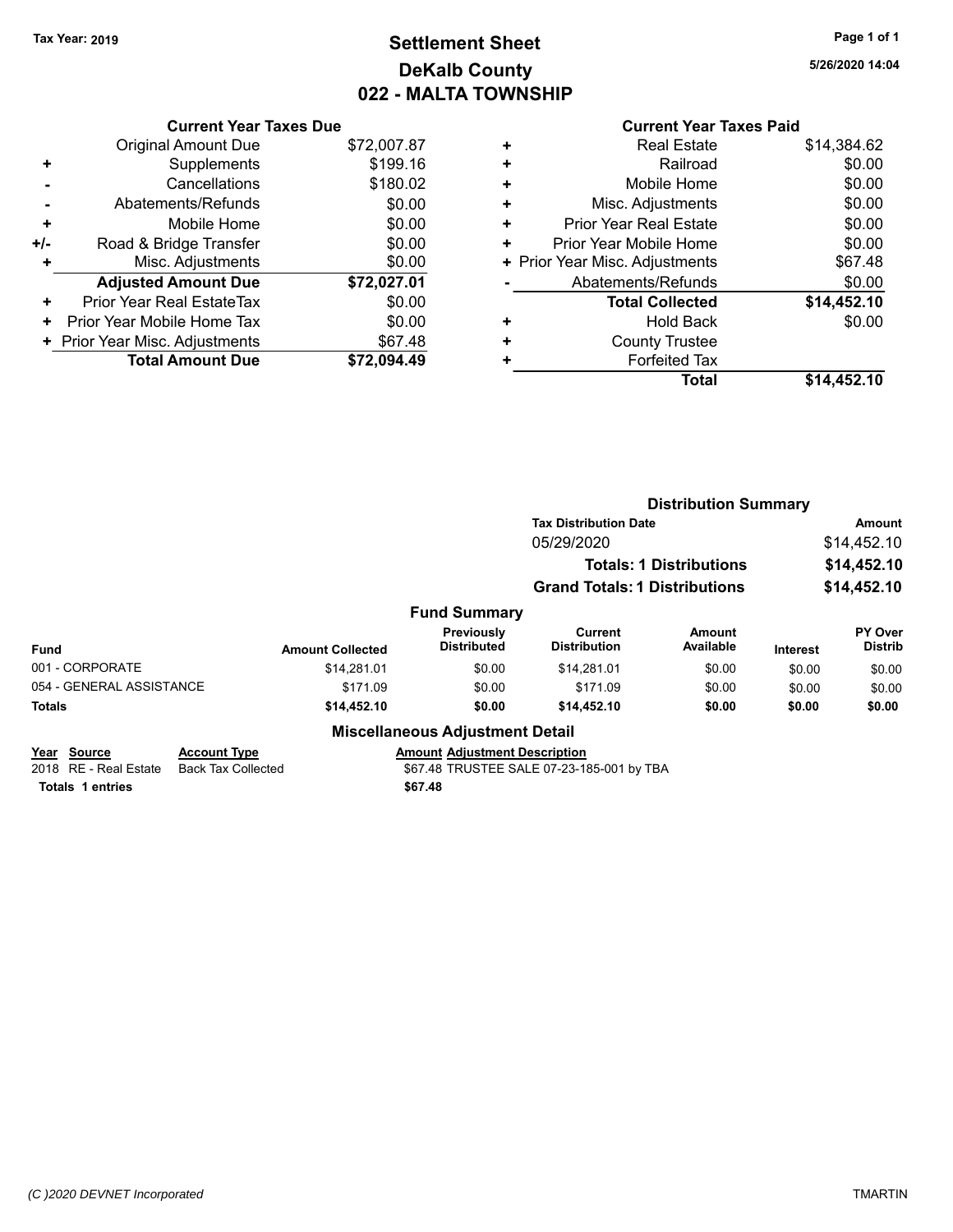# **Settlement Sheet Tax Year: 2019 Page 1 of 1 DeKalb County 023 - MALTA TWP LIBRARY**

**5/26/2020 14:04**

| <b>Current Year Taxes Due</b> |                                |
|-------------------------------|--------------------------------|
| <b>Original Amount Due</b>    | \$138,780.13                   |
| Supplements                   | \$383.85                       |
| Cancellations                 | \$346.95                       |
| Abatements/Refunds            | \$0.00                         |
| Mobile Home                   | \$0.00                         |
| Road & Bridge Transfer        | \$0.00                         |
| Misc. Adjustments             | \$0.00                         |
| <b>Adjusted Amount Due</b>    | \$138,817.03                   |
| Prior Year Real EstateTax     | \$0.00                         |
| Prior Year Mobile Home Tax    | \$0.00                         |
|                               | \$130.05                       |
| <b>Total Amount Due</b>       | \$138,947.08                   |
|                               | + Prior Year Misc. Adjustments |

|   | <b>Real Estate</b>             | \$27,722.80 |
|---|--------------------------------|-------------|
| ٠ | Railroad                       | \$0.00      |
| ٠ | Mobile Home                    | \$0.00      |
| ٠ | Misc. Adjustments              | \$0.00      |
| ٠ | <b>Prior Year Real Estate</b>  | \$0.00      |
| ٠ | Prior Year Mobile Home         | \$0.00      |
|   | + Prior Year Misc. Adjustments | \$130.05    |
|   | Abatements/Refunds             | \$0.00      |
|   | <b>Total Collected</b>         | \$27,852.85 |
| ٠ | <b>Hold Back</b>               | \$0.00      |
| ٠ | <b>County Trustee</b>          |             |
| ٠ | <b>Forfeited Tax</b>           |             |
|   | <b>Total</b>                   | \$27,852.85 |
|   |                                |             |

|                                            |        | <b>Distribution Summary</b> |                                             |                                       |                                |                 |                                  |
|--------------------------------------------|--------|-----------------------------|---------------------------------------------|---------------------------------------|--------------------------------|-----------------|----------------------------------|
|                                            |        |                             |                                             | <b>Tax Distribution Date</b>          |                                | <b>Amount</b>   |                                  |
|                                            |        |                             |                                             | 05/29/2020                            |                                |                 | \$27,852.85                      |
|                                            |        |                             |                                             |                                       | <b>Totals: 1 Distributions</b> |                 | \$27,852.85                      |
|                                            |        |                             |                                             | <b>Grand Totals: 1 Distributions</b>  |                                |                 | \$27,852.85                      |
|                                            |        |                             | <b>Fund Summary</b>                         |                                       |                                |                 |                                  |
| <b>Fund</b>                                |        | <b>Amount Collected</b>     | Previously<br><b>Distributed</b>            | <b>Current</b><br><b>Distribution</b> | Amount<br>Available            | <b>Interest</b> | <b>PY Over</b><br><b>Distrib</b> |
| 016 - LIBRARY                              |        | \$27,852.85                 | \$0.00                                      | \$27,852.85                           | \$0.00                         | \$0.00          | \$0.00                           |
| <b>Totals</b>                              |        | \$27,852.85                 | \$0.00                                      | \$27,852.85                           | \$0.00                         | \$0.00          | \$0.00                           |
|                                            |        |                             | <b>Miscellaneous Adjustment Detail</b>      |                                       |                                |                 |                                  |
| $\mathbf{v}$ . $\mathbf{v}$ . $\mathbf{v}$ | A 4 Th |                             | Associated Additional and Properties Alexan |                                       |                                |                 |                                  |

| Year Source             | <b>Account Type</b> | <b>Amount Adiustment Description</b>       |
|-------------------------|---------------------|--------------------------------------------|
| 2018   RE - Real Estate | Back Tax Collected  | \$130.05 TRUSTEE SALE 07-23-185-001 by TBA |
| Totals 1 entries        |                     | \$130.05                                   |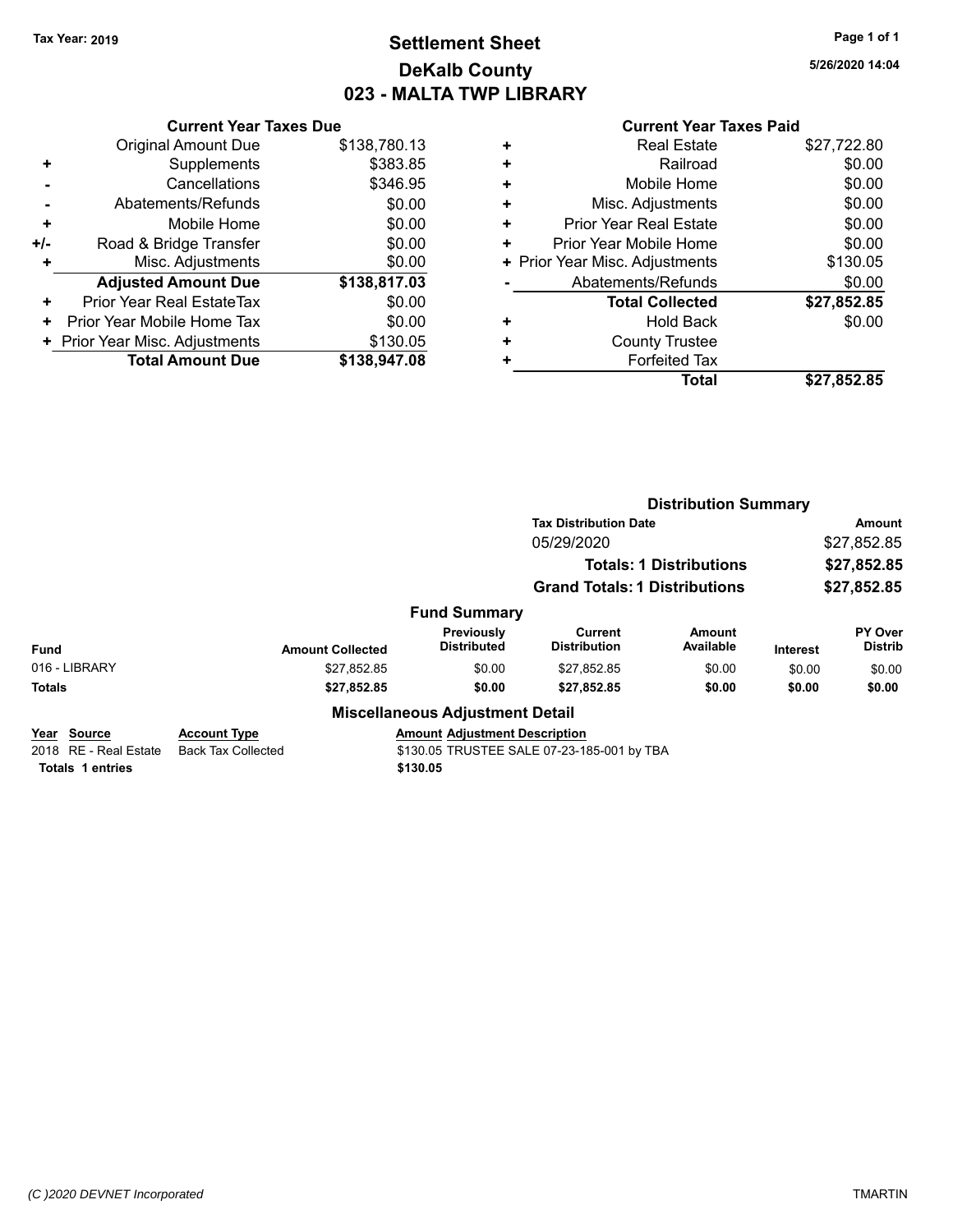# **Settlement Sheet Tax Year: 2019 Page 1 of 1 DeKalb County 024 - MALTA ROAD & BRIDGE**

**5/26/2020 14:04**

|     | <b>Current Year Taxes Due</b>  |              |
|-----|--------------------------------|--------------|
|     | <b>Original Amount Due</b>     | \$181,151.56 |
| ٠   | Supplements                    | \$468.12     |
|     | Cancellations                  | \$423.14     |
|     | Abatements/Refunds             | \$0.00       |
| ٠   | Mobile Home                    | \$0.00       |
| +/- | Road & Bridge Transfer         | (\$2,388.14) |
|     | Misc. Adjustments              | \$0.00       |
|     | <b>Adjusted Amount Due</b>     | \$178,808.40 |
| ٠   | Prior Year Real EstateTax      | (\$11.17)    |
| ٠   | Prior Year Mobile Home Tax     | \$0.00       |
|     | + Prior Year Misc. Adjustments | \$169.76     |
|     | <b>Total Amount Due</b>        | \$178,966.99 |
|     |                                |              |

### **Current Year Taxes Paid**

|   | Total                          | \$33,968.60 |
|---|--------------------------------|-------------|
| ٠ | <b>Forfeited Tax</b>           |             |
| ٠ | <b>County Trustee</b>          |             |
| ٠ | <b>Hold Back</b>               | \$0.00      |
|   | <b>Total Collected</b>         | \$33,968.60 |
|   | Abatements/Refunds             | \$0.00      |
|   | + Prior Year Misc. Adjustments | \$169.76    |
| ٠ | Prior Year Mobile Home         | \$0.00      |
| ٠ | <b>Prior Year Real Estate</b>  | (\$11.17)   |
| ÷ | Misc. Adjustments              | \$0.00      |
| ٠ | Mobile Home                    | \$0.00      |
| ٠ | Railroad                       | \$0.00      |
| ٠ | <b>Real Estate</b>             | \$33,810.01 |

|                         | <b>Road and Bridge Summary</b> |               | <b>Distribution Summary</b>          |             |  |
|-------------------------|--------------------------------|---------------|--------------------------------------|-------------|--|
| Municipality            | Amt. Due                       | Amt. Distrib. | <b>Tax Distribution Date</b>         | Amount      |  |
| <b>VILLAGE OF MALTA</b> | \$11.439.16                    | \$2.388.14    | 05/29/2020                           | \$33,968.60 |  |
| Totals                  | \$11,439.16                    | \$2,388.14    | <b>Totals: 1 Distributions</b>       | \$33,968.60 |  |
|                         |                                |               | <b>Grand Totals: 1 Distributions</b> | \$33,968.60 |  |

### **Fund Summary Fund Interest Amount Collected Distributed PY Over Distrib Amount Available Current Distribution Previously** 007 - ROAD AND BRIDGE 60.00 \$10,449.86 \$0.00 \$10,449.86 \$10,449.86 \$0.00 \$0.00 \$0.00 \$0.00 008 - BRIDGE CONST W/COUNTY  $$4,345.14$   $$0.00$   $$4,345.14$   $$0.00$   $$0.00$   $$0.00$ 009 - PERMANENT ROAD \$15,322.59 \$0.00 \$15,322.59 \$0.00 \$0.00 \$0.00 010 - EQUIPMENT AND BUILDING \$3,851.01 \$0.00 \$3,851.01 \$0.00 \$0.00 \$0.00 \$0.00 **Totals \$33,968.60 \$0.00 \$33,968.60 \$0.00 \$0.00 \$0.00**

2018 RE - Real Estate Back Tax Collected **\$169.76 TRUSTEE SALE 07-23-185-001 by TBA Totals \$169.76 1 entries**

**Miscellaneous Adjustment Detail**

**Year** Source **Account Type A** Annunt Adjustment Description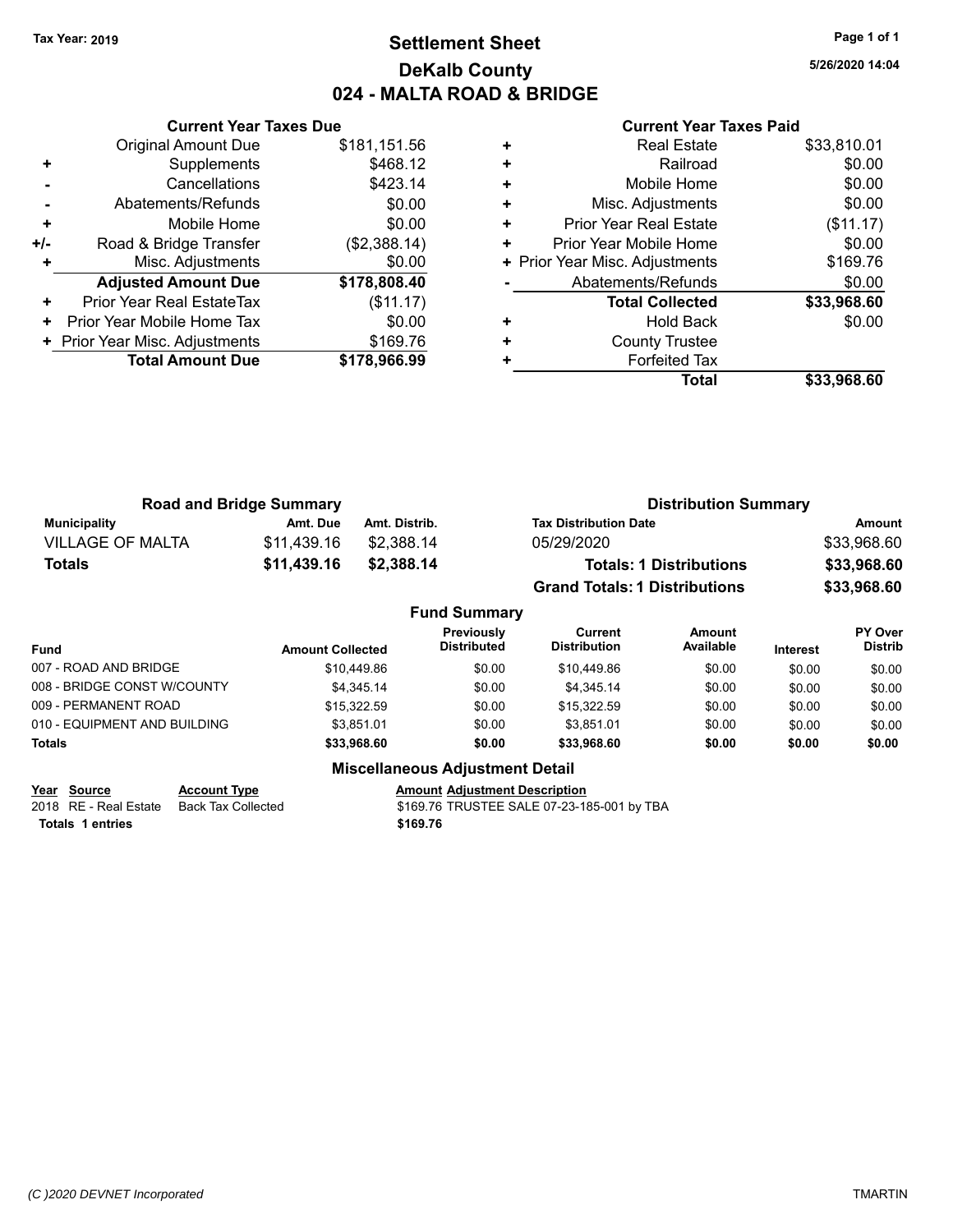# **Settlement Sheet Tax Year: 2019 Page 1 of 1 DeKalb County 025 - MAYFIELD TOWNSHIP**

**5/26/2020 14:04**

|     | <b>Current Year Taxes Due</b>  |             |
|-----|--------------------------------|-------------|
|     | <b>Original Amount Due</b>     | \$94,506.95 |
| ٠   | Supplements                    | \$505.79    |
|     | Cancellations                  | \$564.18    |
|     | Abatements/Refunds             | \$0.00      |
| ٠   | Mobile Home                    | \$0.00      |
| +/- | Road & Bridge Transfer         | \$0.00      |
| ٠   | Misc. Adjustments              | \$0.00      |
|     | <b>Adjusted Amount Due</b>     | \$94,448.56 |
| ÷   | Prior Year Real EstateTax      | \$0.00      |
| ٠   | Prior Year Mobile Home Tax     | \$0.00      |
|     | + Prior Year Misc. Adjustments | \$0.00      |
|     | <b>Total Amount Due</b>        | \$94.448.56 |

|   | <b>Real Estate</b>             | \$11,966.78 |
|---|--------------------------------|-------------|
| ÷ | Railroad                       | \$0.00      |
| ٠ | Mobile Home                    | \$0.00      |
| + | Misc. Adjustments              | \$0.00      |
| ٠ | <b>Prior Year Real Estate</b>  | \$0.00      |
| ٠ | Prior Year Mobile Home         | \$0.00      |
|   | + Prior Year Misc. Adjustments | \$0.00      |
|   | Abatements/Refunds             | \$0.00      |
|   | <b>Total Collected</b>         | \$11,966.78 |
| ٠ | Hold Back                      | \$0.00      |
| ٠ | <b>County Trustee</b>          |             |
| + | <b>Forfeited Tax</b>           |             |
|   | Total                          | \$11,966.78 |
|   |                                |             |

|          |                                  |                                      | <b>Distribution Summary</b>    |          |                                  |
|----------|----------------------------------|--------------------------------------|--------------------------------|----------|----------------------------------|
|          |                                  | <b>Tax Distribution Date</b>         |                                |          | <b>Amount</b>                    |
|          |                                  | 05/29/2020                           |                                |          | \$11,966.78                      |
|          |                                  |                                      | <b>Totals: 1 Distributions</b> |          | \$11,966.78                      |
|          |                                  | <b>Grand Totals: 1 Distributions</b> |                                |          | \$11,966.78                      |
|          | <b>Fund Summary</b>              |                                      |                                |          |                                  |
| ollected | Previously<br><b>Distributed</b> | Current<br><b>Distribution</b>       | Amount<br>Available            | Interest | <b>PY Over</b><br><b>Distrib</b> |

| <b>Fund</b>              | <b>Amount Collected</b> | <b>Previously</b><br><b>Distributed</b> | Current<br><b>Distribution</b> | Amount<br>Available | Interest | <b>PY Over</b><br><b>Distrib</b> |
|--------------------------|-------------------------|-----------------------------------------|--------------------------------|---------------------|----------|----------------------------------|
| 001 - CORPORATE          | \$11.396.49             | \$0.00                                  | \$11.396.49                    | \$0.00              | \$0.00   | \$0.00                           |
| 054 - GENERAL ASSISTANCE | \$570.29                | \$0.00                                  | \$570.29                       | \$0.00              | \$0.00   | \$0.00                           |
| <b>Totals</b>            | \$11.966.78             | \$0.00                                  | \$11.966.78                    | \$0.00              | \$0.00   | \$0.00                           |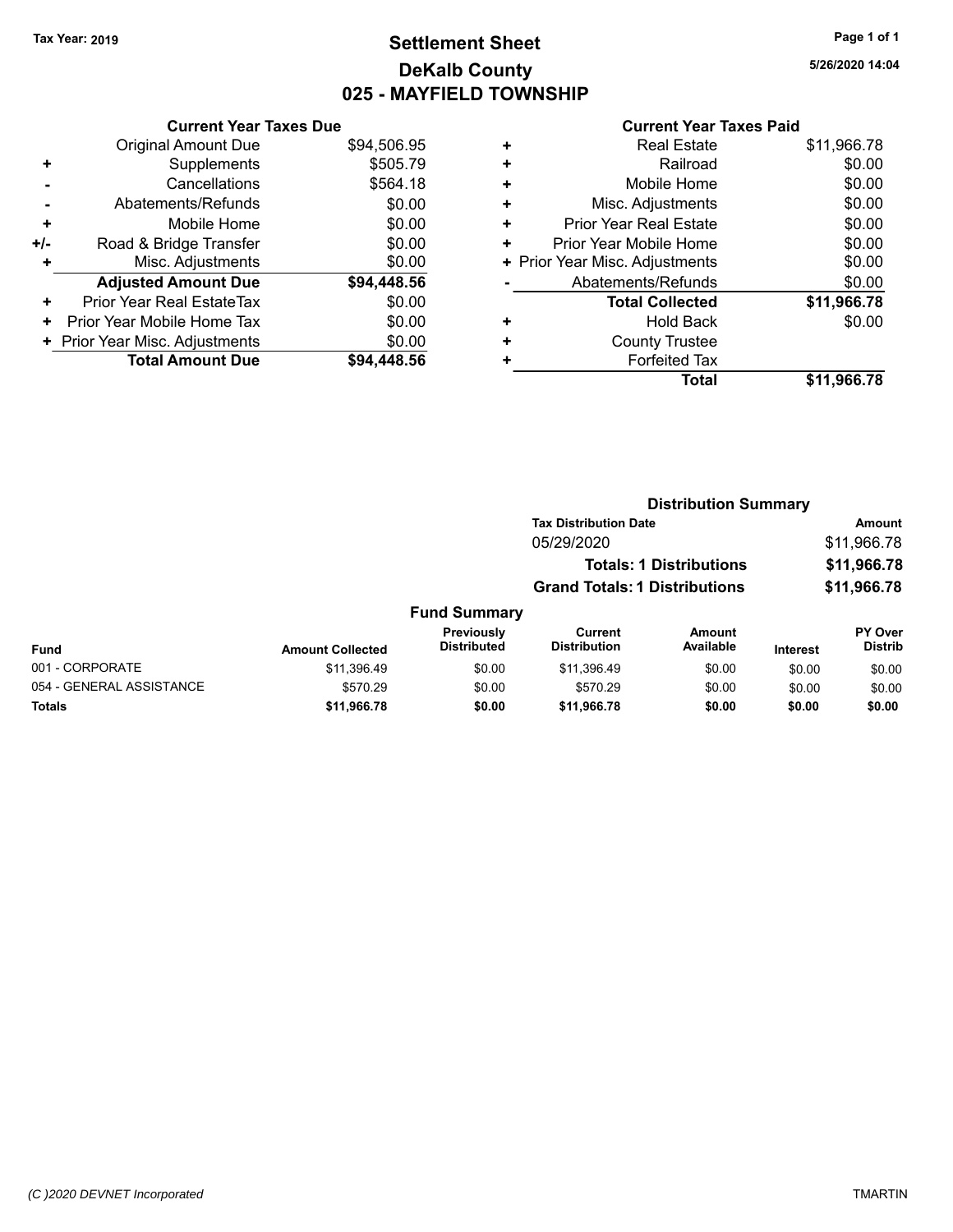# **Settlement Sheet Tax Year: 2019 Page 1 of 1 DeKalb County 026 - MAYFIELD ROAD & BRIDGE**

**5/26/2020 14:04**

### **Current Year Taxes Paid**

|     | <b>Current Year Taxes Due</b>  |              |  |  |  |  |
|-----|--------------------------------|--------------|--|--|--|--|
|     | <b>Original Amount Due</b>     | \$280,277.57 |  |  |  |  |
| ٠   | Supplements                    | \$1,500.00   |  |  |  |  |
|     | Cancellations                  | \$1,673.16   |  |  |  |  |
|     | Abatements/Refunds             | \$0.00       |  |  |  |  |
| ٠   | Mobile Home                    | \$0.00       |  |  |  |  |
| +/- | Road & Bridge Transfer         | \$0.00       |  |  |  |  |
| ٠   | Misc. Adjustments              | \$0.00       |  |  |  |  |
|     | <b>Adjusted Amount Due</b>     | \$280,104.41 |  |  |  |  |
| ٠   | Prior Year Real EstateTax      | \$0.00       |  |  |  |  |
| ÷   | Prior Year Mobile Home Tax     | \$0.00       |  |  |  |  |
|     | + Prior Year Misc. Adjustments | \$0.00       |  |  |  |  |
|     | <b>Total Amount Due</b>        | \$280,104.41 |  |  |  |  |

| ٠ | <b>Real Estate</b>             | \$35,489.74 |
|---|--------------------------------|-------------|
| ٠ | Railroad                       | \$0.00      |
| ٠ | Mobile Home                    | \$0.00      |
| ٠ | Misc. Adjustments              | \$0.00      |
| ٠ | <b>Prior Year Real Estate</b>  | \$0.00      |
| ٠ | Prior Year Mobile Home         | \$0.00      |
|   | + Prior Year Misc. Adjustments | \$0.00      |
|   | Abatements/Refunds             | \$0.00      |
|   | <b>Total Collected</b>         | \$35,489.74 |
| ٠ | Hold Back                      | \$0.00      |
| ٠ | <b>County Trustee</b>          |             |
|   | <b>Forfeited Tax</b>           |             |
|   | Total                          | \$35.489.74 |
|   |                                |             |

| <b>Distribution Summary</b>          |             |
|--------------------------------------|-------------|
| <b>Tax Distribution Date</b>         | Amount      |
| 05/29/2020                           | \$35,489.74 |
| <b>Totals: 1 Distributions</b>       | \$35,489.74 |
| <b>Grand Totals: 1 Distributions</b> | \$35,489.74 |

|                                                     |                         | Previously         | Current             | Amount    |                 | <b>PY Over</b> |
|-----------------------------------------------------|-------------------------|--------------------|---------------------|-----------|-----------------|----------------|
| <b>Fund</b>                                         | <b>Amount Collected</b> | <b>Distributed</b> | <b>Distribution</b> | Available | <b>Interest</b> | <b>Distrib</b> |
| 007 - ROAD AND BRIDGE                               | \$21.717.28             | \$0.00             | \$21.717.28         | \$0.00    | \$0.00          | \$0.00         |
| 008 - BRIDGE CONST W/COUNTY                         | \$1,125.34              | \$0.00             | \$1.125.34          | \$0.00    | \$0.00          | \$0.00         |
| 009 - PERMANENT ROAD                                | \$9.122.21              | \$0.00             | \$9.122.21          | \$0.00    | \$0.00          | \$0.00         |
| 010 - EQUIPMENT AND BUILDING                        | \$1.749.68              | \$0.00             | \$1,749.68          | \$0.00    | \$0.00          | \$0.00         |
| 035 - TORT JUDGMENTS, LIABILITY<br><b>INSURANCE</b> | \$1,000.10              | \$0.00             | \$1,000.10          | \$0.00    | \$0.00          | \$0.00         |
| 047 - SOCIAL SECURITY                               | \$775.13                | \$0.00             | \$775.13            | \$0.00    | \$0.00          | \$0.00         |
| <b>Totals</b>                                       | \$35,489.74             | \$0.00             | \$35,489.74         | \$0.00    | \$0.00          | \$0.00         |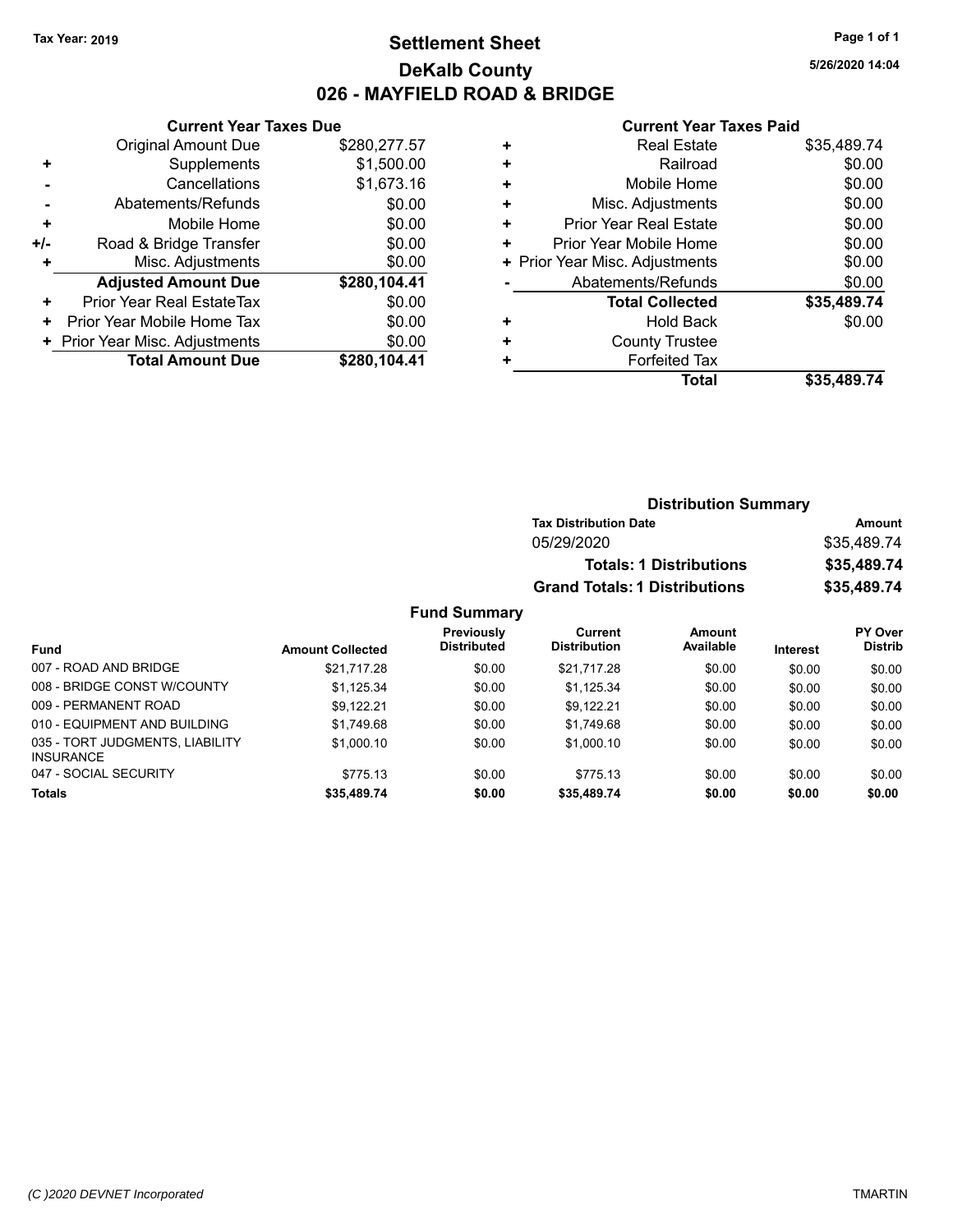# **Settlement Sheet Tax Year: 2019 Page 1 of 1 DeKalb County 027 - MILAN TOWNSHIP**

**5/26/2020 14:04**

| <b>Current Year Taxes Due</b> |                                |  |  |  |  |  |
|-------------------------------|--------------------------------|--|--|--|--|--|
| <b>Original Amount Due</b>    | \$40,000.30                    |  |  |  |  |  |
| Supplements                   | \$147.12                       |  |  |  |  |  |
| Cancellations                 | \$158.05                       |  |  |  |  |  |
| Abatements/Refunds            | \$0.00                         |  |  |  |  |  |
| Mobile Home                   | \$0.00                         |  |  |  |  |  |
| Road & Bridge Transfer        | \$0.00                         |  |  |  |  |  |
| Misc. Adjustments             | \$0.00                         |  |  |  |  |  |
| <b>Adjusted Amount Due</b>    | \$39,989.37                    |  |  |  |  |  |
| Prior Year Real EstateTax     | \$0.00                         |  |  |  |  |  |
| Prior Year Mobile Home Tax    | \$0.00                         |  |  |  |  |  |
|                               | \$0.00                         |  |  |  |  |  |
| <b>Total Amount Due</b>       | \$39.989.37                    |  |  |  |  |  |
|                               | + Prior Year Misc. Adjustments |  |  |  |  |  |

|   | <b>Real Estate</b>             | \$6,074.15 |
|---|--------------------------------|------------|
| ÷ | Railroad                       | \$0.00     |
| ٠ | Mobile Home                    | \$0.00     |
| ٠ | Misc. Adjustments              | \$0.00     |
| ٠ | Prior Year Real Estate         | \$0.00     |
| ٠ | Prior Year Mobile Home         | \$0.00     |
|   | + Prior Year Misc. Adjustments | \$0.00     |
|   | Abatements/Refunds             | \$0.00     |
|   | <b>Total Collected</b>         | \$6,074.15 |
| ٠ | Hold Back                      | \$0.00     |
| + | <b>County Trustee</b>          |            |
| ٠ | <b>Forfeited Tax</b>           |            |
|   | Total                          | \$6,074.15 |
|   |                                |            |

|                 |                         | <b>Distribution Summary</b>      |                                       |                                |                 |                           |
|-----------------|-------------------------|----------------------------------|---------------------------------------|--------------------------------|-----------------|---------------------------|
|                 |                         |                                  | <b>Tax Distribution Date</b>          |                                |                 | Amount                    |
|                 |                         |                                  | 05/29/2020                            |                                |                 | \$6,074.15                |
|                 |                         |                                  |                                       | <b>Totals: 1 Distributions</b> |                 | \$6,074.15                |
|                 |                         |                                  | <b>Grand Totals: 1 Distributions</b>  |                                |                 | \$6,074.15                |
|                 |                         | <b>Fund Summary</b>              |                                       |                                |                 |                           |
| <b>Fund</b>     | <b>Amount Collected</b> | Previously<br><b>Distributed</b> | <b>Current</b><br><b>Distribution</b> | <b>Amount</b><br>Available     | <b>Interest</b> | PY Over<br><b>Distrib</b> |
| 001 - CORPORATE | \$6,074.15              | \$0.00                           | \$6,074.15                            | \$0.00                         | \$0.00          | \$0.00                    |
| <b>Totals</b>   | \$6,074.15              | \$0.00                           | \$6,074.15                            | \$0.00                         | \$0.00          | \$0.00                    |
|                 |                         |                                  |                                       |                                |                 |                           |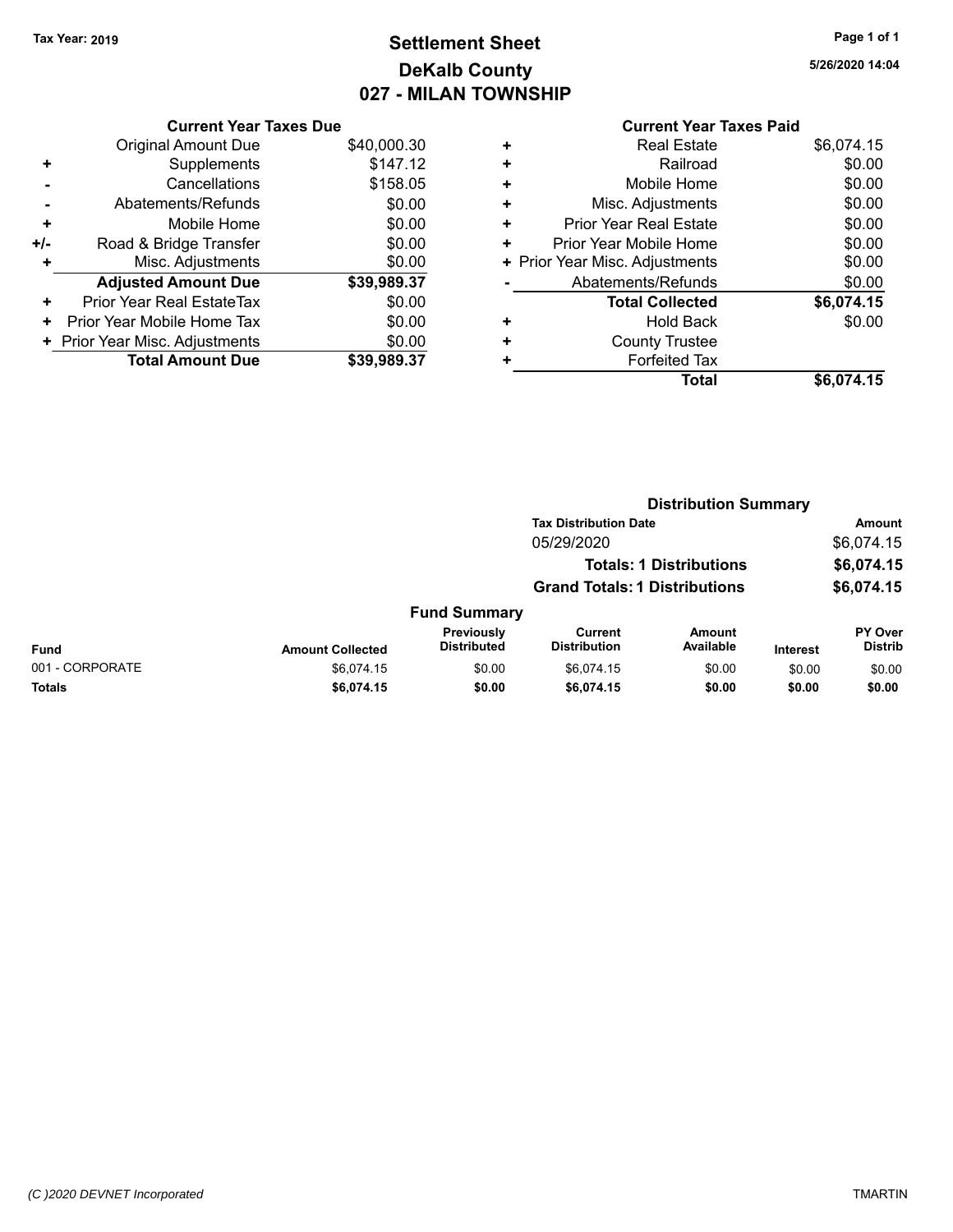# **Settlement Sheet Tax Year: 2019 Page 1 of 1 DeKalb County 028 - MILAN ROAD & BRIDGE**

**5/26/2020 14:04**

|     | <b>Current Year Taxes Due</b>  |             |
|-----|--------------------------------|-------------|
|     | <b>Original Amount Due</b>     | \$66,003.95 |
| ٠   | Supplements                    | \$242.75    |
|     | Cancellations                  | \$260.80    |
|     | Abatements/Refunds             | \$0.00      |
| ٠   | Mobile Home                    | \$0.00      |
| +/- | Road & Bridge Transfer         | \$0.00      |
| ٠   | Misc. Adjustments              | \$0.00      |
|     | <b>Adjusted Amount Due</b>     | \$65,985.90 |
| ÷   | Prior Year Real EstateTax      | \$0.00      |
| ٠   | Prior Year Mobile Home Tax     | \$0.00      |
|     | + Prior Year Misc. Adjustments | \$0.00      |
|     | <b>Total Amount Due</b>        | \$65,985.90 |
|     |                                |             |

|   | <b>Real Estate</b>             | \$10,022.89 |
|---|--------------------------------|-------------|
| ÷ | Railroad                       | \$0.00      |
| ٠ | Mobile Home                    | \$0.00      |
| ٠ | Misc. Adjustments              | \$0.00      |
| ٠ | <b>Prior Year Real Estate</b>  | \$0.00      |
| ٠ | Prior Year Mobile Home         | \$0.00      |
|   | + Prior Year Misc. Adjustments | \$0.00      |
|   | Abatements/Refunds             | \$0.00      |
|   | <b>Total Collected</b>         | \$10,022.89 |
| ٠ | <b>Hold Back</b>               | \$0.00      |
| ٠ | <b>County Trustee</b>          |             |
| ٠ | <b>Forfeited Tax</b>           |             |
|   | Total                          | \$10,022.89 |
|   |                                |             |

|                     | <b>Distribution Summary</b>          |               |
|---------------------|--------------------------------------|---------------|
|                     | <b>Tax Distribution Date</b>         | <b>Amount</b> |
|                     | 05/29/2020                           | \$10,022.89   |
|                     | <b>Totals: 1 Distributions</b>       | \$10,022.89   |
|                     | <b>Grand Totals: 1 Distributions</b> | \$10,022.89   |
| <b>Fund Summary</b> |                                      |               |

| <b>Fund</b>                 | <b>Amount Collected</b> | <b>Previously</b><br><b>Distributed</b> | Current<br><b>Distribution</b> | Amount<br>Available | <b>Interest</b> | <b>PY Over</b><br><b>Distrib</b> |
|-----------------------------|-------------------------|-----------------------------------------|--------------------------------|---------------------|-----------------|----------------------------------|
| 007 - ROAD AND BRIDGE       | \$7.022.91              | \$0.00                                  | \$7.022.91                     | \$0.00              | \$0.00          | \$0.00                           |
| 008 - BRIDGE CONST W/COUNTY | \$722.11                | \$0.00                                  | \$722.11                       | \$0.00              | \$0.00          | \$0.00                           |
| 009 - PERMANENT ROAD        | \$2,277.87              | \$0.00                                  | \$2.277.87                     | \$0.00              | \$0.00          | \$0.00                           |
| Totals                      | \$10,022.89             | \$0.00                                  | \$10.022.89                    | \$0.00              | \$0.00          | \$0.00                           |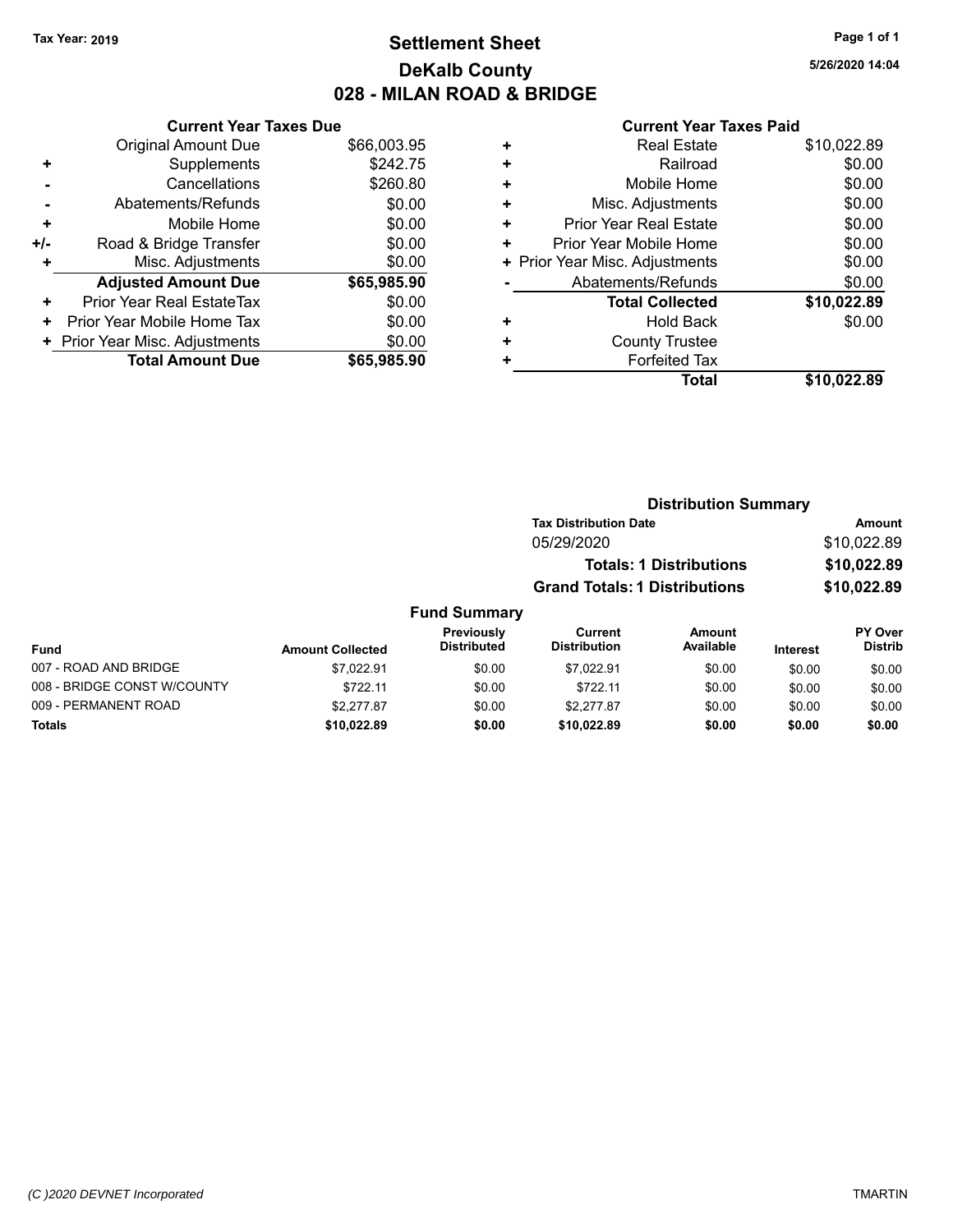# **Settlement Sheet Tax Year: 2019 Page 1 of 1 DeKalb County 029 - PAW PAW TOWNSHIP**

**5/26/2020 14:04**

|     | <b>Current Year Taxes Due</b>  |             |
|-----|--------------------------------|-------------|
|     | <b>Original Amount Due</b>     | \$73,181.40 |
| ٠   | Supplements                    | \$295.02    |
|     | Cancellations                  | \$334.79    |
|     | Abatements/Refunds             | \$0.00      |
| ٠   | Mobile Home                    | \$0.00      |
| +/- | Road & Bridge Transfer         | \$0.00      |
| ٠   | Misc. Adjustments              | \$0.00      |
|     | <b>Adjusted Amount Due</b>     | \$73,141.63 |
| ٠   | Prior Year Real EstateTax      | \$0.00      |
| ٠   | Prior Year Mobile Home Tax     | \$0.00      |
|     | + Prior Year Misc. Adjustments | \$0.00      |
|     | <b>Total Amount Due</b>        | \$73,141.63 |
|     |                                |             |

| ٠ | <b>Real Estate</b>             | \$8,308.41 |
|---|--------------------------------|------------|
| ٠ | Railroad                       | \$0.00     |
| ٠ | Mobile Home                    | \$0.00     |
| ٠ | Misc. Adjustments              | \$0.00     |
| ٠ | <b>Prior Year Real Estate</b>  | \$0.00     |
| ٠ | Prior Year Mobile Home         | \$0.00     |
|   | + Prior Year Misc. Adjustments | \$0.00     |
|   | Abatements/Refunds             | \$0.00     |
|   | <b>Total Collected</b>         | \$8,308.41 |
| ٠ | <b>Hold Back</b>               | \$0.00     |
| ٠ | <b>County Trustee</b>          |            |
| ٠ | <b>Forfeited Tax</b>           |            |
|   | Total                          | \$8,308.41 |
|   |                                |            |

|       |                     |                                      | <b>Distribution Summary</b>    |          |                |
|-------|---------------------|--------------------------------------|--------------------------------|----------|----------------|
|       |                     | <b>Tax Distribution Date</b>         |                                |          | Amount         |
|       |                     | 05/29/2020                           |                                |          | \$8,308.41     |
|       |                     |                                      | <b>Totals: 1 Distributions</b> |          | \$8,308.41     |
|       |                     | <b>Grand Totals: 1 Distributions</b> |                                |          | \$8,308.41     |
|       | <b>Fund Summary</b> |                                      |                                |          |                |
|       | Previously          | Current                              | Amount                         |          | <b>PY Over</b> |
| heter | <b>Distributed</b>  | <b>Distribution</b>                  | Available                      | Interest | <b>Distrib</b> |

| <b>Fund</b>              | <b>Amount Collected</b> | <b>PIEVIOUSIV</b><br><b>Distributed</b> | <b>Guilture</b><br><b>Distribution</b> | AIIIvuin<br>Available | <b>Interest</b> | <b>FI</b> OVEI<br><b>Distrib</b> |
|--------------------------|-------------------------|-----------------------------------------|----------------------------------------|-----------------------|-----------------|----------------------------------|
| 001 - CORPORATE          | \$8,305.88              | \$0.00                                  | \$8,305.88                             | \$0.00                | \$0.00          | \$0.00                           |
| 017 - CEMETERY           | \$1.15                  | \$0.00                                  | \$1.15                                 | \$0.00                | \$0.00          | \$0.00                           |
| 034 - GENERAL ASSISTANCE | \$1.38                  | \$0.00                                  | \$1.38                                 | \$0.00                | \$0.00          | \$0.00                           |
| <b>Totals</b>            | \$8.308.41              | \$0.00                                  | \$8,308,41                             | \$0.00                | \$0.00          | \$0.00                           |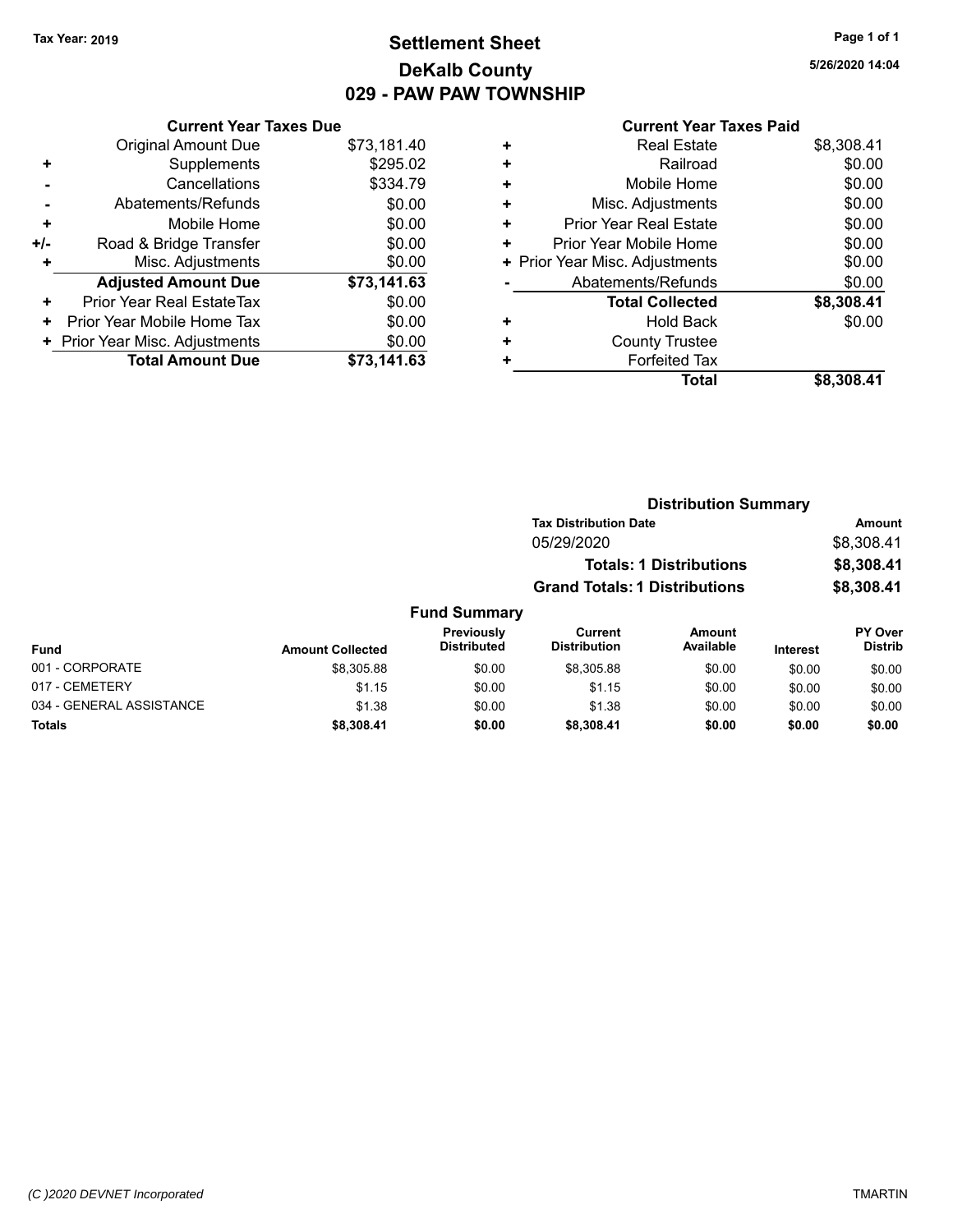# **Settlement Sheet Tax Year: 2019 Page 1 of 1 DeKalb County 030 - PAW PAW ROAD & BRIDGE**

**5/26/2020 14:04**

### **Current Year Taxes Paid**

|     | <b>Current Year Taxes Due</b>  |              |  |  |  |  |
|-----|--------------------------------|--------------|--|--|--|--|
|     | <b>Original Amount Due</b>     | \$100,938.36 |  |  |  |  |
| ٠   | Supplements                    | \$406.92     |  |  |  |  |
|     | Cancellations<br>\$461.76      |              |  |  |  |  |
|     | Abatements/Refunds             | \$0.00       |  |  |  |  |
| ÷   | Mobile Home                    | \$0.00       |  |  |  |  |
| +/- | Road & Bridge Transfer         | \$0.00       |  |  |  |  |
| ٠   | Misc. Adjustments              | \$0.00       |  |  |  |  |
|     | <b>Adjusted Amount Due</b>     | \$100,883.52 |  |  |  |  |
| ٠   | Prior Year Real EstateTax      | \$0.00       |  |  |  |  |
| ٠   | Prior Year Mobile Home Tax     | \$0.00       |  |  |  |  |
|     | + Prior Year Misc. Adjustments | \$0.00       |  |  |  |  |
|     | <b>Total Amount Due</b>        | \$100.883.52 |  |  |  |  |
|     |                                |              |  |  |  |  |

| <b>Real Estate</b>             | \$11,459.65 |
|--------------------------------|-------------|
| Railroad                       | \$0.00      |
| Mobile Home                    | \$0.00      |
| Misc. Adjustments              | \$0.00      |
| Prior Year Real Estate         | \$0.00      |
| Prior Year Mobile Home         | \$0.00      |
| + Prior Year Misc. Adjustments | \$0.00      |
| Abatements/Refunds             | \$0.00      |
| <b>Total Collected</b>         | \$11,459.65 |
| Hold Back                      | \$0.00      |
| <b>County Trustee</b>          |             |
| <b>Forfeited Tax</b>           |             |
| Total                          | \$11,459.65 |
|                                |             |

| <b>Distribution Summary</b>          |             |
|--------------------------------------|-------------|
| <b>Tax Distribution Date</b>         | Amount      |
| 05/29/2020                           | \$11,459.65 |
| <b>Totals: 1 Distributions</b>       | \$11,459.65 |
| <b>Grand Totals: 1 Distributions</b> | \$11,459.65 |

|                                         |                         | Previously         | Current             | <b>Amount</b> |                 | <b>PY Over</b> |
|-----------------------------------------|-------------------------|--------------------|---------------------|---------------|-----------------|----------------|
| <b>Fund</b>                             | <b>Amount Collected</b> | <b>Distributed</b> | <b>Distribution</b> | Available     | <b>Interest</b> | <b>Distrib</b> |
| 007 - ROAD AND BRIDGE                   | \$5,698.67              | \$0.00             | \$5.698.67          | \$0.00        | \$0.00          | \$0.00         |
| 009 - PERMANENT ROAD                    | \$4,345.56              | \$0.00             | \$4,345.56          | \$0.00        | \$0.00          | \$0.00         |
| 010 - EQUIPMENT AND BUILDING            | \$597.24                | \$0.00             | \$597.24            | \$0.00        | \$0.00          | \$0.00         |
| 027 - AUDIT                             | \$87.13                 | \$0.00             | \$87.13             | \$0.00        | \$0.00          | \$0.00         |
| 035 - TORT JUDGEMENTS/LIABILITY<br>INS. | \$576.79                | \$0.00             | \$576.79            | \$0.00        | \$0.00          | \$0.00         |
| 047 - SOCIAL SECURITY                   | \$154.26                | \$0.00             | \$154.26            | \$0.00        | \$0.00          | \$0.00         |
| <b>Totals</b>                           | \$11,459.65             | \$0.00             | \$11,459.65         | \$0.00        | \$0.00          | \$0.00         |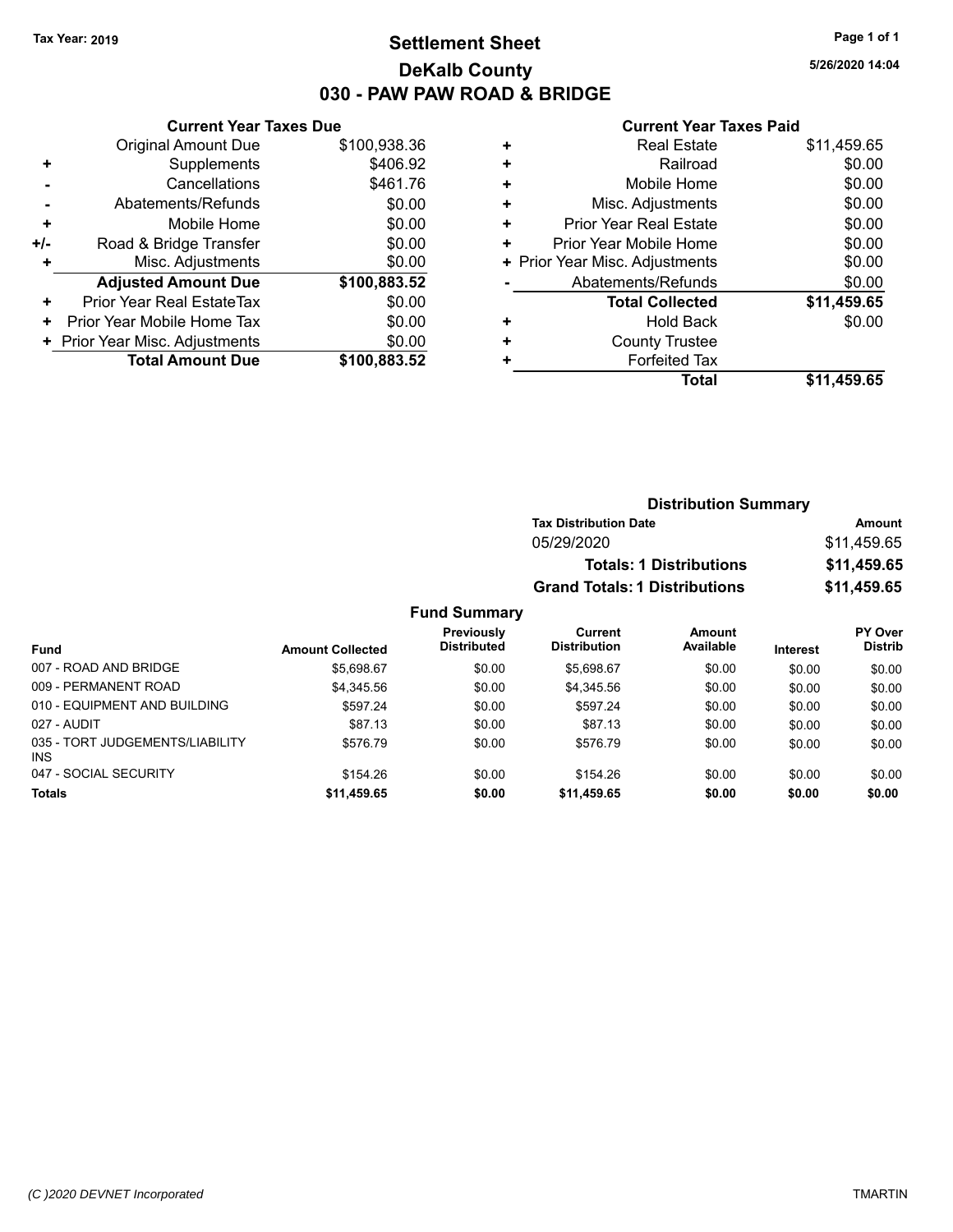# **Settlement Sheet Tax Year: 2019 Page 1 of 1 DeKalb County 031 - PIERCE TOWNSHIP**

**5/26/2020 14:04**

# **Current Year Taxes Paid**

| <b>Current Year Taxes Due</b> |                                |
|-------------------------------|--------------------------------|
| <b>Original Amount Due</b>    | \$61,156.82                    |
| Supplements                   | \$133.56                       |
| Cancellations                 | \$165.34                       |
| Abatements/Refunds            | \$0.00                         |
| Mobile Home                   | \$0.00                         |
| Road & Bridge Transfer        | \$0.00                         |
| Misc. Adjustments             | \$0.00                         |
| <b>Adjusted Amount Due</b>    | \$61,125.04                    |
| Prior Year Real EstateTax     | \$0.00                         |
| Prior Year Mobile Home Tax    | \$0.00                         |
|                               | \$0.00                         |
| <b>Total Amount Due</b>       | \$61,125.04                    |
|                               | + Prior Year Misc. Adjustments |

|   | Total                          | \$13,431.51 |
|---|--------------------------------|-------------|
|   | <b>Forfeited Tax</b>           |             |
| ٠ | <b>County Trustee</b>          |             |
| ٠ | <b>Hold Back</b>               | \$0.00      |
|   | <b>Total Collected</b>         | \$13,431.51 |
|   | Abatements/Refunds             | \$0.00      |
|   | + Prior Year Misc. Adjustments | \$0.00      |
| ٠ | Prior Year Mobile Home         | \$0.00      |
| ٠ | <b>Prior Year Real Estate</b>  | \$0.00      |
| ٠ | Misc. Adjustments              | \$0.00      |
| ٠ | Mobile Home                    | \$0.00      |
| ٠ | Railroad                       | \$0.00      |
| ٠ | <b>Real Estate</b>             | \$13,431.51 |
|   |                                |             |

| <b>Distribution Summary</b>          |             |
|--------------------------------------|-------------|
| <b>Tax Distribution Date</b>         | Amount      |
| 05/29/2020                           | \$13,431.51 |
| <b>Totals: 1 Distributions</b>       | \$13,431.51 |
| <b>Grand Totals: 1 Distributions</b> | \$13,431.51 |

| <b>Fund</b>                                   | <b>Amount Collected</b> | <b>Previously</b><br><b>Distributed</b> | Current<br><b>Distribution</b> | Amount<br>Available | <b>Interest</b> | <b>PY Over</b><br><b>Distrib</b> |
|-----------------------------------------------|-------------------------|-----------------------------------------|--------------------------------|---------------------|-----------------|----------------------------------|
| 001 - CORPORATE                               | \$9.999.81              | \$0.00                                  | \$9.999.81                     | \$0.00              | \$0.00          | \$0.00                           |
| $005 - I. M. R. F.$                           | \$988.61                | \$0.00                                  | \$988.61                       | \$0.00              | \$0.00          | \$0.00                           |
| 027 - AUDIT                                   | \$246.36                | \$0.00                                  | \$246.36                       | \$0.00              | \$0.00          | \$0.00                           |
| 035 - TORT JUDGEMENTS/LIABILITY<br><b>INS</b> | \$900.70                | \$0.00                                  | \$900.70                       | \$0.00              | \$0.00          | \$0.00                           |
| 047 - SOCIAL SECURITY                         | \$636.96                | \$0.00                                  | \$636.96                       | \$0.00              | \$0.00          | \$0.00                           |
| 054 - GENERAL ASSISTANCE                      | \$659.07                | \$0.00                                  | \$659.07                       | \$0.00              | \$0.00          | \$0.00                           |
| <b>Totals</b>                                 | \$13,431.51             | \$0.00                                  | \$13,431.51                    | \$0.00              | \$0.00          | \$0.00                           |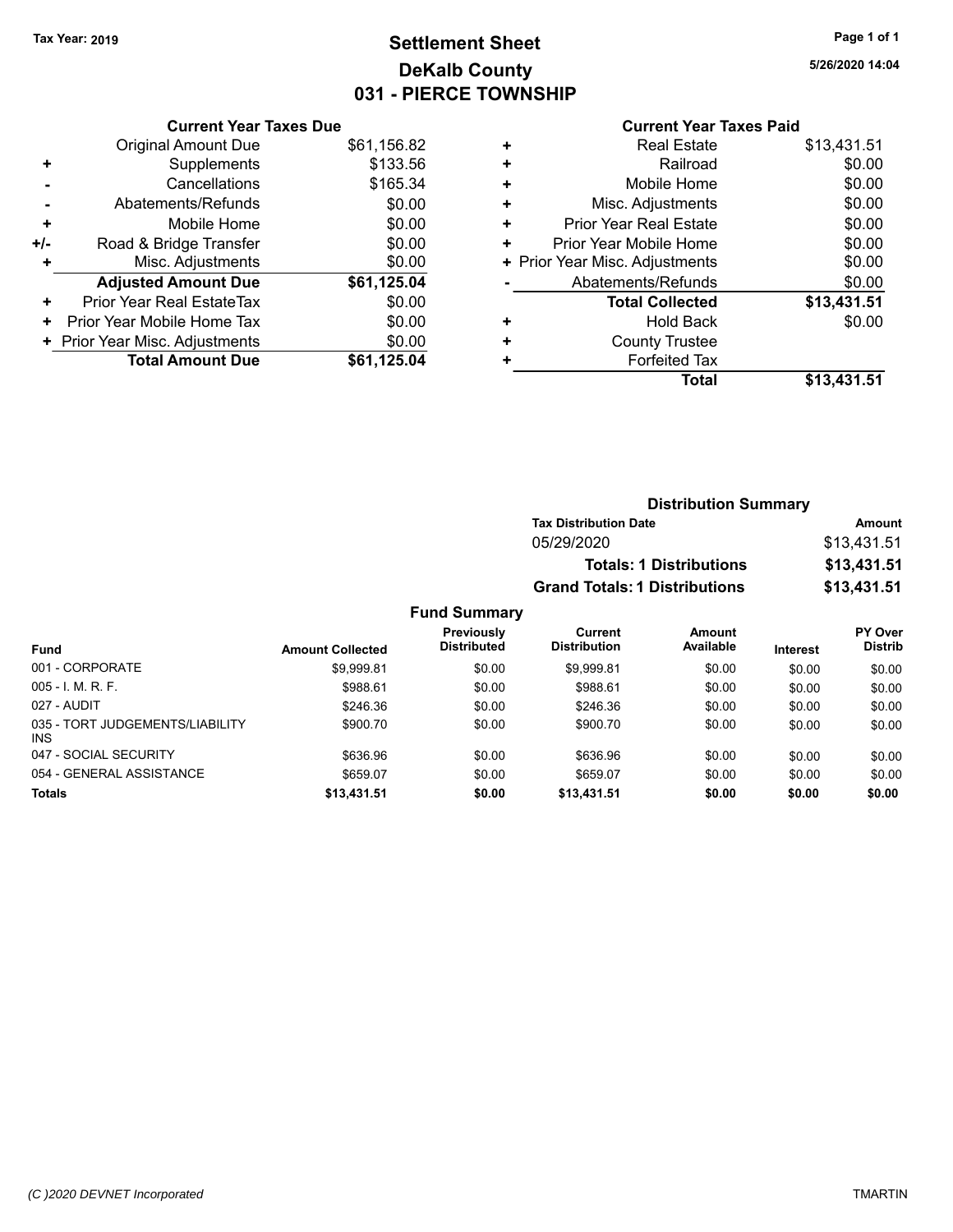# **Settlement Sheet Tax Year: 2019 Page 1 of 1 DeKalb County 032 - PIERCE ROAD & BRIDGE**

**5/26/2020 14:04**

### **Current Year Taxes Paid**

|     | <b>Current Year Taxes Due</b>  |              |
|-----|--------------------------------|--------------|
|     | <b>Original Amount Due</b>     | \$180,354.60 |
| ÷   | Supplements                    | \$393.87     |
|     | Cancellations                  | \$487.59     |
|     | Abatements/Refunds             | \$0.00       |
| ÷   | Mobile Home                    | \$0.00       |
| +/- | Road & Bridge Transfer         | \$0.00       |
| ٠   | Misc. Adjustments              | \$0.00       |
|     | <b>Adjusted Amount Due</b>     | \$180,260.88 |
| ٠   | Prior Year Real EstateTax      | \$0.00       |
| ٠   | Prior Year Mobile Home Tax     | \$0.00       |
|     | + Prior Year Misc. Adjustments | \$0.00       |
|     | <b>Total Amount Due</b>        | \$180,260.88 |
|     |                                |              |

| ٠ | <b>Real Estate</b>             | \$39,610.17 |
|---|--------------------------------|-------------|
| ٠ | Railroad                       | \$0.00      |
| ÷ | Mobile Home                    | \$0.00      |
| ٠ | Misc. Adjustments              | \$0.00      |
| ٠ | <b>Prior Year Real Estate</b>  | \$0.00      |
| ٠ | Prior Year Mobile Home         | \$0.00      |
|   | + Prior Year Misc. Adjustments | \$0.00      |
|   | Abatements/Refunds             | \$0.00      |
|   | <b>Total Collected</b>         | \$39,610.17 |
| ٠ | Hold Back                      | \$0.00      |
| ٠ | <b>County Trustee</b>          |             |
| ٠ | <b>Forfeited Tax</b>           |             |
|   | Total                          | \$39,610.17 |
|   |                                |             |

| <b>Distribution Summary</b>          |             |
|--------------------------------------|-------------|
| <b>Tax Distribution Date</b>         | Amount      |
| 05/29/2020                           | \$39,610.17 |
| <b>Totals: 1 Distributions</b>       | \$39,610.17 |
| <b>Grand Totals: 1 Distributions</b> | \$39,610.17 |

| <b>Fund</b>                  | <b>Amount Collected</b> | <b>Previously</b><br><b>Distributed</b> | Current<br><b>Distribution</b> | <b>Amount</b><br>Available | <b>Interest</b> | <b>PY Over</b><br><b>Distrib</b> |
|------------------------------|-------------------------|-----------------------------------------|--------------------------------|----------------------------|-----------------|----------------------------------|
| $005 - I. M. R. F.$          |                         |                                         |                                |                            |                 |                                  |
|                              | \$28.91                 | \$0.00                                  | \$28.91                        | \$0.00                     | \$0.00          | \$0.00                           |
| 007 - ROAD AND BRIDGE        | \$28.177.49             | \$0.00                                  | \$28.177.49                    | \$0.00                     | \$0.00          | \$0.00                           |
| 008 - BRIDGE CONST W/COUNTY  | \$2,238.33              | \$0.00                                  | \$2,238.33                     | \$0.00                     | \$0.00          | \$0.00                           |
| 009 - PERMANENT ROAD         | \$7.310.33              | \$0.00                                  | \$7,310.33                     | \$0.00                     | \$0.00          | \$0.00                           |
| 010 - EQUIPMENT AND BUILDING | \$1.568.21              | \$0.00                                  | \$1.568.21                     | \$0.00                     | \$0.00          | \$0.00                           |
| 047 - SOCIAL SECURITY        | \$286.90                | \$0.00                                  | \$286.90                       | \$0.00                     | \$0.00          | \$0.00                           |
| <b>Totals</b>                | \$39,610.17             | \$0.00                                  | \$39,610.17                    | \$0.00                     | \$0.00          | \$0.00                           |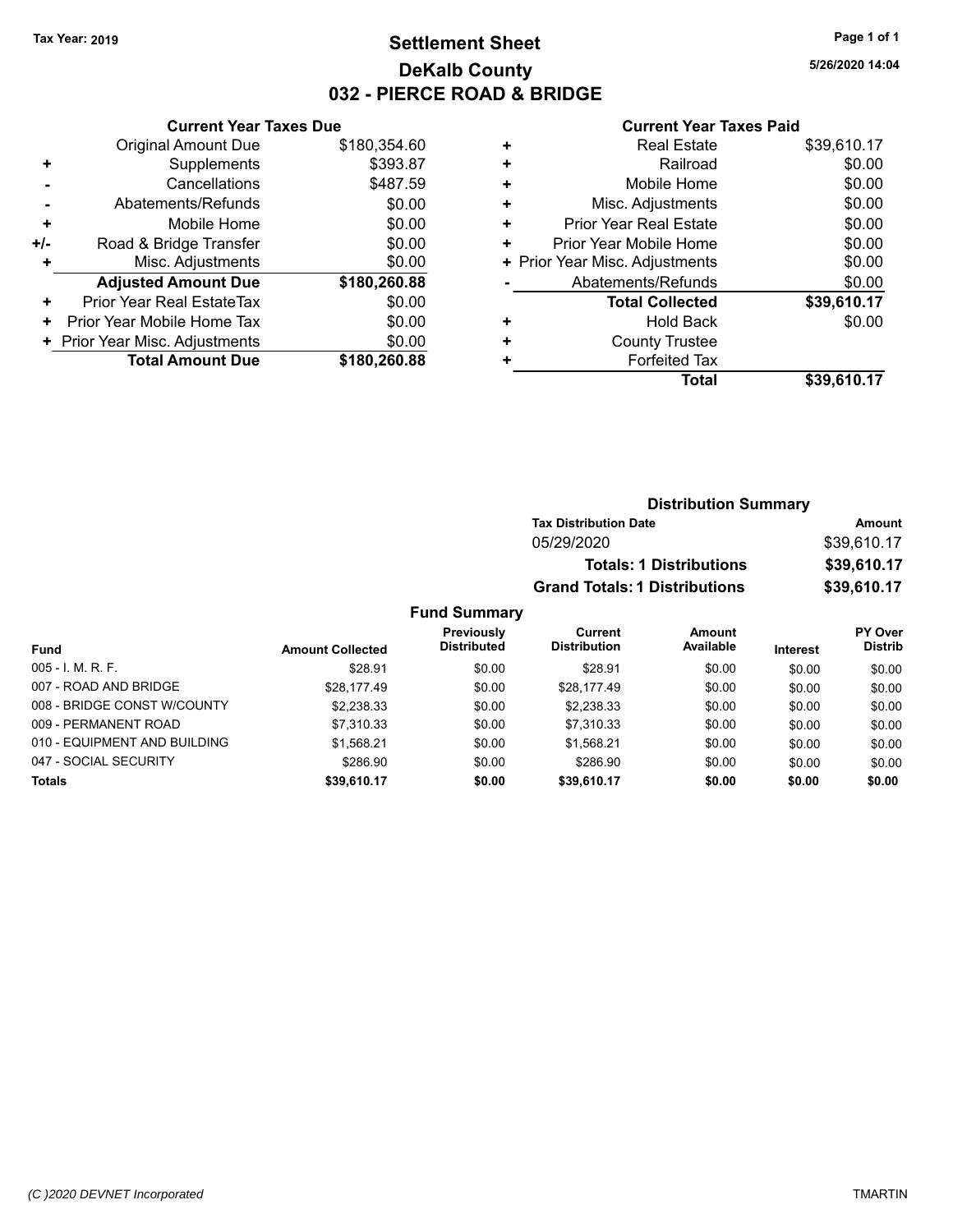# **Settlement Sheet Tax Year: 2019 Page 1 of 1 DeKalb County 033 - SANDWICH TOWNSHIP**

**5/26/2020 14:04**

### **Current Year Taxes Paid**

|     | <b>Current Year Taxes Due</b>  |              |
|-----|--------------------------------|--------------|
|     | <b>Original Amount Due</b>     | \$271,965.71 |
| ٠   | Supplements                    | \$2,137.61   |
|     | Cancellations                  | \$2,454.81   |
|     | Abatements/Refunds             | \$0.00       |
| ٠   | Mobile Home                    | \$0.00       |
| +/- | Road & Bridge Transfer         | \$0.00       |
| ٠   | Misc. Adjustments              | \$0.00       |
|     | <b>Adjusted Amount Due</b>     | \$271,648.51 |
| ÷   | Prior Year Real EstateTax      | (\$0.02)     |
| ٠   | Prior Year Mobile Home Tax     | \$0.00       |
|     | + Prior Year Misc. Adjustments | \$36.51      |
|     | <b>Total Amount Due</b>        | \$271,685.00 |
|     |                                |              |

|   | <b>Real Estate</b>             | \$67,665.87 |
|---|--------------------------------|-------------|
| ٠ | Railroad                       | \$0.00      |
| ٠ | Mobile Home                    | \$0.00      |
| ٠ | Misc. Adjustments              | \$0.00      |
| ٠ | <b>Prior Year Real Estate</b>  | (\$0.02)    |
| ٠ | Prior Year Mobile Home         | \$0.00      |
|   | + Prior Year Misc. Adjustments | \$36.51     |
|   | Abatements/Refunds             | \$0.00      |
|   | <b>Total Collected</b>         | \$67,702.36 |
| ٠ | <b>Hold Back</b>               | \$0.00      |
| ٠ | <b>County Trustee</b>          |             |
| ٠ | <b>Forfeited Tax</b>           |             |
|   | <b>Total</b>                   | \$67,702.36 |
|   |                                |             |

|                 |                                  |                                       | <b>Distribution Summary</b>    |                 |                                  |
|-----------------|----------------------------------|---------------------------------------|--------------------------------|-----------------|----------------------------------|
|                 |                                  | <b>Tax Distribution Date</b>          |                                |                 | Amount                           |
|                 |                                  | 05/29/2020                            |                                |                 | \$67,702.36                      |
|                 |                                  |                                       | <b>Totals: 1 Distributions</b> |                 | \$67,702.36                      |
|                 |                                  | <b>Grand Totals: 1 Distributions</b>  |                                |                 | \$67,702.36                      |
|                 | <b>Fund Summary</b>              |                                       |                                |                 |                                  |
| mount Collected | Previously<br><b>Distributed</b> | <b>Current</b><br><b>Distribution</b> | Amount<br>Available            | <b>Interest</b> | <b>PY Over</b><br><b>Distrib</b> |
| \$36,711.73     | \$0.00                           | \$36,711.73                           | \$0.00                         | \$0.00          | \$0.00                           |

| <b>Fund</b>              | <b>Amount Collected</b> | <b>Distributed</b> | <b>Distribution</b> | Available | <b>Interest</b> | <b>Distrib</b> |
|--------------------------|-------------------------|--------------------|---------------------|-----------|-----------------|----------------|
| 001 - CORPORATE          | \$36,711.73             | \$0.00             | \$36,711.73         | \$0.00    | \$0.00          | \$0.00         |
| 005 - I. M. R. F.        | \$3.649.71              | \$0.00             | \$3.649.71          | \$0.00    | \$0.00          | \$0.00         |
| 017 - CEMETERY           | \$24.535.06             | \$0.00             | \$24.535.06         | \$0.00    | \$0.00          | \$0.00         |
| 047 - SOCIAL SECURITY    | \$2.679.25              | \$0.00             | \$2.679.25          | \$0.00    | \$0.00          | \$0.00         |
| 054 - GENERAL ASSISTANCE | \$126.61                | \$0.00             | \$126.61            | \$0.00    | \$0.00          | \$0.00         |
| <b>Totals</b>            | \$67.702.36             | \$0.00             | \$67.702.36         | \$0.00    | \$0.00          | \$0.00         |
|                          | ---<br>. .              | - --               |                     |           |                 |                |

### **Miscellaneous Adjustment Detail**

| Year Source             | <b>Account Type</b>       | <b>Amount Adjustment Description</b>                         |
|-------------------------|---------------------------|--------------------------------------------------------------|
| 2018 DR - Drainage      | <b>Back Tax Collected</b> | \$0.27 AMEN REAL ESTATE LLC REDEMPTION 19-35-231-010 by TBA  |
| 2018 RE - Real Estate   | <b>Back Tax Collected</b> | \$21.12 AMEN REAL ESTATE LLC REDEMPTION 19-35-231-003 by TBA |
| 2018 DR - Drainage      | <b>Back Tax Collected</b> | \$0.27 AMEN REAL ESTATE LLC REDEMPTION 19-35-231-003 by TBA  |
| 2018 RE - Real Estate   | <b>Back Tax Collected</b> | \$14.85 AMEN REAL ESTATE LLC REDEMPTION 19-35-231-010 by TBA |
| <b>Totals 4 entries</b> |                           | \$36.51                                                      |
|                         |                           |                                                              |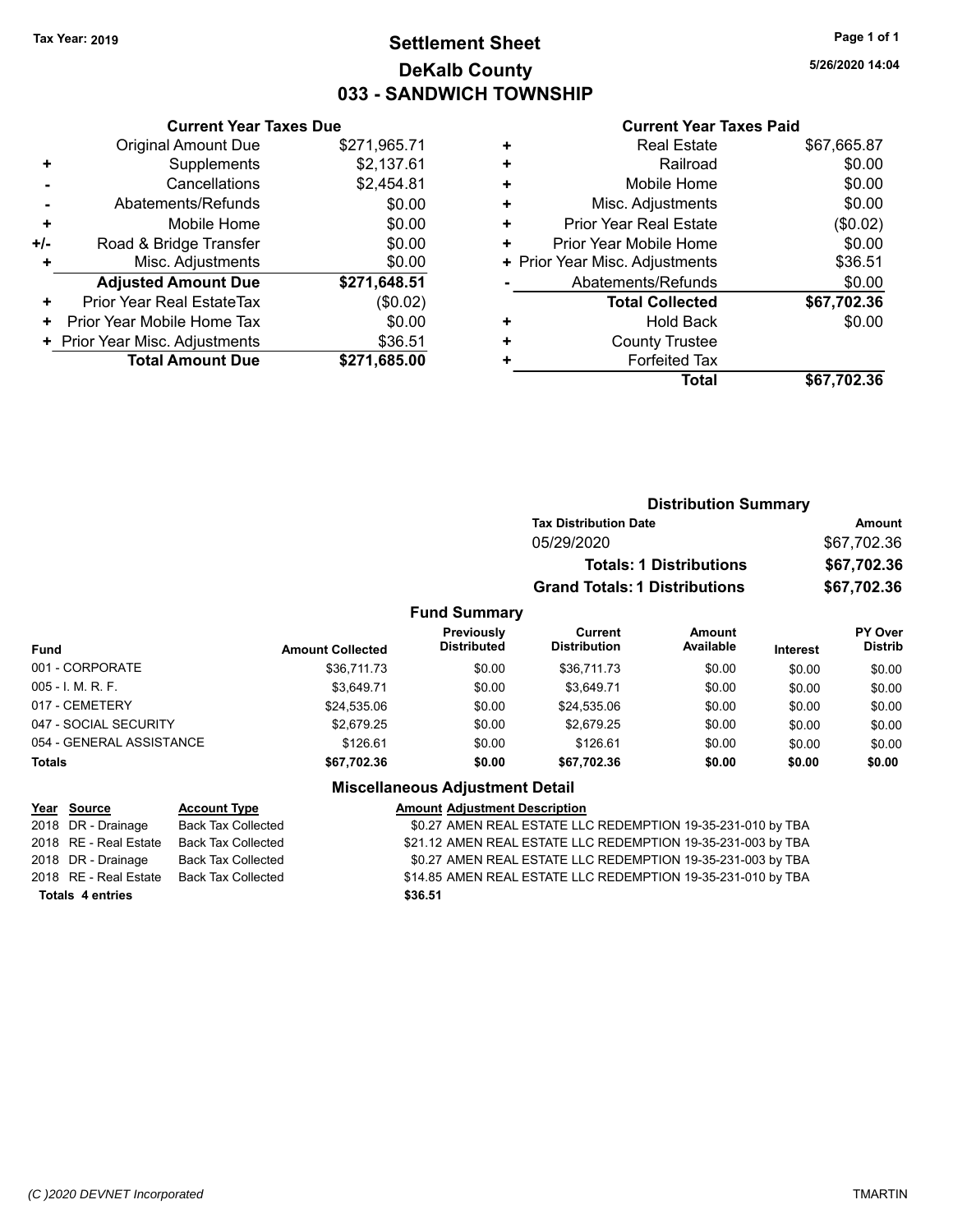# **Settlement Sheet Tax Year: 2019 Page 1 of 1 DeKalb County 034 - SANDWICH PUBLIC LIBRARY DISTRICT**

**5/26/2020 14:04**

### **Current Year Taxes Paid**

|     | <b>Current Year Taxes Due</b>  |              |
|-----|--------------------------------|--------------|
|     | <b>Original Amount Due</b>     | \$595,388.01 |
| ٠   | Supplements                    | \$4,679.73   |
|     | Cancellations                  | \$5,374.06   |
|     | Abatements/Refunds             | \$0.00       |
| ٠   | Mobile Home                    | \$0.00       |
| +/- | Road & Bridge Transfer         | \$0.00       |
| ٠   | Misc. Adjustments              | \$0.00       |
|     | <b>Adjusted Amount Due</b>     | \$594,693.68 |
| ٠   | Prior Year Real EstateTax      | (\$0.01)     |
| ٠   | Prior Year Mobile Home Tax     | \$0.00       |
|     | + Prior Year Misc. Adjustments | \$80.49      |
|     | <b>Total Amount Due</b>        | \$594,774.16 |

| <b>Real Estate</b>             | \$148,134.64 |
|--------------------------------|--------------|
| Railroad                       | \$0.00       |
| Mobile Home                    | \$0.00       |
| Misc. Adjustments              | \$0.00       |
| <b>Prior Year Real Estate</b>  | (\$0.01)     |
| Prior Year Mobile Home         | \$0.00       |
| + Prior Year Misc. Adjustments | \$80.49      |
| Abatements/Refunds             | \$0.00       |
| <b>Total Collected</b>         | \$148,215.12 |
| <b>Hold Back</b>               | \$0.00       |
| <b>County Trustee</b>          |              |
| <b>Forfeited Tax</b>           |              |
| <b>Total</b>                   | \$148,215.12 |
|                                |              |

| <b>Distribution Summary</b>          |              |
|--------------------------------------|--------------|
| <b>Tax Distribution Date</b>         | Amount       |
| 05/29/2020                           | \$148,215.12 |
| <b>Totals: 1 Distributions</b>       | \$148,215.12 |
| <b>Grand Totals: 1 Distributions</b> | \$148,215.12 |

### **Fund Summary**

| <b>Fund</b>                             | <b>Amount Collected</b> | <b>Previously</b><br><b>Distributed</b> | Current<br><b>Distribution</b> | Amount<br>Available | <b>Interest</b> | PY Over<br><b>Distrib</b> |
|-----------------------------------------|-------------------------|-----------------------------------------|--------------------------------|---------------------|-----------------|---------------------------|
| 001 - CORPORATE                         | \$81,503.96             | \$0.00                                  | \$81,503.96                    | \$0.00              | \$0.00          | \$0.00                    |
| 003 - BONDS AND INTEREST                | \$51,454.21             | \$0.00                                  | \$51,454.21                    | \$0.00              | \$0.00          | \$0.00                    |
| 004 - OPERATIONS & MAINTENANCE          | \$7.177.02              | \$0.00                                  | \$7.177.02                     | \$0.00              | \$0.00          | \$0.00                    |
| $005 - 1$ , M, R, F,                    | \$4.425.99              | \$0.00                                  | \$4.425.99                     | \$0.00              | \$0.00          | \$0.00                    |
| 027 - AUDIT                             | \$831.19                | \$0.00                                  | \$831.19                       | \$0.00              | \$0.00          | \$0.00                    |
| 035 - TORT JUDGEMENTS/LIABILITY<br>INS. | \$0.00                  | \$0.00                                  | \$0.00                         | \$0.00              | \$0.00          | \$0.00                    |
| 047 - SOCIAL SECURITY                   | \$2.822.75              | \$0.00                                  | \$2,822.75                     | \$0.00              | \$0.00          | \$0.00                    |
| <b>Totals</b>                           | \$148,215.12            | \$0.00                                  | \$148,215.12                   | \$0.00              | \$0.00          | \$0.00                    |

## **Miscellaneous Adjustment Detail**

| Year Source             | <b>Account Type</b>       | <b>Amount Adjustment Description</b>                         |
|-------------------------|---------------------------|--------------------------------------------------------------|
| 2018 DR - Drainage      | Back Tax Collected        | \$0.59 AMEN REAL ESTATE LLC REDEMPTION 19-35-231-010 by TBA  |
| 2018 RE - Real Estate   | Back Tax Collected        | \$46.57 AMEN REAL ESTATE LLC REDEMPTION 19-35-231-003 by TBA |
| 2018 DR - Drainage      | <b>Back Tax Collected</b> | \$0.59 AMEN REAL ESTATE LLC REDEMPTION 19-35-231-003 by TBA  |
| 2018 RE - Real Estate   | Back Tax Collected        | \$32.74 AMEN REAL ESTATE LLC REDEMPTION 19-35-231-010 by TBA |
| <b>Totals 4 entries</b> |                           | \$80.49                                                      |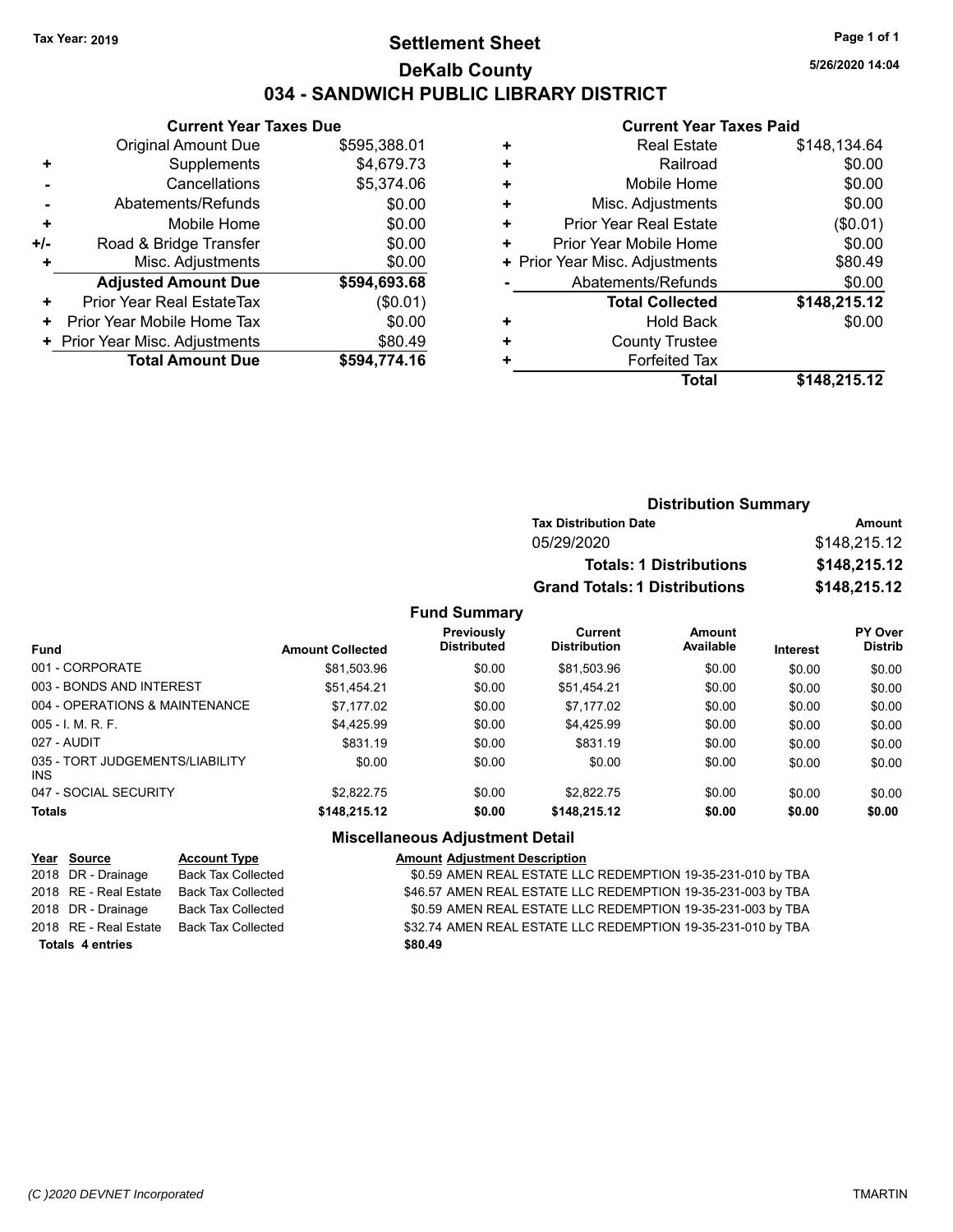# **Settlement Sheet Tax Year: 2019 Page 1 of 1 DeKalb County 035 - SANDWICH ROAD & BRIDGE**

**5/26/2020 14:04**

### **Current Year Taxes Paid**

|     | <b>Current Year Taxes Due</b>  |              |  |  |
|-----|--------------------------------|--------------|--|--|
|     | <b>Original Amount Due</b>     | \$262,575.39 |  |  |
| ٠   | Supplements                    | \$1,896.04   |  |  |
|     | Cancellations                  | \$2,177.36   |  |  |
|     | Abatements/Refunds             | \$0.00       |  |  |
| ٠   | Mobile Home                    | \$0.00       |  |  |
| +/- | Road & Bridge Transfer         | (\$5,314.18) |  |  |
|     | Misc. Adjustments              | \$0.00       |  |  |
|     | <b>Adjusted Amount Due</b>     | \$256,979.89 |  |  |
| ٠   | Prior Year Real EstateTax      | (\$2.83)     |  |  |
| ٠   | Prior Year Mobile Home Tax     | \$0.00       |  |  |
|     | + Prior Year Misc. Adjustments | \$35.24      |  |  |
|     | <b>Total Amount Due</b>        | \$257.012.30 |  |  |
|     |                                |              |  |  |

| <b>Real Estate</b>            | \$60,018.54                    |
|-------------------------------|--------------------------------|
| Railroad                      | \$0.00                         |
| Mobile Home                   | \$0.00                         |
| Misc. Adjustments             | \$0.00                         |
| <b>Prior Year Real Estate</b> | (\$2.83)                       |
| Prior Year Mobile Home        | \$0.00                         |
|                               | \$35.24                        |
| Abatements/Refunds            | \$0.00                         |
| <b>Total Collected</b>        | \$60,050.95                    |
| <b>Hold Back</b>              | \$0.00                         |
| <b>County Trustee</b>         |                                |
| <b>Forfeited Tax</b>          |                                |
| Total                         | \$60,050.95                    |
|                               | + Prior Year Misc. Adjustments |

| <b>Road and Bridge Summary</b> |             |               | <b>Distribution Summary</b>          |             |  |
|--------------------------------|-------------|---------------|--------------------------------------|-------------|--|
| Municipality                   | Amt. Due    | Amt. Distrib. | <b>Tax Distribution Date</b>         | Amount      |  |
| CITY OF SANDWICH               | \$21.282.34 | \$5.314.18    | 05/29/2020                           | \$60,050.95 |  |
| Totals                         | \$21,282.34 | \$5,314,18    | <b>Totals: 1 Distributions</b>       | \$60,050.95 |  |
|                                |             |               | <b>Grand Totals: 1 Distributions</b> | \$60,050.95 |  |

|                              |                         | <b>Fund Summary</b>              |                                |                     |                 |                                  |
|------------------------------|-------------------------|----------------------------------|--------------------------------|---------------------|-----------------|----------------------------------|
| Fund                         | <b>Amount Collected</b> | Previously<br><b>Distributed</b> | Current<br><b>Distribution</b> | Amount<br>Available | <b>Interest</b> | <b>PY Over</b><br><b>Distrib</b> |
| 007 - ROAD AND BRIDGE        | \$6.833.14              | \$0.00                           | \$6.833.14                     | \$0.00              | \$0.00          | \$0.00                           |
| 009 - PERMANENT ROAD         | \$47.386.79             | \$0.00                           | \$47.386.79                    | \$0.00              | \$0.00          | \$0.00                           |
| 010 - EQUIPMENT AND BUILDING | \$5.337.39              | \$0.00                           | \$5.337.39                     | \$0.00              | \$0.00          | \$0.00                           |
| 047 - SOCIAL SECURITY        | \$493.63                | \$0.00                           | \$493.63                       | \$0.00              | \$0.00          | \$0.00                           |
| <b>Totals</b>                | \$60,050.95             | \$0.00                           | \$60,050.95                    | \$0.00              | \$0.00          | \$0.00                           |

| Year Source             | <b>Account Type</b>       | <b>Amount Adjustment Description</b>                         |
|-------------------------|---------------------------|--------------------------------------------------------------|
| 2018 DR - Drainage      | <b>Back Tax Collected</b> | \$0.26 AMEN REAL ESTATE LLC REDEMPTION 19-35-231-010 by TBA  |
| 2018 RE - Real Estate   | Back Tax Collected        | \$20.39 AMEN REAL ESTATE LLC REDEMPTION 19-35-231-003 by TBA |
| 2018 DR - Drainage      | <b>Back Tax Collected</b> | \$0.26 AMEN REAL ESTATE LLC REDEMPTION 19-35-231-003 by TBA  |
| 2018 RE - Real Estate   | <b>Back Tax Collected</b> | \$14.33 AMEN REAL ESTATE LLC REDEMPTION 19-35-231-010 by TBA |
| <b>Totals 4 entries</b> |                           | \$35.24                                                      |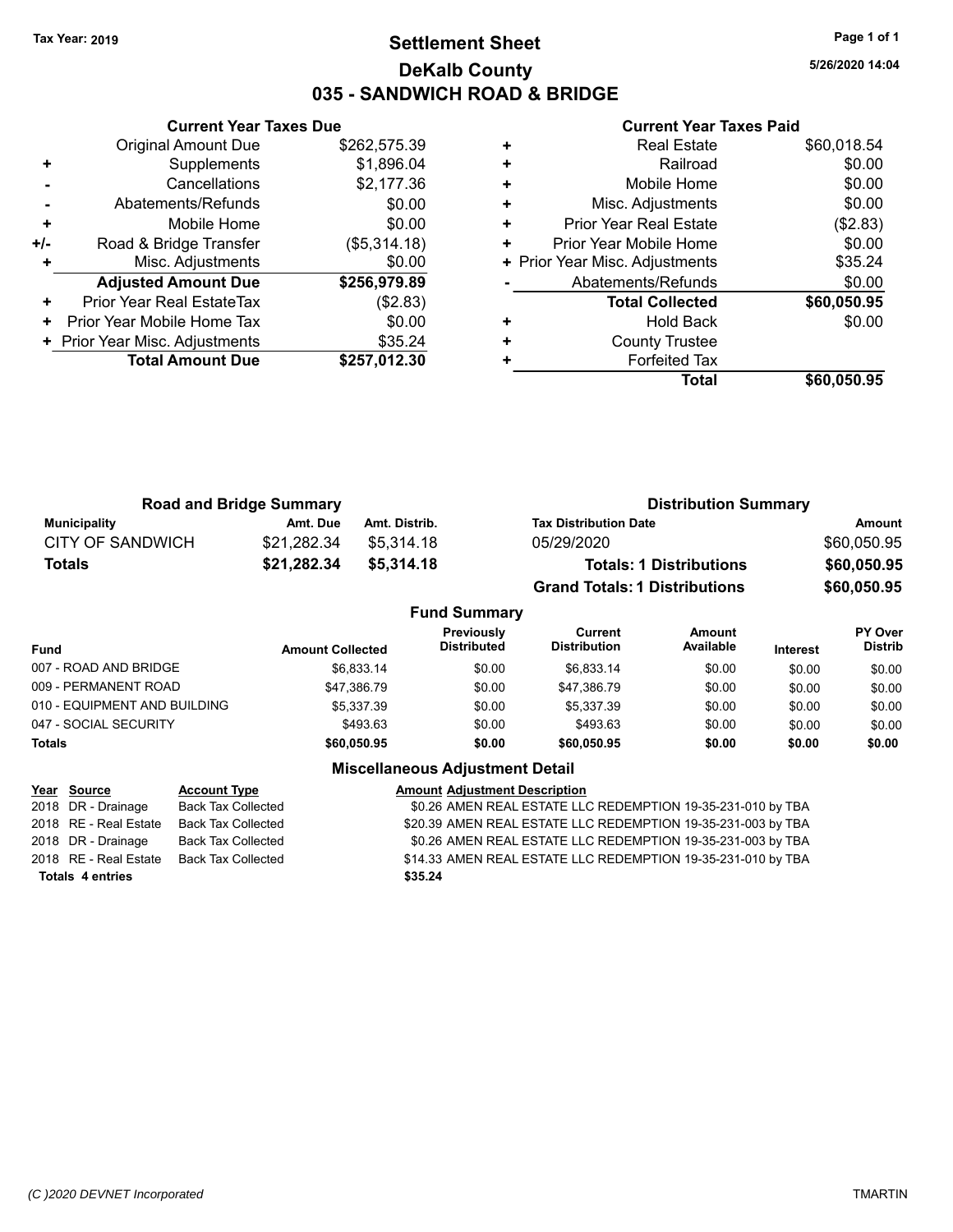# **Settlement Sheet Tax Year: 2019 Page 1 of 1 DeKalb County 036 - SHABBONA TOWNSHIP**

**5/26/2020 14:04**

|     | <b>Current Year Taxes Due</b>  |              |
|-----|--------------------------------|--------------|
|     | <b>Original Amount Due</b>     | \$101,004.83 |
| ٠   | Supplements                    | \$211.49     |
|     | Cancellations                  | \$277.22     |
|     | Abatements/Refunds             | \$0.00       |
| ٠   | Mobile Home                    | \$0.00       |
| +/- | Road & Bridge Transfer         | \$0.00       |
| ٠   | Misc. Adjustments              | \$0.00       |
|     | <b>Adjusted Amount Due</b>     | \$100,939.10 |
| ÷   | Prior Year Real EstateTax      | \$0.00       |
| ٠   | Prior Year Mobile Home Tax     | \$0.00       |
|     | + Prior Year Misc. Adjustments | \$0.00       |
|     | <b>Total Amount Due</b>        | \$100,939.10 |

|   | <b>Real Estate</b>             | \$17,922.07 |
|---|--------------------------------|-------------|
| ÷ | Railroad                       | \$0.00      |
| ٠ | Mobile Home                    | \$0.00      |
| ٠ | Misc. Adjustments              | \$0.00      |
| ٠ | <b>Prior Year Real Estate</b>  | \$0.00      |
| ٠ | Prior Year Mobile Home         | \$0.00      |
|   | + Prior Year Misc. Adjustments | \$0.00      |
|   | Abatements/Refunds             | \$0.00      |
|   | <b>Total Collected</b>         | \$17,922.07 |
| ٠ | <b>Hold Back</b>               | \$0.00      |
| ٠ | <b>County Trustee</b>          |             |
| ٠ | <b>Forfeited Tax</b>           |             |
|   | <b>Total</b>                   | \$17.922.07 |
|   |                                |             |

|                     | <b>Distribution Summary</b>          |             |
|---------------------|--------------------------------------|-------------|
|                     | <b>Tax Distribution Date</b>         | Amount      |
|                     | 05/29/2020                           | \$17,922.07 |
|                     | <b>Totals: 1 Distributions</b>       | \$17,922.07 |
|                     | <b>Grand Totals: 1 Distributions</b> | \$17,922.07 |
| <b>Fund Summary</b> |                                      |             |

| <b>Fund</b>              | <b>Amount Collected</b> | <b>Previously</b><br><b>Distributed</b> | Current<br><b>Distribution</b> | Amount<br>Available | <b>Interest</b> | PY Over<br><b>Distrib</b> |
|--------------------------|-------------------------|-----------------------------------------|--------------------------------|---------------------|-----------------|---------------------------|
| 001 - CORPORATE          | \$17,904.15             | \$0.00                                  | \$17,904.15                    | \$0.00              | \$0.00          | \$0.00                    |
| 017 - CEMETERY           | \$0.00                  | \$0.00                                  | \$0.00                         | \$0.00              | \$0.00          | \$0.00                    |
| 054 - GENERAL ASSISTANCE | \$17.92                 | \$0.00                                  | \$17.92                        | \$0.00              | \$0.00          | \$0.00                    |
| <b>Totals</b>            | \$17,922.07             | \$0.00                                  | \$17.922.07                    | \$0.00              | \$0.00          | \$0.00                    |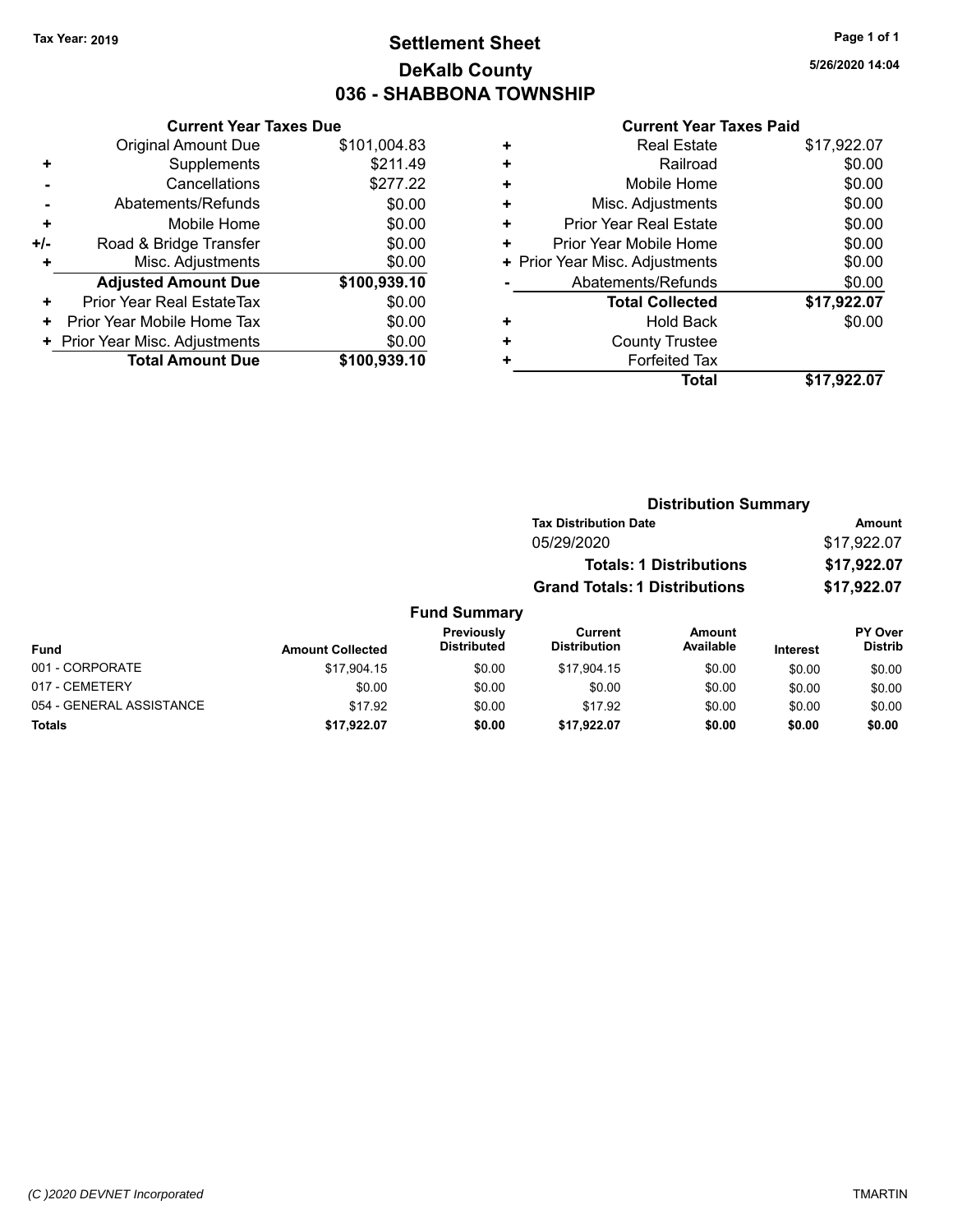# **Settlement Sheet Tax Year: 2019 Page 1 of 1 DeKalb County 037 - SHABBONA ROAD & BRIDGE**

**5/26/2020 14:04**

|     | <b>Current Year Taxes Due</b>  |              |
|-----|--------------------------------|--------------|
|     | <b>Original Amount Due</b>     | \$184,911.82 |
| ٠   | Supplements                    | \$359.34     |
|     | Cancellations                  | \$471.01     |
|     | Abatements/Refunds             | \$0.00       |
| ٠   | Mobile Home                    | \$0.00       |
| +/- | Road & Bridge Transfer         | (\$2,360.60) |
|     | Misc. Adjustments              | \$0.00       |
|     | <b>Adjusted Amount Due</b>     | \$182,439.55 |
| ٠   | Prior Year Real EstateTax      | \$0.00       |
| ٠   | Prior Year Mobile Home Tax     | \$0.00       |
|     | + Prior Year Misc. Adjustments | \$0.00       |
|     | <b>Total Amount Due</b>        | \$182,439.55 |
|     |                                |              |

|   | <b>Real Estate</b>             | \$30,450.23 |
|---|--------------------------------|-------------|
| ٠ | Railroad                       | \$0.00      |
| ٠ | Mobile Home                    | \$0.00      |
| ٠ | Misc. Adjustments              | \$0.00      |
| ٠ | <b>Prior Year Real Estate</b>  | \$0.00      |
| ٠ | Prior Year Mobile Home         | \$0.00      |
|   | + Prior Year Misc. Adjustments | \$0.00      |
|   | Abatements/Refunds             | \$0.00      |
|   | <b>Total Collected</b>         | \$30,450.23 |
| ٠ | <b>Hold Back</b>               | \$0.00      |
| ٠ | <b>County Trustee</b>          |             |
| ٠ | <b>Forfeited Tax</b>           |             |
|   | Total                          | \$30.450.23 |

| <b>Road and Bridge Summary</b> |             |                     | <b>Distribution Summary</b>          |             |  |
|--------------------------------|-------------|---------------------|--------------------------------------|-------------|--|
| <b>Municipality</b>            | Amt. Due    | Amt. Distrib.       | <b>Tax Distribution Date</b>         | Amount      |  |
| <b>VILLAGE OF LEE</b>          | \$1,449.60  | \$256.93            | 05/29/2020                           | \$30,450.23 |  |
| <b>VILLAGE OF SHABBONA</b>     | \$11,568.10 | \$2,103.67          | <b>Totals: 1 Distributions</b>       | \$30,450.23 |  |
| <b>Totals</b>                  | \$13,017.70 | \$2,360.60          | <b>Grand Totals: 1 Distributions</b> | \$30,450.23 |  |
|                                |             | <b>Fund Summary</b> |                                      |             |  |

| Fund                         | <b>Amount Collected</b> | <b>Previously</b><br><b>Distributed</b> | Current<br><b>Distribution</b> | <b>Amount</b><br>Available | <b>Interest</b> | <b>PY Over</b><br>Distrib |
|------------------------------|-------------------------|-----------------------------------------|--------------------------------|----------------------------|-----------------|---------------------------|
| 007 - ROAD AND BRIDGE        | \$8.463.37              | \$0.00                                  | \$8.463.37                     | \$0.00                     | \$0.00          | \$0.00                    |
| 008 - BRIDGE CONST W/COUNTY  | \$532.91                | \$0.00                                  | \$532.91                       | \$0.00                     | \$0.00          | \$0.00                    |
| 009 - PERMANENT ROAD         | \$13.662.99             | \$0.00                                  | \$13.662.99                    | \$0.00                     | \$0.00          | \$0.00                    |
| 010 - EQUIPMENT AND BUILDING | \$7.790.96              | \$0.00                                  | \$7.790.96                     | \$0.00                     | \$0.00          | \$0.00                    |
| <b>Totals</b>                | \$30,450.23             | \$0.00                                  | \$30,450.23                    | \$0.00                     | \$0.00          | \$0.00                    |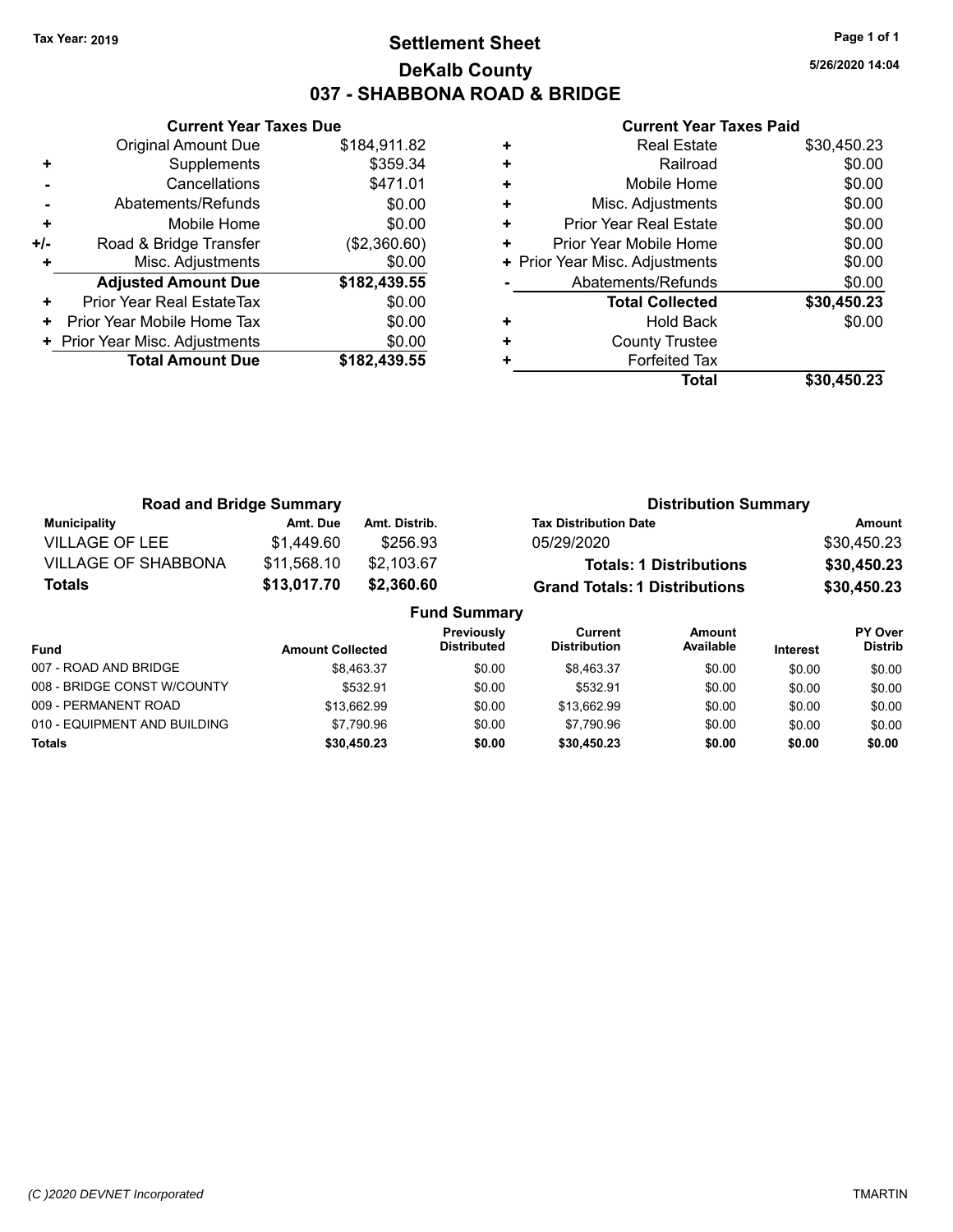# **Settlement Sheet Tax Year: 2019 Page 1 of 1 DeKalb County 038 - SOMONAUK TOWNSHIP**

**5/26/2020 14:04**

|     | <b>Current Year Taxes Due</b>  |             |
|-----|--------------------------------|-------------|
|     | <b>Original Amount Due</b>     | \$89,814.66 |
| ٠   | Supplements                    | \$171.59    |
|     | Cancellations                  | \$180.11    |
|     | Abatements/Refunds             | \$0.00      |
| ٠   | Mobile Home                    | \$0.00      |
| +/- | Road & Bridge Transfer         | \$0.00      |
| ٠   | Misc. Adjustments              | \$0.00      |
|     | <b>Adjusted Amount Due</b>     | \$89,806.14 |
| ٠   | Prior Year Real EstateTax      | \$0.00      |
| ٠   | Prior Year Mobile Home Tax     | \$0.00      |
|     | + Prior Year Misc. Adjustments | \$0.00      |
|     | <b>Total Amount Due</b>        | \$89,806.14 |

| + | <b>Real Estate</b>             | \$22,210.28 |
|---|--------------------------------|-------------|
| ٠ | Railroad                       | \$0.00      |
| ٠ | Mobile Home                    | \$0.00      |
| ٠ | Misc. Adjustments              | \$0.00      |
| ٠ | <b>Prior Year Real Estate</b>  | \$0.00      |
| ٠ | Prior Year Mobile Home         | \$0.00      |
|   | + Prior Year Misc. Adjustments | \$0.00      |
|   | Abatements/Refunds             | \$0.00      |
|   | <b>Total Collected</b>         | \$22,210.28 |
| ٠ | <b>Hold Back</b>               | \$0.00      |
| ٠ | <b>County Trustee</b>          |             |
| ٠ | <b>Forfeited Tax</b>           |             |
|   | Total                          | \$22.210.28 |
|   |                                |             |

|                         |                                  |                                      | <b>Distribution Summary</b>    |                 |                                  |
|-------------------------|----------------------------------|--------------------------------------|--------------------------------|-----------------|----------------------------------|
|                         |                                  | <b>Tax Distribution Date</b>         |                                |                 | Amount                           |
|                         |                                  | 05/29/2020                           |                                |                 | \$22,210.28                      |
|                         |                                  |                                      | <b>Totals: 1 Distributions</b> |                 | \$22,210.28                      |
|                         |                                  | <b>Grand Totals: 1 Distributions</b> |                                |                 | \$22,210.28                      |
|                         | <b>Fund Summary</b>              |                                      |                                |                 |                                  |
| <b>Amount Collected</b> | Previously<br><b>Distributed</b> | Current<br><b>Distribution</b>       | Amount<br>Available            | <b>Interest</b> | <b>PY Over</b><br><b>Distrib</b> |
| \$22.132.10             | \$0.00                           | \$22.132.10                          | \$0.00                         | \$0.00          | \$0.00                           |

| <b>Fund</b>              | <b>Amount Collected</b> | I I GVIVUJIV<br><b>Distributed</b> | <b>VUILUIL</b><br><b>Distribution</b> | <u>Anvun</u><br>Available | <b>Interest</b> | .<br><b>Distrib</b> |
|--------------------------|-------------------------|------------------------------------|---------------------------------------|---------------------------|-----------------|---------------------|
| 001 - CORPORATE          | \$22.132.10             | \$0.00                             | \$22.132.10                           | \$0.00                    | \$0.00          | \$0.00              |
| 054 - GENERAL ASSISTANCE | \$78.18                 | \$0.00                             | \$78.18                               | \$0.00                    | \$0.00          | \$0.00              |
| <b>Totals</b>            | \$22.210.28             | \$0.00                             | \$22,210.28                           | \$0.00                    | \$0.00          | \$0.00              |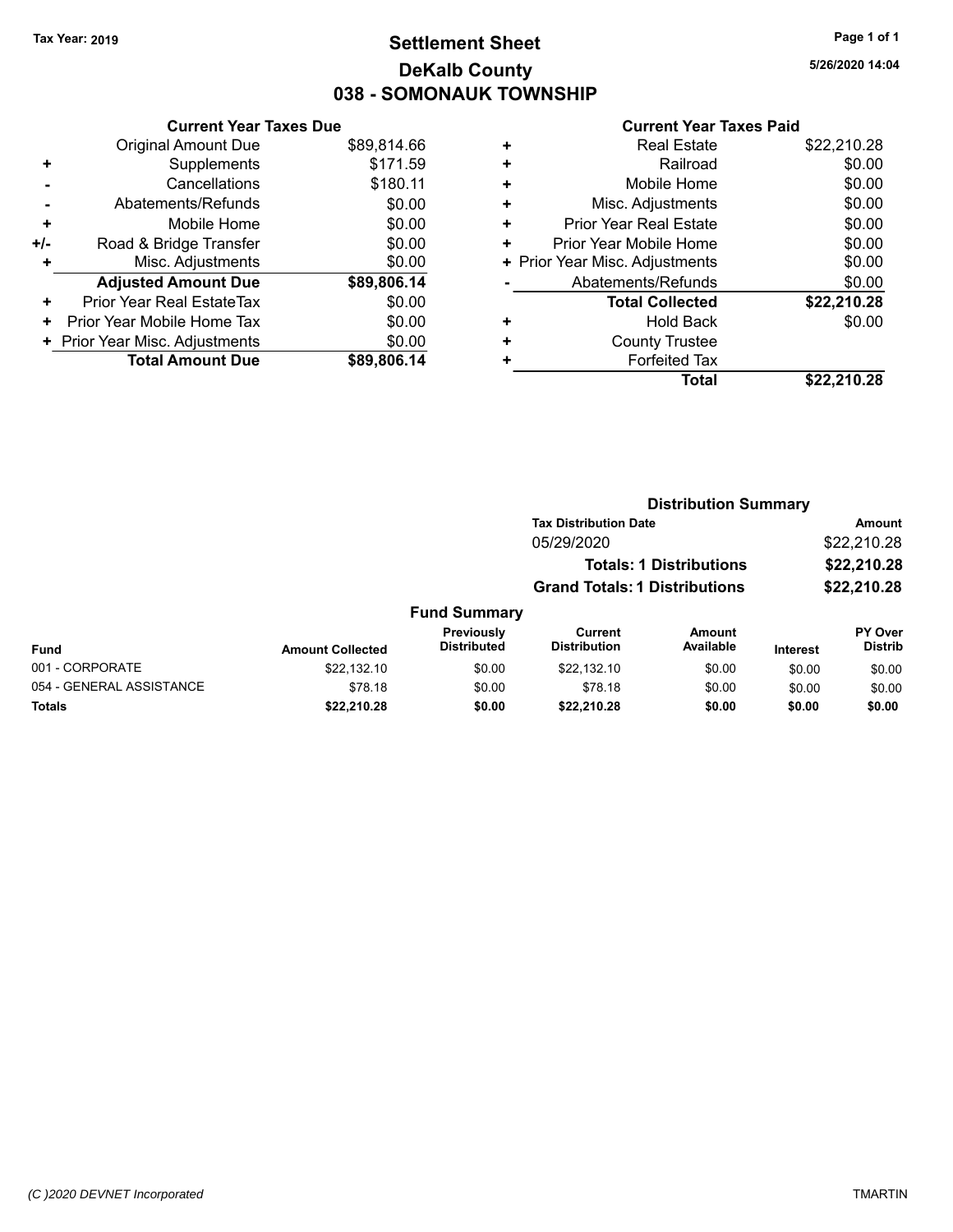# **Settlement Sheet Tax Year: 2019 Page 1 of 1 DeKalb County 039 - SOMONAUK ROAD & BRIDGE**

**5/26/2020 14:04**

|       | <b>Current Year Taxes Due</b>  |               |  |  |  |  |
|-------|--------------------------------|---------------|--|--|--|--|
|       | <b>Original Amount Due</b>     | \$278,886.61  |  |  |  |  |
| ٠     | Supplements                    | \$413.61      |  |  |  |  |
|       | Cancellations                  | \$434.17      |  |  |  |  |
|       | Abatements/Refunds             | \$0.00        |  |  |  |  |
| ٠     | Mobile Home                    | \$0.00        |  |  |  |  |
| $+/-$ | Road & Bridge Transfer         | (\$15,426.55) |  |  |  |  |
| ÷     | Misc. Adjustments              | \$0.00        |  |  |  |  |
|       | <b>Adjusted Amount Due</b>     | \$263,439.50  |  |  |  |  |
| ٠     | Prior Year Real EstateTax      | \$0.00        |  |  |  |  |
| ٠     | Prior Year Mobile Home Tax     | \$0.00        |  |  |  |  |
|       | + Prior Year Misc. Adjustments | \$0.00        |  |  |  |  |
|       | <b>Total Amount Due</b>        | \$263,439.50  |  |  |  |  |
|       |                                |               |  |  |  |  |

|   | <b>Real Estate</b>             | \$53,539.30 |
|---|--------------------------------|-------------|
| ٠ | Railroad                       | \$0.00      |
| ٠ | Mobile Home                    | \$0.00      |
| ٠ | Misc. Adjustments              | \$0.00      |
| ٠ | <b>Prior Year Real Estate</b>  | \$0.00      |
| ٠ | Prior Year Mobile Home         | \$0.00      |
|   | + Prior Year Misc. Adjustments | \$0.00      |
|   | Abatements/Refunds             | \$0.00      |
|   | <b>Total Collected</b>         | \$53,539.30 |
| ٠ | Hold Back                      | \$0.00      |
| ٠ | <b>County Trustee</b>          |             |
| ٠ | <b>Forfeited Tax</b>           |             |
|   | Total                          | \$53,539.30 |

| <b>Road and Bridge Summary</b> |             |                     |                                      | <b>Distribution Summary</b>    |               |
|--------------------------------|-------------|---------------------|--------------------------------------|--------------------------------|---------------|
| Municipality                   | Amt. Due    | Amt. Distrib.       | <b>Tax Distribution Date</b>         |                                | <b>Amount</b> |
| <b>CITY OF SANDWICH</b>        | \$1,107.39  | \$280.50            | 05/29/2020                           |                                | \$53,539.30   |
| <b>VILLAGE OF SOMONAUK</b>     | \$60,520.58 | \$15,146.05         |                                      | <b>Totals: 1 Distributions</b> | \$53,539.30   |
| Totals                         | \$61,627.97 | \$15,426.55         | <b>Grand Totals: 1 Distributions</b> |                                | \$53,539.30   |
|                                |             | <b>Fund Summary</b> |                                      |                                |               |
|                                |             | <b>Droviought</b>   | $C$                                  | $A_{max}$                      | DV Ough       |

| <b>Fund</b>                  | <b>Amount Collected</b> | <b>Previously</b><br><b>Distributed</b> | Current<br><b>Distribution</b> | Amount<br>Available | <b>Interest</b> | <b>PY Over</b><br><b>Distrib</b> |
|------------------------------|-------------------------|-----------------------------------------|--------------------------------|---------------------|-----------------|----------------------------------|
| 007 - ROAD AND BRIDGE        | \$30.921.12             | \$0.00                                  | \$30.921.12                    | \$0.00              | \$0.00          | \$0.00                           |
| 008 - BRIDGE CONST W/COUNTY  | \$18.28                 | \$0.00                                  | \$18.28                        | \$0.00              | \$0.00          | \$0.00                           |
| 009 - PERMANENT ROAD         | \$17.845.12             | \$0.00                                  | \$17.845.12                    | \$0.00              | \$0.00          | \$0.00                           |
| 010 - EQUIPMENT AND BUILDING | \$4.754.78              | \$0.00                                  | \$4.754.78                     | \$0.00              | \$0.00          | \$0.00                           |
| <b>Totals</b>                | \$53,539.30             | \$0.00                                  | \$53.539.30                    | \$0.00              | \$0.00          | \$0.00                           |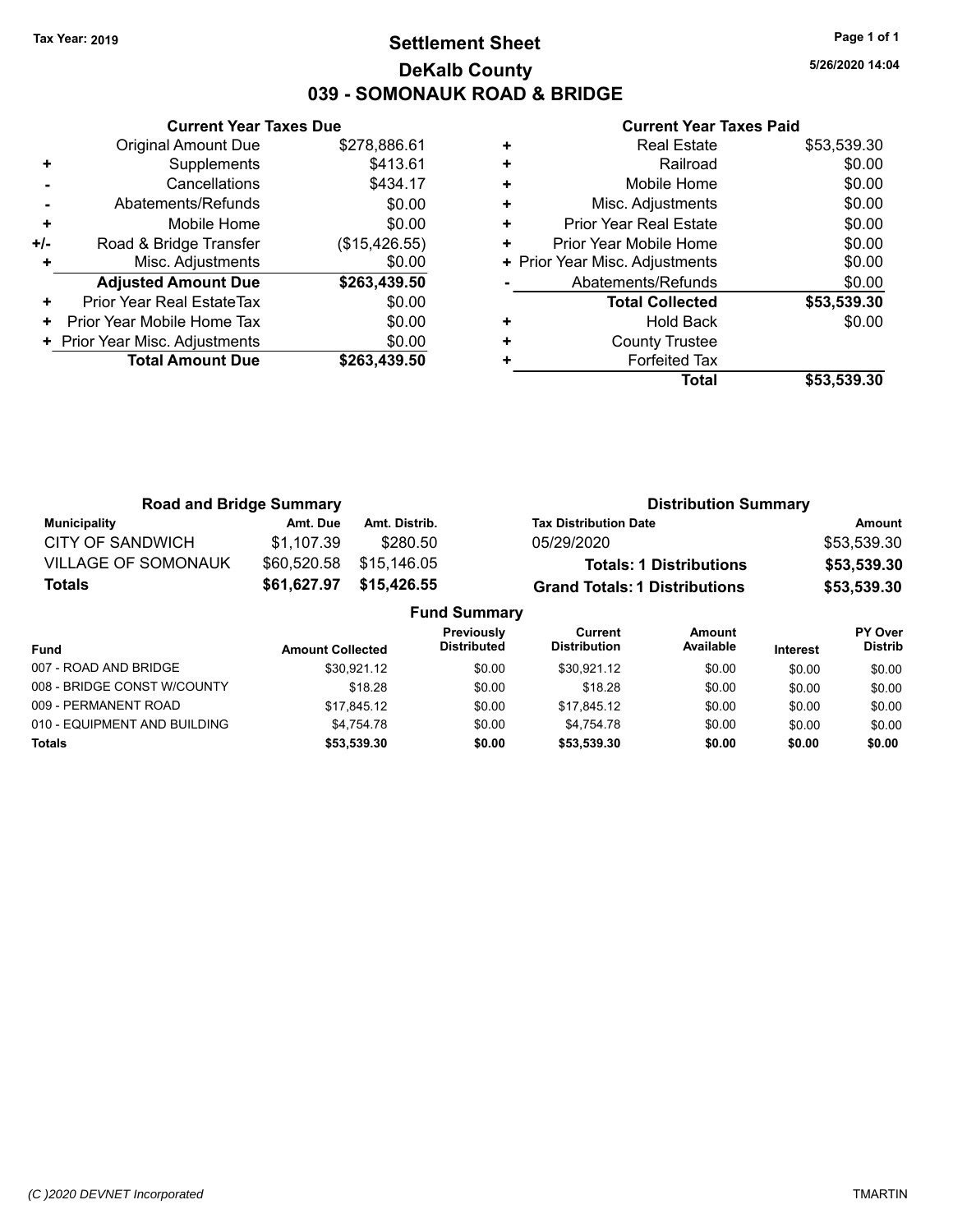# **Settlement Sheet Tax Year: 2019 Page 1 of 1 DeKalb County 040 - SOUTH GROVE TOWNSHIP**

**5/26/2020 14:04**

### **Current Year Taxes Paid**

| <b>Current Year Taxes Due</b>  |                         |
|--------------------------------|-------------------------|
| <b>Original Amount Due</b>     | \$80,854.66             |
| Supplements                    | \$139.26                |
| Cancellations                  | \$300.56                |
| Abatements/Refunds             | \$0.00                  |
| Mobile Home                    | \$0.00                  |
| Road & Bridge Transfer         | \$0.00                  |
| Misc. Adjustments              | \$0.00                  |
| <b>Adjusted Amount Due</b>     | \$80,693.36             |
| Prior Year Real EstateTax      | \$0.00                  |
| Prior Year Mobile Home Tax     | \$0.00                  |
| + Prior Year Misc. Adjustments | \$41.28                 |
|                                | \$80.734.64             |
|                                | <b>Total Amount Due</b> |

|   | <b>Real Estate</b>             | \$10,611.62 |
|---|--------------------------------|-------------|
| ٠ | Railroad                       | \$0.00      |
| ٠ | Mobile Home                    | \$0.00      |
| ٠ | Misc. Adjustments              | \$0.00      |
| ٠ | <b>Prior Year Real Estate</b>  | \$0.00      |
| ٠ | Prior Year Mobile Home         | \$0.00      |
|   | + Prior Year Misc. Adjustments | \$41.28     |
|   | Abatements/Refunds             | \$0.00      |
|   | <b>Total Collected</b>         | \$10,652.90 |
| ٠ | <b>Hold Back</b>               | \$0.00      |
| ٠ | <b>County Trustee</b>          |             |
| ٠ | <b>Forfeited Tax</b>           |             |
|   | Total                          | \$10,652.90 |
|   |                                |             |

|                         |                                  | <b>Tax Distribution Date</b>   |                     |                                                                        | Amount                      |
|-------------------------|----------------------------------|--------------------------------|---------------------|------------------------------------------------------------------------|-----------------------------|
|                         |                                  | 05/29/2020                     |                     |                                                                        | \$10,652.90                 |
|                         |                                  |                                |                     |                                                                        | \$10,652.90                 |
|                         |                                  |                                |                     |                                                                        | \$10,652.90                 |
|                         |                                  |                                |                     |                                                                        |                             |
| <b>Amount Collected</b> | Previously<br><b>Distributed</b> | Current<br><b>Distribution</b> | Amount<br>Available | Interest                                                               | PY Over<br><b>Distrib</b>   |
| \$7,773.47              | \$0.00                           | \$7,773.47                     | \$0.00              | \$0.00                                                                 | \$0.00                      |
| \$145.03                | \$0.00                           | \$145.03                       | \$0.00              | \$0.00                                                                 | \$0.00                      |
|                         |                                  |                                | <b>Fund Summary</b> | <b>Totals: 1 Distributions</b><br><b>Grand Totals: 1 Distributions</b> | <b>Distribution Summary</b> |

| <b>Totals</b>                                 | \$10,652.90 | \$0.00 | \$10,652.90        | \$0.00 | \$0.00 | \$0.00 |
|-----------------------------------------------|-------------|--------|--------------------|--------|--------|--------|
| 047 - SOCIAL SECURITY                         | \$889.53    | \$0.00 | \$889.53           | \$0.00 | \$0.00 | \$0.00 |
| 035 - TORT JUDGEMENTS/LIABILITY<br><b>INS</b> | \$790.65    | \$0.00 | \$790.65           | \$0.00 | \$0.00 | \$0.00 |
| 034 - GENERAL ASSISTANCE                      | \$1.054.22  | \$0.00 | \$1.054.22         | \$0.00 | \$0.00 | \$0.00 |
| 027 - AUDIT                                   | \$145.03    | \$0.00 | \$145.03           | \$0.00 | \$0.00 | \$0.00 |
| $001 - 0011 - 01171$                          |             | JU.UU  | <u>، ۱۰، ۱۰۰ س</u> | JU.UU  | JU.UU  | JU.UU  |

# **Miscellaneous Adjustment Detail**

### **Year Source Account Type Account Adjustment Description**

2018 RE - Real Estate Back Tax Collected \$0.69 PETERSON REDEMPTION 04-11-100-009 by TBA 2018 RE - Real Estate Back Tax Collected Sand Back S40.59 PIOTROWSKI REDEMPTION 04-18-253-008 by TBA **Totals \$41.28 2 entries**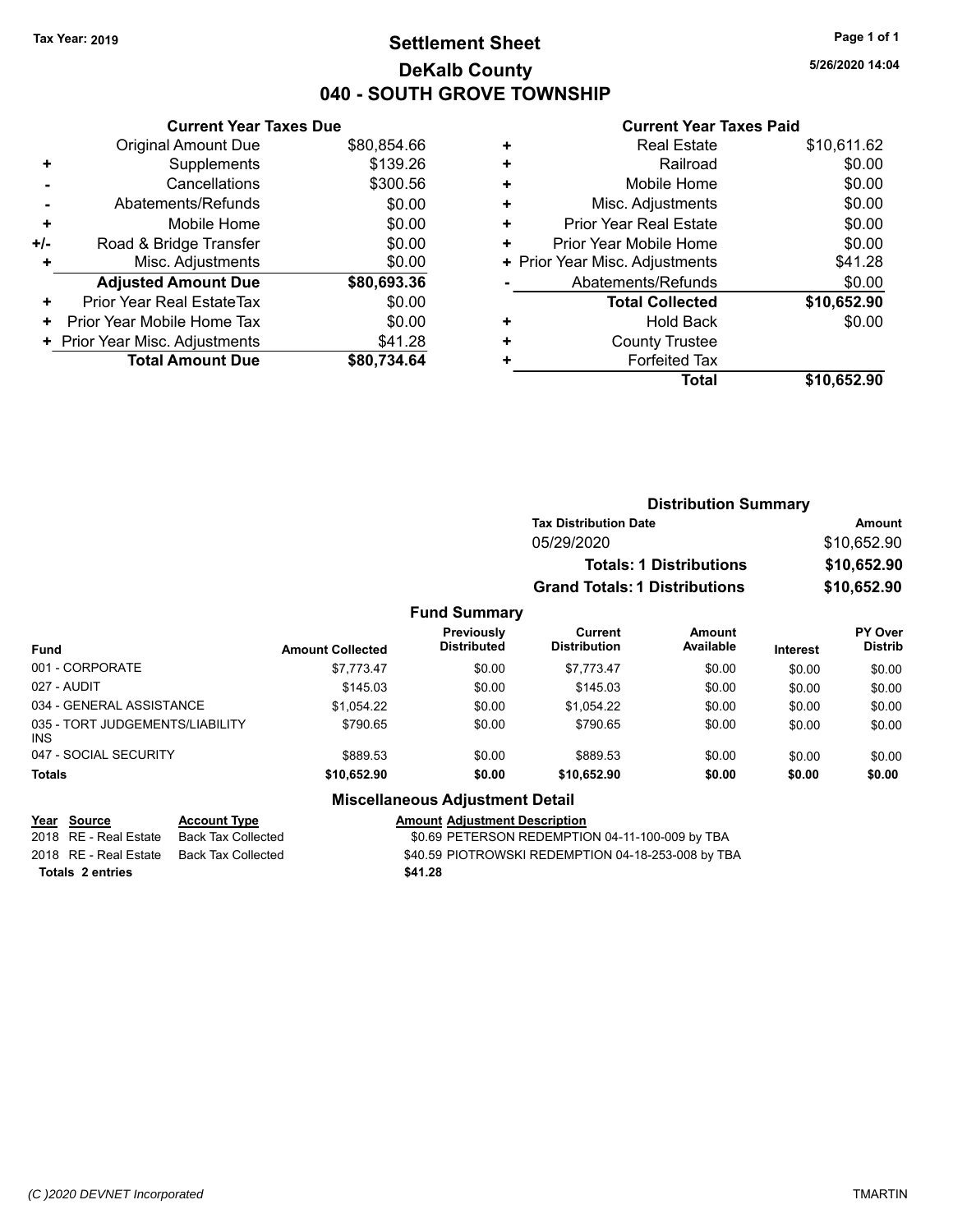# **Settlement Sheet Tax Year: 2019 Page 1 of 1 DeKalb County 041 - SOUTH GROVE ROAD & BRIDGE**

**5/26/2020 14:04**

### **Current Year Taxes Paid**

|       | <b>Current Year Taxes Due</b>  |              |
|-------|--------------------------------|--------------|
|       | <b>Original Amount Due</b>     | \$125,074.78 |
| ٠     | Supplements                    | \$215.40     |
|       | Cancellations                  | \$464.94     |
|       | Abatements/Refunds             | \$0.00       |
| ٠     | Mobile Home                    | \$0.00       |
| $+/-$ | Road & Bridge Transfer         | \$0.00       |
|       | Misc. Adjustments              | \$0.00       |
|       | <b>Adjusted Amount Due</b>     | \$124,825.24 |
| ٠     | Prior Year Real EstateTax      | \$0.00       |
| ٠     | Prior Year Mobile Home Tax     | \$0.00       |
|       | + Prior Year Misc. Adjustments | \$61.73      |
|       | <b>Total Amount Due</b>        | \$124,886.97 |
|       |                                |              |

| ٠ | <b>Real Estate</b>             | \$16,415.12 |
|---|--------------------------------|-------------|
| ÷ | Railroad                       | \$0.00      |
| ٠ | Mobile Home                    | \$0.00      |
| ٠ | Misc. Adjustments              | \$0.00      |
| ٠ | Prior Year Real Estate         | \$0.00      |
| ٠ | Prior Year Mobile Home         | \$0.00      |
|   | + Prior Year Misc. Adjustments | \$61.73     |
|   | Abatements/Refunds             | \$0.00      |
|   | <b>Total Collected</b>         | \$16,476.85 |
| ٠ | <b>Hold Back</b>               | \$0.00      |
| ٠ | <b>County Trustee</b>          |             |
| ٠ | <b>Forfeited Tax</b>           |             |
|   | Total                          | \$16,476.85 |

|                         |                                  | <b>Distribution Summary</b>          |                                |                 |                                  |
|-------------------------|----------------------------------|--------------------------------------|--------------------------------|-----------------|----------------------------------|
|                         |                                  | <b>Tax Distribution Date</b>         |                                |                 | Amount                           |
|                         |                                  | 05/29/2020                           |                                |                 | \$16,476.85                      |
|                         |                                  |                                      | <b>Totals: 1 Distributions</b> |                 | \$16,476.85                      |
|                         |                                  | <b>Grand Totals: 1 Distributions</b> |                                |                 | \$16,476.85                      |
|                         | <b>Fund Summary</b>              |                                      |                                |                 |                                  |
| <b>Amount Collected</b> | Previously<br><b>Distributed</b> | Current<br><b>Distribution</b>       | <b>Amount</b><br>Available     | <b>Interest</b> | <b>PY Over</b><br><b>Distrib</b> |
| \$8.534.40              | \$0.00                           | \$8,534.40                           | \$0.00                         | \$0.00          | \$0.00                           |

| <b>Fund</b>                  | <b>Amount Collected</b> | <b>Distributed</b> | <b>Distribution</b> | Available | <b>Interest</b> | Distrib |
|------------------------------|-------------------------|--------------------|---------------------|-----------|-----------------|---------|
| 007 - ROAD AND BRIDGE        | \$8.534.40              | \$0.00             | \$8.534.40          | \$0.00    | \$0.00          | \$0.00  |
| 008 - BRIDGE CONST W/COUNTY  | \$954.62                | \$0.00             | \$954.62            | \$0.00    | \$0.00          | \$0.00  |
| 009 - PERMANENT ROAD         | \$4,090.63              | \$0.00             | \$4,090.63          | \$0.00    | \$0.00          | \$0.00  |
| 010 - EQUIPMENT AND BUILDING | \$2,897.20              | \$0.00             | \$2,897.20          | \$0.00    | \$0.00          | \$0.00  |
| Totals                       | \$16,476.85             | \$0.00             | \$16,476.85         | \$0.00    | \$0.00          | \$0.00  |
|                              |                         |                    |                     |           |                 |         |

# **Miscellaneous Adjustment Detail**

**Totals \$61.73 2 entries**

**Year** Source **Account Type A** Account Adjustment Description

2018 RE - Real Estate Back Tax Collected **12.03 PETERSON REDEMPTION 04-11-100-009 by TBA**<br>2018 RE - Real Estate Back Tax Collected \$60.70 PIOTROWSKI REDEMPTION 04-18-253-008 by TE \$60.70 PIOTROWSKI REDEMPTION 04-18-253-008 by TBA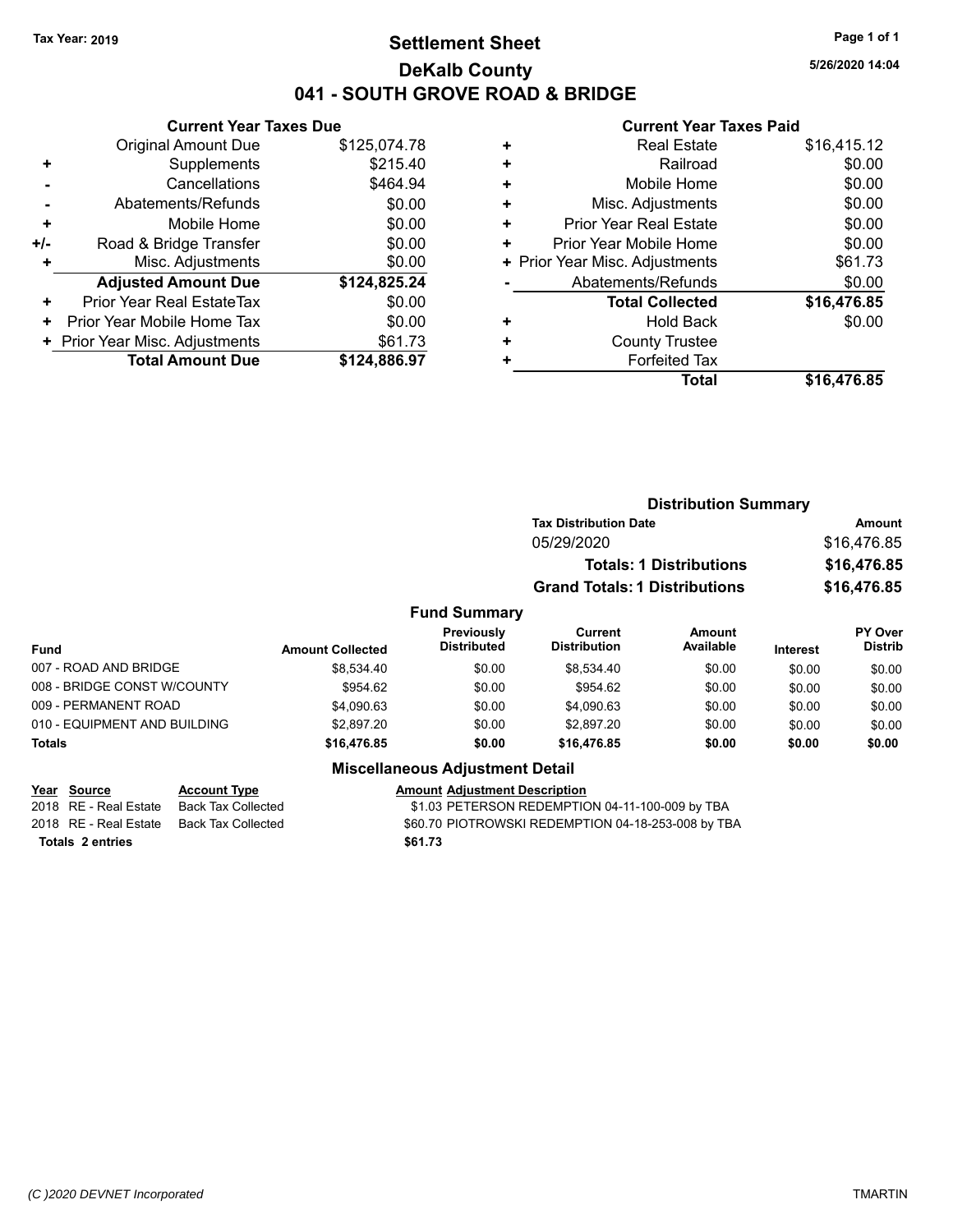# **Settlement Sheet Tax Year: 2019 Page 1 of 1 DeKalb County 042 - SQUAW GROVE TOWNSHIP**

**5/26/2020 14:04**

### **Current Year Taxes Paid**

| <b>Original Amount Due</b> | \$130,292.40                                                  |
|----------------------------|---------------------------------------------------------------|
| Supplements                | \$878.46                                                      |
| Cancellations              | \$1,082.50                                                    |
| Abatements/Refunds         | \$0.00                                                        |
| Mobile Home                | \$0.00                                                        |
| Road & Bridge Transfer     | \$0.00                                                        |
| Misc. Adjustments          | \$0.00                                                        |
| <b>Adjusted Amount Due</b> | \$130,088.36                                                  |
| Prior Year Real EstateTax  | \$0.03                                                        |
| Prior Year Mobile Home Tax | \$0.00                                                        |
|                            | \$42.55                                                       |
| <b>Total Amount Due</b>    | \$130,130.94                                                  |
|                            | <b>Current Year Taxes Due</b><br>Prior Year Misc. Adjustments |

|   | <b>Real Estate</b>             | \$30,516.21 |
|---|--------------------------------|-------------|
| ٠ | Railroad                       | \$0.00      |
| ٠ | Mobile Home                    | \$0.00      |
| ٠ | Misc. Adjustments              | \$0.00      |
| ٠ | <b>Prior Year Real Estate</b>  | \$0.03      |
| ٠ | Prior Year Mobile Home         | \$0.00      |
|   | + Prior Year Misc. Adjustments | \$42.55     |
|   | Abatements/Refunds             | \$0.00      |
|   | <b>Total Collected</b>         | \$30,558.79 |
| ٠ | Hold Back                      | \$0.00      |
| ٠ | <b>County Trustee</b>          |             |
|   | <b>Forfeited Tax</b>           |             |
|   | Total                          | \$30,558.79 |
|   |                                |             |

|                          |                         |                                  | <b>Distribution Summary</b>          |                                |                 |                                  |
|--------------------------|-------------------------|----------------------------------|--------------------------------------|--------------------------------|-----------------|----------------------------------|
|                          |                         |                                  | <b>Tax Distribution Date</b>         |                                |                 | Amount                           |
|                          |                         |                                  | 05/29/2020                           |                                |                 | \$30,558.79                      |
|                          |                         |                                  |                                      | <b>Totals: 1 Distributions</b> |                 | \$30,558.79                      |
|                          |                         |                                  | <b>Grand Totals: 1 Distributions</b> |                                |                 | \$30,558.79                      |
|                          |                         | <b>Fund Summary</b>              |                                      |                                |                 |                                  |
| <b>Fund</b>              | <b>Amount Collected</b> | Previously<br><b>Distributed</b> | Current<br><b>Distribution</b>       | <b>Amount</b><br>Available     | <b>Interest</b> | <b>PY Over</b><br><b>Distrib</b> |
| 001 - CORPORATE          | \$22,548.53             | \$0.00                           | \$22.548.53                          | \$0.00                         | \$0.00          | \$0.00                           |
| 017 - CEMETERY           | \$1,590.07              | \$0.00                           | \$1,590.07                           | \$0.00                         | \$0.00          | \$0.00                           |
| 019 - COMMUNITY BUILDING | \$5.677.09              | \$0.00                           | \$5.677.09                           | \$0.00                         | \$0.00          | \$0.00                           |

# 054 - GENERAL ASSISTANCE \$743.10 \$0.00 \$0.00 \$0.00 \$0.00 \$0.00 **Totals \$30,558.79 \$0.00 \$30,558.79 \$0.00 \$0.00 \$0.00**

| Year Source             | <b>Account Type</b>       | <b>Amount Adjustment Description</b>                         |
|-------------------------|---------------------------|--------------------------------------------------------------|
| 2018 RE - Real Estate   | <b>Back Tax Collected</b> | \$4.85 ROYAL ESTATES HOLDING REDEMPTION 15-14-103-010 by TBA |
| 2018 RE - Real Estate   | <b>Back Tax Collected</b> | \$4.85 ROYAL ESTATES HOLDING REDEMPTION 15-14-103-009 by TBA |
| 2018 RE - Real Estate   | <b>Back Tax Collected</b> | \$4.85 ROYAL ESTATES HOLDING REDEMPTION 15-14-103-008 by TBA |
| 2018 RE - Real Estate   | <b>Back Tax Collected</b> | \$4.85 ROYAL ESTATES HOLDING REDEMPTION 15-14-103-007 by TBA |
| 2018 RE - Real Estate   | <b>Back Tax Collected</b> | \$4.85 ROYAL ESTATES HOLDING REDEMPTION 15-14-102-023 by TBA |
| 2018 RE - Real Estate   | <b>Back Tax Collected</b> | \$4.85 ROYAL ESTATES HOLDING REDEMPTION 15-14-102-024 by TBA |
| 2018 RE - Real Estate   | <b>Back Tax Collected</b> | \$4.85 ROYAL ESTATES HOLDING REDEMPTION 15-14-102-025 by TBA |
| 2018 RE - Real Estate   | <b>Back Tax Collected</b> | \$4.85 ROYAL ESTATES HOLDING REDEMPTION 15-14-102-026 by TBA |
| 2018 RE - Real Estate   | <b>Back Tax Collected</b> | \$3.75 CLEINMARK REDEMPTION 15-15-228-013 by TBA             |
| <b>Totals 9 entries</b> |                           | \$42.55                                                      |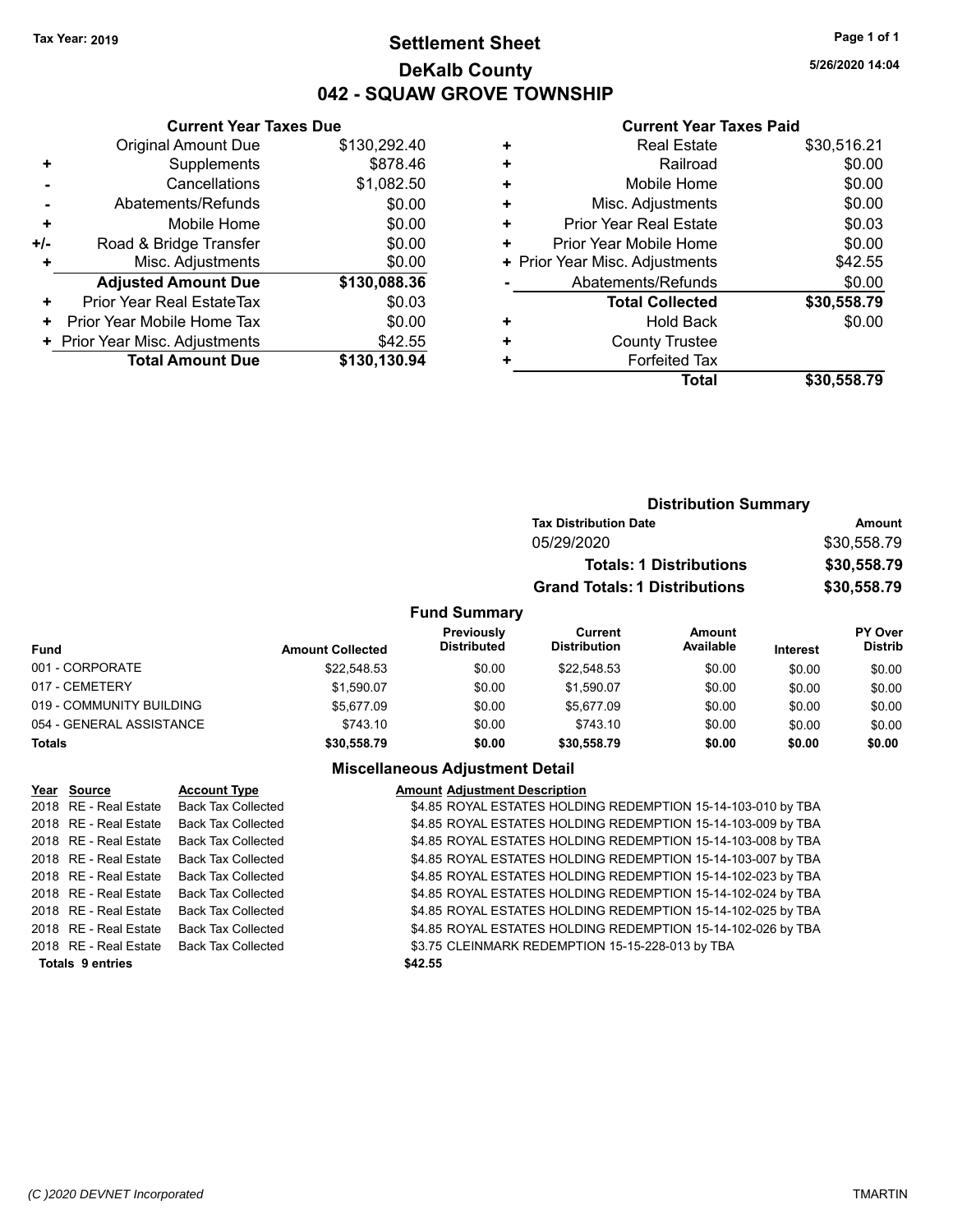# **Settlement Sheet Tax Year: 2019 Page 1 of 1 DeKalb County 043 - HINCKLEY PUBLIC LIBRARY DISTRICT**

**5/26/2020 14:04**

### **Current Year Taxes Paid**

|     | <b>Current Year Taxes Due</b>  |              |  |  |  |  |
|-----|--------------------------------|--------------|--|--|--|--|
|     | <b>Original Amount Due</b>     | \$190,516.16 |  |  |  |  |
| ٠   | Supplements                    | \$1,284.51   |  |  |  |  |
|     | Cancellations                  | \$1,582.84   |  |  |  |  |
|     | Abatements/Refunds             | \$0.00       |  |  |  |  |
| ٠   | Mobile Home                    | \$0.00       |  |  |  |  |
| +/- | Road & Bridge Transfer         | \$0.00       |  |  |  |  |
| ٠   | Misc. Adjustments              | \$0.00       |  |  |  |  |
|     | <b>Adjusted Amount Due</b>     | \$190,217.83 |  |  |  |  |
| ٠   | Prior Year Real EstateTax      | (\$0.01)     |  |  |  |  |
| ÷   | Prior Year Mobile Home Tax     | \$0.00       |  |  |  |  |
|     | + Prior Year Misc. Adjustments | \$62.28      |  |  |  |  |
|     | <b>Total Amount Due</b>        | \$190,280.10 |  |  |  |  |
|     |                                |              |  |  |  |  |

| <b>Real Estate</b>             | \$44,621.37 |
|--------------------------------|-------------|
| Railroad                       | \$0.00      |
| Mobile Home                    | \$0.00      |
| Misc. Adjustments              | \$0.00      |
| <b>Prior Year Real Estate</b>  | (\$0.01)    |
| Prior Year Mobile Home         | \$0.00      |
| + Prior Year Misc. Adjustments | \$62.28     |
| Abatements/Refunds             | \$0.00      |
| <b>Total Collected</b>         | \$44,683.64 |
| <b>Hold Back</b>               | \$0.00      |
| <b>County Trustee</b>          |             |
| <b>Forfeited Tax</b>           |             |
| Total                          | \$44,683.64 |
|                                |             |

| <b>Distribution Summary</b>          |             |
|--------------------------------------|-------------|
| <b>Tax Distribution Date</b>         | Amount      |
| 05/29/2020                           | \$44,683.64 |
| <b>Totals: 1 Distributions</b>       | \$44,683.64 |
| <b>Grand Totals: 1 Distributions</b> | \$44,683.64 |

# **Fund Summary**

|                                         |                         | Previously         | Current             | <b>Amount</b> |                 | <b>PY Over</b> |
|-----------------------------------------|-------------------------|--------------------|---------------------|---------------|-----------------|----------------|
| <b>Fund</b>                             | <b>Amount Collected</b> | <b>Distributed</b> | <b>Distribution</b> | Available     | <b>Interest</b> | <b>Distrib</b> |
| 001 - CORPORATE                         | \$38,678.96             | \$0.00             | \$38,678.96         | \$0.00        | \$0.00          | \$0.00         |
| 004 - OPERATIONS & MAINTENANCE          | \$2,996.36              | \$0.00             | \$2,996.36          | \$0.00        | \$0.00          | \$0.00         |
| $005 - I$ , M, R, F,                    | \$1,384.30              | \$0.00             | \$1.384.30          | \$0.00        | \$0.00          | \$0.00         |
| 027 - AUDIT                             | \$8.00                  | \$0.00             | \$8.00              | \$0.00        | \$0.00          | \$0.00         |
| 035 - TORT JUDGEMENTS/LIABILITY<br>INS. | \$231.72                | \$0.00             | \$231.72            | \$0.00        | \$0.00          | \$0.00         |
| 047 - SOCIAL SECURITY                   | \$1.384.30              | \$0.00             | \$1.384.30          | \$0.00        | \$0.00          | \$0.00         |
| <b>Totals</b>                           | \$44,683.64             | \$0.00             | \$44,683.64         | \$0.00        | \$0.00          | \$0.00         |

| Year Source             | <b>Account Type</b>       | <b>Amount Adjustment Description</b>                         |
|-------------------------|---------------------------|--------------------------------------------------------------|
| 2018 RE - Real Estate   | <b>Back Tax Collected</b> | \$7.10 ROYAL ESTATES HOLDING REDEMPTION 15-14-103-010 by TBA |
| 2018 RE - Real Estate   | <b>Back Tax Collected</b> | \$7.10 ROYAL ESTATES HOLDING REDEMPTION 15-14-103-009 by TBA |
| 2018 RE - Real Estate   | <b>Back Tax Collected</b> | \$7.10 ROYAL ESTATES HOLDING REDEMPTION 15-14-103-008 by TBA |
| 2018 RE - Real Estate   | <b>Back Tax Collected</b> | \$7.10 ROYAL ESTATES HOLDING REDEMPTION 15-14-103-007 by TBA |
| 2018 RE - Real Estate   | <b>Back Tax Collected</b> | \$7.10 ROYAL ESTATES HOLDING REDEMPTION 15-14-102-023 by TBA |
| 2018 RE - Real Estate   | <b>Back Tax Collected</b> | \$7.10 ROYAL ESTATES HOLDING REDEMPTION 15-14-102-024 by TBA |
| 2018 RE - Real Estate   | <b>Back Tax Collected</b> | \$7.10 ROYAL ESTATES HOLDING REDEMPTION 15-14-102-025 by TBA |
| 2018 RE - Real Estate   | <b>Back Tax Collected</b> | \$7.10 ROYAL ESTATES HOLDING REDEMPTION 15-14-102-026 by TBA |
| 2018 RE - Real Estate   | <b>Back Tax Collected</b> | \$5.48 CLEINMARK REDEMPTION 15-15-228-013 by TBA             |
| <b>Totals 9 entries</b> |                           | \$62.28                                                      |
|                         |                           |                                                              |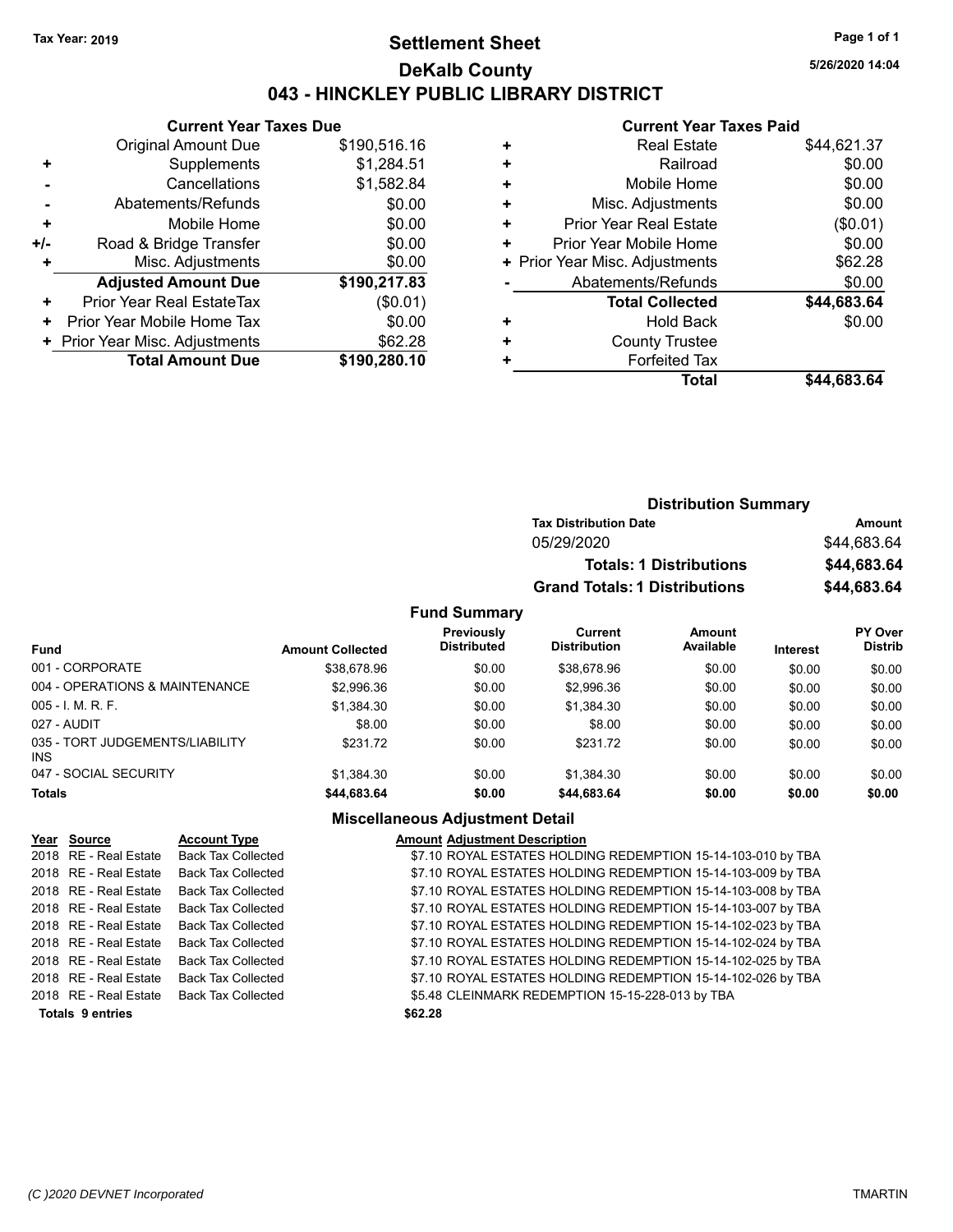# **Settlement Sheet Tax Year: 2019 Page 1 of 1 DeKalb County 044 - SQUAW GROVE ROAD & BRIDGE**

**5/26/2020 14:04**

### **Current Year Taxes Paid**

|     | <b>Original Amount Due</b>     | \$312,565.11 |
|-----|--------------------------------|--------------|
| ٠   | Supplements                    | \$1,898.89   |
|     | Cancellations                  | \$2,339.89   |
|     | Abatements/Refunds             | \$0.00       |
| ٠   | Mobile Home                    | \$0.00       |
| +/- | Road & Bridge Transfer         | (\$7,253.76) |
|     | Misc. Adjustments              | \$0.00       |
|     | <b>Adjusted Amount Due</b>     | \$304,870.35 |
| ÷   | Prior Year Real EstateTax      | (\$10.14)    |
| ٠   | Prior Year Mobile Home Tax     | \$0.00       |
|     | + Prior Year Misc. Adjustments | \$102.20     |
|     | <b>Total Amount Due</b>        | \$304,962.41 |
|     |                                |              |

**Current Year Taxes Due**

| ٠ | <b>Real Estate</b>             | \$65,963.77 |
|---|--------------------------------|-------------|
| ٠ | Railroad                       | \$0.00      |
| ٠ | Mobile Home                    | \$0.00      |
| ٠ | Misc. Adjustments              | \$0.00      |
| ٠ | Prior Year Real Estate         | (\$10.14)   |
| ٠ | Prior Year Mobile Home         | \$0.00      |
|   | + Prior Year Misc. Adjustments | \$102.20    |
|   | Abatements/Refunds             | \$0.00      |
|   | <b>Total Collected</b>         | \$66,055.83 |
| ٠ | <b>Hold Back</b>               | \$0.00      |
| ٠ | <b>County Trustee</b>          |             |
| ٠ | <b>Forfeited Tax</b>           |             |
|   | Total                          | \$66,055.83 |

| <b>Road and Bridge Summary</b> |             |               | <b>Distribution Summary</b>          |             |  |
|--------------------------------|-------------|---------------|--------------------------------------|-------------|--|
| Municipality                   | Amt. Due    | Amt. Distrib. | <b>Tax Distribution Date</b>         | Amount      |  |
| <b>VILLAGE OF HINCKLEY</b>     | \$30,598.36 | \$7.253.76    | 05/29/2020                           | \$66,055.83 |  |
| <b>Totals</b>                  | \$30,598.36 | \$7.253.76    | <b>Totals: 1 Distributions</b>       | \$66,055.83 |  |
|                                |             |               | <b>Grand Totals: 1 Distributions</b> | \$66,055.83 |  |

### **Fund Summary Fund Interest Amount Collected Distributed PY Over Distrib Amount Available Current Distribution Previously** 007 - ROAD AND BRIDGE 60.00 \$18,581.06 \$18,581.06 \$0.00 \$18,581.06 \$0.00 \$0.00 \$0.00 \$0.00 008 - BRIDGE CONST W/COUNTY  $$5,271.62$   $$0.00$   $$5,271.62$   $$0.00$   $$0.00$   $$0.00$ 009 - PERMANENT ROAD \$28,551.59 \$0.00 \$28,551.59 \$0.00 \$0.00 \$0.00 010 - EQUIPMENT AND BUILDING \$12,550.89 \$0.00 \$12,550.89 \$0.00 \$0.00 \$0.00 \$0.00 035 - TORT JUDGEMENTS/LIABILITY INS \$1,100.67 \$0.00 \$1,100.67 \$0.00 \$0.00 \$0.00 **Totals \$66,055.83 \$0.00 \$66,055.83 \$0.00 \$0.00 \$0.00**

### **Miscellaneous Adjustment Detail**

### **Year Source Account Type Amount Adjustment Description**

2018 RE - Real Estate Back Tax Collected \$11.65 ROYAL ESTATES HOLDING REDEMPTION 15-14-103-010 by TBA 2018 RE - Real Estate Back Tax Collected \$11.65 ROYAL ESTATES HOLDING REDEMPTION 15-14-103-009 by TBA 2018 RE - Real Estate Back Tax Collected \$11.65 ROYAL ESTATES HOLDING REDEMPTION 15-14-103-008 by TBA 2018 RE - Real Estate Back Tax Collected \$11.65 ROYAL ESTATES HOLDING REDEMPTION 15-14-103-007 by TBA 2018 RE - Real Estate Back Tax Collected \$11.65 ROYAL ESTATES HOLDING REDEMPTION 15-14-102-023 by TBA 2018 RE - Real Estate Back Tax Collected **\$11.65 ROYAL ESTATES HOLDING REDEMPTION 15-14-102-024 by TBA** 2018 RE - Real Estate Back Tax Collected \$11.65 ROYAL ESTATES HOLDING REDEMPTION 15-14-102-025 by TBA 2018 RE - Real Estate Back Tax Collected \$11.65 ROYAL ESTATES HOLDING REDEMPTION 15-14-102-026 by TBA 2018 RE - Real Estate Back Tax Collected \$9.00 CLEINMARK REDEMPTION 15-15-228-013 by TBA **Totals \$102.20 9 entries**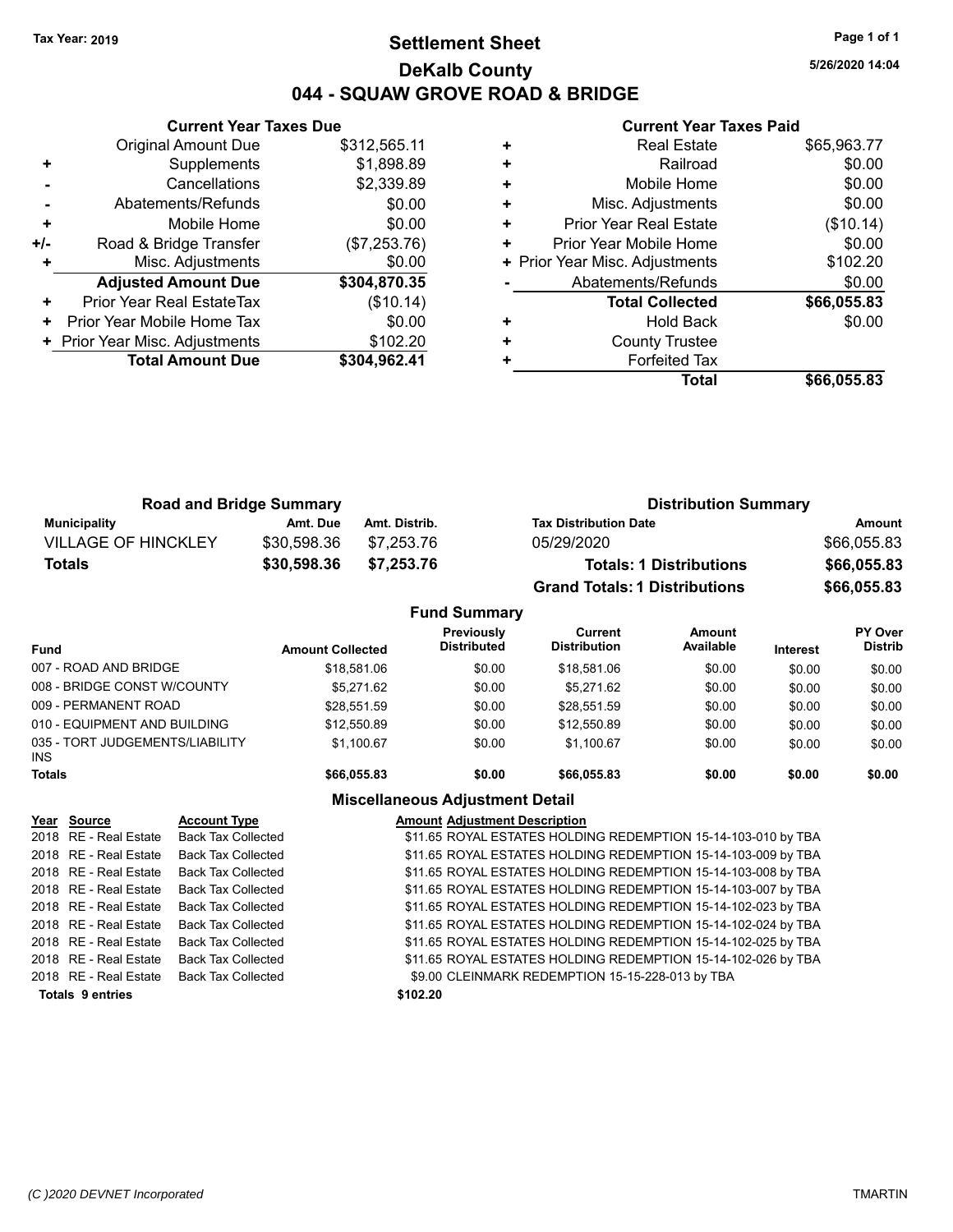# **Settlement Sheet Tax Year: 2019 Page 1 of 1 DeKalb County 045 - SYCAMORE TOWNSHIP**

**5/26/2020 14:04**

### **Current Year Taxes Paid**

| <b>Current Year Taxes Due</b>  |              |
|--------------------------------|--------------|
| <b>Original Amount Due</b>     | \$449,200.37 |
| Supplements                    | \$1,539.49   |
| Cancellations                  | \$1,683.67   |
| Abatements/Refunds             | \$0.48       |
| Mobile Home                    | \$0.00       |
| Road & Bridge Transfer         | \$0.00       |
| Misc. Adjustments              | \$0.83       |
| <b>Adjusted Amount Due</b>     | \$449,056.54 |
| Prior Year Real EstateTax      | \$12.81      |
| Prior Year Mobile Home Tax     | \$0.00       |
| + Prior Year Misc. Adjustments | \$11.44      |
| <b>Total Amount Due</b>        | \$449,080.79 |
|                                |              |

|   | <b>Real Estate</b>             | \$104,376.15 |
|---|--------------------------------|--------------|
| ٠ | Railroad                       | \$0.00       |
| ٠ | Mobile Home                    | \$0.00       |
| ٠ | Misc. Adjustments              | \$0.83       |
| ٠ | <b>Prior Year Real Estate</b>  | \$12.81      |
| ٠ | Prior Year Mobile Home         | \$0.00       |
|   | + Prior Year Misc. Adjustments | \$11.44      |
|   | Abatements/Refunds             | \$0.48       |
|   | <b>Total Collected</b>         | \$104,400.75 |
| ٠ | <b>Hold Back</b>               | \$0.00       |
| ٠ | <b>County Trustee</b>          |              |
| ٠ | <b>Forfeited Tax</b>           |              |
|   | <b>Total</b>                   | \$104.400.75 |

|                   |                         |                                  | <b>Distribution Summary</b>          |                                |                 |                           |  |
|-------------------|-------------------------|----------------------------------|--------------------------------------|--------------------------------|-----------------|---------------------------|--|
|                   |                         |                                  | <b>Tax Distribution Date</b>         |                                |                 | <b>Amount</b>             |  |
|                   |                         |                                  | 05/29/2020                           |                                |                 | \$104,400.75              |  |
|                   |                         |                                  |                                      | <b>Totals: 1 Distributions</b> |                 | \$104,400.75              |  |
|                   |                         |                                  | <b>Grand Totals: 1 Distributions</b> |                                |                 | \$104,400.75              |  |
|                   |                         | <b>Fund Summary</b>              |                                      |                                |                 |                           |  |
| <b>Fund</b>       | <b>Amount Collected</b> | Previously<br><b>Distributed</b> | Current<br><b>Distribution</b>       | <b>Amount</b><br>Available     | <b>Interest</b> | PY Over<br><b>Distrib</b> |  |
| 001 - CORPORATE   | \$92,778.77             | \$0.00                           | \$92,778.77                          | \$0.00                         | \$0.00          | \$0.00                    |  |
| 005 - I. M. R. F. | \$6.973.24              | \$0.00                           | \$6.973.24                           | \$0.00                         | \$0.00          | \$0.00                    |  |
|                   |                         |                                  |                                      |                                |                 |                           |  |

# 054 - GENERAL ASSISTANCE \$4,648.74 \$0.00 \$1,648.74 \$0.00 \$0.00 \$0.00 **Totals \$104,400.75 \$0.00 \$104,400.75 \$0.00 \$0.00 \$0.00**

2018 RE - Real Estate Back Tax Collected \$4.77 MCGEHEE REDEMPTION 06-32-356-002 by TBA 2019 RE - Real Estate Back Tax Collected \$0.83 ANB REDEMPTION 06-29-278-007 by TBA **Totals \$12.27 3 entries**

| Totals 4 entries                   | \$0.49 |
|------------------------------------|--------|
| 2019 RE - Real Estate RE Abatement | \$0.12 |
| 2019 RE - Real Estate RE Abatement | \$0.03 |
| 2018 RE - Real Estate RE Abatement | \$0.03 |
| 2018 RE - Real Estate RE Abatement | \$0.31 |

### **Miscellaneous Adjustment Detail**

**Year Source Account Type AMOU AMOUNT Adjustment Description** 

2018 RE - Real Estate Back Tax Collected \$6.67 VERSLUYS REDEMPTION 06-32-279-007 by TBA

### **Abatement Detail**

# **Year** Source **Account Type And Amount Adjustment Description**

Abatement **2018 SOLAR ESTATE STAB INTEREST REFUND 06-21-377-030 by TBA** Abatement **2018 SOLUME ABATER INTEREST REFUND 06-21-377-030 by TBA** Abatement **2019 CHAB INTEREST REFUND 06-21-179-027 by TBA** Abatement **2018 SO.12 PTAB INTEREST REFUND 06-21-377-032 by TBA**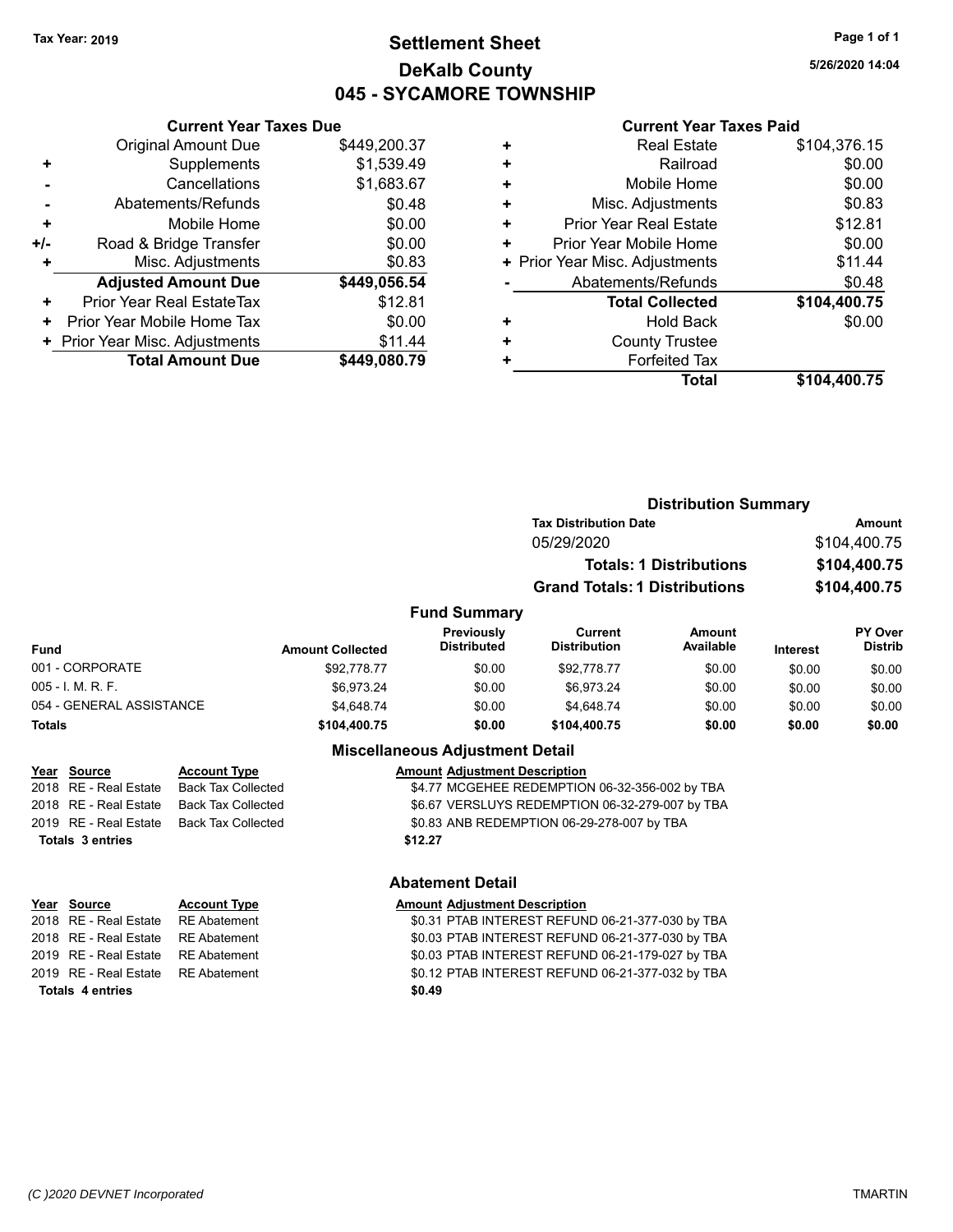# **Settlement Sheet Tax Year: 2019 Page 1 of 1 DeKalb County 046 - SYCAMORE ROAD & BRIDGE**

**5/26/2020 14:04**

### **Current Year Taxes Paid**

|     | <b>Current Year Taxes Due</b> |               |
|-----|-------------------------------|---------------|
|     | <b>Original Amount Due</b>    | \$909,780.15  |
| ٠   | Supplements                   | \$2,963.37    |
|     | Cancellations                 | \$3,240.99    |
|     | Abatements/Refunds            | \$0.93        |
| ٠   | Mobile Home                   | \$0.00        |
| +/- | Road & Bridge Transfer        | (\$10,479.54) |
|     | Misc. Adjustments             | \$1.68        |
|     | <b>Adjusted Amount Due</b>    | \$899,023.74  |
| ٠   | Prior Year Real EstateTax     | \$23.52       |
| ٠   | Prior Year Mobile Home Tax    | \$0.00        |
|     | Prior Year Misc. Adjustments  | \$23.17       |
|     | <b>Total Amount Due</b>       | \$899,070.43  |
|     |                               |               |

|   | <b>Real Estate</b>             | \$200,919.12 |
|---|--------------------------------|--------------|
| ٠ | Railroad                       | \$0.00       |
| ٠ | Mobile Home                    | \$0.00       |
| ٠ | Misc. Adjustments              | \$1.68       |
| ٠ | <b>Prior Year Real Estate</b>  | \$23.52      |
|   | Prior Year Mobile Home         | \$0.00       |
|   | + Prior Year Misc. Adjustments | \$23.17      |
|   | Abatements/Refunds             | \$0.93       |
|   | <b>Total Collected</b>         | \$200,966.56 |
| ٠ | <b>Hold Back</b>               | \$0.00       |
| ٠ | <b>County Trustee</b>          |              |
|   | <b>Forfeited Tax</b>           |              |
|   | Total                          | \$200,966.56 |

| <b>Road and Bridge Summary</b> |          |                         | <b>Distribution Summary</b>          |              |  |
|--------------------------------|----------|-------------------------|--------------------------------------|--------------|--|
| Municipality                   | Amt. Due | Amt. Distrib.           | <b>Tax Distribution Date</b>         | Amount       |  |
| <b>CITY OF SYCAMORE</b>        |          | \$45,051.66 \$10,479.54 | 05/29/2020                           | \$200,966.56 |  |
| Totals                         |          | \$45,051.66 \$10,479.54 | <b>Totals: 1 Distributions</b>       | \$200,966.56 |  |
|                                |          |                         | <b>Grand Totals: 1 Distributions</b> | \$200,966.56 |  |

## **Fund Summary**

| <b>Amount Collected</b> | <b>Previously</b><br><b>Distributed</b> | Current<br><b>Distribution</b> | Amount<br>Available | <b>Interest</b> | PY Over<br><b>Distrib</b> |
|-------------------------|-----------------------------------------|--------------------------------|---------------------|-----------------|---------------------------|
| \$2,324.44              | \$0.00                                  | \$2.324.44                     | \$0.00              | \$0.00          | \$0.00                    |
| \$17.413.19             | \$0.00                                  | \$17,413.19                    | \$0.00              | \$0.00          | \$0.00                    |
| \$9.297.50              | \$0.00                                  | \$9,297.50                     | \$0.00              | \$0.00          | \$0.00                    |
| \$144.260.34            | \$0.00                                  | \$144.260.34                   | \$0.00              | \$0.00          | \$0.00                    |
| \$23.244.05             | \$0.00                                  | \$23.244.05                    | \$0.00              | \$0.00          | \$0.00                    |
| \$2.792.57              | \$0.00                                  | \$2.792.57                     | \$0.00              | \$0.00          | \$0.00                    |
| \$1,634.47              | \$0.00                                  | \$1.634.47                     | \$0.00              | \$0.00          | \$0.00                    |
| \$200,966.56            | \$0.00                                  | \$200,966.56                   | \$0.00              | \$0.00          | \$0.00                    |
|                         |                                         |                                |                     |                 |                           |

### **Miscellaneous Adjustment Detail**

| Year Source             | <b>Account Type</b>                      | <b>Amount Adjustment Description</b>             |
|-------------------------|------------------------------------------|--------------------------------------------------|
|                         | 2018 RE - Real Estate Back Tax Collected | \$9.67 MCGEHEE REDEMPTION 06-32-356-002 by TBA   |
|                         | 2018 RE - Real Estate Back Tax Collected | \$13.50 VERSLUYS REDEMPTION 06-32-279-007 by TBA |
|                         | 2019 RE - Real Estate Back Tax Collected | \$1.68 ANB REDEMPTION 06-29-278-007 by TBA       |
| <b>Totals 3 entries</b> |                                          | \$24.85                                          |
|                         |                                          |                                                  |

### **Abatement Detail**

### **Year** Source **Account Type A** Amount Adjustment Description

2018 RE - Real Estate RE Abatement \$0.63 PTAB INTEREST REFUND 06-21-377-030 by TBA 2018 RE - Real Estate RE Abatement \$0.06 PTAB INTEREST REFUND 06-21-377-030 by TBA 2019 RE - Real Estate RE Abatement \$0.05 PTAB INTEREST REFUND 06-21-179-027 by TBA 2019 RE - Real Estate RE Abatement \$0.23 PTAB INTEREST REFUND 06-21-377-032 by TBA **Totals \$0.97 4 entries**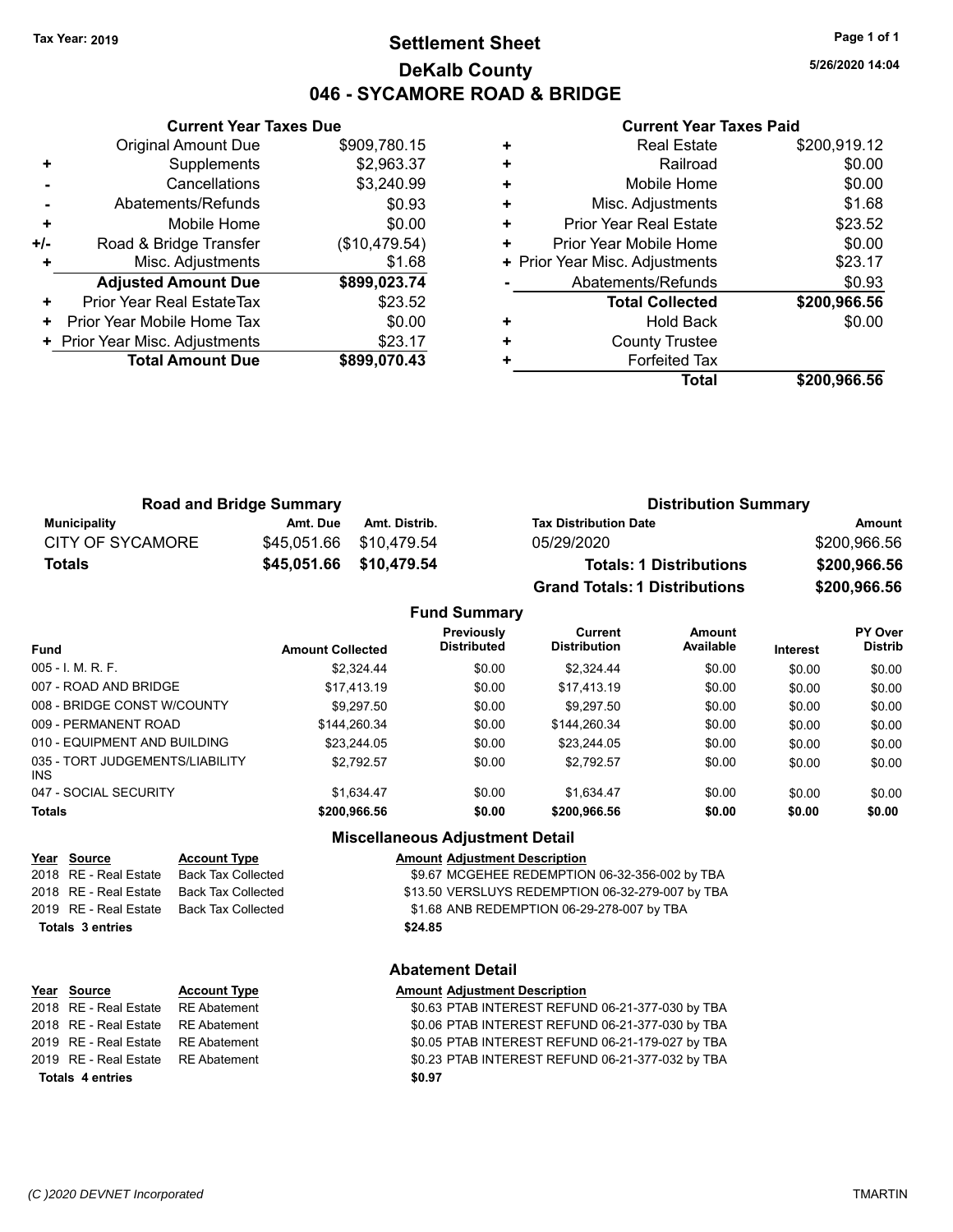# **Settlement Sheet Tax Year: 2019 Page 1 of 1 DeKalb County 047 - VICTOR TOWNSHIP**

**5/26/2020 14:04**

# **Current Year Taxes Due** Original Amount Due \$59,503.21 **+** Supplements \$342.56 **-** Cancellations \$375.16 **-** Abatements/Refunds \$0.00 **+** Mobile Home \$0.00 **+/-** Road & Bridge Transfer **\$0.00 +** Misc. Adjustments \$0.00 **Adjusted Amount Due \$59,470.61 +** Prior Year Real EstateTax \$0.00

**Total Amount Due \$59,470.61**

**+** Prior Year Mobile Home Tax  $$0.00$ **+ Prior Year Misc. Adjustments**  $$0.00$ 

|   | <b>Current Year Taxes Paid</b> |             |
|---|--------------------------------|-------------|
| ٠ | Real Estate                    | \$11,474.67 |
| ÷ | Railroad                       | \$0.00      |
| ٠ | Mobile Home                    | \$0.00      |
| ٠ | Misc. Adjustments              | \$0.00      |
| ÷ | <b>Prior Year Real Estate</b>  | \$0.00      |
| ٠ | Prior Year Mobile Home         | \$0.00      |
|   | + Prior Year Misc. Adjustments | \$0.00      |
|   | Abatements/Refunds             | \$0.00      |
|   | <b>Total Collected</b>         | \$11,474.67 |
| ٠ | <b>Hold Back</b>               | \$0.00      |
| ٠ | <b>County Trustee</b>          |             |
|   | <b>Forfeited Tax</b>           |             |
|   | Total                          | \$11.474.67 |

# **Distribution Summary Tax Distribution Date Amount** 05/29/2020 \$11,474.67 **Totals: 1 Distributions \$11,474.67 Grand Totals: 1 Distributions \$11,474.67 Fund Summary**

| Fund                                          | <b>Amount Collected</b> | Previously<br><b>Distributed</b> | Current<br><b>Distribution</b> | <b>Amount</b><br>Available | <b>Interest</b> | <b>PY Over</b><br><b>Distrib</b> |
|-----------------------------------------------|-------------------------|----------------------------------|--------------------------------|----------------------------|-----------------|----------------------------------|
| 001 - CORPORATE                               | \$10.535.81             | \$0.00                           | \$10.535.81                    | \$0.00                     | \$0.00          | \$0.00                           |
| 034 - GENERAL ASSISTANCE                      | \$514.83                | \$0.00                           | \$514.83                       | \$0.00                     | \$0.00          | \$0.00                           |
| 035 - TORT JUDGEMENTS/LIABILITY<br><b>INS</b> | \$424.03                | \$0.00                           | \$424.03                       | \$0.00                     | \$0.00          | \$0.00                           |
| <b>Totals</b>                                 | \$11.474.67             | \$0.00                           | \$11,474.67                    | \$0.00                     | \$0.00          | \$0.00                           |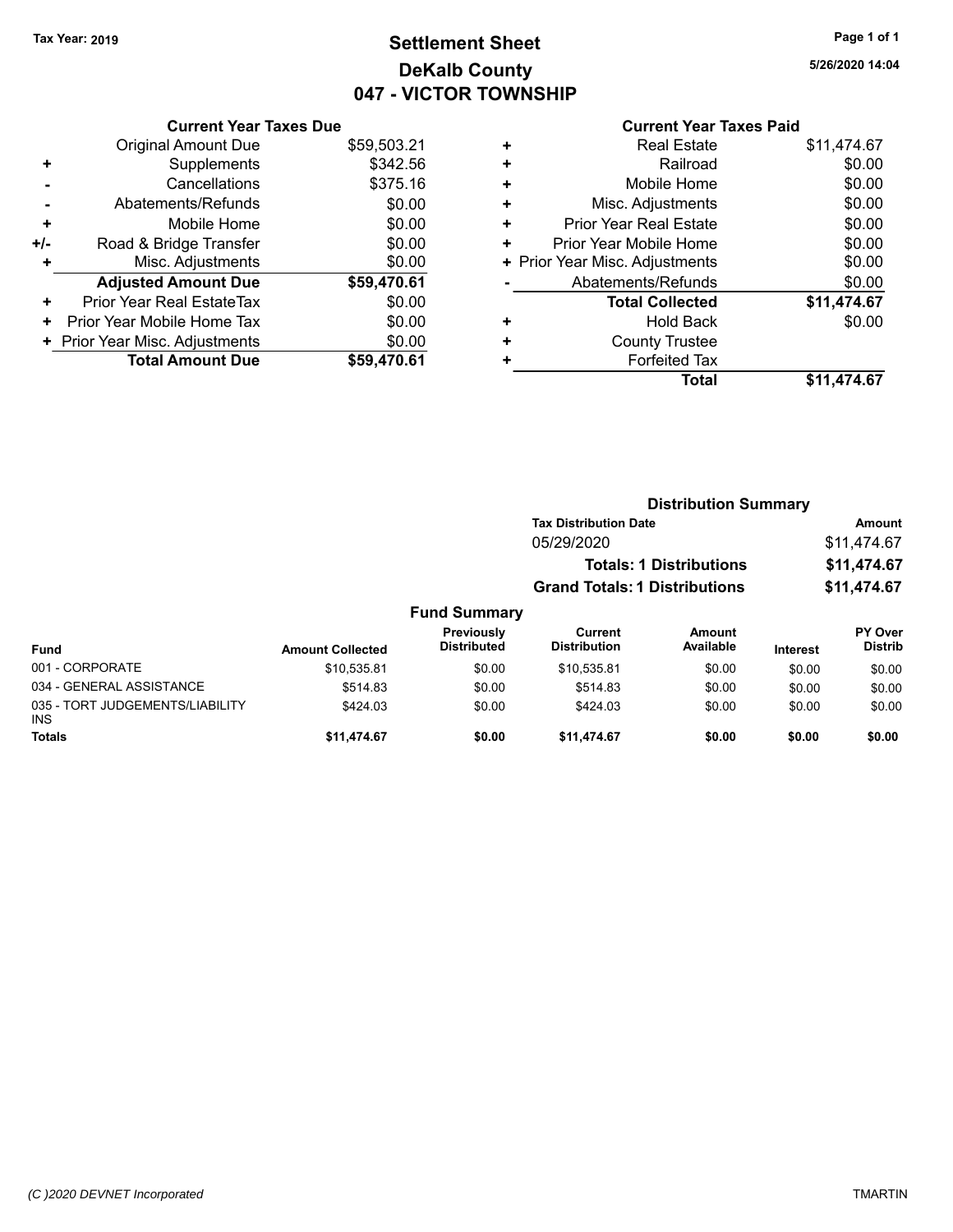# **Settlement Sheet Tax Year: 2019 Page 1 of 1 DeKalb County 048 - VICTOR ROAD & BRIDGE**

**5/26/2020 14:04**

|     | <b>Current Year Taxes Due</b>  |              |
|-----|--------------------------------|--------------|
|     | <b>Original Amount Due</b>     | \$114,716.06 |
| ٠   | Supplements                    | \$660.44     |
|     | Cancellations                  | \$723.28     |
|     | Abatements/Refunds             | \$0.00       |
| ÷   | Mobile Home                    | \$0.00       |
| +/- | Road & Bridge Transfer         | \$0.00       |
| ٠   | Misc. Adjustments              | \$0.00       |
|     | <b>Adjusted Amount Due</b>     | \$114,653.22 |
| ÷   | Prior Year Real EstateTax      | \$0.00       |
| ÷   | Prior Year Mobile Home Tax     | \$0.00       |
|     | + Prior Year Misc. Adjustments | \$0.00       |
|     | <b>Total Amount Due</b>        | \$114,653.22 |

|   | <b>Real Estate</b>             | \$22,122.23 |
|---|--------------------------------|-------------|
| ÷ | Railroad                       | \$0.00      |
| ٠ | Mobile Home                    | \$0.00      |
| ٠ | Misc. Adjustments              | \$0.00      |
| ٠ | <b>Prior Year Real Estate</b>  | \$0.00      |
| ٠ | Prior Year Mobile Home         | \$0.00      |
|   | + Prior Year Misc. Adjustments | \$0.00      |
|   | Abatements/Refunds             | \$0.00      |
|   | <b>Total Collected</b>         | \$22,122.23 |
| ٠ | <b>Hold Back</b>               | \$0.00      |
| ٠ | <b>County Trustee</b>          |             |
| ٠ | <b>Forfeited Tax</b>           |             |
|   | Total                          | \$22.122.23 |
|   |                                |             |

|                     | <b>Distribution Summary</b>          |             |
|---------------------|--------------------------------------|-------------|
|                     | <b>Tax Distribution Date</b>         | Amount      |
|                     | 05/29/2020                           | \$22,122.23 |
|                     | <b>Totals: 1 Distributions</b>       | \$22,122.23 |
|                     | <b>Grand Totals: 1 Distributions</b> | \$22,122.23 |
| <b>Fund Summary</b> |                                      |             |

| <b>Fund</b>                                   | <b>Amount Collected</b> | Previously<br><b>Distributed</b> | Current<br><b>Distribution</b> | Amount<br>Available | <b>Interest</b> | <b>PY Over</b><br><b>Distrib</b> |
|-----------------------------------------------|-------------------------|----------------------------------|--------------------------------|---------------------|-----------------|----------------------------------|
| 007 - ROAD AND BRIDGE                         | \$12,322.46             | \$0.00                           | \$12,322.46                    | \$0.00              | \$0.00          | \$0.00                           |
| 008 - BRIDGE CONST W/COUNTY                   | \$443.46                | \$0.00                           | \$443.46                       | \$0.00              | \$0.00          | \$0.00                           |
| 009 - PERMANENT ROAD                          | \$6.414.65              | \$0.00                           | \$6,414.65                     | \$0.00              | \$0.00          | \$0.00                           |
| 010 - EQUIPMENT AND BUILDING                  | \$2.519.74              | \$0.00                           | \$2.519.74                     | \$0.00              | \$0.00          | \$0.00                           |
| 035 - TORT JUDGEMENTS/LIABILITY<br><b>INS</b> | \$421.92                | \$0.00                           | \$421.92                       | \$0.00              | \$0.00          | \$0.00                           |
| <b>Totals</b>                                 | \$22,122.23             | \$0.00                           | \$22.122.23                    | \$0.00              | \$0.00          | \$0.00                           |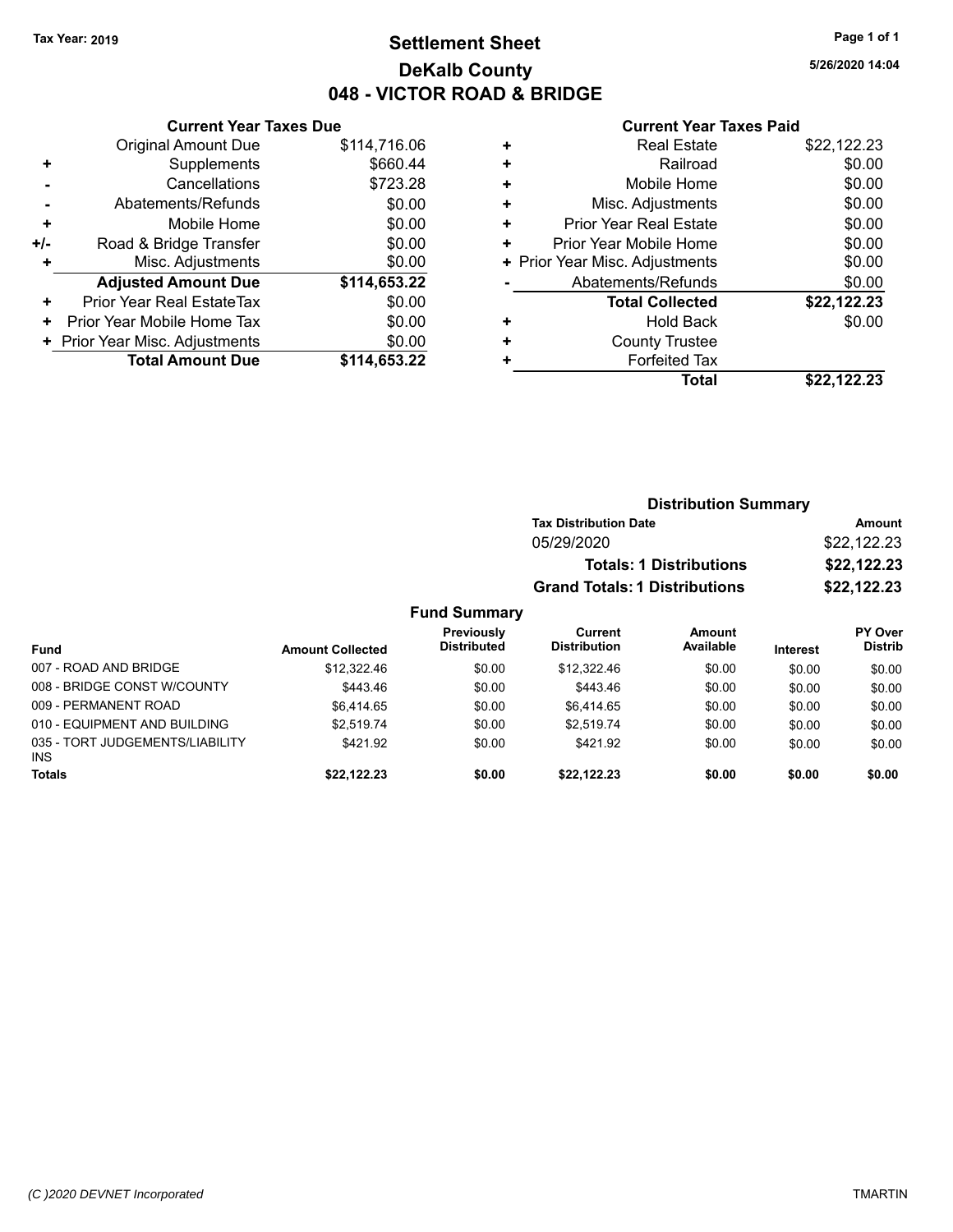# **Settlement Sheet Tax Year: 2019 Page 1 of 1 DeKalb County 056 - TOWN OF CORTLAND**

**5/26/2020 14:04**

### **Current Year Taxes Paid**

|       | <b>Original Amount Due</b>     | \$682,414.25 |
|-------|--------------------------------|--------------|
| ٠     | Supplements                    | \$2,305.32   |
|       | Cancellations                  | \$2,505.61   |
|       | Abatements/Refunds             | \$15.54      |
| ٠     | Mobile Home                    | \$0.00       |
| $+/-$ | Road & Bridge Transfer         | \$3,734.25   |
|       | Misc. Adjustments              | \$0.00       |
|       | <b>Adjusted Amount Due</b>     | \$685,932.67 |
| ÷     | Prior Year Real EstateTax      | (\$982.01)   |
|       |                                |              |
| ٠     | Prior Year Mobile Home Tax     | \$0.00       |
|       | + Prior Year Misc. Adjustments | \$125.38     |
|       | <b>Total Amount Due</b>        | \$685,076.04 |

**Current Year Taxes Due**

| <b>Real Estate</b>             | \$205,829.60 |
|--------------------------------|--------------|
| Railroad                       | \$0.00       |
| Mobile Home                    | \$0.00       |
| Misc. Adjustments              | \$0.00       |
| <b>Prior Year Real Estate</b>  | (\$982.01)   |
| Prior Year Mobile Home         | \$0.00       |
| + Prior Year Misc. Adjustments | \$125.38     |
| Abatements/Refunds             | \$15.54      |
| <b>Total Collected</b>         | \$204,957.43 |
| Hold Back                      | \$0.00       |
| <b>County Trustee</b>          |              |
| <b>Forfeited Tax</b>           |              |
| Total                          | \$204,957.43 |
|                                |              |

| <b>Road and Bridge Summary</b>   |             |               | <b>Distribution Summary</b>          |              |
|----------------------------------|-------------|---------------|--------------------------------------|--------------|
| <b>Rd./Br. District</b>          | Amt. Due    | Amt. Distrib. | <b>Tax Distribution Date</b>         | Amount       |
| <b>CORTLAND ROAD &amp; BRIDG</b> | \$16.518.37 | \$3.734.25    | 05/29/2020                           | \$204.957.43 |
| Totals                           | \$16,518,37 | \$3.734.25    | <b>Totals: 1 Distributions</b>       | \$204,957.43 |
|                                  |             |               | <b>Grand Totals: 1 Distributions</b> | \$204,957.43 |

### **Fund Summary Fund Interest Amount Collected Distributed PY Over Distrib Amount Available Current Distribution Previously** 001 - CORPORATE \$141,762.19 \$141,762.19 \$0.00 \$141,762.19 \$0.00 \$0.00 \$0.00 005 - I. M. R. F. \$16,782.42 \$0.00 \$16,782.42 \$0.00 \$0.00 \$0.00 007 - ROAD AND BRIDGE \$3,734.16 \$3,734.16 \$0.00 \$3,734.16 \$0.00 \$0.00 \$0.00 \$0.00 014 - POLICE PROTECTION \$27,343.23 \$0.00 \$27,343.23 \$0.00 \$0.00 \$0.00 \$0.00 047 - SOCIAL SECURITY \$15,335.43 \$0.00 \$15,335.43 \$0.00 \$0.00 \$0.00 \$0.00 **Totals \$204,957.43 \$0.00 \$204,957.43 \$0.00 \$0.00 \$0.00**

# **Miscellaneous Adjustment Detail**

| Year Source           | <b>Account Type</b> | <b>Amount Adjustment Description</b>             |
|-----------------------|---------------------|--------------------------------------------------|
| 2018 RE - Real Estate | Back Tax Collected  | \$62.69 ENGSTROM REDEMPTION 09-29-300-013 by TBA |
| 2018 RE - Real Estate | Back Tax Collected  | \$62.69 ENGSTROM REDEMPTION 09-29-300-004 by TBA |
| Totals 2 entries      |                     | \$125.38                                         |
|                       |                     |                                                  |

**Abatement Detail**

# **Year Source Account Type Amount Adjustment Description** 2018 RE - Real Estate RE Abatement \$1.57 PTAB INTEREST REFUND 09-29-252-001, 09-17-326-001 by TBA 2018 RE - Real Estate RE Abatement \$12.58 PTAB INTEREST REFUND #2017-06099 THRU 2017-06139 by TBA **Totals \$14.15 2 entries**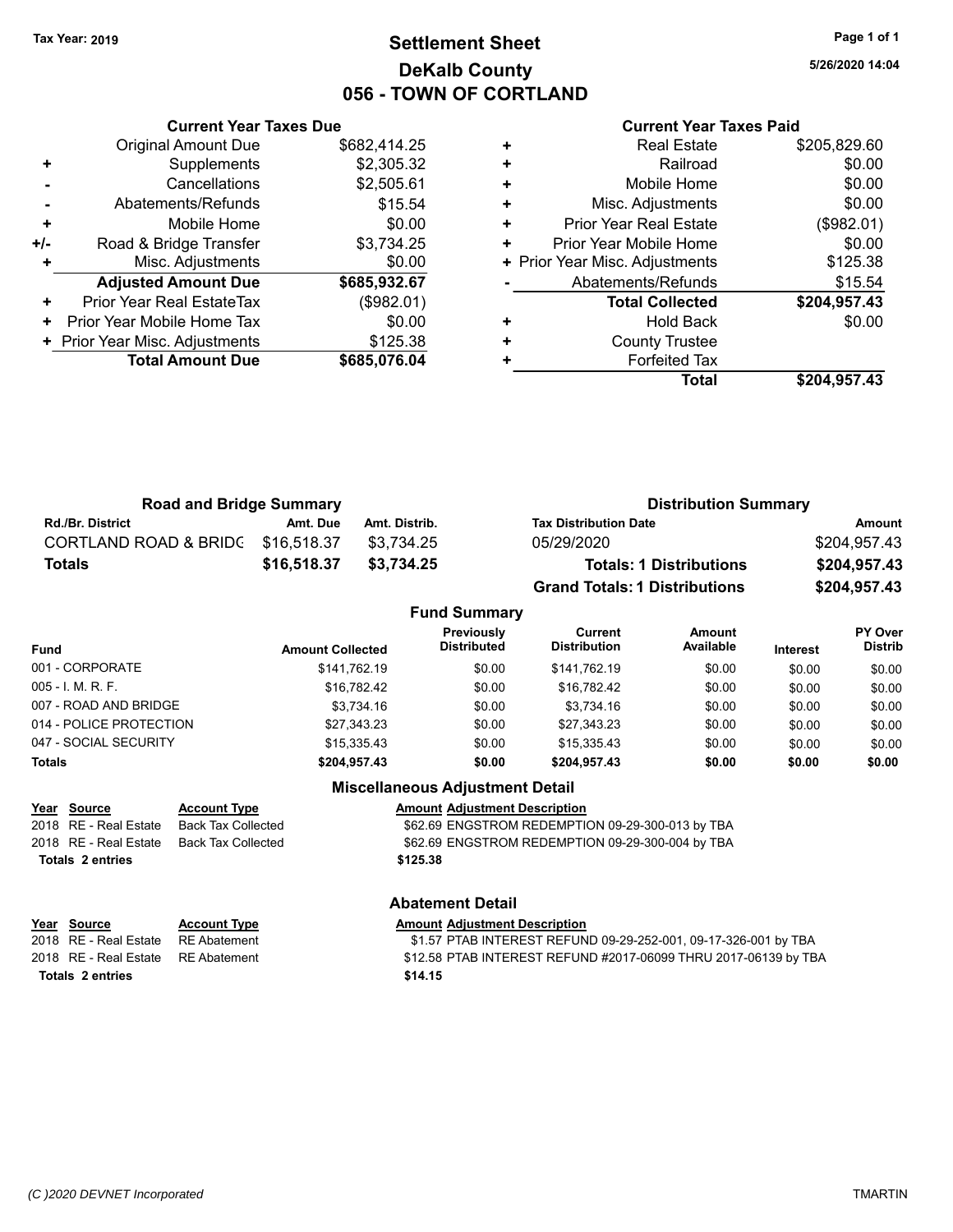# **Settlement Sheet Tax Year: 2019 Page 1 of 1 DeKalb County 057 - CORTLAND LIBRARY**

**5/26/2020 14:04**

### **Current Year Taxes Paid**

|     | <b>Original Amount Due</b>     | \$238,403.35 |
|-----|--------------------------------|--------------|
| ٠   | Supplements                    | \$778.98     |
|     | Cancellations                  | \$845.99     |
|     | Abatements/Refunds             | \$4.95       |
| ٠   | Mobile Home                    | \$0.00       |
| +/- | Road & Bridge Transfer         | \$0.00       |
| ٠   | Misc. Adjustments              | \$0.00       |
|     | <b>Adjusted Amount Due</b>     | \$238,331.39 |
| ÷   | Prior Year Real EstateTax      | (\$319.41)   |
| ٠   | Prior Year Mobile Home Tax     | \$0.00       |
|     | + Prior Year Misc. Adjustments | \$43.80      |
|     | <b>Total Amount Due</b>        | \$238,055.78 |
|     |                                |              |

**Current Year Taxes Due**

|   | <b>Real Estate</b>             | \$70,578.48 |
|---|--------------------------------|-------------|
| ٠ | Railroad                       | \$0.00      |
| ٠ | Mobile Home                    | \$0.00      |
| ٠ | Misc. Adjustments              | \$0.00      |
| ٠ | <b>Prior Year Real Estate</b>  | (\$319.41)  |
| ٠ | Prior Year Mobile Home         | \$0.00      |
|   | + Prior Year Misc. Adjustments | \$43.80     |
|   | Abatements/Refunds             | \$4.95      |
|   | <b>Total Collected</b>         | \$70,297.92 |
| ٠ | <b>Hold Back</b>               | \$0.00      |
| ٠ | <b>County Trustee</b>          |             |
| ٠ | <b>Forfeited Tax</b>           |             |
|   | Total                          | \$70,297.92 |
|   |                                |             |

|                     | <b>Distribution Summary</b>          |             |
|---------------------|--------------------------------------|-------------|
|                     | <b>Tax Distribution Date</b>         | Amount      |
|                     | 05/29/2020                           | \$70,297.92 |
|                     | <b>Totals: 1 Distributions</b>       | \$70,297.92 |
|                     | <b>Grand Totals: 1 Distributions</b> | \$70,297.92 |
| <b>Fund Summary</b> |                                      |             |

### **Fund Interest Amount Collected Distributed PY Over Distrib Amount Available Current Distribution Previously** 004 - OPERATIONS & MAINTENANCE  $$1,438.58$   $$0.00$   $$1,438.58$   $$0.00$   $$0.00$   $$0.00$ 005 - I. M. R. F. Christian Communication (St. 158.08 \$0.00 \$1,158.08 \$0.00 \$0.00 \$0.00 \$0.00 \$0.00 016 - LIBRARY (township, municipalities)  $$64,375.82$   $$0.00$   $$64,375.82$   $$0.00$   $$0.00$   $$0.00$ 027 - AUDIT \$146.64 \$0.00 \$146.64 \$0.00 \$0.00 \$0.00 035 - TORT JUDGMENTS, LIABILITY INSURANCE \$291.10 \$0.00 \$291.10 \$0.00 \$0.00 \$0.00 047 - SOCIAL SECURITY \$2,887.70 \$0.00 \$2,887.70 \$0.00 \$0.00 \$0.00 \$0.00 **Totals \$70,297.92 \$0.00 \$70,297.92 \$0.00 \$0.00 \$0.00**

### **Miscellaneous Adjustment Detail Year Source Account Type Account Adjustment Description**

2018 RE - Real Estate Back Tax Collected **\$21.90 ENGSTROM REDEMPTION 09-29-300-013 by TBA** 2018 RE - Real Estate Back Tax Collected \$21.90 ENGSTROM REDEMPTION 09-29-300-004 by TBA **Totals \$43.80 2 entries**

# **Abatement Detail**

| Year Source                        | <b>Account Type</b> | <b>Amount Adiustment Description</b>                            |
|------------------------------------|---------------------|-----------------------------------------------------------------|
| 2018   RE - Real Estate            | RE Abatement        | \$0.55 PTAB INTEREST REFUND 09-29-252-001, 09-17-326-001 by TBA |
| 2018 RE - Real Estate RE Abatement |                     | \$4.40 PTAB INTEREST REFUND #2017-06099 THRU 2017-06139 by TBA  |
| Totals 2 entries                   |                     | \$4.95                                                          |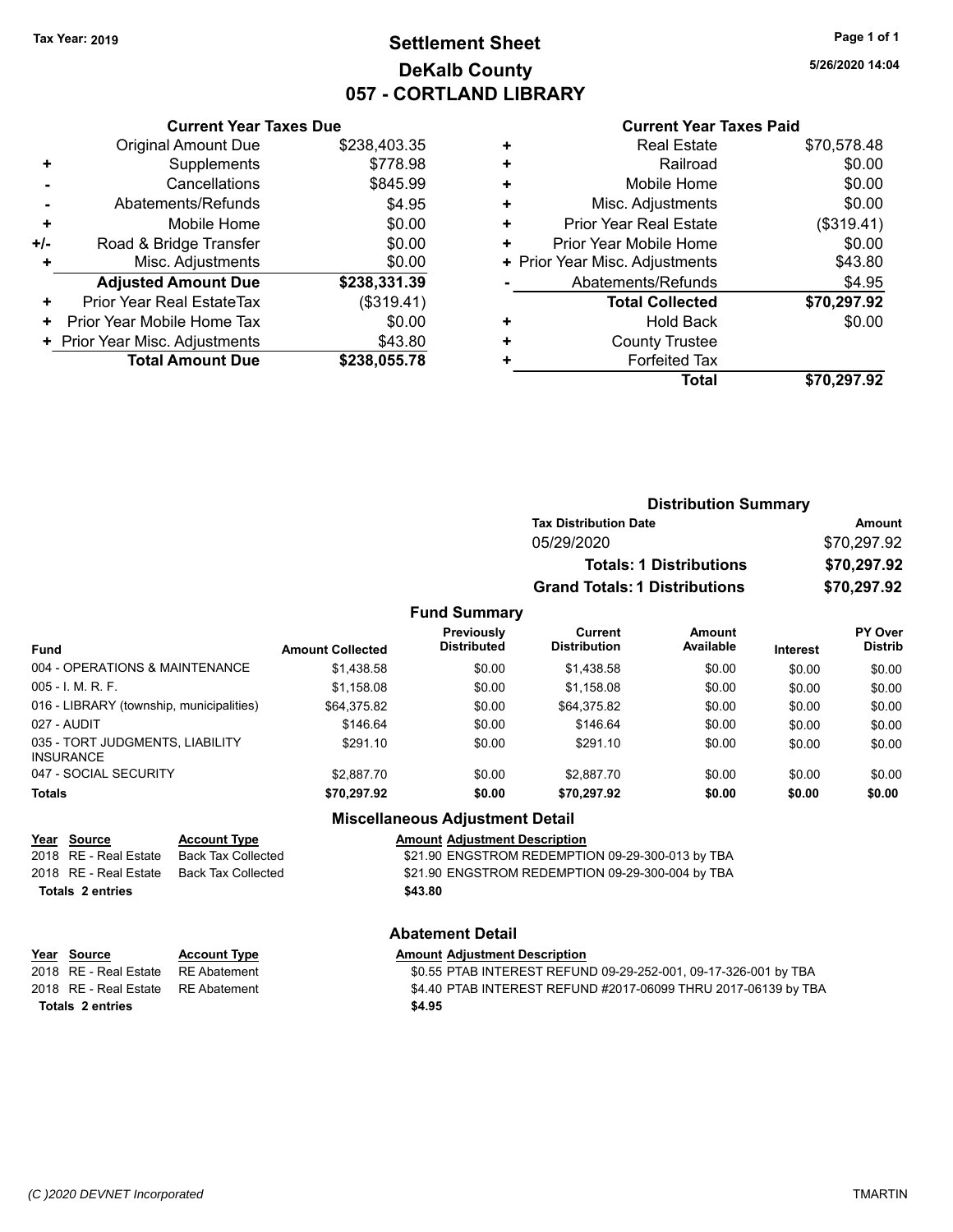# **Settlement Sheet Tax Year: 2019 Page 1 of 1 DeKalb County 058 - CITY OF DEKALB**

**5/26/2020 14:04**

## **Current Year Taxes Paid**

|     | <b>Current Year Taxes Due</b>  |                |
|-----|--------------------------------|----------------|
|     | <b>Original Amount Due</b>     | \$6,764,735.48 |
|     | Supplements                    | \$195,506.27   |
|     | Cancellations                  | \$273,516.28   |
|     | Abatements/Refunds             | \$263.04       |
| ٠   | Mobile Home                    | \$0.00         |
| +/- | Road & Bridge Transfer         | \$27,813.54    |
|     | Misc. Adjustments              | \$1,080.35     |
|     | <b>Adjusted Amount Due</b>     | \$6,715,356.32 |
| ÷   | Prior Year Real EstateTax      | (\$12,325.96)  |
| ٠   | Prior Year Mobile Home Tax     | \$0.00         |
|     | + Prior Year Misc. Adjustments | \$521.59       |
|     | <b>Total Amount Due</b>        | \$6,703,551.95 |
|     |                                |                |

|   | Total                          | \$1,265,723.50 |
|---|--------------------------------|----------------|
| ٠ | <b>Forfeited Tax</b>           |                |
| ٠ | <b>County Trustee</b>          |                |
|   | Hold Back                      | \$0.00         |
|   | <b>Total Collected</b>         | \$1,265,723.50 |
|   | Abatements/Refunds             | \$263.04       |
|   | + Prior Year Misc. Adjustments | \$521.59       |
| ٠ | Prior Year Mobile Home         | \$0.00         |
| ٠ | <b>Prior Year Real Estate</b>  | (\$12,325.96)  |
| ٠ | Misc. Adjustments              | \$1,080.35     |
| ٠ | Mobile Home                    | \$0.00         |
| ٠ | Railroad                       | \$0.00         |
| ٠ | <b>Real Estate</b>             | \$1,276,710.56 |
|   |                                |                |

| <b>Road and Bridge Summary</b>   |              |               | <b>Distribution Summary</b>          |                |
|----------------------------------|--------------|---------------|--------------------------------------|----------------|
| <b>Rd./Br. District</b>          | Amt. Due     | Amt. Distrib. | <b>Tax Distribution Date</b>         | Amount         |
| AFTON ROAD & BRIDGE              | \$14,030.89  | \$2.554.24    | 05/29/2020                           | \$1,265,723.50 |
| <b>CORTLAND ROAD &amp; BRIDC</b> | \$794.24     | \$178.88      | <b>Totals: 1 Distributions</b>       | \$1,265,723.50 |
| DEKALB ROAD & BRIDGE             | \$139,234.14 | \$25.080.42   | <b>Grand Totals: 1 Distributions</b> | \$1,265,723.50 |
| <b>Totals</b>                    | \$154,059.27 | \$27,813.54   |                                      |                |

|                             |                         | <b>Fund Summary</b>              |                                       |                     |                 |                           |
|-----------------------------|-------------------------|----------------------------------|---------------------------------------|---------------------|-----------------|---------------------------|
| <b>Fund</b>                 | <b>Amount Collected</b> | Previously<br><b>Distributed</b> | <b>Current</b><br><b>Distribution</b> | Amount<br>Available | <b>Interest</b> | PY Over<br><b>Distrib</b> |
| 001 - CORPORATE             | \$0.00                  | \$0.00                           | \$0.00                                | \$0.00              | \$0.00          | \$0.00                    |
| 003 - BONDS AND INTEREST    | \$90,581.60             | \$0.00                           | \$90,581.60                           | \$0.00              | \$0.00          | \$0.00                    |
| $005 - I$ , M, R, F,        | \$0.00                  | \$0.00                           | \$0.00                                | \$0.00              | \$0.00          | \$0.00                    |
| 007 - ROAD AND BRIDGE       | \$27,813.31             | \$0.00                           | \$27,813.31                           | \$0.00              | \$0.00          | \$0.00                    |
| 013 - FIREFIGHTER'S PENSION | \$608.081.28            | \$0.00                           | \$608.081.28                          | \$0.00              | \$0.00          | \$0.00                    |
| 015 - POLICE PENSION        | \$539,247.31            | \$0.00                           | \$539,247.31                          | \$0.00              | \$0.00          | \$0.00                    |
| 047 - SOCIAL SECURITY       | \$0.00                  | \$0.00                           | \$0.00                                | \$0.00              | \$0.00          | \$0.00                    |
| <b>Totals</b>               | \$1,265,723.50          | \$0.00                           | \$1,265,723.50                        | \$0.00              | \$0.00          | \$0.00                    |

# **Miscellaneous Adjustment Detail**

|                  | Year Source           | <b>Account Type</b> | <b>Amount Adiustment Description</b>             |
|------------------|-----------------------|---------------------|--------------------------------------------------|
|                  | 2018 RE - Real Estate | Back Tax Collected  | \$521.59 TRUSTEE SALE 08-22-283-001 by TBA       |
|                  | 2019 RE - Real Estate | Back Tax Collected  | \$1,080.35 LYNCH REDEMPTION 08-24-153-001 by TBA |
| Totals 2 entries |                       |                     | \$1,601.94                                       |

### **Abatement Detail**

| <u>Year Source</u>                  | <b>Account Type</b> | <b>Amount Adjustment Description</b>               |
|-------------------------------------|---------------------|----------------------------------------------------|
| 2018 RE - Real Estate               | RE Abatement        | \$7.59 PTAB INTEREST REFUND 08-22-151-045 by TBA   |
| 2018 RE - Real Estate  RE Abatement |                     | \$0.45 PTAB INTEREST REFUND 08-23-453-004 by TBA   |
| 2019 RE - Real Estate  RE Abatement |                     | \$254.71 PTAB INTEREST REFUND 09-07-300-022 by TBA |
| <b>Totals 3 entries</b>             |                     | \$262.75                                           |
|                                     |                     |                                                    |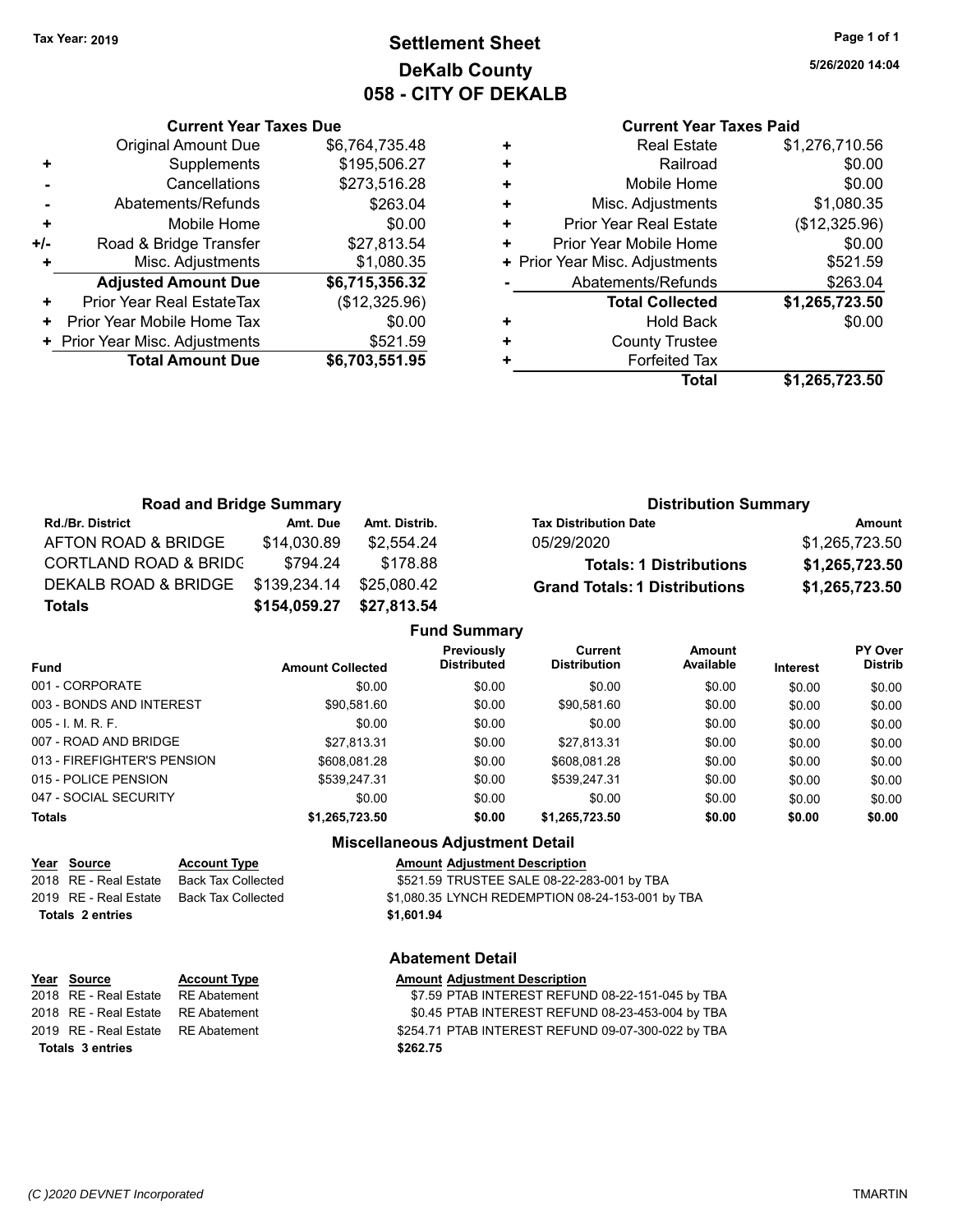# **Settlement Sheet Tax Year: 2019 Page 1 of 1 DeKalb County 059 - DE KALB LIBRARY**

**5/26/2020 14:04**

# **Current Year Taxes Paid**

|       | <b>Current Year Taxes Due</b>    |                |
|-------|----------------------------------|----------------|
|       | <b>Original Amount Due</b>       | \$2,265,765.96 |
| ٠     | Supplements                      | \$63,781.71    |
|       | Cancellations                    | \$89,916.37    |
|       | Abatements/Refunds               | \$86.72        |
| ÷     | Mobile Home                      | \$0.00         |
| $+/-$ | Road & Bridge Transfer           | \$0.00         |
|       | Misc. Adjustments                | \$361.85       |
|       | <b>Adjusted Amount Due</b>       | \$2,239,906.43 |
| ٠     | <b>Prior Year Real EstateTax</b> | (\$3,775.80)   |
| ٠     | Prior Year Mobile Home Tax       | \$0.00         |
|       | + Prior Year Misc. Adjustments   | \$91.34        |
|       | <b>Total Amount Due</b>          | \$2,236,221.97 |

|   | <b>Real Estate</b>             | \$418,295.78 |
|---|--------------------------------|--------------|
| ٠ | Railroad                       | \$0.00       |
| ÷ | Mobile Home                    | \$0.00       |
| ٠ | Misc. Adjustments              | \$361.85     |
| ٠ | <b>Prior Year Real Estate</b>  | (\$3,775.80) |
| ٠ | Prior Year Mobile Home         | \$0.00       |
|   | + Prior Year Misc. Adjustments | \$91.34      |
|   | Abatements/Refunds             | \$86.72      |
|   | <b>Total Collected</b>         | \$414,886.45 |
| ٠ | <b>Hold Back</b>               | \$0.00       |
| ٠ | <b>County Trustee</b>          |              |
| ٠ | <b>Forfeited Tax</b>           |              |
|   | <b>Total</b>                   | \$414,886.45 |
|   |                                |              |

|                         |                                                        |                                |                                                                                                       |                                                                                                                                                                                                       | <b>Amount</b>               |
|-------------------------|--------------------------------------------------------|--------------------------------|-------------------------------------------------------------------------------------------------------|-------------------------------------------------------------------------------------------------------------------------------------------------------------------------------------------------------|-----------------------------|
|                         |                                                        | 05/29/2020                     |                                                                                                       |                                                                                                                                                                                                       | \$414,886.45                |
|                         |                                                        |                                |                                                                                                       |                                                                                                                                                                                                       | \$414,886.45                |
|                         |                                                        |                                |                                                                                                       |                                                                                                                                                                                                       | \$414,886.45                |
|                         |                                                        |                                |                                                                                                       |                                                                                                                                                                                                       |                             |
| <b>Amount Collected</b> | Previously<br><b>Distributed</b>                       | Current<br><b>Distribution</b> | Amount<br>Available                                                                                   | <b>Interest</b>                                                                                                                                                                                       | PY Over<br><b>Distrib</b>   |
| \$414,886.45            | \$0.00                                                 | \$414,886.45                   | \$0.00                                                                                                | \$0.00                                                                                                                                                                                                | \$0.00                      |
| \$414,886.45            | \$0.00                                                 | \$414,886.45                   | \$0.00                                                                                                | \$0.00                                                                                                                                                                                                | \$0.00                      |
|                         |                                                        |                                |                                                                                                       |                                                                                                                                                                                                       |                             |
|                         |                                                        |                                |                                                                                                       |                                                                                                                                                                                                       |                             |
|                         |                                                        |                                |                                                                                                       |                                                                                                                                                                                                       |                             |
|                         |                                                        |                                |                                                                                                       |                                                                                                                                                                                                       |                             |
|                         |                                                        |                                |                                                                                                       |                                                                                                                                                                                                       |                             |
|                         | <b>Back Tax Collected</b><br><b>Back Tax Collected</b> | \$453.19                       | <b>Fund Summary</b><br><b>Miscellaneous Adjustment Detail</b><br><b>Amount Adiustment Description</b> | <b>Tax Distribution Date</b><br><b>Totals: 1 Distributions</b><br><b>Grand Totals: 1 Distributions</b><br>\$91.34 TRUSTEE SALE 08-22-283-001 by TBA<br>\$361.85 LYNCH REDEMPTION 08-24-153-001 by TBA | <b>Distribution Summary</b> |

# **Totals \$86.72 3 entries**

### **Abatement Detail**

### **Year Source Account Type Amount Adjustment Description**

2018 RE - Real Estate RE Abatement \$1.33 PTAB INTEREST REFUND 08-22-151-045 by TBA 2018 RE - Real Estate RE Abatement \$0.08 PTAB INTEREST REFUND 08-23-453-004 by TBA 2019 RE - Real Estate RE Abatement \$85.31 PTAB INTEREST REFUND 09-07-300-022 by TBA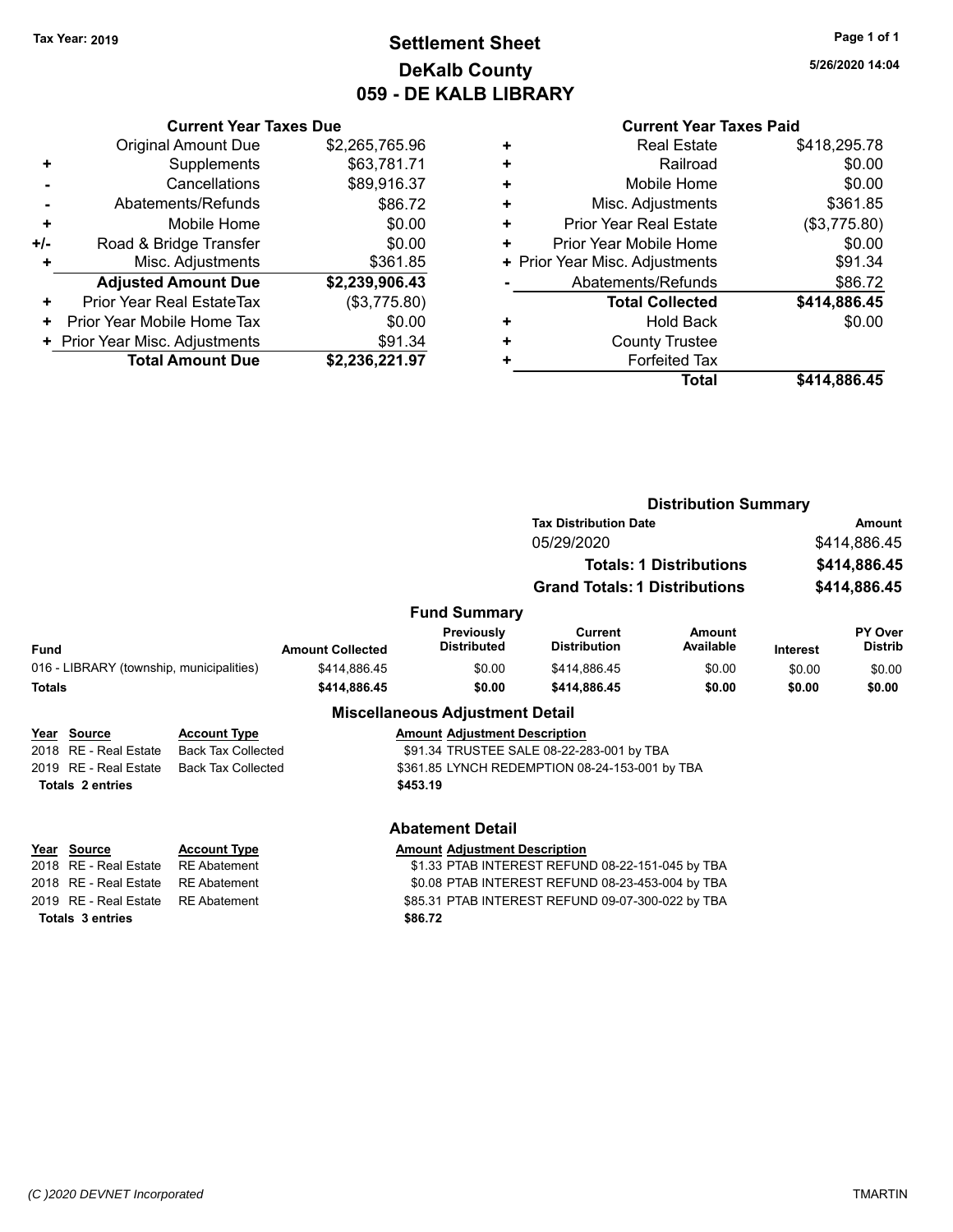**Current Year Taxes Due** Original Amount Due \$1,000.29

**Adjusted Amount Due \$1,000.29**

**Total Amount Due \$1,000.29**

**+** Supplements \$0.00 **-** Cancellations \$0.00 **-** Abatements/Refunds \$0.00 **+** Mobile Home \$0.00 <sup>+/-</sup> Road & Bridge Transfer \$0.00<br> **+** Misc. Adjustments \$0.00

**+** Prior Year Real EstateTax \$0.00 **+** Prior Year Mobile Home Tax  $$0.00$ **+ Prior Year Misc. Adjustments**  $$0.00$ 

**+** Misc. Adjustments

# **Settlement Sheet Tax Year: 2019 Page 1 of 1 DeKalb County 060 - DEKALB SSA #3**

**5/26/2020 14:04**

|   | <b>Current Year Taxes Paid</b> |          |
|---|--------------------------------|----------|
| ٠ | <b>Real Estate</b>             | \$256.31 |
| ÷ | Railroad                       | \$0.00   |
| ٠ | Mobile Home                    | \$0.00   |
| ٠ | Misc. Adjustments              | \$0.00   |
| ٠ | <b>Prior Year Real Estate</b>  | \$0.00   |
| ٠ | Prior Year Mobile Home         | \$0.00   |
|   | + Prior Year Misc. Adjustments | \$0.00   |
|   | Abatements/Refunds             | \$0.00   |
|   | <b>Total Collected</b>         | \$256.31 |
| ٠ | Hold Back                      | \$0.00   |
| ٠ | <b>County Trustee</b>          |          |
| ٠ | <b>Forfeited Tax</b>           |          |
|   | Total                          | \$256.31 |

|                            |                         | <b>Distribution Summary</b>      |                                       |                                |                 |                                  |
|----------------------------|-------------------------|----------------------------------|---------------------------------------|--------------------------------|-----------------|----------------------------------|
|                            |                         |                                  | <b>Tax Distribution Date</b>          |                                |                 | Amount                           |
|                            |                         |                                  | 05/29/2020                            |                                |                 | \$256.31                         |
|                            |                         |                                  |                                       | <b>Totals: 1 Distributions</b> |                 | \$256.31                         |
|                            |                         |                                  | <b>Grand Totals: 1 Distributions</b>  |                                |                 | \$256.31                         |
|                            |                         | <b>Fund Summary</b>              |                                       |                                |                 |                                  |
| <b>Fund</b>                | <b>Amount Collected</b> | Previously<br><b>Distributed</b> | <b>Current</b><br><b>Distribution</b> | <b>Amount</b><br>Available     | <b>Interest</b> | <b>PY Over</b><br><b>Distrib</b> |
| 023 - SPECIAL SERVICE AREA | \$256.31                | \$0.00                           | \$256.31                              | \$0.00                         | \$0.00          | \$0.00                           |
| <b>Totals</b>              | \$256.31                | \$0.00                           | \$256.31                              | \$0.00                         | \$0.00          | \$0.00                           |
|                            |                         |                                  |                                       |                                |                 |                                  |

### *(C )2020 DEVNET Incorporated* TMARTIN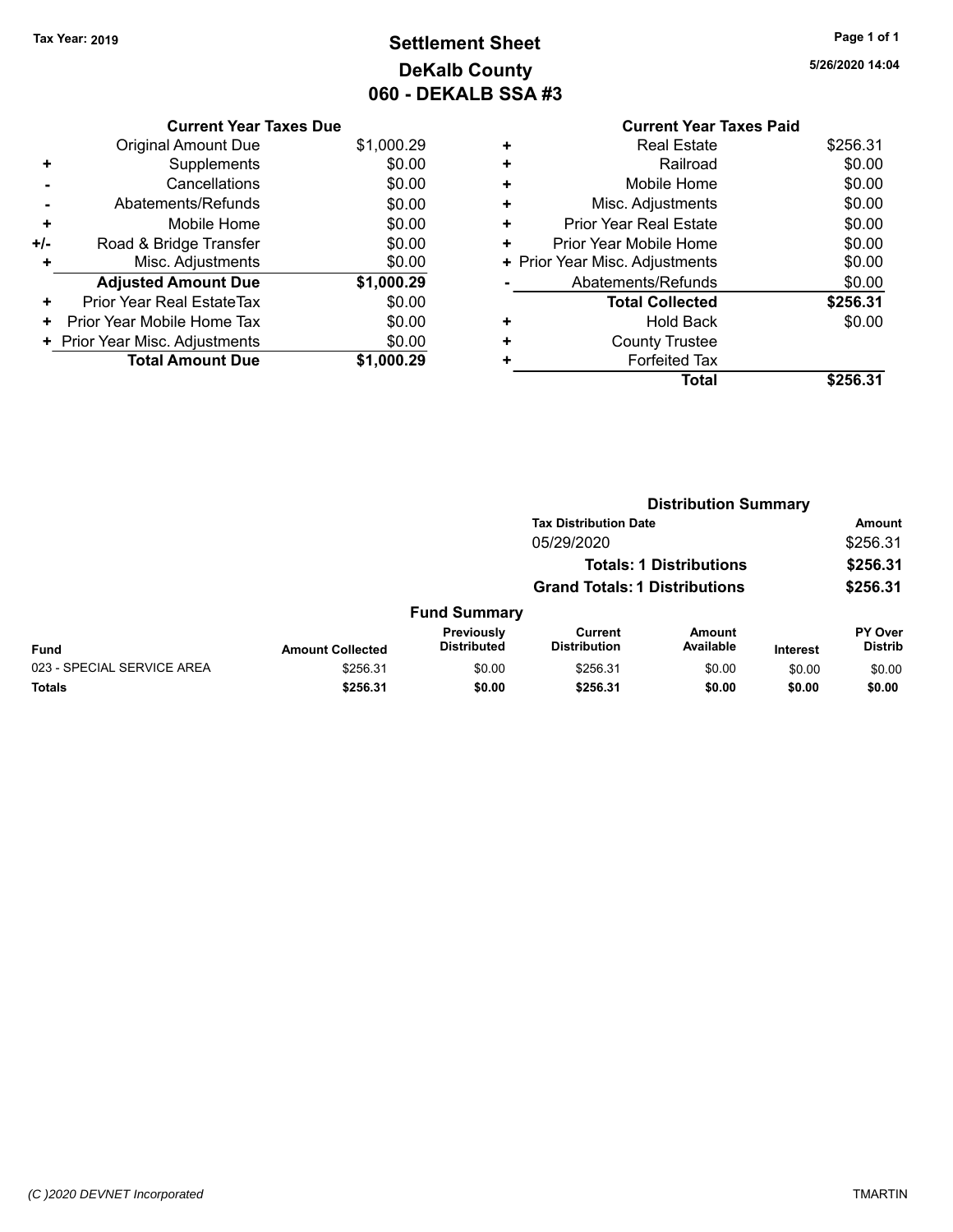# **Settlement Sheet Tax Year: 2019 Page 1 of 1 DeKalb County 061 - DEKALB SSA #4**

**5/26/2020 14:04**

|     | <b>Current Year Taxes Due</b>    |            |
|-----|----------------------------------|------------|
|     | <b>Original Amount Due</b>       | \$5,502.47 |
| ٠   | Supplements                      | \$21.76    |
|     | Cancellations                    | \$27.22    |
|     | Abatements/Refunds               | \$0.00     |
| ٠   | Mobile Home                      | \$0.00     |
| +/- | Road & Bridge Transfer           | \$0.00     |
| ٠   | Misc. Adjustments                | \$0.00     |
|     | <b>Adjusted Amount Due</b>       | \$5,497.01 |
| ٠   | <b>Prior Year Real EstateTax</b> | \$0.00     |
| ٠   | Prior Year Mobile Home Tax       | \$0.00     |
|     | + Prior Year Misc. Adjustments   | \$0.00     |
|     | <b>Total Amount Due</b>          | \$5,497.01 |

# **Current Year Taxes Paid +** Real Estate \$1,331.42 **+** Railroad \$0.00 **+** Mobile Home \$0.00 **+** Misc. Adjustments \$0.00 **+** Prior Year Real Estate \$0.00 **+** Prior Year Mobile Home \$0.00

| + Prior Year Misc. Adjustments | \$0.00     |
|--------------------------------|------------|
| Abatements/Refunds             | \$0.00     |
| <b>Total Collected</b>         | \$1,331.42 |
| <b>Hold Back</b>               | \$0.00     |
| <b>County Trustee</b>          |            |
| <b>Forfeited Tax</b>           |            |
| Total                          | \$1,331.42 |

|                            |                         |                                  | <b>Distribution Summary</b>          |                                |                 |                                  |
|----------------------------|-------------------------|----------------------------------|--------------------------------------|--------------------------------|-----------------|----------------------------------|
|                            |                         |                                  | <b>Tax Distribution Date</b>         |                                |                 | <b>Amount</b>                    |
|                            |                         |                                  | 05/29/2020                           |                                |                 | \$1,331.42                       |
|                            |                         |                                  |                                      | <b>Totals: 1 Distributions</b> |                 | \$1,331.42                       |
|                            |                         |                                  | <b>Grand Totals: 1 Distributions</b> |                                |                 | \$1,331.42                       |
|                            |                         | <b>Fund Summary</b>              |                                      |                                |                 |                                  |
| <b>Fund</b>                | <b>Amount Collected</b> | Previously<br><b>Distributed</b> | Current<br><b>Distribution</b>       | Amount<br>Available            | <b>Interest</b> | <b>PY Over</b><br><b>Distrib</b> |
| 023 - SPECIAL SERVICE AREA | \$1,331.42              | \$0.00                           | \$1,331.42                           | \$0.00                         | \$0.00          | \$0.00                           |
| Totals                     | \$1,331.42              | \$0.00                           | \$1,331.42                           | \$0.00                         | \$0.00          | \$0.00                           |
|                            |                         |                                  |                                      |                                |                 |                                  |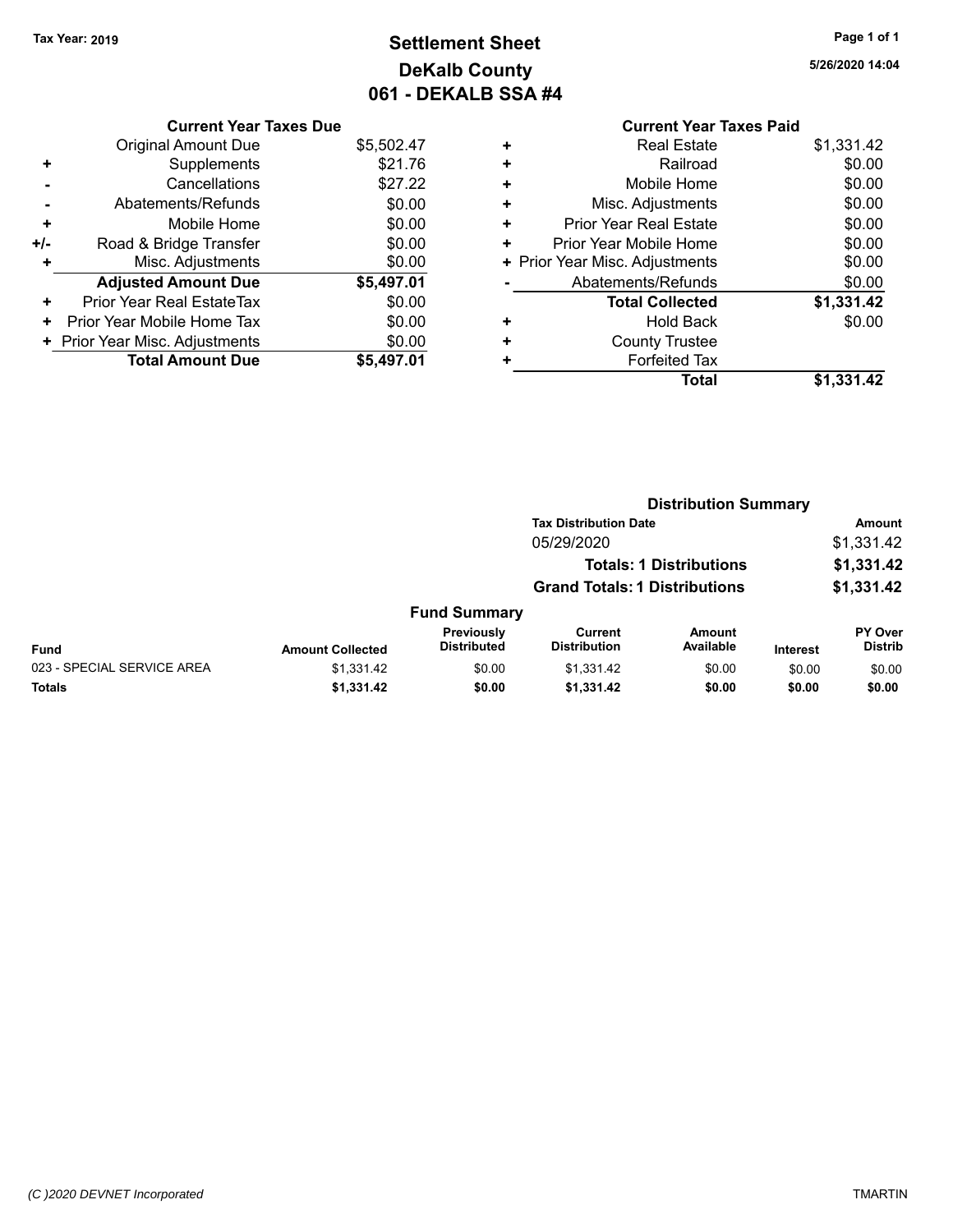# **Settlement Sheet Tax Year: 2019 Page 1 of 1 DeKalb County 062 - CITY OF GENOA**

**5/26/2020 14:04**

# **Current Year Taxes Paid**

|     | <b>Current Year Taxes Due</b>  |              |
|-----|--------------------------------|--------------|
|     | <b>Original Amount Due</b>     | \$759,727.64 |
| ٠   | Supplements                    | \$7,195.60   |
|     | Cancellations                  | \$12,465.64  |
|     | Abatements/Refunds             | \$0.06       |
| ٠   | Mobile Home                    | \$0.00       |
| +/- | Road & Bridge Transfer         | \$9,023.86   |
|     | Misc. Adjustments              | \$0.00       |
|     | <b>Adjusted Amount Due</b>     | \$763,481.40 |
| ÷   | Prior Year Real EstateTax      | (\$3.14)     |
| ٠   | Prior Year Mobile Home Tax     | \$0.00       |
|     | + Prior Year Misc. Adjustments | \$45.78      |
|     | <b>Total Amount Due</b>        | \$763,524.04 |
|     |                                |              |

| <b>Real Estate</b>             | \$219,821.13 |
|--------------------------------|--------------|
| Railroad                       | \$0.00       |
| Mobile Home                    | \$0.00       |
| Misc. Adjustments              | \$0.00       |
| <b>Prior Year Real Estate</b>  | (\$3.14)     |
| Prior Year Mobile Home         | \$0.00       |
| + Prior Year Misc. Adjustments | \$45.78      |
| Abatements/Refunds             | \$0.06       |
| <b>Total Collected</b>         | \$219,863.71 |
| <b>Hold Back</b>               | \$0.00       |
| <b>County Trustee</b>          |              |
| <b>Forfeited Tax</b>           |              |
| <b>Total</b>                   | \$219,863.71 |
|                                |              |

| <b>Road and Bridge Summary</b> |             |               | <b>Distribution Summary</b>          |              |  |
|--------------------------------|-------------|---------------|--------------------------------------|--------------|--|
| <b>Rd./Br. District</b>        | Amt. Due    | Amt. Distrib. | <b>Tax Distribution Date</b>         | Amount       |  |
| <b>GENOA ROAD &amp; BRIDGE</b> | \$27,390.87 | \$6.850.66    | 05/29/2020                           | \$219.863.71 |  |
| KINGSTON ROAD & BRIDG          | \$8,337.20  | \$2.173.20    | <b>Totals: 1 Distributions</b>       | \$219,863.71 |  |
| <b>Totals</b>                  | \$35,728.07 | \$9,023,86    | <b>Grand Totals: 1 Distributions</b> | \$219,863.71 |  |

|                          |                         | <b>Fund Summary</b>              |                                |                     |                 |                           |
|--------------------------|-------------------------|----------------------------------|--------------------------------|---------------------|-----------------|---------------------------|
| Fund                     | <b>Amount Collected</b> | Previously<br><b>Distributed</b> | Current<br><b>Distribution</b> | Amount<br>Available | <b>Interest</b> | PY Over<br><b>Distrib</b> |
| 001 - CORPORATE          | \$91,063.63             | \$0.00                           | \$91,063.63                    | \$0.00              | \$0.00          | \$0.00                    |
| 003 - BONDS AND INTEREST | \$0.00                  | \$0.00                           | \$0.00                         | \$0.00              | \$0.00          | \$0.00                    |
| 007 - ROAD AND BRIDGE.   | \$9.023.81              | \$0.00                           | \$9.023.81                     | \$0.00              | \$0.00          | \$0.00                    |
| 014 - POLICE PROTECTION  | \$113,147.45            | \$0.00                           | \$113.147.45                   | \$0.00              | \$0.00          | \$0.00                    |
| 047 - SOCIAL SECURITY    | \$3.314.41              | \$0.00                           | \$3.314.41                     | \$0.00              | \$0.00          | \$0.00                    |
| 143 - MEDICARE           | \$3.314.41              | \$0.00                           | \$3.314.41                     | \$0.00              | \$0.00          | \$0.00                    |
| <b>Totals</b>            | \$219,863.71            | \$0.00                           | \$219,863.71                   | \$0.00              | \$0.00          | \$0.00                    |

| Year Source           | <b>Account Type</b> | <b>Amount Adjustment Description</b>                     |
|-----------------------|---------------------|----------------------------------------------------------|
| 2018 RE - Real Estate | Back Tax Collected  | \$14.21 WOJDYLA REDEMPTION 03-18-251-012 by TBA          |
| 2018 RE - Real Estate | Back Tax Collected  | \$12.13 FIRST MID WEALTH REDEMPTION 03-30-101-005 by TBA |
| 2018 RE - Real Estate | Back Tax Collected  | \$19.44 KIRCHHOFF REDEMPTION 03-19-333-008 by TBA        |
| Totals 3 entries      |                     | \$45.78                                                  |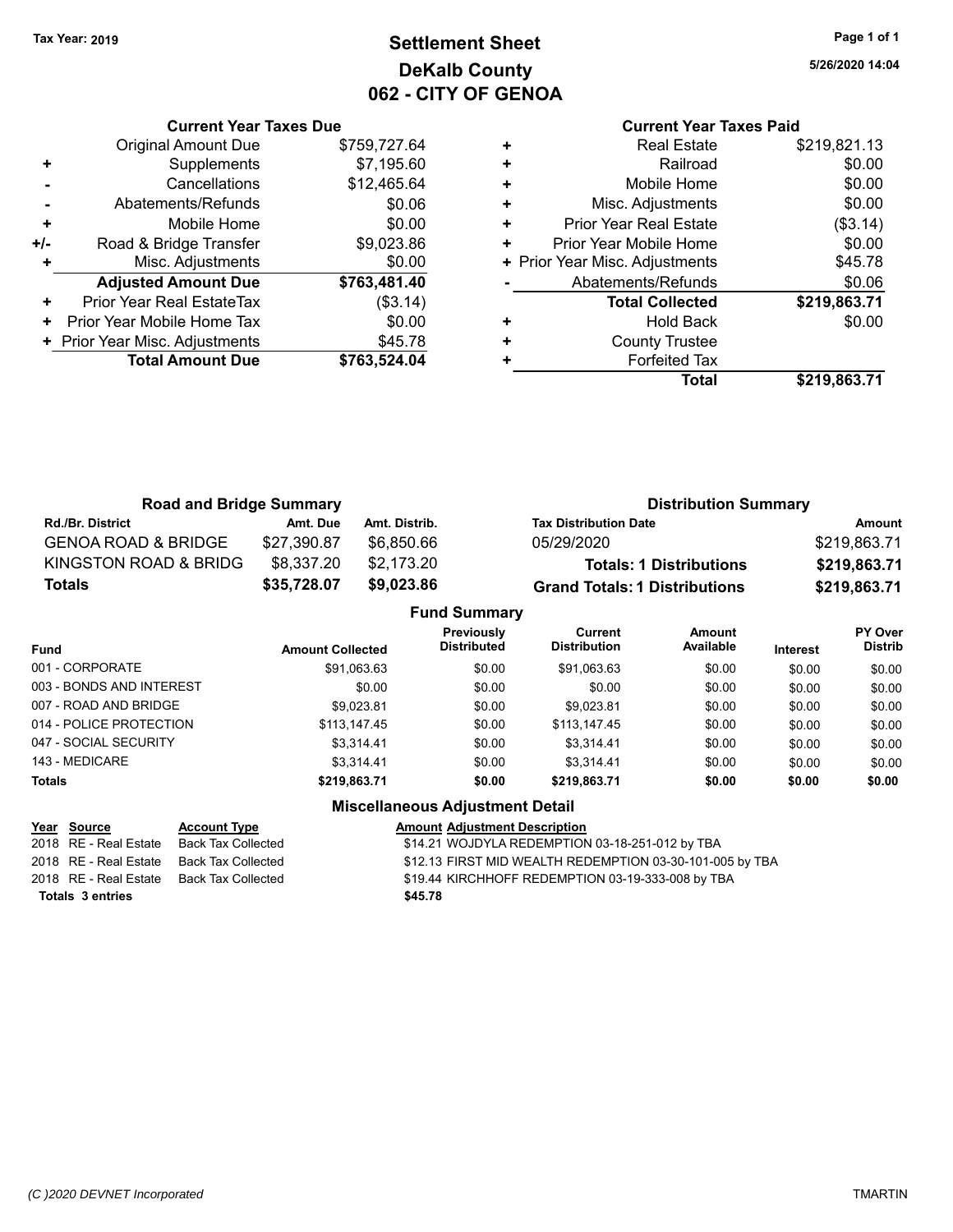# **Settlement Sheet Tax Year: 2019 Page 1 of 1 DeKalb County 063 - VILLAGE OF HINCKLEY**

**5/26/2020 14:04**

| <b>Current Year Taxes Paid</b> |  |
|--------------------------------|--|
|--------------------------------|--|

|     | <b>Current Year Taxes Due</b>  |              |
|-----|--------------------------------|--------------|
|     | <b>Original Amount Due</b>     | \$273,119.85 |
| ÷   | Supplements                    | \$1,508.11   |
|     | Cancellations                  | \$2,054.25   |
|     | Abatements/Refunds             | \$0.00       |
| ٠   | Mobile Home                    | \$0.00       |
| +/- | Road & Bridge Transfer         | \$7,253.76   |
|     | Misc. Adjustments              | \$0.00       |
|     | <b>Adjusted Amount Due</b>     | \$279,827.47 |
| ٠   | Prior Year Real EstateTax      | \$10.09      |
| ٠   | Prior Year Mobile Home Tax     | \$0.00       |
|     | + Prior Year Misc. Adjustments | \$164.22     |
|     | <b>Total Amount Due</b>        | \$280,001.78 |
|     |                                |              |

|   | <b>Real Estate</b>             | \$80,657.32 |
|---|--------------------------------|-------------|
| ÷ | Railroad                       | \$0.00      |
| ٠ | Mobile Home                    | \$0.00      |
| ٠ | Misc. Adjustments              | \$0.00      |
| ٠ | <b>Prior Year Real Estate</b>  | \$10.09     |
| ٠ | Prior Year Mobile Home         | \$0.00      |
|   | + Prior Year Misc. Adjustments | \$164.22    |
|   | Abatements/Refunds             | \$0.00      |
|   | <b>Total Collected</b>         | \$80,831.63 |
| ٠ | <b>Hold Back</b>               | \$0.00      |
| ٠ | <b>County Trustee</b>          |             |
| ٠ | <b>Forfeited Tax</b>           |             |
|   | Total                          | \$80,831.63 |
|   |                                |             |

| <b>Road and Bridge Summary</b> |             |               | <b>Distribution Summary</b>          |             |  |
|--------------------------------|-------------|---------------|--------------------------------------|-------------|--|
| <b>Rd./Br. District</b>        | Amt. Due    | Amt. Distrib. | <b>Tax Distribution Date</b>         | Amount      |  |
| SQUAW GROVE ROAD & B           | \$30.598.36 | \$7.253.76    | 05/29/2020                           | \$80,831.63 |  |
| <b>Totals</b>                  | \$30,598.36 | \$7,253.76    | <b>Totals: 1 Distributions</b>       | \$80,831.63 |  |
|                                |             |               | <b>Grand Totals: 1 Distributions</b> | \$80,831.63 |  |

**Fund Summary**

| <b>Fund</b>                             | <b>Amount Collected</b> | Previously<br><b>Distributed</b> | Current<br><b>Distribution</b> | Amount<br>Available | <b>Interest</b> | PY Over<br><b>Distrib</b> |
|-----------------------------------------|-------------------------|----------------------------------|--------------------------------|---------------------|-----------------|---------------------------|
| 001 - CORPORATE                         | \$35,561.15             | \$0.00                           | \$35.561.15                    | \$0.00              | \$0.00          | \$0.00                    |
| $005 - 1$ , M, R, F,                    | \$8.082.46              | \$0.00                           | \$8.082.46                     | \$0.00              | \$0.00          | \$0.00                    |
| 007 - ROAD AND BRIDGE                   | \$7,253.76              | \$0.00                           | \$7.253.76                     | \$0.00              | \$0.00          | \$0.00                    |
| 014 - POLICE PROTECTION                 | \$11.584.46             | \$0.00                           | \$11.584.46                    | \$0.00              | \$0.00          | \$0.00                    |
| 027 - AUDIT                             | \$2.586.92              | \$0.00                           | \$2.586.92                     | \$0.00              | \$0.00          | \$0.00                    |
| 035 - TORT JUDGEMENTS/LIABILITY<br>INS. | \$2,640.56              | \$0.00                           | \$2.640.56                     | \$0.00              | \$0.00          | \$0.00                    |
| 047 - SOCIAL SECURITY                   | \$7.813.16              | \$0.00                           | \$7.813.16                     | \$0.00              | \$0.00          | \$0.00                    |
| 048 - SCHOOL CROSSING GUARDS            | \$1.832.68              | \$0.00                           | \$1.832.68                     | \$0.00              | \$0.00          | \$0.00                    |
| 062 - WORKERS COMPENSATION              | \$3.476.48              | \$0.00                           | \$3.476.48                     | \$0.00              | \$0.00          | \$0.00                    |
| <b>Totals</b>                           | \$80,831.63             | \$0.00                           | \$80,831.63                    | \$0.00              | \$0.00          | \$0.00                    |

| <b>Back Tax Collected</b><br>\$18.72 ROYAL ESTATES HOLDING REDEMPTION 15-14-103-010 by TBA<br>2018 RE - Real Estate<br>\$18.72 ROYAL ESTATES HOLDING REDEMPTION 15-14-103-009 by TBA<br>2018 RE - Real Estate<br><b>Back Tax Collected</b><br>\$18.72 ROYAL ESTATES HOLDING REDEMPTION 15-14-103-008 by TBA<br>2018 RE - Real Estate<br><b>Back Tax Collected</b><br>\$18.72 ROYAL ESTATES HOLDING REDEMPTION 15-14-103-007 by TBA<br>2018 RE - Real Estate<br><b>Back Tax Collected</b><br>\$18.72 ROYAL ESTATES HOLDING REDEMPTION 15-14-102-023 by TBA<br>2018 RE - Real Estate<br><b>Back Tax Collected</b><br>\$18.72 ROYAL ESTATES HOLDING REDEMPTION 15-14-102-024 by TBA<br>2018 RE - Real Estate<br><b>Back Tax Collected</b><br>\$18.72 ROYAL ESTATES HOLDING REDEMPTION 15-14-102-025 by TBA<br>2018 RE - Real Estate<br><b>Back Tax Collected</b><br>\$18.72 ROYAL ESTATES HOLDING REDEMPTION 15-14-102-026 by TBA<br>2018 RE - Real Estate<br><b>Back Tax Collected</b><br>\$14.46 CLEINMARK REDEMPTION 15-15-228-013 by TBA<br>2018 RE - Real Estate<br>Back Tax Collected<br><b>Totals 9 entries</b><br>\$164.22 |  | Year Source | <b>Account Type</b> | <b>Amount Adjustment Description</b> |
|---------------------------------------------------------------------------------------------------------------------------------------------------------------------------------------------------------------------------------------------------------------------------------------------------------------------------------------------------------------------------------------------------------------------------------------------------------------------------------------------------------------------------------------------------------------------------------------------------------------------------------------------------------------------------------------------------------------------------------------------------------------------------------------------------------------------------------------------------------------------------------------------------------------------------------------------------------------------------------------------------------------------------------------------------------------------------------------------------------------------------------|--|-------------|---------------------|--------------------------------------|
|                                                                                                                                                                                                                                                                                                                                                                                                                                                                                                                                                                                                                                                                                                                                                                                                                                                                                                                                                                                                                                                                                                                                 |  |             |                     |                                      |
|                                                                                                                                                                                                                                                                                                                                                                                                                                                                                                                                                                                                                                                                                                                                                                                                                                                                                                                                                                                                                                                                                                                                 |  |             |                     |                                      |
|                                                                                                                                                                                                                                                                                                                                                                                                                                                                                                                                                                                                                                                                                                                                                                                                                                                                                                                                                                                                                                                                                                                                 |  |             |                     |                                      |
|                                                                                                                                                                                                                                                                                                                                                                                                                                                                                                                                                                                                                                                                                                                                                                                                                                                                                                                                                                                                                                                                                                                                 |  |             |                     |                                      |
|                                                                                                                                                                                                                                                                                                                                                                                                                                                                                                                                                                                                                                                                                                                                                                                                                                                                                                                                                                                                                                                                                                                                 |  |             |                     |                                      |
|                                                                                                                                                                                                                                                                                                                                                                                                                                                                                                                                                                                                                                                                                                                                                                                                                                                                                                                                                                                                                                                                                                                                 |  |             |                     |                                      |
|                                                                                                                                                                                                                                                                                                                                                                                                                                                                                                                                                                                                                                                                                                                                                                                                                                                                                                                                                                                                                                                                                                                                 |  |             |                     |                                      |
|                                                                                                                                                                                                                                                                                                                                                                                                                                                                                                                                                                                                                                                                                                                                                                                                                                                                                                                                                                                                                                                                                                                                 |  |             |                     |                                      |
|                                                                                                                                                                                                                                                                                                                                                                                                                                                                                                                                                                                                                                                                                                                                                                                                                                                                                                                                                                                                                                                                                                                                 |  |             |                     |                                      |
|                                                                                                                                                                                                                                                                                                                                                                                                                                                                                                                                                                                                                                                                                                                                                                                                                                                                                                                                                                                                                                                                                                                                 |  |             |                     |                                      |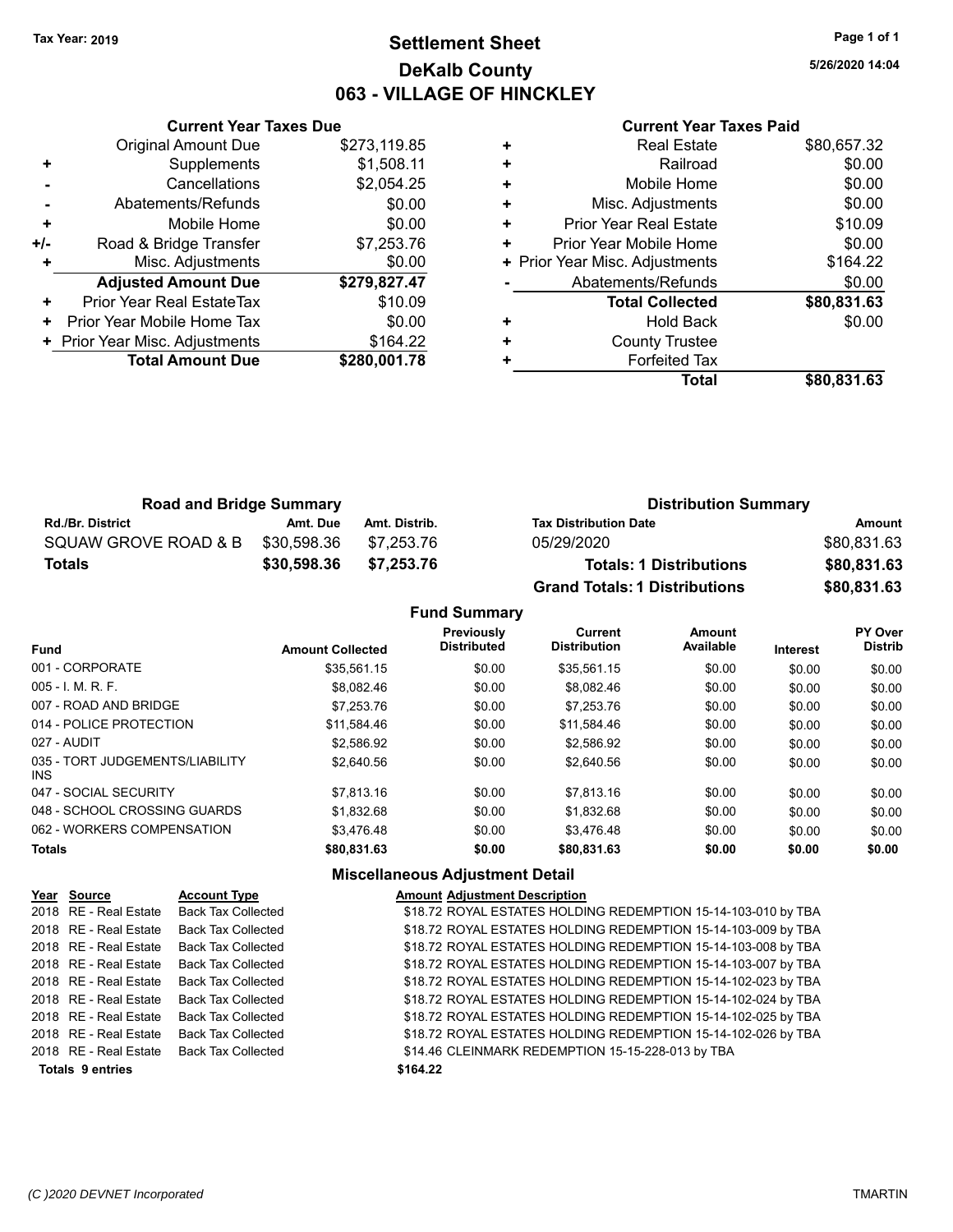# **Settlement Sheet Tax Year: 2019 Page 1 of 1 DeKalb County 064 - VILLAGE OF KINGSTON**

**5/26/2020 14:04**

|     | <b>Current Year Taxes Due</b>  |              |
|-----|--------------------------------|--------------|
|     | <b>Original Amount Due</b>     | \$161,804.22 |
| ٠   | Supplements                    | \$42.33      |
|     | Cancellations                  | \$43.07      |
|     | Abatements/Refunds             | \$0.04       |
| ٠   | Mobile Home                    | \$0.00       |
| +/- | Road & Bridge Transfer         | \$2,925.07   |
| ٠   | Misc. Adjustments              | \$0.00       |
|     | <b>Adjusted Amount Due</b>     | \$164,728.51 |
| +   | Prior Year Real EstateTax      | (\$53.73)    |
| ٠   | Prior Year Mobile Home Tax     | \$0.00       |
|     | + Prior Year Misc. Adjustments | \$60.03      |
|     | <b>Total Amount Due</b>        | \$164,734.81 |
|     |                                |              |

### **Current Year Taxes Paid**

| <b>Real Estate</b>             | \$45,183.44 |
|--------------------------------|-------------|
| Railroad                       | \$0.00      |
| Mobile Home                    | \$0.00      |
| Misc. Adjustments              | \$0.00      |
| <b>Prior Year Real Estate</b>  | (\$53.73)   |
| Prior Year Mobile Home         | \$0.00      |
| + Prior Year Misc. Adjustments | \$60.03     |
| Abatements/Refunds             | \$0.04      |
| <b>Total Collected</b>         | \$45,189.70 |
| <b>Hold Back</b>               | \$0.00      |
| <b>County Trustee</b>          |             |
| <b>Forfeited Tax</b>           |             |
| Total                          | \$45,189.70 |
|                                |             |

| <b>Road and Bridge Summary</b> |             |               | <b>Distribution Summary</b>          |             |  |
|--------------------------------|-------------|---------------|--------------------------------------|-------------|--|
| <b>Rd./Br. District</b>        | Amt. Due    | Amt. Distrib. | <b>Tax Distribution Date</b>         | Amount      |  |
| KINGSTON ROAD & BRIDG          | \$11.266.69 | \$2,925.07    | 05/29/2020                           | \$45.189.70 |  |
| Totals                         | \$11,266.69 | \$2,925,07    | <b>Totals: 1 Distributions</b>       | \$45,189.70 |  |
|                                |             |               | <b>Grand Totals: 1 Distributions</b> | \$45,189.70 |  |

### **Fund Summary Fund Interest Amount Collected Distributed PY Over Distrib Amount Available Current Distribution Previously** 001 - CORPORATE \$14,739.05 \$0.00 \$14,739.05 \$0.00 \$0.00 \$0.00 005 - I. M. R. F. Charles Communication (St. 2010) \$3,821.95 \$0.00 \$1,000 \$0.00 \$0.00 \$0.00 \$0.00 \$0.00 007 - ROAD AND BRIDGE  $$2,925.05$   $$0.00$   $$2,925.05$   $$0.00$   $$0.00$   $$0.00$   $$0.00$ 014 - POLICE PROTECTION \$5,107.76 \$0.00 \$5,107.76 \$0.00 \$0.00 \$0.00 \$0.00 \$0.00 025 - GARBAGE DISPOSAL \$1,937.20 \$0.00 \$0.00 \$0.00 \$0.00 \$0.00 \$0.00 027 - AUDIT \$2,854.17 \$0.00 \$2,854.17 \$0.00 \$0.00 \$0.00 031 - WORKING CASH \$155.06 \$0.00 \$155.06 \$0.00 \$0.00 \$0.00 035 - TORT JUDGEMENTS/LIABILITY INS \$11,227.82 \$0.00 \$11,227.82 \$0.00 \$0.00 \$0.00 047 - SOCIAL SECURITY \$2,421.64 \$0.00 \$0.00 \$0.00 \$0.00 \$0.00 \$0.00 **Totals \$45,189.70 \$0.00 \$45,189.70 \$0.00 \$0.00 \$0.00**

| <u>Year Source</u>      | <b>Account Type</b> | <b>Amount Adjustment Description</b>                          |
|-------------------------|---------------------|---------------------------------------------------------------|
| 2018 RE - Real Estate   | Back Tax Collected  | \$10.54 GERMAN REDEMPTION 02-22-307-014 by TBA                |
| 2018 RE - Real Estate   | Back Tax Collected  | \$21.06 GALLARDO CONSTRUCTION REDEMPTION 02-22-426-003 by TBA |
| 2018 RE - Real Estate   | Back Tax Collected  | \$28.43 TRUSTEE SALE 02-22-307-024 by TBA                     |
| <b>Totals 3 entries</b> |                     | \$60.03                                                       |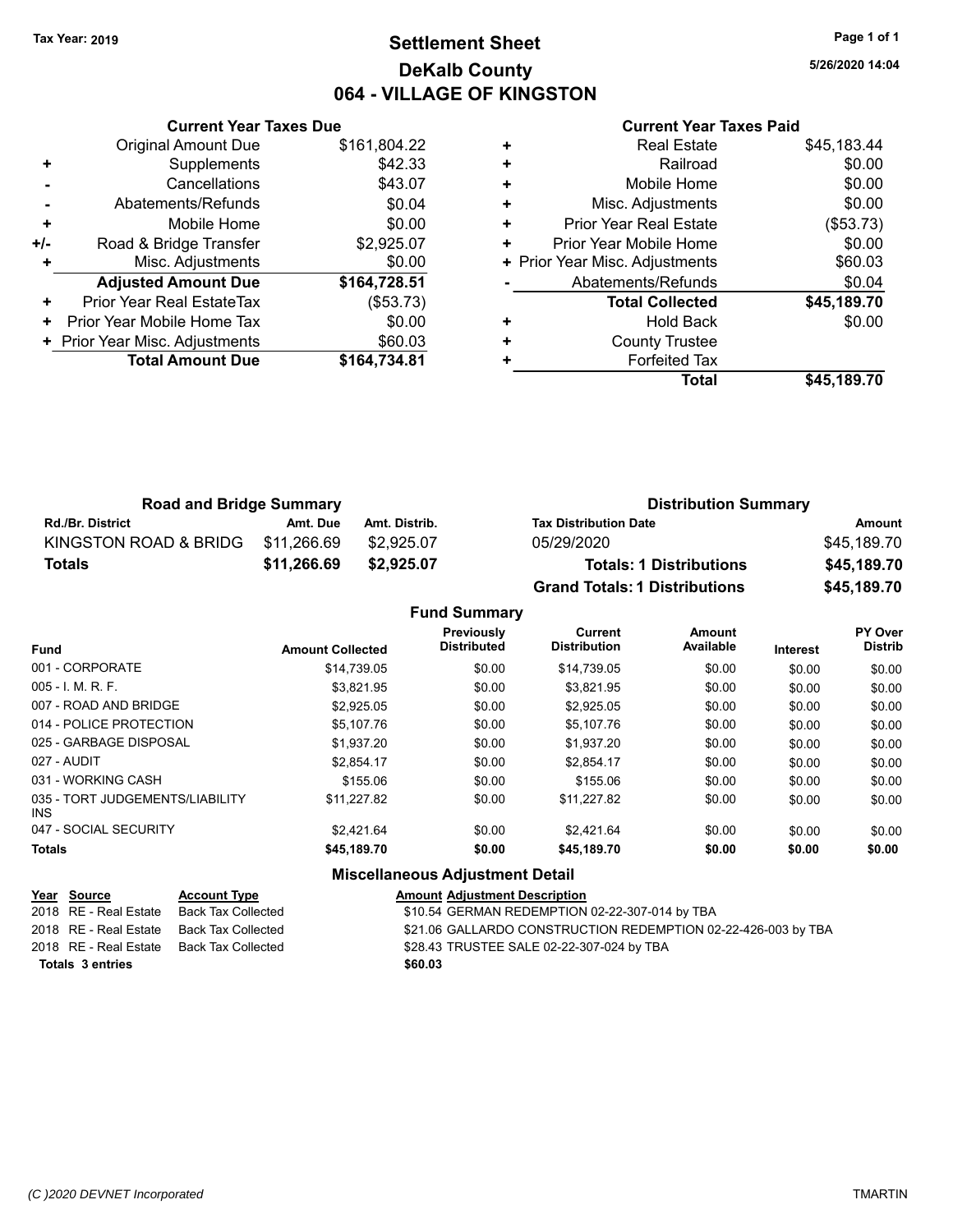# **Settlement Sheet Tax Year: 2019 Page 1 of 1 DeKalb County 065 - VILLAGE OF KIRKLAND**

**5/26/2020 14:04**

|   | <b>Current Year Taxes Paid</b> |             |
|---|--------------------------------|-------------|
| ÷ | <b>Real Estate</b>             | \$64,966.77 |
| ÷ | Railroad                       | \$0.00      |
| ÷ | Mobile Home                    | \$0.00      |
| Ŧ | Misc. Adjustments              | \$0.00      |
| ÷ | <b>Prior Year Real Estate</b>  | \$0.00      |
| ÷ | Prior Year Mobile Home         | \$0.00      |
|   | + Prior Year Misc. Adjustments | \$0.00      |
|   | Abatements/Refunds             | \$0.00      |
|   | <b>Total Collected</b>         | \$64,966.77 |
| ÷ | <b>Hold Back</b>               | \$0.00      |
| Ŧ | <b>County Trustee</b>          |             |

**Total \$64,966.77**

**+** Forfeited Tax

|     | <b>Current Year Taxes Due</b>  |              |
|-----|--------------------------------|--------------|
|     | <b>Original Amount Due</b>     | \$238,005.24 |
|     | Supplements                    | \$920.20     |
|     | Cancellations                  | \$991.43     |
|     | Abatements/Refunds             | \$0.00       |
| ٠   | Mobile Home                    | \$0.00       |
| +/- | Road & Bridge Transfer         | \$1,758.10   |
|     | Misc. Adjustments              | \$0.00       |
|     | <b>Adjusted Amount Due</b>     | \$239,692.11 |
| ٠   | Prior Year Real EstateTax      | \$0.00       |
|     | Prior Year Mobile Home Tax     | \$0.00       |
|     | + Prior Year Misc. Adjustments | \$0.00       |
|     | <b>Total Amount Due</b>        | \$239,692.11 |
|     |                                |              |

| <b>Road and Bridge Summary</b>    |            |               | <b>Distribution Summary</b>          |             |  |
|-----------------------------------|------------|---------------|--------------------------------------|-------------|--|
| <b>Rd./Br. District</b>           | Amt. Due   | Amt. Distrib. | <b>Tax Distribution Date</b>         | Amount      |  |
| <b>FRANKLIN ROAD &amp; BRIDGE</b> | \$7.352.59 | \$1.758.10    | 05/29/2020                           | \$64,966.77 |  |
| <b>Totals</b>                     | \$7,352.59 | \$1.758.10    | <b>Totals: 1 Distributions</b>       | \$64,966.77 |  |
|                                   |            |               | <b>Grand Totals: 1 Distributions</b> | \$64,966.77 |  |

| <b>Fund Summary</b>                     |                         |                                  |                                       |                     |                 |                           |  |
|-----------------------------------------|-------------------------|----------------------------------|---------------------------------------|---------------------|-----------------|---------------------------|--|
| <b>Fund</b>                             | <b>Amount Collected</b> | Previously<br><b>Distributed</b> | <b>Current</b><br><b>Distribution</b> | Amount<br>Available | <b>Interest</b> | PY Over<br><b>Distrib</b> |  |
| 001 - CORPORATE                         | \$30,242.75             | \$0.00                           | \$30,242.75                           | \$0.00              | \$0.00          | \$0.00                    |  |
| 007 - ROAD AND BRIDGE                   | \$1,758.10              | \$0.00                           | \$1,758.10                            | \$0.00              | \$0.00          | \$0.00                    |  |
| 014 - POLICE PROTECTION                 | \$26.372.43             | \$0.00                           | \$26,372.43                           | \$0.00              | \$0.00          | \$0.00                    |  |
| 027 - AUDIT                             | \$1,318.85              | \$0.00                           | \$1.318.85                            | \$0.00              | \$0.00          | \$0.00                    |  |
| 035 - TORT JUDGEMENTS/LIABILITY<br>INS. | \$5.274.64              | \$0.00                           | \$5.274.64                            | \$0.00              | \$0.00          | \$0.00                    |  |
| <b>Totals</b>                           | \$64.966.77             | \$0.00                           | \$64,966.77                           | \$0.00              | \$0.00          | \$0.00                    |  |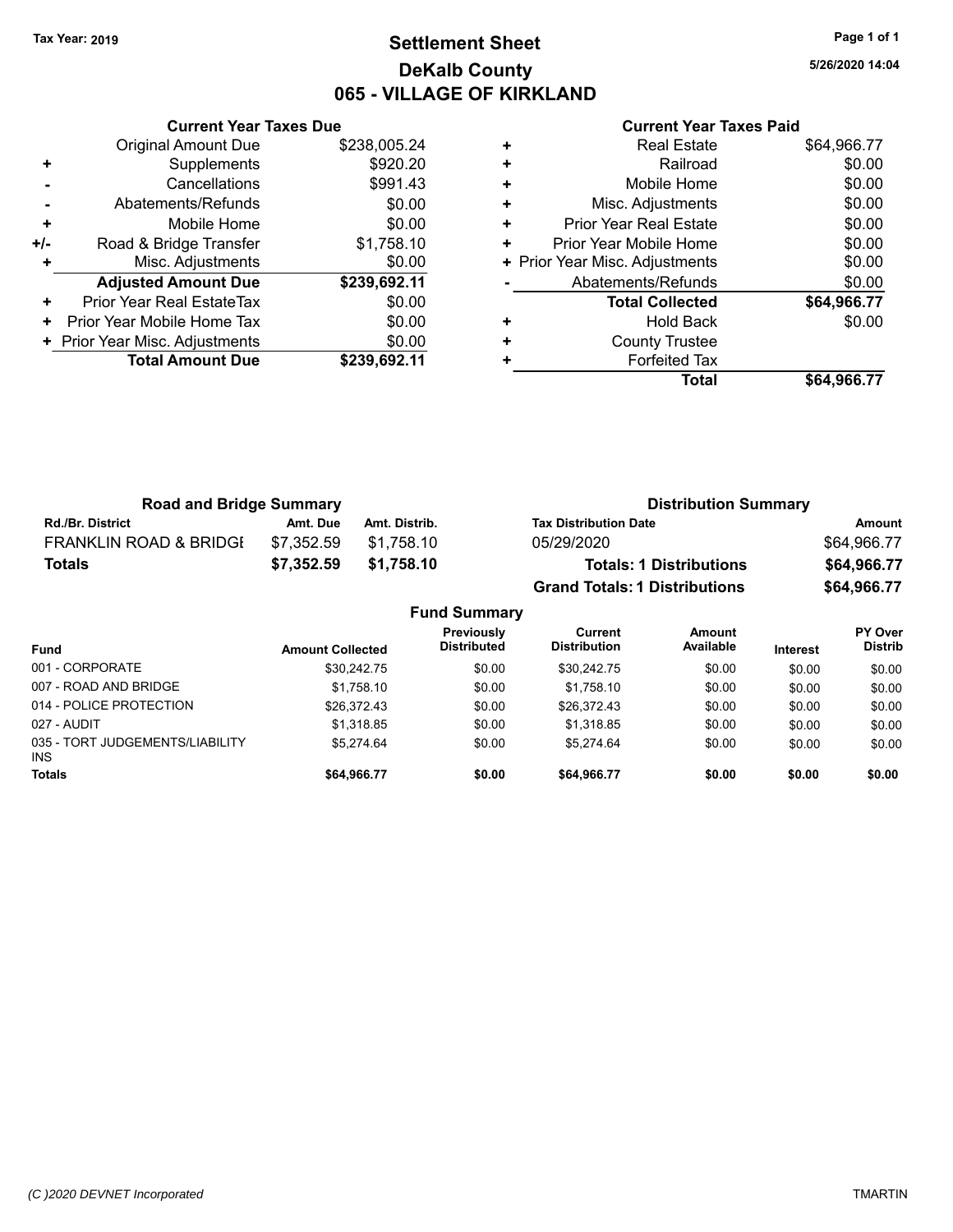# **Settlement Sheet Tax Year: 2019 Page 1 of 1 DeKalb County 066 - KIRKLAND LIBRARY**

**5/26/2020 14:04**

## **Current Year Taxes Paid**

|     | <b>Current Year Taxes Due</b>  |             |
|-----|--------------------------------|-------------|
|     | <b>Original Amount Due</b>     | \$58,366.41 |
| ٠   | Supplements                    | \$222.04    |
|     | Cancellations                  | \$239.23    |
|     | Abatements/Refunds             | \$0.00      |
| ٠   | Mobile Home                    | \$0.00      |
| +/- | Road & Bridge Transfer         | \$0.00      |
| ٠   | Misc. Adjustments              | \$0.00      |
|     | <b>Adjusted Amount Due</b>     | \$58,349.22 |
| ٠   | Prior Year Real EstateTax      | \$0.00      |
| ٠   | Prior Year Mobile Home Tax     | \$0.00      |
|     | + Prior Year Misc. Adjustments | \$0.00      |
|     | <b>Total Amount Due</b>        | \$58.349.22 |

|   | <b>Real Estate</b>             | \$15,500.72 |
|---|--------------------------------|-------------|
| ٠ | Railroad                       | \$0.00      |
| ٠ | Mobile Home                    | \$0.00      |
| ٠ | Misc. Adjustments              | \$0.00      |
| ٠ | <b>Prior Year Real Estate</b>  | \$0.00      |
| ٠ | Prior Year Mobile Home         | \$0.00      |
|   | + Prior Year Misc. Adjustments | \$0.00      |
|   | Abatements/Refunds             | \$0.00      |
|   | <b>Total Collected</b>         | \$15,500.72 |
| ٠ | <b>Hold Back</b>               | \$0.00      |
| ٠ | <b>County Trustee</b>          |             |
| ٠ | <b>Forfeited Tax</b>           |             |
|   | <b>Total</b>                   | \$15,500.72 |
|   |                                |             |

| <b>Distribution Summary</b>          |               |
|--------------------------------------|---------------|
| <b>Tax Distribution Date</b>         | <b>Amount</b> |
| 05/29/2020                           | \$15,500.72   |
| <b>Totals: 1 Distributions</b>       | \$15,500.72   |
| <b>Grand Totals: 1 Distributions</b> | \$15,500.72   |
|                                      |               |

### **Fund Summary Fund Interest Amount Collected Distributed PY Over Amount Available Current Distribution Previously** 005 - I. M. R. F. Channel Communication (St. 14 to the St. 14 to the St. 14 to the St. 10 to the St. 00 \$0.00 016 - LIBRARY (township, municipalities)  $$14,882.94$  \$0.00  $$14,882.94$  \$0.00 \$0.00 \$0.00 047 - SOCIAL SECURITY \$615.64 \$615.64 \$0.00 \$0.00 \$0.00 \$0.00 \$0.00

**Totals \$15,500.72 \$0.00 \$15,500.72 \$0.00 \$0.00 \$0.00**

**Distrib**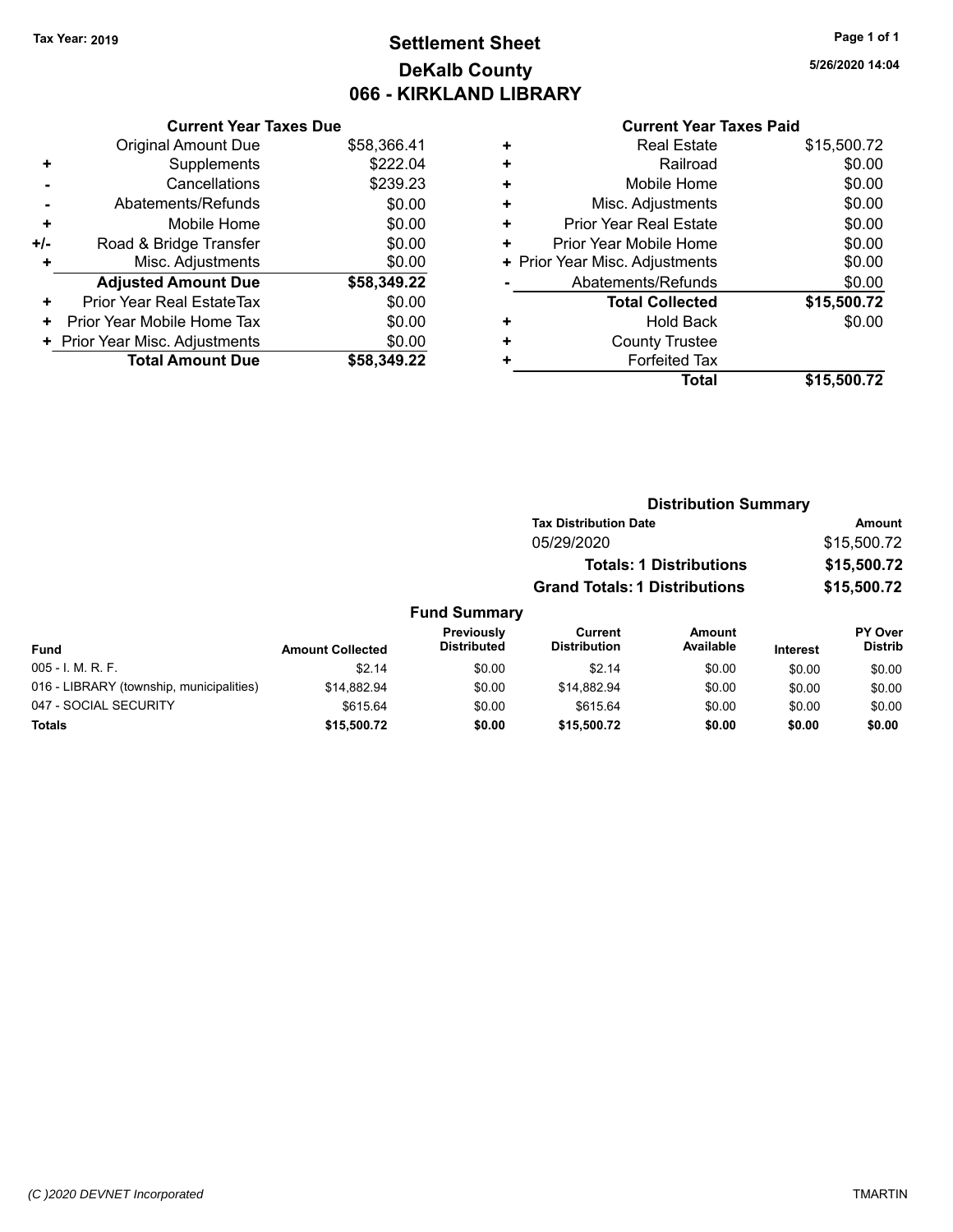# **Settlement Sheet Tax Year: 2019 Page 1 of 1 DeKalb County 067 - VILLAGE OF LEE**

**5/26/2020 14:04**

|     | <b>Current Year Taxes Due</b>  |             |
|-----|--------------------------------|-------------|
|     | <b>Original Amount Due</b>     | \$11,334.80 |
| ٠   | Supplements                    | \$3.03      |
|     | Cancellations                  | \$3.97      |
|     | Abatements/Refunds             | \$0.00      |
| ٠   | Mobile Home                    | \$0.00      |
| +/- | Road & Bridge Transfer         | \$256.93    |
| ٠   | Misc. Adjustments              | \$0.00      |
|     | <b>Adjusted Amount Due</b>     | \$11,590.79 |
| ٠   | Prior Year Real EstateTax      | \$0.00      |
| ٠   | Prior Year Mobile Home Tax     | \$0.00      |
|     | + Prior Year Misc. Adjustments | \$0.00      |
|     | <b>Total Amount Due</b>        | \$11,590.79 |
|     |                                |             |

### **Current Year Taxes Paid +** Real Estate \$2,401.30

|   | Total                          | \$2,401.30 |
|---|--------------------------------|------------|
|   | <b>Forfeited Tax</b>           |            |
| ÷ | <b>County Trustee</b>          |            |
| ٠ | <b>Hold Back</b>               | \$0.00     |
|   | <b>Total Collected</b>         | \$2,401.30 |
|   | Abatements/Refunds             | \$0.00     |
|   | + Prior Year Misc. Adjustments | \$0.00     |
| ÷ | Prior Year Mobile Home         | \$0.00     |
| ÷ | <b>Prior Year Real Estate</b>  | \$0.00     |
| ÷ | Misc. Adjustments              | \$0.00     |
| ÷ | Mobile Home                    | \$0.00     |
| ÷ | Railroad                       | \$0.00     |
| ÷ | Real Estate                    | \$2,401.30 |

| <b>Road and Bridge Summary</b> |            |               | <b>Distribution Summary</b>          |            |  |
|--------------------------------|------------|---------------|--------------------------------------|------------|--|
| <b>Rd./Br. District</b>        | Amt. Due   | Amt. Distrib. | <b>Tax Distribution Date</b>         | Amount     |  |
| SHABBONA ROAD & BRIDC          | \$1.449.60 | \$256.93      | 05/29/2020                           | \$2,401.30 |  |
| <b>Totals</b>                  | \$1,449.60 | \$256.93      | <b>Totals: 1 Distributions</b>       | \$2,401.30 |  |
|                                |            |               | <b>Grand Totals: 1 Distributions</b> | \$2,401.30 |  |

|                                         |                         | <b>Fund Summary</b>              |                                |                     |                 |                                  |
|-----------------------------------------|-------------------------|----------------------------------|--------------------------------|---------------------|-----------------|----------------------------------|
| <b>Fund</b>                             | <b>Amount Collected</b> | Previously<br><b>Distributed</b> | Current<br><b>Distribution</b> | Amount<br>Available | <b>Interest</b> | <b>PY Over</b><br><b>Distrib</b> |
| 001 - CORPORATE                         | \$657.40                | \$0.00                           | \$657.40                       | \$0.00              | \$0.00          | \$0.00                           |
| 007 - ROAD AND BRIDGE                   | \$256.93                | \$0.00                           | \$256.93                       | \$0.00              | \$0.00          | \$0.00                           |
| 025 - GARBAGE DISPOSAL                  | \$233.73                | \$0.00                           | \$233.73                       | \$0.00              | \$0.00          | \$0.00                           |
| 027 - AUDIT                             | \$261.54                | \$0.00                           | \$261.54                       | \$0.00              | \$0.00          | \$0.00                           |
| 035 - TORT JUDGEMENTS/LIABILITY<br>INS. | \$540.78                | \$0.00                           | \$540.78                       | \$0.00              | \$0.00          | \$0.00                           |
| 072 - WATERWORKS SYSTEM                 | \$450.92                | \$0.00                           | \$450.92                       | \$0.00              | \$0.00          | \$0.00                           |
| <b>Totals</b>                           | \$2,401.30              | \$0.00                           | \$2,401.30                     | \$0.00              | \$0.00          | \$0.00                           |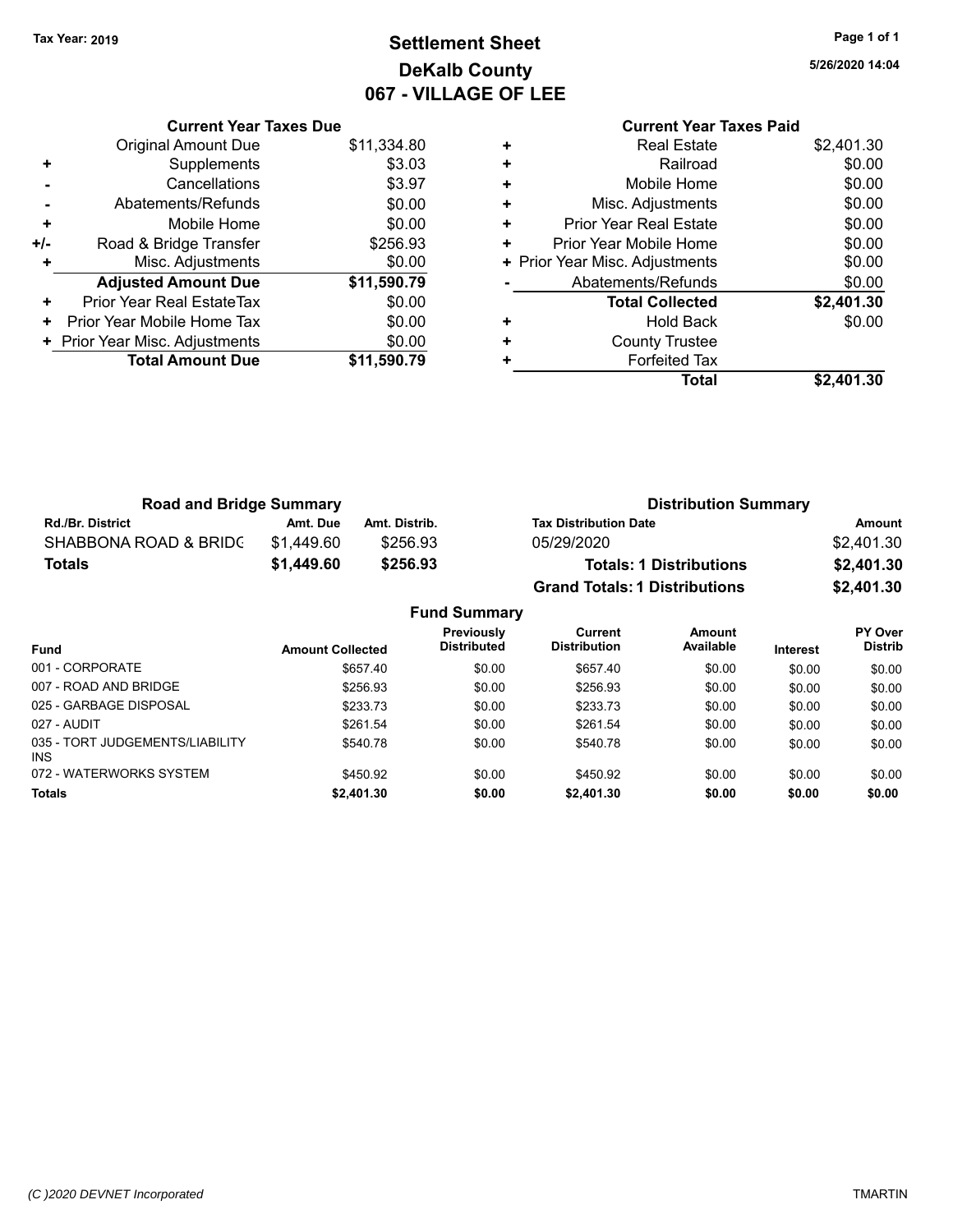# **Settlement Sheet Tax Year: 2019 Page 1 of 1 DeKalb County 068 - VILLAGE OF MALTA**

**5/26/2020 14:04**

# **Current Year Taxes Paid**

|     | <b>Original Amount Due</b>     | \$111,504.42 |
|-----|--------------------------------|--------------|
| ٠   | Supplements                    | \$896.32     |
|     | Cancellations                  | \$810.20     |
|     | Abatements/Refunds             | \$0.00       |
| ÷   | Mobile Home                    | \$0.00       |
| +/- | Road & Bridge Transfer         | \$2,388.14   |
|     | Misc. Adjustments              | \$0.00       |
|     | <b>Adjusted Amount Due</b>     | \$113,978.68 |
| ٠   | Prior Year Real EstateTax      | \$11.17      |
| ٠   | Prior Year Mobile Home Tax     | \$0.00       |
|     | + Prior Year Misc. Adjustments | \$297.92     |
|     |                                |              |
|     | <b>Total Amount Due</b>        | \$114,287.77 |

**Current Year Taxes Due**

|   | <b>Real Estate</b>             | \$28,519.19 |
|---|--------------------------------|-------------|
| ٠ | Railroad                       | \$0.00      |
| ٠ | Mobile Home                    | \$0.00      |
| ٠ | Misc. Adjustments              | \$0.00      |
| ٠ | <b>Prior Year Real Estate</b>  | \$11.17     |
| ٠ | Prior Year Mobile Home         | \$0.00      |
|   | + Prior Year Misc. Adjustments | \$297.92    |
|   | Abatements/Refunds             | \$0.00      |
|   | <b>Total Collected</b>         | \$28,828.28 |
| ٠ | <b>Hold Back</b>               | \$0.00      |
| ٠ | <b>County Trustee</b>          |             |
| ٠ | <b>Forfeited Tax</b>           |             |
|   | Total                          | \$28,828.28 |
|   |                                |             |

| <b>Road and Bridge Summary</b> |             |               | <b>Distribution Summary</b>          |             |  |
|--------------------------------|-------------|---------------|--------------------------------------|-------------|--|
| <b>Rd./Br. District</b>        | Amt. Due    | Amt. Distrib. | <b>Tax Distribution Date</b>         | Amount      |  |
| MALTA ROAD & BRIDGE            | \$11.439.16 | \$2.388.14    | 05/29/2020                           | \$28,828.28 |  |
| <b>Totals</b>                  | \$11,439.16 | \$2,388.14    | <b>Totals: 1 Distributions</b>       | \$28,828.28 |  |
|                                |             |               | <b>Grand Totals: 1 Distributions</b> | \$28,828.28 |  |

# **Fund Summary**

|                                               |                         | Previously         | <b>Current</b>      | Amount    |                 | PY Over        |
|-----------------------------------------------|-------------------------|--------------------|---------------------|-----------|-----------------|----------------|
| <b>Fund</b>                                   | <b>Amount Collected</b> | <b>Distributed</b> | <b>Distribution</b> | Available | <b>Interest</b> | <b>Distrib</b> |
| 001 - CORPORATE                               | \$8,536.57              | \$0.00             | \$8,536.57          | \$0.00    | \$0.00          | \$0.00         |
| 003 - BONDS AND INTEREST                      | \$0.00                  | \$0.00             | \$0.00              | \$0.00    | \$0.00          | \$0.00         |
| $005 - 1$ M, R, F.                            | \$3.082.77              | \$0.00             | \$3.082.77          | \$0.00    | \$0.00          | \$0.00         |
| 007 - ROAD AND BRIDGE                         | \$2.388.14              | \$0.00             | \$2,388.14          | \$0.00    | \$0.00          | \$0.00         |
| 014 - POLICE PROTECTION                       | \$2.134.30              | \$0.00             | \$2,134.30          | \$0.00    | \$0.00          | \$0.00         |
| 025 - GARBAGE DISPOSAL                        | \$237.35                | \$0.00             | \$237.35            | \$0.00    | \$0.00          | \$0.00         |
| 027 - AUDIT                                   | \$1.778.57              | \$0.00             | \$1.778.57          | \$0.00    | \$0.00          | \$0.00         |
| 035 - TORT JUDGEMENTS/LIABILITY<br><b>INS</b> | \$7.113.72              | \$0.00             | \$7.113.72          | \$0.00    | \$0.00          | \$0.00         |
| 041 - STREET LIGHTING                         | \$0.00                  | \$0.00             | \$0.00              | \$0.00    | \$0.00          | \$0.00         |
| 047 - SOCIAL SECURITY                         | \$3.556.86              | \$0.00             | \$3.556.86          | \$0.00    | \$0.00          | \$0.00         |
| <b>Totals</b>                                 | \$28,828.28             | \$0.00             | \$28,828.28         | \$0.00    | \$0.00          | \$0.00         |

| ____ | Year Source           | <b>Account Type</b> | <b>Amount Adiustment Description</b>       |
|------|-----------------------|---------------------|--------------------------------------------|
|      | 2018 RE - Real Estate | Back Tax Collected  | \$297.92 TRUSTEE SALE 07-23-185-001 by TBA |
|      | Totals 1 entries      |                     | \$297.92                                   |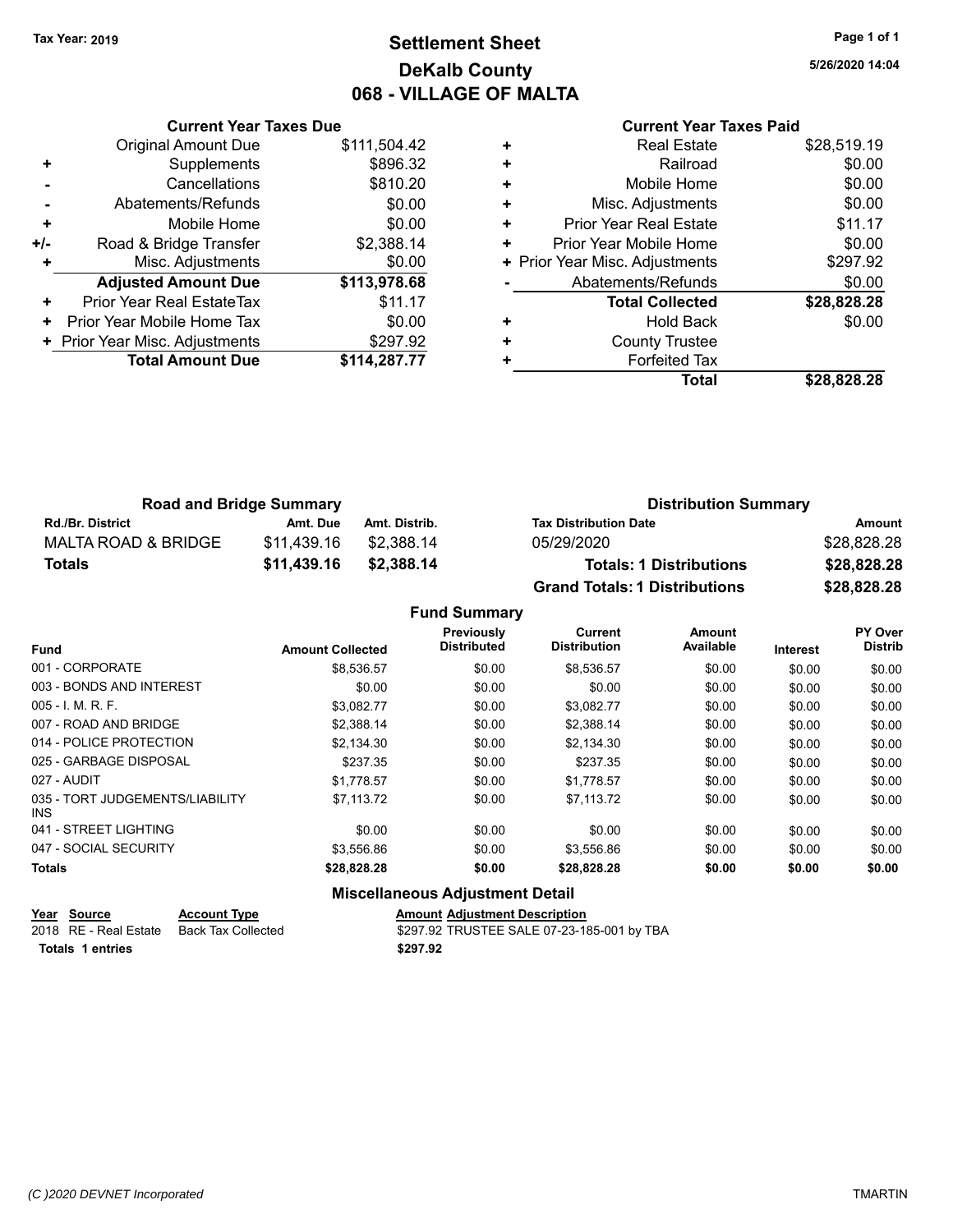# **Settlement Sheet Tax Year: 2019 Page 1 of 1 DeKalb County 069 - VILLAGE OF MAPLE PARK**

**5/26/2020 14:04**

|     | <b>Current Year Taxes Due</b>  |              |
|-----|--------------------------------|--------------|
|     | <b>Original Amount Due</b>     | \$121,990.08 |
| ٠   | Supplements                    | \$1,571.31   |
|     | Cancellations                  | \$1,761.51   |
|     | Abatements/Refunds             | \$0.33       |
| ٠   | Mobile Home                    | \$0.00       |
| +/- | Road & Bridge Transfer         | \$890.72     |
|     | Misc. Adjustments              | \$0.00       |
|     | <b>Adjusted Amount Due</b>     | \$122,690.27 |
| ٠   | Prior Year Real EstateTax      | (\$15.74)    |
| ٠   | Prior Year Mobile Home Tax     | \$0.00       |
|     | + Prior Year Misc. Adjustments | \$0.00       |
|     | <b>Total Amount Due</b>        | \$122.674.53 |
|     |                                |              |

| ٠ | <b>Real Estate</b>             | \$38,390.72 |
|---|--------------------------------|-------------|
| ٠ | Railroad                       | \$0.00      |
| ٠ | Mobile Home                    | \$0.00      |
| ٠ | Misc. Adjustments              | \$0.00      |
| ٠ | Prior Year Real Estate         | (\$15.74)   |
| ٠ | Prior Year Mobile Home         | \$0.00      |
|   | + Prior Year Misc. Adjustments | \$0.00      |
|   | Abatements/Refunds             | \$0.33      |
|   | <b>Total Collected</b>         | \$38,374.65 |
| ٠ | <b>Hold Back</b>               | \$0.00      |
| ٠ | <b>County Trustee</b>          |             |
| ٠ | <b>Forfeited Tax</b>           |             |
|   | Total                          | \$38,374.65 |

| <b>Road and Bridge Summary</b>   |            |               | <b>Distribution Summary</b>          |             |  |
|----------------------------------|------------|---------------|--------------------------------------|-------------|--|
| <b>Rd./Br. District</b>          | Amt. Due   | Amt. Distrib. | <b>Tax Distribution Date</b>         | Amount      |  |
| <b>CORTLAND ROAD &amp; BRIDC</b> | \$3.927.39 | \$890.72      | 05/29/2020                           | \$38,374.65 |  |
| <b>Totals</b>                    | \$3,927.39 | \$890.72      | <b>Totals: 1 Distributions</b>       | \$38,374.65 |  |
|                                  |            |               | <b>Grand Totals: 1 Distributions</b> | \$38,374.65 |  |

|                                         |                         | <b>Fund Summary</b>              |                                       |                     |                 |                                  |
|-----------------------------------------|-------------------------|----------------------------------|---------------------------------------|---------------------|-----------------|----------------------------------|
| Fund                                    | <b>Amount Collected</b> | Previously<br><b>Distributed</b> | <b>Current</b><br><b>Distribution</b> | Amount<br>Available | <b>Interest</b> | <b>PY Over</b><br><b>Distrib</b> |
| 001 - CORPORATE                         | \$20,102.23             | \$0.00                           | \$20,102.23                           | \$0.00              | \$0.00          | \$0.00                           |
| 003 - BONDS AND INTEREST                | \$0.00                  | \$0.00                           | \$0.00                                | \$0.00              | \$0.00          | \$0.00                           |
| 007 - ROAD AND BRIDGE                   | \$890.70                | \$0.00                           | \$890.70                              | \$0.00              | \$0.00          | \$0.00                           |
| 014 - POLICE PROTECTION                 | \$12.415.06             | \$0.00                           | \$12,415.06                           | \$0.00              | \$0.00          | \$0.00                           |
| 027 - AUDIT                             | \$1.655.74              | \$0.00                           | \$1.655.74                            | \$0.00              | \$0.00          | \$0.00                           |
| 035 - TORT JUDGEMENTS/LIABILITY<br>INS. | \$3.310.92              | \$0.00                           | \$3.310.92                            | \$0.00              | \$0.00          | \$0.00                           |
| <b>Totals</b>                           | \$38,374.65             | \$0.00                           | \$38,374.65                           | \$0.00              | \$0.00          | \$0.00                           |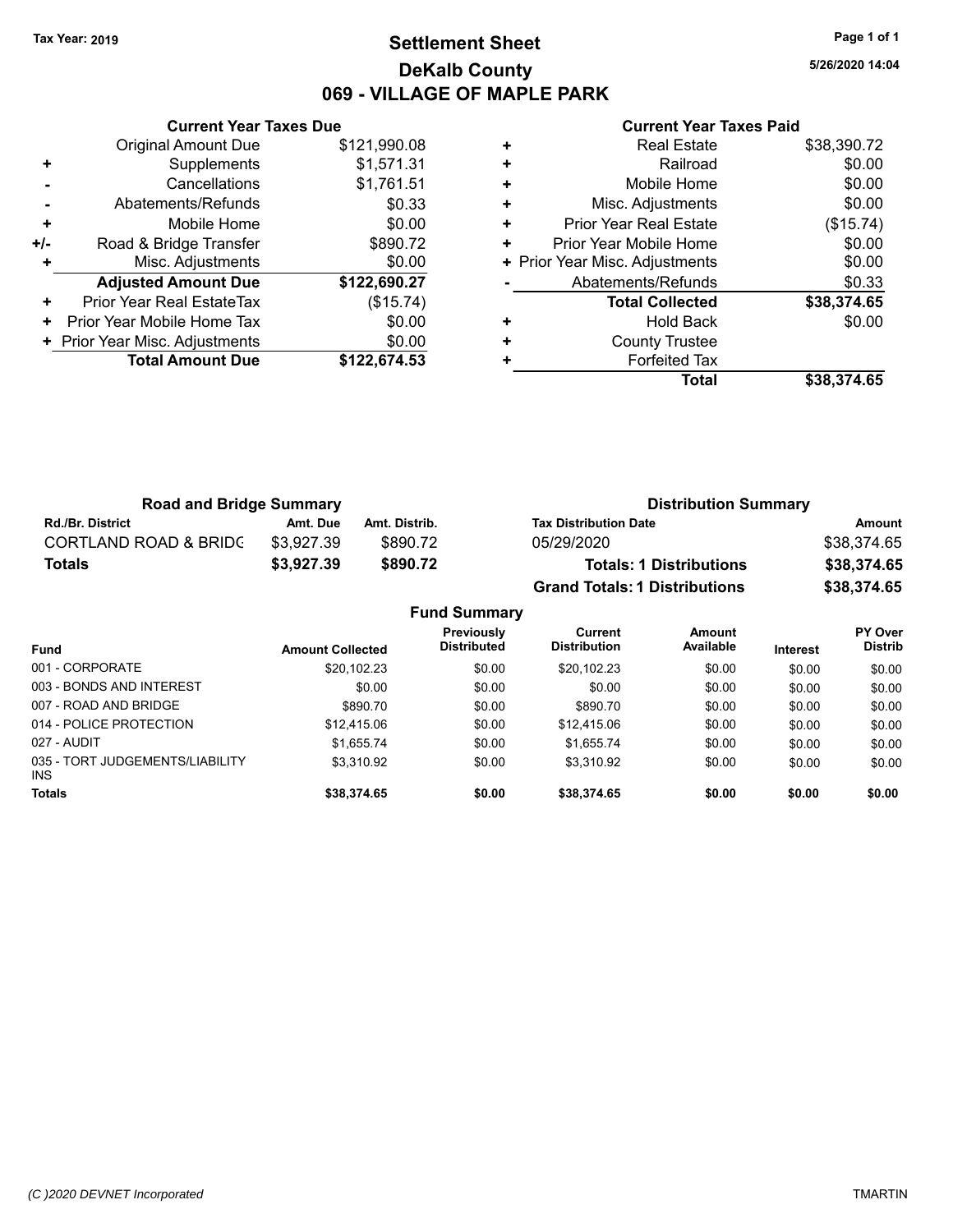# **Settlement Sheet Tax Year: 2019 Page 1 of 1 DeKalb County 070 - MAPLE PARK LIBRARY**

**5/26/2020 14:04**

|     | <b>Current Year Taxes Due</b>  |             |
|-----|--------------------------------|-------------|
|     | <b>Original Amount Due</b>     | \$11,608.93 |
| ٠   | Supplements                    | \$152.34    |
|     | Cancellations                  | \$170.80    |
|     | Abatements/Refunds             | \$0.00      |
| ٠   | Mobile Home                    | \$0.00      |
| +/- | Road & Bridge Transfer         | \$0.00      |
| ٠   | Misc. Adjustments              | \$0.00      |
|     | <b>Adjusted Amount Due</b>     | \$11,590.47 |
| ÷   | Prior Year Real EstateTax      | \$0.00      |
| ٠   | Prior Year Mobile Home Tax     | \$0.00      |
|     | + Prior Year Misc. Adjustments | \$0.00      |
|     | <b>Total Amount Due</b>        | \$11.590.47 |

|   | <b>Real Estate</b>             | \$3,509.57 |
|---|--------------------------------|------------|
| ٠ | Railroad                       | \$0.00     |
| ٠ | Mobile Home                    | \$0.00     |
| ٠ | Misc. Adjustments              | \$0.00     |
| ٠ | <b>Prior Year Real Estate</b>  | \$0.00     |
| ٠ | Prior Year Mobile Home         | \$0.00     |
|   | + Prior Year Misc. Adjustments | \$0.00     |
|   | Abatements/Refunds             | \$0.00     |
|   | <b>Total Collected</b>         | \$3,509.57 |
| ٠ | <b>Hold Back</b>               | \$0.00     |
| ٠ | <b>County Trustee</b>          |            |
| ٠ | <b>Forfeited Tax</b>           |            |
|   | <b>Total</b>                   | \$3,509.57 |
|   |                                |            |

|                 |                         |                                  |                                       | <b>Distribution Summary</b>    |                 |                           |
|-----------------|-------------------------|----------------------------------|---------------------------------------|--------------------------------|-----------------|---------------------------|
|                 |                         |                                  | <b>Tax Distribution Date</b>          |                                |                 | Amount                    |
|                 |                         |                                  | 05/29/2020                            |                                |                 | \$3,509.57                |
|                 |                         |                                  |                                       | <b>Totals: 1 Distributions</b> |                 | \$3,509.57                |
|                 |                         |                                  | <b>Grand Totals: 1 Distributions</b>  |                                |                 | \$3,509.57                |
|                 |                         | <b>Fund Summary</b>              |                                       |                                |                 |                           |
| <b>Fund</b>     | <b>Amount Collected</b> | Previously<br><b>Distributed</b> | <b>Current</b><br><b>Distribution</b> | <b>Amount</b><br>Available     | <b>Interest</b> | PY Over<br><b>Distrib</b> |
| 001 - CORPORATE | \$3,509.57              | \$0.00                           | \$3,509.57                            | \$0.00                         | \$0.00          | \$0.00                    |
| <b>Totals</b>   | \$3,509.57              | \$0.00                           | \$3,509.57                            | \$0.00                         | \$0.00          | \$0.00                    |
|                 |                         |                                  |                                       |                                |                 |                           |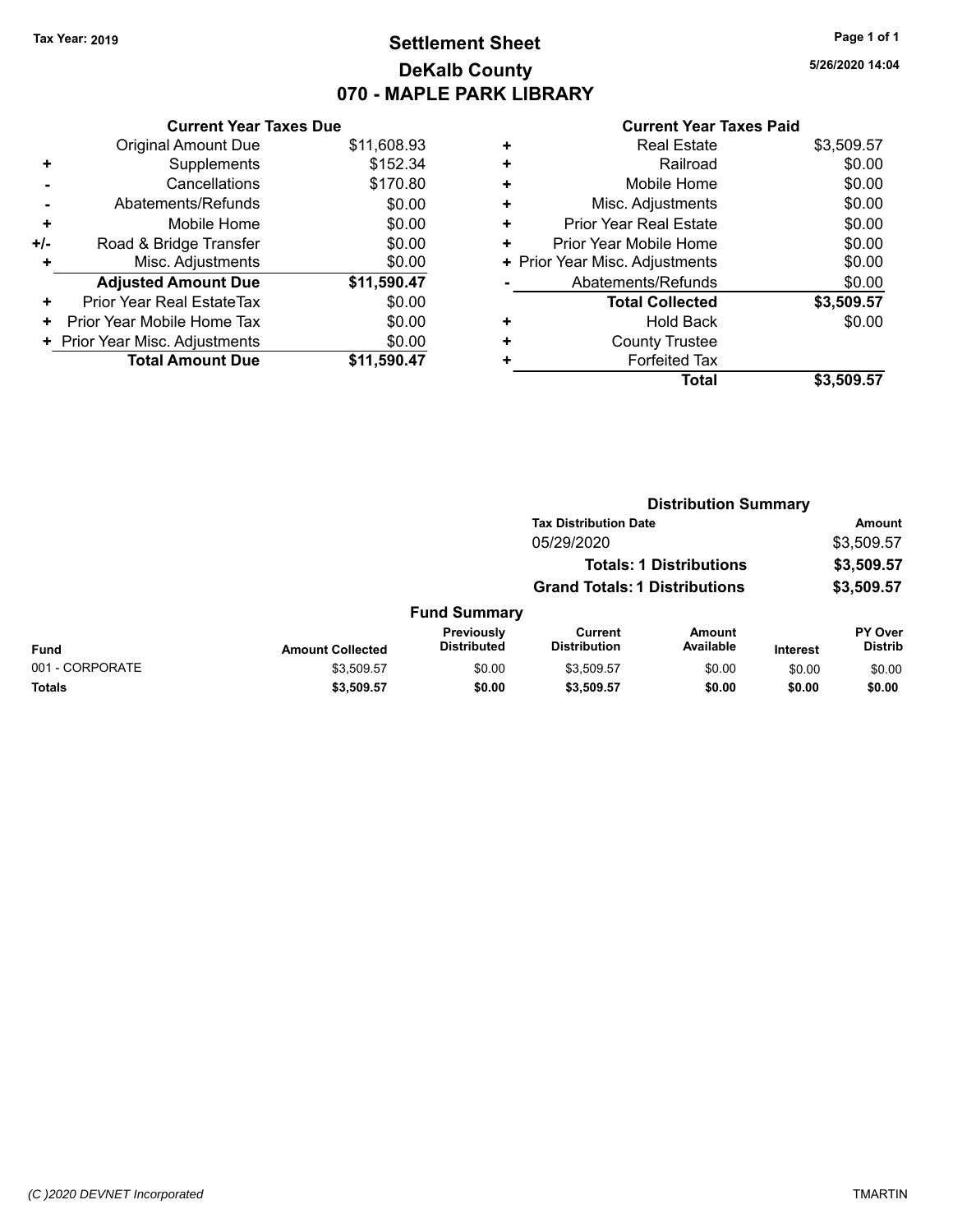# **Settlement Sheet Tax Year: 2019 Page 1 of 1 DeKalb County 071 - CITY OF SANDWICH**

**5/26/2020 14:04**

| <b>Current Year Taxes Paid</b> |  |  |
|--------------------------------|--|--|
|--------------------------------|--|--|

|     | <b>Current Year Taxes Due</b>  |                |
|-----|--------------------------------|----------------|
|     | <b>Original Amount Due</b>     | \$1,379,591.54 |
| ٠   | Supplements                    | \$12,540.50    |
|     | Cancellations                  | \$14,400.81    |
|     | Abatements/Refunds             | \$0.00         |
| ٠   | Mobile Home                    | \$0.00         |
| +/- | Road & Bridge Transfer         | \$5,594.68     |
|     | Misc. Adjustments              | \$0.00         |
|     | <b>Adjusted Amount Due</b>     | \$1,383,325.91 |
| ÷   | Prior Year Real EstateTax      | \$2.82         |
| ٠   | Prior Year Mobile Home Tax     | \$0.00         |
|     | + Prior Year Misc. Adjustments | \$210.48       |
|     | <b>Total Amount Due</b>        | \$1,383,539.21 |
|     |                                |                |

| \$0.00<br>Railroad<br>÷<br>\$0.00<br>Mobile Home<br>٠<br>\$0.00<br>Misc. Adjustments<br>٠<br>\$2.82<br><b>Prior Year Real Estate</b><br>٠<br>\$0.00<br>Prior Year Mobile Home<br>٠<br>\$210.48<br>+ Prior Year Misc. Adjustments<br>\$0.00<br>Abatements/Refunds<br>\$352,970.25<br><b>Total Collected</b><br>\$0.00<br>Hold Back<br><b>County Trustee</b><br>٠<br><b>Forfeited Tax</b><br>Total<br>\$352,970.25 | <b>Real Estate</b> | \$352,756.95 |
|------------------------------------------------------------------------------------------------------------------------------------------------------------------------------------------------------------------------------------------------------------------------------------------------------------------------------------------------------------------------------------------------------------------|--------------------|--------------|
|                                                                                                                                                                                                                                                                                                                                                                                                                  |                    |              |
|                                                                                                                                                                                                                                                                                                                                                                                                                  |                    |              |
|                                                                                                                                                                                                                                                                                                                                                                                                                  |                    |              |
|                                                                                                                                                                                                                                                                                                                                                                                                                  |                    |              |
|                                                                                                                                                                                                                                                                                                                                                                                                                  |                    |              |
|                                                                                                                                                                                                                                                                                                                                                                                                                  |                    |              |
|                                                                                                                                                                                                                                                                                                                                                                                                                  |                    |              |
|                                                                                                                                                                                                                                                                                                                                                                                                                  |                    |              |
|                                                                                                                                                                                                                                                                                                                                                                                                                  |                    |              |
|                                                                                                                                                                                                                                                                                                                                                                                                                  |                    |              |
|                                                                                                                                                                                                                                                                                                                                                                                                                  |                    |              |
|                                                                                                                                                                                                                                                                                                                                                                                                                  |                    |              |

| <b>Road and Bridge Summary</b> |             |               | <b>Distribution Summary</b>          |              |  |
|--------------------------------|-------------|---------------|--------------------------------------|--------------|--|
| <b>Rd./Br. District</b>        | Amt. Due    | Amt. Distrib. | <b>Tax Distribution Date</b>         | Amount       |  |
| SANDWICH ROAD & BRIDG          | \$21,282.34 | \$5.314.18    | 05/29/2020                           | \$352.970.25 |  |
| SOMONAUK ROAD & BRID           | \$1,107.39  | \$280.50      | <b>Totals: 1 Distributions</b>       | \$352,970.25 |  |
| Totals                         | \$22,389.73 | \$5,594.68    | <b>Grand Totals: 1 Distributions</b> | \$352,970.25 |  |

**Fund Summary**

| <b>Fund</b>                                         | <b>Amount Collected</b> | <b>Previously</b><br><b>Distributed</b> | <b>Current</b><br><b>Distribution</b> | <b>Amount</b><br>Available | <b>Interest</b> | PY Over<br><b>Distrib</b> |
|-----------------------------------------------------|-------------------------|-----------------------------------------|---------------------------------------|----------------------------|-----------------|---------------------------|
| 001 - CORPORATE                                     | \$62,533.86             | \$0.00                                  | \$62,533.86                           | \$0.00                     | \$0.00          | \$0.00                    |
| 003 - BONDS AND INTEREST                            | \$0.00                  | \$0.00                                  | \$0.00                                | \$0.00                     | \$0.00          | \$0.00                    |
| 005 - I. M. R. F.                                   | \$20,189.81             | \$0.00                                  | \$20,189.81                           | \$0.00                     | \$0.00          | \$0.00                    |
| 007 - ROAD AND BRIDGE                               | \$5,594.68              | \$0.00                                  | \$5,594.68                            | \$0.00                     | \$0.00          | \$0.00                    |
| 014 - POLICE PROTECTION                             | \$40,379.64             | \$0.00                                  | \$40,379.64                           | \$0.00                     | \$0.00          | \$0.00                    |
| 015 - POLICE PENSION                                | \$146,854.06            | \$0.00                                  | \$146,854.06                          | \$0.00                     | \$0.00          | \$0.00                    |
| 027 - AUDIT                                         | \$3,370.58              | \$0.00                                  | \$3,370.58                            | \$0.00                     | \$0.00          | \$0.00                    |
| 035 - TORT JUDGMENTS, LIABILITY<br><b>INSURANCE</b> | \$6,733.52              | \$0.00                                  | \$6,733.52                            | \$0.00                     | \$0.00          | \$0.00                    |
| 040 - STREET AND BRIDGE                             | \$0.00                  | \$0.00                                  | \$0.00                                | \$0.00                     | \$0.00          | \$0.00                    |
| 041 - STREET LIGHTING                               | \$8,974.46              | \$0.00                                  | \$8,974.46                            | \$0.00                     | \$0.00          | \$0.00                    |
| 045 - PUBLIC BENEFIT                                | \$0.00                  | \$0.00                                  | \$0.00                                | \$0.00                     | \$0.00          | \$0.00                    |
| 046 - EMERGENCY SERV & DISASTER<br><b>OPER</b>      | \$1,126.19              | \$0.00                                  | \$1,126.19                            | \$0.00                     | \$0.00          | \$0.00                    |
| 047 - SOCIAL SECURITY                               | \$22,434.20             | \$0.00                                  | \$22,434.20                           | \$0.00                     | \$0.00          | \$0.00                    |
| 048 - SCHOOL CROSSING GUARDS                        | \$2,244.40              | \$0.00                                  | \$2,244.40                            | \$0.00                     | \$0.00          | \$0.00                    |
| 060 - UNEMPLOYMENT INSURANCE                        | \$1,126.19              | \$0.00                                  | \$1,126.19                            | \$0.00                     | \$0.00          | \$0.00                    |
| 062 - WORKERS COMPENSATION                          | \$22,434.20             | \$0.00                                  | \$22,434.20                           | \$0.00                     | \$0.00          | \$0.00                    |
| 065 - FORESTRY PROGRAM                              | \$8,974.46              | \$0.00                                  | \$8,974.46                            | \$0.00                     | \$0.00          | \$0.00                    |
| <b>Totals</b>                                       | \$352,970.25            | \$0.00                                  | \$352,970.25                          | \$0.00                     | \$0.00          | \$0.00                    |

| Year Source             | <b>Account Type</b>       | <b>Amount Adjustment Description</b>                          |
|-------------------------|---------------------------|---------------------------------------------------------------|
| 2018 DR - Drainage      | <b>Back Tax Collected</b> | \$1.54 AMEN REAL ESTATE LLC REDEMPTION 19-35-231-010 by TBA   |
| 2018 RE - Real Estate   | <b>Back Tax Collected</b> | \$121.78 AMEN REAL ESTATE LLC REDEMPTION 19-35-231-003 by TBA |
| 2018 DR - Drainage      | Back Tax Collected        | \$1.54 AMEN REAL ESTATE LLC REDEMPTION 19-35-231-003 by TBA   |
| 2018 RE - Real Estate   | <b>Back Tax Collected</b> | \$85.62 AMEN REAL ESTATE LLC REDEMPTION 19-35-231-010 by TBA  |
| <b>Totals 4 entries</b> |                           | \$210.48                                                      |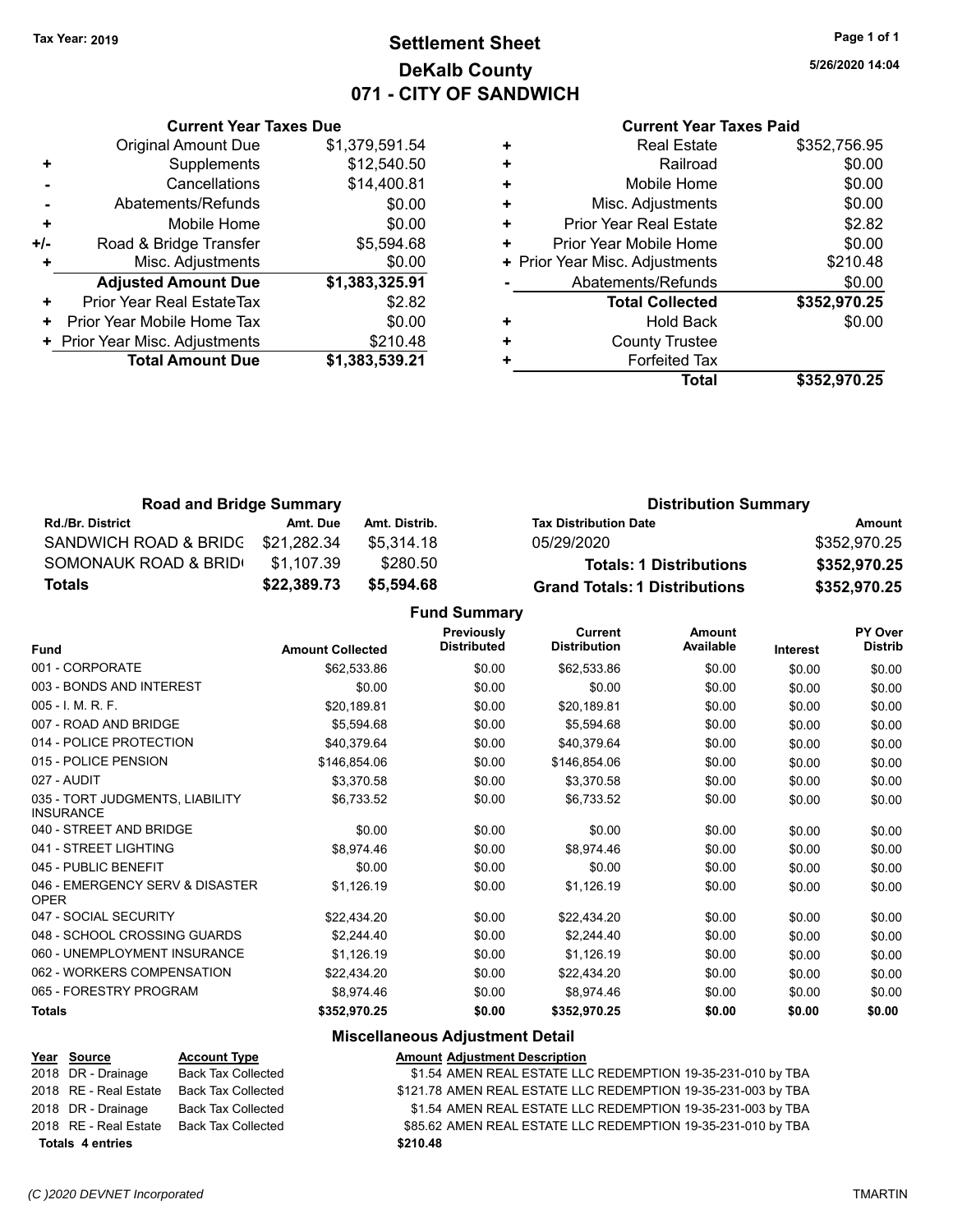# **Settlement Sheet Tax Year: 2019 Page 1 of 1 DeKalb County 072 - VILLAGE OF SHABBONA**

**5/26/2020 14:04**

|     | <b>Current Year Taxes Due</b>  |              |
|-----|--------------------------------|--------------|
|     | <b>Original Amount Due</b>     | \$105,217.13 |
| ٠   | Supplements                    | \$98.88      |
|     | Cancellations                  | \$249.16     |
|     | Abatements/Refunds             | \$0.00       |
| ٠   | Mobile Home                    | \$0.00       |
| +/- | Road & Bridge Transfer         | \$2,103.67   |
|     | Misc. Adjustments              | \$0.00       |
|     | <b>Adjusted Amount Due</b>     | \$107,170.52 |
| ٠   | Prior Year Real EstateTax      | \$0.00       |
| ٠   | Prior Year Mobile Home Tax     | \$0.00       |
|     | + Prior Year Misc. Adjustments | \$0.00       |
|     | <b>Total Amount Due</b>        | \$107,170.52 |
|     |                                |              |

| ٠ | <b>Forfeited Tax</b><br>Total  | \$22.547.40 |
|---|--------------------------------|-------------|
| ٠ | <b>County Trustee</b>          |             |
| ٠ | <b>Hold Back</b>               | \$0.00      |
|   | <b>Total Collected</b>         | \$22,547.40 |
|   | Abatements/Refunds             | \$0.00      |
|   | + Prior Year Misc. Adjustments | \$0.00      |
| ٠ | Prior Year Mobile Home         | \$0.00      |
| ٠ | <b>Prior Year Real Estate</b>  | \$0.00      |
| ٠ | Misc. Adjustments              | \$0.00      |
| ٠ | Mobile Home                    | \$0.00      |
| ٠ | Railroad                       | \$0.00      |
|   | <b>Real Estate</b>             | \$22,547.40 |

| <b>Road and Bridge Summary</b> |             |               | <b>Distribution Summary</b>          |             |  |
|--------------------------------|-------------|---------------|--------------------------------------|-------------|--|
| <b>Rd./Br. District</b>        | Amt. Due    | Amt. Distrib. | <b>Tax Distribution Date</b>         | Amount      |  |
| SHABBONA ROAD & BRIDC          | \$11.568.10 | \$2.103.67    | 05/29/2020                           | \$22,547.40 |  |
| <b>Totals</b>                  | \$11,568.10 | \$2,103,67    | <b>Totals: 1 Distributions</b>       | \$22,547.40 |  |
|                                |             |               | <b>Grand Totals: 1 Distributions</b> | \$22,547.40 |  |

| <b>Fund Summary</b>          |                         |                                  |                                |                     |                 |                                  |
|------------------------------|-------------------------|----------------------------------|--------------------------------|---------------------|-----------------|----------------------------------|
| <b>Fund</b>                  | <b>Amount Collected</b> | Previously<br><b>Distributed</b> | Current<br><b>Distribution</b> | Amount<br>Available | <b>Interest</b> | <b>PY Over</b><br><b>Distrib</b> |
| 001 - CORPORATE              | \$10,859.02             | \$0.00                           | \$10,859.02                    | \$0.00              | \$0.00          | \$0.00                           |
| $005 - I. M. R. F.$          | \$327.00                | \$0.00                           | \$327.00                       | \$0.00              | \$0.00          | \$0.00                           |
| 007 - ROAD AND BRIDGE        | \$2.103.67              | \$0.00                           | \$2.103.67                     | \$0.00              | \$0.00          | \$0.00                           |
| 014 - POLICE PROTECTION      | \$6,183.25              | \$0.00                           | \$6,183.25                     | \$0.00              | \$0.00          | \$0.00                           |
| 047 - SOCIAL SECURITY        | \$2,305.19              | \$0.00                           | \$2,305.19                     | \$0.00              | \$0.00          | \$0.00                           |
| 060 - UNEMPLOYMENT INSURANCE | \$234.73                | \$0.00                           | \$234.73                       | \$0.00              | \$0.00          | \$0.00                           |
| 062 - WORKERS COMPENSATION   | \$534.54                | \$0.00                           | \$534.54                       | \$0.00              | \$0.00          | \$0.00                           |
| <b>Totals</b>                | \$22,547.40             | \$0.00                           | \$22,547.40                    | \$0.00              | \$0.00          | \$0.00                           |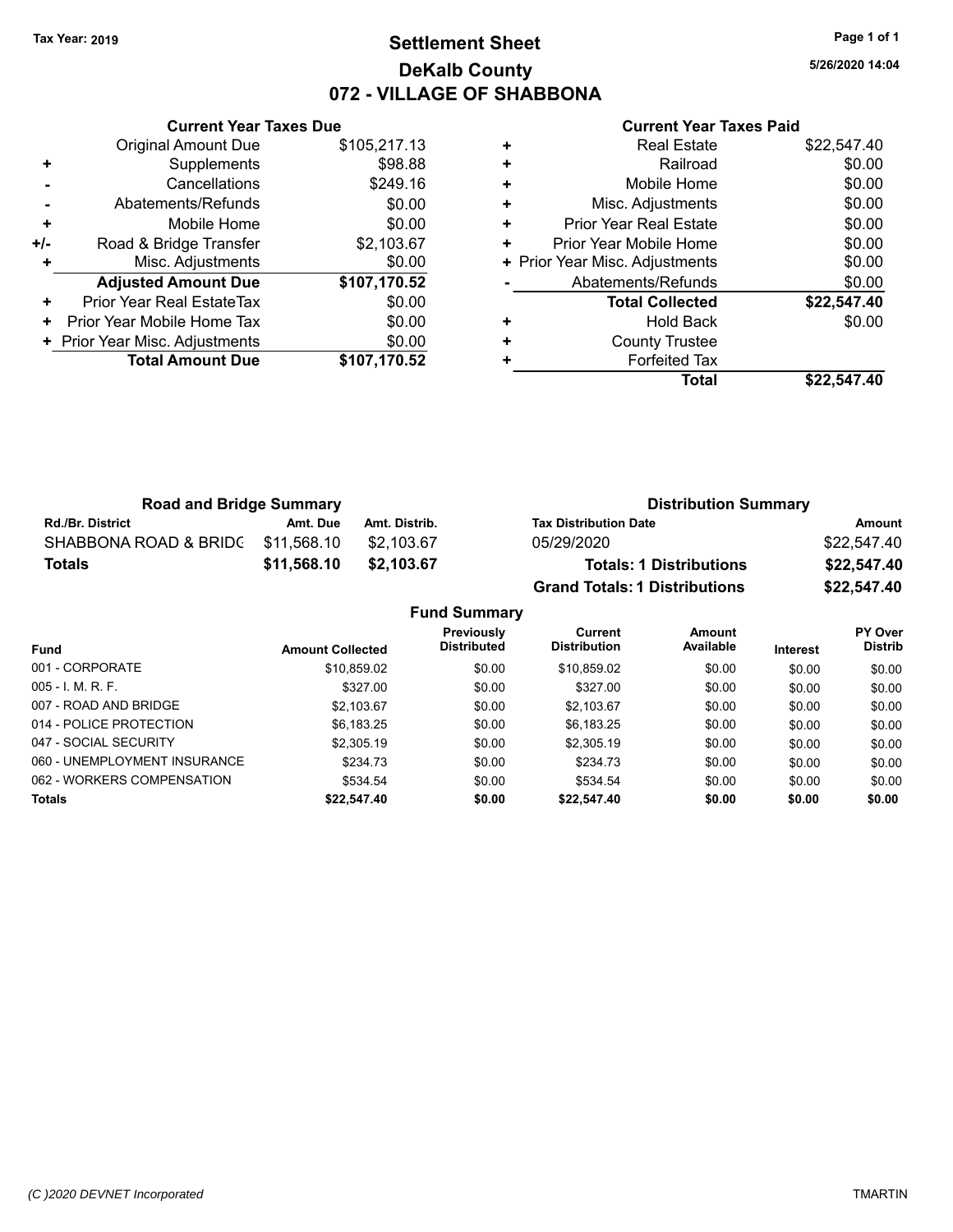# **Settlement Sheet Tax Year: 2019 Page 1 of 1 DeKalb County 073 - FLEWELLIN MEMORIAL LIBRARY**

**5/26/2020 14:04**

| <b>Current Year Taxes Due</b> |                                |
|-------------------------------|--------------------------------|
| <b>Original Amount Due</b>    | \$28,243.87                    |
| Supplements                   | \$19.89                        |
| Cancellations                 | \$58.15                        |
| Abatements/Refunds            | \$0.00                         |
| Mobile Home                   | \$0.00                         |
| Road & Bridge Transfer        | \$0.00                         |
| Misc. Adjustments             | \$0.00                         |
| <b>Adjusted Amount Due</b>    | \$28,205.61                    |
| Prior Year Real EstateTax     | \$0.00                         |
| Prior Year Mobile Home Tax    | \$0.00                         |
|                               | \$0.00                         |
| <b>Total Amount Due</b>       | \$28,205.61                    |
|                               | + Prior Year Misc. Adjustments |

| ٠ | <b>Real Estate</b>             | \$5,487.83 |
|---|--------------------------------|------------|
| ٠ | Railroad                       | \$0.00     |
| ٠ | Mobile Home                    | \$0.00     |
| ٠ | Misc. Adjustments              | \$0.00     |
| ٠ | <b>Prior Year Real Estate</b>  | \$0.00     |
| ٠ | Prior Year Mobile Home         | \$0.00     |
|   | + Prior Year Misc. Adjustments | \$0.00     |
|   | Abatements/Refunds             | \$0.00     |
|   | <b>Total Collected</b>         | \$5,487.83 |
| ٠ | Hold Back                      | \$0.00     |
| ٠ | <b>County Trustee</b>          |            |
| ٠ | <b>Forfeited Tax</b>           |            |
|   | Total                          | \$5,487.83 |

|                 |                         |                                  |                                       | <b>Distribution Summary</b>    |                 |                           |
|-----------------|-------------------------|----------------------------------|---------------------------------------|--------------------------------|-----------------|---------------------------|
|                 |                         |                                  | <b>Tax Distribution Date</b>          |                                |                 | Amount                    |
|                 |                         |                                  | 05/29/2020                            |                                |                 | \$5,487.83                |
|                 |                         |                                  |                                       | <b>Totals: 1 Distributions</b> |                 | \$5,487.83                |
|                 |                         |                                  | <b>Grand Totals: 1 Distributions</b>  |                                |                 | \$5,487.83                |
|                 |                         | <b>Fund Summary</b>              |                                       |                                |                 |                           |
| <b>Fund</b>     | <b>Amount Collected</b> | Previously<br><b>Distributed</b> | <b>Current</b><br><b>Distribution</b> | <b>Amount</b><br>Available     | <b>Interest</b> | PY Over<br><b>Distrib</b> |
| 001 - CORPORATE | \$5,487.83              | \$0.00                           | \$5,487.83                            | \$0.00                         | \$0.00          | \$0.00                    |
| <b>Totals</b>   | \$5,487.83              | \$0.00                           | \$5,487.83                            | \$0.00                         | \$0.00          | \$0.00                    |
|                 |                         |                                  |                                       |                                |                 |                           |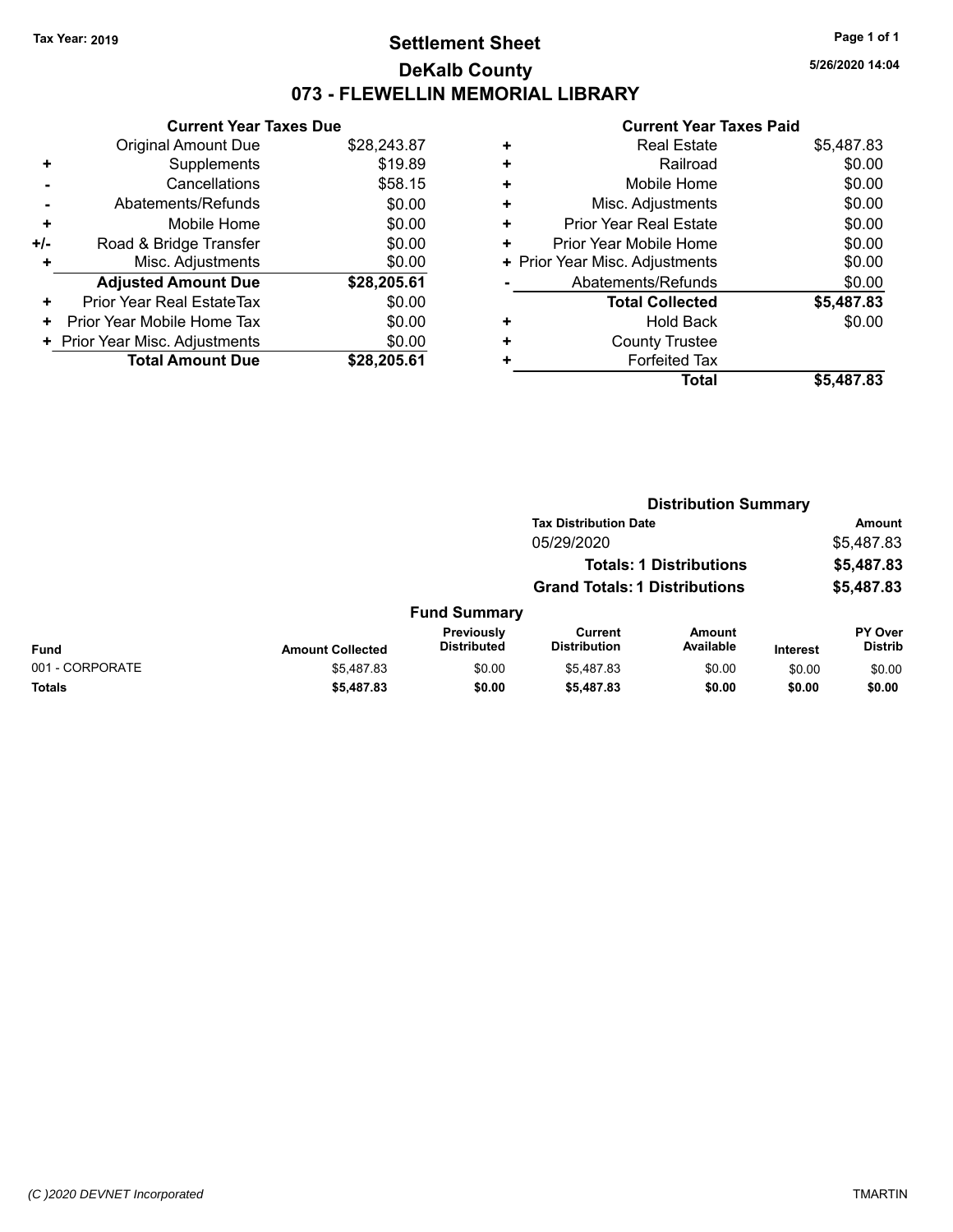# **Settlement Sheet Tax Year: 2019 Page 1 of 1 DeKalb County 074 - VILLAGE OF SOMONAUK**

**5/26/2020 14:04**

### **Current Year Taxes Paid**

|     | <b>Original Amount Due</b>     | \$467,695.42 |
|-----|--------------------------------|--------------|
| ٠   | Supplements                    | \$1,500.43   |
|     | Cancellations                  | \$1,574.96   |
|     | Abatements/Refunds             | \$0.00       |
| ٠   | Mobile Home                    | \$0.00       |
| +/- | Road & Bridge Transfer         | \$15,146.05  |
| ٠   | Misc. Adjustments              | \$0.00       |
|     | <b>Adjusted Amount Due</b>     | \$482,766.94 |
| ٠   | Prior Year Real EstateTax      | \$0.00       |
| ٠   | Prior Year Mobile Home Tax     | \$0.00       |
|     | + Prior Year Misc. Adjustments | \$0.00       |
|     | <b>Total Amount Due</b>        | \$482,766.94 |
|     |                                |              |

**Current Year Taxes Due**

|   | <b>Real Estate</b>             | \$143,477.44 |
|---|--------------------------------|--------------|
| ÷ | Railroad                       | \$0.00       |
| ٠ | Mobile Home                    | \$0.00       |
| ٠ | Misc. Adjustments              | \$0.00       |
| ٠ | Prior Year Real Estate         | \$0.00       |
| ٠ | Prior Year Mobile Home         | \$0.00       |
|   | + Prior Year Misc. Adjustments | \$0.00       |
|   | Abatements/Refunds             | \$0.00       |
|   | <b>Total Collected</b>         | \$143,477.44 |
| ٠ | <b>Hold Back</b>               | \$0.00       |
| ٠ | <b>County Trustee</b>          |              |
|   | <b>Forfeited Tax</b>           |              |
|   | Total                          | \$143,477.44 |

| <b>Road and Bridge Summary</b> |          |                         | <b>Distribution Summary</b>          |              |  |
|--------------------------------|----------|-------------------------|--------------------------------------|--------------|--|
| <b>Rd./Br. District</b>        | Amt. Due | Amt. Distrib.           | <b>Tax Distribution Date</b>         | Amount       |  |
| SOMONAUK ROAD & BRID           |          | \$60.520.58 \$15.146.05 | 05/29/2020                           | \$143.477.44 |  |
| <b>Totals</b>                  |          | \$60,520.58 \$15,146.05 | <b>Totals: 1 Distributions</b>       | \$143,477.44 |  |
|                                |          |                         | <b>Grand Totals: 1 Distributions</b> | \$143,477.44 |  |

**Fund Summary Fund Interest Amount Collected Distributed PY Over Distrib Amount Available Current Distribution Previously** 001 - CORPORATE \$38,045.38 \$0.00 \$38,045.38 \$0.00 \$0.00 \$0.00 003 - BONDS AND INTEREST  $$50,331.70$   $$0.00$   $$50,331.70$   $$0.00$   $$0.00$   $$0.00$ 007 - ROAD AND BRIDGE 60.00 \$15,146.05 \$0.00 \$15,146.05 \$0.00 \$0.00 \$0.00 \$0.00 \$0.00 014 - POLICE PROTECTION \$1,253.93 \$0.00 \$7,253.93 \$0.00 \$0.00 \$0.00 \$0.00 \$0.00 025 - GARBAGE DISPOSAL \$4,756.86 \$0.00 \$0.00 \$0.00 \$0.00 \$0.00 \$0.00 027 - AUDIT \$5,350.78 \$0.00 \$5,350.78 \$0.00 \$0.00 \$0.00 035 - TORT JUDGEMENTS/LIABILITY INS \$11,771.71 \$0.00 \$11,771.71 \$0.00 \$0.00 \$0.00 047 - SOCIAL SECURITY \$10,821.03 \$0.00 \$0.00 \$0.00 \$0.00 \$0.00 \$0.00 \$0.00 **Totals \$143,477.44 \$0.00 \$143,477.44 \$0.00 \$0.00 \$0.00**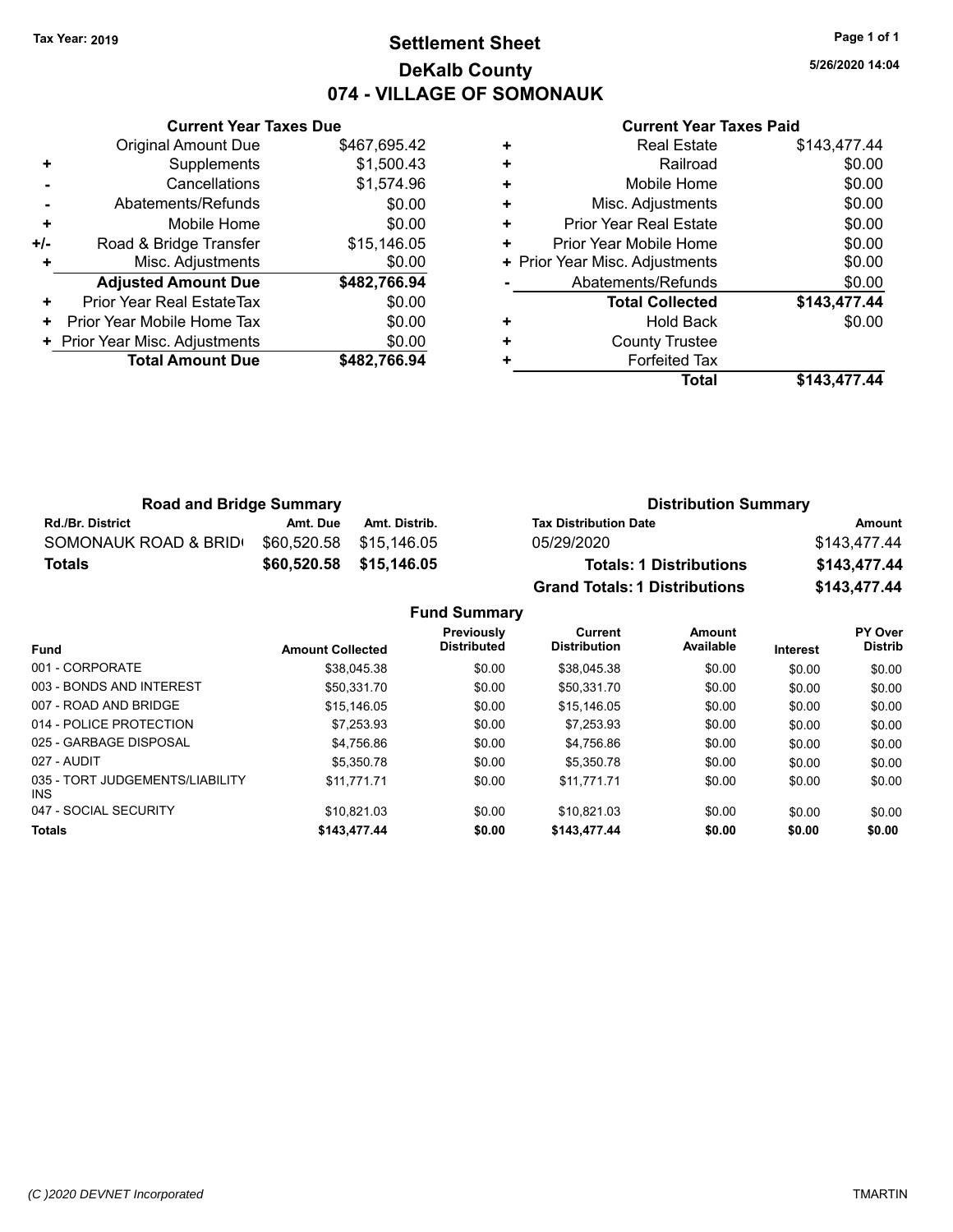# **Settlement Sheet Tax Year: 2019 Page 1 of 1 DeKalb County 075 - SOMONAUK LIBRARY**

**5/26/2020 14:04**

### **Current Year Taxes Paid**

|     | <b>Current Year Taxes Due</b>  |              |  |  |
|-----|--------------------------------|--------------|--|--|
|     | <b>Original Amount Due</b>     | \$150,293.72 |  |  |
| ٠   | Supplements                    | \$334.61     |  |  |
|     | Cancellations                  | \$351.24     |  |  |
|     | Abatements/Refunds             | \$0.00       |  |  |
| ÷   | Mobile Home                    | \$0.00       |  |  |
| +/- | Road & Bridge Transfer         | \$0.00       |  |  |
|     | Misc. Adjustments              | \$0.00       |  |  |
|     | <b>Adjusted Amount Due</b>     | \$150,277.09 |  |  |
| ٠   | Prior Year Real EstateTax      | \$0.00       |  |  |
| ٠   | Prior Year Mobile Home Tax     | \$0.00       |  |  |
|     | + Prior Year Misc. Adjustments | \$0.00       |  |  |
|     | <b>Total Amount Due</b>        | \$150,277.09 |  |  |
|     |                                |              |  |  |

|   | <b>Real Estate</b>             | \$39,203.85 |
|---|--------------------------------|-------------|
| ٠ | Railroad                       | \$0.00      |
| ٠ | Mobile Home                    | \$0.00      |
| ٠ | Misc. Adjustments              | \$0.00      |
| ٠ | <b>Prior Year Real Estate</b>  | \$0.00      |
| ٠ | Prior Year Mobile Home         | \$0.00      |
|   | + Prior Year Misc. Adjustments | \$0.00      |
|   | Abatements/Refunds             | \$0.00      |
|   | <b>Total Collected</b>         | \$39,203.85 |
| ٠ | <b>Hold Back</b>               | \$0.00      |
| ٠ | <b>County Trustee</b>          |             |
| ٠ | <b>Forfeited Tax</b>           |             |
|   | Total                          | \$39,203.85 |
|   |                                |             |

| <b>Distribution Summary</b>          |             |  |
|--------------------------------------|-------------|--|
| <b>Tax Distribution Date</b>         | Amount      |  |
| 05/29/2020                           | \$39,203.85 |  |
| <b>Totals: 1 Distributions</b>       | \$39,203.85 |  |
| <b>Grand Totals: 1 Distributions</b> | \$39,203.85 |  |

# **Fund Summary**

|                                         |                         | Previously<br><b>Distributed</b> | Current<br><b>Distribution</b> | Amount<br>Available |                 | <b>PY Over</b><br><b>Distrib</b> |
|-----------------------------------------|-------------------------|----------------------------------|--------------------------------|---------------------|-----------------|----------------------------------|
| <b>Fund</b>                             | <b>Amount Collected</b> |                                  |                                |                     | <b>Interest</b> |                                  |
| 001 - CORPORATE                         | \$17.691.28             | \$0.00                           | \$17,691.28                    | \$0.00              | \$0.00          | \$0.00                           |
| 003 - BONDS AND INTEREST                | \$17.211.24             | \$0.00                           | \$17.211.24                    | \$0.00              | \$0.00          | \$0.00                           |
| 004 - OPERATIONS & MAINTENANCE          | \$2.358.82              | \$0.00                           | \$2,358.82                     | \$0.00              | \$0.00          | \$0.00                           |
| $005 - 1$ M, R, F.                      | \$0.00                  | \$0.00                           | \$0.00                         | \$0.00              | \$0.00          | \$0.00                           |
| 027 - AUDIT                             | \$574.38                | \$0.00                           | \$574.38                       | \$0.00              | \$0.00          | \$0.00                           |
| 035 - TORT JUDGEMENTS/LIABILITY<br>INS. | \$1.094.49              | \$0.00                           | \$1.094.49                     | \$0.00              | \$0.00          | \$0.00                           |
| 047 - SOCIAL SECURITY                   | \$273.64                | \$0.00                           | \$273.64                       | \$0.00              | \$0.00          | \$0.00                           |
| <b>Totals</b>                           | \$39,203.85             | \$0.00                           | \$39,203.85                    | \$0.00              | \$0.00          | \$0.00                           |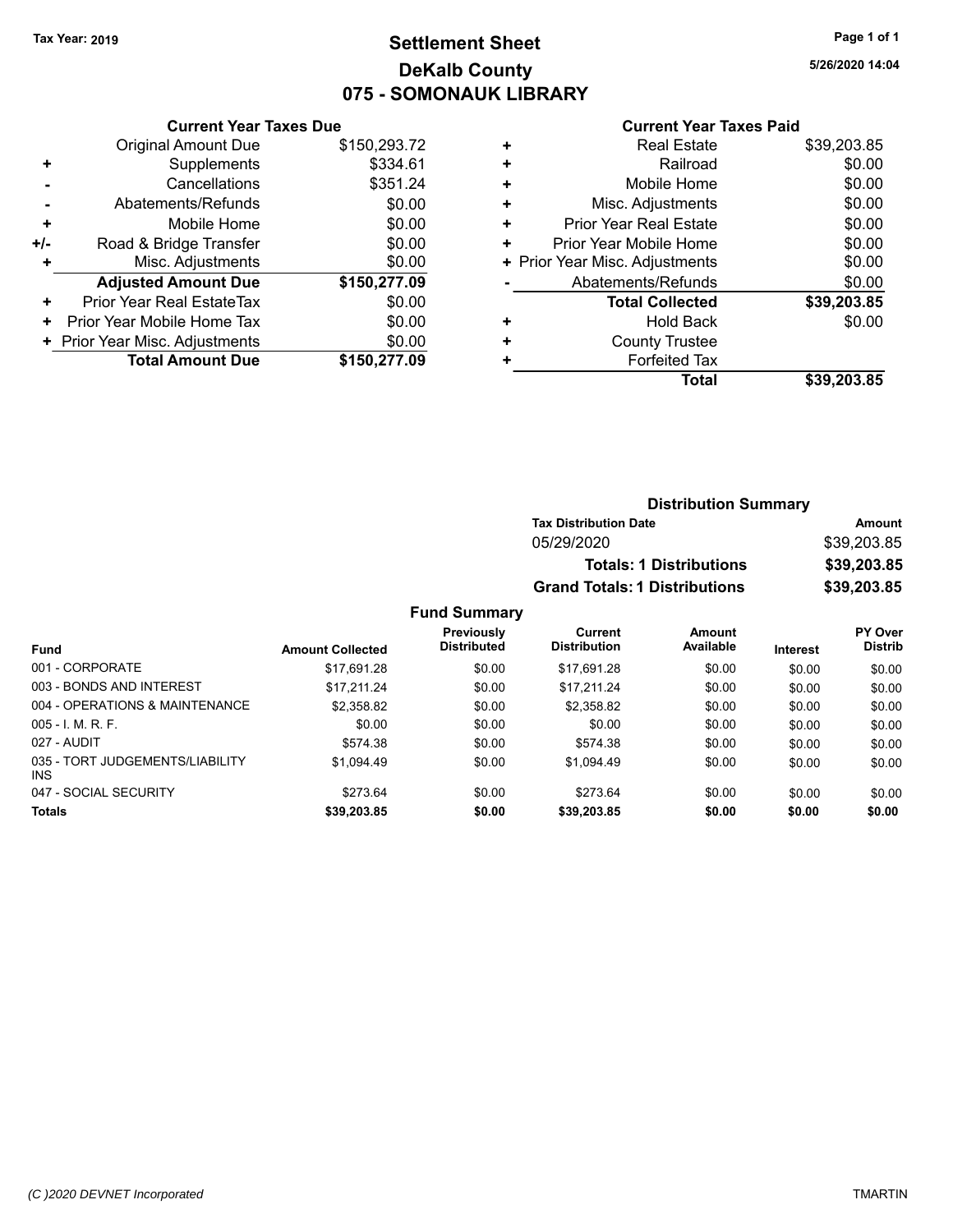# **Settlement Sheet Tax Year: 2019 Page 1 of 1 DeKalb County 076 - CITY OF SYCAMORE**

**5/26/2020 14:04**

### **Current Year Taxes Paid**

|     | <b>Current Year Taxes Due</b>  |                |  |  |
|-----|--------------------------------|----------------|--|--|
|     | <b>Original Amount Due</b>     | \$3,113,742.51 |  |  |
|     | Supplements                    | \$11,835.66    |  |  |
|     | Cancellations                  | \$13,362.09    |  |  |
|     | Abatements/Refunds             | \$8.04         |  |  |
| ٠   | Mobile Home                    | \$0.00         |  |  |
| +/- | Road & Bridge Transfer         | \$20,662.90    |  |  |
|     | Misc. Adjustments              | \$4.34         |  |  |
|     | <b>Adjusted Amount Due</b>     | \$3,132,875.28 |  |  |
| ٠   | Prior Year Real EstateTax      | (\$292.17)     |  |  |
| ٠   | Prior Year Mobile Home Tax     | \$0.00         |  |  |
|     | + Prior Year Misc. Adjustments | \$61.16        |  |  |
|     | <b>Total Amount Due</b>        | \$3.132.644.27 |  |  |
|     |                                |                |  |  |

| <b>Real Estate</b>             | \$692,432.79 |
|--------------------------------|--------------|
| Railroad                       | \$0.00       |
| Mobile Home                    | \$0.00       |
| Misc. Adjustments              | \$4.34       |
| <b>Prior Year Real Estate</b>  | (\$292.17)   |
| Prior Year Mobile Home         | \$0.00       |
| + Prior Year Misc. Adjustments | \$61.16      |
| Abatements/Refunds             | \$8.04       |
| <b>Total Collected</b>         | \$692,198.08 |
| Hold Back                      | \$0.00       |
| <b>County Trustee</b>          |              |
| <b>Forfeited Tax</b>           |              |
| <b>Total</b>                   | \$692,198.08 |
|                                |              |

| <b>Road and Bridge Summary</b>   |             |               | <b>Distribution Summary</b>          |              |
|----------------------------------|-------------|---------------|--------------------------------------|--------------|
| <b>Rd./Br. District</b>          | Amt. Due    | Amt. Distrib. | <b>Tax Distribution Date</b>         | Amount       |
| <b>CORTLAND ROAD &amp; BRIDC</b> | \$36,480.22 | \$8.272.26    | 05/29/2020                           | \$692,198.08 |
| DEKALB ROAD & BRIDGE             | \$10,566.30 | \$1.911.10    | <b>Totals: 1 Distributions</b>       | \$692,198.08 |
| SYCAMORE ROAD & BRID(            | \$45,051.66 | \$10.479.54   | <b>Grand Totals: 1 Distributions</b> | \$692,198.08 |
| <b>Totals</b>                    | \$92,098.18 | \$20,662.90   |                                      |              |
|                                  |             |               |                                      |              |

|                              |                         | <b>Fund Summary</b>              |                                       |                     |          |                                  |
|------------------------------|-------------------------|----------------------------------|---------------------------------------|---------------------|----------|----------------------------------|
| Fund                         | <b>Amount Collected</b> | Previously<br><b>Distributed</b> | <b>Current</b><br><b>Distribution</b> | Amount<br>Available | Interest | <b>PY Over</b><br><b>Distrib</b> |
| 001 - CORPORATE              | \$279.794.58            | \$0.00                           | \$279.794.58                          | \$0.00              | \$0.00   | \$0.00                           |
| 003 - BONDS AND INTEREST     | \$33,774.19             | \$0.00                           | \$33,774.19                           | \$0.00              | \$0.00   | \$0.00                           |
| 005 - I. M. R. F.            | \$33.683.54             | \$0.00                           | \$33,683.54                           | \$0.00              | \$0.00   | \$0.00                           |
| 007 - ROAD AND BRIDGE        | \$20.662.64             | \$0.00                           | \$20.662.64                           | \$0.00              | \$0.00   | \$0.00                           |
| 013 - FIREFIGHTER'S PENSION  | \$157.491.86            | \$0.00                           | \$157.491.86                          | \$0.00              | \$0.00   | \$0.00                           |
| 015 - POLICE PENSION         | \$123,424.86            | \$0.00                           | \$123,424.86                          | \$0.00              | \$0.00   | \$0.00                           |
| 047 - SOCIAL SECURITY        | \$20.093.02             | \$0.00                           | \$20.093.02                           | \$0.00              | \$0.00   | \$0.00                           |
| 048 - SCHOOL CROSSING GUARDS | \$4.321.33              | \$0.00                           | \$4.321.33                            | \$0.00              | \$0.00   | \$0.00                           |
| 143 - MEDICARE               | \$18.952.06             | \$0.00                           | \$18,952.06                           | \$0.00              | \$0.00   | \$0.00                           |
| <b>Totals</b>                | \$692,198.08            | \$0.00                           | \$692,198.08                          | \$0.00              | \$0.00   | \$0.00                           |
|                              |                         |                                  |                                       |                     |          |                                  |

# **Miscellaneous Adjustment Detail**

|                  | Year Source | <b>Account Type</b>                      |         | <b>Amount Adjustment Description</b> |
|------------------|-------------|------------------------------------------|---------|--------------------------------------|
|                  |             | 2018 RE - Real Estate Back Tax Collected |         | \$25.51 MCGEHEE REDEMPTIO            |
|                  |             | 2018 RE - Real Estate Back Tax Collected |         | \$35.65 VERSLUYS REDEMPTIC           |
|                  |             | 2019 RE - Real Estate Back Tax Collected |         | \$4.34 ANB REDEMPTION 06-29          |
| Totals 3 entries |             |                                          | \$65.50 |                                      |

# Collected  $$25.51$  MCGEHEE REDEMPTION 06-32-356-002 by TBA Collected \$35.65 VERSLUYS REDEMPTION 06-32-279-007 by TBA 2019 Collected \$4.34 ANB REDEMPTION 06-29-278-007 by TBA

# **Year Source Account Type Amount Adjustment Description Totals \$4.88 5 entries**

# **Abatement Detail**

# 2018 RE - Real Estate RE Abatement \$2.31 PTAB INTEREST REFUND 08-12-227-006 by TBA 2018 RE - Real Estate RE Abatement \$1.66 PTAB INTEREST REFUND 06-21-377-030 by TBA 2018 RE - Real Estate RE Abatement \$0.16 PTAB INTEREST REFUND 06-21-377-030 by TBA 2019 RE - Real Estate RE Abatement \$0.14 PTAB INTEREST REFUND 06-21-179-027 by TBA 2019 RE - Real Estate RE Abatement \$0.61 PTAB INTEREST REFUND 06-21-377-032 by TBA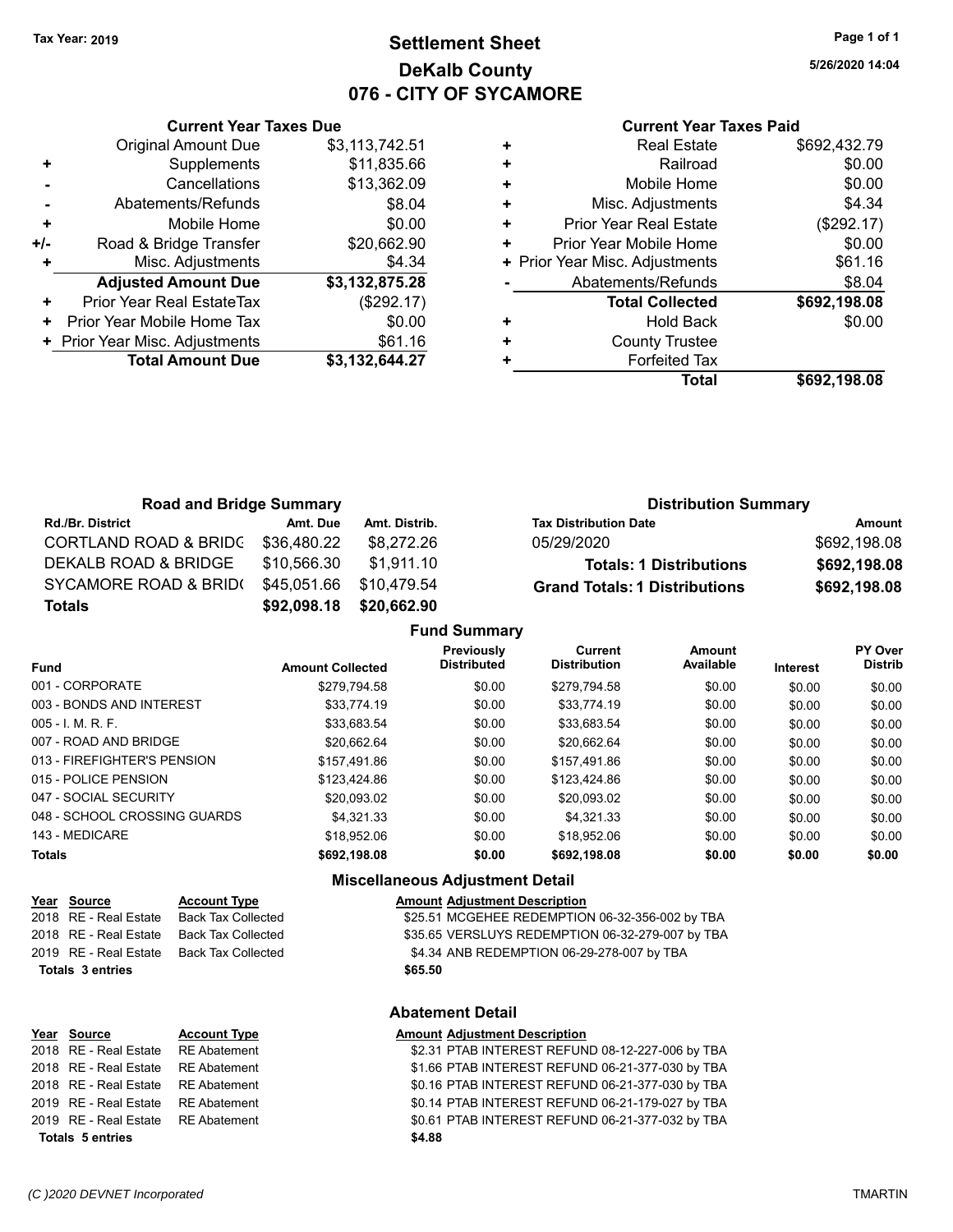# **Settlement Sheet Tax Year: 2019 Page 1 of 1 DeKalb County 077 - SYCAMORE LIBRARY**

**5/26/2020 14:04**

### **Current Year Taxes Paid**

|     | <b>Original Amount Due</b>     | \$1,157,687.28 |
|-----|--------------------------------|----------------|
| ٠   | Supplements                    | \$4,139.77     |
|     | Cancellations                  | \$4,695.54     |
|     | Abatements/Refunds             | \$1.82         |
| ٠   | Mobile Home                    | \$0.00         |
| +/- | Road & Bridge Transfer         | \$0.00         |
| ٠   | Misc. Adjustments              | \$1.61         |
|     | <b>Adjusted Amount Due</b>     | \$1,157,131.30 |
| ٠   | Prior Year Real EstateTax      | (\$54.28)      |
| ٠   | Prior Year Mobile Home Tax     | \$0.00         |
|     | + Prior Year Misc. Adjustments | \$22.74        |
|     | <b>Total Amount Due</b>        | \$1,157,099.76 |
|     |                                |                |

**Current Year Taxes Due**

|   | <b>Real Estate</b>             | \$249,708.09 |
|---|--------------------------------|--------------|
| ٠ | Railroad                       | \$0.00       |
| ٠ | Mobile Home                    | \$0.00       |
| ٠ | Misc. Adjustments              | \$1.61       |
| ٠ | <b>Prior Year Real Estate</b>  | (\$54.28)    |
| ٠ | Prior Year Mobile Home         | \$0.00       |
|   | + Prior Year Misc. Adjustments | \$22.74      |
|   | Abatements/Refunds             | \$1.82       |
|   | <b>Total Collected</b>         | \$249,676.34 |
| ٠ | <b>Hold Back</b>               | \$0.00       |
| ٠ | <b>County Trustee</b>          |              |
| ٠ | <b>Forfeited Tax</b>           |              |
|   | <b>Total</b>                   | \$249,676.34 |

|                              | <b>Distribution Summary</b>          |              |  |
|------------------------------|--------------------------------------|--------------|--|
| <b>Tax Distribution Date</b> |                                      | Amount       |  |
| 05/29/2020                   |                                      | \$249,676.34 |  |
|                              | <b>Totals: 1 Distributions</b>       | \$249,676.34 |  |
|                              | <b>Grand Totals: 1 Distributions</b> | \$249,676.34 |  |
|                              |                                      |              |  |

# **Fund Summary**

| Fund                                     | <b>Amount Collected</b> | <b>Previously</b><br><b>Distributed</b> | Current<br><b>Distribution</b> | Amount<br>Available | <b>Interest</b> | <b>PY Over</b><br><b>Distrib</b> |
|------------------------------------------|-------------------------|-----------------------------------------|--------------------------------|---------------------|-----------------|----------------------------------|
| $005 - I. M. R. F.$                      | \$0.00                  | \$0.00                                  | \$0.00                         | \$0.00              | \$0.00          | \$0.00                           |
| 016 - LIBRARY (township, municipalities) | \$249.676.34            | \$0.00                                  | \$249.676.34                   | \$0.00              | \$0.00          | \$0.00                           |
| 027 - AUDIT                              | \$0.00                  | \$0.00                                  | \$0.00                         | \$0.00              | \$0.00          | \$0.00                           |
| 047 - SOCIAL SECURITY                    | \$0.00                  | \$0.00                                  | \$0.00                         | \$0.00              | \$0.00          | \$0.00                           |
| <b>Totals</b>                            | \$249.676.34            | \$0.00                                  | \$249.676.34                   | \$0.00              | \$0.00          | \$0.00                           |

# **Miscellaneous Adjustment Detail**

|                         | Year Source           | <b>Account Type</b>                      | <b>Amount Adjustment Description</b>             |
|-------------------------|-----------------------|------------------------------------------|--------------------------------------------------|
|                         | 2018 RE - Real Estate | Back Tax Collected                       | \$9.49 MCGEHEE REDEMPTION 06-32-356-002 by TBA   |
|                         | 2018 RE - Real Estate | Back Tax Collected                       | \$13.25 VERSLUYS REDEMPTION 06-32-279-007 by TBA |
|                         |                       | 2019 RE - Real Estate Back Tax Collected | \$1.61 ANB REDEMPTION 06-29-278-007 by TBA       |
| <b>Totals 3 entries</b> |                       |                                          | \$24.35                                          |
|                         |                       |                                          |                                                  |

# **Year Source Account Type Amount Adjustment Description Totals \$1.82 5 entries**

# **Abatement Detail**

2018 RE - Real Estate RE Abatement \$0.86 PTAB INTEREST REFUND 08-12-227-006 by TBA 2018 RE - Real Estate RE Abatement \$0.62 PTAB INTEREST REFUND 06-21-377-030 by TBA 2018 RE - Real Estate RE Abatement S0.06 PTAB INTEREST REFUND 06-21-377-030 by TBA 2019 RE - Real Estate RE Abatement \$0.05 PTAB INTEREST REFUND 06-21-179-027 by TBA 2019 RE - Real Estate RE Abatement \$0.23 PTAB INTEREST REFUND 06-21-377-032 by TBA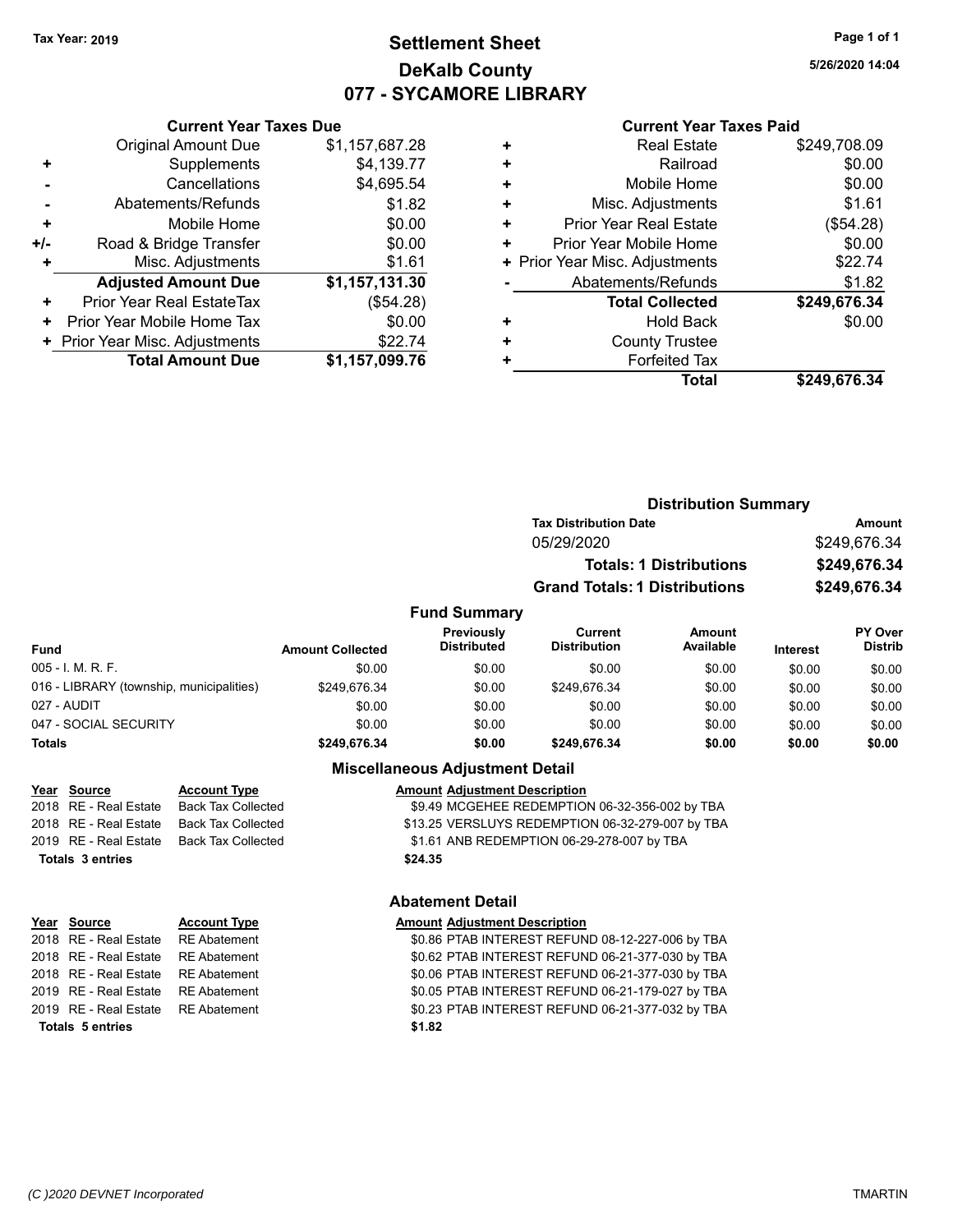### **Settlement Sheet Tax Year: 2019 Page 1 of 1 DeKalb County 078 - VILLAGE OF WATERMAN**

**5/26/2020 14:04**

|     | <b>Current Year Taxes Due</b>  |              |
|-----|--------------------------------|--------------|
|     | <b>Original Amount Due</b>     | \$195,118.89 |
| ٠   | Supplements                    | \$724.58     |
|     | Cancellations                  | \$814.13     |
|     | Abatements/Refunds             | \$0.00       |
| ٠   | Mobile Home                    | \$0.00       |
| +/- | Road & Bridge Transfer         | \$6,314.40   |
|     | Misc. Adjustments              | \$0.00       |
|     | <b>Adjusted Amount Due</b>     | \$201,343.74 |
| ٠   | Prior Year Real EstateTax      | \$0.00       |
| ÷   | Prior Year Mobile Home Tax     | \$0.00       |
|     | + Prior Year Misc. Adjustments | \$0.00       |
|     | <b>Total Amount Due</b>        | \$201.343.74 |
|     |                                |              |

|   | <b>Real Estate</b>             | \$51,178.03 |
|---|--------------------------------|-------------|
| ٠ | Railroad                       | \$0.00      |
| ٠ | Mobile Home                    | \$0.00      |
| ٠ | Misc. Adjustments              | \$0.00      |
| ٠ | <b>Prior Year Real Estate</b>  | \$0.00      |
| ٠ | Prior Year Mobile Home         | \$0.00      |
|   | + Prior Year Misc. Adjustments | \$0.00      |
|   | Abatements/Refunds             | \$0.00      |
|   | <b>Total Collected</b>         | \$51,178.03 |
| ٠ | Hold Back                      | \$0.00      |
| ٠ | <b>County Trustee</b>          |             |
| ٠ | <b>Forfeited Tax</b>           |             |
|   | Total                          | \$51,178.03 |

| <b>Road and Bridge Summary</b>   |             |               | <b>Distribution Summary</b>          |             |  |
|----------------------------------|-------------|---------------|--------------------------------------|-------------|--|
| <b>Rd./Br. District</b>          | Amt. Due    | Amt. Distrib. | <b>Tax Distribution Date</b>         | Amount      |  |
| <b>CLINTON ROAD &amp; BRIDGE</b> | \$32.520.72 | \$6.314.40    | 05/29/2020                           | \$51,178.03 |  |
| <b>Totals</b>                    | \$32,520.72 | \$6,314.40    | <b>Totals: 1 Distributions</b>       | \$51,178.03 |  |
|                                  |             |               | <b>Grand Totals: 1 Distributions</b> | \$51,178.03 |  |

| <b>Fund Summary</b>                     |                         |                                  |                                       |                     |                 |                           |
|-----------------------------------------|-------------------------|----------------------------------|---------------------------------------|---------------------|-----------------|---------------------------|
| <b>Fund</b>                             | <b>Amount Collected</b> | Previously<br><b>Distributed</b> | <b>Current</b><br><b>Distribution</b> | Amount<br>Available | <b>Interest</b> | PY Over<br><b>Distrib</b> |
| 001 - CORPORATE                         | \$24.870.70             | \$0.00                           | \$24.870.70                           | \$0.00              | \$0.00          | \$0.00                    |
| 007 - ROAD AND BRIDGE                   | \$6.314.40              | \$0.00                           | \$6.314.40                            | \$0.00              | \$0.00          | \$0.00                    |
| 014 - POLICE PROTECTION                 | \$7.381.46              | \$0.00                           | \$7.381.46                            | \$0.00              | \$0.00          | \$0.00                    |
| 027 - AUDIT                             | \$3.762.40              | \$0.00                           | \$3.762.40                            | \$0.00              | \$0.00          | \$0.00                    |
| 035 - TORT JUDGEMENTS/LIABILITY<br>INS. | \$8,002.59              | \$0.00                           | \$8.002.59                            | \$0.00              | \$0.00          | \$0.00                    |
| 047 - SOCIAL SECURITY                   | \$735.94                | \$0.00                           | \$735.94                              | \$0.00              | \$0.00          | \$0.00                    |
| 073 - CHLORINATION OF SEWAGE            | \$110.54                | \$0.00                           | \$110.54                              | \$0.00              | \$0.00          | \$0.00                    |
| <b>Totals</b>                           | \$51,178.03             | \$0.00                           | \$51,178.03                           | \$0.00              | \$0.00          | \$0.00                    |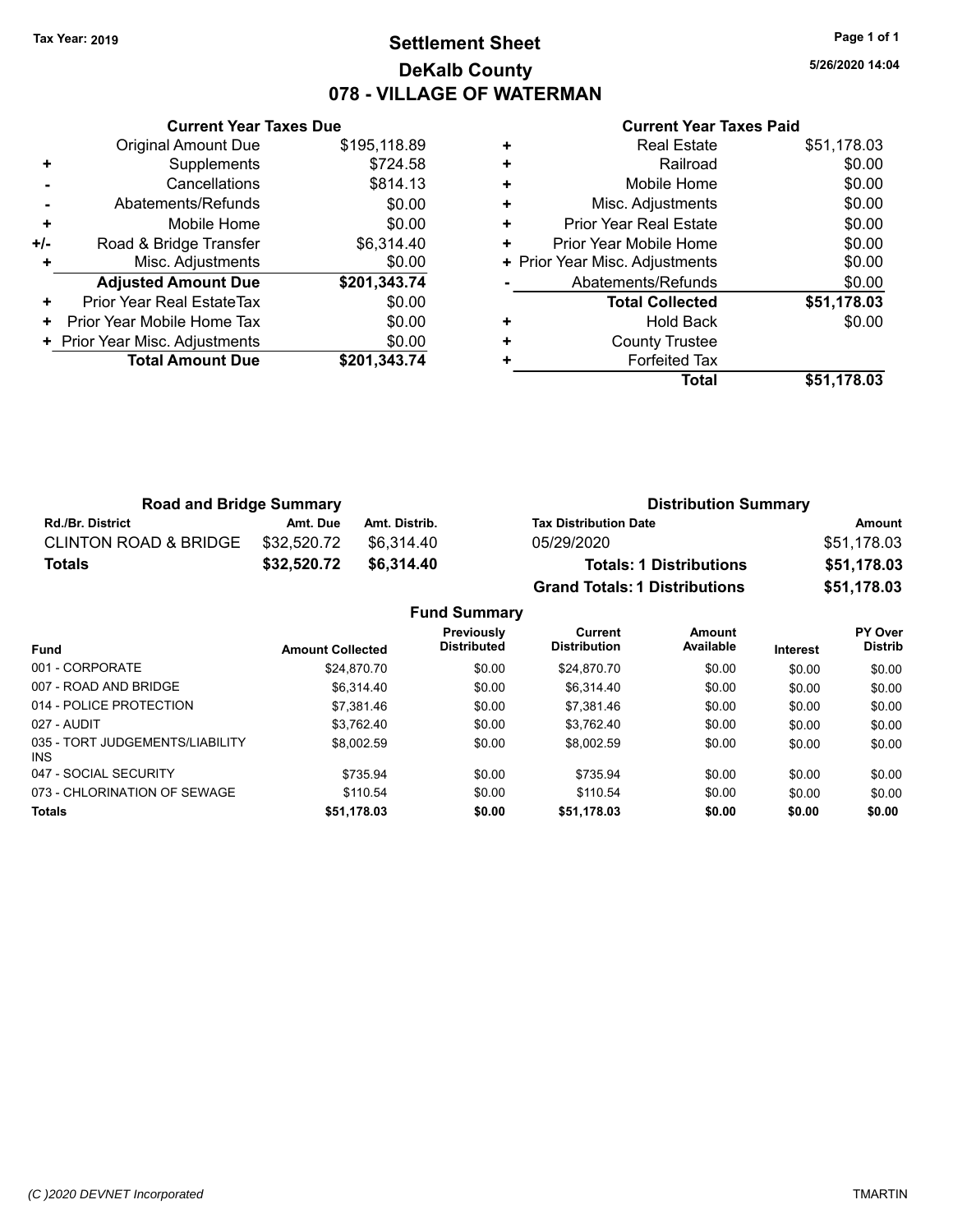### **Settlement Sheet Tax Year: 2019 Page 1 of 1 DeKalb County 079 - HINCKLEY SPEC SERV #1**

**5/26/2020 14:04**

|     | <b>Current Year Taxes Due</b>  |          |
|-----|--------------------------------|----------|
|     | <b>Original Amount Due</b>     | \$480.15 |
| ٠   | Supplements                    | \$0.00   |
|     | Cancellations                  | \$0.00   |
|     | Abatements/Refunds             | \$0.00   |
| ٠   | Mobile Home                    | \$0.00   |
| +/- | Road & Bridge Transfer         | \$0.00   |
| ٠   | Misc. Adjustments              | \$0.00   |
|     | <b>Adjusted Amount Due</b>     | \$480.15 |
| ٠   | Prior Year Real EstateTax      | \$0.00   |
| ٠   | Prior Year Mobile Home Tax     | \$0.00   |
|     | + Prior Year Misc. Adjustments | \$0.00   |
|     | <b>Total Amount Due</b>        | \$480.15 |

|   | <b>Total</b>                   | \$159.85 |
|---|--------------------------------|----------|
| ٠ | <b>Forfeited Tax</b>           |          |
| ٠ | <b>County Trustee</b>          |          |
| ٠ | Hold Back                      | \$0.00   |
|   | <b>Total Collected</b>         | \$159.85 |
|   | Abatements/Refunds             | \$0.00   |
|   | + Prior Year Misc. Adjustments | \$0.00   |
| ٠ | Prior Year Mobile Home         | \$0.00   |
| ٠ | Prior Year Real Estate         | \$0.00   |
| ٠ | Misc. Adjustments              | \$0.00   |
| ٠ | Mobile Home                    | \$0.00   |
| ٠ | Railroad                       | \$0.00   |
|   | <b>Real Estate</b>             | \$159.85 |
|   |                                |          |

|                            |                         |                                  | <b>Distribution Summary</b>           |                                |                 |                           |
|----------------------------|-------------------------|----------------------------------|---------------------------------------|--------------------------------|-----------------|---------------------------|
|                            |                         |                                  | <b>Tax Distribution Date</b>          |                                |                 | Amount                    |
|                            |                         |                                  | 05/29/2020                            |                                |                 | \$159.85                  |
|                            |                         |                                  |                                       | <b>Totals: 1 Distributions</b> |                 | \$159.85                  |
|                            |                         |                                  | <b>Grand Totals: 1 Distributions</b>  |                                |                 | \$159.85                  |
|                            |                         | <b>Fund Summary</b>              |                                       |                                |                 |                           |
| <b>Fund</b>                | <b>Amount Collected</b> | Previously<br><b>Distributed</b> | <b>Current</b><br><b>Distribution</b> | <b>Amount</b><br>Available     | <b>Interest</b> | PY Over<br><b>Distrib</b> |
| 023 - SPECIAL SERVICE AREA | \$159.85                | \$0.00                           | \$159.85                              | \$0.00                         | \$0.00          | \$0.00                    |
| <b>Totals</b>              | \$159.85                | \$0.00                           | \$159.85                              | \$0.00                         | \$0.00          | \$0.00                    |
|                            |                         |                                  |                                       |                                |                 |                           |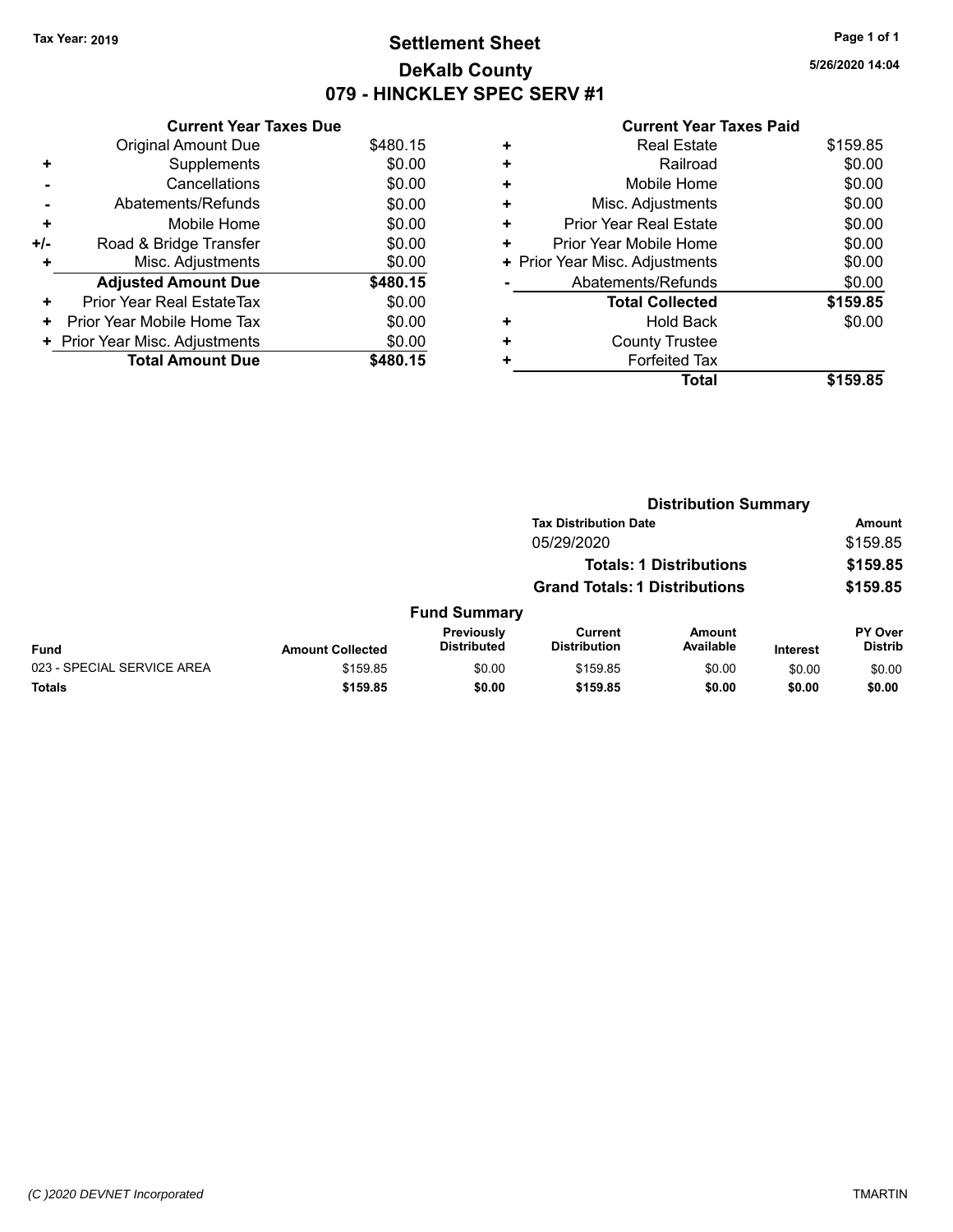### **Settlement Sheet Tax Year: 2019 Page 1 of 1 DeKalb County 080 - HINCKLEY SPEC SERV #2**

**5/26/2020 14:04**

|     | <b>Current Year Taxes Due</b>  |          |
|-----|--------------------------------|----------|
|     | <b>Original Amount Due</b>     | \$490.22 |
| ٠   | Supplements                    | \$0.00   |
|     | Cancellations                  | \$0.00   |
|     | Abatements/Refunds             | \$0.00   |
| ٠   | Mobile Home                    | \$0.00   |
| +/- | Road & Bridge Transfer         | \$0.00   |
| ٠   | Misc. Adjustments              | \$0.00   |
|     | <b>Adjusted Amount Due</b>     | \$490.22 |
| ٠   | Prior Year Real EstateTax      | \$0.00   |
| ٠   | Prior Year Mobile Home Tax     | \$0.00   |
|     | + Prior Year Misc. Adjustments | \$0.00   |
|     | <b>Total Amount Due</b>        | \$490.22 |

|   | <b>Total</b>                   | \$147.90 |
|---|--------------------------------|----------|
| + | <b>Forfeited Tax</b>           |          |
|   | <b>County Trustee</b>          |          |
| ٠ | <b>Hold Back</b>               | \$0.00   |
|   | <b>Total Collected</b>         | \$147.90 |
|   | Abatements/Refunds             | \$0.00   |
|   | + Prior Year Misc. Adjustments | \$0.00   |
|   | Prior Year Mobile Home         | \$0.00   |
| ٠ | <b>Prior Year Real Estate</b>  | \$0.00   |
| ٠ | Misc. Adjustments              | \$0.00   |
| ÷ | Mobile Home                    | \$0.00   |
| ÷ | Railroad                       | \$0.00   |
|   | <b>Real Estate</b>             | \$147.90 |
|   |                                |          |

|                            |                         |                                  | <b>Distribution Summary</b>           |                                |                 |                                  |  |
|----------------------------|-------------------------|----------------------------------|---------------------------------------|--------------------------------|-----------------|----------------------------------|--|
|                            |                         |                                  | <b>Tax Distribution Date</b>          |                                |                 | <b>Amount</b>                    |  |
|                            |                         |                                  | 05/29/2020                            |                                |                 | \$147.90                         |  |
|                            |                         |                                  |                                       | <b>Totals: 1 Distributions</b> |                 | \$147.90                         |  |
|                            |                         |                                  | <b>Grand Totals: 1 Distributions</b>  |                                |                 | \$147.90                         |  |
|                            |                         | <b>Fund Summary</b>              |                                       |                                |                 |                                  |  |
| <b>Fund</b>                | <b>Amount Collected</b> | Previously<br><b>Distributed</b> | <b>Current</b><br><b>Distribution</b> | Amount<br>Available            | <b>Interest</b> | <b>PY Over</b><br><b>Distrib</b> |  |
| 023 - SPECIAL SERVICE AREA | \$147.90                | \$0.00                           | \$147.90                              | \$0.00                         | \$0.00          | \$0.00                           |  |
| Totals                     | \$147.90                | \$0.00                           | \$147.90                              | \$0.00                         | \$0.00          | \$0.00                           |  |
|                            |                         |                                  |                                       |                                |                 |                                  |  |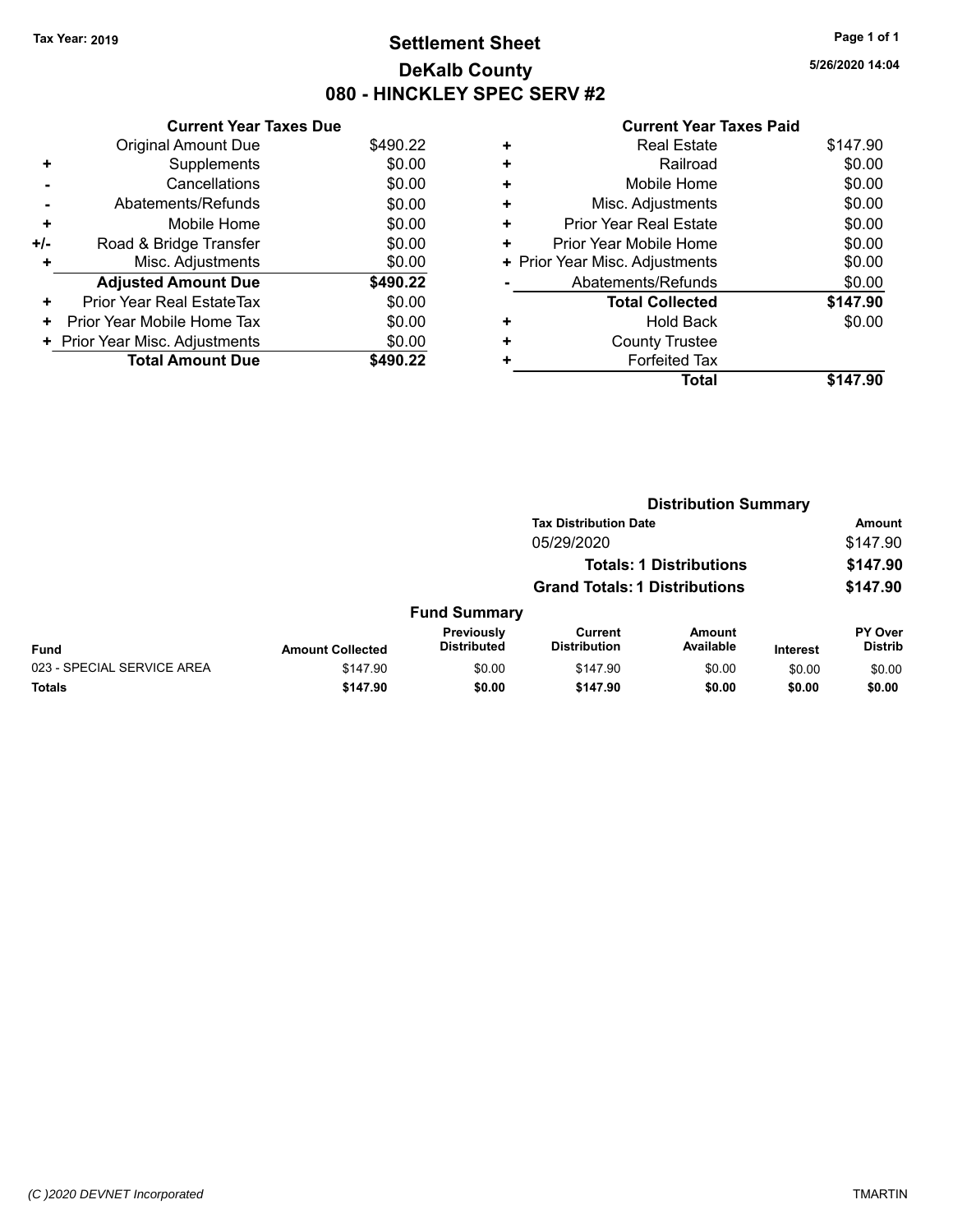### **Settlement Sheet Tax Year: 2019 Page 1 of 1 DeKalb County 083 - TOWN OF CORTLAND SBA #1**

**5/26/2020 14:04**

| <b>Current Year Taxes Paid</b> |  |  |
|--------------------------------|--|--|
|                                |  |  |

|     | <b>Current Year Taxes Due</b>  |        |
|-----|--------------------------------|--------|
|     | Original Amount Due            | \$0.00 |
| ÷   | Supplements                    | \$0.00 |
|     | Cancellations                  | \$0.00 |
|     | Abatements/Refunds             | \$0.00 |
| ٠   | Mobile Home                    | \$0.00 |
| +/- | Road & Bridge Transfer         | \$0.00 |
|     | Misc. Adjustments              | \$0.00 |
|     | <b>Adjusted Amount Due</b>     | \$0.00 |
| ÷   | Prior Year Real EstateTax      | \$0.00 |
| ٠   | Prior Year Mobile Home Tax     | \$0.00 |
|     | + Prior Year Misc. Adjustments | \$0.00 |
|     | <b>Total Amount Due</b>        | \$0.00 |
|     |                                |        |

|   | <b>Real Estate</b>             | \$0.00 |
|---|--------------------------------|--------|
| ٠ | Railroad                       | \$0.00 |
| ٠ | Mobile Home                    | \$0.00 |
| ٠ | Misc. Adjustments              | \$0.00 |
| ٠ | <b>Prior Year Real Estate</b>  | \$0.00 |
| ٠ | Prior Year Mobile Home         | \$0.00 |
|   | + Prior Year Misc. Adjustments | \$0.00 |
|   | Abatements/Refunds             | \$0.00 |
|   | <b>Total Collected</b>         | \$0.00 |
| ٠ | <b>Hold Back</b>               | \$0.00 |
| ٠ | <b>County Trustee</b>          |        |
|   | <b>Forfeited Tax</b>           |        |
|   | Total                          |        |

| <b>Fund Summary</b>      |                         |                                         |                                |                     |                 |                                  |
|--------------------------|-------------------------|-----------------------------------------|--------------------------------|---------------------|-----------------|----------------------------------|
| <b>Fund</b>              | <b>Amount Collected</b> | <b>Previously</b><br><b>Distributed</b> | Current<br><b>Distribution</b> | Amount<br>Available | <b>Interest</b> | <b>PY Over</b><br><b>Distrib</b> |
| 003 - BONDS AND INTEREST | \$0.00                  | \$0.00                                  | \$0.00                         | \$0.00              | \$0.00          | \$0.00                           |
| <b>Totals</b>            | \$0.00                  | \$0.00                                  | \$0.00                         | \$0.00              | \$0.00          | \$0.00                           |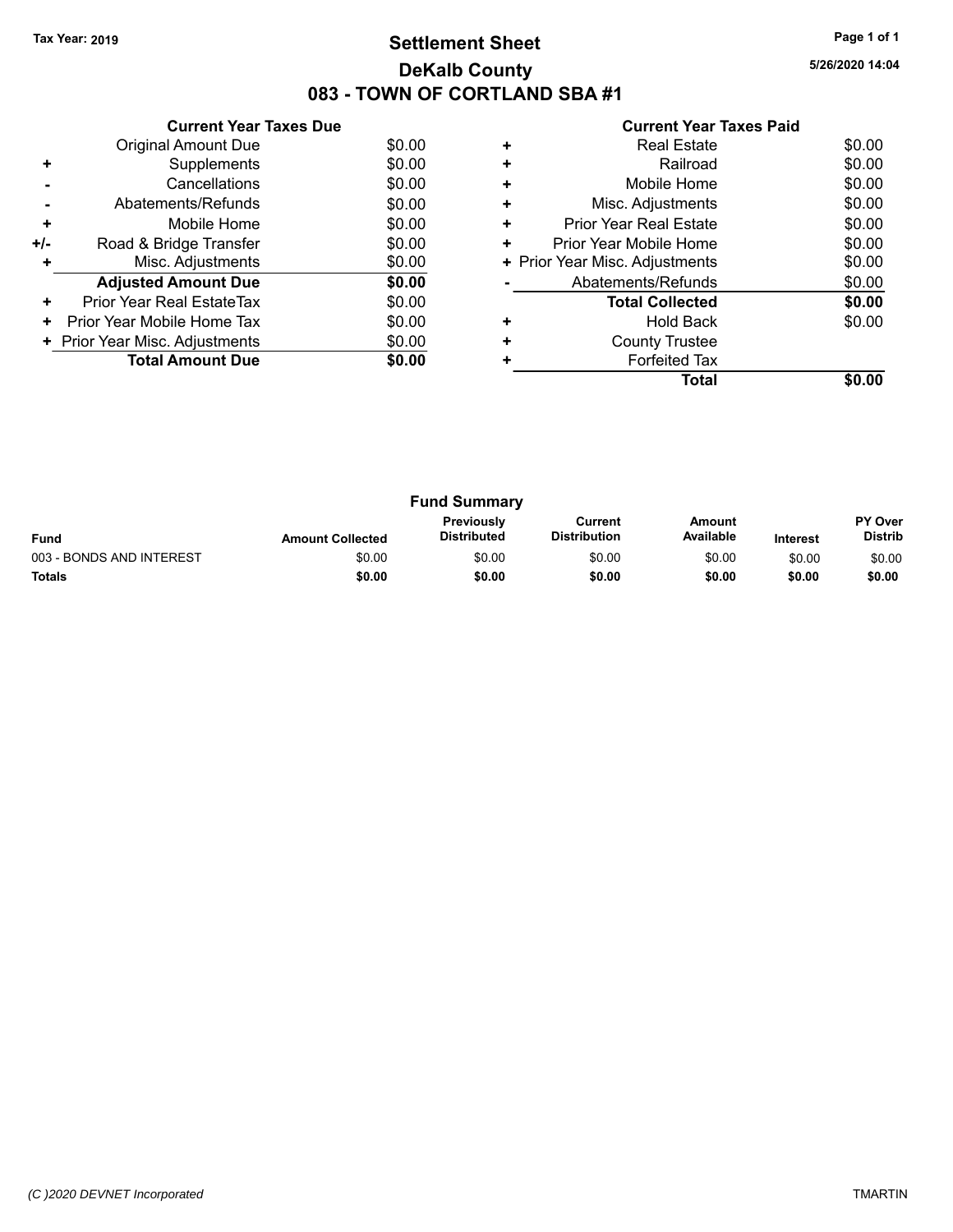### **Settlement Sheet Tax Year: 2019 Page 1 of 1 DeKalb County 085 - BURLINGTON FIRE**

**5/26/2020 14:04**

|     | <b>Current Year Taxes Due</b>  |             |
|-----|--------------------------------|-------------|
|     | Original Amount Due            | \$13,338.76 |
| ٠   | Supplements                    | \$0.00      |
|     | Cancellations                  | \$0.00      |
|     | Abatements/Refunds             | \$0.00      |
| ٠   | Mobile Home                    | \$0.00      |
| +/- | Road & Bridge Transfer         | \$0.00      |
| ÷   | Misc. Adjustments              | \$0.00      |
|     | <b>Adjusted Amount Due</b>     | \$13,338.76 |
| ٠   | Prior Year Real EstateTax      | \$0.00      |
| ٠   | Prior Year Mobile Home Tax     | \$0.00      |
|     | + Prior Year Misc. Adjustments | \$0.00      |
|     | <b>Total Amount Due</b>        | \$13,338.76 |

|   | <b>Real Estate</b>             | \$1,429.09 |
|---|--------------------------------|------------|
| ÷ | Railroad                       | \$0.00     |
| ٠ | Mobile Home                    | \$0.00     |
| ٠ | Misc. Adjustments              | \$0.00     |
| ÷ | <b>Prior Year Real Estate</b>  | \$0.00     |
| ٠ | Prior Year Mobile Home         | \$0.00     |
|   | + Prior Year Misc. Adjustments | \$0.00     |
|   | Abatements/Refunds             | \$0.00     |
|   | <b>Total Collected</b>         | \$1,429.09 |
| ٠ | <b>Hold Back</b>               | \$0.00     |
| ÷ | <b>County Trustee</b>          |            |
| ٠ | <b>Forfeited Tax</b>           |            |
|   | Total                          | \$1,429.09 |
|   |                                |            |

|                     | <b>Distribution Summary</b>          |            |
|---------------------|--------------------------------------|------------|
|                     | <b>Tax Distribution Date</b>         | Amount     |
|                     | 05/29/2020                           | \$1,429.09 |
|                     | <b>Totals: 1 Distributions</b>       | \$1,429.09 |
|                     | <b>Grand Totals: 1 Distributions</b> | \$1,429.09 |
| <b>Fund Summary</b> |                                      |            |

| Fund                                                | <b>Amount Collected</b> | Previously<br><b>Distributed</b> | Current<br><b>Distribution</b> | Amount<br>Available | <b>Interest</b> | PY Over<br><b>Distrib</b> |
|-----------------------------------------------------|-------------------------|----------------------------------|--------------------------------|---------------------|-----------------|---------------------------|
| 001 - CORPORATE                                     | \$570.88                | \$0.00                           | \$570.88                       | \$0.00              | \$0.00          | \$0.00                    |
| 035 - TORT JUDGMENTS, LIABILITY<br><b>INSURANCE</b> | \$226.56                | \$0.00                           | \$226.56                       | \$0.00              | \$0.00          | \$0.00                    |
| 047 - SOCIAL SECURITY                               | \$38.07                 | \$0.00                           | \$38.07                        | \$0.00              | \$0.00          | \$0.00                    |
| 064 - AMBULANCE                                     | \$570.92                | \$0.00                           | \$570.92                       | \$0.00              | \$0.00          | \$0.00                    |
| 143 - MEDICARE                                      | \$22.66                 | \$0.00                           | \$22.66                        | \$0.00              | \$0.00          | \$0.00                    |
| <b>Totals</b>                                       | \$1,429.09              | \$0.00                           | \$1,429.09                     | \$0.00              | \$0.00          | \$0.00                    |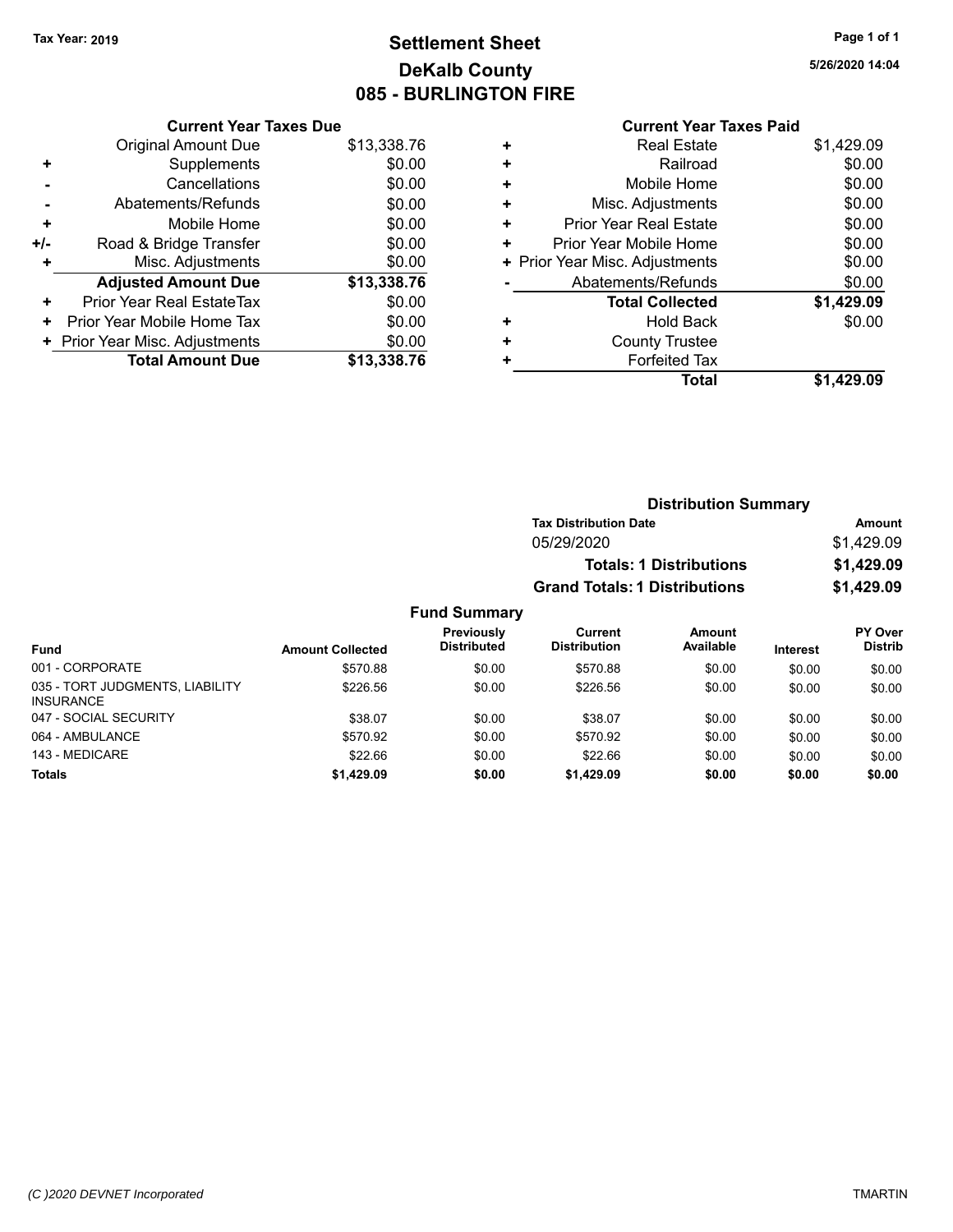### **Settlement Sheet Tax Year: 2019 Page 1 of 1 DeKalb County 086 - CORTLAND FIRE**

**5/26/2020 14:04**

|       | <b>Current Year Taxes Due</b>  |              |  |  |
|-------|--------------------------------|--------------|--|--|
|       | <b>Original Amount Due</b>     | \$518,724.16 |  |  |
| ٠     | Supplements                    | \$1,373.51   |  |  |
|       | Cancellations                  | \$1,491.66   |  |  |
|       | Abatements/Refunds             | \$8.72       |  |  |
| ٠     | Mobile Home                    | \$0.00       |  |  |
| $+/-$ | Road & Bridge Transfer         | \$0.00       |  |  |
| ٠     | Misc. Adjustments              | \$0.00       |  |  |
|       | <b>Adjusted Amount Due</b>     | \$518,597.29 |  |  |
| ٠     | Prior Year Real EstateTax      | (\$560.95)   |  |  |
| ٠     | Prior Year Mobile Home Tax     | \$0.00       |  |  |
|       | + Prior Year Misc. Adjustments | \$77.26      |  |  |
|       | <b>Total Amount Due</b>        | \$518,113.60 |  |  |

| ٠ | <b>Real Estate</b>             | \$144,912.35 |
|---|--------------------------------|--------------|
| ÷ | Railroad                       | \$0.00       |
| ٠ | Mobile Home                    | \$0.00       |
| ٠ | Misc. Adjustments              | \$0.00       |
| ٠ | <b>Prior Year Real Estate</b>  | (\$560.95)   |
| ٠ | Prior Year Mobile Home         | \$0.00       |
|   | + Prior Year Misc. Adjustments | \$77.26      |
|   | Abatements/Refunds             | \$8.72       |
|   | <b>Total Collected</b>         | \$144,419.94 |
| ٠ | <b>Hold Back</b>               | \$0.00       |
| ٠ | <b>County Trustee</b>          |              |
| ٠ | <b>Forfeited Tax</b>           |              |
|   | Total                          | \$144,419.94 |
|   |                                |              |

|                                                                                          |                                                                   |                                                | <b>Distribution Summary</b>                                                                                                       |                                |                                              |                           |
|------------------------------------------------------------------------------------------|-------------------------------------------------------------------|------------------------------------------------|-----------------------------------------------------------------------------------------------------------------------------------|--------------------------------|----------------------------------------------|---------------------------|
|                                                                                          |                                                                   |                                                | <b>Tax Distribution Date</b>                                                                                                      | Amount                         |                                              |                           |
|                                                                                          |                                                                   |                                                | 05/29/2020                                                                                                                        |                                | \$144,419.94<br>\$144,419.94<br>\$144,419.94 |                           |
|                                                                                          |                                                                   |                                                |                                                                                                                                   | <b>Totals: 1 Distributions</b> |                                              |                           |
|                                                                                          |                                                                   |                                                | <b>Grand Totals: 1 Distributions</b>                                                                                              |                                |                                              |                           |
|                                                                                          |                                                                   | <b>Fund Summary</b>                            |                                                                                                                                   |                                |                                              |                           |
| Fund                                                                                     | <b>Amount Collected</b>                                           | Previously<br><b>Distributed</b>               | <b>Current</b><br><b>Distribution</b>                                                                                             | Amount<br>Available            | <b>Interest</b>                              | PY Over<br><b>Distrib</b> |
| 001 - CORPORATE                                                                          | \$67,774.54                                                       | \$0.00                                         | \$67,774.54                                                                                                                       | \$0.00                         | \$0.00                                       | \$0.00                    |
| 064 - AMBULANCE                                                                          | \$76,645.40                                                       | \$0.00                                         | \$76,645.40                                                                                                                       | \$0.00                         | \$0.00                                       | \$0.00                    |
| <b>Totals</b>                                                                            | \$144,419.94                                                      | \$0.00                                         | \$144.419.94                                                                                                                      | \$0.00                         | \$0.00                                       | \$0.00                    |
|                                                                                          |                                                                   | <b>Miscellaneous Adjustment Detail</b>         |                                                                                                                                   |                                |                                              |                           |
| Year Source<br>2018 RE - Real Estate                                                     | <b>Account Type</b><br><b>Back Tax Collected</b>                  | <b>Amount Adjustment Description</b>           | \$38.63 ENGSTROM REDEMPTION 09-29-300-013 by TBA                                                                                  |                                |                                              |                           |
| 2018 RE - Real Estate                                                                    | <b>Back Tax Collected</b>                                         |                                                | \$38.63 ENGSTROM REDEMPTION 09-29-300-004 by TBA                                                                                  |                                |                                              |                           |
| <b>Totals 2 entries</b>                                                                  |                                                                   | \$77.26                                        |                                                                                                                                   |                                |                                              |                           |
|                                                                                          |                                                                   | <b>Abatement Detail</b>                        |                                                                                                                                   |                                |                                              |                           |
| Year Source<br>2018 RE - Real Estate<br>2018 RE - Real Estate<br><b>Totals 2 entries</b> | <b>Account Type</b><br><b>RE</b> Abatement<br><b>RE</b> Abatement | <b>Amount Adjustment Description</b><br>\$8.72 | \$0.97 PTAB INTEREST REFUND 09-29-252-001, 09-17-326-001 by TBA<br>\$7.75 PTAB INTEREST REFUND #2017-06099 THRU 2017-06139 by TBA |                                |                                              |                           |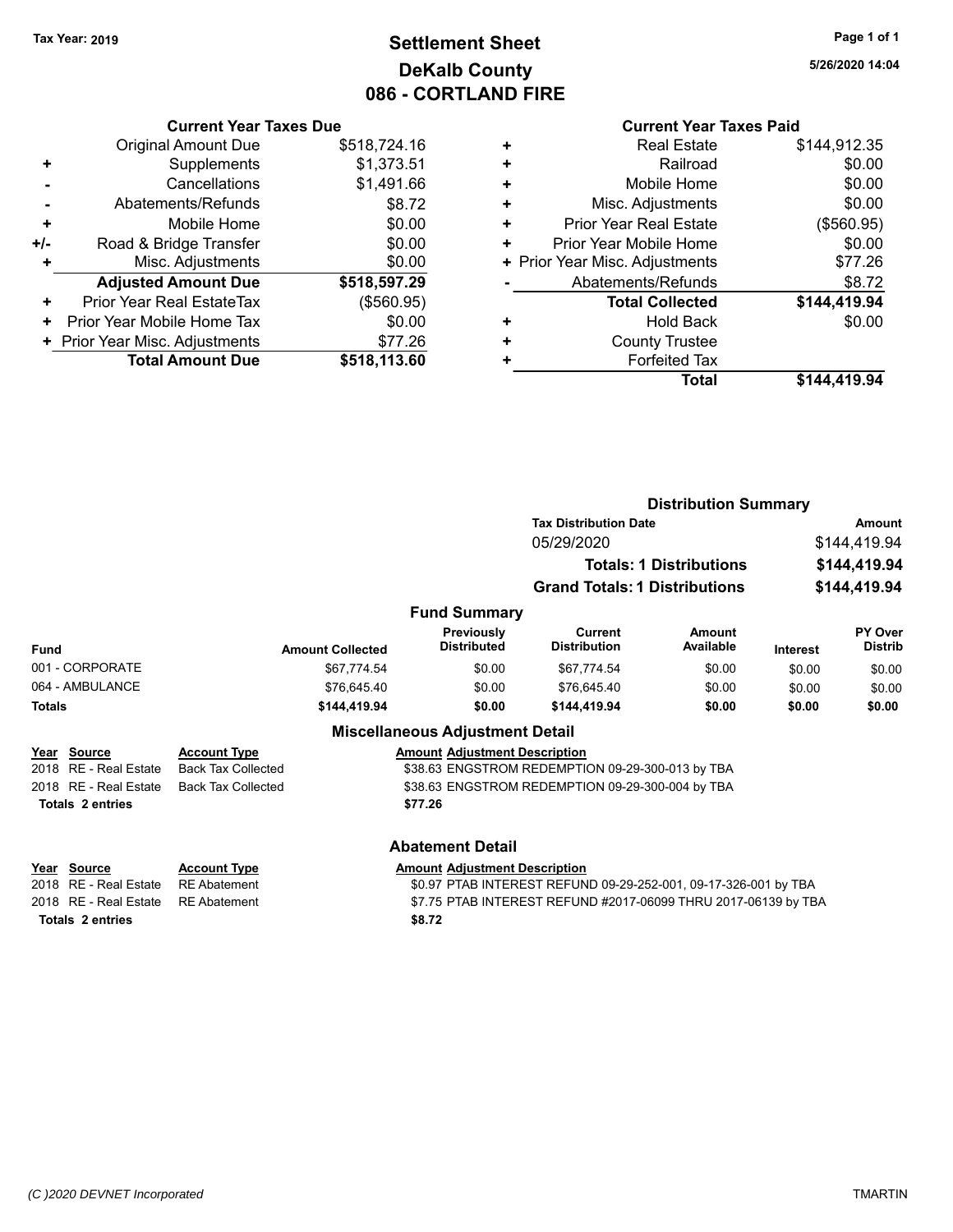### **Settlement Sheet Tax Year: 2019 Page 1 of 1 DeKalb County 087 - DE KALB FIRE**

**5/26/2020 14:04**

| <b>Current Year Taxes Due</b> |                                |  |  |
|-------------------------------|--------------------------------|--|--|
| <b>Original Amount Due</b>    | \$153,478.64                   |  |  |
| Supplements                   | \$750.00                       |  |  |
| Cancellations                 | \$828.20                       |  |  |
| Abatements/Refunds            | \$0.00                         |  |  |
| Mobile Home                   | \$0.00                         |  |  |
| Road & Bridge Transfer        | \$0.00                         |  |  |
| Misc. Adjustments             | \$0.00                         |  |  |
| <b>Adjusted Amount Due</b>    | \$153,400.44                   |  |  |
| Prior Year Real EstateTax     | \$0.00                         |  |  |
| Prior Year Mobile Home Tax    | \$0.00                         |  |  |
|                               | \$19.96                        |  |  |
| <b>Total Amount Due</b>       | \$153,420.40                   |  |  |
|                               | + Prior Year Misc. Adjustments |  |  |

| Total                          | \$23,455.30 |
|--------------------------------|-------------|
| <b>Forfeited Tax</b>           |             |
| <b>County Trustee</b>          |             |
| <b>Hold Back</b>               | \$0.00      |
| <b>Total Collected</b>         | \$23,455.30 |
| Abatements/Refunds             | \$0.00      |
| + Prior Year Misc. Adjustments | \$19.96     |
| Prior Year Mobile Home         | \$0.00      |
| <b>Prior Year Real Estate</b>  | \$0.00      |
| Misc. Adjustments              | \$0.00      |
| Mobile Home                    | \$0.00      |
| Railroad                       | \$0.00      |
| <b>Real Estate</b>             | \$23.435.34 |
|                                |             |

|                       |                           | <b>Distribution Summary</b>               |                                                                                      |                                                            |                 |                           |  |
|-----------------------|---------------------------|-------------------------------------------|--------------------------------------------------------------------------------------|------------------------------------------------------------|-----------------|---------------------------|--|
|                       |                           |                                           | <b>Tax Distribution Date</b>                                                         | <b>Amount</b><br>\$23,455.30<br>\$23,455.30<br>\$23,455.30 |                 |                           |  |
|                       |                           |                                           | 05/29/2020<br><b>Totals: 1 Distributions</b><br><b>Grand Totals: 1 Distributions</b> |                                                            |                 |                           |  |
|                       |                           |                                           |                                                                                      |                                                            |                 |                           |  |
|                       |                           |                                           |                                                                                      |                                                            |                 |                           |  |
|                       |                           | <b>Fund Summary</b>                       |                                                                                      |                                                            |                 |                           |  |
| <b>Fund</b>           | <b>Amount Collected</b>   | Previously<br><b>Distributed</b>          | Current<br><b>Distribution</b>                                                       | Amount<br>Available                                        | <b>Interest</b> | PY Over<br><b>Distrib</b> |  |
| 001 - CORPORATE       | \$23,455.30               | \$0.00                                    | \$23,455.30                                                                          | \$0.00                                                     | \$0.00          | \$0.00                    |  |
| <b>Totals</b>         | \$23,455.30               | \$0.00                                    | \$23,455.30                                                                          | \$0.00                                                     | \$0.00          | \$0.00                    |  |
|                       |                           | <b>Miscellaneous Adjustment Detail</b>    |                                                                                      |                                                            |                 |                           |  |
| Year<br>Source        | <b>Account Type</b>       | <b>Amount Adjustment Description</b>      |                                                                                      |                                                            |                 |                           |  |
| 2018 RE - Real Estate | <b>Back Tax Collected</b> | \$19.96 TRUSTEE SALE 08-15-101-002 by TBA |                                                                                      |                                                            |                 |                           |  |

| Year Source           | <b>Account Ivpe</b> |         | Amount Adiustment Desc |
|-----------------------|---------------------|---------|------------------------|
| 2018 RE - Real Estate | Back Tax Collected  |         | \$19.96 TRUSTEE SALE ( |
| Totals 1 entries      |                     | \$19.96 |                        |
|                       |                     |         |                        |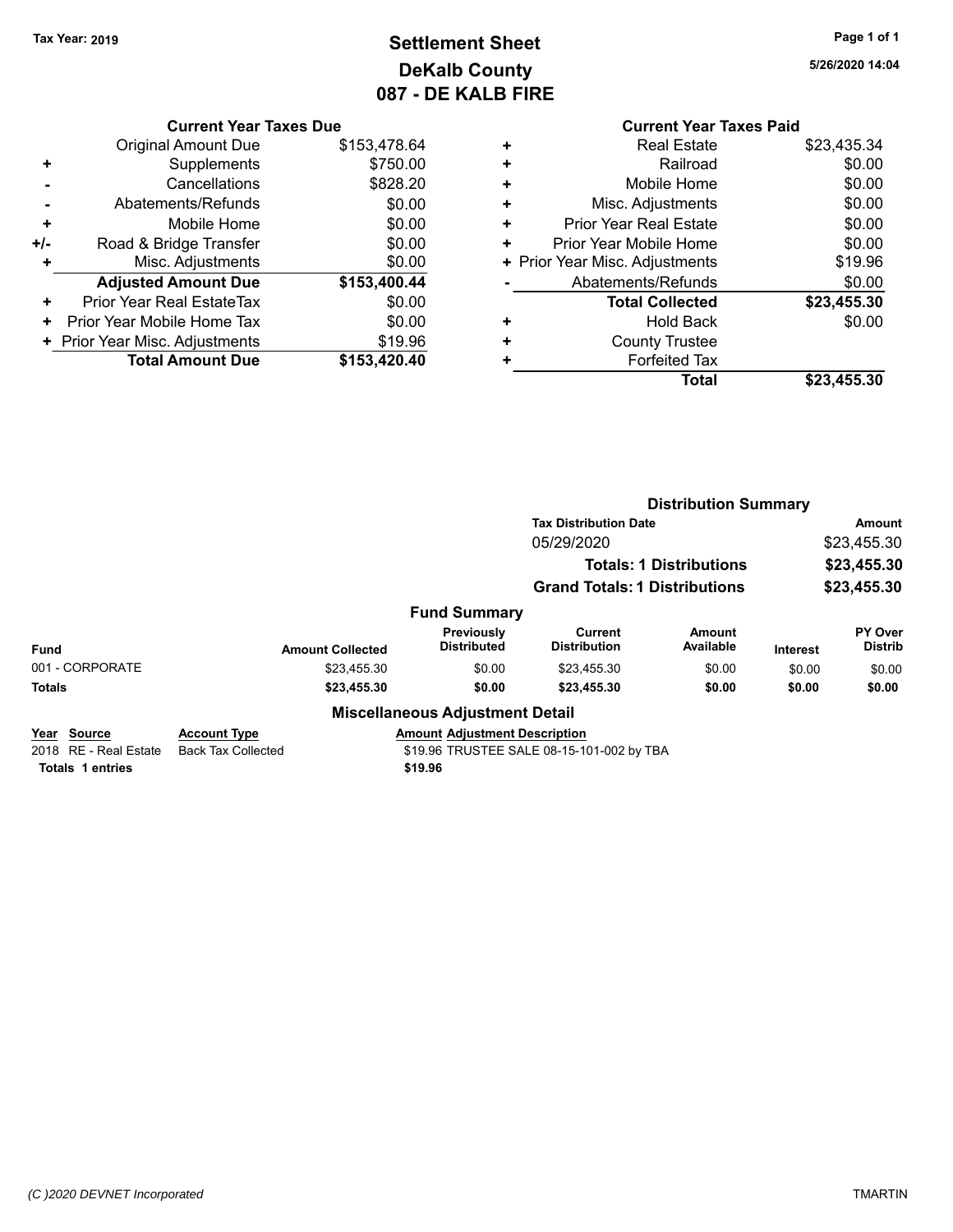### **Settlement Sheet Tax Year: 2019 Page 1 of 1 DeKalb County 088 - EARLVILLE FIRE**

**5/26/2020 14:04**

|     | <b>Current Year Taxes Due</b> |            |
|-----|-------------------------------|------------|
|     | <b>Original Amount Due</b>    | \$7,399.60 |
| ٠   | Supplements                   | \$0.00     |
|     | Cancellations                 | \$0.00     |
|     | Abatements/Refunds            | \$0.00     |
| ÷   | Mobile Home                   | \$0.00     |
| +/- | Road & Bridge Transfer        | \$0.00     |
| ٠   | Misc. Adjustments             | \$0.00     |
|     | <b>Adjusted Amount Due</b>    | \$7,399.60 |
| ٠   | Prior Year Real EstateTax     | \$0.00     |
| ٠   | Prior Year Mobile Home Tax    | \$0.00     |
|     | Prior Year Misc. Adjustments  | \$0.00     |
|     | <b>Total Amount Due</b>       | \$7.399.60 |
|     |                               |            |

| ٠ | <b>Real Estate</b>             | \$1,448.64 |
|---|--------------------------------|------------|
| ÷ | Railroad                       | \$0.00     |
| ٠ | Mobile Home                    | \$0.00     |
| ٠ | Misc. Adjustments              | \$0.00     |
| ٠ | Prior Year Real Estate         | \$0.00     |
| ٠ | Prior Year Mobile Home         | \$0.00     |
|   | + Prior Year Misc. Adjustments | \$0.00     |
|   | Abatements/Refunds             | \$0.00     |
|   | <b>Total Collected</b>         | \$1,448.64 |
| ٠ | Hold Back                      | \$0.00     |
| ٠ | <b>County Trustee</b>          |            |
| ٠ | <b>Forfeited Tax</b>           |            |
|   | Total                          | \$1.448.64 |
|   |                                |            |

|                 |                         |                                  |                                       | <b>Distribution Summary</b>    |                 |                           |
|-----------------|-------------------------|----------------------------------|---------------------------------------|--------------------------------|-----------------|---------------------------|
|                 |                         |                                  | <b>Tax Distribution Date</b>          |                                |                 | <b>Amount</b>             |
|                 |                         |                                  | 05/29/2020                            |                                |                 | \$1,448.64                |
|                 |                         |                                  |                                       | <b>Totals: 1 Distributions</b> |                 | \$1,448.64                |
|                 |                         |                                  | <b>Grand Totals: 1 Distributions</b>  |                                |                 | \$1,448.64                |
|                 |                         | <b>Fund Summary</b>              |                                       |                                |                 |                           |
| <b>Fund</b>     | <b>Amount Collected</b> | Previously<br><b>Distributed</b> | <b>Current</b><br><b>Distribution</b> | Amount<br>Available            | <b>Interest</b> | PY Over<br><b>Distrib</b> |
| 001 - CORPORATE | \$555.56                | \$0.00                           | \$555.56                              | \$0.00                         | \$0.00          | \$0.00                    |
| 064 - AMBULANCE | \$893.08                | \$0.00                           | \$893.08                              | \$0.00                         | \$0.00          | \$0.00                    |
| Totals          | \$1,448.64              | \$0.00                           | \$1,448.64                            | \$0.00                         | \$0.00          | \$0.00                    |
|                 |                         |                                  |                                       |                                |                 |                           |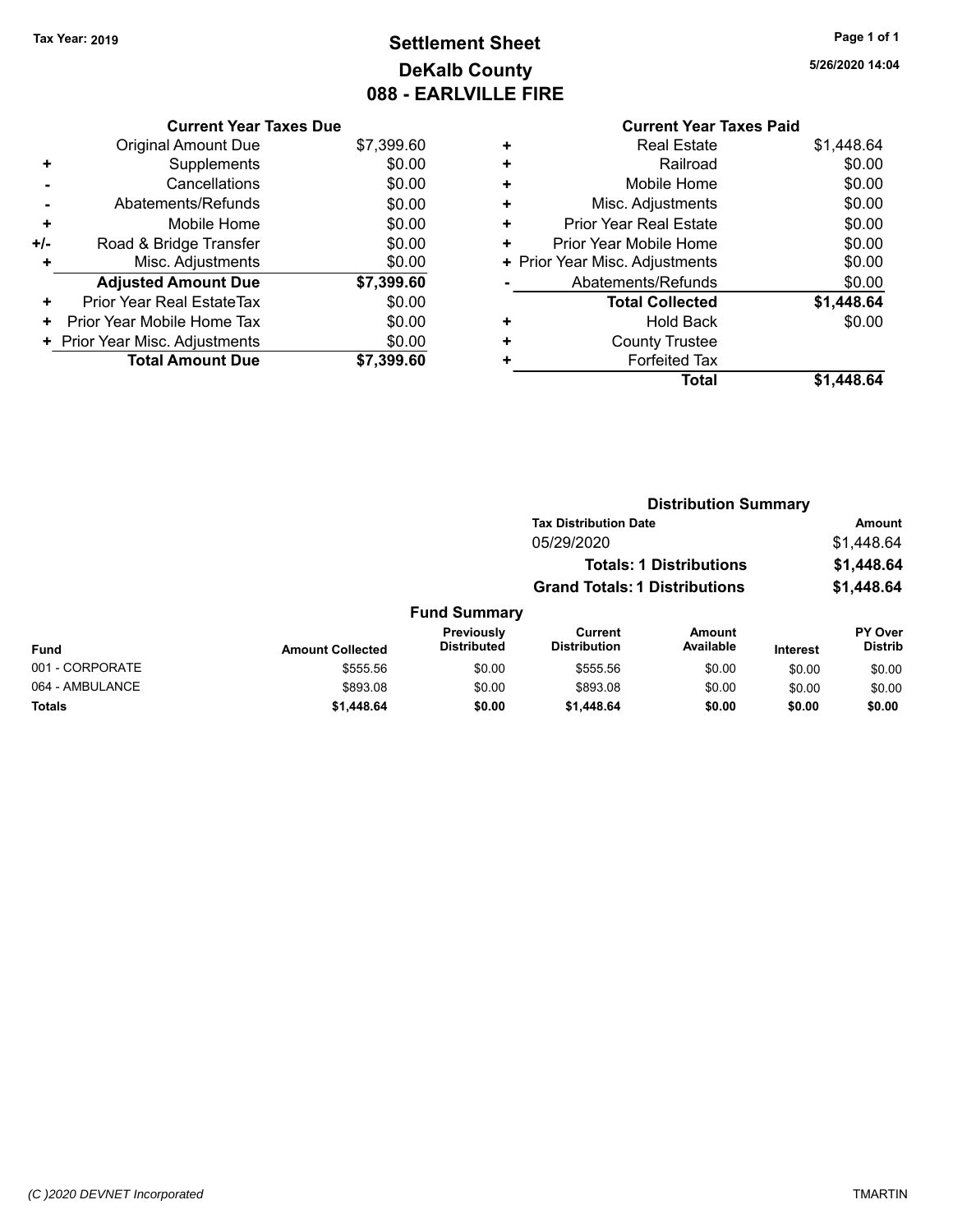### **Settlement Sheet Tax Year: 2019 Page 1 of 1 DeKalb County 089 - GENOA-KINGSTON FIRE**

**5/26/2020 14:04**

#### **Current Year Taxes Paid**

|     | <b>Current Year Taxes Due</b>  |                |
|-----|--------------------------------|----------------|
|     | <b>Original Amount Due</b>     | \$1,036,969.10 |
| ٠   | Supplements                    | \$6,240.58     |
|     | Cancellations                  | \$8,248.76     |
|     | Abatements/Refunds             | \$1.38         |
| ٠   | Mobile Home                    | \$0.00         |
| +/- | Road & Bridge Transfer         | \$0.00         |
| ٠   | Misc. Adjustments              | \$0.00         |
|     | <b>Adjusted Amount Due</b>     | \$1,034,959.54 |
| ٠   | Prior Year Real EstateTax      | (\$153.14)     |
| ٠   | Prior Year Mobile Home Tax     | \$0.00         |
|     | + Prior Year Misc. Adjustments | \$78.43        |
|     | <b>Total Amount Due</b>        | \$1.034.884.83 |

| \$0.00<br>Railroad<br>٠<br>\$0.00<br>Mobile Home<br>٠<br>\$0.00<br>Misc. Adjustments<br>٠<br>(\$153.14)<br><b>Prior Year Real Estate</b><br>٠<br>\$0.00<br>Prior Year Mobile Home<br>٠<br>\$78.43<br>+ Prior Year Misc. Adjustments<br>Abatements/Refunds<br>\$1.38<br>\$255,781.68<br><b>Total Collected</b><br>\$0.00<br>Hold Back<br>٠<br><b>County Trustee</b><br>٠ | <b>Real Estate</b> | \$255,857.77 |
|-------------------------------------------------------------------------------------------------------------------------------------------------------------------------------------------------------------------------------------------------------------------------------------------------------------------------------------------------------------------------|--------------------|--------------|
|                                                                                                                                                                                                                                                                                                                                                                         |                    |              |
|                                                                                                                                                                                                                                                                                                                                                                         |                    |              |
|                                                                                                                                                                                                                                                                                                                                                                         |                    |              |
|                                                                                                                                                                                                                                                                                                                                                                         |                    |              |
|                                                                                                                                                                                                                                                                                                                                                                         |                    |              |
|                                                                                                                                                                                                                                                                                                                                                                         |                    |              |
|                                                                                                                                                                                                                                                                                                                                                                         |                    |              |
|                                                                                                                                                                                                                                                                                                                                                                         |                    |              |
|                                                                                                                                                                                                                                                                                                                                                                         |                    |              |
|                                                                                                                                                                                                                                                                                                                                                                         |                    |              |
| <b>Forfeited Tax</b><br>٠                                                                                                                                                                                                                                                                                                                                               |                    |              |
| \$255,781.68<br>Total                                                                                                                                                                                                                                                                                                                                                   |                    |              |

|                                         |                         |                                  | <b>Distribution Summary</b>          |                                |                 |                           |
|-----------------------------------------|-------------------------|----------------------------------|--------------------------------------|--------------------------------|-----------------|---------------------------|
|                                         |                         |                                  | <b>Tax Distribution Date</b>         |                                | <b>Amount</b>   |                           |
|                                         |                         |                                  | 05/29/2020                           |                                | \$255,781.68    |                           |
|                                         |                         |                                  |                                      | <b>Totals: 1 Distributions</b> |                 | \$255,781.68              |
|                                         |                         |                                  | <b>Grand Totals: 1 Distributions</b> |                                |                 | \$255,781.68              |
|                                         |                         | <b>Fund Summary</b>              |                                      |                                |                 |                           |
| <b>Fund</b>                             | <b>Amount Collected</b> | Previously<br><b>Distributed</b> | Current<br><b>Distribution</b>       | Amount<br>Available            | <b>Interest</b> | PY Over<br><b>Distrib</b> |
| 001 - CORPORATE                         | \$82.041.72             | \$0.00                           | \$82.041.72                          | \$0.00                         | \$0.00          | \$0.00                    |
| 035 - TORT JUDGEMENTS/LIABILITY<br>INS. | \$50,677.51             | \$0.00                           | \$50,677.51                          | \$0.00                         | \$0.00          | \$0.00                    |
| 064 - AMBULANCE                         | \$123.062.45            | \$0.00                           | \$123,062.45                         | \$0.00                         | \$0.00          | \$0.00                    |
| <b>Totals</b>                           | \$255,781.68            | \$0.00                           | \$255,781.68                         | \$0.00                         | \$0.00          | \$0.00                    |
|                                         | --- --                  | .                                |                                      |                                |                 |                           |

#### **Miscellaneous Adjustment Detail**

| <b>Account Type</b>                                                                                                                                                                                            | <b>Amount Adjustment Description</b>                          |
|----------------------------------------------------------------------------------------------------------------------------------------------------------------------------------------------------------------|---------------------------------------------------------------|
|                                                                                                                                                                                                                | \$13.68 TRUSTEE SALE 02-36-224-005 by TBA                     |
| Back Tax Collected                                                                                                                                                                                             | \$6.95 GERMAN REDEMPTION 02-22-307-014 by TBA                 |
| Back Tax Collected                                                                                                                                                                                             | \$7.81 WOJDYLA REDEMPTION 03-18-251-012 by TBA                |
| Back Tax Collected                                                                                                                                                                                             | \$6.67 FIRST MID WEALTH REDEMPTION 03-30-101-005 by TBA       |
| Back Tax Collected                                                                                                                                                                                             | \$13.89 GALLARDO CONSTRUCTION REDEMPTION 02-22-426-003 by TBA |
| <b>Back Tax Collected</b>                                                                                                                                                                                      | \$18.75 TRUSTEE SALE 02-22-307-024 by TBA                     |
|                                                                                                                                                                                                                | \$10.68 KIRCHHOFF REDEMPTION 03-19-333-008 by TBA             |
|                                                                                                                                                                                                                | \$78.43                                                       |
|                                                                                                                                                                                                                |                                                               |
| Year Source<br>2018 RE - Real Estate<br>2018 RE - Real Estate<br>2018 RE - Real Estate<br>2018 RE - Real Estate<br>2018 RE - Real Estate<br>2018 RE - Real Estate<br>2018 RE - Real Estate<br>Totals 7 entries | Back Tax Collected<br>Back Tax Collected                      |

#### **Abatement Detail**

| Year Source             | <b>Account Type</b> | <b>Amount Adjustment Description</b>             |
|-------------------------|---------------------|--------------------------------------------------|
| 2018 RE - Real Estate   | <b>RE Abatement</b> | \$0.47 PTAB INTEREST REFUND 03-27-400-003 by TBA |
| 2018 RE - Real Estate   | RE Abatement        | \$0.06 PTAB INTEREST REFUND 03-27-400-003 by TBA |
| 2018   RE - Real Estate | RE Abatement        | \$0.21 PTAB INTEREST REFUND 03-27-400-003 by TBA |
| 2019   RE - Real Estate | RE Abatement        | \$0.64 PTAB INTEREST REFUND 02-36-228-002 by TBA |
| <b>Totals 4 entries</b> |                     | \$1.38                                           |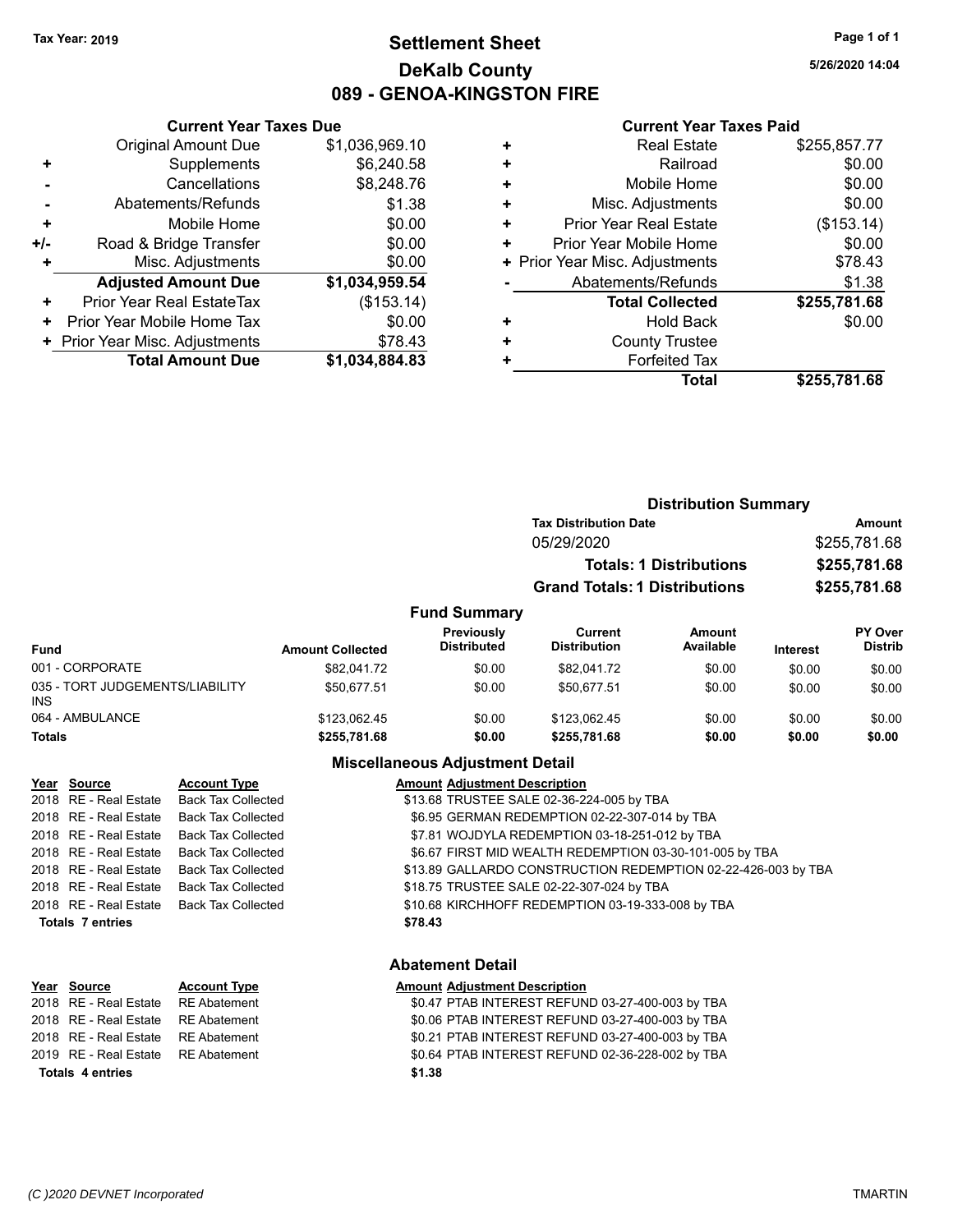### **Settlement Sheet Tax Year: 2019 Page 1 of 1 DeKalb County 090 - HAMPSHIRE FIRE**

**5/26/2020 14:04**

|     |                                | UJU - NAN   |
|-----|--------------------------------|-------------|
|     | <b>Current Year Taxes Due</b>  |             |
|     | Original Amount Due            | \$31,028.48 |
| ٠   | Supplements                    | \$0.00      |
|     | Cancellations                  | \$0.00      |
|     | Abatements/Refunds             | \$0.00      |
| ٠   | Mobile Home                    | \$0.00      |
| +/- | Road & Bridge Transfer         | \$0.00      |
| ٠   | Misc. Adjustments              | \$0.00      |
|     | <b>Adjusted Amount Due</b>     | \$31,028.48 |
| ٠   | Prior Year Real EstateTax      | \$0.00      |
| ٠   | Prior Year Mobile Home Tax     | \$0.00      |
|     | + Prior Year Misc. Adjustments | \$0.00      |
|     | <b>Total Amount Due</b>        | \$31,028.48 |
|     |                                |             |

### **Current Year Taxes Paid**

|   | <b>Real Estate</b>             | \$7,322.75 |
|---|--------------------------------|------------|
| ٠ | Railroad                       | \$0.00     |
| ٠ | Mobile Home                    | \$0.00     |
| ٠ | Misc. Adjustments              | \$0.00     |
| ٠ | <b>Prior Year Real Estate</b>  | \$0.00     |
| ٠ | Prior Year Mobile Home         | \$0.00     |
|   | + Prior Year Misc. Adjustments | \$0.00     |
|   | Abatements/Refunds             | \$0.00     |
|   | <b>Total Collected</b>         | \$7,322.75 |
| ٠ | <b>Hold Back</b>               | \$0.00     |
| ٠ | <b>County Trustee</b>          |            |
|   | <b>Forfeited Tax</b>           |            |
|   | Total                          | \$7,322.75 |
|   |                                |            |

### **Distribution Summary Tax Distribution Date Amount** 05/29/2020 \$7,322.75 **Totals: 1 Distributions \$7,322.75 Grand Totals: 1 Distributions \$7,322.75**

| <b>Fund</b>                     | <b>Amount Collected</b> | Previously<br><b>Distributed</b> | Current<br><b>Distribution</b> | Amount<br>Available | <b>Interest</b> | PY Over<br>Distrib |
|---------------------------------|-------------------------|----------------------------------|--------------------------------|---------------------|-----------------|--------------------|
| 001 - CORPORATE                 | \$3.141.47              | \$0.00                           | \$3.141.47                     | \$0.00              | \$0.00          | \$0.00             |
| 013 - FIREFIGHTER'S PENSION     | \$122.36                | \$0.00                           | \$122.36                       | \$0.00              | \$0.00          | \$0.00             |
| 049 - EMERGENCY & RESCUE EQUIP. | \$917.17                | \$0.00                           | \$917.17                       | \$0.00              | \$0.00          | \$0.00             |
| 064 - AMBULANCE                 | \$3,141.75              | \$0.00                           | \$3.141.75                     | \$0.00              | \$0.00          | \$0.00             |
| <b>Totals</b>                   | \$7,322.75              | \$0.00                           | \$7,322.75                     | \$0.00              | \$0.00          | \$0.00             |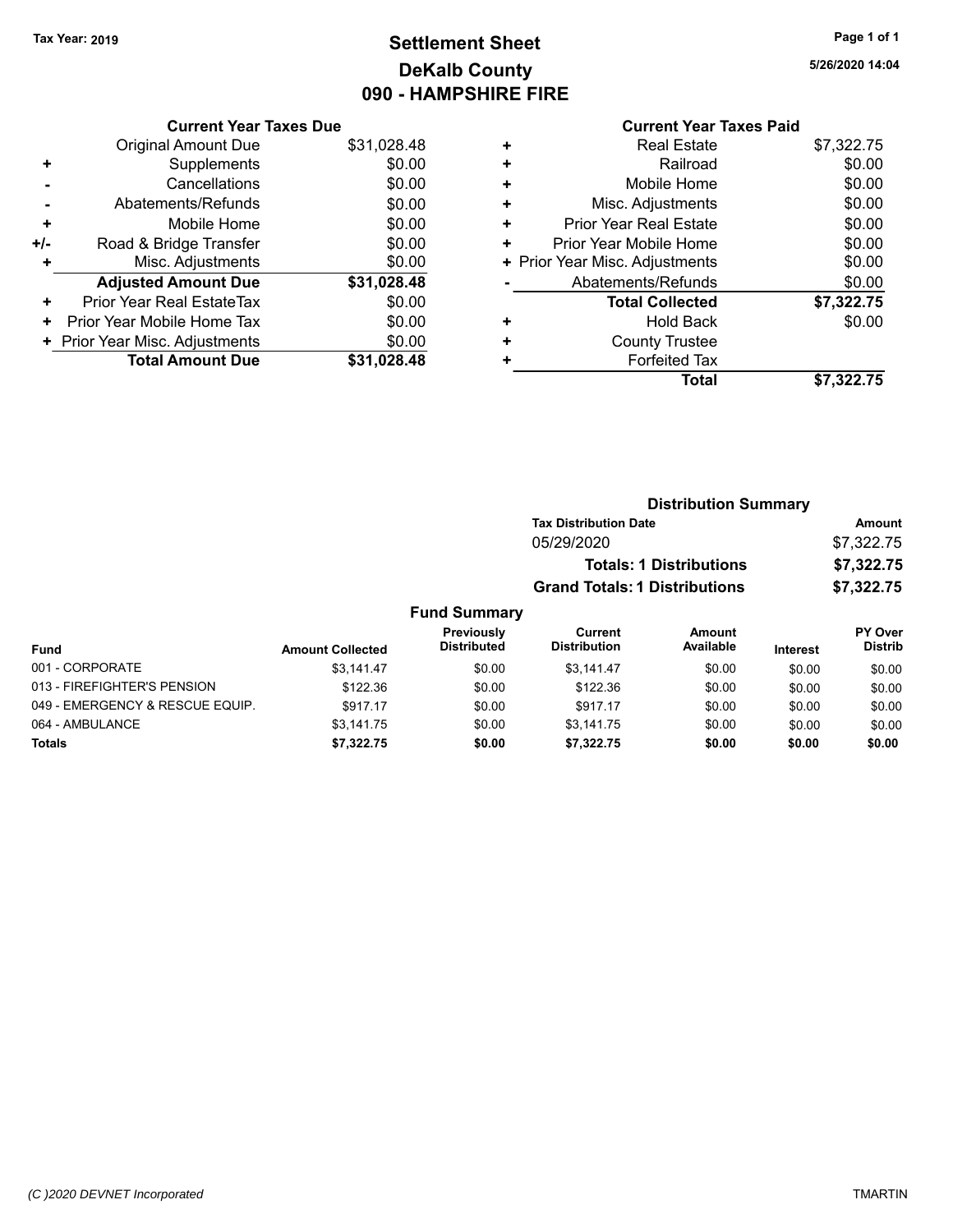### **Settlement Sheet Tax Year: 2019 Page 1 of 1 DeKalb County 091 - HINCKLEY FIRE**

**5/26/2020 14:04**

|     | <b>Original Amount Due</b>     | \$419,630.27 |
|-----|--------------------------------|--------------|
| ٠   | Supplements                    | \$2,543.74   |
|     | Cancellations                  | \$3,134.56   |
|     | Abatements/Refunds             | \$0.00       |
| ٠   | Mobile Home                    | \$0.00       |
| +/- | Road & Bridge Transfer         | \$0.00       |
| ٠   | Misc. Adjustments              | \$0.00       |
|     | <b>Adjusted Amount Due</b>     | \$419,039.45 |
| ÷   | Prior Year Real EstateTax      | \$0.00       |
| ٠   | Prior Year Mobile Home Tax     | \$0.00       |
|     | + Prior Year Misc. Adjustments | \$123.34     |
|     | <b>Total Amount Due</b>        | \$419,162.79 |

### **Current Year Taxes Paid +** Real Estate \$98,986.97 **+** Railroad \$0.00 **+** Mobile Home \$0.00 **+** Misc. Adjustments \$0.00 **+** Prior Year Real Estate \$0.00 **+** Prior Year Mobile Home \$0.00 **+** Prior Year Misc. Adjustments \$123.34 Abatements/Refunds \$0.00 **Total Collected \$99,110.31 +** Hold Back \$0.00 **+** County Trustee **+** Forfeited Tax **Total \$99,110.31**

|                             |                         |                                        |                                                                              | <b>Distribution Summary</b> |                            |                                  |
|-----------------------------|-------------------------|----------------------------------------|------------------------------------------------------------------------------|-----------------------------|----------------------------|----------------------------------|
|                             |                         |                                        | <b>Tax Distribution Date</b><br>05/29/2020<br><b>Totals: 1 Distributions</b> |                             |                            | Amount                           |
|                             |                         |                                        |                                                                              |                             | \$99,110.31<br>\$99,110.31 |                                  |
|                             |                         |                                        |                                                                              |                             |                            |                                  |
|                             |                         |                                        | <b>Grand Totals: 1 Distributions</b>                                         |                             |                            | \$99,110.31                      |
|                             |                         | <b>Fund Summary</b>                    |                                                                              |                             |                            |                                  |
| <b>Fund</b>                 | <b>Amount Collected</b> | Previously<br><b>Distributed</b>       | <b>Current</b><br><b>Distribution</b>                                        | <b>Amount</b><br>Available  | <b>Interest</b>            | <b>PY Over</b><br><b>Distrib</b> |
| 001 - CORPORATE             | \$60,621.12             | \$0.00                                 | \$60,621.12                                                                  | \$0.00                      | \$0.00                     | \$0.00                           |
| 013 - FIREFIGHTER'S PENSION | \$1.648.89              | \$0.00                                 | \$1,648.89                                                                   | \$0.00                      | \$0.00                     | \$0.00                           |
| 064 - AMBULANCE             | \$36,840.30             | \$0.00                                 | \$36,840.30                                                                  | \$0.00                      | \$0.00                     | \$0.00                           |
| <b>Totals</b>               | \$99,110.31             | \$0.00                                 | \$99,110.31                                                                  | \$0.00                      | \$0.00                     | \$0.00                           |
|                             |                         | <b>Miscellaneous Adjustment Detail</b> |                                                                              |                             |                            |                                  |

### **Year Source Account Type Amount Adjustment Description**

2018 RE - Real Estate Back Tax Collected \$14.06 ROYAL ESTATES HOLDING REDEMPTION 15-14-103-010 by TBA 2018 RE - Real Estate Back Tax Collected \$14.06 ROYAL ESTATES HOLDING REDEMPTION 15-14-103-009 by TBA 2018 RE - Real Estate Back Tax Collected \$14.06 ROYAL ESTATES HOLDING REDEMPTION 15-14-103-008 by TBA 2018 RE - Real Estate Back Tax Collected \$14.06 ROYAL ESTATES HOLDING REDEMPTION 15-14-103-007 by TBA 2018 RE - Real Estate Back Tax Collected \$14.06 ROYAL ESTATES HOLDING REDEMPTION 15-14-102-023 by TBA 2018 RE - Real Estate Back Tax Collected \$14.06 ROYAL ESTATES HOLDING REDEMPTION 15-14-102-024 by TBA 2018 RE - Real Estate Back Tax Collected \$14.06 ROYAL ESTATES HOLDING REDEMPTION 15-14-102-025 by TBA 2018 RE - Real Estate Back Tax Collected \$14.06 ROYAL ESTATES HOLDING REDEMPTION 15-14-102-026 by TBA 2018 RE - Real Estate Back Tax Collected \$10.86 CLEINMARK REDEMPTION 15-15-228-013 by TBA **Totals \$123.34 9 entries**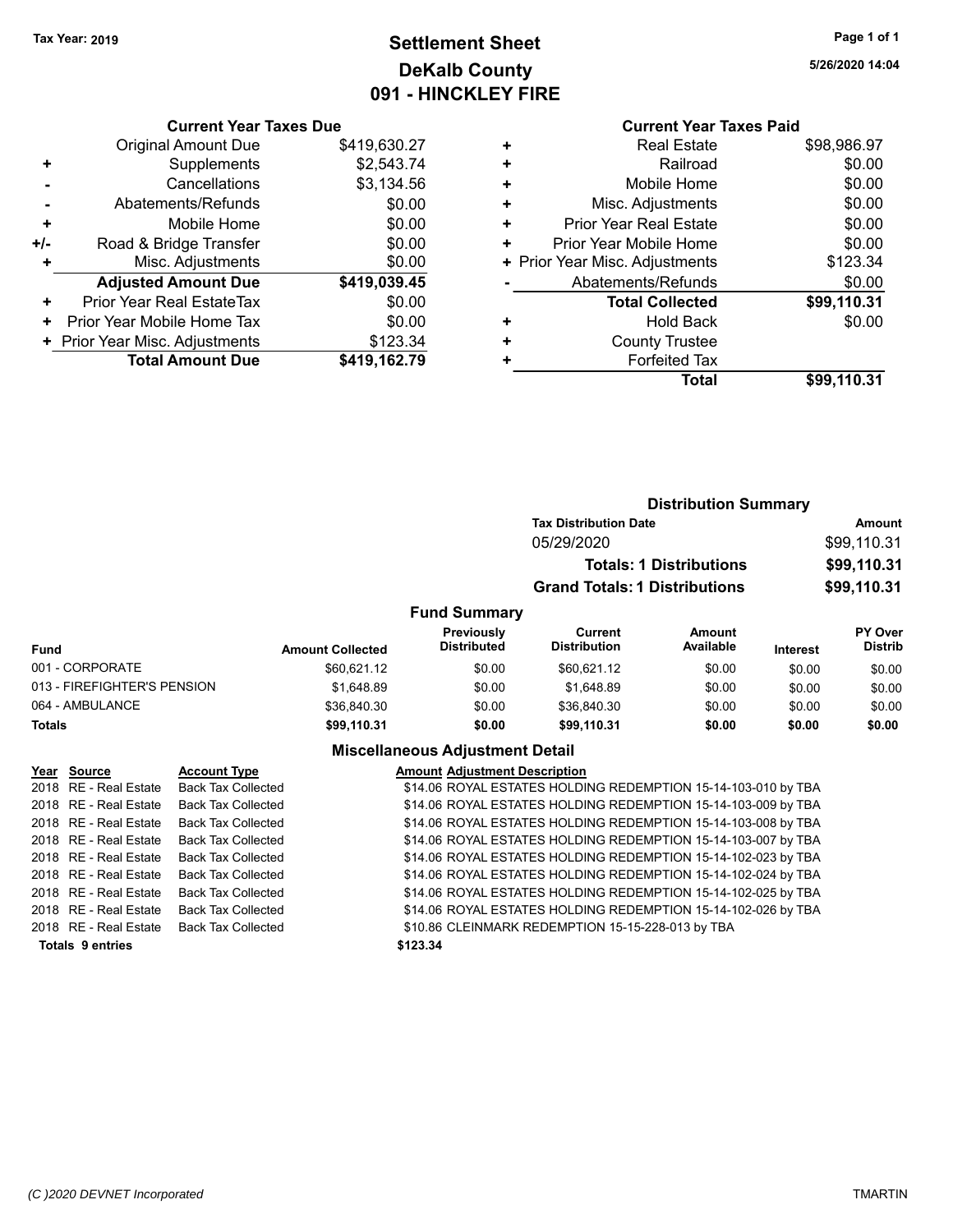### **Settlement Sheet Tax Year: 2019 Page 1 of 1 DeKalb County 092 - KIRKLAND FIRE**

**5/26/2020 14:04**

#### **Current Year Taxes Due**

|     | <b>Original Amount Due</b>     | \$537,323.29 |
|-----|--------------------------------|--------------|
| ٠   | Supplements                    | \$1,385.10   |
|     | Cancellations                  | \$1,704.13   |
|     | Abatements/Refunds             | \$0.67       |
| ٠   | Mobile Home                    | \$0.00       |
| +/- | Road & Bridge Transfer         | \$0.00       |
| ٠   | Misc. Adjustments              | \$0.00       |
|     | <b>Adjusted Amount Due</b>     | \$537,003.59 |
| ٠   | Prior Year Real EstateTax      | \$0.00       |
|     | Prior Year Mobile Home Tax     | \$0.00       |
|     | + Prior Year Misc. Adjustments | \$53.84      |
|     | <b>Total Amount Due</b>        | \$537,057.43 |

### **Current Year Taxes Paid**

|   | Total                          | \$118,027.32 |
|---|--------------------------------|--------------|
| ٠ | <b>Forfeited Tax</b>           |              |
| ٠ | <b>County Trustee</b>          |              |
| ٠ | <b>Hold Back</b>               | \$0.00       |
|   | <b>Total Collected</b>         | \$118,027.32 |
|   | Abatements/Refunds             | \$0.67       |
|   | + Prior Year Misc. Adjustments | \$53.84      |
| ٠ | Prior Year Mobile Home         | \$0.00       |
| ٠ | <b>Prior Year Real Estate</b>  | \$0.00       |
| ÷ | Misc. Adjustments              | \$0.00       |
| ٠ | Mobile Home                    | \$0.00       |
| ٠ | Railroad                       | \$0.00       |
| ٠ | <b>Real Estate</b>             | \$117,974.15 |

### **Distribution Summary Tax Distribution Date Amount** 05/29/2020 \$118,027.32 **Totals: 1 Distributions \$118,027.32 Grand Totals: 1 Distributions \$118,027.32**

#### **Fund Summary**

| <b>Fund</b>                                         | <b>Amount Collected</b> | Previously<br><b>Distributed</b> | Current<br><b>Distribution</b> | Amount<br>Available | <b>Interest</b> | <b>PY Over</b><br><b>Distrib</b> |
|-----------------------------------------------------|-------------------------|----------------------------------|--------------------------------|---------------------|-----------------|----------------------------------|
| 001 - CORPORATE                                     | \$63.679.88             | \$0.00                           | \$63.679.88                    | \$0.00              | \$0.00          | \$0.00                           |
| 027 - AUDIT                                         | \$660.48                | \$0.00                           | \$660.48                       | \$0.00              | \$0.00          | \$0.00                           |
| 035 - TORT JUDGMENTS, LIABILITY<br><b>INSURANCE</b> | \$3.295.55              | \$0.00                           | \$3.295.55                     | \$0.00              | \$0.00          | \$0.00                           |
| 062 - WORKERS COMPENSATION                          | \$2.087.55              | \$0.00                           | \$2.087.55                     | \$0.00              | \$0.00          | \$0.00                           |
| 064 - AMBULANCE                                     | \$48,303.86             | \$0.00                           | \$48.303.86                    | \$0.00              | \$0.00          | \$0.00                           |
| <b>Totals</b>                                       | \$118.027.32            | \$0.00                           | \$118.027.32                   | \$0.00              | \$0.00          | \$0.00                           |

### **Miscellaneous Adjustment Detail**

### **Year Source Account Type Account Adjustment Description**

2018 RE - Real Estate Back Tax Collected \$0.90 PETERSON REDEMPTION 04-11-100-009 by TBA 2018 RE - Real Estate Back Tax Collected State \$52.94 PIOTROWSKI REDEMPTION 04-18-253-008 by TBA **Totals \$53.84 2 entries**

**Abatement Detail**

| .                                  |                     |                                                  |  |  |
|------------------------------------|---------------------|--------------------------------------------------|--|--|
| Year Source                        | <b>Account Type</b> | <b>Amount Adiustment Description</b>             |  |  |
| 2018 RE - Real Estate RE Abatement |                     | \$0.67 PTAB INTEREST REFUND 02-21-176-004 by TBA |  |  |
| Totals 1 entries                   |                     | \$0.67                                           |  |  |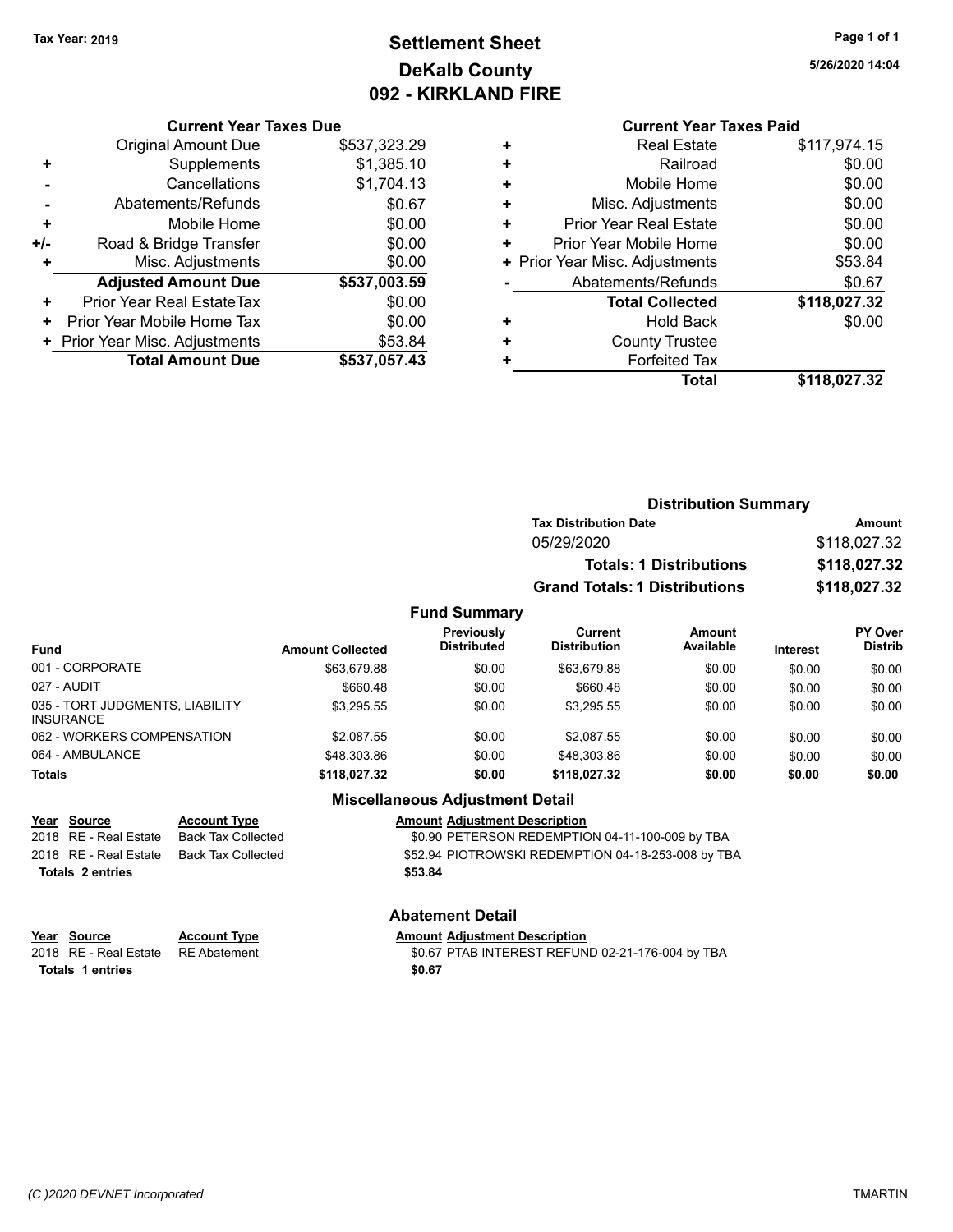## **Settlement Sheet Tax Year: 2019 Page 1 of 1 DeKalb County 093 - LEE FIRE**

| \$42,472.24<br>\$488.92 |
|-------------------------|
|                         |
|                         |
| \$525.26                |
| \$0.00                  |
| \$0.00                  |
| \$0.00                  |
| \$0.00                  |
| \$42,435.90             |
|                         |
| \$0.00                  |
| \$0.00                  |
| \$0.00                  |
|                         |

**5/26/2020 14:04**

|   | <b>Current Year Taxes Paid</b> |            |
|---|--------------------------------|------------|
| ٠ | <b>Real Estate</b>             | \$5,832.41 |
| ٠ | Railroad                       | \$0.00     |
| ٠ | Mobile Home                    | \$0.00     |
| ٠ | Misc. Adjustments              | \$0.00     |
| ٠ | <b>Prior Year Real Estate</b>  | \$0.00     |
| ٠ | Prior Year Mobile Home         | \$0.00     |
|   | + Prior Year Misc. Adjustments | \$0.00     |
|   | Abatements/Refunds             | \$0.00     |
|   | <b>Total Collected</b>         | \$5,832.41 |
| ٠ | <b>Hold Back</b>               | \$0.00     |
|   | <b>County Trustee</b>          |            |
|   | <b>Forfeited Tax</b>           |            |
|   | Total                          | \$5,832.41 |
|   |                                |            |

|                                         |                         |                                         | <b>Distribution Summary</b>                  |                     |                 |                                  |  |
|-----------------------------------------|-------------------------|-----------------------------------------|----------------------------------------------|---------------------|-----------------|----------------------------------|--|
|                                         |                         |                                         | <b>Tax Distribution Date</b>                 |                     | Amount          |                                  |  |
|                                         |                         |                                         | 05/29/2020<br><b>Totals: 1 Distributions</b> |                     |                 | \$5,832.41                       |  |
|                                         |                         |                                         |                                              |                     |                 | \$5,832.41                       |  |
|                                         |                         |                                         | <b>Grand Totals: 1 Distributions</b>         |                     |                 | \$5,832.41                       |  |
|                                         |                         | <b>Fund Summary</b>                     |                                              |                     |                 |                                  |  |
| <b>Fund</b>                             | <b>Amount Collected</b> | <b>Previously</b><br><b>Distributed</b> | Current<br><b>Distribution</b>               | Amount<br>Available | <b>Interest</b> | <b>PY Over</b><br><b>Distrib</b> |  |
| 001 - CORPORATE                         | \$3.902.05              | \$0.00                                  | \$3,902.05                                   | \$0.00              | \$0.00          | \$0.00                           |  |
| 035 - TORT JUDGEMENTS/LIABILITY<br>INS. | \$452.71                | \$0.00                                  | \$452.71                                     | \$0.00              | \$0.00          | \$0.00                           |  |
| 064 - AMBULANCE                         | \$1,477.65              | \$0.00                                  | \$1.477.65                                   | \$0.00              | \$0.00          | \$0.00                           |  |

**Totals \$5,832.41 \$0.00 \$5,832.41 \$0.00 \$0.00 \$0.00**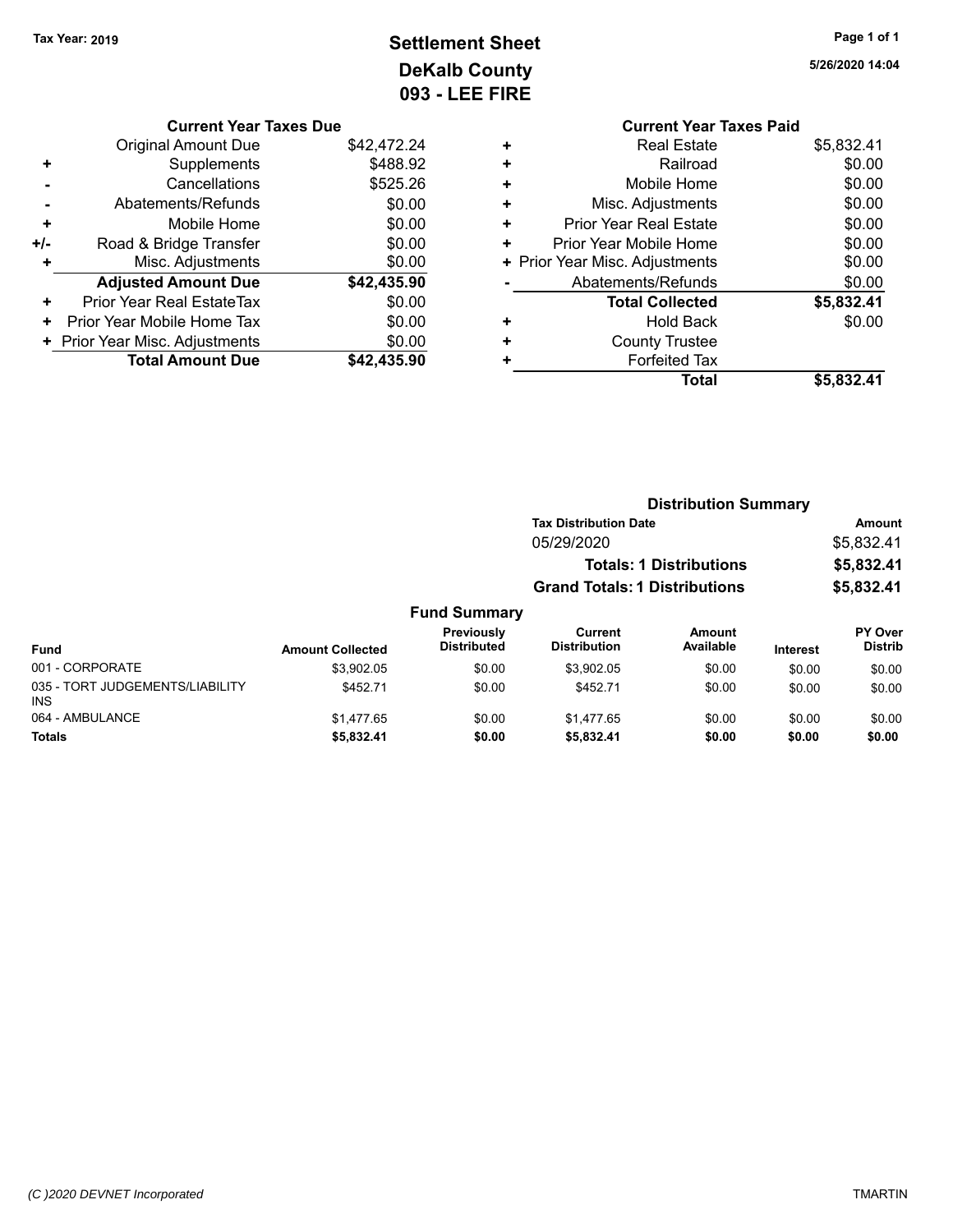### **Settlement Sheet Tax Year: 2019 Page 1 of 1 DeKalb County 094 - LELAND FIRE**

**5/26/2020 14:04**

### **Current Year Taxes Due**

|     | <b>Original Amount Due</b>     | \$36,211.99 |
|-----|--------------------------------|-------------|
|     | Supplements                    | \$224.77    |
|     | Cancellations                  | \$247.90    |
|     | Abatements/Refunds             | \$0.00      |
| ٠   | Mobile Home                    | \$0.00      |
| +/- | Road & Bridge Transfer         | \$0.00      |
| ٠   | Misc. Adjustments              | \$0.00      |
|     | <b>Adjusted Amount Due</b>     | \$36,188.86 |
| ÷   | Prior Year Real EstateTax      | \$0.00      |
| ٠   | Prior Year Mobile Home Tax     | \$0.00      |
|     | + Prior Year Misc. Adjustments | \$0.00      |
|     | <b>Total Amount Due</b>        | \$36,188.86 |

### **Current Year Taxes Paid +** Real Estate \$6,288.75 **+** Railroad \$0.00 **+** Mobile Home \$0.00 **+** Misc. Adjustments \$0.00 **+** Prior Year Real Estate \$0.00 **+** Prior Year Mobile Home \$0.00 **+ Prior Year Misc. Adjustments**  $$0.00$ **-** Abatements/Refunds \$0.00 **Total Collected \$6,288.75 +** Hold Back \$0.00 **+** County Trustee **+** Forfeited Tax **Total \$6,288.75**

|                 |                         | <b>Distribution Summary</b>      |                                       |                                |                 |                                  |  |
|-----------------|-------------------------|----------------------------------|---------------------------------------|--------------------------------|-----------------|----------------------------------|--|
|                 |                         |                                  | <b>Tax Distribution Date</b>          |                                |                 | Amount                           |  |
|                 |                         |                                  | 05/29/2020                            |                                |                 | \$6,288.75                       |  |
|                 |                         |                                  |                                       | <b>Totals: 1 Distributions</b> |                 | \$6,288.75                       |  |
|                 |                         |                                  | <b>Grand Totals: 1 Distributions</b>  |                                |                 | \$6,288.75                       |  |
|                 |                         | <b>Fund Summary</b>              |                                       |                                |                 |                                  |  |
| Fund            | <b>Amount Collected</b> | Previously<br><b>Distributed</b> | <b>Current</b><br><b>Distribution</b> | <b>Amount</b><br>Available     | <b>Interest</b> | <b>PY Over</b><br><b>Distrib</b> |  |
| 001 - CORPORATE | \$6,288.75              | \$0.00                           | \$6,288.75                            | \$0.00                         | \$0.00          | \$0.00                           |  |
| Totals          | \$6,288.75              | \$0.00                           | \$6,288.75                            | \$0.00                         | \$0.00          | \$0.00                           |  |
|                 |                         |                                  |                                       |                                |                 |                                  |  |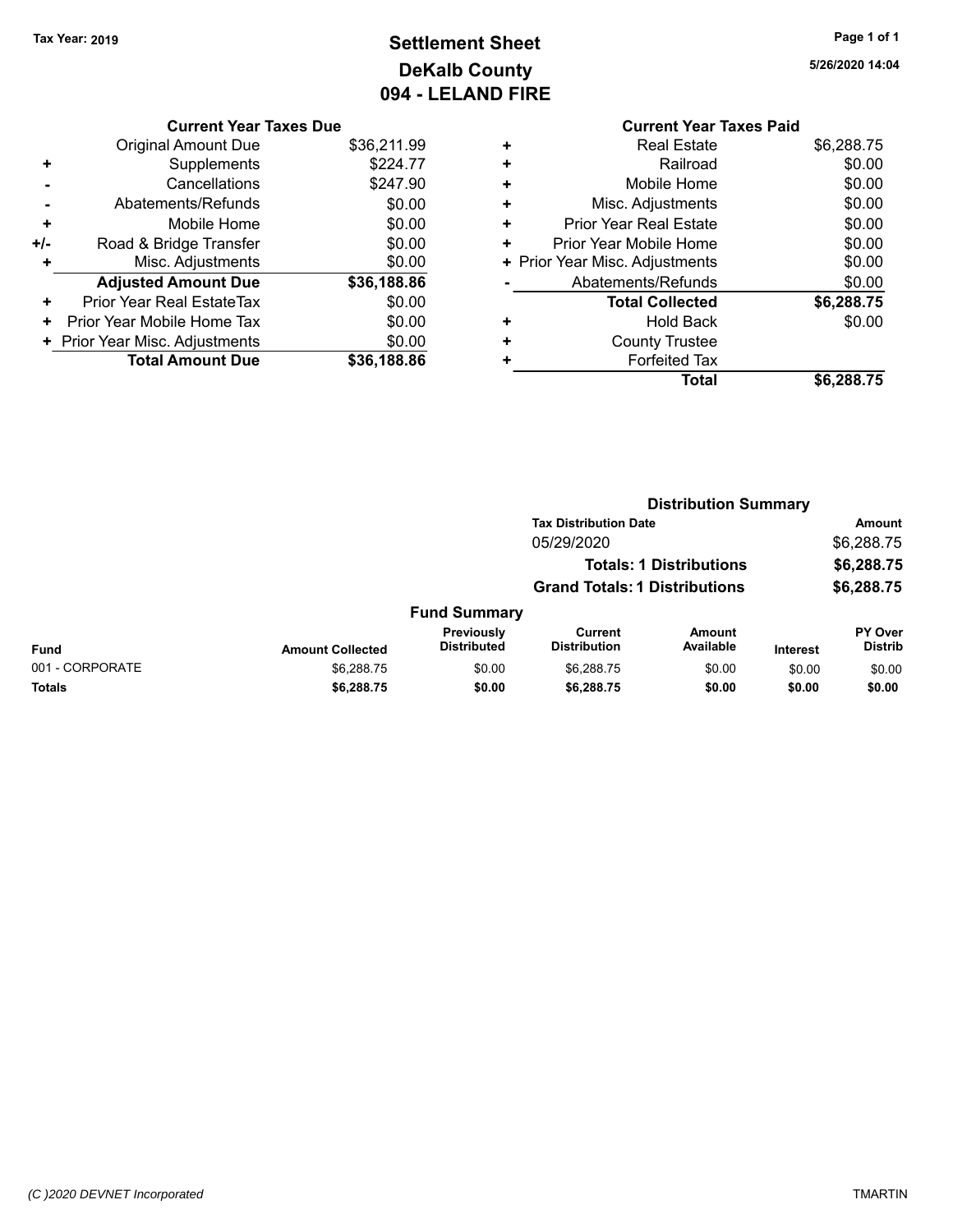## **Settlement Sheet Tax Year: 2019 Page 1 of 1 DeKalb County 095 - MALTA FIRE**

**5/26/2020 14:04**

| <b>Current Year Taxes Due</b> |  |  |
|-------------------------------|--|--|
|                               |  |  |

|     | <b>Original Amount Due</b>     | \$206,181.77 |
|-----|--------------------------------|--------------|
|     | Supplements                    | \$373.38     |
|     | Cancellations                  | \$337.50     |
|     | Abatements/Refunds             | \$0.00       |
| ٠   | Mobile Home                    | \$0.00       |
| +/- | Road & Bridge Transfer         | \$0.00       |
| ٠   | Misc. Adjustments              | \$0.00       |
|     | <b>Adjusted Amount Due</b>     | \$206,217.65 |
| ٠   | Prior Year Real EstateTax      | \$0.00       |
|     | Prior Year Mobile Home Tax     | \$0.00       |
|     | + Prior Year Misc. Adjustments | \$126.13     |
|     | <b>Total Amount Due</b>        | \$206,343.78 |

|   | <b>Current Year Taxes Paid</b> |             |
|---|--------------------------------|-------------|
| ٠ | <b>Real Estate</b>             | \$35,087.57 |
|   | Railroad                       | \$0.00      |
|   | Mobile Home                    | \$0.00      |
| ٠ | Misc. Adjustments              | \$0.00      |
| ٠ | <b>Prior Year Real Estate</b>  | \$0.00      |
|   | Prior Year Mobile Home         | \$0.00      |
|   | + Prior Year Misc. Adjustments | \$126.13    |
|   | Abatements/Refunds             | \$0.00      |
|   | <b>Total Collected</b>         | \$35,213.70 |
|   | <b>Hold Back</b>               | \$0.00      |
|   | <b>County Trustee</b>          |             |
|   | <b>Forfeited Tax</b>           |             |
|   | Total                          | \$35,213.70 |
|   |                                |             |

|                 |                     |                         |                                        | <b>Distribution Summary</b>          |                                |                 |                           |
|-----------------|---------------------|-------------------------|----------------------------------------|--------------------------------------|--------------------------------|-----------------|---------------------------|
|                 |                     |                         |                                        | <b>Tax Distribution Date</b>         |                                |                 | <b>Amount</b>             |
|                 |                     |                         |                                        | 05/29/2020                           |                                |                 | \$35,213.70               |
|                 |                     |                         |                                        |                                      | <b>Totals: 1 Distributions</b> |                 | \$35,213.70               |
|                 |                     |                         |                                        | <b>Grand Totals: 1 Distributions</b> |                                |                 | \$35,213.70               |
|                 |                     |                         | <b>Fund Summary</b>                    |                                      |                                |                 |                           |
| <b>Fund</b>     |                     | <b>Amount Collected</b> | Previously<br><b>Distributed</b>       | Current<br><b>Distribution</b>       | <b>Amount</b><br>Available     | <b>Interest</b> | PY Over<br><b>Distrib</b> |
| 001 - CORPORATE |                     | \$17.606.84             | \$0.00                                 | \$17.606.84                          | \$0.00                         | \$0.00          | \$0.00                    |
| 064 - AMBULANCE |                     | \$17,606.86             | \$0.00                                 | \$17,606.86                          | \$0.00                         | \$0.00          | \$0.00                    |
| <b>Totals</b>   |                     | \$35,213.70             | \$0.00                                 | \$35,213.70                          | \$0.00                         | \$0.00          | \$0.00                    |
|                 |                     |                         | <b>Miscellaneous Adjustment Detail</b> |                                      |                                |                 |                           |
| Year<br>Source  | <b>Account Type</b> |                         | <b>Amount Adjustment Description</b>   |                                      |                                |                 |                           |

| .<br>2018 RE - Real Estate Back Tax Collected | .<br>\$126.13 TRUSTEE SALE 07-23-185-001 by TBA |
|-----------------------------------------------|-------------------------------------------------|
| Totals 1 entries                              | \$126.13                                        |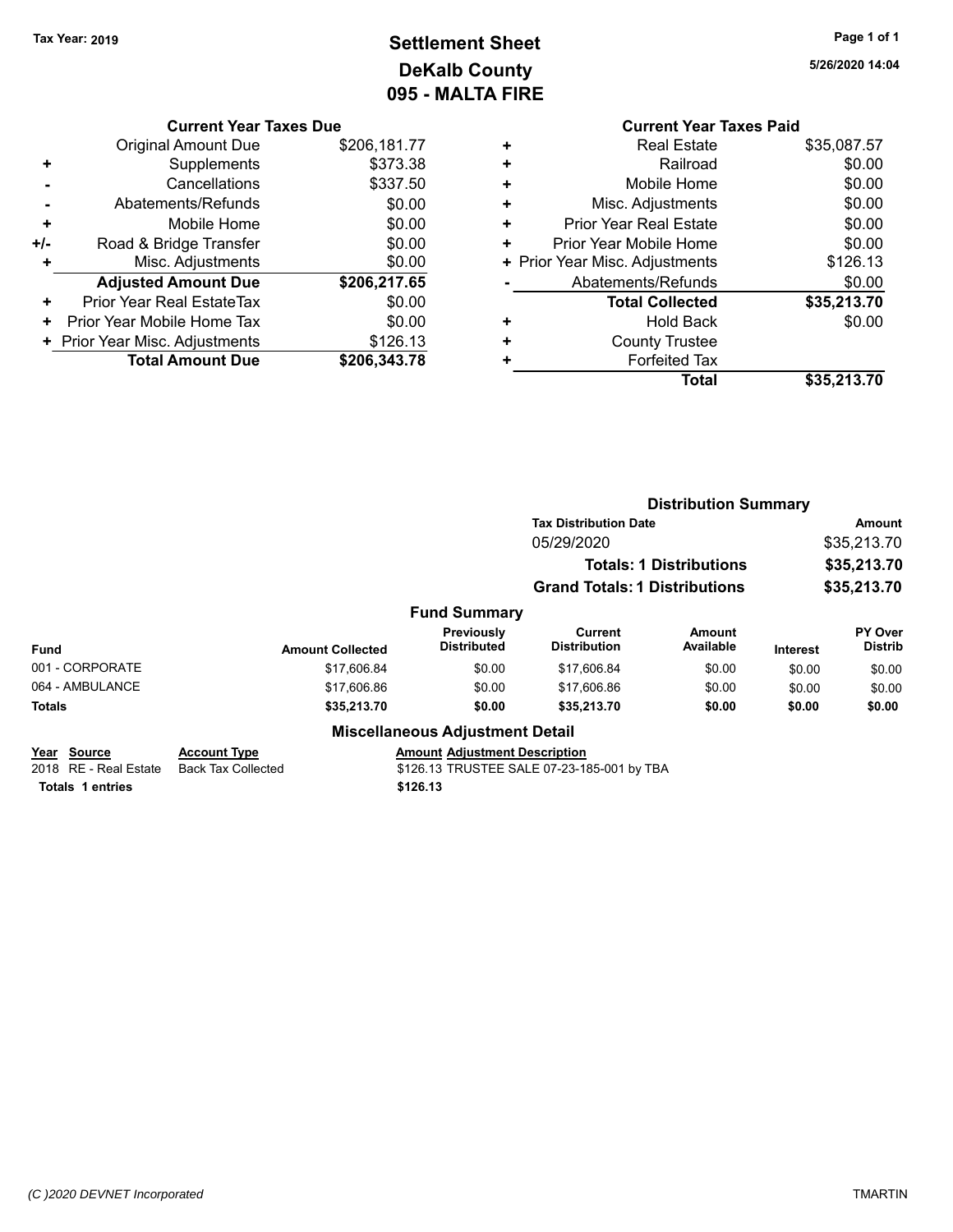### **Settlement Sheet Tax Year: 2019 Page 1 of 1 DeKalb County 096 - MAPLE PARK FIRE**

**5/26/2020 14:04**

#### **Current Year Taxes Paid**

|     | <b>Current Year Taxes Due</b>  |              |  |  |  |  |  |
|-----|--------------------------------|--------------|--|--|--|--|--|
|     | <b>Original Amount Due</b>     | \$190,565.27 |  |  |  |  |  |
| ٠   | Supplements                    | \$1,850.22   |  |  |  |  |  |
|     | Cancellations                  | \$2,092.69   |  |  |  |  |  |
|     | Abatements/Refunds             | \$0.00       |  |  |  |  |  |
| ٠   | Mobile Home                    | \$0.00       |  |  |  |  |  |
| +/- | Road & Bridge Transfer         | \$0.00       |  |  |  |  |  |
| ٠   | Misc. Adjustments              | \$0.00       |  |  |  |  |  |
|     | <b>Adjusted Amount Due</b>     | \$190,322.80 |  |  |  |  |  |
| ÷   | Prior Year Real EstateTax      | \$0.00       |  |  |  |  |  |
| ÷   | Prior Year Mobile Home Tax     | \$0.00       |  |  |  |  |  |
|     | + Prior Year Misc. Adjustments | \$0.00       |  |  |  |  |  |
|     | <b>Total Amount Due</b>        | \$190.322.80 |  |  |  |  |  |

| ٠ | <b>Real Estate</b>             | \$46,715.45 |
|---|--------------------------------|-------------|
| ٠ | Railroad                       | \$0.00      |
| ٠ | Mobile Home                    | \$0.00      |
| ٠ | Misc. Adjustments              | \$0.00      |
| ٠ | <b>Prior Year Real Estate</b>  | \$0.00      |
| ٠ | Prior Year Mobile Home         | \$0.00      |
|   | + Prior Year Misc. Adjustments | \$0.00      |
|   | Abatements/Refunds             | \$0.00      |
|   | <b>Total Collected</b>         | \$46,715.45 |
| ٠ | Hold Back                      | \$0.00      |
| ٠ | <b>County Trustee</b>          |             |
| ٠ | <b>Forfeited Tax</b>           |             |
|   | Total                          | \$46,715.45 |
|   |                                |             |

| <b>Distribution Summary</b>          |             |
|--------------------------------------|-------------|
| <b>Tax Distribution Date</b>         | Amount      |
| 05/29/2020                           | \$46,715.45 |
| <b>Totals: 1 Distributions</b>       | \$46,715.45 |
| <b>Grand Totals: 1 Distributions</b> | \$46,715.45 |

| <b>Fund</b>                                   | <b>Amount Collected</b> | Previously<br><b>Distributed</b> | Current<br><b>Distribution</b> | <b>Amount</b><br>Available | <b>Interest</b> | PY Over<br><b>Distrib</b> |
|-----------------------------------------------|-------------------------|----------------------------------|--------------------------------|----------------------------|-----------------|---------------------------|
| 001 - CORPORATE                               | \$22,408.38             | \$0.00                           | \$22,408.38                    | \$0.00                     | \$0.00          | \$0.00                    |
| 013 - FIREFIGHTER'S PENSION                   | \$636.26                | \$0.00                           | \$636.26                       | \$0.00                     | \$0.00          | \$0.00                    |
| 027 - AUDIT                                   | \$98.99                 | \$0.00                           | \$98.99                        | \$0.00                     | \$0.00          | \$0.00                    |
| 035 - TORT JUDGEMENTS/LIABILITY<br><b>INS</b> | \$5.331.17              | \$0.00                           | \$5.331.17                     | \$0.00                     | \$0.00          | \$0.00                    |
| 064 - AMBULANCE                               | \$18,240.65             | \$0.00                           | \$18,240.65                    | \$0.00                     | \$0.00          | \$0.00                    |
| <b>Totals</b>                                 | \$46.715.45             | \$0.00                           | \$46.715.45                    | \$0.00                     | \$0.00          | \$0.00                    |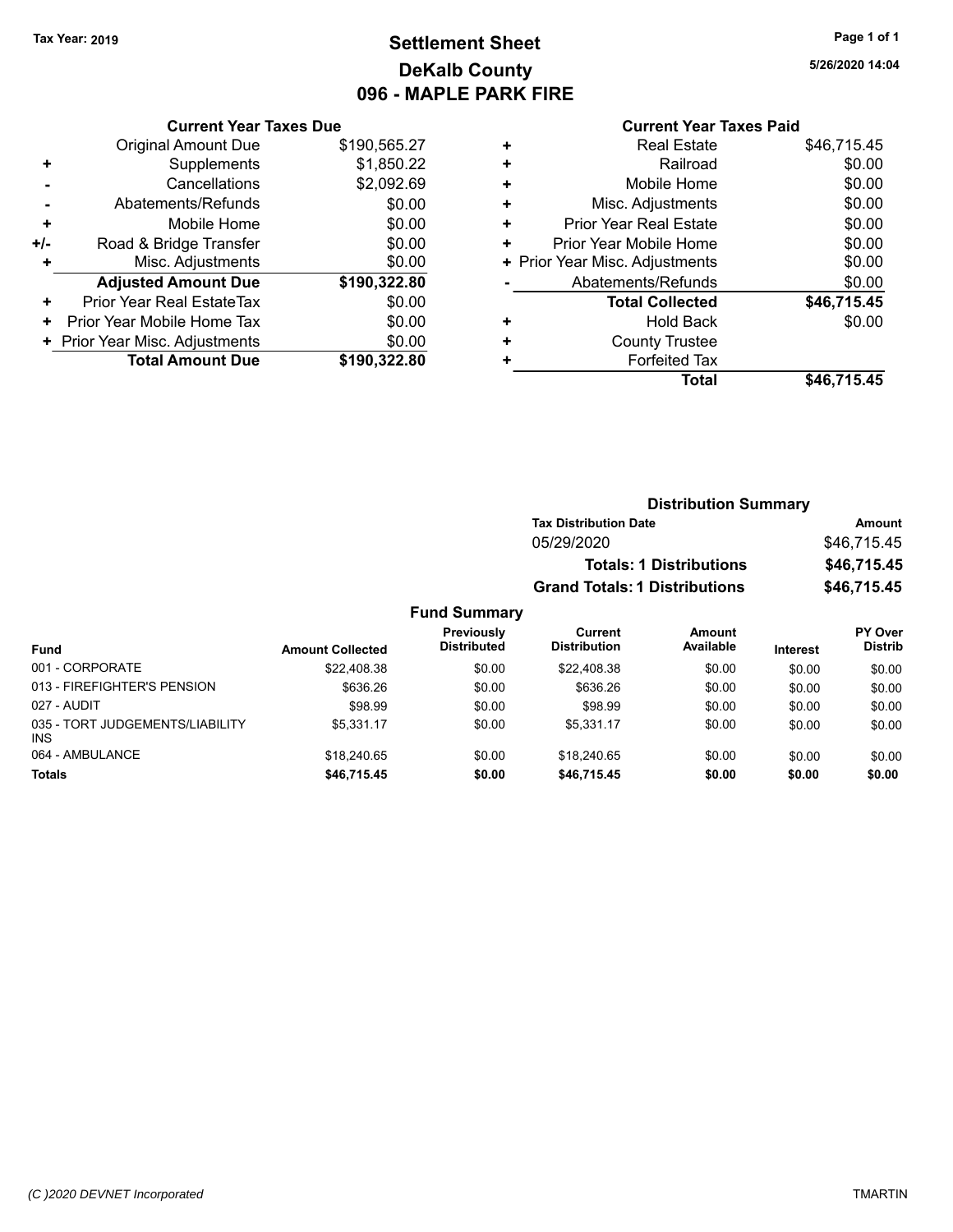$035 -$ INS

### **Settlement Sheet Tax Year: 2019 Page 1 of 1 DeKalb County 097 - PAW PAW FIRE**

**5/26/2020 14:04**

| <b>Current Year Taxes Due</b> |  |  |
|-------------------------------|--|--|
|                               |  |  |

|       | <b>Original Amount Due</b>     | \$44,489.02 |
|-------|--------------------------------|-------------|
|       | Supplements                    | \$72.92     |
|       | Cancellations                  | \$91.66     |
|       | Abatements/Refunds             | \$0.00      |
| ٠     | Mobile Home                    | \$0.00      |
| $+/-$ | Road & Bridge Transfer         | \$0.00      |
|       | Misc. Adjustments              | \$0.00      |
|       | <b>Adjusted Amount Due</b>     | \$44,470.28 |
| ٠     | Prior Year Real EstateTax      | \$0.00      |
|       | Prior Year Mobile Home Tax     | \$0.00      |
|       | + Prior Year Misc. Adjustments | \$0.00      |
|       | <b>Total Amount Due</b>        | \$44.470.28 |

### **Current Year Taxes Paid +** Real Estate \$4,473.48 **+** Railroad \$0.00 **+** Mobile Home \$0.00 **+** Misc. Adjustments \$0.00 **+** Prior Year Real Estate \$0.00 **+** Prior Year Mobile Home \$0.00 **+ Prior Year Misc. Adjustments**  $$0.00$ **-** Abatements/Refunds \$0.00 **Total Collected \$4,473.48 +** Hold Back \$0.00 **+** County Trustee **+** Forfeited Tax **Total \$4,473.48**

|                                         |                         |                                  | <b>Distribution Summary</b>          |                                |                 |                                  |  |
|-----------------------------------------|-------------------------|----------------------------------|--------------------------------------|--------------------------------|-----------------|----------------------------------|--|
|                                         |                         |                                  | <b>Tax Distribution Date</b>         |                                |                 | Amount                           |  |
|                                         |                         |                                  | 05/29/2020                           |                                |                 | \$4,473.48                       |  |
|                                         |                         |                                  |                                      | <b>Totals: 1 Distributions</b> |                 | \$4,473.48                       |  |
|                                         |                         |                                  | <b>Grand Totals: 1 Distributions</b> |                                |                 | \$4,473.48                       |  |
|                                         |                         | <b>Fund Summary</b>              |                                      |                                |                 |                                  |  |
| <b>Fund</b>                             | <b>Amount Collected</b> | Previously<br><b>Distributed</b> | Current<br><b>Distribution</b>       | <b>Amount</b><br>Available     | <b>Interest</b> | <b>PY Over</b><br><b>Distrib</b> |  |
| 001 - CORPORATE                         | \$4,006.96              | \$0.00                           | \$4,006.96                           | \$0.00                         | \$0.00          | \$0.00                           |  |
| 035 - TORT JUDGEMENTS/LIABILITY<br>INS. | \$466.52                | \$0.00                           | \$466.52                             | \$0.00                         | \$0.00          | \$0.00                           |  |
| <b>Totals</b>                           | \$4,473.48              | \$0.00                           | \$4,473.48                           | \$0.00                         | \$0.00          | \$0.00                           |  |
|                                         |                         |                                  |                                      |                                |                 |                                  |  |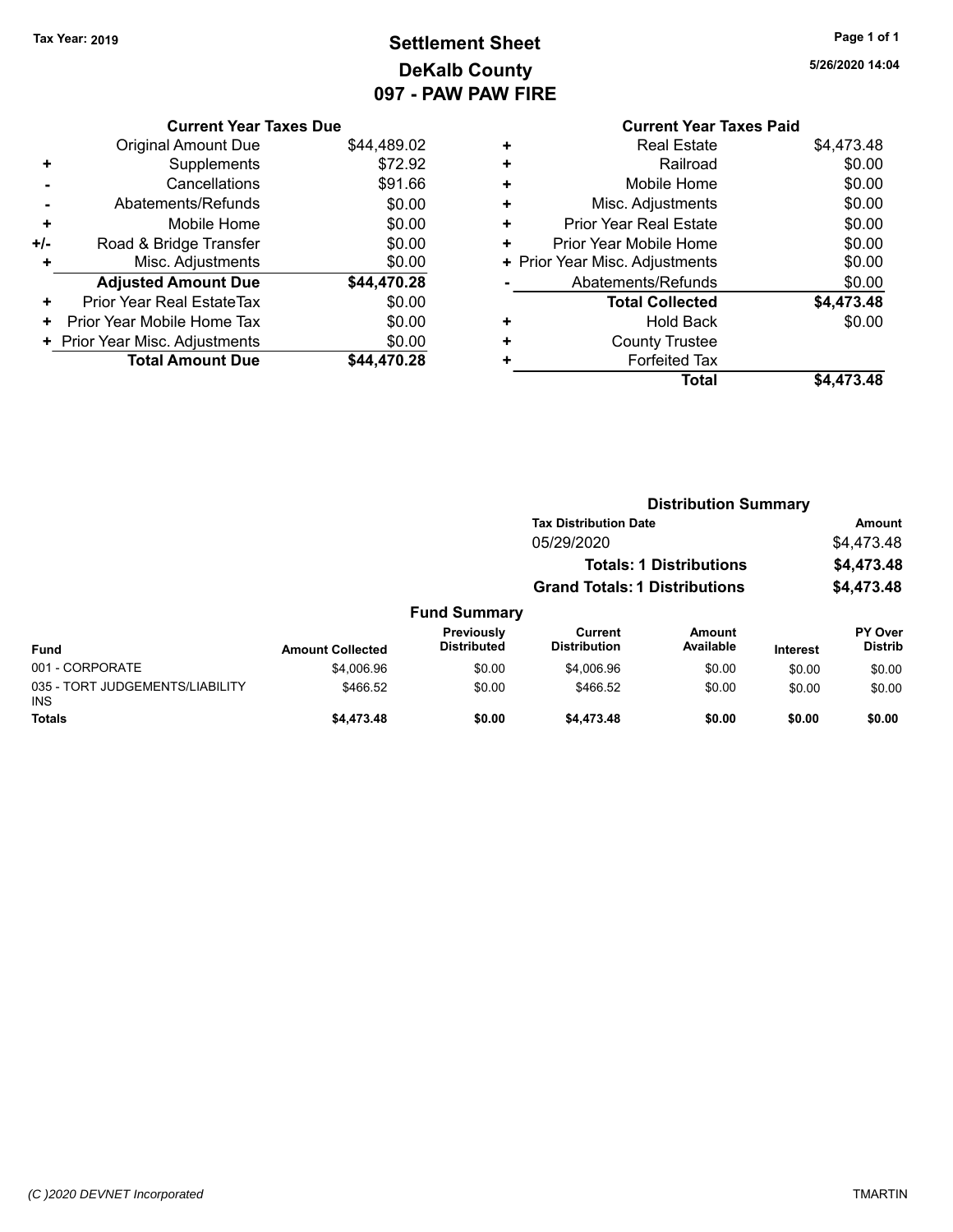### **Settlement Sheet Tax Year: 2019 Page 1 of 1 DeKalb County 098 - SANDWICH FIRE**

**5/26/2020 14:04**

|       | <b>Current Year Taxes Due</b>  |              |
|-------|--------------------------------|--------------|
|       | <b>Original Amount Due</b>     | \$628,735.68 |
| ٠     | Supplements                    | \$4,913.41   |
|       | Cancellations                  | \$5,642.41   |
|       | Abatements/Refunds             | \$0.00       |
| ٠     | Mobile Home                    | \$0.00       |
| $+/-$ | Road & Bridge Transfer         | \$0.00       |
| ٠     | Misc. Adjustments              | \$0.00       |
|       | <b>Adjusted Amount Due</b>     | \$628,006.68 |
| ٠     | Prior Year Real EstateTax      | (\$0.01)     |
| ٠     | Prior Year Mobile Home Tax     | \$0.00       |
|       | + Prior Year Misc. Adjustments | \$83.53      |
|       | <b>Total Amount Due</b>        | \$628,090.20 |

|   | <b>Current Year Taxes Paid</b> |              |  |  |  |
|---|--------------------------------|--------------|--|--|--|
| ٠ | <b>Real Estate</b>             | \$155,866.63 |  |  |  |
| ٠ | Railroad                       | \$0.00       |  |  |  |
| ٠ | Mobile Home                    | \$0.00       |  |  |  |
| ٠ | Misc. Adjustments              | \$0.00       |  |  |  |
| ٠ | <b>Prior Year Real Estate</b>  | (\$0.01)     |  |  |  |
| ٠ | Prior Year Mobile Home         | \$0.00       |  |  |  |
|   | + Prior Year Misc. Adjustments | \$83.53      |  |  |  |
|   | Abatements/Refunds             | \$0.00       |  |  |  |
|   | <b>Total Collected</b>         | \$155,950.15 |  |  |  |
| ٠ | <b>Hold Back</b>               | \$0.00       |  |  |  |
|   | <b>County Trustee</b>          |              |  |  |  |
| ٠ | <b>Forfeited Tax</b>           |              |  |  |  |
|   | Total                          | \$155,950.15 |  |  |  |
|   |                                |              |  |  |  |

|                                               |                         |                                  | <b>Distribution Summary</b>           |                                |          |                                  |
|-----------------------------------------------|-------------------------|----------------------------------|---------------------------------------|--------------------------------|----------|----------------------------------|
|                                               |                         |                                  | <b>Tax Distribution Date</b>          |                                |          | Amount                           |
|                                               |                         |                                  | 05/29/2020                            |                                |          | \$155,950.15                     |
|                                               |                         |                                  |                                       | <b>Totals: 1 Distributions</b> |          | \$155,950.15                     |
|                                               |                         |                                  | <b>Grand Totals: 1 Distributions</b>  |                                |          | \$155,950.15                     |
|                                               |                         | <b>Fund Summary</b>              |                                       |                                |          |                                  |
| <b>Fund</b>                                   | <b>Amount Collected</b> | Previously<br><b>Distributed</b> | <b>Current</b><br><b>Distribution</b> | Amount<br>Available            | Interest | <b>PY Over</b><br><b>Distrib</b> |
| 001 - CORPORATE                               | \$147,734.39            | \$0.00                           | \$147,734.39                          | \$0.00                         | \$0.00   | \$0.00                           |
| 027 - AUDIT                                   | \$1,348.81              | \$0.00                           | \$1,348.81                            | \$0.00                         | \$0.00   | \$0.00                           |
| 035 - TORT JUDGEMENTS/LIABILITY<br><b>INS</b> | \$6,735.79              | \$0.00                           | \$6,735.79                            | \$0.00                         | \$0.00   | \$0.00                           |
| 109 - PRIOR YEAR ADJUSTMENT                   | \$131.16                | \$0.00                           | \$131.16                              | \$0.00                         | \$0.00   | \$0.00                           |
| <b>Totals</b>                                 | \$155,950.15            | \$0.00                           | \$155,950.15                          | \$0.00                         | \$0.00   | \$0.00                           |

### **Miscellaneous Adjustment Detail**

|                         | Year Source           | <b>Account Type</b>       | <b>Amount Adjustment Description</b>                         |
|-------------------------|-----------------------|---------------------------|--------------------------------------------------------------|
|                         | 2018 DR - Drainage    | <b>Back Tax Collected</b> | \$0.61 AMEN REAL ESTATE LLC REDEMPTION 19-35-231-010 by TBA  |
|                         | 2018 RE - Real Estate | Back Tax Collected        | \$48.33 AMEN REAL ESTATE LLC REDEMPTION 19-35-231-003 by TBA |
|                         | 2018 DR - Drainage    | Back Tax Collected        | \$0.61 AMEN REAL ESTATE LLC REDEMPTION 19-35-231-003 by TBA  |
|                         | 2018 RE - Real Estate | Back Tax Collected        | \$33.98 AMEN REAL ESTATE LLC REDEMPTION 19-35-231-010 by TBA |
| <b>Totals 4 entries</b> |                       |                           | \$83.53                                                      |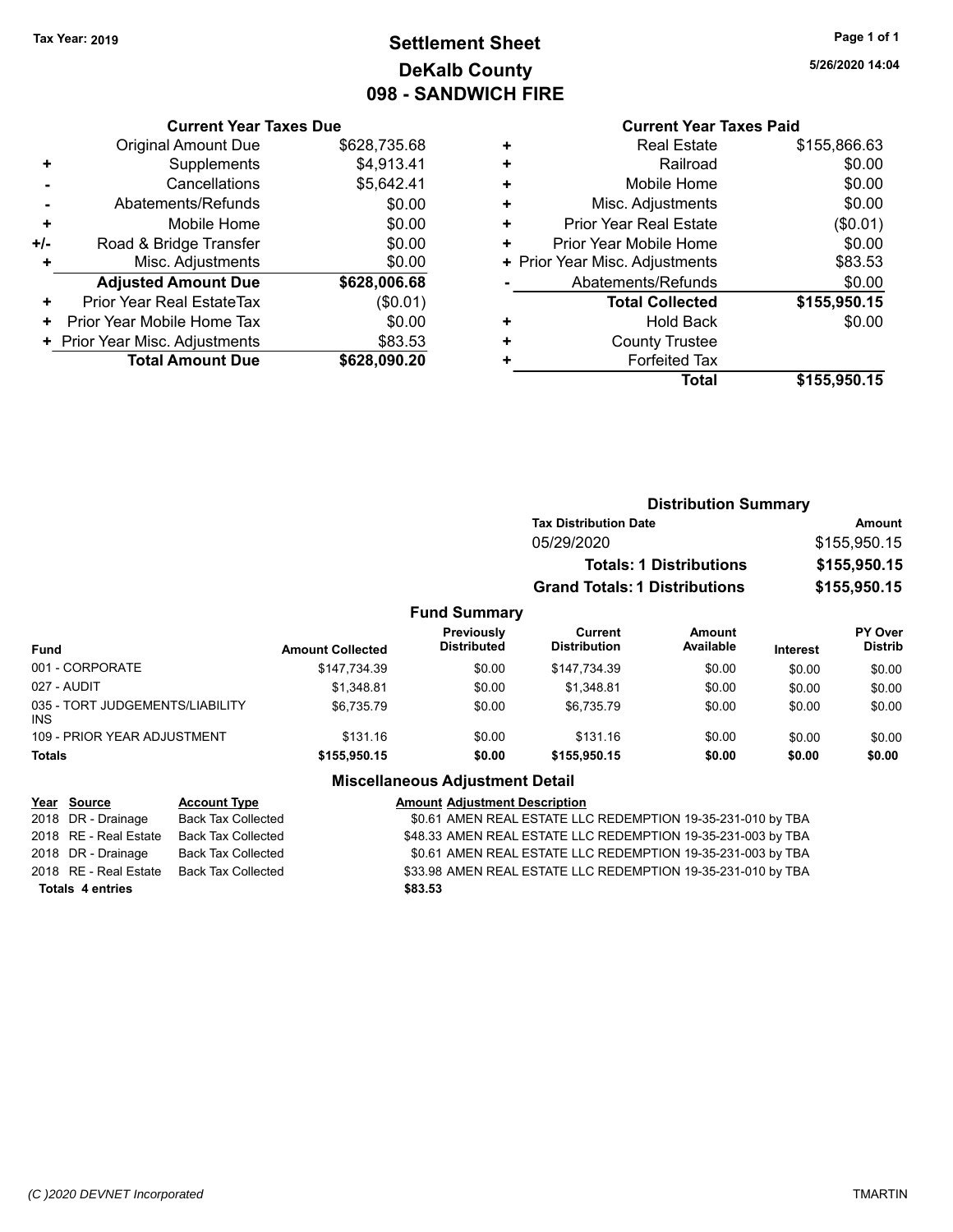### **Settlement Sheet Tax Year: 2019 Page 1 of 1 DeKalb County 099 - SHABBONA FIRE**

#### **Current Year Taxes Due**

|     | <b>Original Amount Due</b>     | \$202,574.78 |
|-----|--------------------------------|--------------|
| ÷   | Supplements                    | \$384.15     |
|     | Cancellations                  | \$503.55     |
|     | Abatements/Refunds             | \$0.00       |
| ٠   | Mobile Home                    | \$0.00       |
| +/- | Road & Bridge Transfer         | \$0.00       |
| ٠   | Misc. Adjustments              | \$0.00       |
|     | <b>Adjusted Amount Due</b>     | \$202,455.38 |
| ٠   | Prior Year Real EstateTax      | \$0.00       |
| ٠   | Prior Year Mobile Home Tax     | \$0.00       |
|     | + Prior Year Misc. Adjustments | \$0.00       |
|     | <b>Total Amount Due</b>        | \$202,455.38 |

### **Current Year Taxes Paid**

|   | <b>Real Estate</b>             | \$37,183.87 |
|---|--------------------------------|-------------|
| ٠ | Railroad                       | \$0.00      |
| ٠ | Mobile Home                    | \$0.00      |
| ٠ | Misc. Adjustments              | \$0.00      |
| ٠ | <b>Prior Year Real Estate</b>  | \$0.00      |
| ٠ | Prior Year Mobile Home         | \$0.00      |
|   | + Prior Year Misc. Adjustments | \$0.00      |
|   | Abatements/Refunds             | \$0.00      |
|   | <b>Total Collected</b>         | \$37,183.87 |
| ٠ | <b>Hold Back</b>               | \$0.00      |
| ٠ | <b>County Trustee</b>          |             |
| ٠ | <b>Forfeited Tax</b>           |             |
|   | <b>Total</b>                   | \$37,183.87 |
|   |                                |             |

### **Distribution Summary Tax Distribution Date Amount** 05/29/2020 \$37,183.87 **Totals: 1 Distributions \$37,183.87 Grand Totals: 1 Distributions \$37,183.87**

| <b>Fund</b>                                   | <b>Amount Collected</b> | <b>Previously</b><br><b>Distributed</b> | Current<br><b>Distribution</b> | Amount<br>Available | <b>Interest</b> | <b>PY Over</b><br><b>Distrib</b> |
|-----------------------------------------------|-------------------------|-----------------------------------------|--------------------------------|---------------------|-----------------|----------------------------------|
| 001 - CORPORATE                               | \$25,405.61             | \$0.00                                  | \$25.405.61                    | \$0.00              | \$0.00          | \$0.00                           |
| 035 - TORT JUDGEMENTS/LIABILITY<br><b>INS</b> | \$5.121.19              | \$0.00                                  | \$5.121.19                     | \$0.00              | \$0.00          | \$0.00                           |
| 064 - AMBULANCE                               | \$6.657.07              | \$0.00                                  | \$6.657.07                     | \$0.00              | \$0.00          | \$0.00                           |
| Totals                                        | \$37,183.87             | \$0.00                                  | \$37,183.87                    | \$0.00              | \$0.00          | \$0.00                           |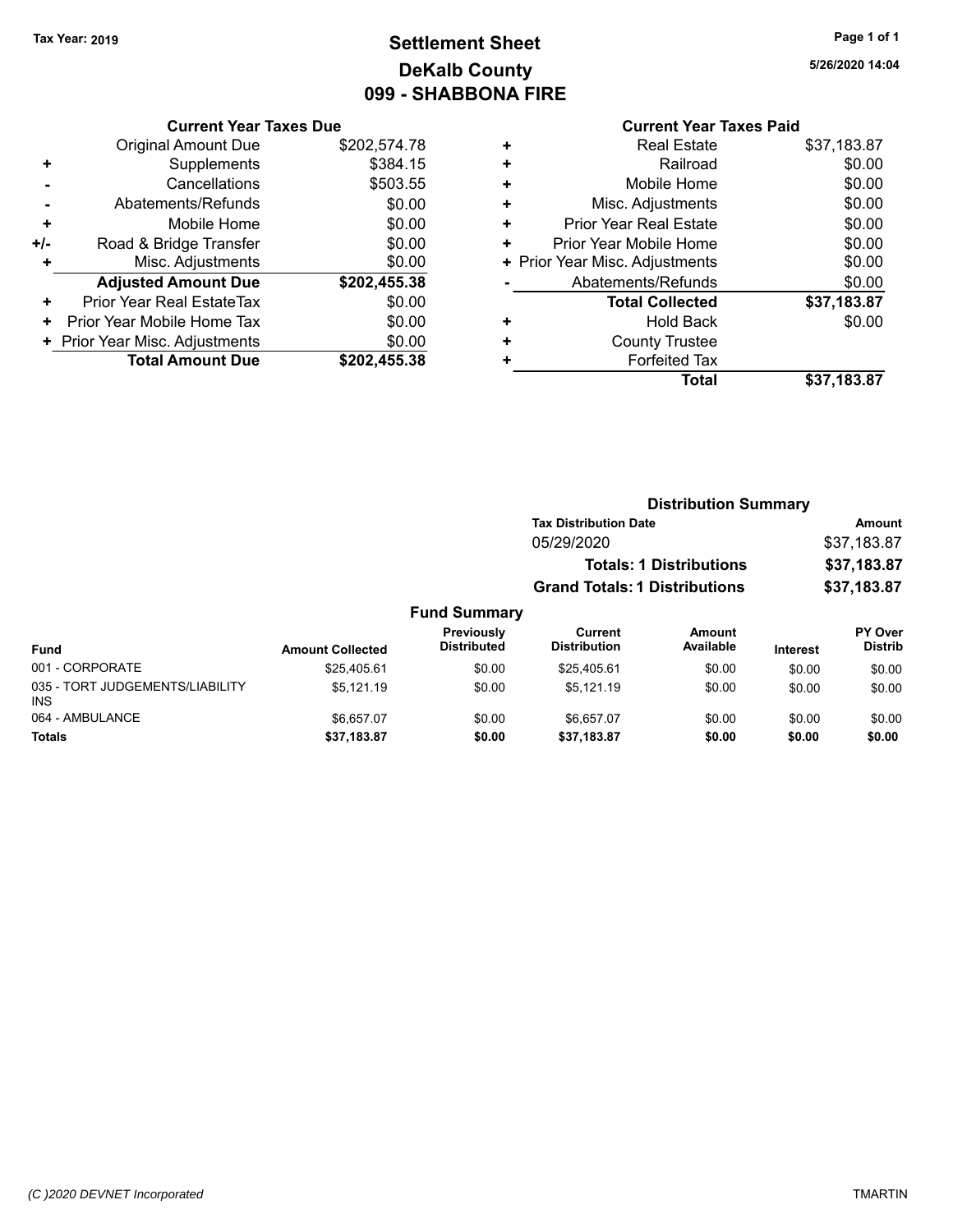### **Settlement Sheet Tax Year: 2019 Page 1 of 1 DeKalb County 100 - SOMONAUK FIRE**

**5/26/2020 14:04**

|     | <b>Current Year Taxes Due</b>  |              |  |  |
|-----|--------------------------------|--------------|--|--|
|     | <b>Original Amount Due</b>     | \$287,712.86 |  |  |
| ٠   | Supplements                    | \$870.22     |  |  |
|     | Cancellations                  | \$923.96     |  |  |
|     | Abatements/Refunds             | \$0.00       |  |  |
| ٠   | Mobile Home                    | \$0.00       |  |  |
| +/- | Road & Bridge Transfer         | \$0.00       |  |  |
| ٠   | Misc. Adjustments              | \$0.00       |  |  |
|     | <b>Adjusted Amount Due</b>     | \$287,659.12 |  |  |
| ٠   | Prior Year Real EstateTax      | \$0.00       |  |  |
| ٠   | Prior Year Mobile Home Tax     | \$0.00       |  |  |
|     | + Prior Year Misc. Adjustments | \$0.00       |  |  |
|     | <b>Total Amount Due</b>        | \$287,659.12 |  |  |
|     |                                |              |  |  |

| ٠ | <b>Real Estate</b>             | \$70,293.27 |
|---|--------------------------------|-------------|
| ٠ | Railroad                       | \$0.00      |
| ٠ | Mobile Home                    | \$0.00      |
| ٠ | Misc. Adjustments              | \$0.00      |
| ٠ | Prior Year Real Estate         | \$0.00      |
| ٠ | Prior Year Mobile Home         | \$0.00      |
|   | + Prior Year Misc. Adjustments | \$0.00      |
|   | Abatements/Refunds             | \$0.00      |
|   | <b>Total Collected</b>         | \$70,293.27 |
| ٠ | <b>Hold Back</b>               | \$0.00      |
| ٠ | <b>County Trustee</b>          |             |
| ٠ | <b>Forfeited Tax</b>           |             |
|   | <b>Total</b>                   | \$70,293.27 |
|   |                                |             |

|                     |                                      | <b>Distribution Summary</b>    |                |
|---------------------|--------------------------------------|--------------------------------|----------------|
|                     | <b>Tax Distribution Date</b>         |                                | Amount         |
|                     | 05/29/2020                           |                                | \$70,293.27    |
|                     |                                      | <b>Totals: 1 Distributions</b> | \$70,293.27    |
|                     | <b>Grand Totals: 1 Distributions</b> |                                | \$70,293.27    |
| <b>Fund Summary</b> |                                      |                                |                |
| Previously          | Current                              | Amount                         | <b>PY Over</b> |

| Fund            | <b>Amount Collected</b> | <b>Previously</b><br><b>Distributed</b> | Current<br><b>Distribution</b> | Amount<br>Available | <b>Interest</b> | <b>PY Over</b><br><b>Distrib</b> |
|-----------------|-------------------------|-----------------------------------------|--------------------------------|---------------------|-----------------|----------------------------------|
| 001 - CORPORATE | \$38.378.79             | \$0.00                                  | \$38,378.79                    | \$0.00              | \$0.00          | \$0.00                           |
| 064 - AMBULANCE | \$31.914.48             | \$0.00                                  | \$31.914.48                    | \$0.00              | \$0.00          | \$0.00                           |
| <b>Totals</b>   | \$70.293.27             | \$0.00                                  | \$70.293.27                    | \$0.00              | \$0.00          | \$0.00                           |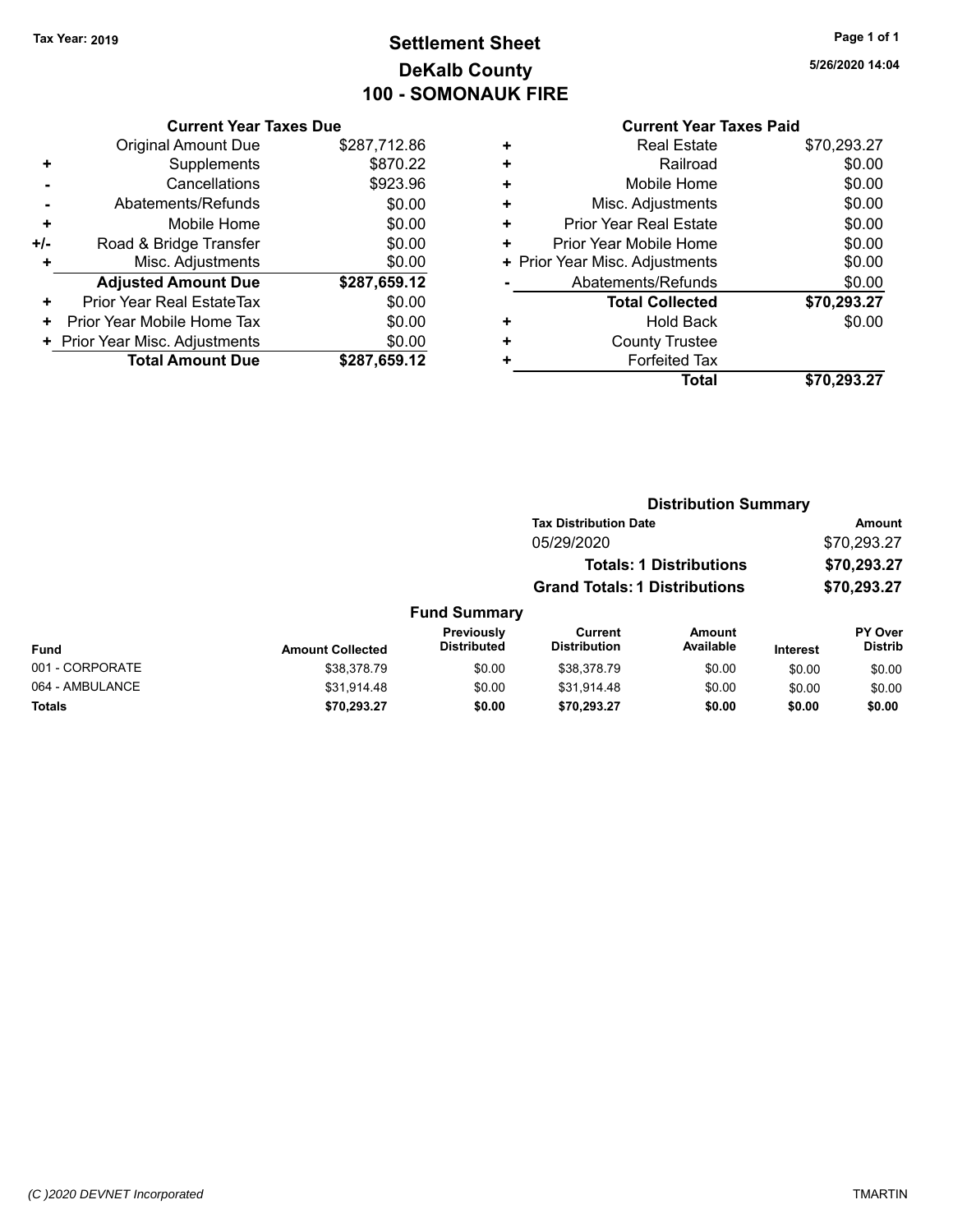### **Settlement Sheet Tax Year: 2019 Page 1 of 1 DeKalb County 101 - SYCAMORE FIRE**

| <b>Current Year Taxes Due</b> |                                |
|-------------------------------|--------------------------------|
| <b>Original Amount Due</b>    | \$355,537.88                   |
| Supplements                   | \$1,563.79                     |
| Cancellations                 | \$1,741.12                     |
| Abatements/Refunds            | \$0.00                         |
| Mobile Home                   | \$0.00                         |
| Road & Bridge Transfer        | \$0.00                         |
| Misc. Adjustments             | \$0.00                         |
| <b>Adjusted Amount Due</b>    | \$355,360.55                   |
| Prior Year Real EstateTax     | \$0.00                         |
| Prior Year Mobile Home Tax    | \$0.00                         |
|                               | \$0.00                         |
| <b>Total Amount Due</b>       | \$355,360.55                   |
|                               | + Prior Year Misc. Adjustments |

|   | <b>Current Year Taxes Paid</b> |             |
|---|--------------------------------|-------------|
| ٠ | <b>Real Estate</b>             | \$68,662.71 |
| ÷ | Railroad                       | \$0.00      |
| ÷ | Mobile Home                    | \$0.00      |
| ÷ | Misc. Adjustments              | \$0.00      |
| ÷ | <b>Prior Year Real Estate</b>  | \$0.00      |
| ٠ | Prior Year Mobile Home         | \$0.00      |
|   | + Prior Year Misc. Adjustments | \$0.00      |
|   | Abatements/Refunds             | \$0.00      |
|   | <b>Total Collected</b>         | \$68,662.71 |
| ٠ | <b>Hold Back</b>               | \$0.00      |
| ÷ | <b>County Trustee</b>          |             |
| ٠ | <b>Forfeited Tax</b>           |             |

**Total \$68,662.71**

|                     |                                      | <b>Distribution Summary</b>    |             |
|---------------------|--------------------------------------|--------------------------------|-------------|
|                     | <b>Tax Distribution Date</b>         |                                | Amount      |
|                     | 05/29/2020                           |                                | \$68,662.71 |
|                     |                                      | <b>Totals: 1 Distributions</b> | \$68,662.71 |
|                     | <b>Grand Totals: 1 Distributions</b> |                                | \$68,662.71 |
| <b>Fund Summary</b> |                                      |                                |             |
| <b>Provinuely</b>   | $C$ urront                           | <b>Amount</b>                  | DV ∩ver     |

| <b>Fund</b>     | <b>Amount Collected</b> | <b>Previously</b><br><b>Distributed</b> | Current<br><b>Distribution</b> | Amount<br>Available | <b>Interest</b> | <b>PY Over</b><br><b>Distrib</b> |
|-----------------|-------------------------|-----------------------------------------|--------------------------------|---------------------|-----------------|----------------------------------|
| 001 - CORPORATE | \$34,431.05             | \$0.00                                  | \$34.431.05                    | \$0.00              | \$0.00          | \$0.00                           |
| 064 - AMBULANCE | \$34,231.66             | \$0.00                                  | \$34.231.66                    | \$0.00              | \$0.00          | \$0.00                           |
| <b>Totals</b>   | \$68.662.71             | \$0.00                                  | \$68.662.71                    | \$0.00              | \$0.00          | \$0.00                           |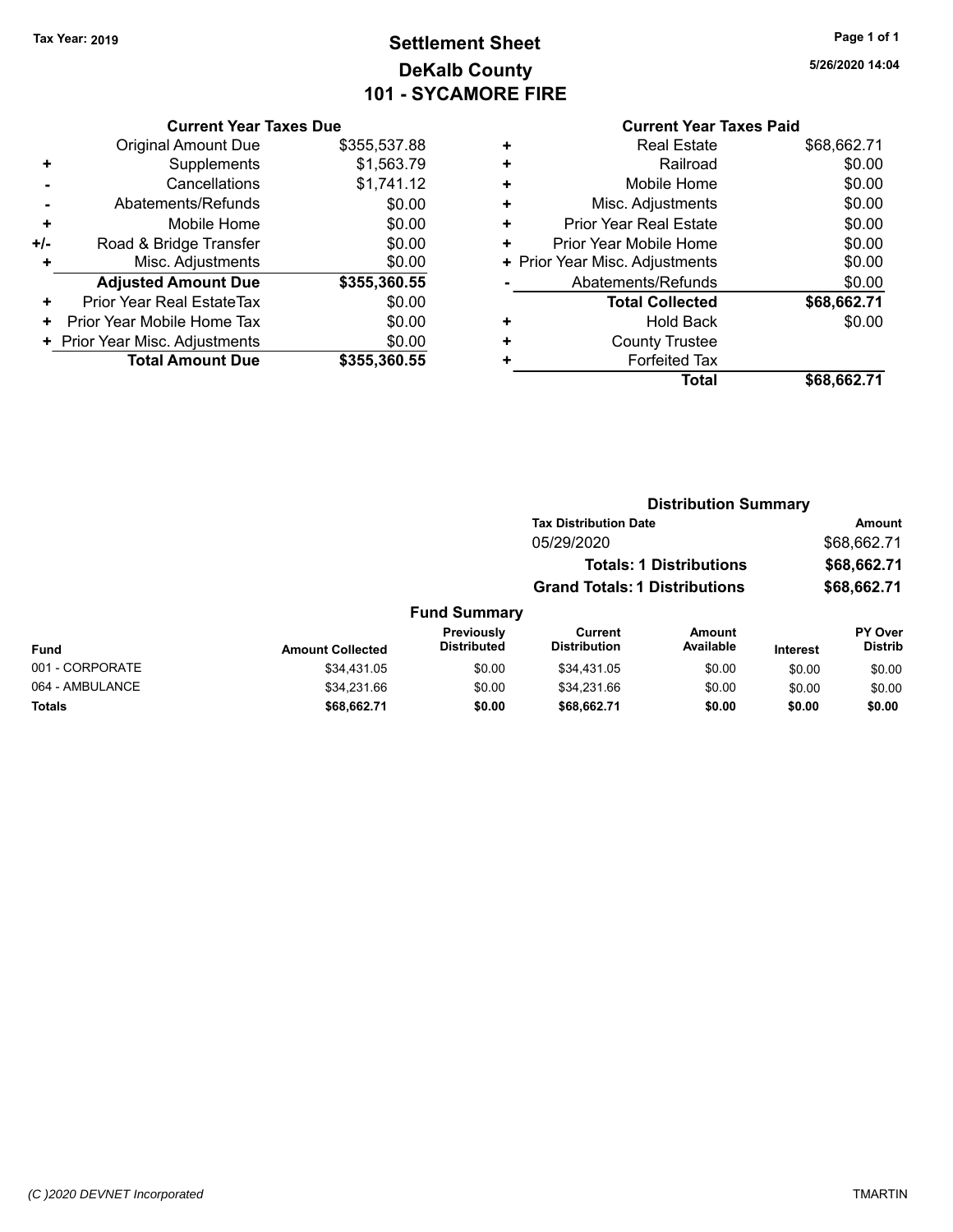### **Settlement Sheet Tax Year: 2019 Page 1 of 1 DeKalb County 102 - WATERMAN FIRE**

#### **Current Year Taxes Due**

|               | <b>Total Amount Due</b>        | \$165,664.64 |
|---------------|--------------------------------|--------------|
|               | + Prior Year Misc. Adjustments | \$0.00       |
| ٠             | Prior Year Mobile Home Tax     | \$0.00       |
| ٠             | Prior Year Real EstateTax      | \$0.00       |
|               | <b>Adjusted Amount Due</b>     | \$165,664.64 |
| ٠             | Misc. Adjustments              | \$0.00       |
| +/-           | Road & Bridge Transfer         | \$0.00       |
| ÷             | Mobile Home                    | \$0.00       |
|               | Abatements/Refunds             | \$0.00       |
| Cancellations |                                | \$381.14     |
| ٠             | Supplements                    | \$338.66     |
|               | <b>Original Amount Due</b>     | \$165,707.12 |
|               |                                |              |

## **Current Year Taxes Paid**

|   | <b>Total</b>                   | \$29,409.40 |
|---|--------------------------------|-------------|
|   | <b>Forfeited Tax</b>           |             |
| ÷ | <b>County Trustee</b>          |             |
| ٠ | <b>Hold Back</b>               | \$0.00      |
|   | <b>Total Collected</b>         | \$29,409.40 |
|   | Abatements/Refunds             | \$0.00      |
|   | + Prior Year Misc. Adjustments | \$0.00      |
| ٠ | Prior Year Mobile Home         | \$0.00      |
| ٠ | <b>Prior Year Real Estate</b>  | \$0.00      |
| ÷ | Misc. Adjustments              | \$0.00      |
| ٠ | Mobile Home                    | \$0.00      |
| ٠ | Railroad                       | \$0.00      |
|   | <b>Real Estate</b>             | \$29,409.40 |

#### **Distribution Summary Tax Distribution Date Amount** 05/29/2020 \$29,409.40 **Totals: 1 Distributions \$29,409.40 Grand Totals: 1 Distributions \$29,409.40 Fund Summary PY Over Amount Current Previously**

| Fund            | <b>Amount Collected</b> | Previously<br><b>Distributed</b> | Current<br><b>Distribution</b> | Amount<br>Available | <b>Interest</b> | <b>PY Over</b><br>Distrib |
|-----------------|-------------------------|----------------------------------|--------------------------------|---------------------|-----------------|---------------------------|
| 001 - CORPORATE | \$29.409.40             | \$0.00                           | \$29.409.40                    | \$0.00              | \$0.00          | \$0.00                    |
| <b>Totals</b>   | \$29,409.40             | \$0.00                           | \$29,409.40                    | \$0.00              | \$0.00          | \$0.00                    |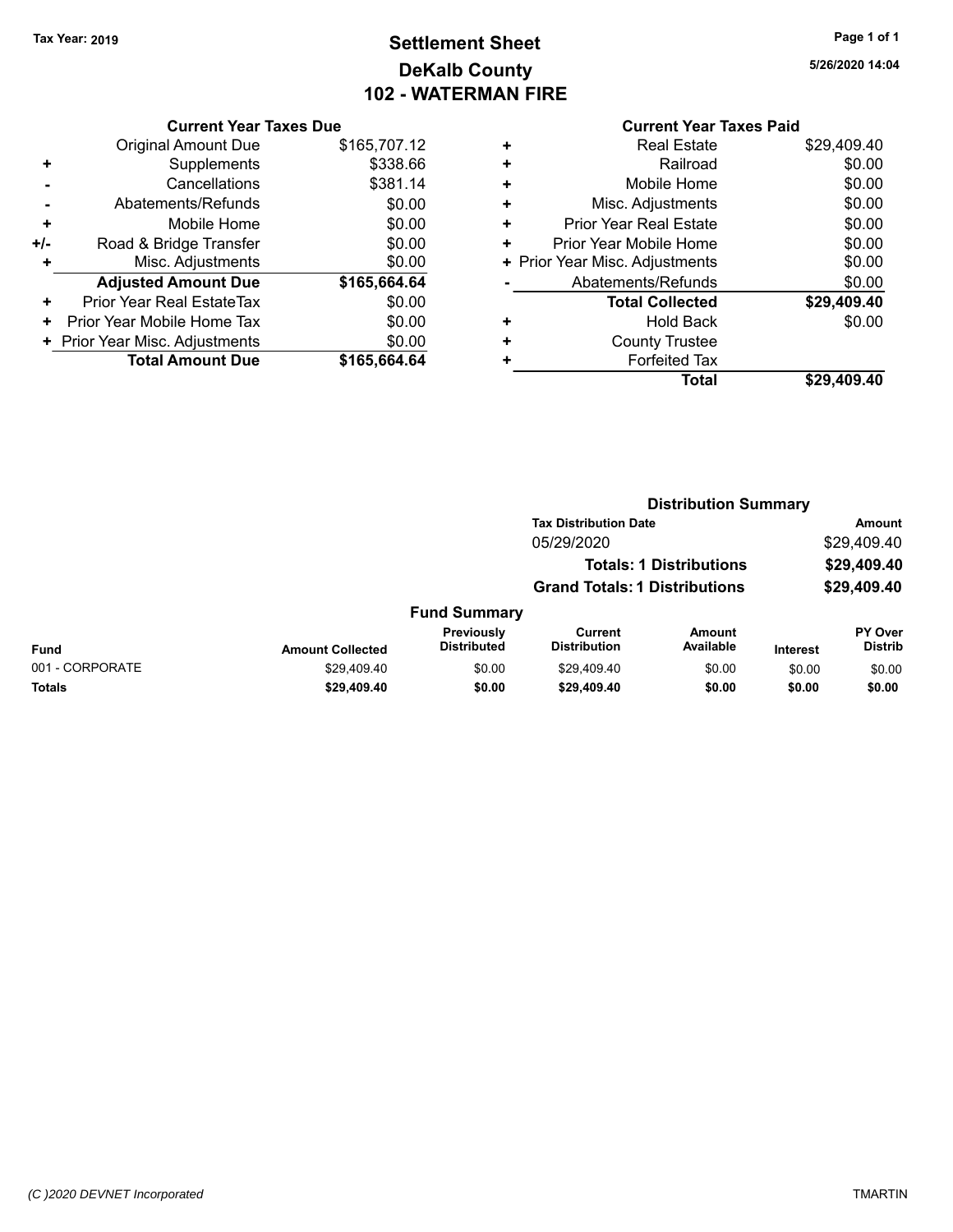### **Settlement Sheet Tax Year: 2019 Page 1 of 1 DeKalb County 103 - EARLVILLE LIBRARY DISTRICT**

**5/26/2020 14:04**

#### **Current Year Taxes Paid**

|     | <b>Current Year Taxes Due</b>  |            |
|-----|--------------------------------|------------|
|     | <b>Original Amount Due</b>     | \$5,774.27 |
| ٠   | Supplements                    | \$0.00     |
|     | Cancellations                  | \$0.00     |
|     | Abatements/Refunds             | \$0.00     |
| ٠   | Mobile Home                    | \$0.00     |
| +/- | Road & Bridge Transfer         | \$0.00     |
|     | Misc. Adjustments              | \$0.00     |
|     | <b>Adjusted Amount Due</b>     | \$5,774.27 |
| ٠   | Prior Year Real EstateTax      | \$0.00     |
| ٠   | Prior Year Mobile Home Tax     | \$0.00     |
|     | + Prior Year Misc. Adjustments | \$0.00     |
|     | <b>Total Amount Due</b>        | \$5,774.27 |

|   | <b>Real Estate</b>             | \$1,327.95 |
|---|--------------------------------|------------|
| ٠ | Railroad                       | \$0.00     |
| ٠ | Mobile Home                    | \$0.00     |
| ٠ | Misc. Adjustments              | \$0.00     |
| ٠ | <b>Prior Year Real Estate</b>  | \$0.00     |
| ٠ | Prior Year Mobile Home         | \$0.00     |
|   | + Prior Year Misc. Adjustments | \$0.00     |
|   | Abatements/Refunds             | \$0.00     |
|   | <b>Total Collected</b>         | \$1,327.95 |
| ٠ | Hold Back                      | \$0.00     |
| ٠ | <b>County Trustee</b>          |            |
|   | <b>Forfeited Tax</b>           |            |
|   | Total                          | \$1,327.95 |
|   |                                |            |

| <b>Distribution Summary</b>          |            |  |
|--------------------------------------|------------|--|
| <b>Tax Distribution Date</b>         | Amount     |  |
| 05/29/2020                           | \$1,327.95 |  |
| <b>Totals: 1 Distributions</b>       | \$1,327.95 |  |
| <b>Grand Totals: 1 Distributions</b> | \$1,327.95 |  |

|                                                     |                         | Previously         | Current             | Amount    |                 | <b>PY Over</b> |
|-----------------------------------------------------|-------------------------|--------------------|---------------------|-----------|-----------------|----------------|
| <b>Fund</b>                                         | <b>Amount Collected</b> | <b>Distributed</b> | <b>Distribution</b> | Available | <b>Interest</b> | <b>Distrib</b> |
| 001 - CORPORATE                                     | \$755.77                | \$0.00             | \$755.77            | \$0.00    | \$0.00          | \$0.00         |
| 004 - OPERATIONS & MAINTENANCE                      | \$100.77                | \$0.00             | \$100.77            | \$0.00    | \$0.00          | \$0.00         |
| 027 - AUDIT                                         | \$21.27                 | \$0.00             | \$21.27             | \$0.00    | \$0.00          | \$0.00         |
| 031 - WORKING CASH                                  | \$0.00                  | \$0.00             | \$0.00              | \$0.00    | \$0.00          | \$0.00         |
| 035 - TORT JUDGMENTS, LIABILITY<br><b>INSURANCE</b> | \$363.54                | \$0.00             | \$363.54            | \$0.00    | \$0.00          | \$0.00         |
| 047 - SOCIAL SECURITY                               | \$86.60                 | \$0.00             | \$86.60             | \$0.00    | \$0.00          | \$0.00         |
| <b>Totals</b>                                       | \$1,327.95              | \$0.00             | \$1,327.95          | \$0.00    | \$0.00          | \$0.00         |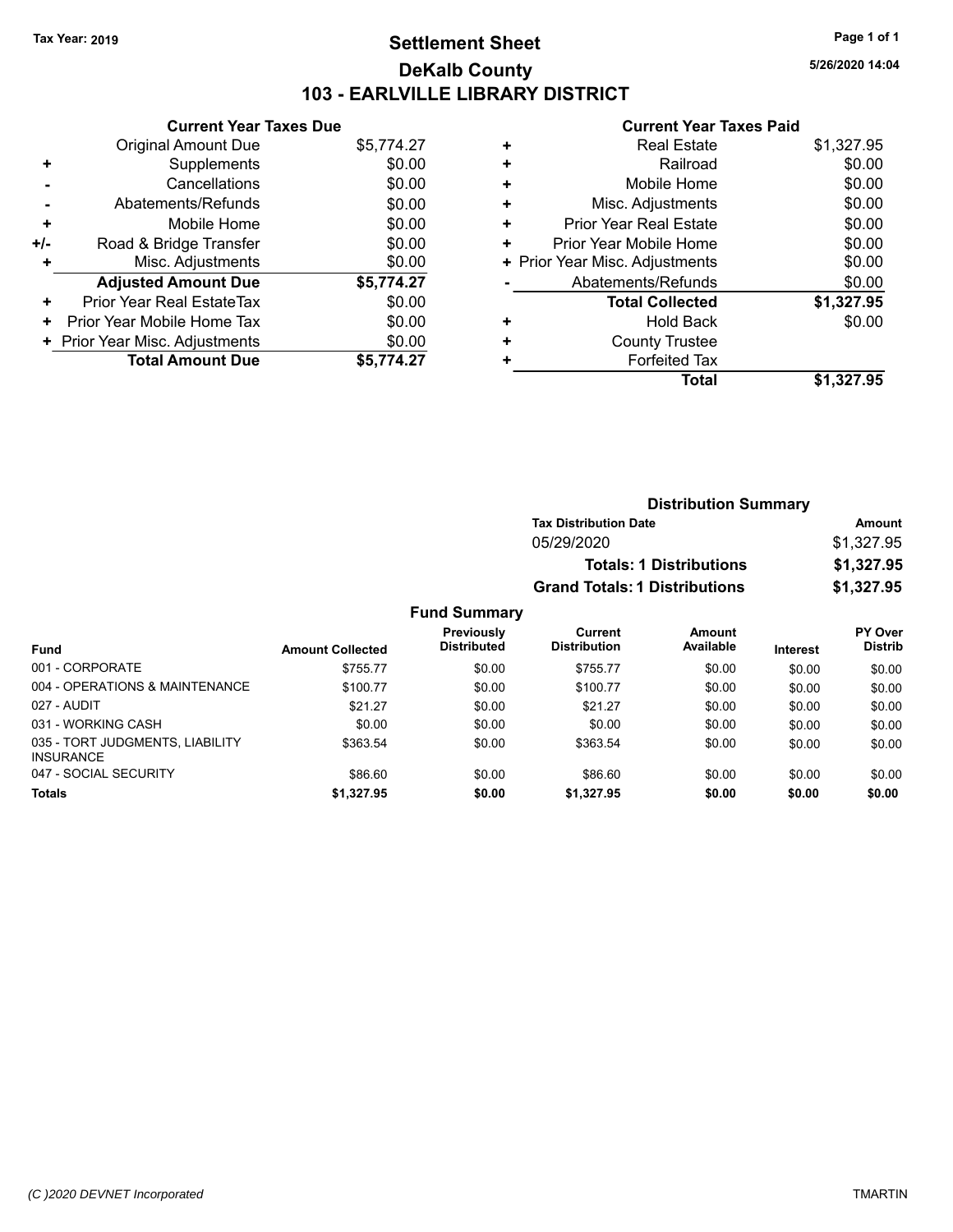### **Settlement Sheet Tax Year: 2019 Page 1 of 1 DeKalb County 110 - DEKALB PARK**

#### **Current Year Taxes Due**

|       | <b>Original Amount Due</b>     | \$4,228,551.97 |
|-------|--------------------------------|----------------|
|       | Supplements                    | \$113,163.71   |
|       | Cancellations                  | \$163,819.29   |
|       | Abatements/Refunds             | \$163.88       |
| ÷     | Mobile Home                    | \$0.00         |
| $+/-$ | Road & Bridge Transfer         | \$0.00         |
| ٠     | Misc. Adjustments              | \$673.93       |
|       | <b>Adjusted Amount Due</b>     | \$4,178,406.44 |
| ÷     | Prior Year Real EstateTax      | (\$7,488.62)   |
|       | Prior Year Mobile Home Tax     | \$0.00         |
|       | + Prior Year Misc. Adjustments | \$374.81       |
|       | <b>Total Amount Due</b>        | \$4,171,292.63 |

### **Current Year Taxes Paid**

|   | <b>Real Estate</b>             | \$780,750.55 |
|---|--------------------------------|--------------|
| ٠ | Railroad                       | \$0.00       |
| ٠ | Mobile Home                    | \$0.00       |
| ٠ | Misc. Adjustments              | \$673.93     |
| ٠ | <b>Prior Year Real Estate</b>  | (\$7,488.62) |
| ٠ | Prior Year Mobile Home         | \$0.00       |
|   | + Prior Year Misc. Adjustments | \$374.81     |
|   | Abatements/Refunds             | \$163.88     |
|   | <b>Total Collected</b>         | \$774,146.79 |
| ٠ | Hold Back                      | \$0.00       |
| ÷ | <b>County Trustee</b>          |              |
| ٠ | <b>Forfeited Tax</b>           |              |
|   | <b>Total</b>                   | \$774,146.79 |
|   |                                |              |

### **Distribution Summary Tax Distribution Date Amount** 05/29/2020 \$774,146.79 **Totals: 1 Distributions \$774,146.79 Grand Totals: 1 Distributions \$774,146.79**

#### **Fund Summary**

|                                         |                         | Previously         | Current             | Amount    |          | PY Over        |
|-----------------------------------------|-------------------------|--------------------|---------------------|-----------|----------|----------------|
| <b>Fund</b>                             | <b>Amount Collected</b> | <b>Distributed</b> | <b>Distribution</b> | Available | Interest | <b>Distrib</b> |
| 001 - CORPORATE                         | \$292.208.69            | \$0.00             | \$292.208.69        | \$0.00    | \$0.00   | \$0.00         |
| 003 - BONDS AND INTEREST                | \$243,661.15            | \$0.00             | \$243,661.15        | \$0.00    | \$0.00   | \$0.00         |
| $005 - 1$ , M, R, F,                    | \$60,378.03             | \$0.00             | \$60,378.03         | \$0.00    | \$0.00   | \$0.00         |
| 027 - AUDIT                             | \$5,275.81              | \$0.00             | \$5.275.81          | \$0.00    | \$0.00   | \$0.00         |
| 035 - TORT JUDGEMENTS/LIABILITY<br>INS. | \$17.385.78             | \$0.00             | \$17.385.78         | \$0.00    | \$0.00   | \$0.00         |
| 047 - SOCIAL SECURITY                   | \$26,530.01             | \$0.00             | \$26,530.01         | \$0.00    | \$0.00   | \$0.00         |
| 060 - UNEMPLOYMENT INSURANCE            | \$1,837.82              | \$0.00             | \$1,837.82          | \$0.00    | \$0.00   | \$0.00         |
| 062 - WORKERS COMPENSATION              | \$9,155.06              | \$0.00             | \$9,155.06          | \$0.00    | \$0.00   | \$0.00         |
| 122 - RECREATION                        | \$63,676.67             | \$0.00             | \$63,676.67         | \$0.00    | \$0.00   | \$0.00         |
| 123 - AQUARIUM AND MUSEUM               | \$11,905.60             | \$0.00             | \$11,905.60         | \$0.00    | \$0.00   | \$0.00         |
| 126 - REC PROGRAMS/HANDICAPPED          | \$42.132.17             | \$0.00             | \$42,132.17         | \$0.00    | \$0.00   | \$0.00         |
| <b>Totals</b>                           | \$774.146.79            | \$0.00             | \$774,146.79        | \$0.00    | \$0.00   | \$0.00         |

#### **Miscellaneous Adjustment Detail**

| Year Source             | <b>Account Type</b>                      | <b>Amount Adjustment Description</b>           |
|-------------------------|------------------------------------------|------------------------------------------------|
|                         | 2018 RE - Real Estate Back Tax Collected | \$323.33 TRUSTEE SALE 08-22-283-001 by TBA     |
|                         | 2018 RE - Real Estate Back Tax Collected | \$51.48 TRUSTEE SALE 08-15-101-002 by TBA      |
|                         | 2019 RE - Real Estate Back Tax Collected | \$673.93 LYNCH REDEMPTION 08-24-153-001 by TBA |
| <b>Totals 3 entries</b> |                                          | \$1,048.74                                     |
|                         |                                          | AL-4----------------                           |

#### **Abatement Detail**

| Year Source                        | <b>Account Type</b> | <b>Amount Adjustment Description</b>               |
|------------------------------------|---------------------|----------------------------------------------------|
| 2018 RE - Real Estate RE Abatement |                     | \$4.71 PTAB INTEREST REFUND 08-22-151-045 by TBA   |
| 2018 RE - Real Estate RE Abatement |                     | \$0.28 PTAB INTEREST REFUND 08-23-453-004 by TBA   |
| 2019 RE - Real Estate RE Abatement |                     | \$158.89 PTAB INTEREST REFUND 09-07-300-022 by TBA |
| Totals 3 entries                   |                     | \$163.88                                           |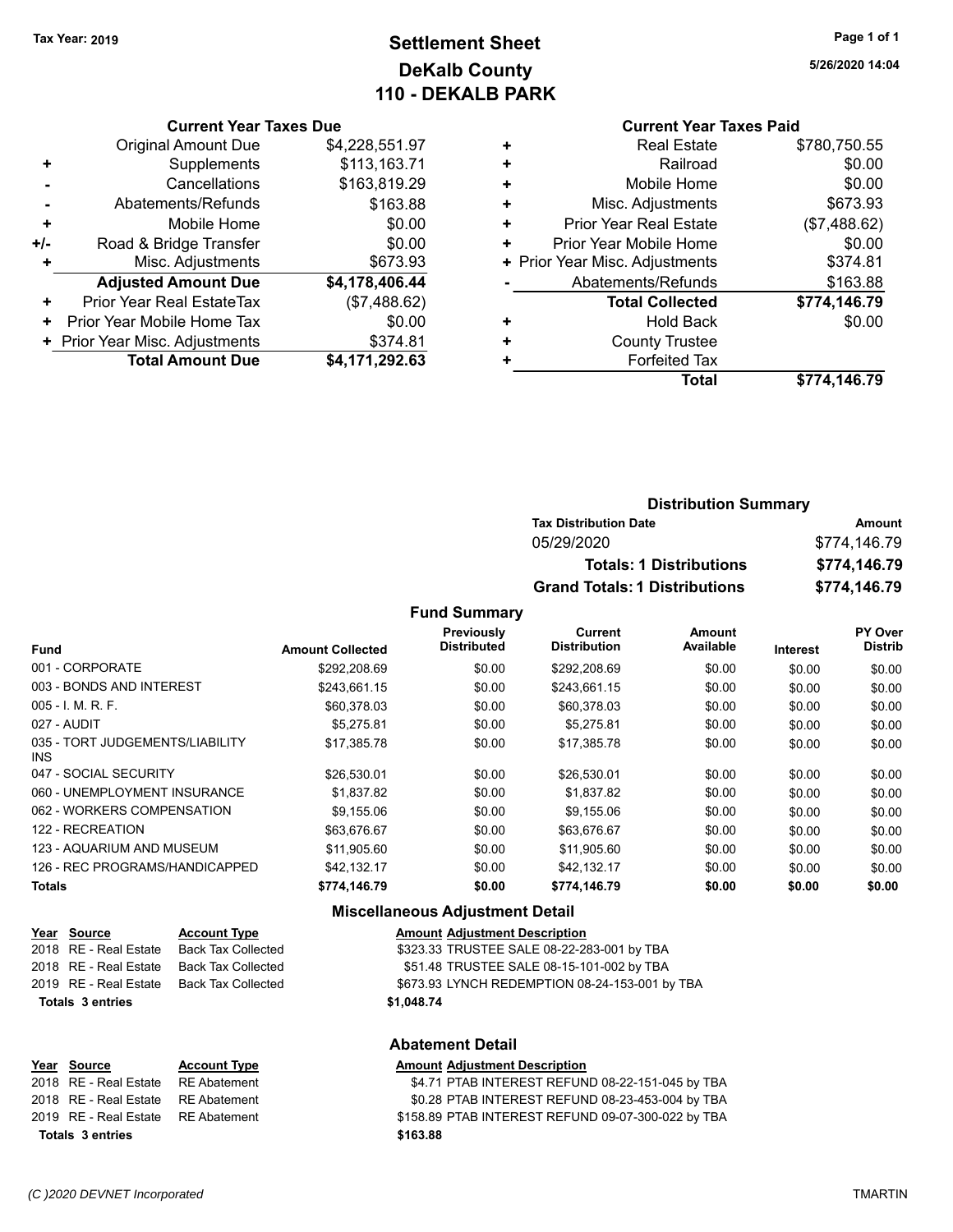### **Settlement Sheet Tax Year: 2019 Page 1 of 1 DeKalb County 111 - FRANKLIN TWP PARK**

**5/26/2020 14:04**

|       | <b>Current Year Taxes Due</b>  |             |
|-------|--------------------------------|-------------|
|       | <b>Original Amount Due</b>     | \$46,343.58 |
| ٠     | Supplements                    | \$92.58     |
|       | Cancellations                  | \$99.74     |
|       | Abatements/Refunds             | \$0.00      |
| ٠     | Mobile Home                    | \$0.00      |
| $+/-$ | Road & Bridge Transfer         | \$0.00      |
| ٠     | Misc. Adjustments              | \$0.00      |
|       | <b>Adjusted Amount Due</b>     | \$46,336.42 |
| ÷     | Prior Year Real EstateTax      | \$0.00      |
| ٠     | Prior Year Mobile Home Tax     | \$0.00      |
|       | + Prior Year Misc. Adjustments | \$0.00      |
|       | <b>Total Amount Due</b>        | \$46,336,42 |
|       |                                |             |

| ٠ | <b>Real Estate</b>             | \$10,996.19 |
|---|--------------------------------|-------------|
| ٠ | Railroad                       | \$0.00      |
| ٠ | Mobile Home                    | \$0.00      |
| ٠ | Misc. Adjustments              | \$0.00      |
| ٠ | Prior Year Real Estate         | \$0.00      |
| ٠ | Prior Year Mobile Home         | \$0.00      |
|   | + Prior Year Misc. Adjustments | \$0.00      |
|   | Abatements/Refunds             | \$0.00      |
|   | <b>Total Collected</b>         | \$10,996.19 |
| ٠ | <b>Hold Back</b>               | \$0.00      |
| ٠ | <b>County Trustee</b>          |             |
| ٠ | <b>Forfeited Tax</b>           |             |
|   | Total                          | \$10,996.19 |
|   |                                |             |

|                                               |                         |                                  | <b>Distribution Summary</b>          |                                |          |                           |
|-----------------------------------------------|-------------------------|----------------------------------|--------------------------------------|--------------------------------|----------|---------------------------|
|                                               |                         |                                  | <b>Tax Distribution Date</b>         |                                |          | Amount                    |
|                                               |                         |                                  | 05/29/2020                           |                                |          | \$10,996.19               |
|                                               |                         |                                  |                                      | <b>Totals: 1 Distributions</b> |          | \$10,996.19               |
|                                               |                         |                                  | <b>Grand Totals: 1 Distributions</b> |                                |          | \$10,996.19               |
|                                               |                         | <b>Fund Summary</b>              |                                      |                                |          |                           |
| <b>Fund</b>                                   | <b>Amount Collected</b> | Previously<br><b>Distributed</b> | Current<br><b>Distribution</b>       | Amount<br>Available            | Interest | PY Over<br><b>Distrib</b> |
| 001 - CORPORATE                               | \$10.640.19             | \$0.00                           | \$10,640.19                          | \$0.00                         | \$0.00   | \$0.00                    |
| 035 - TORT JUDGEMENTS/LIABILITY<br><b>INS</b> | \$356.00                | \$0.00                           | \$356.00                             | \$0.00                         | \$0.00   | \$0.00                    |
| <b>Totals</b>                                 | \$10,996.19             | \$0.00                           | \$10.996.19                          | \$0.00                         | \$0.00   | \$0.00                    |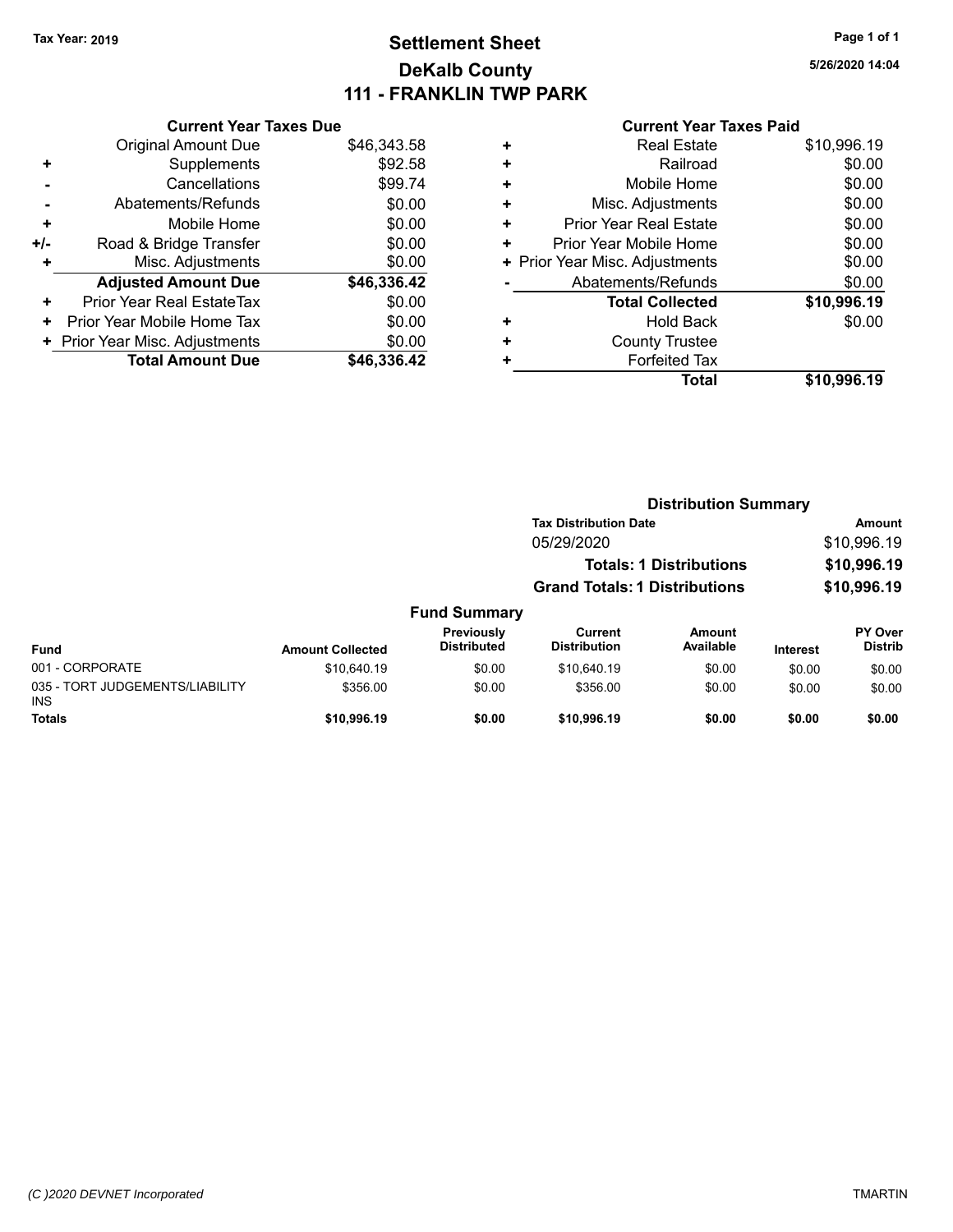### **Settlement Sheet Tax Year: 2019 Page 1 of 1 DeKalb County 112 - GENOA TWP PARK**

**5/26/2020 14:04**

#### **Current Year Taxes Paid**

|     | <b>Current Year Taxes Due</b>             |              |  |  |  |
|-----|-------------------------------------------|--------------|--|--|--|
|     | <b>Original Amount Due</b>                | \$663,615.90 |  |  |  |
| ٠   | Supplements                               | \$5,655.36   |  |  |  |
|     | Cancellations                             | \$8,016.94   |  |  |  |
|     | Abatements/Refunds                        | \$0.91       |  |  |  |
| ÷   | Mobile Home                               | \$0.00       |  |  |  |
| +/- | Road & Bridge Transfer                    | \$0.00       |  |  |  |
| ٠   | Misc. Adjustments                         | \$0.00       |  |  |  |
|     | <b>Adjusted Amount Due</b>                | \$661,253.41 |  |  |  |
| ٠   | Prior Year Real EstateTax                 | (\$97.85)    |  |  |  |
| ٠   | Prior Year Mobile Home Tax                | \$0.00       |  |  |  |
|     | \$30.90<br>+ Prior Year Misc. Adjustments |              |  |  |  |
|     | <b>Total Amount Due</b>                   | \$661,186.46 |  |  |  |

|   | <b>Real Estate</b>             | \$165,145.80 |
|---|--------------------------------|--------------|
| ٠ | Railroad                       | \$0.00       |
| ٠ | Mobile Home                    | \$0.00       |
| ٠ | Misc. Adjustments              | \$0.00       |
| ٠ | <b>Prior Year Real Estate</b>  | (\$97.85)    |
| ٠ | Prior Year Mobile Home         | \$0.00       |
|   | + Prior Year Misc. Adjustments | \$30.90      |
|   | Abatements/Refunds             | \$0.91       |
|   | <b>Total Collected</b>         | \$165,077.94 |
| ٠ | <b>Hold Back</b>               | \$0.00       |
| ٠ | <b>County Trustee</b>          |              |
| ٠ | <b>Forfeited Tax</b>           |              |
|   | Total                          | \$165,077.94 |
|   |                                |              |

| <b>Distribution Summary</b>          |              |
|--------------------------------------|--------------|
| <b>Tax Distribution Date</b>         | Amount       |
| 05/29/2020                           | \$165,077.94 |
| <b>Totals: 1 Distributions</b>       | \$165,077.94 |
| <b>Grand Totals: 1 Distributions</b> | \$165,077.94 |

**Fund Summary**

| <b>Fund</b>                                   | <b>Amount Collected</b> | Previously<br><b>Distributed</b> | Current<br><b>Distribution</b> | Amount<br>Available | <b>Interest</b> | PY Over<br><b>Distrib</b> |
|-----------------------------------------------|-------------------------|----------------------------------|--------------------------------|---------------------|-----------------|---------------------------|
| 001 - CORPORATE                               |                         |                                  |                                |                     |                 |                           |
|                                               | \$48.880.40             | \$0.00                           | \$48,880.40                    | \$0.00              | \$0.00          | \$0.00                    |
| 003 - BONDS AND INTEREST                      | \$72,202.77             | \$0.00                           | \$72,202.77                    | \$0.00              | \$0.00          | \$0.00                    |
| $005 - 1$ , M, R, F,                          | \$249.60                | \$0.00                           | \$249.60                       | \$0.00              | \$0.00          | \$0.00                    |
| 027 - AUDIT                                   | \$249.60                | \$0.00                           | \$249.60                       | \$0.00              | \$0.00          | \$0.00                    |
| 035 - TORT JUDGEMENTS/LIABILITY<br><b>INS</b> | \$249.60                | \$0.00                           | \$249.60                       | \$0.00              | \$0.00          | \$0.00                    |
| 047 - SOCIAL SECURITY                         | \$249.60                | \$0.00                           | \$249.60                       | \$0.00              | \$0.00          | \$0.00                    |
| 060 - UNEMPLOYMENT INSURANCE                  | \$249.60                | \$0.00                           | \$249.60                       | \$0.00              | \$0.00          | \$0.00                    |
| 062 - WORKERS COMPENSATION                    | \$249.60                | \$0.00                           | \$249.60                       | \$0.00              | \$0.00          | \$0.00                    |
| 122 - RECREATION                              | \$31,029.37             | \$0.00                           | \$31,029.37                    | \$0.00              | \$0.00          | \$0.00                    |
| 126 - REC PROGRAMS/HANDICAPPED                | \$11.218.20             | \$0.00                           | \$11.218.20                    | \$0.00              | \$0.00          | \$0.00                    |
| 143 - MEDICARE                                | \$249.60                | \$0.00                           | \$249.60                       | \$0.00              | \$0.00          | \$0.00                    |
| <b>Totals</b>                                 | \$165,077.94            | \$0.00                           | \$165,077.94                   | \$0.00              | \$0.00          | \$0.00                    |

### **Miscellaneous Adjustment Detail**

|                         | Year Source             | <b>Account Type</b>                      | <b>Amount Adjustment Description</b>                    |  |
|-------------------------|-------------------------|------------------------------------------|---------------------------------------------------------|--|
|                         |                         | 2018 RE - Real Estate Back Tax Collected | \$9.59 WOJDYLA REDEMPTION 03-18-251-012 by TBA          |  |
|                         | 2018 RE - Real Estate   | <b>Back Tax Collected</b>                | \$8.19 FIRST MID WEALTH REDEMPTION 03-30-101-005 by TBA |  |
|                         |                         | 2018 RE - Real Estate Back Tax Collected | \$13.12 KIRCHHOFF REDEMPTION 03-19-333-008 by TBA       |  |
|                         | <b>Totals 3 entries</b> |                                          | \$30.90                                                 |  |
| <b>Abatement Detail</b> |                         |                                          |                                                         |  |
|                         |                         |                                          |                                                         |  |

| Year Source                        | <b>Account Type</b> | <b>Amount Adjustment Description</b>             |
|------------------------------------|---------------------|--------------------------------------------------|
| 2018 RE - Real Estate RE Abatement |                     | \$0.58 PTAB INTEREST REFUND 03-27-400-003 by TBA |
| 2018 RE - Real Estate RE Abatement |                     | \$0.08 PTAB INTEREST REFUND 03-27-400-003 by TBA |
| 2018 RE - Real Estate RE Abatement |                     | \$0.26 PTAB INTEREST REFUND 03-27-400-003 by TBA |
| Totals 3 entries                   |                     | \$0.92                                           |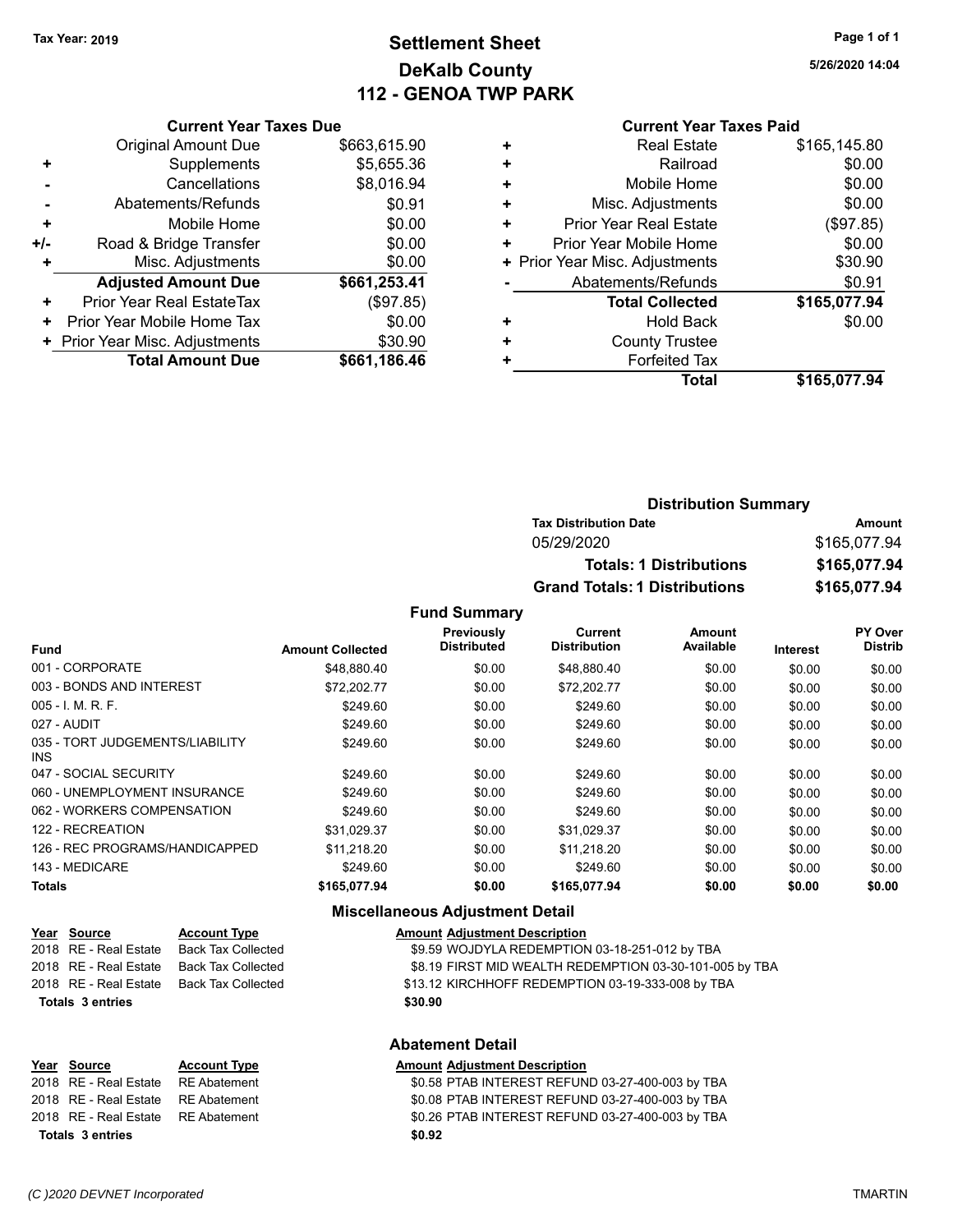### **Settlement Sheet Tax Year: 2019 Page 1 of 1 DeKalb County 113 - KINGSTON TWP PARK**

**5/26/2020 14:04**

#### **Current Year Taxes Paid**

|     | <b>Current Year Taxes Due</b>  |             |
|-----|--------------------------------|-------------|
|     | <b>Original Amount Due</b>     | \$56,298.65 |
| ٠   | Supplements                    | \$209.52    |
|     | Cancellations                  | \$213.19    |
|     | Abatements/Refunds             | \$0.17      |
| ٠   | Mobile Home                    | \$0.00      |
| +/- | Road & Bridge Transfer         | \$0.00      |
| ٠   | Misc. Adjustments              | \$0.00      |
|     | <b>Adjusted Amount Due</b>     | \$56,294.81 |
| ٠   | Prior Year Real EstateTax      | (\$9.54)    |
| ٠   | Prior Year Mobile Home Tax     | \$0.00      |
|     | + Prior Year Misc. Adjustments | \$6.93      |
|     | <b>Total Amount Due</b>        | \$56.292.20 |
|     |                                |             |

|   | <b>Total</b>                   | \$14,479.43 |
|---|--------------------------------|-------------|
| ÷ | <b>Forfeited Tax</b>           |             |
| ٠ | <b>County Trustee</b>          |             |
| ٠ | <b>Hold Back</b>               | \$0.00      |
|   | <b>Total Collected</b>         | \$14,479.43 |
|   | Abatements/Refunds             | \$0.17      |
|   | + Prior Year Misc. Adjustments | \$6.93      |
| ٠ | Prior Year Mobile Home         | \$0.00      |
| ٠ | <b>Prior Year Real Estate</b>  | (\$9.54)    |
| ٠ | Misc. Adjustments              | \$0.00      |
| ٠ | Mobile Home                    | \$0.00      |
| ٠ | Railroad                       | \$0.00      |
| ٠ | <b>Real Estate</b>             | \$14,482.21 |
|   |                                |             |

|                                                                                                     |                           |                                          |                                        | <b>Distribution Summary</b>           |                                |                 |                                  |
|-----------------------------------------------------------------------------------------------------|---------------------------|------------------------------------------|----------------------------------------|---------------------------------------|--------------------------------|-----------------|----------------------------------|
|                                                                                                     |                           |                                          |                                        | <b>Tax Distribution Date</b>          |                                |                 | Amount                           |
|                                                                                                     |                           |                                          |                                        | 05/29/2020                            |                                |                 | \$14,479.43                      |
|                                                                                                     |                           |                                          |                                        |                                       | <b>Totals: 1 Distributions</b> |                 | \$14,479.43                      |
|                                                                                                     |                           |                                          |                                        | <b>Grand Totals: 1 Distributions</b>  |                                |                 | \$14,479.43                      |
|                                                                                                     |                           |                                          | <b>Fund Summary</b>                    |                                       |                                |                 |                                  |
| <b>Fund</b>                                                                                         |                           | <b>Amount Collected</b>                  | Previously<br><b>Distributed</b>       | <b>Current</b><br><b>Distribution</b> | <b>Amount</b><br>Available     | <b>Interest</b> | <b>PY Over</b><br><b>Distrib</b> |
| 001 - CORPORATE                                                                                     |                           | \$11,726.55                              | \$0.00                                 | \$11,726.55                           | \$0.00                         | \$0.00          | \$0.00                           |
| 035 - TORT JUDGEMENTS/LIABILITY<br><b>INS</b>                                                       |                           | \$1,286.18                               | \$0.00                                 | \$1,286.18                            | \$0.00                         | \$0.00          | \$0.00                           |
| 122 - RECREATION                                                                                    |                           | \$1,466.70                               | \$0.00                                 | \$1,466.70                            | \$0.00                         | \$0.00          | \$0.00                           |
| Totals                                                                                              |                           | \$14,479.43                              | \$0.00                                 | \$14,479.43                           | \$0.00                         | \$0.00          | \$0.00                           |
|                                                                                                     |                           |                                          | <b>Miscellaneous Adjustment Detail</b> |                                       |                                |                 |                                  |
| Source<br>Year                                                                                      | <b>Account Type</b>       |                                          | <b>Amount Adjustment Description</b>   |                                       |                                |                 |                                  |
| RE - Real Estate<br>2018                                                                            | <b>Back Tax Collected</b> | \$1.78 TRUSTEE SALE 02-36-224-005 by TBA |                                        |                                       |                                |                 |                                  |
| 2018 RE - Real Estate<br>\$0.90 GERMAN REDEMPTION 02-22-307-014 by TBA<br><b>Back Tax Collected</b> |                           |                                          |                                        |                                       |                                |                 |                                  |

2018 RE - Real Estate Back Tax Collected **CONSTRUCTION REDEMPTION 02-22-426-003** by TBA 2018 RE - Real Estate Back Tax Collected \$2.44 TRUSTEE SALE 02-22-307-024 by TBA

**Totals \$6.93 4 entries**

#### **Abatement Detail**

| Year Source             | <b>Account Type</b> | <b>Amount Adjustment Description</b>             |
|-------------------------|---------------------|--------------------------------------------------|
| 2018 RE - Real Estate   | RE Abatement        | \$0.09 PTAB INTEREST REFUND 02-21-176-004 by TBA |
| 2019 RE - Real Estate   | RE Abatement        | \$0.08 PTAB INTEREST REFUND 02-36-228-002 by TBA |
| <b>Totals 2 entries</b> |                     | \$0.17                                           |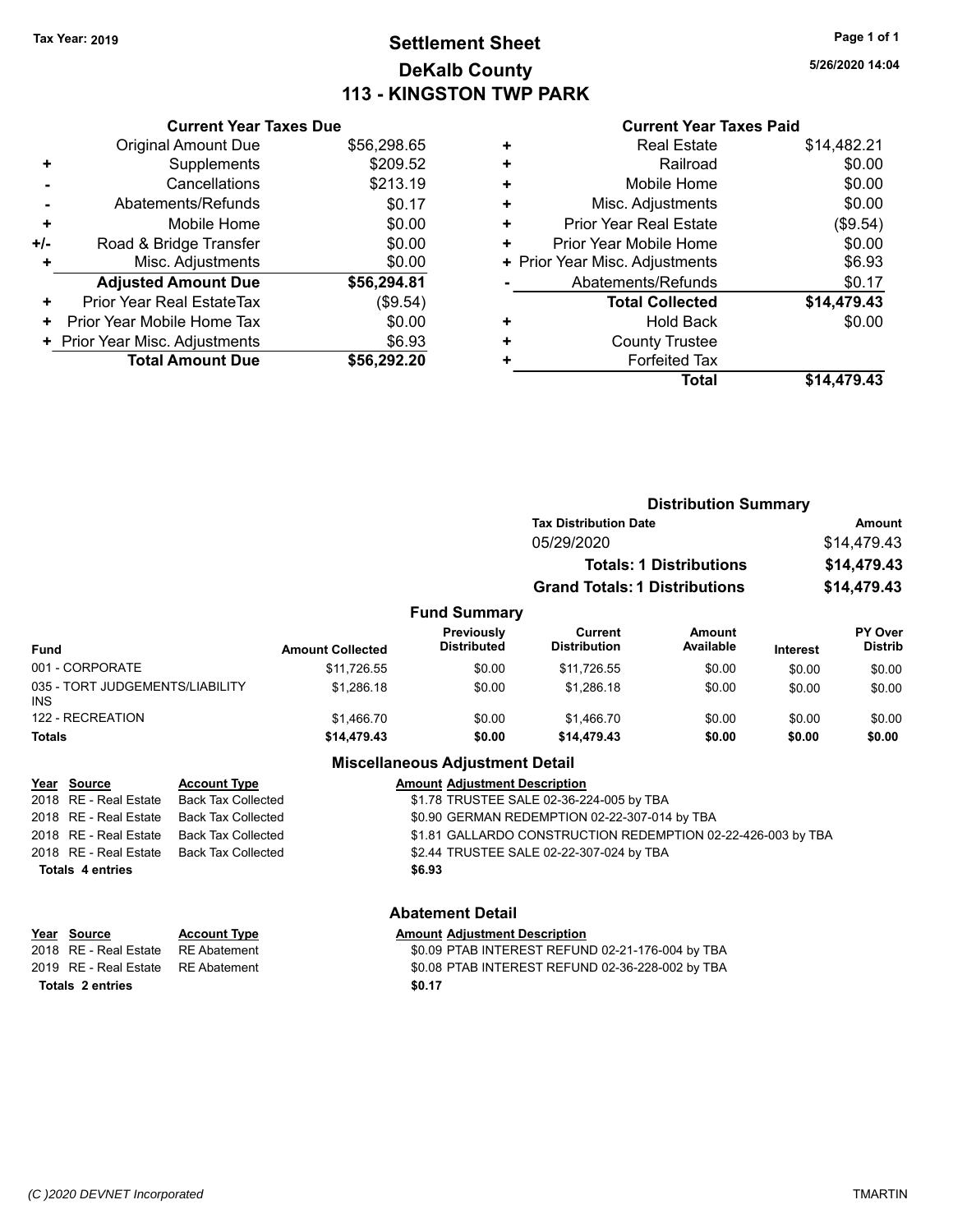### **Settlement Sheet Tax Year: 2019 Page 1 of 1 DeKalb County 114 - SANDWICH PARK**

**5/26/2020 14:04**

### **Current Year Taxes Paid**

|     | <b>Current Year Taxes Due</b>  |              |
|-----|--------------------------------|--------------|
|     | <b>Original Amount Due</b>     | \$578,349.24 |
| ٠   | Supplements                    | \$5,195.05   |
|     | Cancellations                  | \$5,965.78   |
|     | Abatements/Refunds             | \$0.00       |
| ÷   | Mobile Home                    | \$0.00       |
| +/- | Road & Bridge Transfer         | \$0.00       |
|     | Misc. Adjustments              | \$0.00       |
|     | <b>Adjusted Amount Due</b>     | \$577,578.51 |
| ٠   | Prior Year Real EstateTax      | (\$0.01)     |
| ٠   | Prior Year Mobile Home Tax     | \$0.00       |
|     | + Prior Year Misc. Adjustments | \$88.46      |
|     | <b>Total Amount Due</b>        | \$577,666.96 |
|     |                                |              |

| ٠ | <b>Real Estate</b>             | \$145,551.70 |
|---|--------------------------------|--------------|
| ÷ | Railroad                       | \$0.00       |
| ٠ | Mobile Home                    | \$0.00       |
| ٠ | Misc. Adjustments              | \$0.00       |
| ٠ | <b>Prior Year Real Estate</b>  | (\$0.01)     |
| ٠ | Prior Year Mobile Home         | \$0.00       |
|   | + Prior Year Misc. Adjustments | \$88.46      |
|   | Abatements/Refunds             | \$0.00       |
|   | <b>Total Collected</b>         | \$145,640.15 |
| ٠ | <b>Hold Back</b>               | \$0.00       |
| ٠ | <b>County Trustee</b>          |              |
| ٠ | <b>Forfeited Tax</b>           |              |
|   | Total                          | \$145,640.15 |
|   |                                |              |

| <b>Distribution Summary</b>          |              |
|--------------------------------------|--------------|
| <b>Tax Distribution Date</b>         | Amount       |
| 05/29/2020                           | \$145,640.15 |
| <b>Totals: 1 Distributions</b>       | \$145,640.15 |
| <b>Grand Totals: 1 Distributions</b> | \$145,640.15 |

#### **Fund Summary**

|                                         |                         | Previously         | <b>Current</b>      | <b>Amount</b> |                 | PY Over        |
|-----------------------------------------|-------------------------|--------------------|---------------------|---------------|-----------------|----------------|
| <b>Fund</b>                             | <b>Amount Collected</b> | <b>Distributed</b> | <b>Distribution</b> | Available     | <b>Interest</b> | <b>Distrib</b> |
| 001 - CORPORATE                         | \$42,848.66             | \$0.00             | \$42,848.66         | \$0.00        | \$0.00          | \$0.00         |
| 003 - BONDS AND INTEREST                | \$25,261.86             | \$0.00             | \$25,261.86         | \$0.00        | \$0.00          | \$0.00         |
| $005 - I$ , M, R, F,                    | \$8,847.64              | \$0.00             | \$8,847.64          | \$0.00        | \$0.00          | \$0.00         |
| 027 - AUDIT                             | \$1,590.96              | \$0.00             | \$1,590.96          | \$0.00        | \$0.00          | \$0.00         |
| 035 - TORT JUDGEMENTS/LIABILITY<br>INS. | \$7,032.52              | \$0.00             | \$7.032.52          | \$0.00        | \$0.00          | \$0.00         |
| 047 - SOCIAL SECURITY                   | \$6.352.83              | \$0.00             | \$6.352.83          | \$0.00        | \$0.00          | \$0.00         |
| 060 - UNEMPLOYMENT INSURANCE            | \$5,900.90              | \$0.00             | \$5,900.90          | \$0.00        | \$0.00          | \$0.00         |
| 122 - RECREATION                        | \$32.208.47             | \$0.00             | \$32,208.47         | \$0.00        | \$0.00          | \$0.00         |
| 125 - PAVING & LIGHTING, STREETS        | \$657.28                | \$0.00             | \$657.28            | \$0.00        | \$0.00          | \$0.00         |
| 126 - REC PROGRAMS/HANDICAPPED          | \$14.939.03             | \$0.00             | \$14.939.03         | \$0.00        | \$0.00          | \$0.00         |
| <b>Totals</b>                           | \$145,640.15            | \$0.00             | \$145,640.15        | \$0.00        | \$0.00          | \$0.00         |

### **Miscellaneous Adjustment Detail**

| Year Source             | <b>Account Type</b>       | <b>Amount Adjustment Description</b>                         |
|-------------------------|---------------------------|--------------------------------------------------------------|
| 2018 DR - Drainage      | <b>Back Tax Collected</b> | \$0.65 AMEN REAL ESTATE LLC REDEMPTION 19-35-231-010 by TBA  |
| 2018 RE - Real Estate   | <b>Back Tax Collected</b> | \$51.18 AMEN REAL ESTATE LLC REDEMPTION 19-35-231-003 by TBA |
| 2018 DR - Drainage      | Back Tax Collected        | \$0.65 AMEN REAL ESTATE LLC REDEMPTION 19-35-231-003 by TBA  |
| 2018 RE - Real Estate   | <b>Back Tax Collected</b> | \$35.98 AMEN REAL ESTATE LLC REDEMPTION 19-35-231-010 by TBA |
| <b>Totals 4 entries</b> |                           | \$88.46                                                      |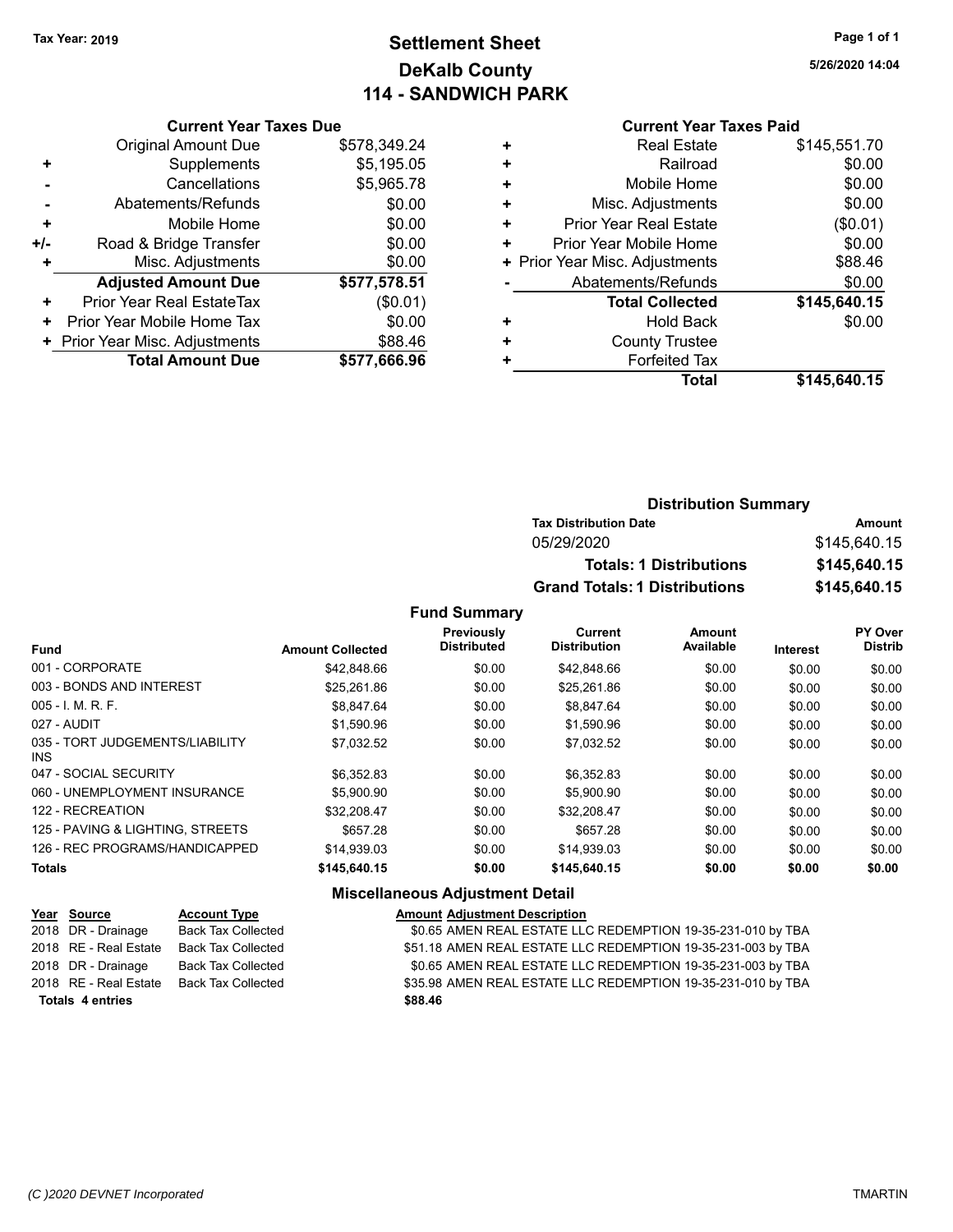### **Settlement Sheet Tax Year: 2019 Page 1 of 2 DeKalb County 115 - SYCAMORE PARK**

**5/26/2020 14:04**

#### **Current Year Taxes Paid**

|     | <b>Current Year Taxes Due</b>    |                |
|-----|----------------------------------|----------------|
|     | <b>Original Amount Due</b>       | \$3,433,146.07 |
| ٠   | Supplements                      | \$11,920.81    |
|     | Cancellations                    | \$13,495.20    |
|     | Abatements/Refunds               | \$4.95         |
| ÷   | Mobile Home                      | \$0.00         |
| +/- | Road & Bridge Transfer           | \$0.00         |
|     | Misc. Adjustments                | \$4.47         |
|     | <b>Adjusted Amount Due</b>       | \$3,431,571.20 |
| ٠   | <b>Prior Year Real EstateTax</b> | (\$144.97)     |
| ٠   | Prior Year Mobile Home Tax       | \$0.00         |
|     | + Prior Year Misc. Adjustments   | \$61.92        |
|     | <b>Total Amount Due</b>          | \$3,431,488.15 |

|   | <b>Real Estate</b>             | \$746,759.31 |
|---|--------------------------------|--------------|
| ٠ | Railroad                       | \$0.00       |
| ٠ | Mobile Home                    | \$0.00       |
| ٠ | Misc. Adjustments              | \$4.47       |
| ٠ | <b>Prior Year Real Estate</b>  | (\$144.97)   |
| ٠ | Prior Year Mobile Home         | \$0.00       |
|   | + Prior Year Misc. Adjustments | \$61.92      |
|   | Abatements/Refunds             | \$4.95       |
|   | <b>Total Collected</b>         | \$746,675.78 |
| ٠ | Hold Back                      | \$0.00       |
| ٠ | <b>County Trustee</b>          |              |
|   | <b>Forfeited Tax</b>           |              |
|   | Total                          | \$746,675.78 |
|   |                                |              |

| <b>Distribution Summary</b>          |              |
|--------------------------------------|--------------|
| <b>Tax Distribution Date</b>         | Amount       |
| 05/29/2020                           | \$746,675.78 |
| <b>Totals: 1 Distributions</b>       | \$746,675.78 |
| <b>Grand Totals: 1 Distributions</b> | \$746,675.78 |

**Fund Summary**

|                                                |                         | Previously         | Current             | Amount    |                 | <b>PY Over</b> |
|------------------------------------------------|-------------------------|--------------------|---------------------|-----------|-----------------|----------------|
| <b>Fund</b>                                    | <b>Amount Collected</b> | <b>Distributed</b> | <b>Distribution</b> | Available | <b>Interest</b> | <b>Distrib</b> |
| 001 - CORPORATE                                | \$288.836.55            | \$0.00             | \$288,836.55        | \$0.00    | \$0.00          | \$0.00         |
| 003 - BONDS AND INTEREST                       | \$137,465.99            | \$0.00             | \$137,465.99        | \$0.00    | \$0.00          | \$0.00         |
| $005 - 1$ , M, R, F,                           | \$26,316.58             | \$0.00             | \$26,316.58         | \$0.00    | \$0.00          | \$0.00         |
| 014 - POLICE PROTECTION                        | \$130.66                | \$0.00             | \$130.66            | \$0.00    | \$0.00          | \$0.00         |
| 027 - AUDIT                                    | \$3.127.09              | \$0.00             | \$3,127.09          | \$0.00    | \$0.00          | \$0.00         |
| 035 - TORT JUDGEMENTS/LIABILITY<br>INS.        | \$14,601.99             | \$0.00             | \$14,601.99         | \$0.00    | \$0.00          | \$0.00         |
| 039 - PLAYGROUND AND RECREATION<br><b>COMM</b> | \$98.073.64             | \$0.00             | \$98.073.64         | \$0.00    | \$0.00          | \$0.00         |
| 047 - SOCIAL SECURITY                          | \$22,121.03             | \$0.00             | \$22,121.03         | \$0.00    | \$0.00          | \$0.00         |
| 122 - RECREATION                               | \$106.987.45            | \$0.00             | \$106,987.45        | \$0.00    | \$0.00          | \$0.00         |
| 125 - PAVING & LIGHTING, STREETS               | \$5.426.84              | \$0.00             | \$5.426.84          | \$0.00    | \$0.00          | \$0.00         |
| 126 - REC PROGRAMS/HANDICAPPED                 | \$43.587.96             | \$0.00             | \$43.587.96         | \$0.00    | \$0.00          | \$0.00         |
| <b>Totals</b>                                  | \$746,675.78            | \$0.00             | \$746,675.78        | \$0.00    | \$0.00          | \$0.00         |

#### **Miscellaneous Adjustment Detail**

**Abatement Detail**

| <u>Year Source</u>      | <b>Account Type</b>                            | <b>Amount Adjustment Description</b>             |
|-------------------------|------------------------------------------------|--------------------------------------------------|
| 2018 RE - Real Estate   | Back Tax Collected                             | \$25.83 MCGEHEE REDEMPTION 06-32-356-002 by TBA  |
| 2018   RE - Real Estate | Back Tax Collected                             | \$36.09 VERSLUYS REDEMPTION 06-32-279-007 by TBA |
|                         | 2019   RE - Real Estate     Back Tax Collected | \$4.47 ANB REDEMPTION 06-29-278-007 by TBA       |
| Totals 3 entries        |                                                | \$66.39                                          |
|                         |                                                |                                                  |

# **Year** Source **Account Type Account Adjustment Description** 2019 RE - Real Estate RE Abatement \$0.14 PTAB INTEREST REFUND 06-21-179-027 by TBA

2018 RE - Real Estate RE Abatement \$2.34 PTAB INTEREST REFUND 08-12-227-006 by TBA 2018 RE - Real Estate RE Abatement \$1.68 PTAB INTEREST REFUND 06-21-377-030 by TBA 2018 RE - Real Estate RE Abatement \$0.16 PTAB INTEREST REFUND 06-21-377-030 by TBA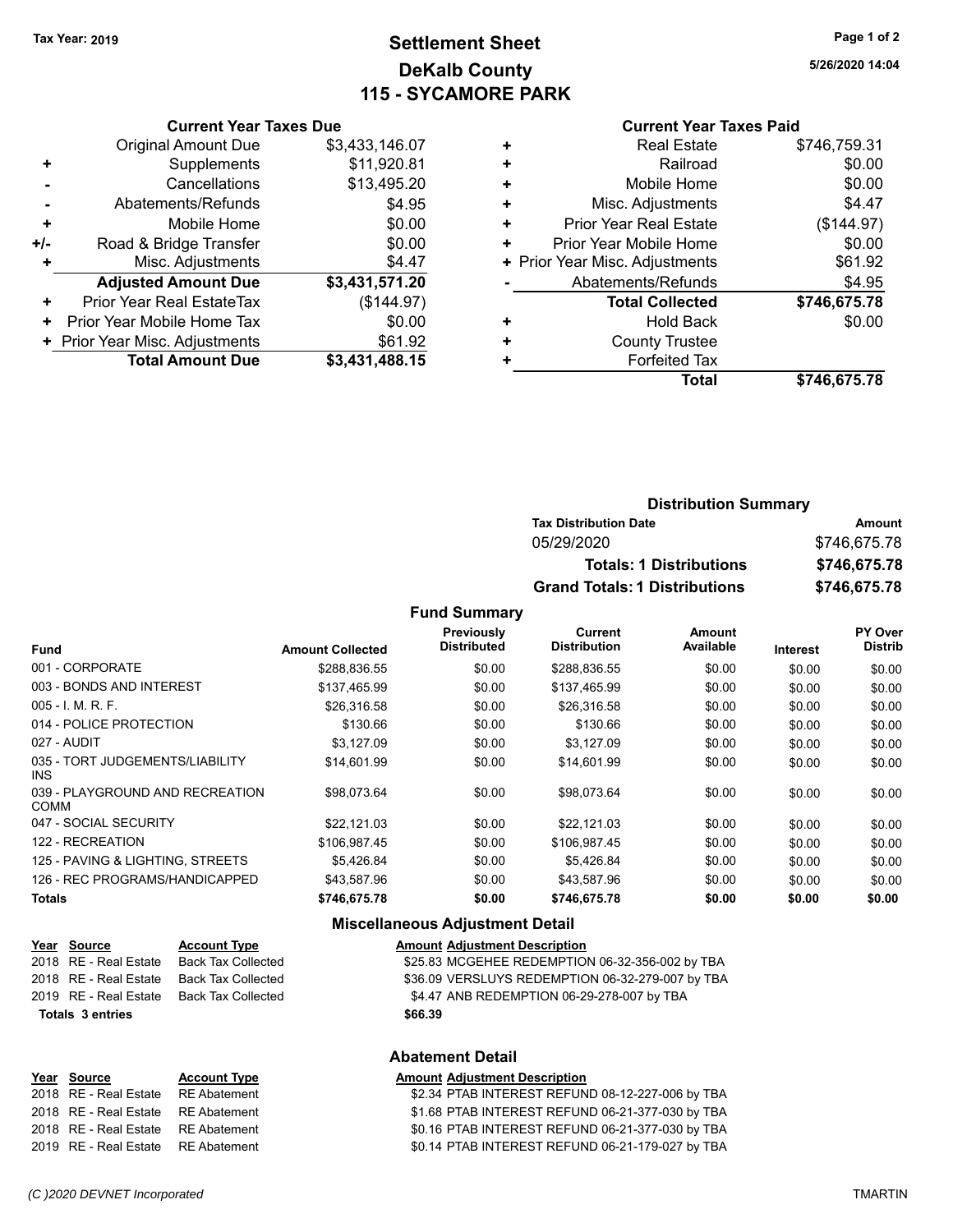### **Settlement Sheet Tax Year: 2019 Page 2 of 2 DeKalb County Abatement Detail**

**5/26/2020 14:04**

**Totals \$4.94 5 entries**

**Year Source Account Type Anneurs Amount Adjustment Description**<br>
2019 RE - Real Estate RE Abatement **Account 1998 AMOUNTEREST REFUN** \$0.62 PTAB INTEREST REFUND 06-21-377-032 by TBA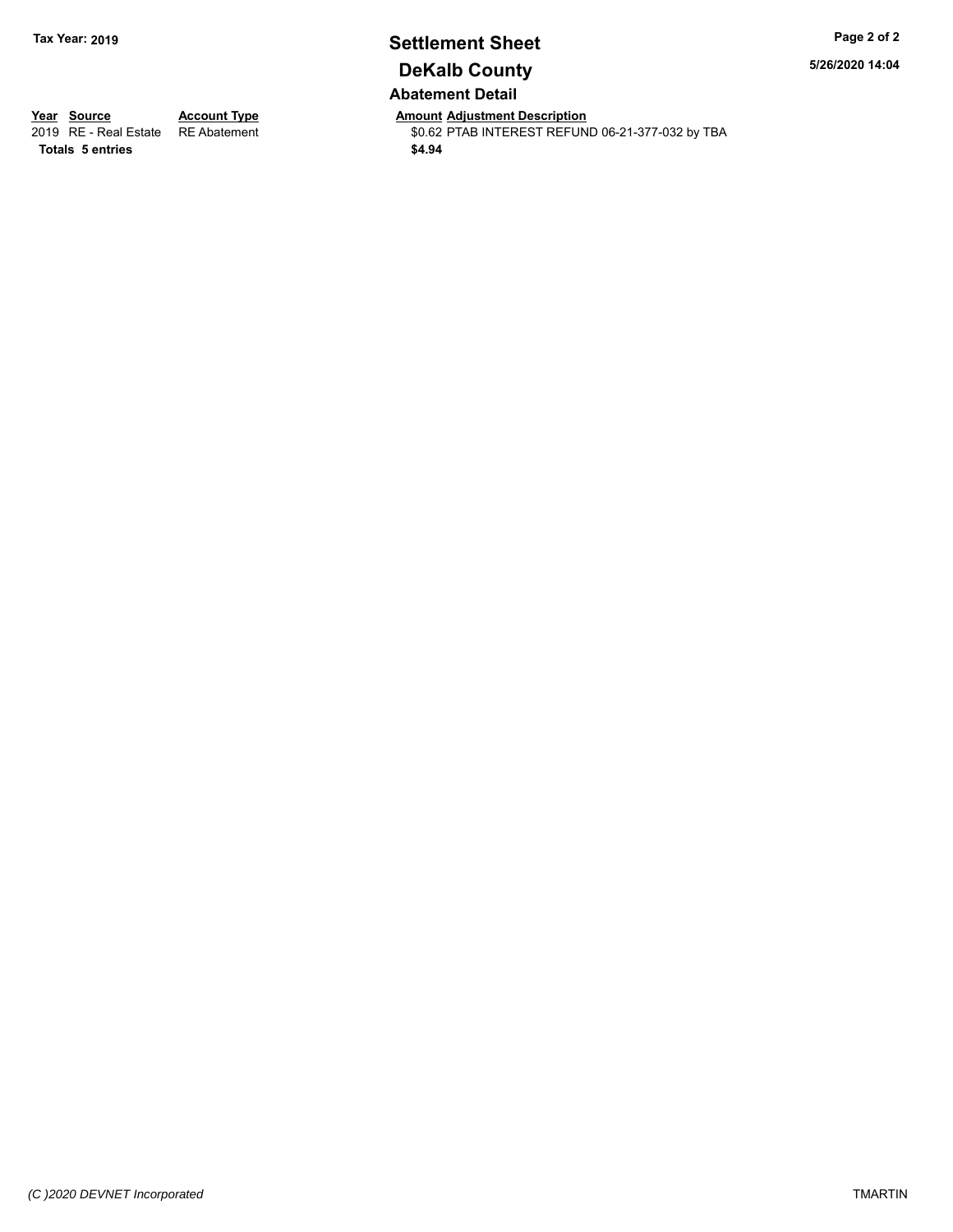### **Settlement Sheet Tax Year: 2019 Page 1 of 1 DeKalb County 120 - SCHOOL DISTRICT 1**

**5/26/2020 14:04**

#### **Current Year Taxes Paid**

|     | <b>Current Year Taxes Due</b>  |              |
|-----|--------------------------------|--------------|
|     | <b>Original Amount Due</b>     | \$688,035.45 |
| ٠   | Supplements                    | \$2,927.74   |
|     | Cancellations                  | \$3,288.91   |
|     | Abatements/Refunds             | \$0.00       |
| ٠   | Mobile Home                    | \$0.00       |
| +/- | Road & Bridge Transfer         | \$0.00       |
|     | Misc. Adjustments              | \$0.00       |
|     | <b>Adjusted Amount Due</b>     | \$687,674.28 |
| ٠   | Prior Year Real EstateTax      | \$0.00       |
| ٠   | Prior Year Mobile Home Tax     | \$0.00       |
|     | + Prior Year Misc. Adjustments | \$0.00       |
|     | <b>Total Amount Due</b>        | \$687.674.28 |
|     |                                |              |

| ٠ | <b>Real Estate</b>             | \$129,933.05 |
|---|--------------------------------|--------------|
| ٠ | Railroad                       | \$0.00       |
| ٠ | Mobile Home                    | \$0.00       |
| ٠ | Misc. Adjustments              | \$0.00       |
| ٠ | <b>Prior Year Real Estate</b>  | \$0.00       |
| ٠ | Prior Year Mobile Home         | \$0.00       |
|   | + Prior Year Misc. Adjustments | \$0.00       |
|   | Abatements/Refunds             | \$0.00       |
|   | <b>Total Collected</b>         | \$129,933.05 |
| ٠ | Hold Back                      | \$0.00       |
| ٠ | <b>County Trustee</b>          |              |
| ٠ | <b>Forfeited Tax</b>           |              |
|   | <b>Total</b>                   | \$129,933.05 |
|   |                                |              |

### **Distribution Summary Tax Distribution Date Amount** 05/29/2020 \$129,933.05 **Totals: 1 Distributions \$129,933.05 Grand Totals: 1 Distributions \$129,933.05**

|                                         |                         | Previously  | Current             | Amount    |                 | PY Over        |
|-----------------------------------------|-------------------------|-------------|---------------------|-----------|-----------------|----------------|
| <b>Fund</b>                             | <b>Amount Collected</b> | Distributed | <b>Distribution</b> | Available | <b>Interest</b> | <b>Distrib</b> |
| 002 - EDUCATION                         | \$86,340.52             | \$0.00      | \$86,340.52         | \$0.00    | \$0.00          | \$0.00         |
| 003 - BONDS AND INTEREST                | \$9.197.18              | \$0.00      | \$9,197.18          | \$0.00    | \$0.00          | \$0.00         |
| 004 - OPERATIONS & MAINTENANCE          | \$10,792.50             | \$0.00      | \$10,792.50         | \$0.00    | \$0.00          | \$0.00         |
| $005 - 1$ , M, R, F,                    | \$1,781.64              | \$0.00      | \$1,781.64          | \$0.00    | \$0.00          | \$0.00         |
| 030 - TRANSPORTATION SYSTEM             | \$4.317.03              | \$0.00      | \$4.317.03          | \$0.00    | \$0.00          | \$0.00         |
| 031 - WORKING CASH                      | \$1.079.22              | \$0.00      | \$1.079.22          | \$0.00    | \$0.00          | \$0.00         |
| 032 - FIRE PREV/SFTY/ENERGY             | \$1.079.22              | \$0.00      | \$1,079.22          | \$0.00    | \$0.00          | \$0.00         |
| 033 - SPECIAL EDUCATION                 | \$863.41                | \$0.00      | \$863.41            | \$0.00    | \$0.00          | \$0.00         |
| 035 - TORT JUDGEMENTS/LIABILITY<br>INS. | \$10,730.65             | \$0.00      | \$10,730.65         | \$0.00    | \$0.00          | \$0.00         |
| 047 - SOCIAL SECURITY                   | \$2.672.46              | \$0.00      | \$2.672.46          | \$0.00    | \$0.00          | \$0.00         |
| 057 - LEASE/PURCHASE/RENTAL             | \$1.079.22              | \$0.00      | \$1,079.22          | \$0.00    | \$0.00          | \$0.00         |
| <b>Totals</b>                           | \$129,933.05            | \$0.00      | \$129,933.05        | \$0.00    | \$0.00          | \$0.00         |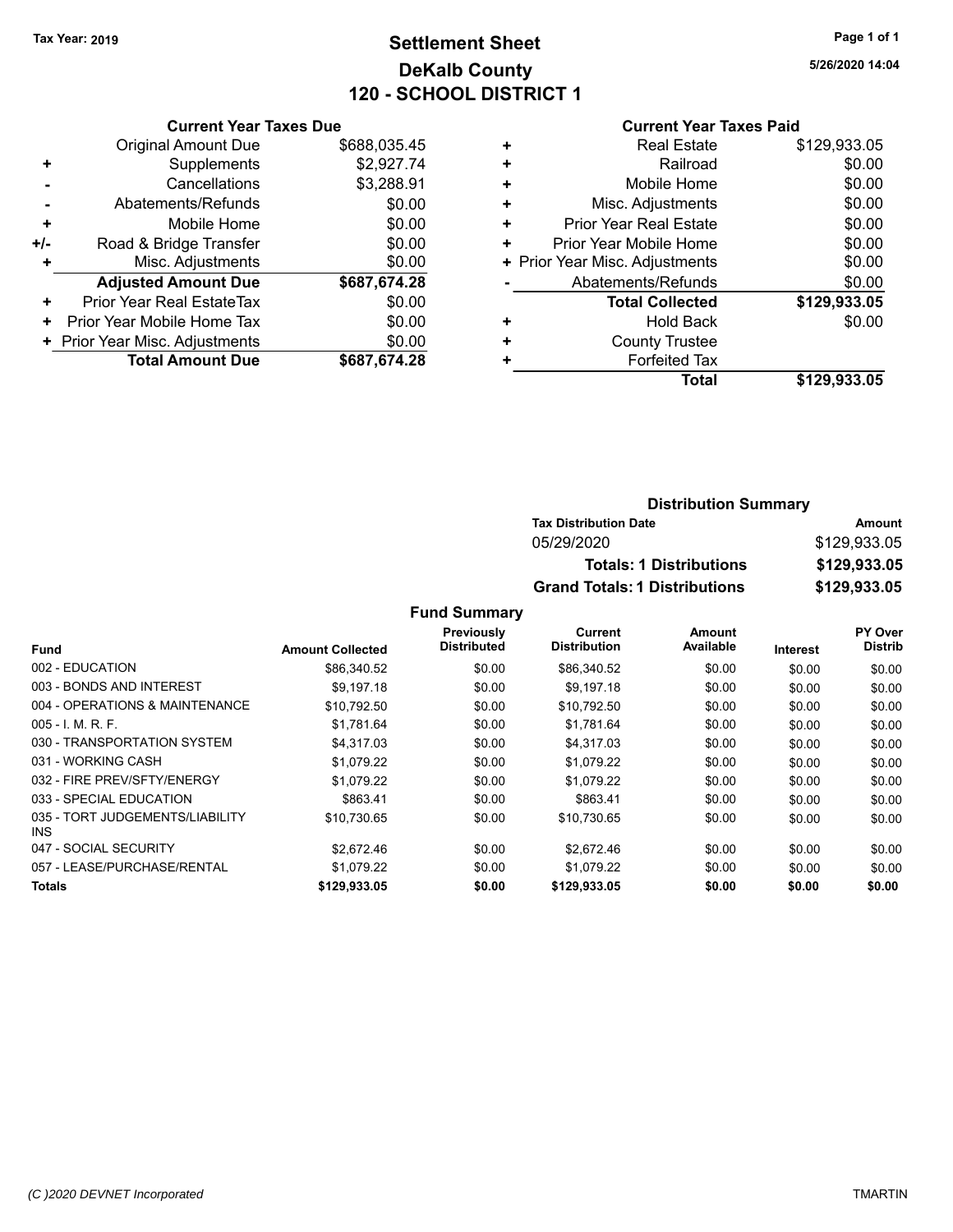### **Settlement Sheet Tax Year: 2019 Page 1 of 1 DeKalb County 121 - SCHOOL DISTRICT 9**

**5/26/2020 14:04**

#### **Current Year Taxes Paid**

| <b>Original Amount Due</b>     | \$145,109.32                  |
|--------------------------------|-------------------------------|
| Supplements                    | \$0.00                        |
| Cancellations                  | \$0.00                        |
| Abatements/Refunds             | \$0.00                        |
| Mobile Home                    | \$0.00                        |
| Road & Bridge Transfer         | \$0.00                        |
| Misc. Adjustments              | \$0.00                        |
| <b>Adjusted Amount Due</b>     | \$145,109.32                  |
| Prior Year Real EstateTax      | \$0.00                        |
| Prior Year Mobile Home Tax     | \$0.00                        |
| + Prior Year Misc. Adjustments | \$0.00                        |
| <b>Total Amount Due</b>        | \$145,109.32                  |
|                                | <b>Current Year Taxes Due</b> |

|   | <b>Real Estate</b>             | \$30,898.39 |
|---|--------------------------------|-------------|
| ٠ | Railroad                       | \$0.00      |
| ٠ | Mobile Home                    | \$0.00      |
| ٠ | Misc. Adjustments              | \$0.00      |
| ٠ | <b>Prior Year Real Estate</b>  | \$0.00      |
| ٠ | Prior Year Mobile Home         | \$0.00      |
|   | + Prior Year Misc. Adjustments | \$0.00      |
|   | Abatements/Refunds             | \$0.00      |
|   | <b>Total Collected</b>         | \$30,898.39 |
| ٠ | <b>Hold Back</b>               | \$0.00      |
| ٠ | <b>County Trustee</b>          |             |
| ٠ | <b>Forfeited Tax</b>           |             |
|   | Total                          | \$30,898,39 |
|   |                                |             |

| <b>Distribution Summary</b>          |             |
|--------------------------------------|-------------|
| <b>Tax Distribution Date</b>         | Amount      |
| 05/29/2020                           | \$30,898.39 |
| <b>Totals: 1 Distributions</b>       | \$30,898.39 |
| <b>Grand Totals: 1 Distributions</b> | \$30,898.39 |

|                                         |                         | Previously  | Current             | Amount    |                 | PY Over        |
|-----------------------------------------|-------------------------|-------------|---------------------|-----------|-----------------|----------------|
| <b>Fund</b>                             | <b>Amount Collected</b> | Distributed | <b>Distribution</b> | Available | <b>Interest</b> | <b>Distrib</b> |
| 002 - EDUCATION                         | \$19,613.36             | \$0.00      | \$19,613.36         | \$0.00    | \$0.00          | \$0.00         |
| 003 - BONDS AND INTEREST                | \$3.579.76              | \$0.00      | \$3,579.76          | \$0.00    | \$0.00          | \$0.00         |
| 004 - OPERATIONS & MAINTENANCE          | \$3,553.75              | \$0.00      | \$3,553.75          | \$0.00    | \$0.00          | \$0.00         |
| $005 - 1$ , M, R, F,                    | \$431.59                | \$0.00      | \$431.59            | \$0.00    | \$0.00          | \$0.00         |
| 030 - TRANSPORTATION SYSTEM             | \$911.72                | \$0.00      | \$911.72            | \$0.00    | \$0.00          | \$0.00         |
| 031 - WORKING CASH                      | \$252.04                | \$0.00      | \$252.04            | \$0.00    | \$0.00          | \$0.00         |
| 032 - FIRE PREV/SFTY/ENERGY             | \$252.04                | \$0.00      | \$252.04            | \$0.00    | \$0.00          | \$0.00         |
| 033 - SPECIAL EDUCATION                 | \$201.64                | \$0.00      | \$201.64            | \$0.00    | \$0.00          | \$0.00         |
| 035 - TORT JUDGEMENTS/LIABILITY<br>INS. | \$1.364.91              | \$0.00      | \$1.364.91          | \$0.00    | \$0.00          | \$0.00         |
| 047 - SOCIAL SECURITY                   | \$485.54                | \$0.00      | \$485.54            | \$0.00    | \$0.00          | \$0.00         |
| 057 - LEASE/PURCHASE/RENTAL             | \$252.04                | \$0.00      | \$252.04            | \$0.00    | \$0.00          | \$0.00         |
| Totals                                  | \$30,898.39             | \$0.00      | \$30,898.39         | \$0.00    | \$0.00          | \$0.00         |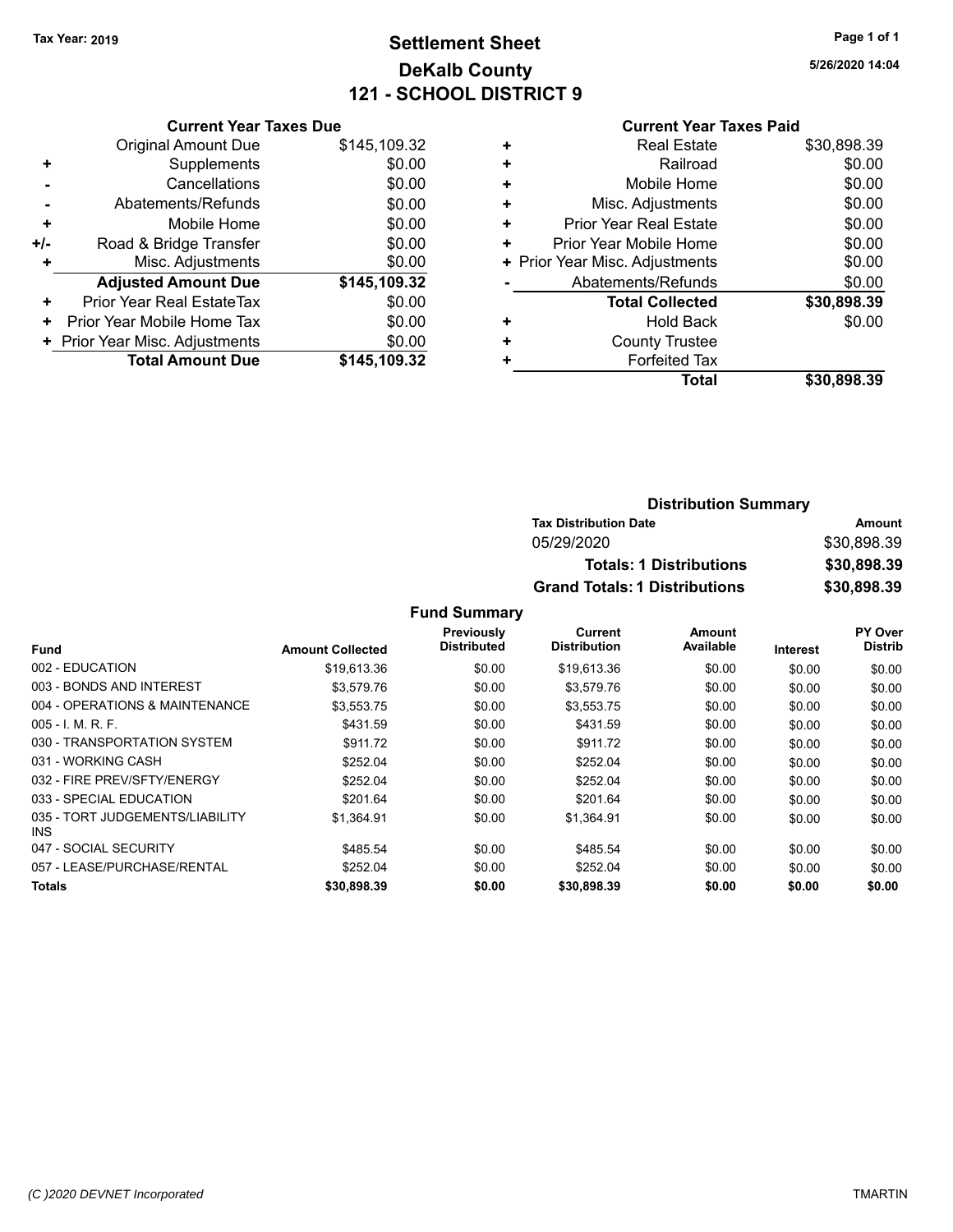### **Settlement Sheet Tax Year: 2019 Page 1 of 1 DeKalb County 122 - SCHOOL DISTRICT 100**

**5/26/2020 14:04**

#### **Current Year Taxes Paid**

|     | <b>Current Year Taxes Due</b>  |             |
|-----|--------------------------------|-------------|
|     | <b>Original Amount Due</b>     | \$16,642.73 |
| ٠   | Supplements                    | \$0.00      |
|     | Cancellations                  | \$0.00      |
|     | Abatements/Refunds             | \$8.41      |
| ٠   | Mobile Home                    | \$0.00      |
| +/- | Road & Bridge Transfer         | \$0.00      |
| ٠   | Misc. Adjustments              | \$0.00      |
|     | <b>Adjusted Amount Due</b>     | \$16,634.32 |
| ÷   | Prior Year Real EstateTax      | \$0.00      |
| ٠   | Prior Year Mobile Home Tax     | \$0.00      |
|     | + Prior Year Misc. Adjustments | \$0.00      |
|     | <b>Total Amount Due</b>        | \$16,634,32 |
|     |                                |             |

|   | <b>Real Estate</b>             | \$8,931.72 |
|---|--------------------------------|------------|
| ÷ | Railroad                       | \$0.00     |
| ÷ | Mobile Home                    | \$0.00     |
| ٠ | Misc. Adjustments              | \$0.00     |
| ٠ | <b>Prior Year Real Estate</b>  | \$0.00     |
| ٠ | Prior Year Mobile Home         | \$0.00     |
|   | + Prior Year Misc. Adjustments | \$0.00     |
|   | Abatements/Refunds             | \$8.41     |
|   | <b>Total Collected</b>         | \$8,923.31 |
| ٠ | <b>Hold Back</b>               | \$0.00     |
| ٠ | <b>County Trustee</b>          |            |
| ٠ | <b>Forfeited Tax</b>           |            |
|   | <b>Total</b>                   | \$8,923.31 |
|   |                                |            |

| <b>Distribution Summary</b>          |            |  |
|--------------------------------------|------------|--|
| <b>Tax Distribution Date</b>         | Amount     |  |
| 05/29/2020                           | \$8,923.31 |  |
| <b>Totals: 1 Distributions</b>       | \$8,923.31 |  |
| <b>Grand Totals: 1 Distributions</b> | \$8,923.31 |  |

#### **Fund Summary**

|                                               |                         | <b>Previously</b>  | Current             | Amount    |                 | PY Over        |
|-----------------------------------------------|-------------------------|--------------------|---------------------|-----------|-----------------|----------------|
| <b>Fund</b>                                   | <b>Amount Collected</b> | <b>Distributed</b> | <b>Distribution</b> | Available | <b>Interest</b> | <b>Distrib</b> |
| 002 - EDUCATION                               | \$5.181.78              | \$0.00             | \$5.181.78          | \$0.00    | \$0.00          | \$0.00         |
| 003 - BONDS AND INTEREST                      | \$1,337.85              | \$0.00             | \$1,337.85          | \$0.00    | \$0.00          | \$0.00         |
| 004 - OPERATIONS & MAINTENANCE                | \$1,044.36              | \$0.00             | \$1,044.36          | \$0.00    | \$0.00          | \$0.00         |
| $005 - 1$ , M, R, F,                          | \$107.63                | \$0.00             | \$107.63            | \$0.00    | \$0.00          | \$0.00         |
| 030 - TRANSPORTATION SYSTEM                   | \$466.38                | \$0.00             | \$466.38            | \$0.00    | \$0.00          | \$0.00         |
| 031 - WORKING CASH                            | \$0.00                  | \$0.00             | \$0.00              | \$0.00    | \$0.00          | \$0.00         |
| 032 - FIRE PREV/SFTY/ENERGY                   | \$135.54                | \$0.00             | \$135.54            | \$0.00    | \$0.00          | \$0.00         |
| 033 - SPECIAL EDUCATION                       | \$446.44                | \$0.00             | \$446.44            | \$0.00    | \$0.00          | \$0.00         |
| 035 - TORT JUDGEMENTS/LIABILITY<br><b>INS</b> | \$87.71                 | \$0.00             | \$87.71             | \$0.00    | \$0.00          | \$0.00         |
| 047 - SOCIAL SECURITY                         | \$115.62                | \$0.00             | \$115.62            | \$0.00    | \$0.00          | \$0.00         |
| <b>Totals</b>                                 | \$8,923.31              | \$0.00             | \$8,923.31          | \$0.00    | \$0.00          | \$0.00         |

#### **Abatement Detail**

| Year Source<br>$\sim$ $\sim$ | <b>Account Type</b> | <b>Amount Adjustment Description</b>             |
|------------------------------|---------------------|--------------------------------------------------|
| 2018 RE - Real Estate        | RE Abatement        | \$8.41 PTAB INTEREST REFUND 02-21-176-004 by TBA |
| Totals 1 entries             |                     | \$8.41                                           |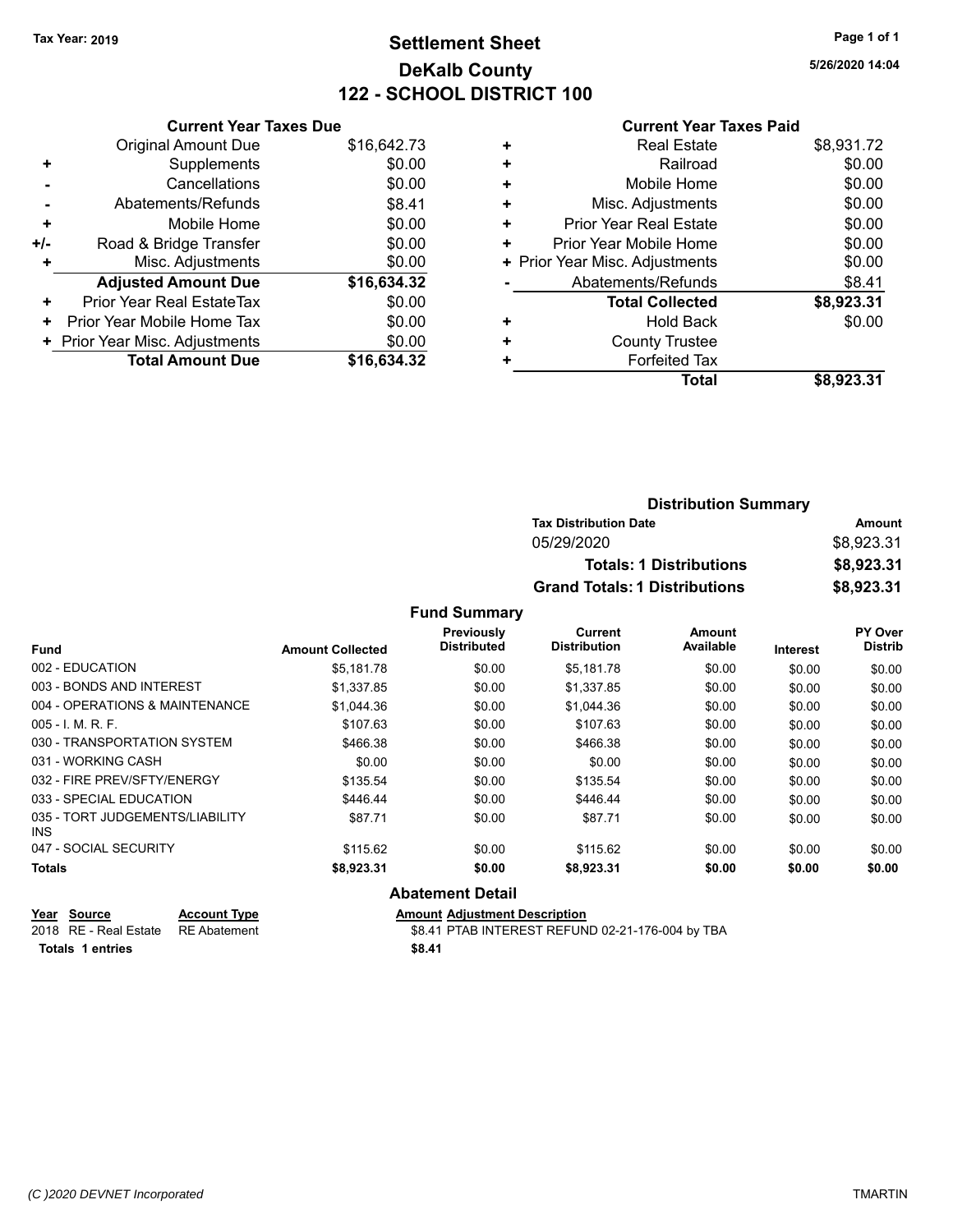### **Settlement Sheet Tax Year: 2019 Page 1 of 1 DeKalb County 123 - SCHOOL DISTRICT 161**

**5/26/2020 14:04**

### **Current Year Taxes Paid**

|     | <b>Current Year Taxes Due</b>  |             |
|-----|--------------------------------|-------------|
|     | <b>Original Amount Due</b>     | \$99,435.49 |
| ٠   | Supplements                    | \$0.00      |
|     | Cancellations                  | \$0.00      |
|     | Abatements/Refunds             | \$0.00      |
| ٠   | Mobile Home                    | \$0.00      |
| +/- | Road & Bridge Transfer         | \$0.00      |
|     | Misc. Adjustments              | \$0.00      |
|     | <b>Adjusted Amount Due</b>     | \$99,435.49 |
| ٠   | Prior Year Real EstateTax      | \$0.00      |
| ٠   | Prior Year Mobile Home Tax     | \$0.00      |
|     | + Prior Year Misc. Adjustments | \$0.00      |
|     | <b>Total Amount Due</b>        | \$99.435.49 |
|     |                                |             |

| ٠ | <b>Real Estate</b>             | \$25,701.87 |
|---|--------------------------------|-------------|
| ٠ | Railroad                       | \$0.00      |
| ÷ | Mobile Home                    | \$0.00      |
| ٠ | Misc. Adjustments              | \$0.00      |
| ٠ | <b>Prior Year Real Estate</b>  | \$0.00      |
| ٠ | Prior Year Mobile Home         | \$0.00      |
|   | + Prior Year Misc. Adjustments | \$0.00      |
|   | Abatements/Refunds             | \$0.00      |
|   | <b>Total Collected</b>         | \$25,701.87 |
| ٠ | Hold Back                      | \$0.00      |
|   | <b>County Trustee</b>          |             |
| ٠ | <b>Forfeited Tax</b>           |             |
|   | Total                          | \$25.701.87 |

| <b>Distribution Summary</b>          |             |
|--------------------------------------|-------------|
| <b>Tax Distribution Date</b>         | Amount      |
| 05/29/2020                           | \$23.750.42 |
| <b>Totals: 1 Distributions</b>       | \$23,750.42 |
| <b>Grand Totals: 1 Distributions</b> | \$23,750.42 |

|                                         |                         | Previously<br><b>Distributed</b> | Current             | <b>Amount</b><br>Available |                 | PY Over        |
|-----------------------------------------|-------------------------|----------------------------------|---------------------|----------------------------|-----------------|----------------|
| <b>Fund</b>                             | <b>Amount Collected</b> |                                  | <b>Distribution</b> |                            | <b>Interest</b> | <b>Distrib</b> |
| 002 - EDUCATION                         | \$16,804.84             | \$0.00                           | \$15,574.22         | \$0.00                     | \$0.00          | \$1,230.62     |
| 003 - BONDS AND INTEREST                | \$792.72                | \$0.00                           | \$712.41            | \$0.00                     | \$0.00          | \$80.31        |
| 004 - OPERATIONS & MAINTENANCE          | \$1,765.20              | \$0.00                           | \$1,638.41          | \$0.00                     | \$0.00          | \$126.79       |
| $005 - I. M. R. F.$                     | \$289.35                | \$0.00                           | \$255.43            | \$0.00                     | \$0.00          | \$33.92        |
| 030 - TRANSPORTATION SYSTEM             | \$847.29                | \$0.00                           | \$786.43            | \$0.00                     | \$0.00          | \$60.86        |
| 031 - WORKING CASH                      | \$353.04                | \$0.00                           | \$327.19            | \$0.00                     | \$0.00          | \$25.85        |
| 032 - FIRE PREV/SFTY/ENERGY             | \$353.04                | \$0.00                           | \$327.68            | \$0.00                     | \$0.00          | \$25.36        |
| 033 - SPECIAL EDUCATION                 | \$141.21                | \$0.00                           | \$131.06            | \$0.00                     | \$0.00          | \$10.15        |
| 035 - TORT JUDGEMENTS/LIABILITY<br>INS. | \$3,909.43              | \$0.00                           | \$3,616.51          | \$0.00                     | \$0.00          | \$292.92       |
| 047 - SOCIAL SECURITY                   | \$367.51                | \$0.00                           | \$328.20            | \$0.00                     | \$0.00          | \$39.31        |
| 057 - LEASE/PURCHASE/RENTAL             | \$78.24                 | \$0.00                           | \$52.88             | \$0.00                     | \$0.00          | \$25.36        |
| Totals                                  | \$25,701.87             | \$0.00                           | \$23,750.42         | \$0.00                     | \$0.00          | \$1,951.45     |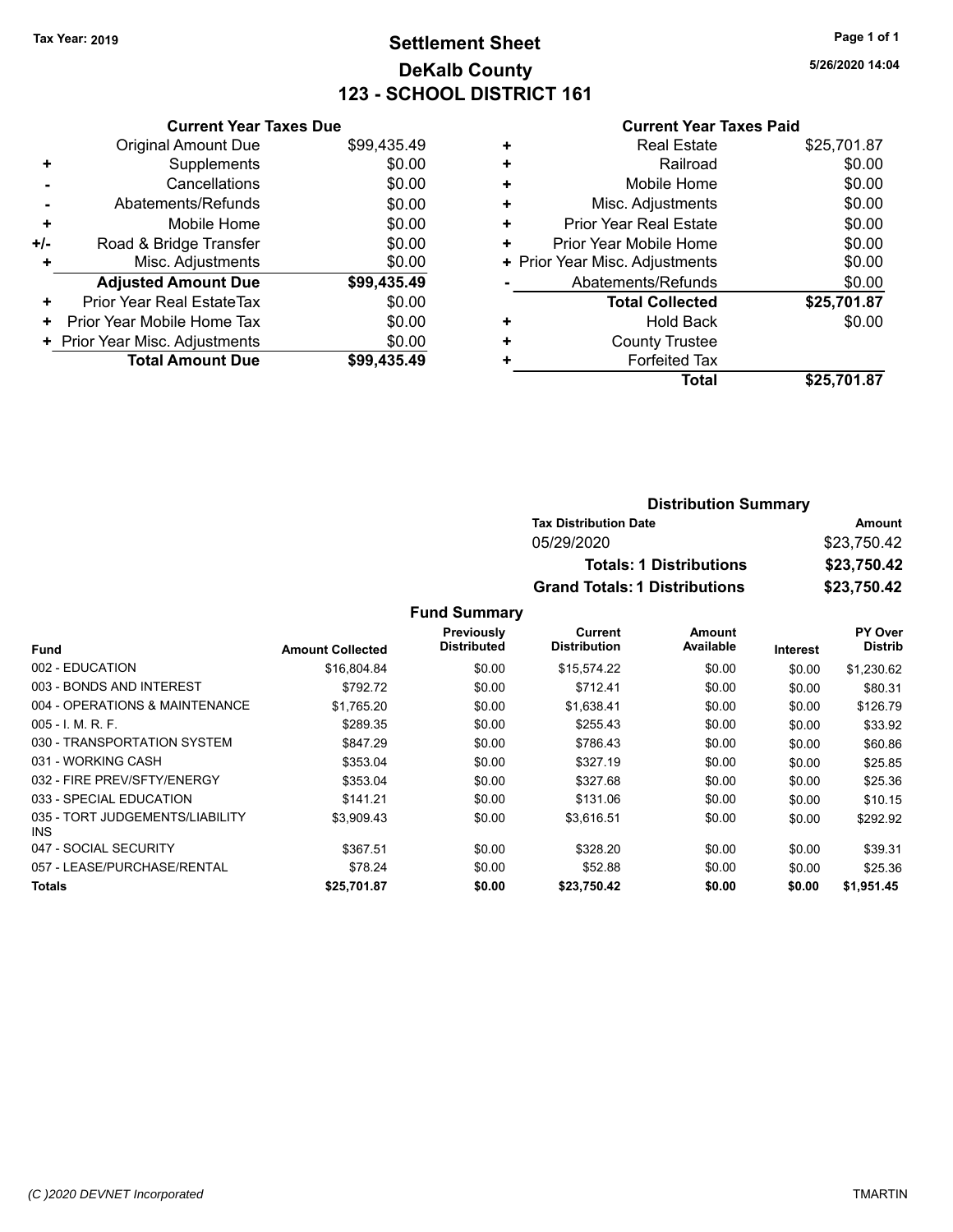### **Settlement Sheet Tax Year: 2019 Page 1 of 1 DeKalb County 124 - SCHOOL DISTRICT 212**

**5/26/2020 14:04**

#### **Current Year Taxes Paid**

|     | <b>Current Year Taxes Due</b>  |              |
|-----|--------------------------------|--------------|
|     | <b>Original Amount Due</b>     | \$311,222.47 |
| ٠   | Supplements                    | \$0.00       |
|     | Cancellations                  | \$0.00       |
|     | Abatements/Refunds             | \$0.00       |
| ÷   | Mobile Home                    | \$0.00       |
| +/- | Road & Bridge Transfer         | \$0.00       |
| ٠   | Misc. Adjustments              | \$0.00       |
|     | <b>Adjusted Amount Due</b>     | \$311,222.47 |
| ٠   | Prior Year Real EstateTax      | \$0.00       |
| ٠   | Prior Year Mobile Home Tax     | \$0.00       |
|     | + Prior Year Misc. Adjustments | \$266.18     |
|     | <b>Total Amount Due</b>        | \$311,488.65 |
|     |                                |              |

| <b>Real Estate</b>             | \$60,505.29 |
|--------------------------------|-------------|
| Railroad                       | \$0.00      |
| Mobile Home                    | \$0.00      |
| Misc. Adjustments              | \$0.00      |
| <b>Prior Year Real Estate</b>  | \$0.00      |
| Prior Year Mobile Home         | \$0.00      |
| + Prior Year Misc. Adjustments | \$266.18    |
| Abatements/Refunds             | \$0.00      |
| <b>Total Collected</b>         | \$60,771.47 |
| Hold Back                      | \$0.00      |
| <b>County Trustee</b>          |             |
| <b>Forfeited Tax</b>           |             |
| Total                          | \$60,771.47 |
|                                |             |

| <b>Distribution Summary</b>          |             |
|--------------------------------------|-------------|
| <b>Tax Distribution Date</b>         | Amount      |
| 05/29/2020                           | \$60,771.47 |
| <b>Totals: 1 Distributions</b>       | \$60,771.47 |
| <b>Grand Totals: 1 Distributions</b> | \$60,771.47 |

#### **Fund Summary**

|                                         |                         | Previously         | Current             | Amount    |                 | PY Over        |
|-----------------------------------------|-------------------------|--------------------|---------------------|-----------|-----------------|----------------|
| <b>Fund</b>                             | <b>Amount Collected</b> | <b>Distributed</b> | <b>Distribution</b> | Available | <b>Interest</b> | <b>Distrib</b> |
| 002 - EDUCATION                         | \$30,608.03             | \$0.00             | \$30,608.03         | \$0.00    | \$0.00          | \$0.00         |
| 003 - BONDS AND INTEREST                | \$8.557.17              | \$0.00             | \$8.557.17          | \$0.00    | \$0.00          | \$0.00         |
| 004 - OPERATIONS & MAINTENANCE          | \$6,413.70              | \$0.00             | \$6,413.70          | \$0.00    | \$0.00          | \$0.00         |
| $005 - 1$ , M, R, F,                    | \$1.106.77              | \$0.00             | \$1.106.77          | \$0.00    | \$0.00          | \$0.00         |
| 030 - TRANSPORTATION SYSTEM             | \$1,815.85              | \$0.00             | \$1,815.85          | \$0.00    | \$0.00          | \$0.00         |
| 031 - WORKING CASH                      | \$1.066.48              | \$0.00             | \$1,066.48          | \$0.00    | \$0.00          | \$0.00         |
| 032 - FIRE PREV/SFTY/ENERGY             | \$1,282.77              | \$0.00             | \$1,282.77          | \$0.00    | \$0.00          | \$0.00         |
| 033 - SPECIAL EDUCATION                 | \$513.10                | \$0.00             | \$513.10            | \$0.00    | \$0.00          | \$0.00         |
| 035 - TORT JUDGEMENTS/LIABILITY<br>INS. | \$6,859.58              | \$0.00             | \$6,859.58          | \$0.00    | \$0.00          | \$0.00         |
| 047 - SOCIAL SECURITY                   | \$1,383.58              | \$0.00             | \$1,383.58          | \$0.00    | \$0.00          | \$0.00         |
| 057 - LEASE/PURCHASE/RENTAL             | \$1.164.44              | \$0.00             | \$1,164.44          | \$0.00    | \$0.00          | \$0.00         |
| Totals                                  | \$60,771.47             | \$0.00             | \$60,771.47         | \$0.00    | \$0.00          | \$0.00         |

### **Miscellaneous Adjustment Detail**

| Year Source           | <b>Account Type</b> | <b>Amount Adjustment Description</b>                |
|-----------------------|---------------------|-----------------------------------------------------|
| 2018 RE - Real Estate | Back Tax Collected  | \$266.18 PIOTROWSKI REDEMPTION 04-18-253-008 by TBA |
| Totals 1 entries      |                     | \$266.18                                            |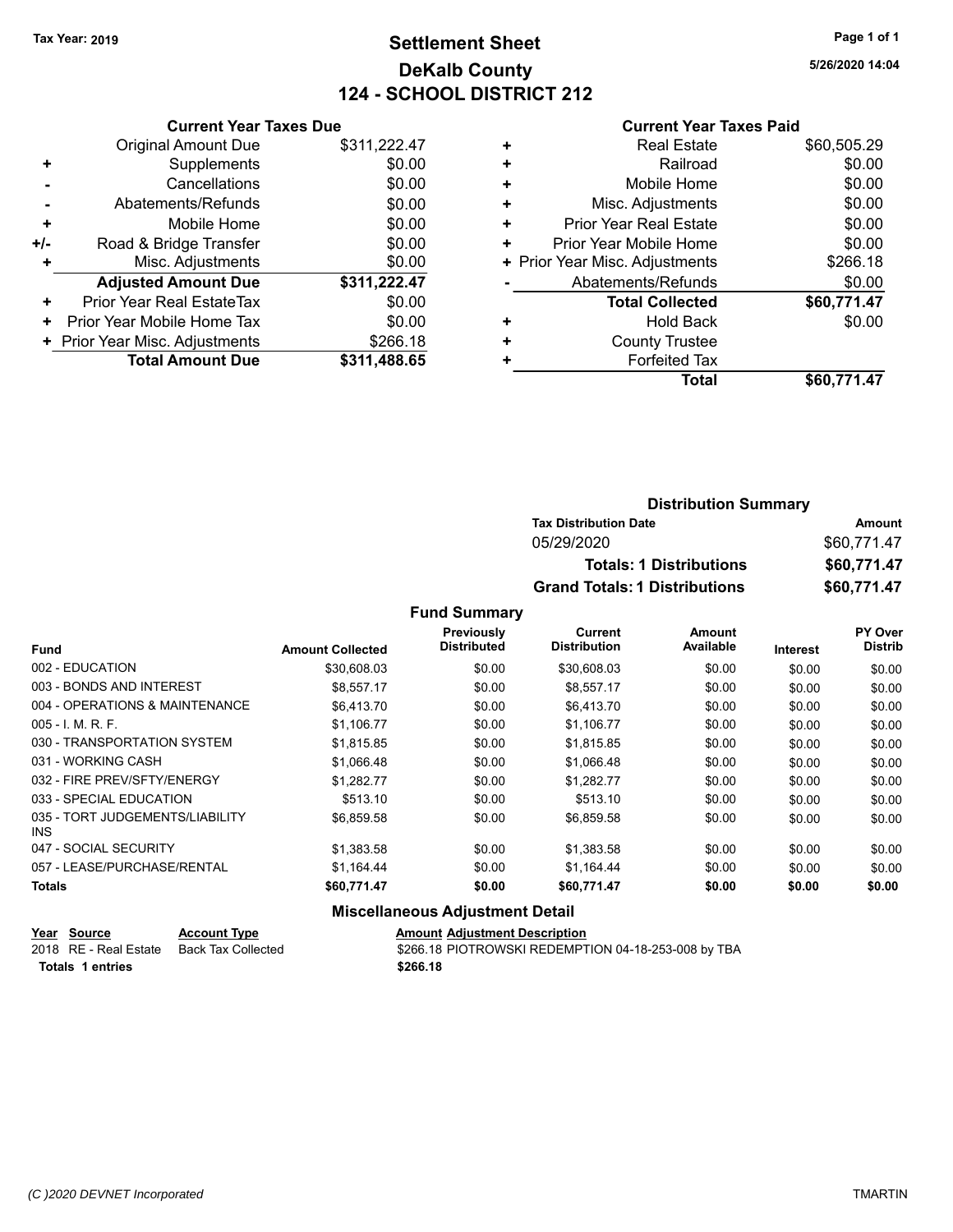### **Settlement Sheet Tax Year: 2019 Page 1 of 1 DeKalb County 125 - STEWARD SCHOOL 220**

**5/26/2020 14:04**

#### **Current Year Taxes Paid**

|       | <b>Current Year Taxes Due</b>  |            |
|-------|--------------------------------|------------|
|       | <b>Original Amount Due</b>     | \$4,276.55 |
| ٠     | Supplements                    | \$0.00     |
|       | Cancellations                  | \$0.00     |
|       | Abatements/Refunds             | \$0.00     |
| ÷     | Mobile Home                    | \$0.00     |
| $+/-$ | Road & Bridge Transfer         | \$0.00     |
| ٠     | Misc. Adjustments              | \$0.00     |
|       | <b>Adjusted Amount Due</b>     | \$4,276.55 |
| ٠     | Prior Year Real EstateTax      | \$0.00     |
| ٠     | Prior Year Mobile Home Tax     | \$0.00     |
|       | + Prior Year Misc. Adjustments | \$0.00     |
|       | <b>Total Amount Due</b>        | \$4.276.55 |

|   | <b>Real Estate</b>             | \$2,028.92 |
|---|--------------------------------|------------|
| ٠ | Railroad                       | \$0.00     |
| ٠ | Mobile Home                    | \$0.00     |
| ٠ | Misc. Adjustments              | \$0.00     |
| ٠ | <b>Prior Year Real Estate</b>  | \$0.00     |
| ٠ | Prior Year Mobile Home         | \$0.00     |
|   | + Prior Year Misc. Adjustments | \$0.00     |
|   | Abatements/Refunds             | \$0.00     |
|   | <b>Total Collected</b>         | \$2,028.92 |
| ٠ | Hold Back                      | \$0.00     |
| ٠ | <b>County Trustee</b>          |            |
| ٠ | <b>Forfeited Tax</b>           |            |
|   | <b>Total</b>                   | \$2.028.92 |
|   |                                |            |

| <b>Distribution Summary</b>          |            |
|--------------------------------------|------------|
| <b>Tax Distribution Date</b>         | Amount     |
| 05/29/2020                           | \$2,028.92 |
| <b>Totals: 1 Distributions</b>       | \$2,028.92 |
| <b>Grand Totals: 1 Distributions</b> | \$2,028.92 |

|                                         |                         | Previously  | <b>Current</b>      | Amount    |                 | PY Over        |
|-----------------------------------------|-------------------------|-------------|---------------------|-----------|-----------------|----------------|
| <b>Fund</b>                             | <b>Amount Collected</b> | Distributed | <b>Distribution</b> | Available | <b>Interest</b> | <b>Distrib</b> |
| 002 - EDUCATION                         | \$1,422.64              | \$0.00      | \$1,422.64          | \$0.00    | \$0.00          | \$0.00         |
| 003 - BONDS AND INTEREST                | \$0.00                  | \$0.00      | \$0.00              | \$0.00    | \$0.00          | \$0.00         |
| 004 - OPERATIONS & MAINTENANCE          | \$254.51                | \$0.00      | \$254.51            | \$0.00    | \$0.00          | \$0.00         |
| $005 - 1$ , M, R, F,                    | \$1.15                  | \$0.00      | \$1.15              | \$0.00    | \$0.00          | \$0.00         |
| 030 - TRANSPORTATION SYSTEM             | \$111.57                | \$0.00      | \$111.57            | \$0.00    | \$0.00          | \$0.00         |
| 031 - WORKING CASH                      | \$21.27                 | \$0.00      | \$21.27             | \$0.00    | \$0.00          | \$0.00         |
| 032 - FIRE PREV/SFTY/ENERGY             | \$14.73                 | \$0.00      | \$14.73             | \$0.00    | \$0.00          | \$0.00         |
| 033 - SPECIAL EDUCATION                 | \$14.73                 | \$0.00      | \$14.73             | \$0.00    | \$0.00          | \$0.00         |
| 035 - TORT JUDGEMENTS/LIABILITY<br>INS. | \$141.45                | \$0.00      | \$141.45            | \$0.00    | \$0.00          | \$0.00         |
| 047 - SOCIAL SECURITY                   | \$28.24                 | \$0.00      | \$28.24             | \$0.00    | \$0.00          | \$0.00         |
| 057 - LEASE/PURCHASE/RENTAL             | \$18.63                 | \$0.00      | \$18.63             | \$0.00    | \$0.00          | \$0.00         |
| Totals                                  | \$2.028.92              | \$0.00      | \$2,028.92          | \$0.00    | \$0.00          | \$0.00         |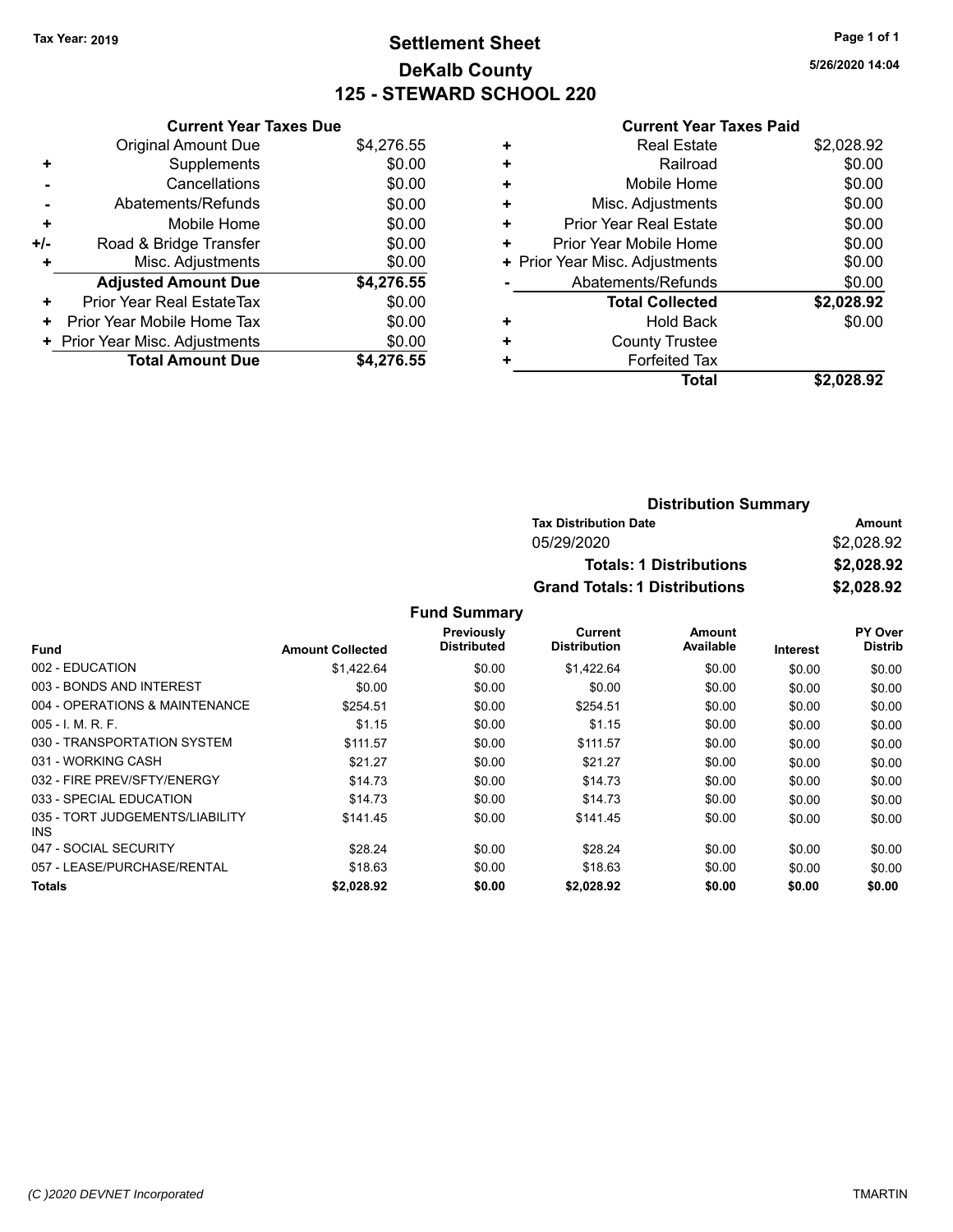# **Settlement Sheet Tax Year: 2019 Page 1 of 1 DeKalb County 126 - SCHOOL DISTRICT 269**

**5/26/2020 14:04**

#### **Current Year Taxes Paid**

|       | <b>Current Year Taxes Due</b>  |              |
|-------|--------------------------------|--------------|
|       | <b>Original Amount Due</b>     | \$344,901.67 |
| ٠     | Supplements                    | \$0.00       |
|       | Cancellations                  | \$0.00       |
|       | Abatements/Refunds             | \$0.00       |
| ٠     | Mobile Home                    | \$0.00       |
| $+/-$ | Road & Bridge Transfer         | \$0.00       |
| ٠     | Misc. Adjustments              | \$0.00       |
|       | <b>Adjusted Amount Due</b>     | \$344,901.67 |
| ٠     | Prior Year Real EstateTax      | \$0.00       |
| ٠     | Prior Year Mobile Home Tax     | \$0.00       |
|       | + Prior Year Misc. Adjustments | \$355.55     |
|       | <b>Total Amount Due</b>        | \$345,257.22 |
|       |                                |              |

|   | <b>Real Estate</b>             | \$59,773.67 |
|---|--------------------------------|-------------|
| ٠ | Railroad                       | \$0.00      |
| ٠ | Mobile Home                    | \$0.00      |
| ٠ | Misc. Adjustments              | \$0.00      |
| ٠ | <b>Prior Year Real Estate</b>  | \$0.00      |
| ٠ | Prior Year Mobile Home         | \$0.00      |
|   | + Prior Year Misc. Adjustments | \$355.55    |
|   | Abatements/Refunds             | \$0.00      |
|   | <b>Total Collected</b>         | \$60,129.22 |
| ٠ | <b>Hold Back</b>               | \$0.00      |
| ٠ | <b>County Trustee</b>          |             |
| ٠ | <b>Forfeited Tax</b>           |             |
|   | <b>Total</b>                   | \$60,129.22 |
|   |                                |             |

| <b>Distribution Summary</b>          |             |
|--------------------------------------|-------------|
| <b>Tax Distribution Date</b>         | Amount      |
| 05/29/2020                           | \$60.129.22 |
| <b>Totals: 1 Distributions</b>       | \$60,129.22 |
| <b>Grand Totals: 1 Distributions</b> | \$60,129.22 |

#### **Fund Summary**

| <b>Fund</b>                             | <b>Amount Collected</b> | Previously<br><b>Distributed</b> | Current<br><b>Distribution</b> | Amount<br>Available | <b>Interest</b> | <b>PY Over</b><br><b>Distrib</b> |
|-----------------------------------------|-------------------------|----------------------------------|--------------------------------|---------------------|-----------------|----------------------------------|
| 002 - EDUCATION                         | \$37,556.85             | \$0.00                           | \$37.556.85                    | \$0.00              | \$0.00          | \$0.00                           |
| 004 - OPERATIONS & MAINTENANCE          | \$9.836.30              | \$0.00                           | \$9.836.30                     | \$0.00              | \$0.00          | \$0.00                           |
| $005 - I$ , M, R, F,                    | \$450.66                | \$0.00                           | \$450.66                       | \$0.00              | \$0.00          | \$0.00                           |
| 030 - TRANSPORTATION SYSTEM             | \$2.146.13              | \$0.00                           | \$2,146.13                     | \$0.00              | \$0.00          | \$0.00                           |
| 031 - WORKING CASH                      | \$894.18                | \$0.00                           | \$894.18                       | \$0.00              | \$0.00          | \$0.00                           |
| 033 - SPECIAL EDUCATION                 | \$357.71                | \$0.00                           | \$357.71                       | \$0.00              | \$0.00          | \$0.00                           |
| 035 - TORT JUDGEMENTS/LIABILITY<br>INS. | \$7.406.05              | \$0.00                           | \$7.406.05                     | \$0.00              | \$0.00          | \$0.00                           |
| 047 - SOCIAL SECURITY                   | \$1.481.34              | \$0.00                           | \$1.481.34                     | \$0.00              | \$0.00          | \$0.00                           |
| <b>Totals</b>                           | \$60,129.22             | \$0.00                           | \$60,129.22                    | \$0.00              | \$0.00          | \$0.00                           |

#### **Miscellaneous Adjustment Detail**

**Year Source Account Type**<br>
2018 RE - Real Estate Back Tax Collected **Account S**\$355.55 PIOTROWSKI REDEMPT \$355.55 PIOTROWSKI REDEMPTION 04-18-253-008 by TBA **Totals \$355.55 1 entries**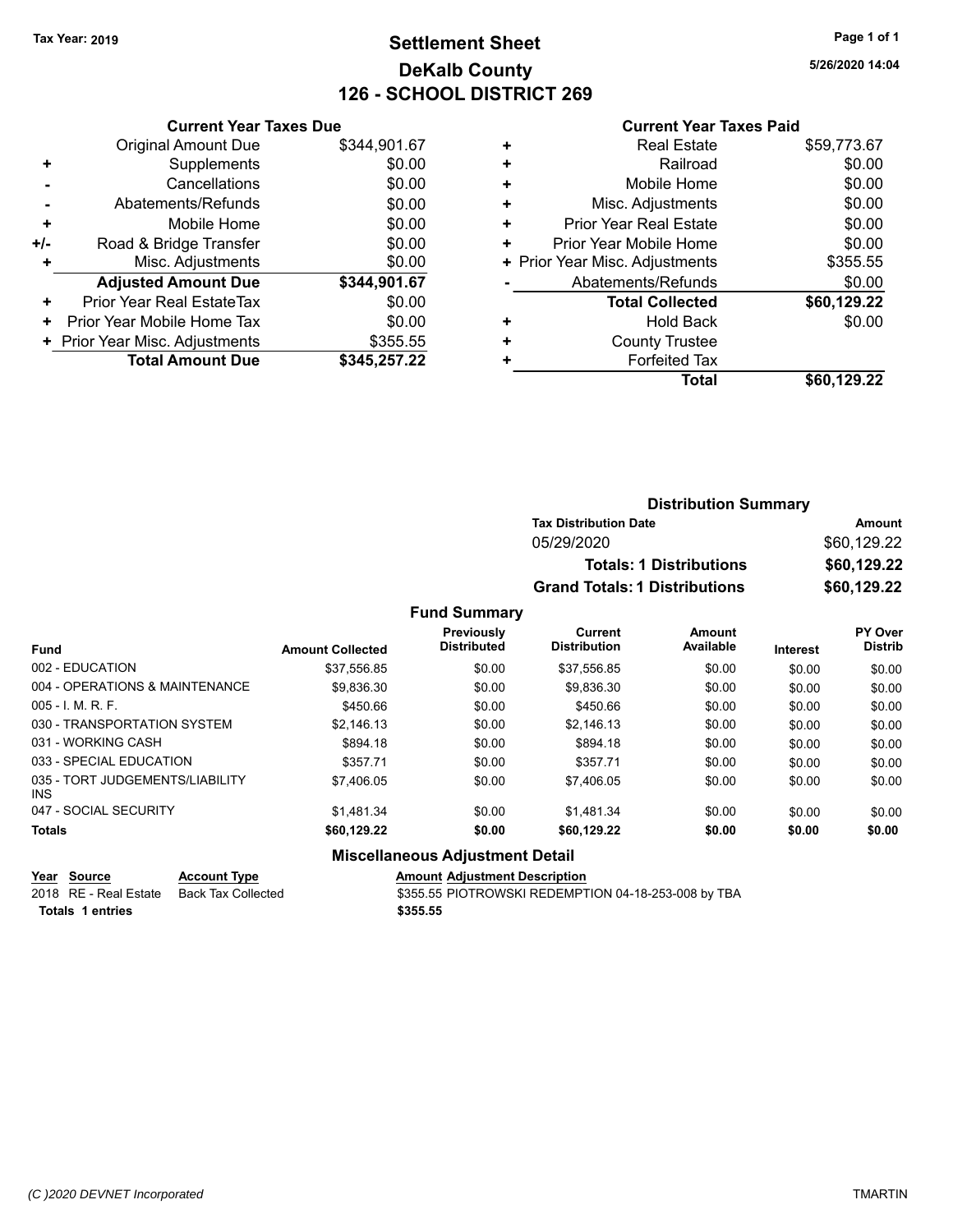# **Settlement Sheet Tax Year: 2019 Page 1 of 1 DeKalb County 127 - SCHOOL DISTRICT 271**

**5/26/2020 14:04**

#### **Current Year Taxes Paid**

|     | <b>Current Year Taxes Due</b>  |             |
|-----|--------------------------------|-------------|
|     | <b>Original Amount Due</b>     | \$84,030.53 |
| ٠   | Supplements                    | \$0.00      |
|     | Cancellations                  | \$0.00      |
|     | Abatements/Refunds             | \$0.00      |
| ٠   | Mobile Home                    | \$0.00      |
| +/- | Road & Bridge Transfer         | \$0.00      |
| ٠   | Misc. Adjustments              | \$0.00      |
|     | <b>Adjusted Amount Due</b>     | \$84,030.53 |
| ٠   | Prior Year Real EstateTax      | \$0.00      |
| ٠   | Prior Year Mobile Home Tax     | \$0.00      |
|     | + Prior Year Misc. Adjustments | \$0.00      |
|     | <b>Total Amount Due</b>        | \$84,030.53 |
|     |                                |             |

|   | <b>Real Estate</b>             | \$16,679.63 |
|---|--------------------------------|-------------|
| ٠ | Railroad                       | \$0.00      |
| ٠ | Mobile Home                    | \$0.00      |
| ÷ | Misc. Adjustments              | \$0.00      |
| ٠ | <b>Prior Year Real Estate</b>  | \$0.00      |
| + | Prior Year Mobile Home         | \$0.00      |
|   | + Prior Year Misc. Adjustments | \$0.00      |
|   | Abatements/Refunds             | \$0.00      |
|   | <b>Total Collected</b>         | \$16,679.63 |
| ٠ | <b>Hold Back</b>               | \$0.00      |
| ٠ | <b>County Trustee</b>          |             |
| ٠ | <b>Forfeited Tax</b>           |             |
|   | Total                          | \$16,679.63 |
|   |                                |             |

#### **Distribution Summary Tax Distribution Date Amount** 05/29/2020 \$16,471.22 **Totals: 1 Distributions \$16,471.22 Grand Totals: 1 Distributions \$16,471.22**

|                                         |                         | Previously         | Current             | Amount    |                 | PY Over        |
|-----------------------------------------|-------------------------|--------------------|---------------------|-----------|-----------------|----------------|
| <b>Fund</b>                             | <b>Amount Collected</b> | <b>Distributed</b> | <b>Distribution</b> | Available | <b>Interest</b> | <b>Distrib</b> |
| 002 - EDUCATION                         | \$10.631.66             | \$0.00             | \$10,508.79         | \$0.00    | \$0.00          | \$122.87       |
| 003 - BONDS AND INTEREST                | \$2.776.51              | \$0.00             | \$2,736.04          | \$0.00    | \$0.00          | \$40.47        |
| 004 - OPERATIONS & MAINTENANCE          | \$1,589.07              | \$0.00             | \$1,571.78          | \$0.00    | \$0.00          | \$17.29        |
| $005 - 1$ , M, R, F,                    | \$4.97                  | \$0.00             | \$4.97              | \$0.00    | \$0.00          | \$0.00         |
| 030 - TRANSPORTATION SYSTEM             | \$1.142.15              | \$0.00             | \$1,133.90          | \$0.00    | \$0.00          | \$8.25         |
| 031 - WORKING CASH                      | \$123.03                | \$0.00             | \$121.53            | \$0.00    | \$0.00          | \$1.50         |
| 032 - FIRE PREV/SFTY/ENERGY             | \$4.97                  | \$0.00             | \$4.40              | \$0.00    | \$0.00          | \$0.57         |
| 033 - SPECIAL EDUCATION                 | \$4.97                  | \$0.00             | \$3.71              | \$0.00    | \$0.00          | \$1.26         |
| 035 - TORT JUDGEMENTS/LIABILITY<br>INS. | \$149.02                | \$0.00             | \$137.49            | \$0.00    | \$0.00          | \$11.53        |
| 047 - SOCIAL SECURITY                   | \$248.31                | \$0.00             | \$244.71            | \$0.00    | \$0.00          | \$3.60         |
| 057 - LEASE/PURCHASE/RENTAL             | \$4.97                  | \$0.00             | \$3.90              | \$0.00    | \$0.00          | \$1.07         |
| <b>Totals</b>                           | \$16,679.63             | \$0.00             | \$16,471.22         | \$0.00    | \$0.00          | \$208.41       |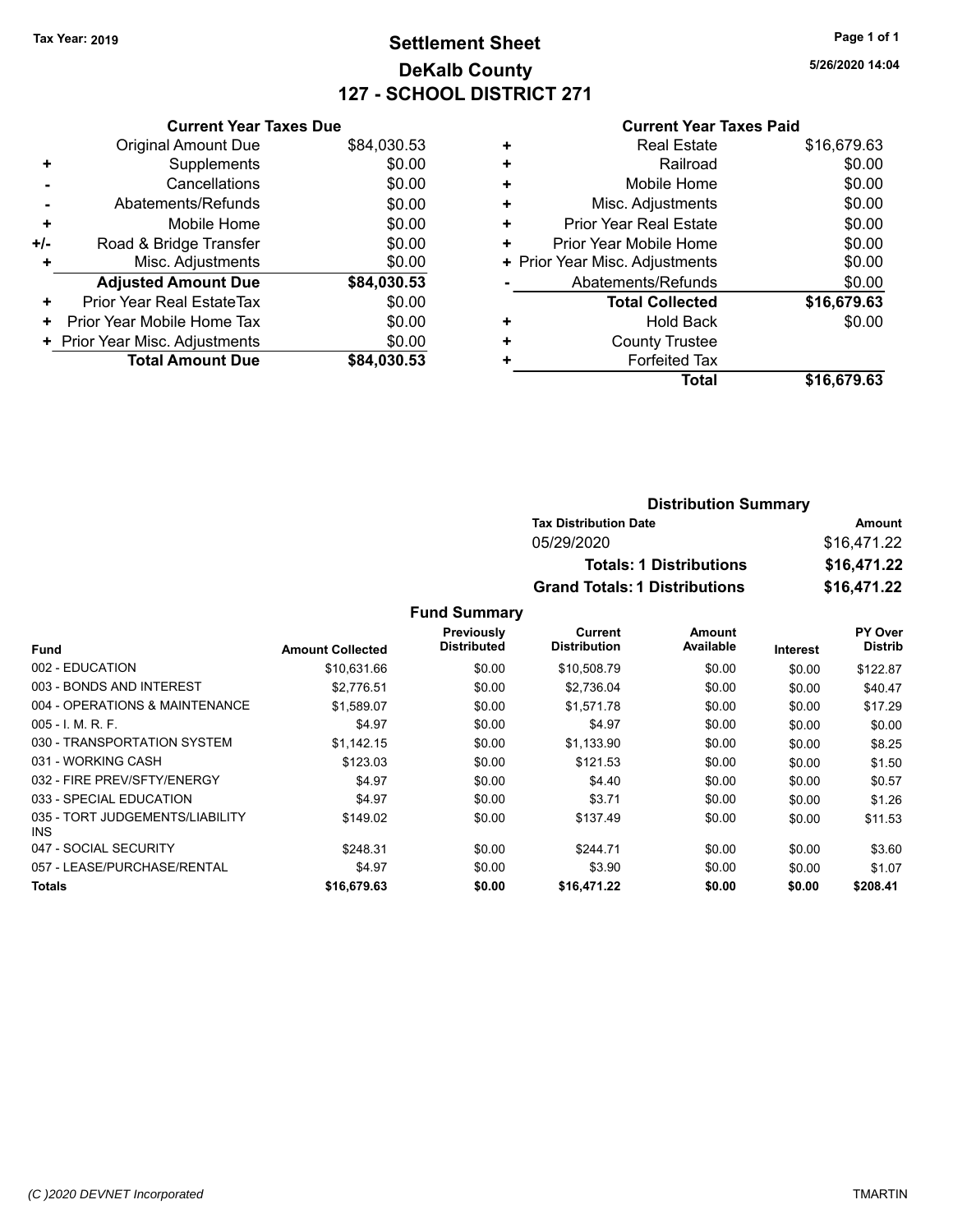# **Settlement Sheet Tax Year: 2019 Page 1 of 1 DeKalb County 128 - SCHOOL DISTRICT 300**

**5/26/2020 14:04**

| <b>Current Year Taxes Paid</b> |  |  |  |
|--------------------------------|--|--|--|
|--------------------------------|--|--|--|

|     | <b>Current Year Taxes Due</b>  |            |
|-----|--------------------------------|------------|
|     | <b>Original Amount Due</b>     | \$9,850.23 |
| ٠   | Supplements                    | \$0.00     |
|     | Cancellations                  | \$0.00     |
|     | Abatements/Refunds             | \$0.00     |
| ٠   | Mobile Home                    | \$0.00     |
| +/- | Road & Bridge Transfer         | \$0.00     |
|     | Misc. Adjustments              | \$0.00     |
|     | <b>Adjusted Amount Due</b>     | \$9,850.23 |
| ٠   | Prior Year Real EstateTax      | \$0.00     |
| ٠   | Prior Year Mobile Home Tax     | \$0.00     |
|     | + Prior Year Misc. Adjustments | \$0.00     |
|     | <b>Total Amount Due</b>        | \$9,850.23 |

|   | <b>Real Estate</b>             | \$3,779.88 |
|---|--------------------------------|------------|
| ÷ | Railroad                       | \$0.00     |
| ٠ | Mobile Home                    | \$0.00     |
| + | Misc. Adjustments              | \$0.00     |
| ٠ | Prior Year Real Estate         | \$0.00     |
| ٠ | Prior Year Mobile Home         | \$0.00     |
|   | + Prior Year Misc. Adjustments | \$0.00     |
|   | Abatements/Refunds             | \$0.00     |
|   | <b>Total Collected</b>         | \$3,779.88 |
| ٠ | Hold Back                      | \$0.00     |
| ٠ | <b>County Trustee</b>          |            |
| + | <b>Forfeited Tax</b>           |            |
|   | Total                          | \$3,779.88 |
|   |                                |            |

| <b>Distribution Summary</b>          |            |
|--------------------------------------|------------|
| <b>Tax Distribution Date</b>         | Amount     |
| 05/29/2020                           | \$3,779.88 |
| <b>Totals: 1 Distributions</b>       | \$3,779.88 |
| <b>Grand Totals: 1 Distributions</b> | \$3,779.88 |

|                                         |                         | <b>Previously</b><br><b>Distributed</b> | Current<br><b>Distribution</b> | Amount<br>Available |                 | PY Over<br><b>Distrib</b> |
|-----------------------------------------|-------------------------|-----------------------------------------|--------------------------------|---------------------|-----------------|---------------------------|
| <b>Fund</b>                             | <b>Amount Collected</b> |                                         |                                |                     | <b>Interest</b> |                           |
| 002 - EDUCATION                         | \$2.095.97              | \$0.00                                  | \$2.095.97                     | \$0.00              | \$0.00          | \$0.00                    |
| 003 - BONDS AND INTEREST                | \$499.00                | \$0.00                                  | \$499.00                       | \$0.00              | \$0.00          | \$0.00                    |
| 004 - OPERATIONS & MAINTENANCE          | \$414.22                | \$0.00                                  | \$414.22                       | \$0.00              | \$0.00          | \$0.00                    |
| $005 - 1$ M, R, F.                      | \$48.62                 | \$0.00                                  | \$48.62                        | \$0.00              | \$0.00          | \$0.00                    |
| 030 - TRANSPORTATION SYSTEM             | \$135.86                | \$0.00                                  | \$135.86                       | \$0.00              | \$0.00          | \$0.00                    |
| 031 - WORKING CASH                      | \$2.32                  | \$0.00                                  | \$2.32                         | \$0.00              | \$0.00          | \$0.00                    |
| 033 - SPECIAL EDUCATION                 | \$497.56                | \$0.00                                  | \$497.56                       | \$0.00              | \$0.00          | \$0.00                    |
| 035 - TORT JUDGEMENTS/LIABILITY<br>INS. | \$32.68                 | \$0.00                                  | \$32.68                        | \$0.00              | \$0.00          | \$0.00                    |
| 047 - SOCIAL SECURITY                   | \$53.65                 | \$0.00                                  | \$53.65                        | \$0.00              | \$0.00          | \$0.00                    |
| Totals                                  | \$3,779.88              | \$0.00                                  | \$3,779.88                     | \$0.00              | \$0.00          | \$0.00                    |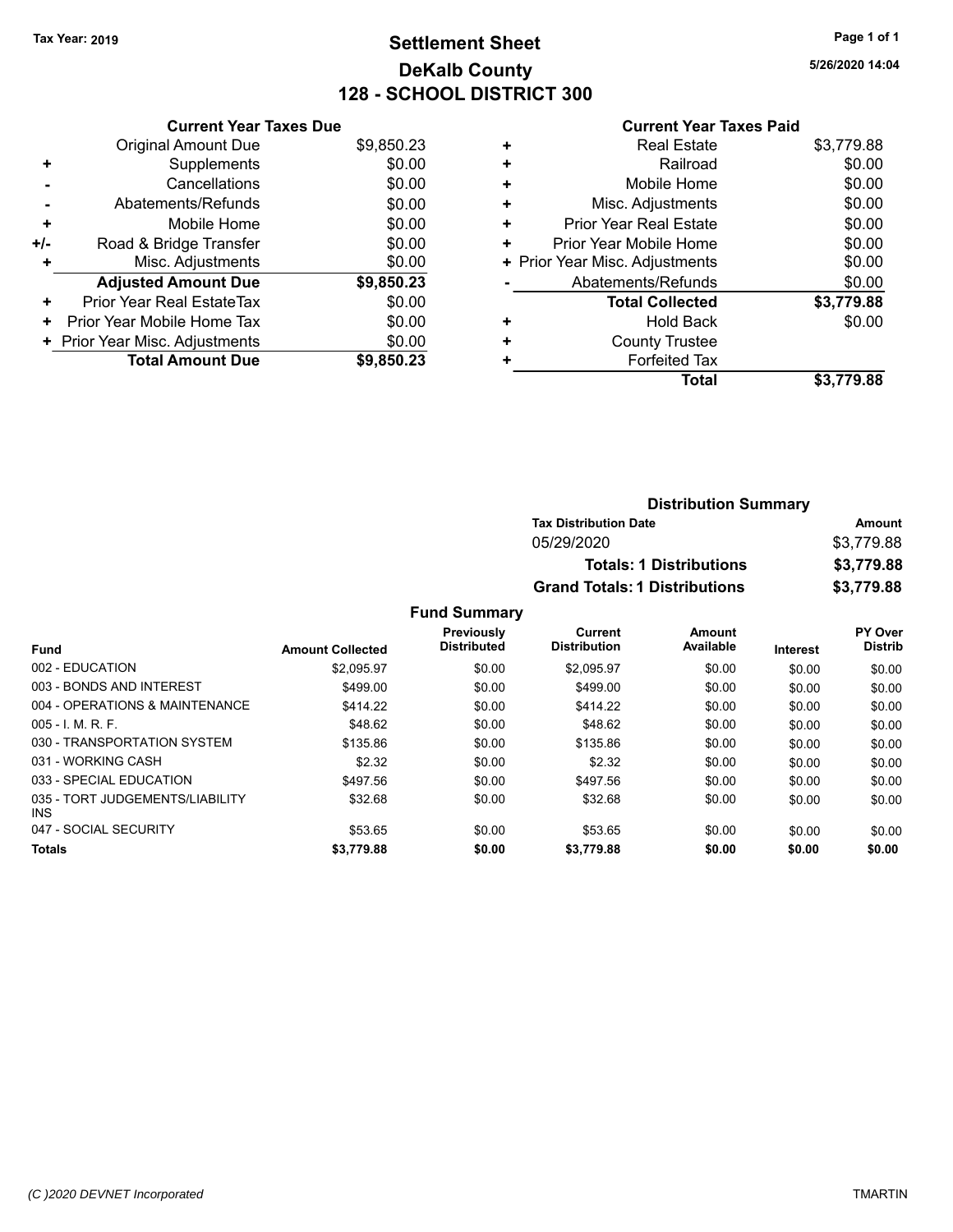# **Settlement Sheet Tax Year: 2019 Page 1 of 1 DeKalb County 129 - SCHOOL DISTRICT 301**

**5/26/2020 14:04**

#### **Current Year Taxes Paid**

| <b>Original Amount Due</b> | \$12,126.71                                                     |
|----------------------------|-----------------------------------------------------------------|
| Supplements                | \$0.00                                                          |
| Cancellations              | \$0.00                                                          |
| Abatements/Refunds         | \$0.00                                                          |
| Mobile Home                | \$0.00                                                          |
| Road & Bridge Transfer     | \$0.00                                                          |
| Misc. Adjustments          | \$0.00                                                          |
| <b>Adjusted Amount Due</b> | \$12,126.71                                                     |
| Prior Year Real EstateTax  | \$0.00                                                          |
| Prior Year Mobile Home Tax | \$0.00                                                          |
|                            | \$0.00                                                          |
| <b>Total Amount Due</b>    | \$12,126.71                                                     |
|                            | <b>Current Year Taxes Due</b><br>+ Prior Year Misc. Adjustments |

| ٠ | <b>Real Estate</b>             | \$1,488.22 |  |  |  |  |
|---|--------------------------------|------------|--|--|--|--|
| ٠ | \$0.00<br>Railroad             |            |  |  |  |  |
| ٠ | Mobile Home                    | \$0.00     |  |  |  |  |
| ٠ | Misc. Adjustments              | \$0.00     |  |  |  |  |
| ٠ | <b>Prior Year Real Estate</b>  | \$0.00     |  |  |  |  |
| ٠ | Prior Year Mobile Home         | \$0.00     |  |  |  |  |
|   | + Prior Year Misc. Adjustments | \$0.00     |  |  |  |  |
|   | Abatements/Refunds             | \$0.00     |  |  |  |  |
|   | <b>Total Collected</b>         | \$1,488.22 |  |  |  |  |
| ٠ | Hold Back                      | \$0.00     |  |  |  |  |
| ٠ | <b>County Trustee</b>          |            |  |  |  |  |
| ٠ | <b>Forfeited Tax</b>           |            |  |  |  |  |
|   | <b>Total</b>                   | \$1.488.22 |  |  |  |  |
|   |                                |            |  |  |  |  |

| <b>Distribution Summary</b>          |            |  |  |  |
|--------------------------------------|------------|--|--|--|
| <b>Tax Distribution Date</b>         | Amount     |  |  |  |
| 05/29/2020                           | \$1.488.22 |  |  |  |
| <b>Totals: 1 Distributions</b>       | \$1,488.22 |  |  |  |
| <b>Grand Totals: 1 Distributions</b> | \$1,488.22 |  |  |  |

|                                                     |                         | Previously<br><b>Distributed</b> | Current             | Amount    |                 | <b>PY Over</b> |
|-----------------------------------------------------|-------------------------|----------------------------------|---------------------|-----------|-----------------|----------------|
| <b>Fund</b>                                         | <b>Amount Collected</b> |                                  | <b>Distribution</b> | Available | <b>Interest</b> | <b>Distrib</b> |
| 002 - EDUCATION                                     | \$799.26                | \$0.00                           | \$799.26            | \$0.00    | \$0.00          | \$0.00         |
| 003 - BONDS AND INTEREST                            | \$219.74                | \$0.00                           | \$219.74            | \$0.00    | \$0.00          | \$0.00         |
| 004 - OPERATIONS & MAINTENANCE                      | \$149.23                | \$0.00                           | \$149.23            | \$0.00    | \$0.00          | \$0.00         |
| $005 - 1$ M, R, F.                                  | \$28.70                 | \$0.00                           | \$28.70             | \$0.00    | \$0.00          | \$0.00         |
| 030 - TRANSPORTATION SYSTEM                         | \$72.46                 | \$0.00                           | \$72.46             | \$0.00    | \$0.00          | \$0.00         |
| 031 - WORKING CASH                                  | \$2.87                  | \$0.00                           | \$2.87              | \$0.00    | \$0.00          | \$0.00         |
| 033 - SPECIAL EDUCATION                             | \$162.15                | \$0.00                           | \$162.15            | \$0.00    | \$0.00          | \$0.00         |
| 035 - TORT JUDGMENTS, LIABILITY<br><b>INSURANCE</b> | \$24.39                 | \$0.00                           | \$24.39             | \$0.00    | \$0.00          | \$0.00         |
| 047 - SOCIAL SECURITY                               | \$29.42                 | \$0.00                           | \$29.42             | \$0.00    | \$0.00          | \$0.00         |
| <b>Totals</b>                                       | \$1,488.22              | \$0.00                           | \$1,488.22          | \$0.00    | \$0.00          | \$0.00         |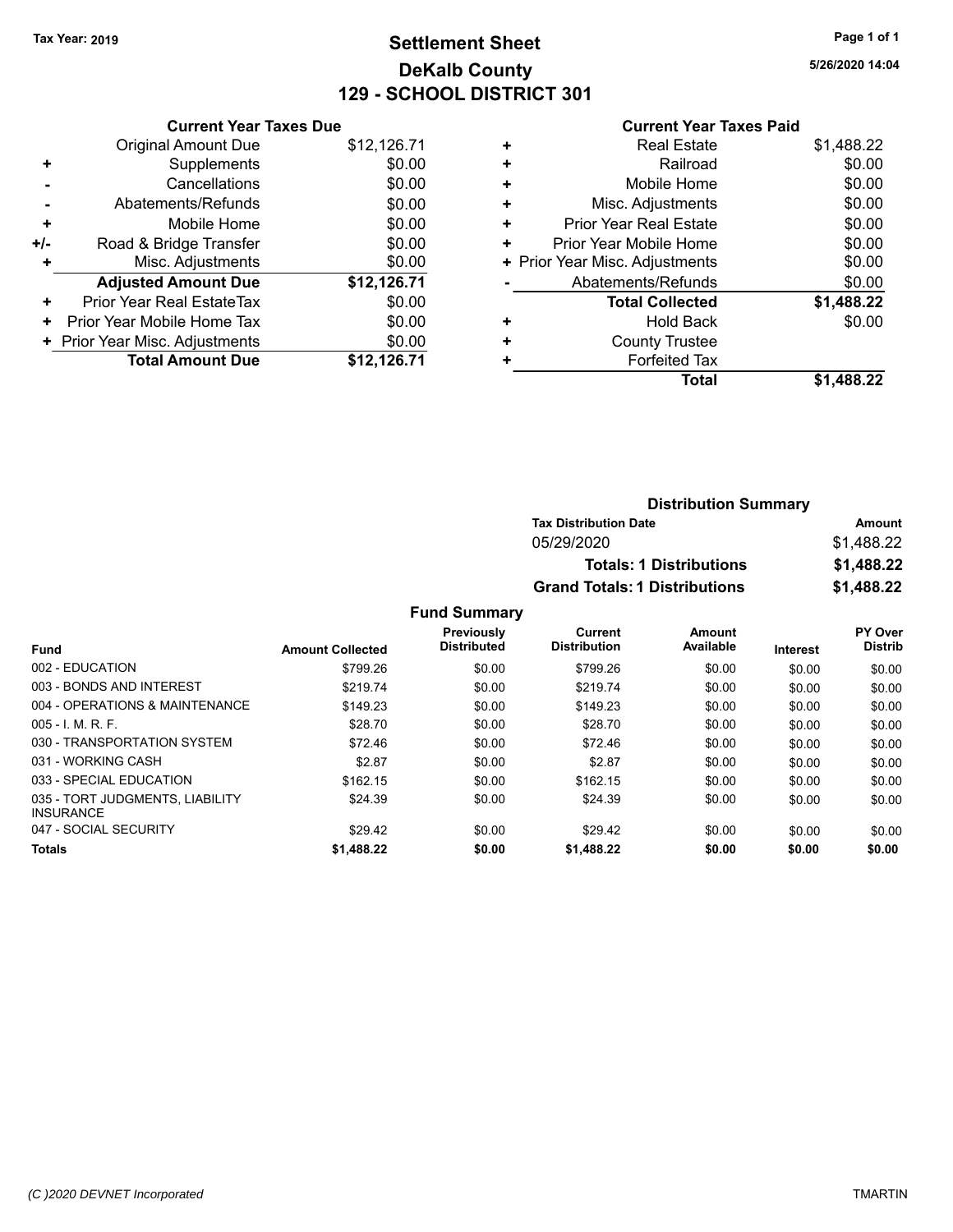# **Settlement Sheet Tax Year: 2019 Page 1 of 1 DeKalb County 130 - SCHOOL DISTRICT 302**

**5/26/2020 14:04**

#### **Current Year Taxes Paid**

|     | <b>Current Year Taxes Due</b>                |                |  |  |  |  |
|-----|----------------------------------------------|----------------|--|--|--|--|
|     | <b>Original Amount Due</b><br>\$2,287,595.36 |                |  |  |  |  |
| ٠   | \$22,813.57<br>Supplements                   |                |  |  |  |  |
|     | Cancellations                                | \$25,803.44    |  |  |  |  |
|     | Abatements/Refunds                           | \$0.00         |  |  |  |  |
| ٠   | Mobile Home                                  | \$0.00         |  |  |  |  |
| +/- | \$0.00<br>Road & Bridge Transfer             |                |  |  |  |  |
|     | \$0.00<br>Misc. Adjustments                  |                |  |  |  |  |
|     | <b>Adjusted Amount Due</b>                   | \$2,284,605.49 |  |  |  |  |
| ٠   | Prior Year Real EstateTax                    | \$0.00         |  |  |  |  |
| ٠   | Prior Year Mobile Home Tax                   | \$0.00         |  |  |  |  |
|     | \$0.00<br>+ Prior Year Misc. Adjustments     |                |  |  |  |  |
|     | <b>Total Amount Due</b>                      | \$2,284,605.49 |  |  |  |  |
|     |                                              |                |  |  |  |  |

|   | <b>Real Estate</b>             | \$548,678.34 |
|---|--------------------------------|--------------|
| ٠ | Railroad                       | \$0.00       |
| ٠ | Mobile Home                    | \$0.00       |
| ٠ | Misc. Adjustments              | \$0.00       |
| ٠ | <b>Prior Year Real Estate</b>  | \$0.00       |
| ٠ | Prior Year Mobile Home         | \$0.00       |
|   | + Prior Year Misc. Adjustments | \$0.00       |
|   | Abatements/Refunds             | \$0.00       |
|   | <b>Total Collected</b>         | \$548,678.34 |
| ٠ | <b>Hold Back</b>               | \$0.00       |
| ٠ | <b>County Trustee</b>          |              |
| ٠ | <b>Forfeited Tax</b>           |              |
|   | <b>Total</b>                   | \$548,678.34 |

## **Distribution Summary Tax Distribution Date Amount** 05/29/2020 \$548,678.34 **Totals: 1 Distributions \$548,678.34 Grand Totals: 1 Distributions \$548,678.34**

|                                |                         | Previously         | Current             | Amount    |                 | PY Over        |
|--------------------------------|-------------------------|--------------------|---------------------|-----------|-----------------|----------------|
| <b>Fund</b>                    | <b>Amount Collected</b> | <b>Distributed</b> | <b>Distribution</b> | Available | <b>Interest</b> | <b>Distrib</b> |
| 002 - EDUCATION                | \$314,274.18            | \$0.00             | \$314,274.18        | \$0.00    | \$0.00          | \$0.00         |
| 003 - BONDS AND INTEREST       | \$112,233.25            | \$0.00             | \$112.233.25        | \$0.00    | \$0.00          | \$0.00         |
| 004 - OPERATIONS & MAINTENANCE | \$52.979.83             | \$0.00             | \$52,979.83         | \$0.00    | \$0.00          | \$0.00         |
| $005 - 1$ , M, R, F,           | \$4.939.75              | \$0.00             | \$4.939.75          | \$0.00    | \$0.00          | \$0.00         |
| 030 - TRANSPORTATION SYSTEM    | \$16,164.06             | \$0.00             | \$16,164.06         | \$0.00    | \$0.00          | \$0.00         |
| 031 - WORKING CASH             | \$898.74                | \$0.00             | \$898.74            | \$0.00    | \$0.00          | \$0.00         |
| 033 - SPECIAL EDUCATION        | \$39.106.50             | \$0.00             | \$39,106.50         | \$0.00    | \$0.00          | \$0.00         |
| 047 - SOCIAL SECURITY          | \$8.082.03              | \$0.00             | \$8.082.03          | \$0.00    | \$0.00          | \$0.00         |
| <b>Totals</b>                  | \$548,678.34            | \$0.00             | \$548,678.34        | \$0.00    | \$0.00          | \$0.00         |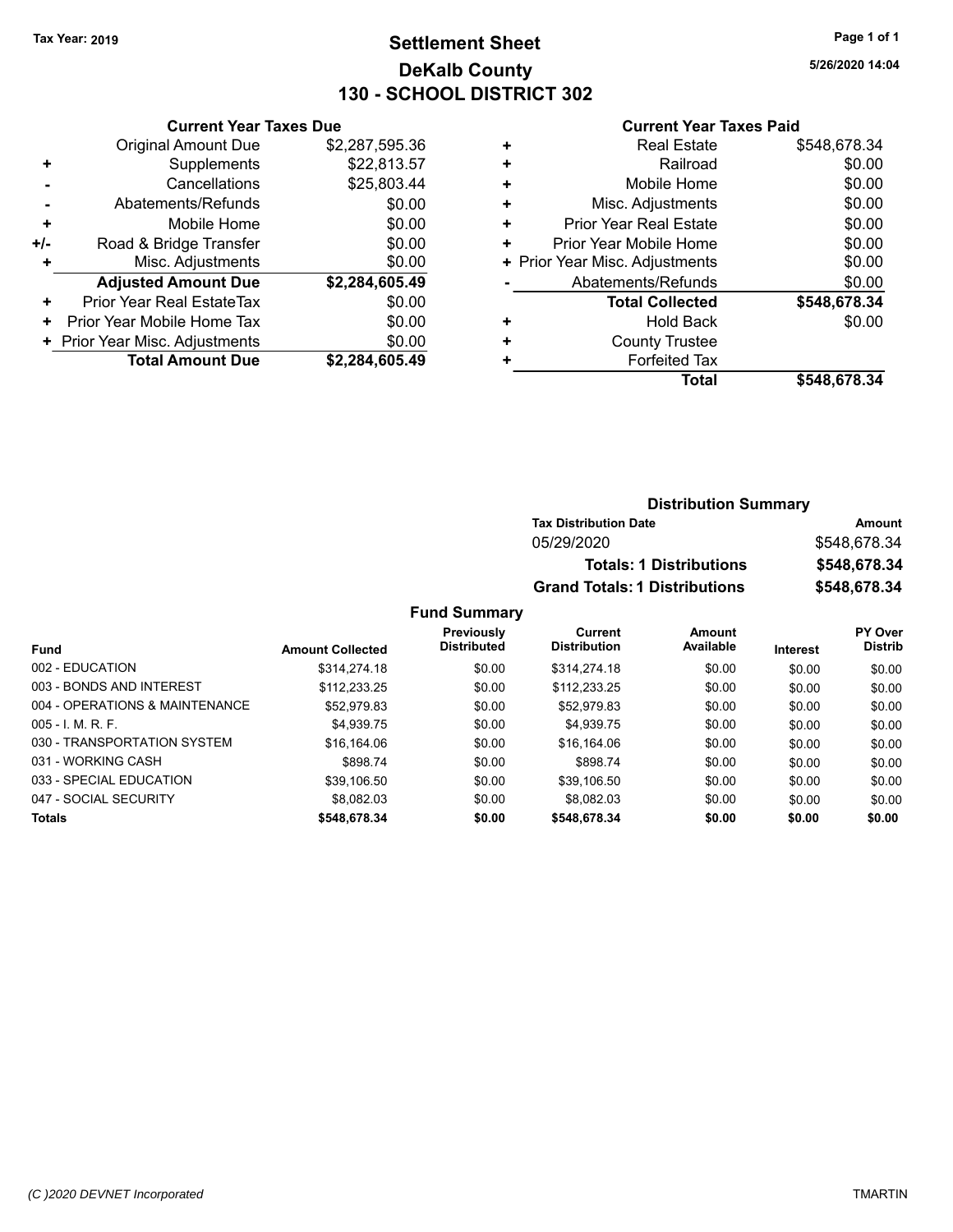# **Settlement Sheet Tax Year: 2019 Page 1 of 2 DeKalb County 131 - SCHOOL DISTRICT 424**

**5/26/2020 14:04**

#### **Current Year Taxes Paid**

| <b>Original Amount Due</b>       | \$11,891,067.25                                          |  |  |
|----------------------------------|----------------------------------------------------------|--|--|
| Supplements                      | \$72,496.54                                              |  |  |
| Cancellations                    | \$96,871.66                                              |  |  |
| Abatements/Refunds               | \$16.83                                                  |  |  |
| Mobile Home                      | \$0.00                                                   |  |  |
| Road & Bridge Transfer           | \$0.00                                                   |  |  |
| Misc. Adjustments<br>\$0.00<br>٠ |                                                          |  |  |
| <b>Adjusted Amount Due</b>       | \$11,866,675.30                                          |  |  |
| Prior Year Real EstateTax        | (\$1,856.20)                                             |  |  |
| Prior Year Mobile Home Tax       | \$0.00                                                   |  |  |
| + Prior Year Misc. Adjustments   | \$953.34                                                 |  |  |
|                                  | \$11,865,772.44                                          |  |  |
|                                  | <b>Current Year Taxes Due</b><br><b>Total Amount Due</b> |  |  |

|   | <b>Real Estate</b>             | \$2,932,455.96 |
|---|--------------------------------|----------------|
| ٠ | Railroad                       | \$0.00         |
| ٠ | Mobile Home                    | \$0.00         |
| ٠ | Misc. Adjustments              | \$0.00         |
| ٠ | Prior Year Real Estate         | (\$1,856.20)   |
| ٠ | Prior Year Mobile Home         | \$0.00         |
|   | + Prior Year Misc. Adjustments | \$953.34       |
|   | Abatements/Refunds             | \$16.83        |
|   | <b>Total Collected</b>         | \$2,931,536.27 |
|   | <b>Hold Back</b>               | \$0.00         |
|   | <b>County Trustee</b>          |                |
|   | <b>Forfeited Tax</b>           |                |
|   | Total                          | \$2,931,536.27 |
|   |                                |                |

| <b>Distribution Summary</b>          |                |
|--------------------------------------|----------------|
| <b>Tax Distribution Date</b>         | Amount         |
| 05/29/2020                           | \$2,931,536.27 |
| <b>Totals: 1 Distributions</b>       | \$2,931,536.27 |
| <b>Grand Totals: 1 Distributions</b> | \$2,931,536.27 |

#### **Fund Summary**

|                                         |                         | Previously         | Current             | <b>Amount</b> |          | PY Over        |
|-----------------------------------------|-------------------------|--------------------|---------------------|---------------|----------|----------------|
| <b>Fund</b>                             | <b>Amount Collected</b> | <b>Distributed</b> | <b>Distribution</b> | Available     | Interest | <b>Distrib</b> |
| 002 - EDUCATION                         | \$1,578,556.05          | \$0.00             | \$1,578,556.05      | \$0.00        | \$0.00   | \$0.00         |
| 003 - BONDS AND INTEREST                | \$666.074.37            | \$0.00             | \$666.074.37        | \$0.00        | \$0.00   | \$0.00         |
| 004 - OPERATIONS & MAINTENANCE          | \$337,411.03            | \$0.00             | \$337.411.03        | \$0.00        | \$0.00   | \$0.00         |
| $005 - I$ , M, R, F.                    | \$60,251.86             | \$0.00             | \$60,251.86         | \$0.00        | \$0.00   | \$0.00         |
| 030 - TRANSPORTATION SYSTEM             | \$111,108.16            | \$0.00             | \$111,108.16        | \$0.00        | \$0.00   | \$0.00         |
| 031 - WORKING CASH                      | \$5,065.69              | \$0.00             | \$5,065.69          | \$0.00        | \$0.00   | \$0.00         |
| 032 - FIRE PREV/SFTY/ENERGY             | \$11.817.03             | \$0.00             | \$11,817.03         | \$0.00        | \$0.00   | \$0.00         |
| 033 - SPECIAL EDUCATION                 | \$23.622.32             | \$0.00             | \$23.622.32         | \$0.00        | \$0.00   | \$0.00         |
| 035 - TORT JUDGEMENTS/LIABILITY<br>INS. | \$52,304.46             | \$0.00             | \$52,304.46         | \$0.00        | \$0.00   | \$0.00         |
| 047 - SOCIAL SECURITY                   | \$73,508.27             | \$0.00             | \$73,508.27         | \$0.00        | \$0.00   | \$0.00         |
| 057 - LEASE/PURCHASE/RENTAL             | \$11,817.03             | \$0.00             | \$11,817.03         | \$0.00        | \$0.00   | \$0.00         |
| Totals                                  | \$2,931,536.27          | \$0.00             | \$2,931,536.27      | \$0.00        | \$0.00   | \$0.00         |

#### **Miscellaneous Adjustment Detail**

| Year Source             | <b>Account Type</b>                      | <b>Amount Adjustment Description</b>                           |
|-------------------------|------------------------------------------|----------------------------------------------------------------|
|                         | 2018 RE - Real Estate Back Tax Collected | \$166.31 TRUSTEE SALE 02-36-224-005 by TBA                     |
| 2018 RE - Real Estate   | Back Tax Collected                       | \$84.47 GERMAN REDEMPTION 02-22-307-014 by TBA                 |
|                         | 2018 RE - Real Estate Back Tax Collected | \$94.95 WOJDYLA REDEMPTION 03-18-251-012 by TBA                |
|                         | 2018 RE - Real Estate Back Tax Collected | \$81.04 FIRST MID WEALTH REDEMPTION 03-30-101-005 by TBA       |
|                         | 2018 RE - Real Estate Back Tax Collected | \$168.82 GALLARDO CONSTRUCTION REDEMPTION 02-22-426-003 by TBA |
|                         | 2018 RE - Real Estate Back Tax Collected | \$227.90 TRUSTEE SALE 02-22-307-024 by TBA                     |
|                         | 2018 RE - Real Estate Back Tax Collected | \$129.85 KIRCHHOFF REDEMPTION 03-19-333-008 by TBA             |
| <b>Totals 7 entries</b> |                                          | \$953.34                                                       |

# **Abatement Detail**

| Year Source                              | <b>Account Type</b> | <b>Amount Adiustment Description</b>             |
|------------------------------------------|---------------------|--------------------------------------------------|
| 2018   RE - Real Estate     RE Abatement |                     | \$5.70 PTAB INTEREST REFUND 03-27-400-003 by TBA |
| 2018   RE - Real Estate     RE Abatement |                     | \$0.77 PTAB INTEREST REFUND 03-27-400-003 by TBA |

*(C )2020 DEVNET Incorporated* TMARTIN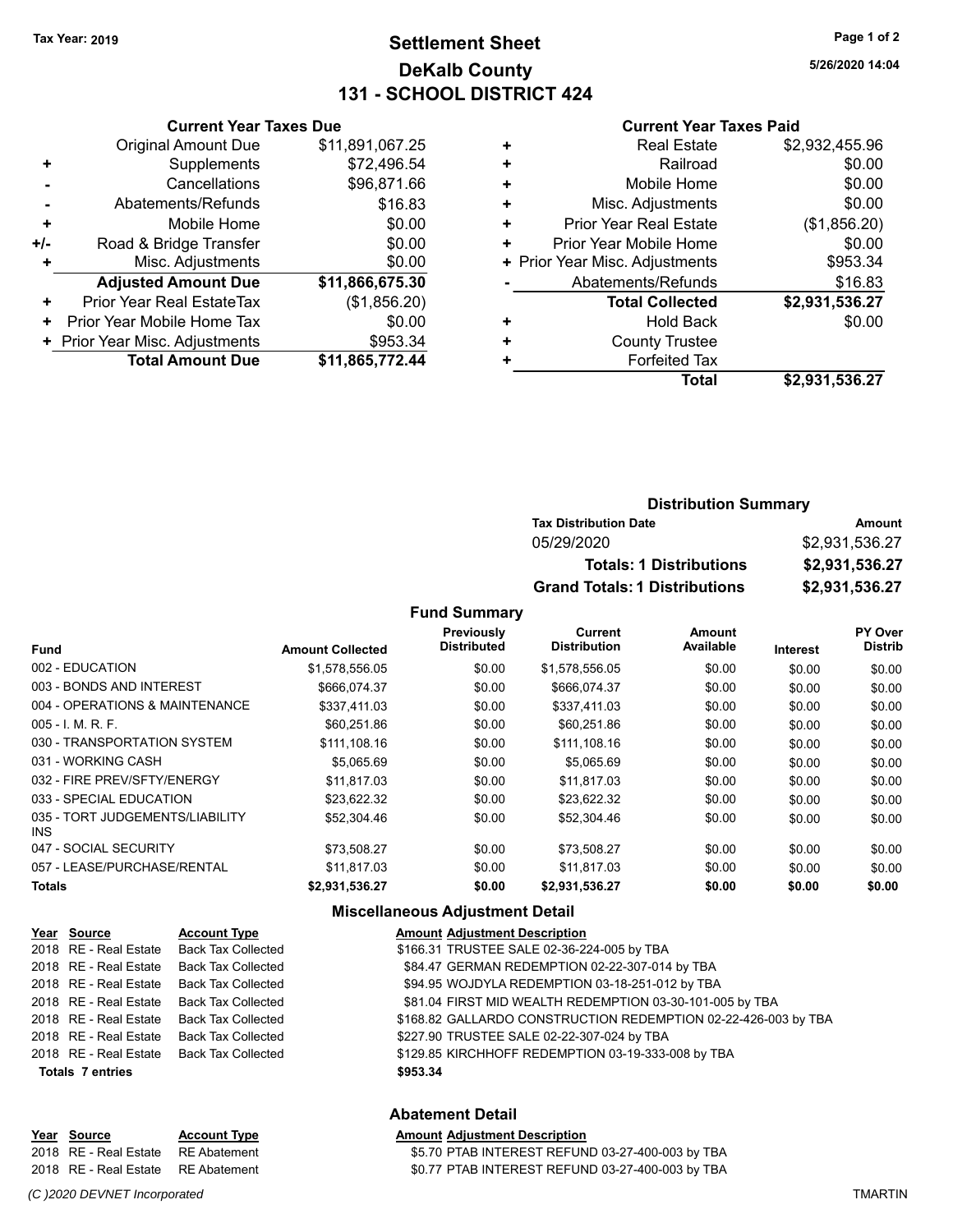# **Settlement Sheet Tax Year: 2019 Page 2 of 2 DeKalb County Abatement Detail**

**5/26/2020 14:04**

**Totals \$16.84 4 entries**

**Year Source Account Type Amount Adjustment Description**<br>2018 RE - Real Estate RE Abatement **Amount Adjustment Adjustment** ACS-56 PTAB INTEREST REFUN

\$2.56 PTAB INTEREST REFUND 03-27-400-003 by TBA 2019 RE - Real Estate RE Abatement \$7.81 PTAB INTEREST REFUND 02-36-228-002 by TBA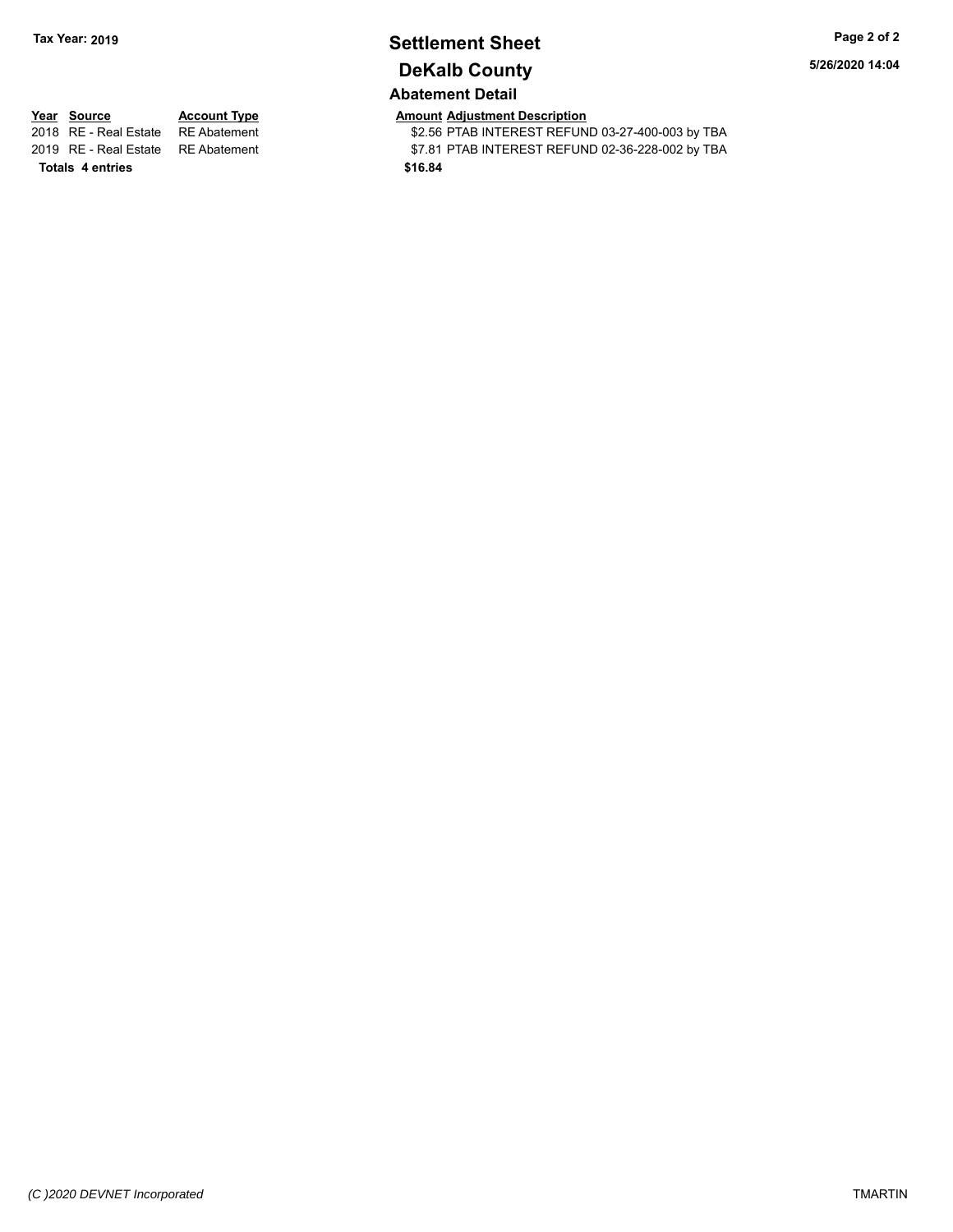# **Settlement Sheet Tax Year: 2019 Page 1 of 1 DeKalb County 132 - SCHOOL DISTRICT 425**

**5/26/2020 14:04**

#### **Current Year Taxes Paid**

|     | <b>Current Year Taxes Due</b>  |                |
|-----|--------------------------------|----------------|
|     | <b>Original Amount Due</b>     | \$8,689,854.33 |
| ÷   | Supplements                    | \$23,105.46    |
|     | Cancellations                  | \$26,662.62    |
|     | Abatements/Refunds             | \$0.00         |
| ٠   | Mobile Home                    | \$0.00         |
| +/- | Road & Bridge Transfer         | \$0.00         |
| ÷   | Misc. Adjustments              | \$0.00         |
|     | <b>Adjusted Amount Due</b>     | \$8,686,297.17 |
| ٠   | Prior Year Real EstateTax      | \$0.00         |
| ٠   | Prior Year Mobile Home Tax     | \$0.00         |
|     | + Prior Year Misc. Adjustments | \$0.00         |
|     | <b>Total Amount Due</b>        | \$8,686,297.17 |
|     |                                |                |

| <b>Real Estate</b>            | \$1,433,241.35                 |
|-------------------------------|--------------------------------|
| Railroad                      | \$0.00                         |
| Mobile Home                   | \$0.00                         |
| Misc. Adjustments             | \$0.00                         |
| <b>Prior Year Real Estate</b> | \$0.00                         |
| Prior Year Mobile Home        | \$0.00                         |
|                               | \$0.00                         |
| Abatements/Refunds            | \$0.00                         |
| <b>Total Collected</b>        | \$1,433,241.35                 |
| Hold Back                     | \$0.00                         |
| <b>County Trustee</b>         |                                |
| <b>Forfeited Tax</b>          |                                |
| <b>Total</b>                  | \$1,433,241.35                 |
|                               | + Prior Year Misc. Adjustments |

#### **Distribution Summary Tax Distribution Date Amount** 05/29/2020 \$1,433,241.35 **Totals: 1 Distributions \$1,433,241.35 Grand Totals: 1 Distributions \$1,433,241.35**

|                                         |                         | <b>Previously</b>  | Current             | <b>Amount</b> |                 | <b>PY Over</b> |
|-----------------------------------------|-------------------------|--------------------|---------------------|---------------|-----------------|----------------|
| <b>Fund</b>                             | <b>Amount Collected</b> | <b>Distributed</b> | <b>Distribution</b> | Available     | <b>Interest</b> | <b>Distrib</b> |
| 002 - EDUCATION                         | \$942,121.14            | \$0.00             | \$942,121.14        | \$0.00        | \$0.00          | \$0.00         |
| 003 - BONDS AND INTEREST                | \$100.339.79            | \$0.00             | \$100,339.79        | \$0.00        | \$0.00          | \$0.00         |
| 004 - OPERATIONS & MAINTENANCE          | \$124,651.87            | \$0.00             | \$124,651.87        | \$0.00        | \$0.00          | \$0.00         |
| $005 - 1$ , M, R, F,                    | \$16,671.46             | \$0.00             | \$16,671.46         | \$0.00        | \$0.00          | \$0.00         |
| 030 - TRANSPORTATION SYSTEM             | \$66,384.87             | \$0.00             | \$66,384.87         | \$0.00        | \$0.00          | \$0.00         |
| 031 - WORKING CASH                      | \$801.18                | \$0.00             | \$801.18            | \$0.00        | \$0.00          | \$0.00         |
| 032 - FIRE PREV/SFTY/ENERGY             | \$10.438.30             | \$0.00             | \$10,438.30         | \$0.00        | \$0.00          | \$0.00         |
| 033 - SPECIAL EDUCATION                 | \$124.651.87            | \$0.00             | \$124.651.87        | \$0.00        | \$0.00          | \$0.00         |
| 035 - TORT JUDGEMENTS/LIABILITY<br>INS. | \$21.745.14             | \$0.00             | \$21,745.14         | \$0.00        | \$0.00          | \$0.00         |
| 047 - SOCIAL SECURITY                   | \$23,771.74             | \$0.00             | \$23,771.74         | \$0.00        | \$0.00          | \$0.00         |
| 057 - LEASE/PURCHASE/RENTAL             | \$1.450.44              | \$0.00             | \$1,450.44          | \$0.00        | \$0.00          | \$0.00         |
| 109 - PRIOR YEAR ADJUSTMENT             | \$213.55                | \$0.00             | \$213.55            | \$0.00        | \$0.00          | \$0.00         |
| Totals                                  | \$1,433,241.35          | \$0.00             | \$1,433,241.35      | \$0.00        | \$0.00          | \$0.00         |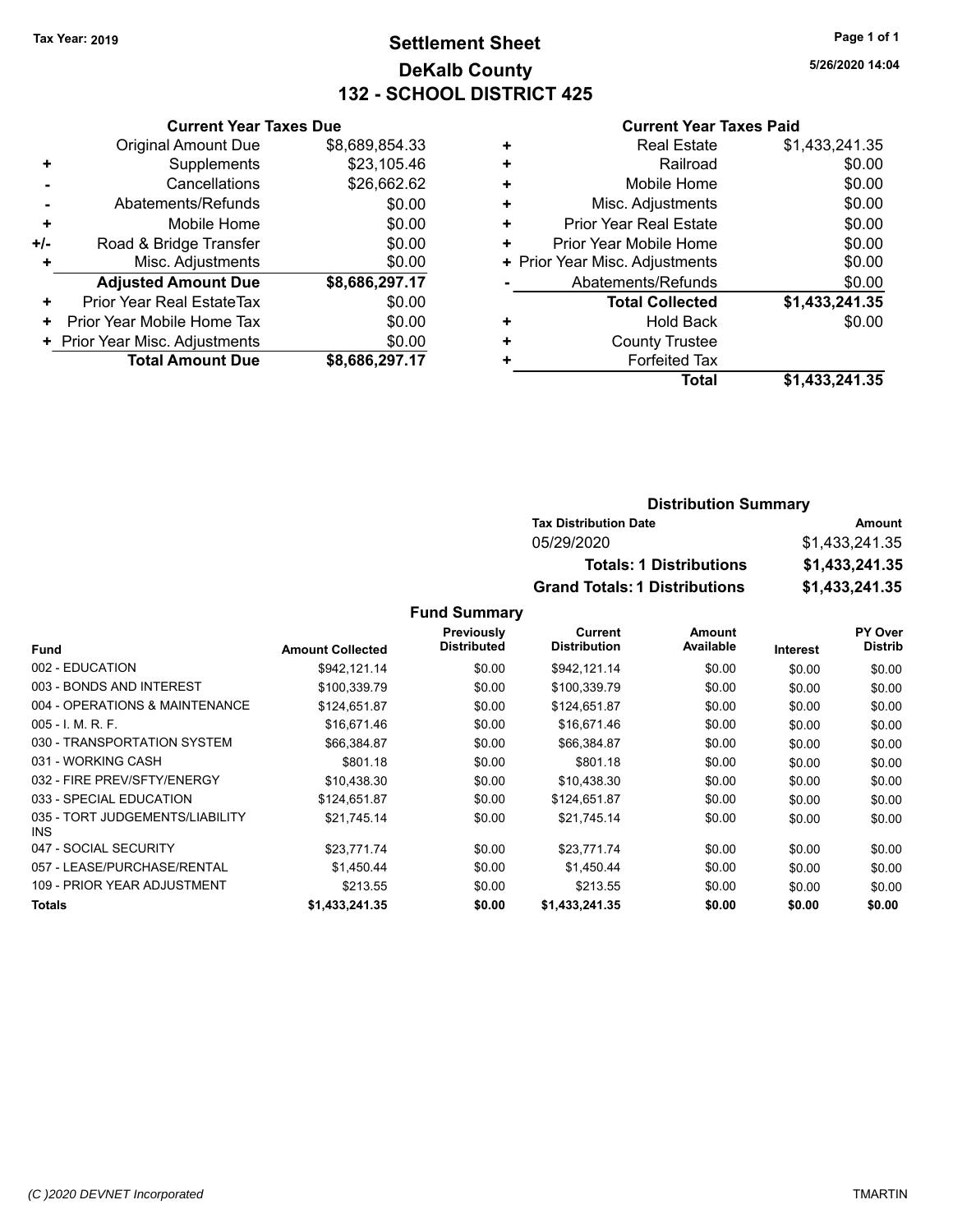# **Settlement Sheet Tax Year: 2019 Page 1 of 1 DeKalb County 133 - SCHOOL DISTRICT 426**

**5/26/2020 14:04**

#### **Current Year Taxes Paid**

|     | <b>Current Year Taxes Due</b>  |                |  |
|-----|--------------------------------|----------------|--|
|     | <b>Original Amount Due</b>     | \$4,476,743.71 |  |
| ٠   | Supplements                    | \$12,713.31    |  |
|     | Cancellations                  | \$15,641.62    |  |
|     | Abatements/Refunds             | \$0.00         |  |
| ٠   | Mobile Home                    | \$0.00         |  |
| +/- | Road & Bridge Transfer         | \$0.00         |  |
|     | Misc. Adjustments              | \$0.00         |  |
|     | <b>Adjusted Amount Due</b>     | \$4,473,815.40 |  |
| ٠   | Prior Year Real EstateTax      | \$0.00         |  |
| ٠   | Prior Year Mobile Home Tax     | \$0.00         |  |
|     | + Prior Year Misc. Adjustments | \$11.50        |  |
|     | <b>Total Amount Due</b>        | \$4,473,826.90 |  |
|     |                                |                |  |

|   | <b>Real Estate</b>             | \$990,067.47 |
|---|--------------------------------|--------------|
| ٠ | Railroad                       | \$0.00       |
| ٠ | Mobile Home                    | \$0.00       |
| ٠ | Misc. Adjustments              | \$0.00       |
| ٠ | <b>Prior Year Real Estate</b>  | \$0.00       |
| ٠ | Prior Year Mobile Home         | \$0.00       |
|   | + Prior Year Misc. Adjustments | \$11.50      |
|   | Abatements/Refunds             | \$0.00       |
|   | <b>Total Collected</b>         | \$990,078.97 |
| ٠ | Hold Back                      | \$0.00       |
| ٠ | <b>County Trustee</b>          |              |
| ٠ | <b>Forfeited Tax</b>           |              |
|   | Total                          | \$990,078.97 |
|   |                                |              |

| <b>Distribution Summary</b>          |              |
|--------------------------------------|--------------|
| <b>Tax Distribution Date</b>         | Amount       |
| 05/29/2020                           | \$990,078.97 |
| <b>Totals: 1 Distributions</b>       | \$990,078.97 |
| <b>Grand Totals: 1 Distributions</b> | \$990,078.97 |

#### **Fund Summary**

|                                         |                         | Previously         | Current             | Amount    |          | <b>PY Over</b> |
|-----------------------------------------|-------------------------|--------------------|---------------------|-----------|----------|----------------|
| <b>Fund</b>                             | <b>Amount Collected</b> | <b>Distributed</b> | <b>Distribution</b> | Available | Interest | <b>Distrib</b> |
| 002 - EDUCATION                         | \$592,532.58            | \$0.00             | \$592,532.58        | \$0.00    | \$0.00   | \$0.00         |
| 003 - BONDS AND INTEREST                | \$130,415.18            | \$0.00             | \$130,415.18        | \$0.00    | \$0.00   | \$0.00         |
| 004 - OPERATIONS & MAINTENANCE          | \$118,347.10            | \$0.00             | \$118,347.10        | \$0.00    | \$0.00   | \$0.00         |
| $005 - I. M. R. F.$                     | \$13,660.12             | \$0.00             | \$13,660.12         | \$0.00    | \$0.00   | \$0.00         |
| 030 - TRANSPORTATION SYSTEM             | \$31.770.65             | \$0.00             | \$31.770.65         | \$0.00    | \$0.00   | \$0.00         |
| 031 - WORKING CASH                      | \$7.942.41              | \$0.00             | \$7,942.41          | \$0.00    | \$0.00   | \$0.00         |
| 032 - FIRE PREV/SFTY/ENERGY             | \$7,942.41              | \$0.00             | \$7,942.41          | \$0.00    | \$0.00   | \$0.00         |
| 033 - SPECIAL EDUCATION                 | \$6,354.32              | \$0.00             | \$6,354.32          | \$0.00    | \$0.00   | \$0.00         |
| 035 - TORT JUDGEMENTS/LIABILITY<br>INS. | \$55,610.76             | \$0.00             | \$55.610.76         | \$0.00    | \$0.00   | \$0.00         |
| 047 - SOCIAL SECURITY                   | \$17.561.03             | \$0.00             | \$17.561.03         | \$0.00    | \$0.00   | \$0.00         |
| 057 - LEASE/PURCHASE/RENTAL             | \$7.942.41              | \$0.00             | \$7.942.41          | \$0.00    | \$0.00   | \$0.00         |
| Totals                                  | \$990,078.97            | \$0.00             | \$990,078.97        | \$0.00    | \$0.00   | \$0.00         |

#### **Miscellaneous Adjustment Detail**

| Year Source           | <b>Account Type</b> | <b>Amount Adjustment Description</b>             |
|-----------------------|---------------------|--------------------------------------------------|
| 2018 RE - Real Estate | Back Tax Collected  | \$11.50 PETERSON REDEMPTION 04-11-100-009 by TBA |
| Totals 1 entries      |                     | \$11.50                                          |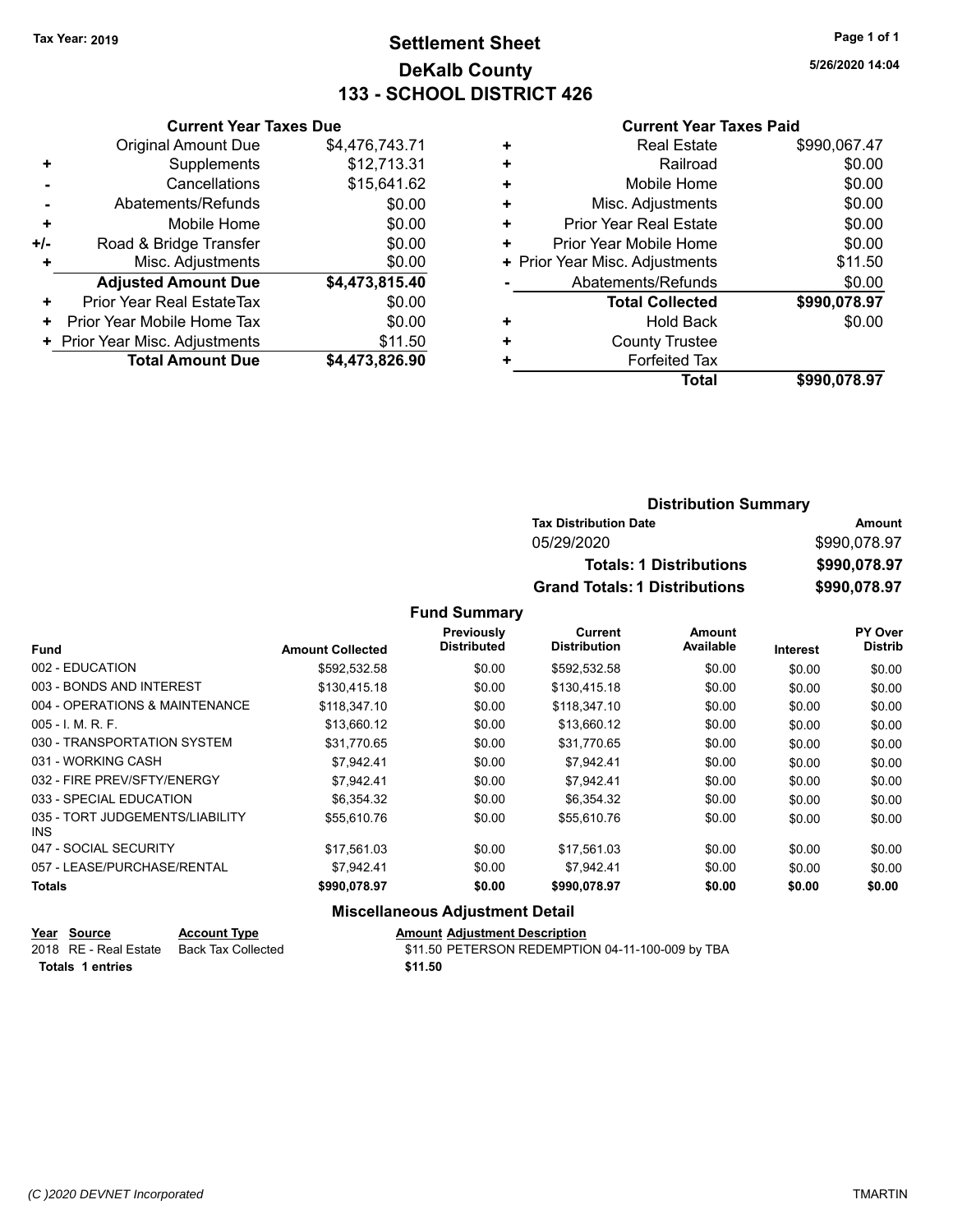# **Settlement Sheet Tax Year: 2019 Page 1 of 2 DeKalb County 134 - SCHOOL DISTRICT 427**

**5/26/2020 14:04**

#### **Current Year Taxes Paid**

|     | <b>Current Year Taxes Due</b>  |                 |
|-----|--------------------------------|-----------------|
|     | <b>Original Amount Due</b>     | \$35,278,583.07 |
| ٠   | Supplements                    | \$137,112.96    |
|     | Cancellations                  | \$153,665.55    |
|     | Abatements/Refunds             | \$1,437.66      |
| ٠   | Mobile Home                    | \$0.00          |
| +/- | Road & Bridge Transfer         | \$0.00          |
|     | Misc. Adjustments              | \$39.50         |
|     | <b>Adjusted Amount Due</b>     | \$35,260,632.32 |
| ٠   | Prior Year Real EstateTax      | (\$61,437.80)   |
| ٠   | Prior Year Mobile Home Tax     | \$0.00          |
|     | + Prior Year Misc. Adjustments | \$545.74        |
|     | <b>Total Amount Due</b>        | \$35,199,740.26 |
|     |                                |                 |

|   | <b>Real Estate</b>             | \$7,627,763.05 |
|---|--------------------------------|----------------|
| ÷ | Railroad                       | \$0.00         |
| ٠ | Mobile Home                    | \$0.00         |
| ٠ | Misc. Adjustments              | \$39.50        |
| ٠ | <b>Prior Year Real Estate</b>  | (\$61,437.80)  |
| ٠ | Prior Year Mobile Home         | \$0.00         |
|   | + Prior Year Misc. Adjustments | \$545.74       |
|   | Abatements/Refunds             | \$1,437.66     |
|   | <b>Total Collected</b>         | \$7,565,472.83 |
|   | <b>Hold Back</b>               | \$0.00         |
|   | <b>County Trustee</b>          |                |
|   | <b>Forfeited Tax</b>           |                |
|   | <b>Total</b>                   | \$7,565,472.83 |
|   |                                |                |

| <b>Distribution Summary</b>          |                |  |
|--------------------------------------|----------------|--|
| <b>Tax Distribution Date</b>         | Amount         |  |
| 05/29/2020                           | \$7,565,472.83 |  |
| <b>Totals: 1 Distributions</b>       | \$7,565,472.83 |  |
| <b>Grand Totals: 1 Distributions</b> | \$7,565,472.83 |  |

#### **Fund Summary**

|                                |                         | Previously         | Current             | Amount    |          | <b>PY Over</b> |
|--------------------------------|-------------------------|--------------------|---------------------|-----------|----------|----------------|
| <b>Fund</b>                    | <b>Amount Collected</b> | <b>Distributed</b> | <b>Distribution</b> | Available | Interest | <b>Distrib</b> |
| 002 - EDUCATION                | \$3.769.852.40          | \$0.00             | \$3.769.852.40      | \$0.00    | \$0.00   | \$0.00         |
| 003 - BONDS AND INTEREST       | \$1,213,963.34          | \$0.00             | \$1,213,963.34      | \$0.00    | \$0.00   | \$0.00         |
| 004 - OPERATIONS & MAINTENANCE | \$875.408.44            | \$0.00             | \$875.408.44        | \$0.00    | \$0.00   | \$0.00         |
| $005 - I. M. R. F.$            | \$141.572.69            | \$0.00             | \$141.572.69        | \$0.00    | \$0.00   | \$0.00         |
| 030 - TRANSPORTATION SYSTEM    | \$438,744.46            | \$0.00             | \$438,744.46        | \$0.00    | \$0.00   | \$0.00         |
| 031 - WORKING CASH             | \$45.672.76             | \$0.00             | \$45.672.76         | \$0.00    | \$0.00   | \$0.00         |
| 032 - FIRE PREV/SFTY/ENERGY    | \$83.379.07             | \$0.00             | \$83.379.07         | \$0.00    | \$0.00   | \$0.00         |
| 033 - SPECIAL EDUCATION        | \$765.338.38            | \$0.00             | \$765.338.38        | \$0.00    | \$0.00   | \$0.00         |
| 047 - SOCIAL SECURITY          | \$185.104.42            | \$0.00             | \$185,104.42        | \$0.00    | \$0.00   | \$0.00         |
| 057 - LEASE/PURCHASE/RENTAL    | \$46,436.87             | \$0.00             | \$46,436.87         | \$0.00    | \$0.00   | \$0.00         |
| <b>Totals</b>                  | \$7,565,472.83          | \$0.00             | \$7,565,472.83      | \$0.00    | \$0.00   | \$0.00         |

#### **Miscellaneous Adjustment Detail**

| \$227.66 MCGEHEE REDEMPTION 06-32-356-002 by TBA  |
|---------------------------------------------------|
| \$318.08 VERSLUYS REDEMPTION 06-32-279-007 by TBA |
| \$39.50 ANB REDEMPTION 06-29-278-007 by TBA       |
|                                                   |
|                                                   |

#### **Abatement Detail**

| Year Source                        | <b>Account Type</b> | <b>Amount Adjustment Description</b>                            |
|------------------------------------|---------------------|-----------------------------------------------------------------|
| 2018 RE - Real Estate              | RE Abatement        | \$78.75 PTAB INTEREST REFUND #2017-06099 THRU 2017-06139 by TBA |
| 2018 RE - Real Estate              | <b>RE Abatement</b> | \$14.83 PTAB INTEREST REFUND 06-21-377-030 by TBA               |
| 2018 RE - Real Estate              | RE Abatement        | \$1.40 PTAB INTEREST REFUND 06-21-377-030 by TBA                |
| 2019 RE - Real Estate              | RE Abatement        | \$1,335.90 PTAB INTEREST REFUND 09-07-300-022 by TBA            |
| 2019 RE - Real Estate              | RE Abatement        | \$1.26 PTAB INTEREST REFUND 06-21-179-027 by TBA                |
| 2019 RE - Real Estate RE Abatement |                     | \$5.52 PTAB INTEREST REFUND 06-21-377-032 by TBA                |
| <b>Totals 6 entries</b>            |                     | \$1,437.66                                                      |
|                                    |                     |                                                                 |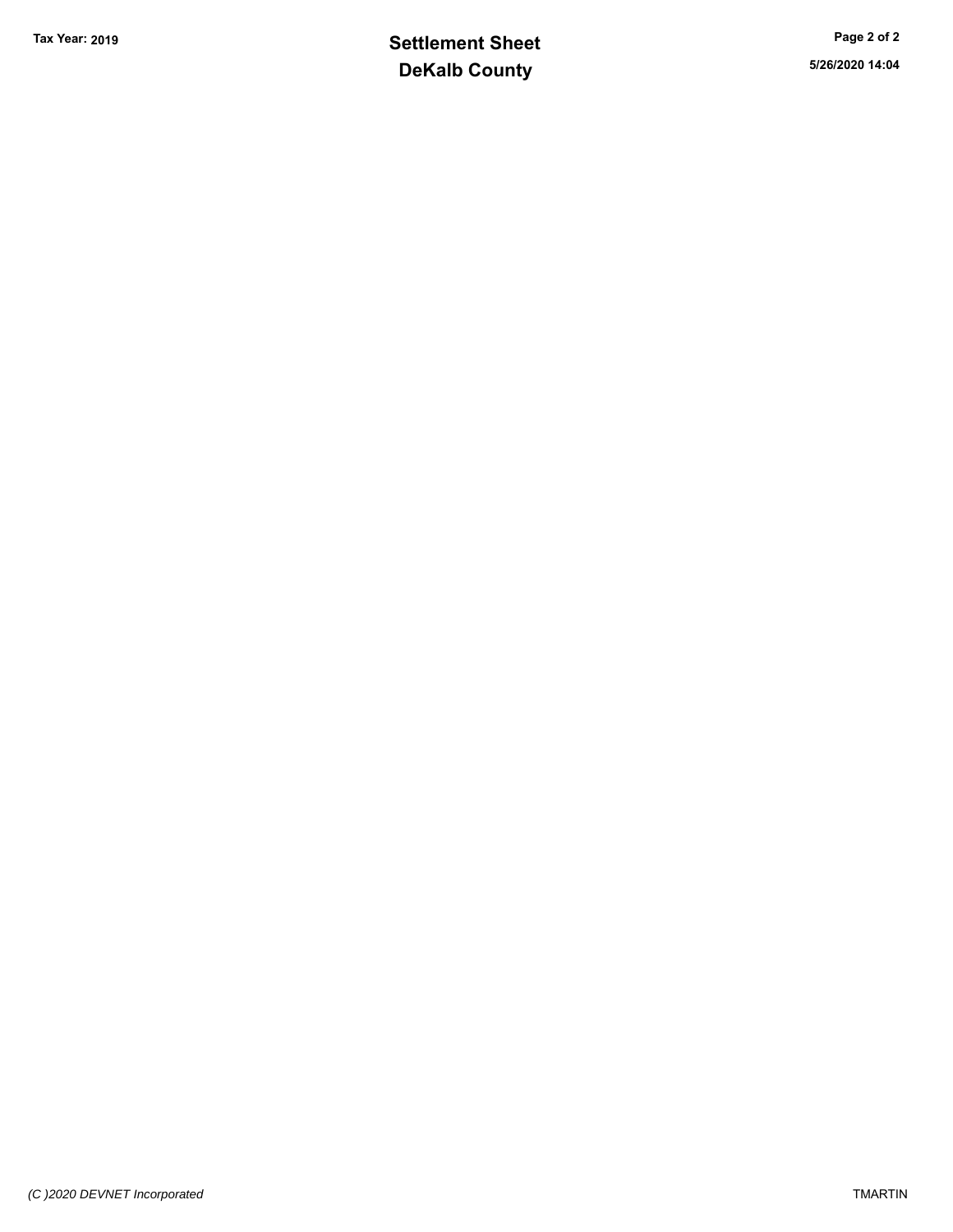# **Settlement Sheet Tax Year: 2019 Page 1 of 2 DeKalb County 135 - SCHOOL DISTRICT 428**

**5/26/2020 14:04**

#### **Current Year Taxes Paid**

|     | <b>Current Year Taxes Due</b>                |                 |  |  |  |  |
|-----|----------------------------------------------|-----------------|--|--|--|--|
|     | <b>Original Amount Due</b>                   | \$56,163,217.45 |  |  |  |  |
| ٠   | \$1,224,287.31<br>Supplements                |                 |  |  |  |  |
|     | \$1,712,941.10<br>Cancellations              |                 |  |  |  |  |
|     | \$86.67<br>Abatements/Refunds                |                 |  |  |  |  |
| ٠   | \$0.00<br>Mobile Home                        |                 |  |  |  |  |
| +/- | \$0.00<br>Road & Bridge Transfer             |                 |  |  |  |  |
| ٠   | Misc. Adjustments                            | \$6,719.93      |  |  |  |  |
|     | <b>Adjusted Amount Due</b>                   | \$55,681,196.92 |  |  |  |  |
| ٠   | <b>Prior Year Real EstateTax</b>             | (\$9,744.02)    |  |  |  |  |
| ٠   | Prior Year Mobile Home Tax                   | \$0.00          |  |  |  |  |
|     | + Prior Year Misc. Adjustments<br>\$7,174.09 |                 |  |  |  |  |
|     | <b>Total Amount Due</b>                      | \$55,678,626.99 |  |  |  |  |
|     |                                              |                 |  |  |  |  |

|   | <b>Real Estate</b>             | \$10,668,698.75 |
|---|--------------------------------|-----------------|
| ÷ | Railroad                       | \$0.00          |
| ٠ | Mobile Home                    | \$0.00          |
|   | Misc. Adjustments              | \$6,719.93      |
| ٠ | <b>Prior Year Real Estate</b>  | (\$9,744.02)    |
| ٠ | Prior Year Mobile Home         | \$0.00          |
|   | + Prior Year Misc. Adjustments | \$7,174.09      |
|   | Abatements/Refunds             | \$86.67         |
|   | <b>Total Collected</b>         | \$10,672,762.08 |
|   | <b>Hold Back</b>               | \$0.00          |
| ٠ | <b>County Trustee</b>          |                 |
|   | <b>Forfeited Tax</b>           |                 |
|   | <b>Total</b>                   | \$10,672,762.08 |
|   |                                |                 |

# **Distribution Summary Tax Distribution Date Amount** 05/29/2020 \$10,672,762.08 **Totals: 1 Distributions \$10,672,762.08 Grand Totals: 1 Distributions \$10,672,762.08**

#### **Fund Summary**

|                                         |                         | Previously         | Current             | <b>Amount</b> |          | PY Over        |
|-----------------------------------------|-------------------------|--------------------|---------------------|---------------|----------|----------------|
| <b>Fund</b>                             | <b>Amount Collected</b> | <b>Distributed</b> | <b>Distribution</b> | Available     | Interest | <b>Distrib</b> |
| 002 - EDUCATION                         | \$6.870.014.30          | \$0.00             | \$6.870.014.30      | \$0.00        | \$0.00   | \$0.00         |
| 003 - BONDS AND INTEREST                | \$599,328.94            | \$0.00             | \$599,328.94        | \$0.00        | \$0.00   | \$0.00         |
| 004 - OPERATIONS & MAINTENANCE          | \$1.079.229.71          | \$0.00             | \$1.079.229.71      | \$0.00        | \$0.00   | \$0.00         |
| $005 - 1$ , M, R, F,                    | \$149.557.42            | \$0.00             | \$149.557.42        | \$0.00        | \$0.00   | \$0.00         |
| 030 - TRANSPORTATION SYSTEM             | \$475.610.30            | \$0.00             | \$475.610.30        | \$0.00        | \$0.00   | \$0.00         |
| 031 - WORKING CASH                      | \$0.00                  | \$0.00             | \$0.00              | \$0.00        | \$0.00   | \$0.00         |
| 032 - FIRE PREV/SFTY/ENERGY             | \$124.230.94            | \$0.00             | \$124.230.94        | \$0.00        | \$0.00   | \$0.00         |
| 033 - SPECIAL EDUCATION                 | \$1.074.138.78          | \$0.00             | \$1.074.138.78      | \$0.00        | \$0.00   | \$0.00         |
| 035 - TORT JUDGEMENTS/LIABILITY<br>INS. | \$103.728.56            | \$0.00             | \$103.728.56        | \$0.00        | \$0.00   | \$0.00         |
| 047 - SOCIAL SECURITY                   | \$196,923.13            | \$0.00             | \$196,923.13        | \$0.00        | \$0.00   | \$0.00         |
| <b>Totals</b>                           | \$10.672.762.08         | \$0.00             | \$10.672.762.08     | \$0.00        | \$0.00   | \$0.00         |

#### **Miscellaneous Adjustment Detail**

| Year Source             | <b>Account Type</b>       | <b>Amount Adjustment Description</b>              |
|-------------------------|---------------------------|---------------------------------------------------|
| 2018 RE - Real Estate   | Back Tax Collected        | \$3,241.63 TRUSTEE SALE 08-22-283-001 by TBA      |
| 2018 RE - Real Estate   | <b>Back Tax Collected</b> | \$2,471.03 TRUSTEE SALE 07-23-185-001 by TBA      |
| 2018 RE - Real Estate   | <b>Back Tax Collected</b> | \$516.17 TRUSTEE SALE 08-15-101-002 by TBA        |
| 2018 RE - Real Estate   | <b>Back Tax Collected</b> | \$472.63 ENGSTROM REDEMPTION 09-29-300-013 by TBA |
| 2018 RE - Real Estate   | <b>Back Tax Collected</b> | \$472.63 ENGSTROM REDEMPTION 09-29-300-004 by TBA |
| 2019 RE - Real Estate   | Back Tax Collected        | \$6,719.93 LYNCH REDEMPTION 08-24-153-001 by TBA  |
| <b>Totals 6 entries</b> |                           | \$13,894.02                                       |
|                         |                           | <b>Abatement Detail</b>                           |

# **Year Source Account Type Account Adjustment Description**

**Abatement Detail**

|  | Amount Agiustment Description   |  |
|--|---------------------------------|--|
|  | \$24.82 PTAB INTEREST REFUND 08 |  |

2018 RE - Real Estate RE Abatement \$24.82 PTAB INTEREST REFUND 08-12-227-006 by TBA 2018 RE - Real Estate RE Abatement \$47.20 PTAB INTEREST REFUND 08-22-151-045 by TBA 2018 RE - Real Estate RE Abatement \$2.78 PTAB INTEREST REFUND 08-23-453-004 by TBA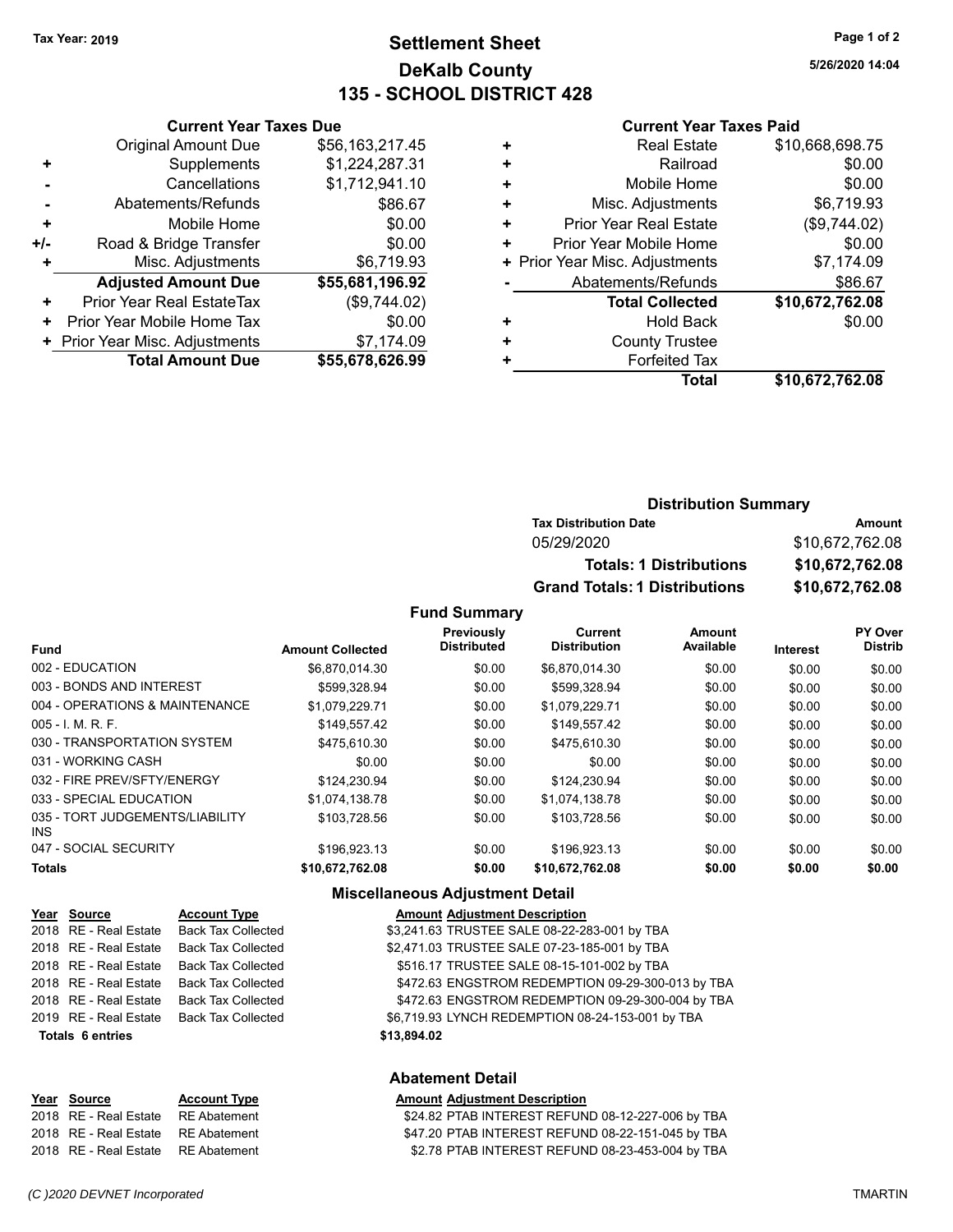# **Settlement Sheet Tax Year: 2019 Page 2 of 2 DeKalb County Abatement Detail**

**5/26/2020 14:04**

**Totals \$86.67 4 entries**

**Year Source Account Type And Amount Adjustment Description**<br>2018 RE - Real Estate RE Abatement **Account 1991** 11.87 PTAB INTEREST REFUN \$11.87 PTAB INTEREST REFUND 09-29-252-001, 09-17-326-001 by TBA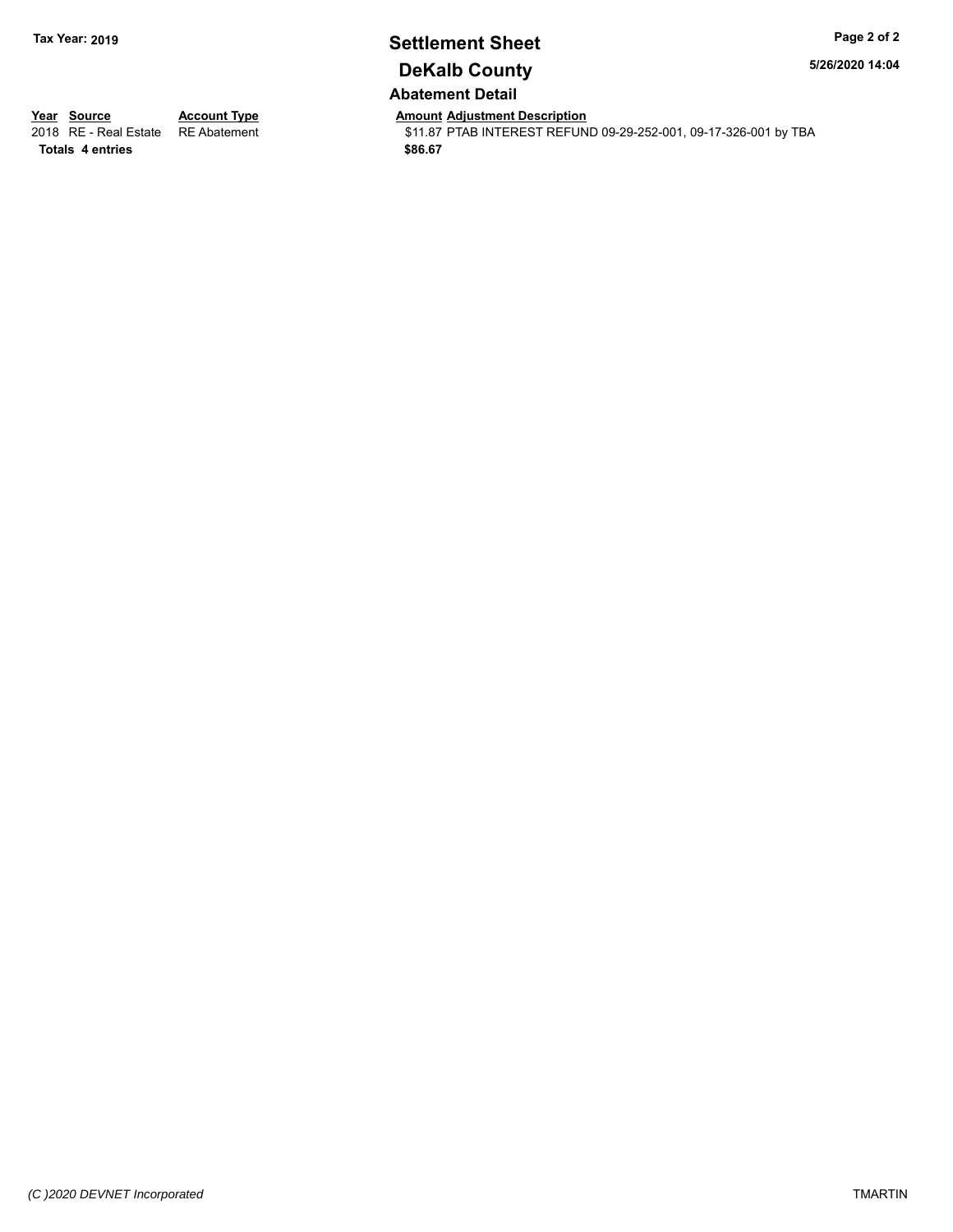# **Settlement Sheet Tax Year: 2019 Page 1 of 1 DeKalb County 136 - SCHOOL DISTRICT 429**

**5/26/2020 14:04**

#### **Current Year Taxes Paid**

| <b>Current Year Taxes Due</b>                |                |  |  |  |  |  |
|----------------------------------------------|----------------|--|--|--|--|--|
| <b>Original Amount Due</b>                   | \$5,508,363.15 |  |  |  |  |  |
| Supplements                                  | \$32,728.01    |  |  |  |  |  |
| Cancellations                                | \$40,329.47    |  |  |  |  |  |
| Abatements/Refunds                           | \$0.00         |  |  |  |  |  |
| \$0.00<br>Mobile Home<br>٠                   |                |  |  |  |  |  |
| \$0.00<br>Road & Bridge Transfer<br>$+/-$    |                |  |  |  |  |  |
| Misc. Adjustments                            | \$0.00         |  |  |  |  |  |
| <b>Adjusted Amount Due</b>                   | \$5,500,761.69 |  |  |  |  |  |
| Prior Year Real EstateTax                    | (\$0.02)       |  |  |  |  |  |
| Prior Year Mobile Home Tax                   | \$0.00         |  |  |  |  |  |
| \$1,655.75<br>+ Prior Year Misc. Adjustments |                |  |  |  |  |  |
| <b>Total Amount Due</b>                      | \$5,502,417.42 |  |  |  |  |  |
|                                              |                |  |  |  |  |  |

| ٠ | <b>Real Estate</b>             | \$1,319,353.41 |
|---|--------------------------------|----------------|
| ٠ | Railroad                       | \$0.00         |
| ٠ | Mobile Home                    | \$0.00         |
| ٠ | Misc. Adjustments              | \$0.00         |
| ٠ | <b>Prior Year Real Estate</b>  | (\$0.02)       |
| ٠ | Prior Year Mobile Home         | \$0.00         |
|   | + Prior Year Misc. Adjustments | \$1,655.75     |
|   | Abatements/Refunds             | \$0.00         |
|   | <b>Total Collected</b>         | \$1,321,009.14 |
| ٠ | <b>Hold Back</b>               | \$0.00         |
| ٠ | <b>County Trustee</b>          |                |
| ٠ | <b>Forfeited Tax</b>           |                |
|   | Total                          | \$1,321,009.14 |

# **Distribution Summary Tax Distribution Date Amount** 05/29/2020 \$1,321,009.14 **Totals: 1 Distributions \$1,321,009.14 Grand Totals: 1 Distributions \$1,321,009.14**

#### **Fund Summary**

|                                         |                         | Previously<br><b>Distributed</b> | Current<br><b>Distribution</b> | Amount    |          | PY Over<br><b>Distrib</b> |
|-----------------------------------------|-------------------------|----------------------------------|--------------------------------|-----------|----------|---------------------------|
| <b>Fund</b>                             | <b>Amount Collected</b> |                                  |                                | Available | Interest |                           |
| 002 - EDUCATION                         | \$727.360.84            | \$0.00                           | \$727.360.84                   | \$0.00    | \$0.00   | \$0.00                    |
| 003 - BONDS AND INTEREST                | \$219.969.17            | \$0.00                           | \$219.969.17                   | \$0.00    | \$0.00   | \$0.00                    |
| 004 - OPERATIONS & MAINTENANCE          | \$170.484.15            | \$0.00                           | \$170.484.15                   | \$0.00    | \$0.00   | \$0.00                    |
| $005 - 1$ M, R, F.                      | \$25.845.54             | \$0.00                           | \$25.845.54                    | \$0.00    | \$0.00   | \$0.00                    |
| 030 - TRANSPORTATION SYSTEM             | \$51.606.54             | \$0.00                           | \$51,606.54                    | \$0.00    | \$0.00   | \$0.00                    |
| 032 - FIRE PREV/SFTY/ENERGY             | \$134.74                | \$0.00                           | \$134.74                       | \$0.00    | \$0.00   | \$0.00                    |
| 033 - SPECIAL EDUCATION                 | \$86.075.64             | \$0.00                           | \$86,075.64                    | \$0.00    | \$0.00   | \$0.00                    |
| 035 - TORT JUDGEMENTS/LIABILITY<br>INS. | \$14.956.47             | \$0.00                           | \$14.956.47                    | \$0.00    | \$0.00   | \$0.00                    |
| 047 - SOCIAL SECURITY                   | \$24.576.05             | \$0.00                           | \$24.576.05                    | \$0.00    | \$0.00   | \$0.00                    |
| <b>Totals</b>                           | \$1,321,009.14          | \$0.00                           | \$1.321.009.14                 | \$0.00    | \$0.00   | \$0.00                    |

#### **Miscellaneous Adjustment Detail**

| Year Source             | <b>Account Type</b>       | <b>Amount Adjustment Description</b>                           |
|-------------------------|---------------------------|----------------------------------------------------------------|
| 2018 RE - Real Estate   | <b>Back Tax Collected</b> | \$188.74 ROYAL ESTATES HOLDING REDEMPTION 15-14-103-010 by TBA |
| 2018 RE - Real Estate   | <b>Back Tax Collected</b> | \$188.74 ROYAL ESTATES HOLDING REDEMPTION 15-14-103-009 by TBA |
| 2018 RE - Real Estate   | Back Tax Collected        | \$188.74 ROYAL ESTATES HOLDING REDEMPTION 15-14-103-008 by TBA |
| 2018 RE - Real Estate   | Back Tax Collected        | \$188.74 ROYAL ESTATES HOLDING REDEMPTION 15-14-103-007 by TBA |
| 2018 RE - Real Estate   | Back Tax Collected        | \$188.74 ROYAL ESTATES HOLDING REDEMPTION 15-14-102-023 by TBA |
| 2018 RE - Real Estate   | <b>Back Tax Collected</b> | \$188.74 ROYAL ESTATES HOLDING REDEMPTION 15-14-102-024 by TBA |
| 2018 RE - Real Estate   | Back Tax Collected        | \$188.74 ROYAL ESTATES HOLDING REDEMPTION 15-14-102-025 by TBA |
| 2018 RE - Real Estate   | Back Tax Collected        | \$188.74 ROYAL ESTATES HOLDING REDEMPTION 15-14-102-026 by TBA |
| 2018 RE - Real Estate   | <b>Back Tax Collected</b> | \$145.83 CLEINMARK REDEMPTION 15-15-228-013 by TBA             |
| <b>Totals 9 entries</b> |                           | \$1,655.75                                                     |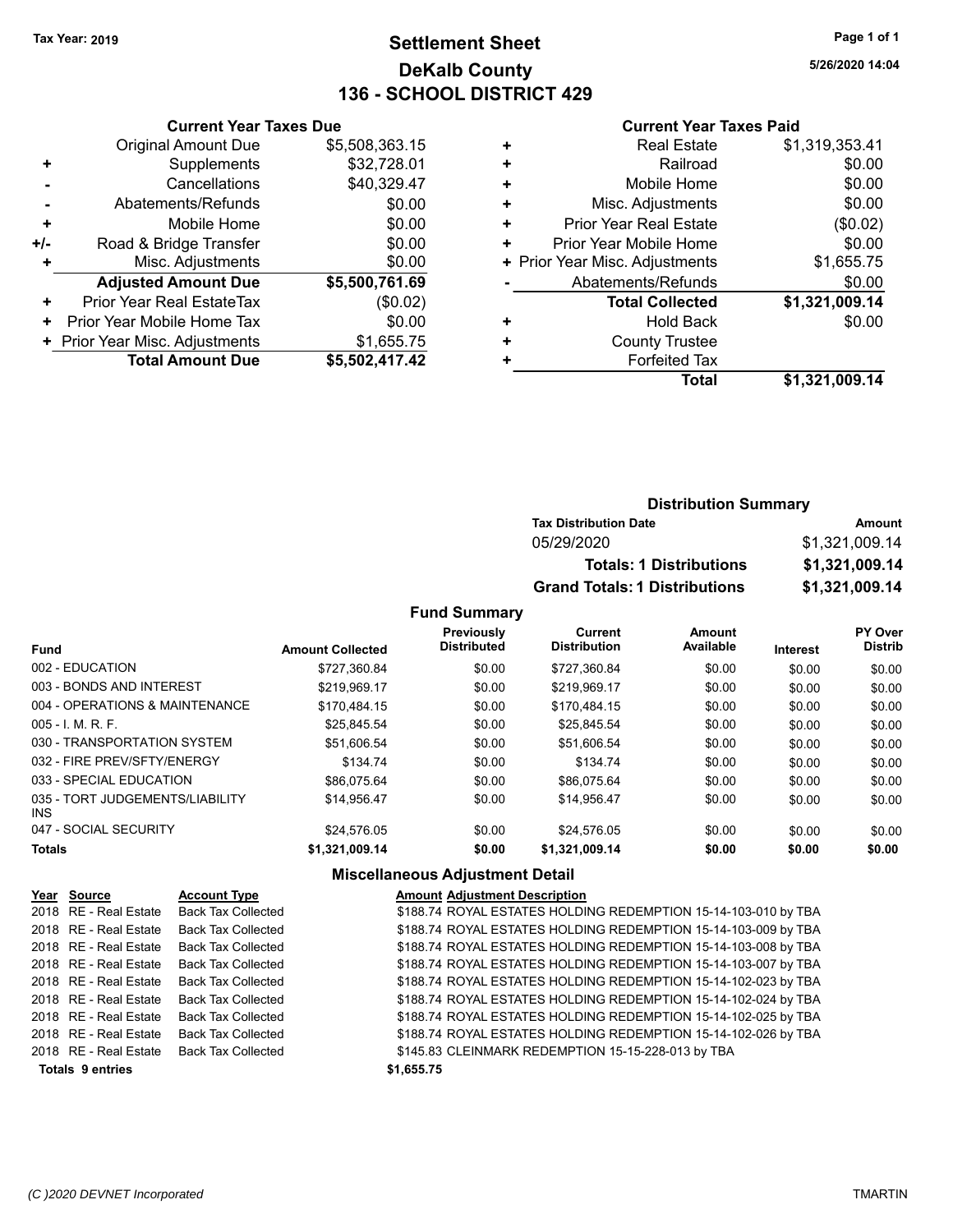# **Settlement Sheet Tax Year: 2019 Page 1 of 1 DeKalb County 137 - SCHOOL DISTRICT 430**

**5/26/2020 14:04**

#### **Current Year Taxes Paid**

|     | <b>Current Year Taxes Due</b>  |                |  |  |  |
|-----|--------------------------------|----------------|--|--|--|
|     | <b>Original Amount Due</b>     | \$8,861,734.16 |  |  |  |
| ٠   | Supplements                    | \$67,033.65    |  |  |  |
|     | \$76,978.97<br>Cancellations   |                |  |  |  |
| ۰   | \$0.00<br>Abatements/Refunds   |                |  |  |  |
| ÷   | Mobile Home                    | \$0.00         |  |  |  |
| +/- | Road & Bridge Transfer         | \$0.00         |  |  |  |
| ٠   | Misc. Adjustments              | \$0.00         |  |  |  |
|     | <b>Adjusted Amount Due</b>     | \$8,851,788.84 |  |  |  |
| ٠   | Prior Year Real EstateTax      | (\$0.01)       |  |  |  |
| ٠   | Prior Year Mobile Home Tax     | \$0.00         |  |  |  |
|     | + Prior Year Misc. Adjustments | \$1,125.66     |  |  |  |
|     | <b>Total Amount Due</b>        | \$8,852,914.49 |  |  |  |

|   | <b>Real Estate</b>             | \$2,185,753.27 |
|---|--------------------------------|----------------|
| ÷ | Railroad                       | \$0.00         |
| ٠ | Mobile Home                    | \$0.00         |
| ٠ | Misc. Adjustments              | \$0.00         |
| ٠ | <b>Prior Year Real Estate</b>  | (\$0.01)       |
| ٠ | Prior Year Mobile Home         | \$0.00         |
|   | + Prior Year Misc. Adjustments | \$1,125.66     |
|   | Abatements/Refunds             | \$0.00         |
|   | <b>Total Collected</b>         | \$2,186,878.92 |
| ٠ | <b>Hold Back</b>               | \$0.00         |
| ٠ | <b>County Trustee</b>          |                |
| ٠ | <b>Forfeited Tax</b>           |                |
|   | <b>Total</b>                   | \$2,186,878.92 |

## **Distribution Summary Tax Distribution Date Amount** 05/29/2020 \$2,187,056.06 **Totals: 1 Distributions \$2,187,056.06 Grand Totals: 1 Distributions \$2,187,056.06**

#### **Fund Summary**

| <b>Fund</b>                                         | <b>Amount Collected</b> | Previously<br><b>Distributed</b> | Current<br><b>Distribution</b> | Amount<br>Available | <b>Interest</b> | PY Over<br><b>Distrib</b> |
|-----------------------------------------------------|-------------------------|----------------------------------|--------------------------------|---------------------|-----------------|---------------------------|
| 002 - EDUCATION                                     | \$1,707,381.68          | \$0.00                           | \$1,707,381.68                 | \$0.00              | \$0.00          | \$0.00                    |
| 003 - BONDS AND INTEREST                            | \$11,651.69             | \$0.00                           | \$11,651.69                    | \$0.00              | \$0.00          | \$0.00                    |
| 003 A - BOND SERIES 2018                            | \$95,822.48             | \$0.00                           | \$95,822.48                    | \$0.00              | \$0.00          | \$0.00                    |
| 004 - OPERATIONS & MAINTENANCE                      | \$215,783.72            | \$0.00                           | \$215,783.72                   | \$0.00              | \$0.00          | \$0.00                    |
| $005 - I$ , M, R, F,                                | \$28,858.05             | \$0.00                           | \$28,858.05                    | \$0.00              | \$0.00          | \$0.00                    |
| 030 - TRANSPORTATION SYSTEM                         | \$24,447.11             | \$0.00                           | \$24,447.11                    | \$0.00              | \$0.00          | \$0.00                    |
| 031 - WORKING CASH                                  | \$52.48                 | \$0.00                           | \$52.48                        | \$0.00              | \$0.00          | \$0.00                    |
| 032 - FIRE PREV/SFTY/ENERGY                         | \$286.49                | \$0.00                           | \$286.49                       | \$0.00              | \$0.00          | \$0.00                    |
| 033 - SPECIAL EDUCATION                             | \$73.809.35             | \$0.00                           | \$73.809.35                    | \$0.00              | \$0.00          | \$0.00                    |
| 035 - TORT JUDGMENTS, LIABILITY<br><b>INSURANCE</b> | \$52.48                 | \$0.00                           | \$52.48                        | \$0.00              | \$0.00          | \$0.00                    |
| 047 - SOCIAL SECURITY                               | \$28.858.05             | \$0.00                           | \$28,858.05                    | \$0.00              | \$0.00          | \$0.00                    |
| 057 - LEASE/PURCHASE/RENTAL                         | \$52.48                 | \$0.00                           | \$52.48                        | \$0.00              | \$0.00          | \$0.00                    |
| 109 - PRIOR YEAR ADJUSTMENT                         | $$-177.14$              | \$0.00                           | $$-177.14$                     | \$0.00              | \$0.00          | \$0.00                    |
| <b>Totals</b>                                       | \$2,186,878.92          | \$0.00                           | \$2,186,878.92                 | \$0.00              | \$0.00          | \$0.00                    |

#### **Miscellaneous Adjustment Detail**

| Year Source             | <b>Account Type</b> | <b>Amount Adjustment Description</b>                          |  |
|-------------------------|---------------------|---------------------------------------------------------------|--|
| 2018 DR - Drainage      | Back Tax Collected  | \$8.22 AMEN REAL ESTATE LLC REDEMPTION 19-35-231-010 by TBA   |  |
| 2018 RE - Real Estate   | Back Tax Collected  | \$651.31 AMEN REAL ESTATE LLC REDEMPTION 19-35-231-003 by TBA |  |
| 2018 DR - Drainage      | Back Tax Collected  | \$8.22 AMEN REAL ESTATE LLC REDEMPTION 19-35-231-003 by TBA   |  |
| 2018 RE - Real Estate   | Back Tax Collected  | \$457.91 AMEN REAL ESTATE LLC REDEMPTION 19-35-231-010 by TBA |  |
| <b>Totals 4 entries</b> |                     | \$1,125.66                                                    |  |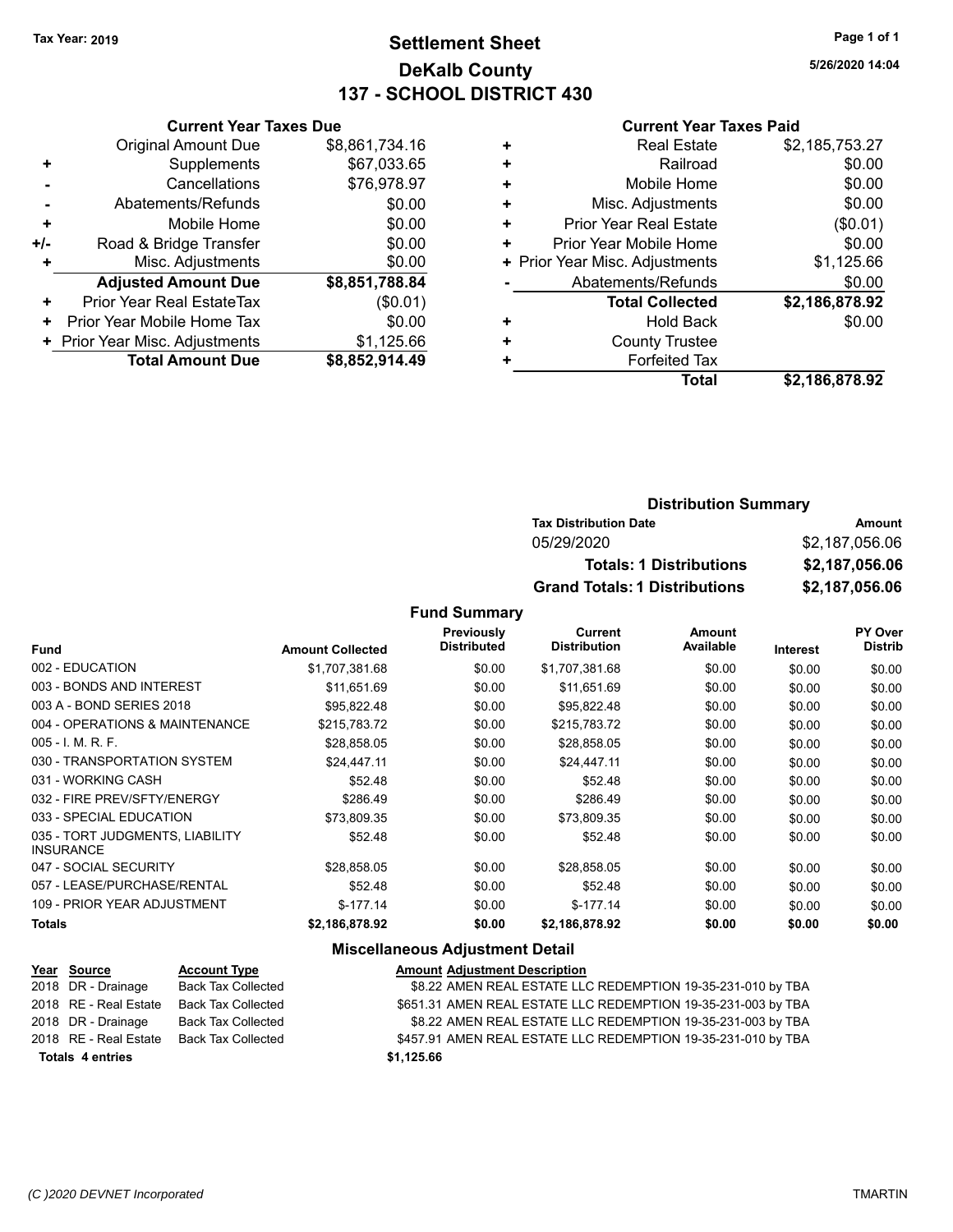# **Settlement Sheet Tax Year: 2019 Page 1 of 1 DeKalb County 139 - SCHOOL DISTRICT 432**

**5/26/2020 14:04**

#### **Current Year Taxes Paid**

|     | <b>Current Year Taxes Due</b>  |                |  |  |  |
|-----|--------------------------------|----------------|--|--|--|
|     | <b>Original Amount Due</b>     | \$3,097,818.48 |  |  |  |
| ٠   | Supplements                    | \$10,397.10    |  |  |  |
|     | \$11,039.20<br>Cancellations   |                |  |  |  |
|     | \$0.00<br>Abatements/Refunds   |                |  |  |  |
| ٠   | Mobile Home                    | \$0.00         |  |  |  |
| +/- | Road & Bridge Transfer         | \$0.00         |  |  |  |
|     | Misc. Adjustments              | \$0.00         |  |  |  |
|     | <b>Adjusted Amount Due</b>     | \$3,097,176.38 |  |  |  |
| ٠   | Prior Year Real EstateTax      | \$0.00         |  |  |  |
| ٠   | Prior Year Mobile Home Tax     | \$0.00         |  |  |  |
|     | + Prior Year Misc. Adjustments | \$0.00         |  |  |  |
|     | <b>Total Amount Due</b>        | \$3,097,176.38 |  |  |  |
|     |                                |                |  |  |  |

|   | <b>Real Estate</b>             | \$771,223.38 |
|---|--------------------------------|--------------|
| ٠ | Railroad                       | \$0.00       |
| ٠ | Mobile Home                    | \$0.00       |
| ٠ | Misc. Adjustments              | \$0.00       |
| ٠ | <b>Prior Year Real Estate</b>  | \$0.00       |
| ٠ | Prior Year Mobile Home         | \$0.00       |
|   | + Prior Year Misc. Adjustments | \$0.00       |
|   | Abatements/Refunds             | \$0.00       |
|   | <b>Total Collected</b>         | \$771,223.38 |
| ٠ | Hold Back                      | \$0.00       |
| ٠ | <b>County Trustee</b>          |              |
|   | <b>Forfeited Tax</b>           |              |
|   | Total                          | \$771,223.38 |
|   |                                |              |

#### **Distribution Summary Tax Distribution Date Amount** 05/29/2020 \$771,223.38 **Totals: 1 Distributions \$771,223.38 Grand Totals: 1 Distributions \$771,223.38**

|                                         |                         | <b>Previously</b>  | Current             | Amount    |                 | PY Over        |
|-----------------------------------------|-------------------------|--------------------|---------------------|-----------|-----------------|----------------|
| <b>Fund</b>                             | <b>Amount Collected</b> | <b>Distributed</b> | <b>Distribution</b> | Available | <b>Interest</b> | <b>Distrib</b> |
| 002 - EDUCATION                         | \$528,483.14            | \$0.00             | \$528.483.14        | \$0.00    | \$0.00          | \$0.00         |
| 003 - BONDS AND INTEREST                | \$85,085.99             | \$0.00             | \$85,085.99         | \$0.00    | \$0.00          | \$0.00         |
| 004 - OPERATIONS & MAINTENANCE          | \$49,544.93             | \$0.00             | \$49,544.93         | \$0.00    | \$0.00          | \$0.00         |
| $005 - 1$ , M, R, F,                    | \$12,644.98             | \$0.00             | \$12,644.98         | \$0.00    | \$0.00          | \$0.00         |
| 030 - TRANSPORTATION SYSTEM             | \$26,424.43             | \$0.00             | \$26,424.43         | \$0.00    | \$0.00          | \$0.00         |
| 031 - WORKING CASH                      | \$1,150.67              | \$0.00             | \$1,150.67          | \$0.00    | \$0.00          | \$0.00         |
| 032 - FIRE PREV/SFTY/ENERGY             | \$6,226.86              | \$0.00             | \$6,226.86          | \$0.00    | \$0.00          | \$0.00         |
| 033 - SPECIAL EDUCATION                 | \$5,285.19              | \$0.00             | \$5,285.19          | \$0.00    | \$0.00          | \$0.00         |
| 035 - TORT JUDGEMENTS/LIABILITY<br>INS. | \$40.714.42             | \$0.00             | \$40.714.42         | \$0.00    | \$0.00          | \$0.00         |
| 047 - SOCIAL SECURITY                   | \$8,909.94              | \$0.00             | \$8,909.94          | \$0.00    | \$0.00          | \$0.00         |
| 057 - LEASE/PURCHASE/RENTAL             | \$6,606.30              | \$0.00             | \$6,606.30          | \$0.00    | \$0.00          | \$0.00         |
| 109 - PRIOR YEAR ADJUSTMENT             | \$146.53                | \$0.00             | \$146.53            | \$0.00    | \$0.00          | \$0.00         |
| Totals                                  | \$771,223.38            | \$0.00             | \$771,223.38        | \$0.00    | \$0.00          | \$0.00         |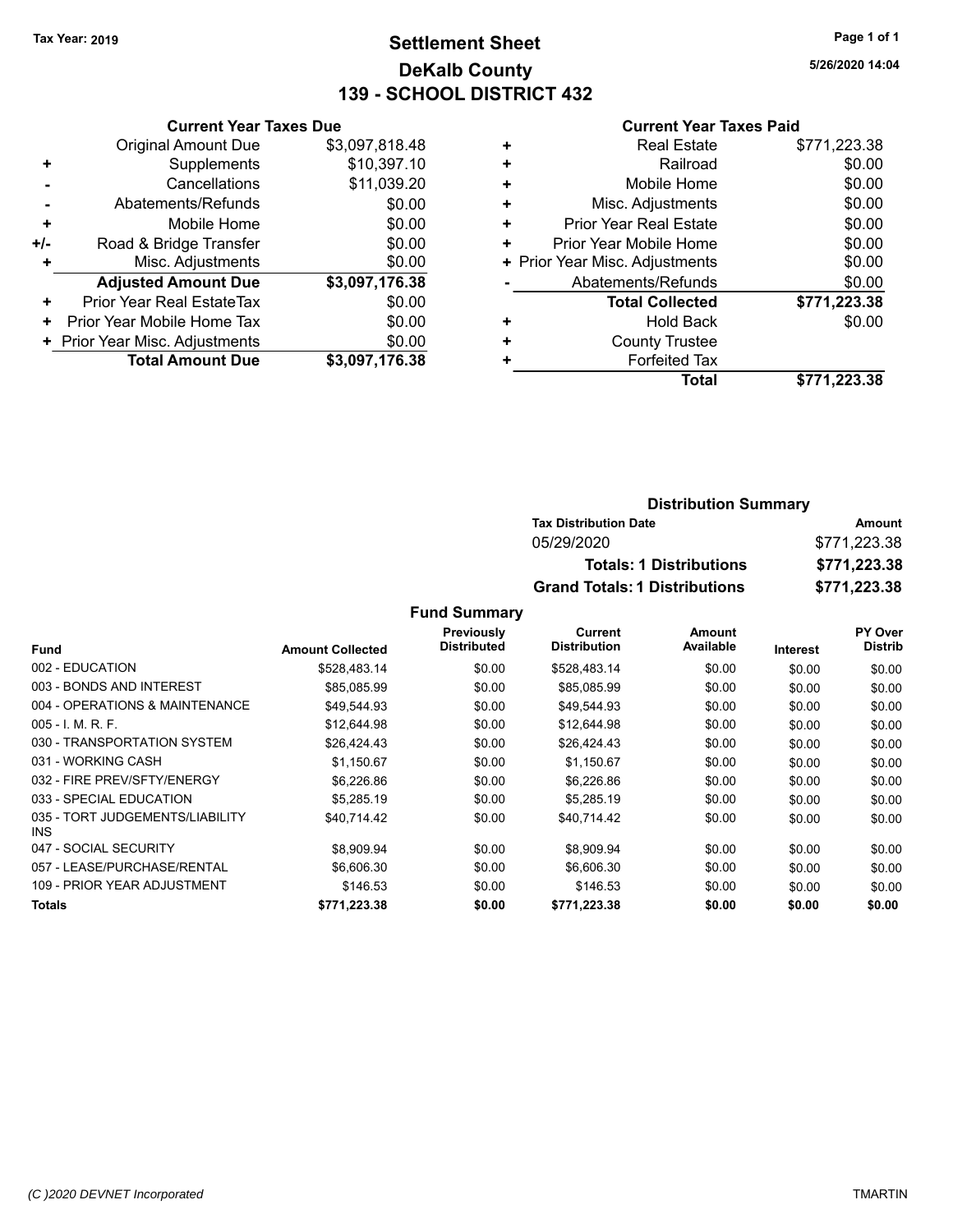# **Settlement Sheet Tax Year: 2019 Page 1 of 1 DeKalb County 141 - CC 509 ELGIN**

| <b>Current Year Taxes Due</b> |            |
|-------------------------------|------------|
| Am∩unt Du                     | <b>RG.</b> |

| \$0.00<br>\$0.00<br>\$0.00 |
|----------------------------|
|                            |
|                            |
|                            |
| \$0.00                     |
| \$0.00                     |
| \$0.00                     |
| \$6,484.06                 |
| \$0.00                     |
|                            |
| \$0.00                     |
| \$0.00                     |
|                            |

|   | <b>Current Year Taxes Paid</b> |            |
|---|--------------------------------|------------|
| ٠ | <b>Real Estate</b>             | \$1,644.64 |
| ٠ | Railroad                       | \$0.00     |
| ÷ | Mobile Home                    | \$0.00     |
| ٠ | Misc. Adjustments              | \$0.00     |
| ٠ | <b>Prior Year Real Estate</b>  | \$0.00     |
| ٠ | Prior Year Mobile Home         | \$0.00     |
|   | + Prior Year Misc. Adjustments | \$0.00     |
|   | Abatements/Refunds             | \$0.00     |
|   | <b>Total Collected</b>         | \$1,644.64 |
| ٠ | Hold Back                      | \$0.00     |
| ÷ | <b>County Trustee</b>          |            |
|   | <b>Forfeited Tax</b>           |            |
|   | Total                          | \$1.644.64 |
|   |                                |            |

|      | <b>Distribution Summary</b>      |                                       |                                |                 |                                  |  |
|------|----------------------------------|---------------------------------------|--------------------------------|-----------------|----------------------------------|--|
|      |                                  | <b>Tax Distribution Date</b>          |                                |                 | Amount                           |  |
|      |                                  | 05/29/2020                            |                                |                 | \$1,644.64                       |  |
|      |                                  |                                       | <b>Totals: 1 Distributions</b> |                 | \$1,644.64                       |  |
|      |                                  | <b>Grand Totals: 1 Distributions</b>  |                                |                 | \$1,644.64                       |  |
|      | <b>Fund Summary</b>              |                                       |                                |                 |                                  |  |
| ted  | Previously<br><b>Distributed</b> | <b>Current</b><br><b>Distribution</b> | Amount<br>Available            | <b>Interest</b> | <b>PY Over</b><br><b>Distrib</b> |  |
| 06.( | \$0.00                           | \$319.66                              | \$0.00                         | \$0.00          | \$0.00                           |  |

| <b>Fund</b>                                  | <b>Amount Collected</b> | <b>Distributed</b> | <b>Distribution</b> | Available | <b>Interest</b> | <b>Distrib</b> |
|----------------------------------------------|-------------------------|--------------------|---------------------|-----------|-----------------|----------------|
| 003 - BONDS AND INTEREST                     | \$319.66                | \$0.00             | \$319.66            | \$0.00    | \$0.00          | \$0.00         |
| 027 - AUDIT                                  | \$2.60                  | \$0.00             | \$2.60              | \$0.00    | \$0.00          | \$0.00         |
| 035 - TORT JUDGEMENTS/LIABILITY<br>INS.      | \$12.08                 | \$0.00             | \$12.08             | \$0.00    | \$0.00          | \$0.00         |
| 047 - SOCIAL SECURITY                        | \$0.13                  | \$0.00             | \$0.13              | \$0.00    | \$0.00          | \$0.00         |
| 136 - OPERATIONS & MAINTENANCE<br>(colleges) | \$305.65                | \$0.00             | \$305.65            | \$0.00    | \$0.00          | \$0.00         |
| 159 - EDUCATIONAL PURPOSES<br>(colleges)     | \$1.004.52              | \$0.00             | \$1.004.52          | \$0.00    | \$0.00          | \$0.00         |
| Totals                                       | \$1,644.64              | \$0.00             | \$1.644.64          | \$0.00    | \$0.00          | \$0.00         |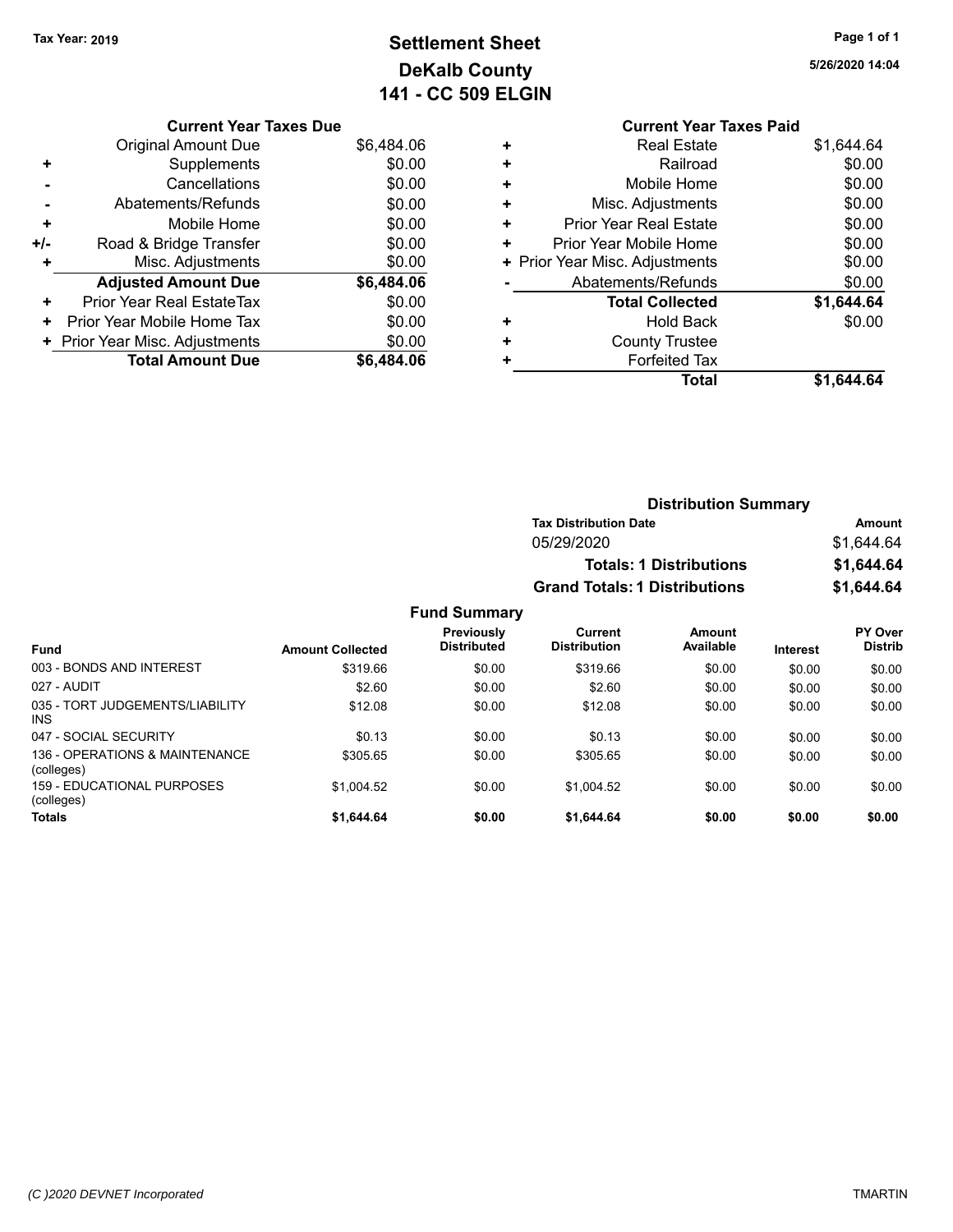# **Settlement Sheet Tax Year: 2019 Page 1 of 1 DeKalb County 142 - CC 511 ROCK VALLEY**

**5/26/2020 14:04**

#### **Current Year Taxes Paid**

| <b>Current Year Taxes Due</b> |                                |
|-------------------------------|--------------------------------|
| <b>Original Amount Due</b>    | \$1,281.86                     |
| Supplements                   | \$0.00                         |
| Cancellations                 | \$0.00                         |
| Abatements/Refunds            | \$0.67                         |
| Mobile Home                   | \$0.00                         |
| Road & Bridge Transfer        | \$0.00                         |
| Misc. Adjustments             | \$0.00                         |
| <b>Adjusted Amount Due</b>    | \$1,281.19                     |
| Prior Year Real EstateTax     | \$0.00                         |
| Prior Year Mobile Home Tax    | \$0.00                         |
|                               | \$0.00                         |
| <b>Total Amount Due</b>       | \$1,281.19                     |
|                               | + Prior Year Misc. Adjustments |

| <b>Real Estate</b>            | \$687.94                       |
|-------------------------------|--------------------------------|
| Railroad                      | \$0.00                         |
| Mobile Home                   | \$0.00                         |
| Misc. Adjustments             | \$0.00                         |
| <b>Prior Year Real Estate</b> | \$0.00                         |
| Prior Year Mobile Home        | \$0.00                         |
|                               | \$0.00                         |
| Abatements/Refunds            | \$0.67                         |
| <b>Total Collected</b>        | \$687.27                       |
| Hold Back                     | \$0.00                         |
| <b>County Trustee</b>         |                                |
| <b>Forfeited Tax</b>          |                                |
| Total                         | \$687.27                       |
|                               | + Prior Year Misc. Adjustments |

| <b>Distribution Summary</b>          |          |
|--------------------------------------|----------|
| <b>Tax Distribution Date</b>         | Amount   |
| 05/29/2020                           | \$687.27 |
| <b>Totals: 1 Distributions</b>       | \$687.27 |
| <b>Grand Totals: 1 Distributions</b> | \$687.27 |

**Fund Summary**

| <b>Fund</b>                                     | <b>Amount Collected</b> | Previously<br><b>Distributed</b> | <b>Current</b><br><b>Distribution</b> | Amount<br>Available | <b>Interest</b> | PY Over<br><b>Distrib</b> |
|-------------------------------------------------|-------------------------|----------------------------------|---------------------------------------|---------------------|-----------------|---------------------------|
| 003 - BONDS AND INTEREST                        | \$293.53                | \$0.00                           | \$293.53                              | \$0.00              | \$0.00          | \$0.00                    |
| 027 - AUDIT                                     | \$1.21                  | \$0.00                           | \$1.21                                | \$0.00              | \$0.00          | \$0.00                    |
| 035 - TORT JUDGEMENTS/LIABILITY<br><b>INS</b>   | \$0.00                  | \$0.00                           | \$0.00                                | \$0.00              | \$0.00          | \$0.00                    |
| 047 - SOCIAL SECURITY                           | \$0.00                  | \$0.00                           | \$0.00                                | \$0.00              | \$0.00          | \$0.00                    |
| 136 - OPERATIONS & MAINTENANCE<br>(colleges)    | \$58.15                 | \$0.00                           | \$58.15                               | \$0.00              | \$0.00          | \$0.00                    |
| 141 - HLTH, SFTY/HANDICAP<br>ACCESS/ENERGY      | \$0.00                  | \$0.00                           | \$0.00                                | \$0.00              | \$0.00          | \$0.00                    |
| <b>159 - EDUCATIONAL PURPOSES</b><br>(colleges) | \$334.38                | \$0.00                           | \$334.38                              | \$0.00              | \$0.00          | \$0.00                    |
| <b>Totals</b>                                   | \$687.27                | \$0.00                           | \$687.27                              | \$0.00              | \$0.00          | \$0.00                    |
|                                                 |                         |                                  |                                       |                     |                 |                           |

#### **Abatement Detail**

| Year Source                        | <b>Account Type</b> | <b>Amount Adiustment Description</b> |
|------------------------------------|---------------------|--------------------------------------|
| 2018 RE - Real Estate RE Abatement |                     | \$0.67 PTAB INTEREST REFUN           |

**Totals \$0.67 1 entries**

2018 PTAB INTEREST REFUND 02-21-176-004 by TBA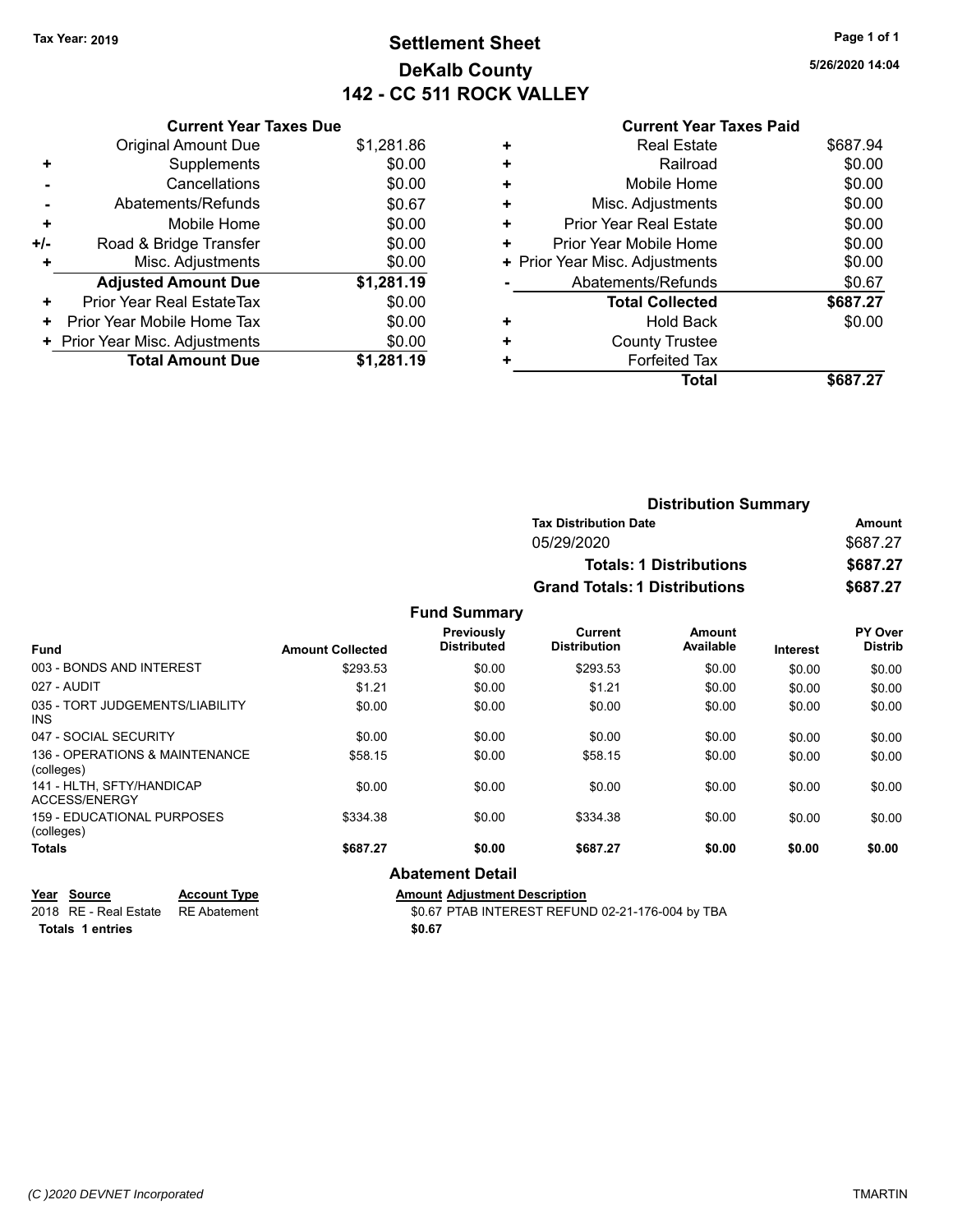# **Settlement Sheet Tax Year: 2019 Page 1 of 1 DeKalb County 143 - CC 513 ILLINOIS VALLEY**

**5/26/2020 14:04**

#### **Current Year Taxes Paid**

|     | <b>Current Year Taxes Due</b>    |            |
|-----|----------------------------------|------------|
|     | <b>Original Amount Due</b>       | \$8,768.81 |
| ٠   | Supplements                      | \$0.00     |
|     | Cancellations                    | \$0.00     |
|     | Abatements/Refunds               | \$0.00     |
| ٠   | Mobile Home                      | \$0.00     |
| +/- | Road & Bridge Transfer           | \$0.00     |
|     | Misc. Adjustments                | \$0.00     |
|     | <b>Adjusted Amount Due</b>       | \$8,768.81 |
| ÷   | <b>Prior Year Real EstateTax</b> | \$0.00     |
| ÷   | Prior Year Mobile Home Tax       | \$0.00     |
|     | + Prior Year Misc. Adjustments   | \$0.00     |
|     | <b>Total Amount Due</b>          | \$8,768,81 |

| ٠ | <b>Real Estate</b>             | \$1,867.15 |
|---|--------------------------------|------------|
| ٠ | Railroad                       | \$0.00     |
| ٠ | Mobile Home                    | \$0.00     |
| ٠ | Misc. Adjustments              | \$0.00     |
| ٠ | <b>Prior Year Real Estate</b>  | \$0.00     |
| ٠ | Prior Year Mobile Home         | \$0.00     |
|   | + Prior Year Misc. Adjustments | \$0.00     |
|   | Abatements/Refunds             | \$0.00     |
|   | <b>Total Collected</b>         | \$1,867.15 |
| ٠ | Hold Back                      | \$0.00     |
|   | <b>County Trustee</b>          |            |
| ٠ | <b>Forfeited Tax</b>           |            |
|   | Total                          | \$1,867.15 |

| <b>Distribution Summary</b>          |            |
|--------------------------------------|------------|
| <b>Tax Distribution Date</b>         | Amount     |
| 05/29/2020                           | \$1.867.15 |
| <b>Totals: 1 Distributions</b>       | \$1,867.15 |
| <b>Grand Totals: 1 Distributions</b> | \$1,867.15 |

|                                                     |                         | Previously         | Current             | Amount    |          | PY Over        |
|-----------------------------------------------------|-------------------------|--------------------|---------------------|-----------|----------|----------------|
| <b>Fund</b>                                         | <b>Amount Collected</b> | <b>Distributed</b> | <b>Distribution</b> | Available | Interest | <b>Distrib</b> |
| 003 - BONDS AND INTEREST                            | \$0.00                  | \$0.00             | \$0.00              | \$0.00    | \$0.00   | \$0.00         |
| 027 - AUDIT                                         | \$5.90                  | \$0.00             | \$5.90              | \$0.00    | \$0.00   | \$0.00         |
| 035 - TORT JUDGMENTS, LIABILITY<br><b>INSURANCE</b> | \$155.66                | \$0.00             | \$155.66            | \$0.00    | \$0.00   | \$0.00         |
| 047 - SOCIAL SECURITY                               | \$30.80                 | \$0.00             | \$30.80             | \$0.00    | \$0.00   | \$0.00         |
| 136 - OPERATIONS & MAINTENANCE<br>(colleges)        | \$201.63                | \$0.00             | \$201.63            | \$0.00    | \$0.00   | \$0.00         |
| 141 - HLTH. SFTY/HANDICAP<br>ACCESS/ENERGY          | \$210.45                | \$0.00             | \$210.45            | \$0.00    | \$0.00   | \$0.00         |
| 149 - STATEWIDE AVERAGE<br>ADDITIONAL TAX           | \$607.41                | \$0.00             | \$607.41            | \$0.00    | \$0.00   | \$0.00         |
| 159 - EDUCATIONAL PURPOSES<br>(colleges)            | \$655.30                | \$0.00             | \$655.30            | \$0.00    | \$0.00   | \$0.00         |
| <b>Totals</b>                                       | \$1.867.15              | \$0.00             | \$1.867.15          | \$0.00    | \$0.00   | \$0.00         |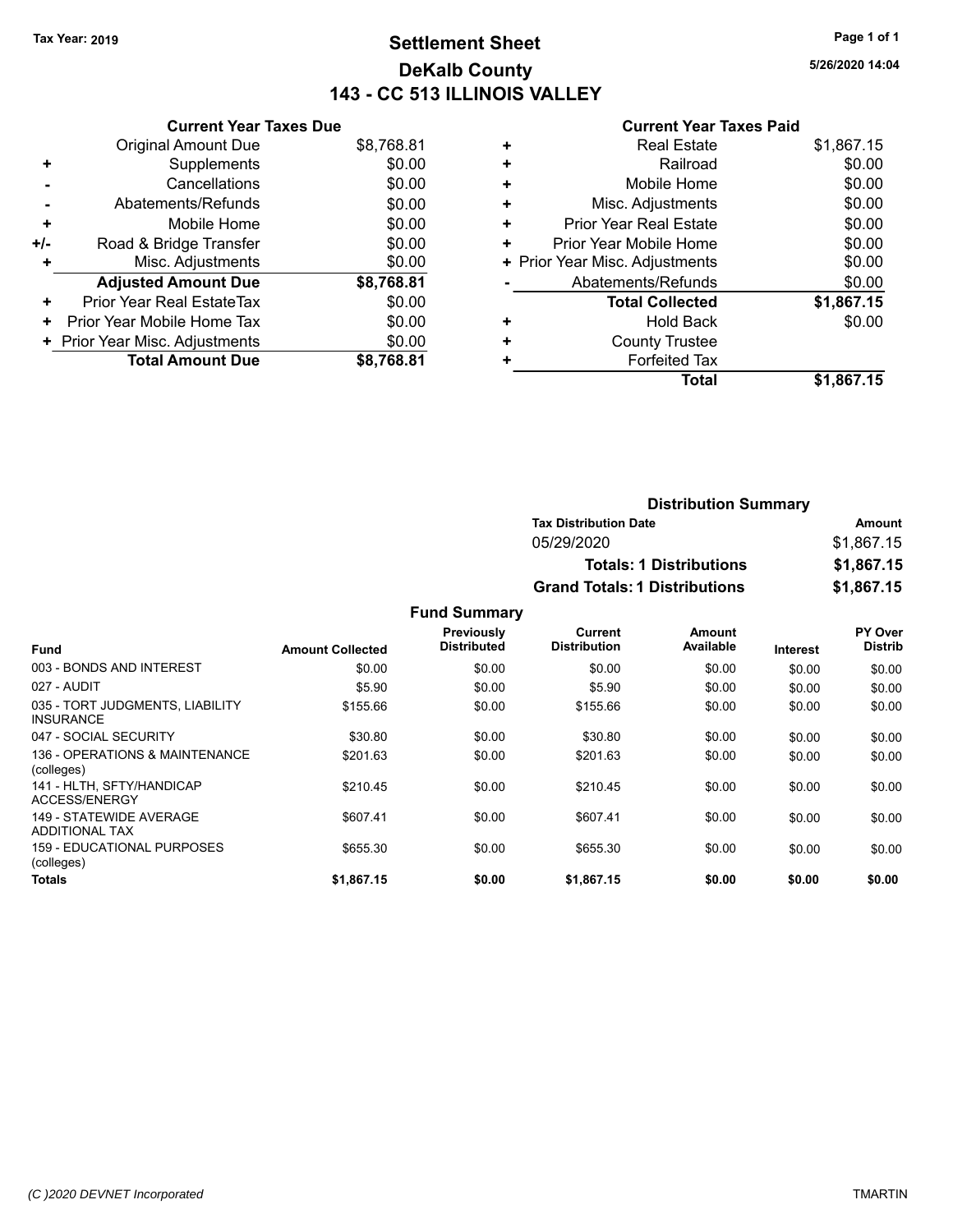# **Settlement Sheet Tax Year: 2019 Page 1 of 1 DeKalb County 144 - CC 516 WAUBONSEE**

**5/26/2020 14:04**

#### **Current Year Taxes Paid**

|       | <b>Current Year Taxes Due</b>  |                |
|-------|--------------------------------|----------------|
|       | <b>Original Amount Due</b>     | \$1,962,573.89 |
| ٠     | Supplements                    | \$13,061.89    |
|       | Cancellations                  | \$15,136.02    |
|       | Abatements/Refunds             | \$0.00         |
| ٠     | Mobile Home                    | \$0.00         |
| $+/-$ | Road & Bridge Transfer         | \$0.00         |
| ÷     | Misc. Adjustments              | \$0.00         |
|       | <b>Adjusted Amount Due</b>     | \$1,960,499.76 |
| ٠     | Prior Year Real EstateTax      | (\$0.03)       |
| ٠     | Prior Year Mobile Home Tax     | \$0.00         |
|       | + Prior Year Misc. Adjustments | \$267.18       |
|       | <b>Total Amount Due</b>        | \$1,960,766.91 |
|       |                                |                |

| Railroad<br>٠<br>\$0.00<br>Mobile Home<br>٠<br>Misc. Adjustments<br>٠<br><b>Prior Year Real Estate</b><br>٠<br>Prior Year Mobile Home<br>٠<br>+ Prior Year Misc. Adjustments<br>Abatements/Refunds |  | \$0.00       |
|----------------------------------------------------------------------------------------------------------------------------------------------------------------------------------------------------|--|--------------|
|                                                                                                                                                                                                    |  |              |
|                                                                                                                                                                                                    |  |              |
|                                                                                                                                                                                                    |  | \$0.00       |
|                                                                                                                                                                                                    |  | (\$0.03)     |
|                                                                                                                                                                                                    |  | \$0.00       |
|                                                                                                                                                                                                    |  | \$267.18     |
|                                                                                                                                                                                                    |  | \$0.00       |
| <b>Total Collected</b>                                                                                                                                                                             |  | \$476,627.27 |
| <b>Hold Back</b><br>٠                                                                                                                                                                              |  | \$0.00       |
| <b>County Trustee</b><br>٠                                                                                                                                                                         |  |              |
| <b>Forfeited Tax</b><br>٠                                                                                                                                                                          |  |              |
| Total                                                                                                                                                                                              |  | \$476,627.27 |

|                     | <b>Distribution Summary</b>          |              |
|---------------------|--------------------------------------|--------------|
|                     | <b>Tax Distribution Date</b>         | Amount       |
|                     | 05/29/2020                           | \$476,627.27 |
|                     | <b>Totals: 1 Distributions</b>       | \$476,627.27 |
|                     | <b>Grand Totals: 1 Distributions</b> | \$476,627.27 |
| <b>Fund Summary</b> |                                      |              |

| <b>Fund</b>                                  | <b>Amount Collected</b> | <b>Previously</b><br><b>Distributed</b> | Current<br><b>Distribution</b> | Amount<br>Available | <b>Interest</b> | PY Over<br><b>Distrib</b> |
|----------------------------------------------|-------------------------|-----------------------------------------|--------------------------------|---------------------|-----------------|---------------------------|
| 003 - BONDS AND INTEREST                     | \$77.737.44             | \$0.00                                  | \$77.737.44                    | \$0.00              | \$0.00          | \$0.00                    |
| 027 - AUDIT                                  | \$774.52                | \$0.00                                  | \$774.52                       | \$0.00              | \$0.00          | \$0.00                    |
| 035 - TORT JUDGEMENTS/LIABILITY<br>INS.      | \$10.763.19             | \$0.00                                  | \$10.763.19                    | \$0.00              | \$0.00          | \$0.00                    |
| 136 - OPERATIONS & MAINTENANCE<br>(colleges) | \$60,966.35             | \$0.00                                  | \$60.966.35                    | \$0.00              | \$0.00          | \$0.00                    |
| 159 - EDUCATIONAL PURPOSES<br>(colleges)     | \$326.385.77            | \$0.00                                  | \$326.385.77                   | \$0.00              | \$0.00          | \$0.00                    |
| <b>Totals</b>                                | \$476.627.27            | \$0.00                                  | \$476.627.27                   | \$0.00              | \$0.00          | \$0.00                    |

## **Miscellaneous Adjustment Detail**

| Year Source           | <b>Account Type</b>       | <b>Amount Adjustment Description</b>                          |
|-----------------------|---------------------------|---------------------------------------------------------------|
| 2018 RE - Real Estate | <b>Back Tax Collected</b> | \$16.81 ROYAL ESTATES HOLDING REDEMPTION 15-14-103-010 by TBA |
| 2018 RE - Real Estate | <b>Back Tax Collected</b> | \$16.81 ROYAL ESTATES HOLDING REDEMPTION 15-14-103-009 by TBA |
| 2018 RE - Real Estate | <b>Back Tax Collected</b> | \$16.81 ROYAL ESTATES HOLDING REDEMPTION 15-14-103-008 by TBA |
| 2018 RE - Real Estate | <b>Back Tax Collected</b> | \$16.81 ROYAL ESTATES HOLDING REDEMPTION 15-14-103-007 by TBA |
| 2018 RE - Real Estate | <b>Back Tax Collected</b> | \$16.81 ROYAL ESTATES HOLDING REDEMPTION 15-14-102-023 by TBA |
| 2018 RE - Real Estate | <b>Back Tax Collected</b> | \$16.81 ROYAL ESTATES HOLDING REDEMPTION 15-14-102-024 by TBA |
| 2018 RE - Real Estate | <b>Back Tax Collected</b> | \$16.81 ROYAL ESTATES HOLDING REDEMPTION 15-14-102-025 by TBA |
| 2018 RE - Real Estate | <b>Back Tax Collected</b> | \$16.81 ROYAL ESTATES HOLDING REDEMPTION 15-14-102-026 by TBA |
| 2018 DR - Drainage    | <b>Back Tax Collected</b> | \$0.87 AMEN REAL ESTATE LLC REDEMPTION 19-35-231-010 by TBA   |
| 2018 RE - Real Estate | <b>Back Tax Collected</b> | \$12.99 CLEINMARK REDEMPTION 15-15-228-013 by TBA             |
| 2018 RE - Real Estate | <b>Back Tax Collected</b> | \$69.27 AMEN REAL ESTATE LLC REDEMPTION 19-35-231-003 by TBA  |
| 2018 DR - Drainage    | <b>Back Tax Collected</b> | \$0.87 AMEN REAL ESTATE LLC REDEMPTION 19-35-231-003 by TBA   |
| 2018 RE - Real Estate | <b>Back Tax Collected</b> | \$48.70 AMEN REAL ESTATE LLC REDEMPTION 19-35-231-010 by TBA  |
| Totals 13 entries     |                           | \$267.18                                                      |
|                       |                           |                                                               |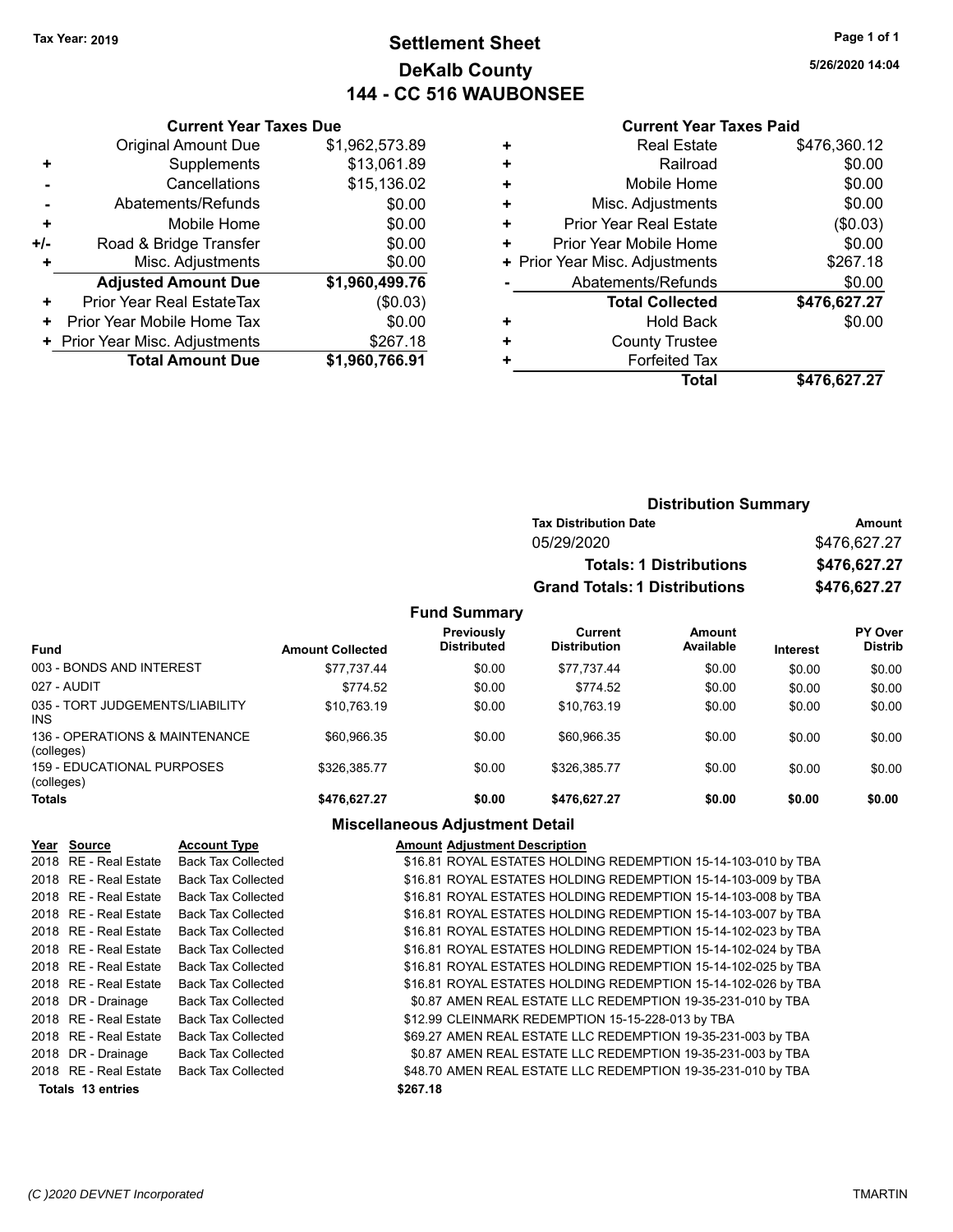# **Settlement Sheet Tax Year: 2019 Page 1 of 2 DeKalb County 145 - CC 523 KISHWAUKEE**

**5/26/2020 14:04**

#### **Current Year Taxes Paid**

|     | <b>Current Year Taxes Due</b>              |                 |  |  |  |  |
|-----|--------------------------------------------|-----------------|--|--|--|--|
|     | <b>Original Amount Due</b>                 | \$11,842,710.98 |  |  |  |  |
| ٠   | Supplements                                | \$138,189.40    |  |  |  |  |
|     | Cancellations                              | \$187,811.67    |  |  |  |  |
|     | Abatements/Refunds                         | \$164.75        |  |  |  |  |
| ٠   | \$0.00<br>Mobile Home                      |                 |  |  |  |  |
| +/- | Road & Bridge Transfer                     | \$0.00          |  |  |  |  |
|     | Misc. Adjustments                          | \$614.87        |  |  |  |  |
|     | <b>Adjusted Amount Due</b>                 | \$11,793,538.83 |  |  |  |  |
| ٠   | Prior Year Real EstateTax                  | (\$7,643.31)    |  |  |  |  |
| ٠   | Prior Year Mobile Home Tax                 | \$0.00          |  |  |  |  |
|     | \$887.58<br>+ Prior Year Misc. Adjustments |                 |  |  |  |  |
|     | <b>Total Amount Due</b>                    | \$11,786,783.10 |  |  |  |  |
|     |                                            |                 |  |  |  |  |

|   | <b>Real Estate</b>             | \$2,412,499.82 |
|---|--------------------------------|----------------|
| ٠ | Railroad                       | \$0.00         |
| ٠ | Mobile Home                    | \$0.00         |
| ٠ | Misc. Adjustments              | \$614.87       |
| ٠ | <b>Prior Year Real Estate</b>  | (\$7,643.31)   |
| ٠ | Prior Year Mobile Home         | \$0.00         |
|   | + Prior Year Misc. Adjustments | \$887.58       |
|   | Abatements/Refunds             | \$164.75       |
|   | <b>Total Collected</b>         | \$2,406,194.21 |
| ٠ | <b>Hold Back</b>               | \$0.00         |
| ÷ | <b>County Trustee</b>          |                |
| ٠ | <b>Forfeited Tax</b>           |                |
|   | <b>Total</b>                   | \$2,406,194.21 |
|   |                                |                |

| <b>Distribution Summary</b>          |                |  |  |  |  |
|--------------------------------------|----------------|--|--|--|--|
| <b>Tax Distribution Date</b>         | Amount         |  |  |  |  |
| 05/29/2020                           | \$2,406,194,21 |  |  |  |  |
| <b>Totals: 1 Distributions</b>       | \$2,406,194.21 |  |  |  |  |
| <b>Grand Totals: 1 Distributions</b> | \$2,406,194.21 |  |  |  |  |

**Fund Summary**

|                                               |                         | Previously         | Current             | Amount    |                 | PY Over        |
|-----------------------------------------------|-------------------------|--------------------|---------------------|-----------|-----------------|----------------|
| <b>Fund</b>                                   | <b>Amount Collected</b> | <b>Distributed</b> | <b>Distribution</b> | Available | <b>Interest</b> | <b>Distrib</b> |
| 003 - BONDS AND INTEREST                      | \$690.777.43            | \$0.00             | \$690.777.43        | \$0.00    | \$0.00          | \$0.00         |
| 027 - AUDIT                                   | \$12.938.11             | \$0.00             | \$12.938.11         | \$0.00    | \$0.00          | \$0.00         |
| 035 - TORT JUDGEMENTS/LIABILITY<br><b>INS</b> | \$198,277.63            | \$0.00             | \$198,277.63        | \$0.00    | \$0.00          | \$0.00         |
| 047 - SOCIAL SECURITY                         | \$43.350.00             | \$0.00             | \$43.350.00         | \$0.00    | \$0.00          | \$0.00         |
| 136 - OPERATIONS & MAINTENANCE<br>(colleges)  | \$273.916.33            | \$0.00             | \$273.916.33        | \$0.00    | \$0.00          | \$0.00         |
| 141 - HLTH/SFTY/HANDICAP<br>ACCESS/ENERGY     | \$182.610.89            | \$0.00             | \$182.610.89        | \$0.00    | \$0.00          | \$0.00         |
| 159 - EDUCATIONAL PURPOSES<br>(colleges)      | \$1.004.323.82          | \$0.00             | \$1.004.323.82      | \$0.00    | \$0.00          | \$0.00         |
| <b>Totals</b>                                 | \$2.406.194.21          | \$0.00             | \$2,406,194.21      | \$0.00    | \$0.00          | \$0.00         |

### **Miscellaneous Adjustment Detail**

| Year Source           | <b>Account Type</b>       | <b>Amount Adjustment Description</b>                          |
|-----------------------|---------------------------|---------------------------------------------------------------|
| 2018 RE - Real Estate | <b>Back Tax Collected</b> | \$18.55 TRUSTEE SALE 02-36-224-005 by TBA                     |
| 2018 RE - Real Estate | <b>Back Tax Collected</b> | \$24.81 MCGEHEE REDEMPTION 06-32-356-002 by TBA               |
| 2018 RE - Real Estate | <b>Back Tax Collected</b> | \$9.42 GERMAN REDEMPTION 02-22-307-014 by TBA                 |
| 2018 RE - Real Estate | <b>Back Tax Collected</b> | \$10.59 WOJDYLA REDEMPTION 03-18-251-012 by TBA               |
| 2018 RE - Real Estate | <b>Back Tax Collected</b> | \$34.67 VERSLUYS REDEMPTION 06-32-279-007 by TBA              |
| 2018 RE - Real Estate | <b>Back Tax Collected</b> | \$9.04 FIRST MID WEALTH REDEMPTION 03-30-101-005 by TBA       |
| 2018 RE - Real Estate | <b>Back Tax Collected</b> | \$18.83 GALLARDO CONSTRUCTION REDEMPTION 02-22-426-003 by TBA |
| 2018 RE - Real Estate | <b>Back Tax Collected</b> | \$1.21 PETERSON REDEMPTION 04-11-100-009 by TBA               |
| 2018 RE - Real Estate | <b>Back Tax Collected</b> | \$293.35 TRUSTEE SALE 08-22-283-001 by TBA                    |
| 2018 RE - Real Estate | <b>Back Tax Collected</b> | \$223.62 TRUSTEE SALE 07-23-185-001 by TBA                    |
| 2018 RE - Real Estate | <b>Back Tax Collected</b> | \$46.71 TRUSTEE SALE 08-15-101-002 by TBA                     |
| 2018 RE - Real Estate | <b>Back Tax Collected</b> | \$25.42 TRUSTEE SALE 02-22-307-024 by TBA                     |
| 2018 RE - Real Estate | <b>Back Tax Collected</b> | \$42.77 ENGSTROM REDEMPTION 09-29-300-013 by TBA              |
| 2018 RE - Real Estate | <b>Back Tax Collected</b> | \$42.77 ENGSTROM REDEMPTION 09-29-300-004 by TBA              |
| 2018 RE - Real Estate | <b>Back Tax Collected</b> | \$14.49 KIRCHHOFF REDEMPTION 03-19-333-008 by TBA             |
| 2018 RE - Real Estate | <b>Back Tax Collected</b> | \$71.33 PIOTROWSKI REDEMPTION 04-18-253-008 by TBA            |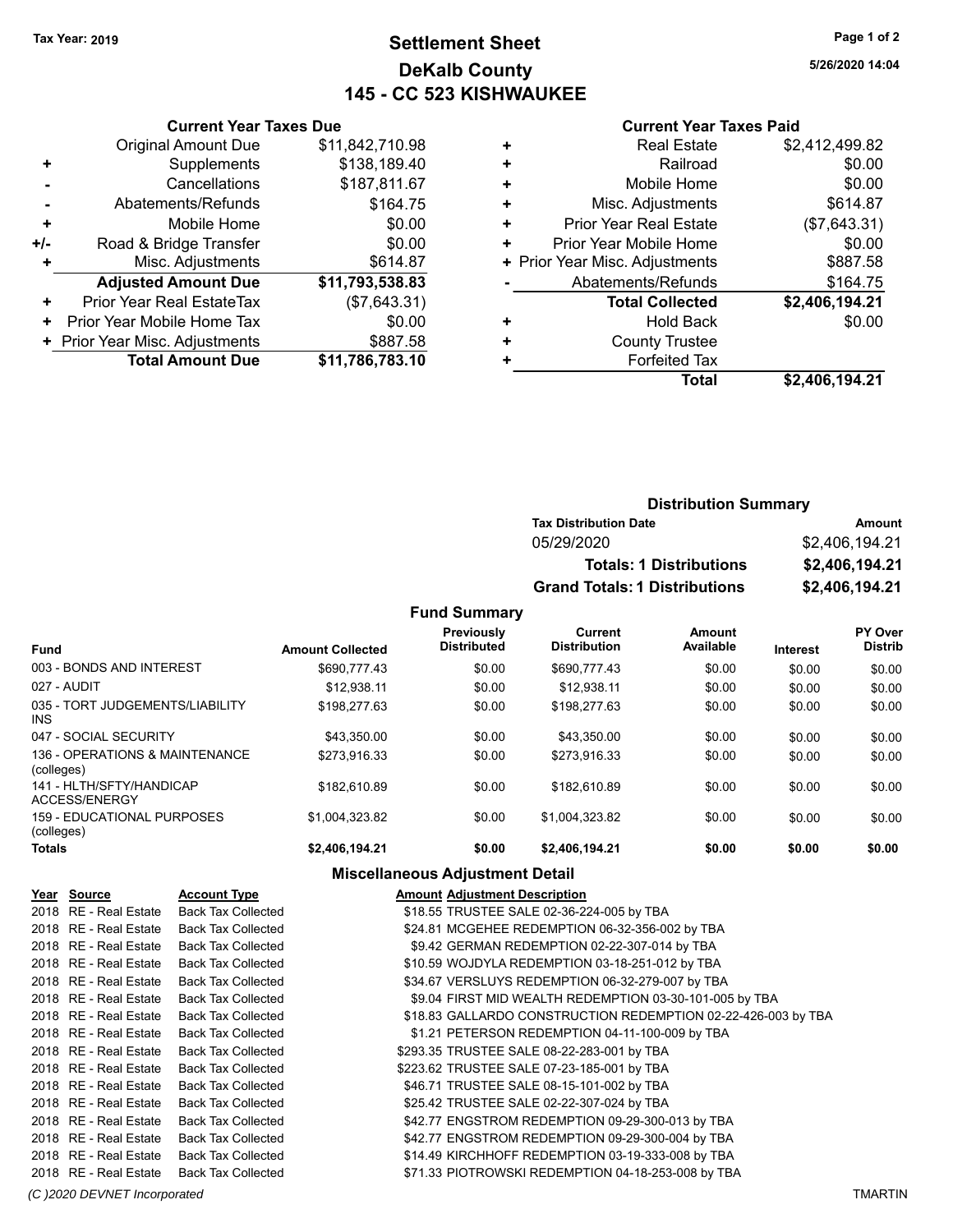# **Settlement Sheet Tax Year: 2019 Page 2 of 2 DeKalb County**

# **Miscellaneous Adjustment Detail**

**Year Source Account Type Amount Adjustment Description**<br>2019 RE - Real Estate Back Tax Collected \$4.26 ANB REDEMPTION 06-29 \$4.26 ANB REDEMPTION 06-29-278-007 by TBA 2019 RE - Real Estate Back Tax Collected \$610.61 LYNCH REDEMPTION 08-24-153-001 by TBA **Totals 18 entries 18 and 18 and 18 and 18 and 18 and 18 and 18 and 18 and 18 and 18 and 18 and 18 and 18 and 18 and 18 and 18 and 18 and 18 and 18 and 18 and 18 and 18 and 18 and 18 and 18 and 18 and 18 and 18 and 18 an** 

#### **Abatement Detail**

| Year Source             | <b>Account Type</b> | <b>Amount Adjustment Description</b>                            |
|-------------------------|---------------------|-----------------------------------------------------------------|
| 2018 RE - Real Estate   | <b>RE Abatement</b> | \$2.25 PTAB INTEREST REFUND 08-12-227-006 by TBA                |
| 2018 RE - Real Estate   | <b>RE</b> Abatement | \$4.27 PTAB INTEREST REFUND 08-22-151-045 by TBA                |
| 2018 RE - Real Estate   | <b>RE</b> Abatement | \$0.25 PTAB INTEREST REFUND 08-23-453-004 by TBA                |
| 2018   RE - Real Estate | <b>RE</b> Abatement | \$1.07 PTAB INTEREST REFUND 09-29-252-001, 09-17-326-001 by TBA |
| 2018 RE - Real Estate   | <b>RE</b> Abatement | \$8.58 PTAB INTEREST REFUND #2017-06099 THRU 2017-06139 by TBA  |
| 2018 RE - Real Estate   | <b>RE</b> Abatement | \$0.64 PTAB INTEREST REFUND 03-27-400-003 by TBA                |
| 2018   RE - Real Estate | <b>RE</b> Abatement | \$0.09 PTAB INTEREST REFUND 03-27-400-003 by TBA                |
| 2018   RE - Real Estate | <b>RE</b> Abatement | \$1.62 PTAB INTEREST REFUND 06-21-377-030 by TBA                |
| 2018   RE - Real Estate | <b>RE</b> Abatement | \$0.15 PTAB INTEREST REFUND 06-21-377-030 by TBA                |
| 2018 RE - Real Estate   | <b>RE</b> Abatement | \$0.29 PTAB INTEREST REFUND 03-27-400-003 by TBA                |
| 2019 RE - Real Estate   | <b>RE</b> Abatement | \$143.96 PTAB INTEREST REFUND 09-07-300-022 by TBA              |
| 2019 RE - Real Estate   | <b>RE Abatement</b> | \$0.86 PTAB INTEREST REFUND 02-36-228-002 by TBA                |
| 2019   RE - Real Estate | <b>RE</b> Abatement | \$0.14 PTAB INTEREST REFUND 06-21-179-027 by TBA                |
| 2019   RE - Real Estate | <b>RE</b> Abatement | \$0.59 PTAB INTEREST REFUND 06-21-377-032 by TBA                |
| Totals 14 entries       |                     | \$164.76                                                        |
|                         |                     |                                                                 |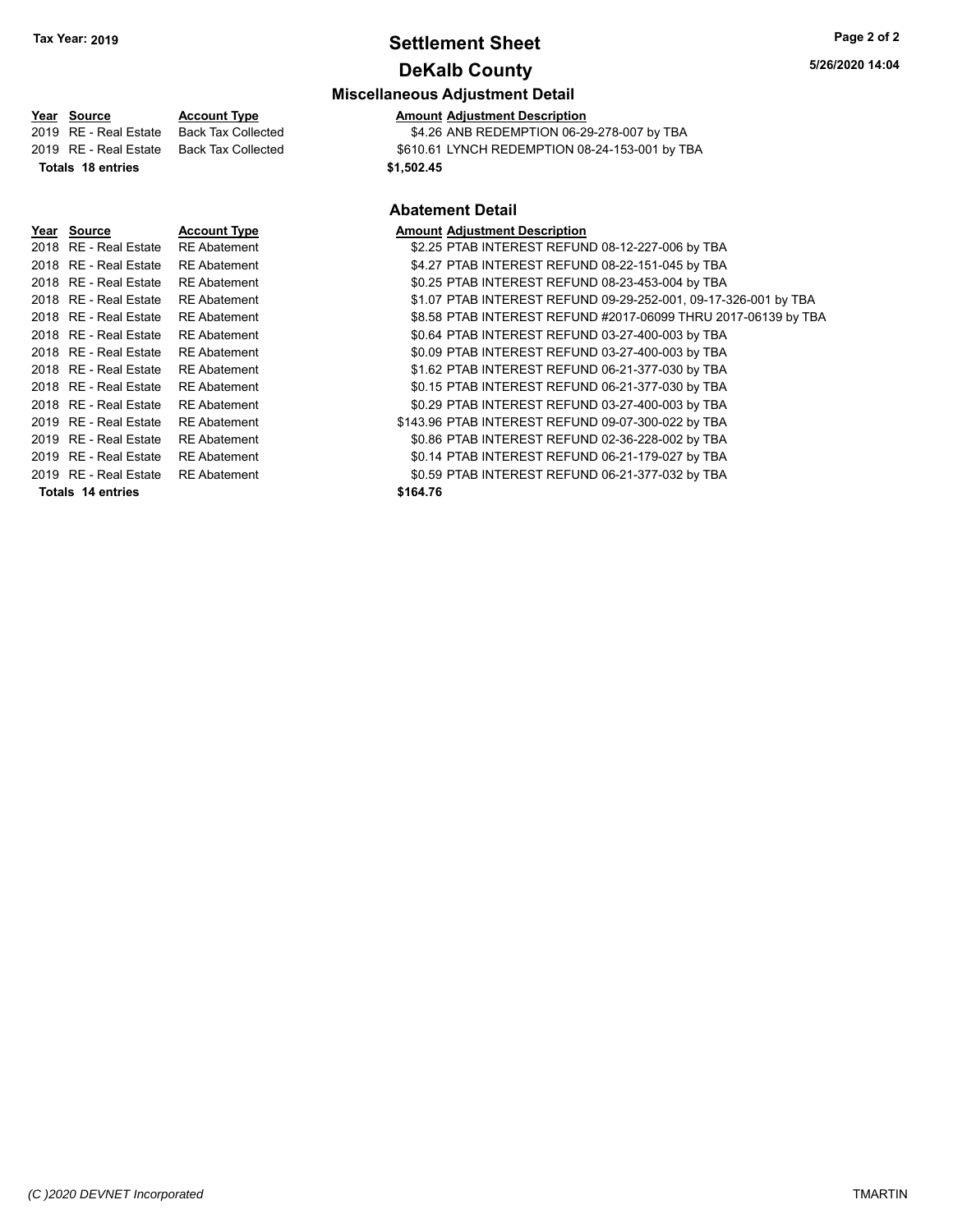# **Settlement Sheet Tax Year: 2019 Page 1 of 1 DeKalb County 150 - KISH. WATER RECLAM. DIST.**

**5/26/2020 14:04**

#### **Current Year Taxes Paid**

| <b>Current Year Taxes Due</b> |
|-------------------------------|
| \$780,735.20                  |
| \$22,099.19                   |
| \$31,257.67                   |
| \$30.91                       |
| \$0.00                        |
| \$0.00                        |
| \$127.18                      |
| \$771,672.99                  |
| (\$1,396.23)                  |
| \$0.00                        |
| \$60.37                       |
| \$770,337.13                  |
|                               |

| ٠ | <b>Real Estate</b>             | \$142,874.05 |
|---|--------------------------------|--------------|
| ÷ | Railroad                       | \$0.00       |
| ÷ | Mobile Home                    | \$0.00       |
| ٠ | Misc. Adjustments              | \$127.18     |
| ٠ | <b>Prior Year Real Estate</b>  | (\$1,396.23) |
| ٠ | Prior Year Mobile Home         | \$0.00       |
|   | + Prior Year Misc. Adjustments | \$60.37      |
|   | Abatements/Refunds             | \$30.91      |
|   | <b>Total Collected</b>         | \$141,634.46 |
| ٠ | <b>Hold Back</b>               | \$0.00       |
| ٠ | <b>County Trustee</b>          |              |
| ٠ | <b>Forfeited Tax</b>           |              |
|   | Total                          | \$141,634.46 |
|   |                                |              |

|                      |                         |                                  | <b>Distribution Summary</b>          |                                |          |                           |
|----------------------|-------------------------|----------------------------------|--------------------------------------|--------------------------------|----------|---------------------------|
|                      |                         |                                  | <b>Tax Distribution Date</b>         |                                |          | Amount                    |
|                      |                         |                                  | 05/29/2020                           |                                |          | \$141,634.46              |
|                      |                         |                                  |                                      | <b>Totals: 1 Distributions</b> |          | \$141,634.46              |
|                      |                         |                                  | <b>Grand Totals: 1 Distributions</b> |                                |          | \$141,634.46              |
|                      |                         | <b>Fund Summary</b>              |                                      |                                |          |                           |
| <b>Fund</b>          | <b>Amount Collected</b> | Previously<br><b>Distributed</b> | Current<br><b>Distribution</b>       | Amount<br>Available            | Interest | PY Over<br><b>Distrib</b> |
| 001 - CORPORATE      | \$84,047.16             | \$0.00                           | \$84,047.16                          | \$0.00                         | \$0.00   | \$0.00                    |
| $005 - I. M. R. F.$  | \$18,595.05             | \$0.00                           | \$18,595.05                          | \$0.00                         | \$0.00   | \$0.00                    |
| 027 - AUDIT          | \$0.00                  | \$0.00                           | \$0.00                               | \$0.00                         | \$0.00   | \$0.00                    |
| 045 - PUBLIC BENEFIT | \$38.992.25             | \$0.00                           | \$38.992.25                          | \$0.00                         | \$0.00   | \$0.00                    |

#### **Miscellaneous Adjustment Detail**

047 - SOCIAL SECURITY 60.00 \$0.00 \$0.00 \$0.00 \$0.00 \$0.00 \$0.00 \$0.00 \$0.00 \$0.00 **Totals \$141,634.46 \$0.00 \$141,634.46 \$0.00 \$0.00 \$0.00**

| Year Source             | <b>Account Type</b>                            | <b>Amount Adjustment Description</b>           |
|-------------------------|------------------------------------------------|------------------------------------------------|
| 2018   RE - Real Estate | Back Tax Collected                             | \$60.37 TRUSTEE SALE 08-22-283-001 by TBA      |
|                         | 2019   RE - Real Estate     Back Tax Collected | \$127.18 LYNCH REDEMPTION 08-24-153-001 by TBA |
| Totals 2 entries        |                                                | \$187.55                                       |
|                         |                                                |                                                |

|                         | Year Source                        | <b>Account Type</b> | <b>Amount Adjustment Description</b> |
|-------------------------|------------------------------------|---------------------|--------------------------------------|
|                         | 2018 RE - Real Estate RE Abatement |                     | \$0.88 PTAB INTEREST REFUN           |
|                         | 2018 RE - Real Estate RE Abatement |                     | \$0.05 PTAB INTEREST REFUN           |
|                         | 2019 RE - Real Estate RE Abatement |                     | \$29.98 PTAB INTEREST REFUN          |
| <b>Totals 3 entries</b> |                                    |                     | \$30.91                              |

#### **Abatement Detail**

2018 RE - Real Estate RE Abatement \$0.88 PTAB INTEREST REFUND 08-22-151-045 by TBA 2018 RE - Real Estate RE Abatement S0.05 PTAB INTEREST REFUND 08-23-453-004 by TBA 2019 RE - Real Estate RE Abatement S29.98 PTAB INTEREST REFUND 09-07-300-022 by TBA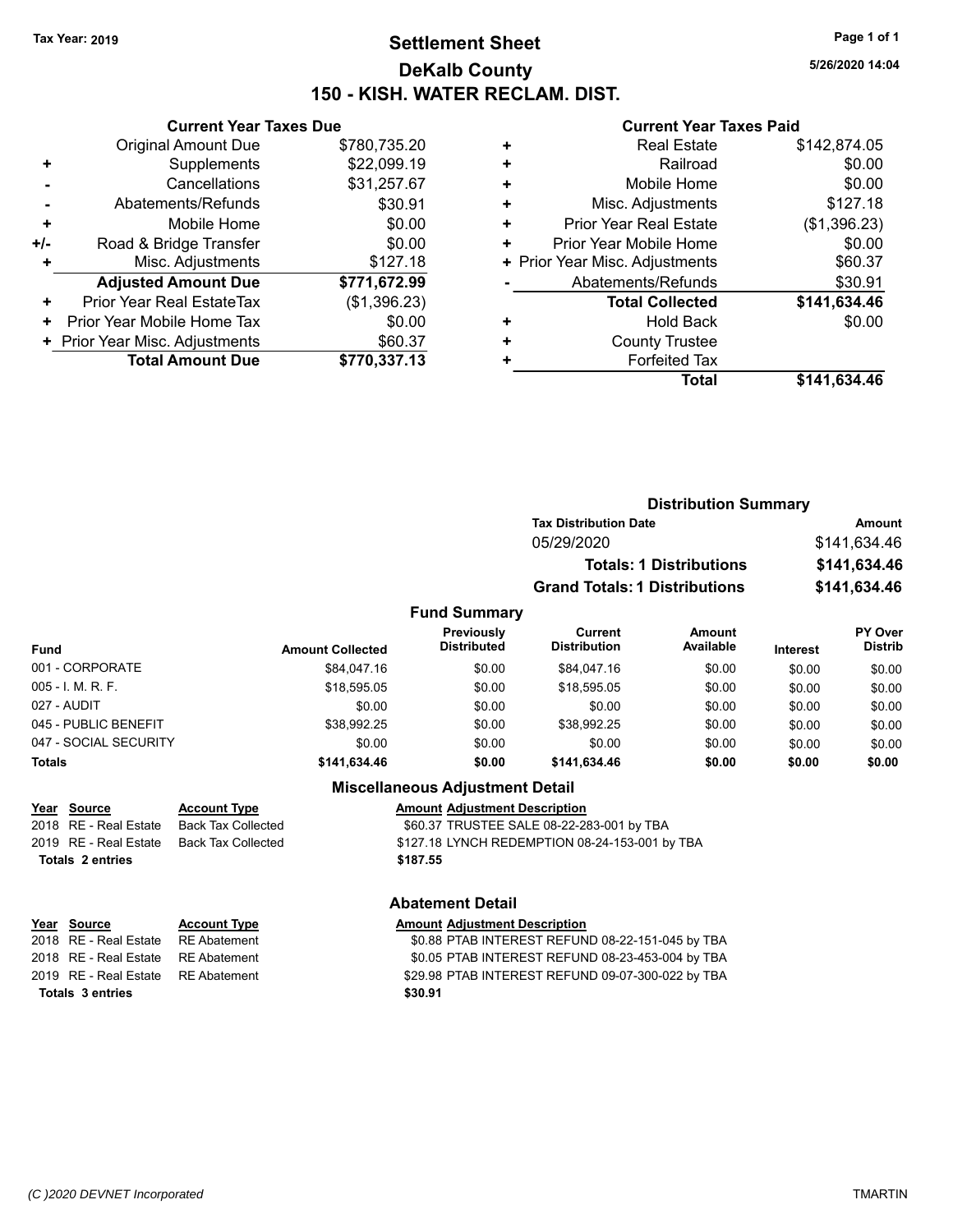# **Settlement Sheet Tax Year: 2019 Page 1 of 1 DeKalb County 151 - FAIRDALE STREET LIGHT**

**5/26/2020 14:04**

|     | <b>Current Year Taxes Due</b>  |            |
|-----|--------------------------------|------------|
|     | <b>Original Amount Due</b>     | \$2,600.06 |
| ٠   | Supplements                    | \$0.00     |
|     | Cancellations                  | \$0.00     |
|     | Abatements/Refunds             | \$0.00     |
| ٠   | Mobile Home                    | \$0.00     |
| +/- | Road & Bridge Transfer         | \$0.00     |
| ٠   | Misc. Adjustments              | \$0.00     |
|     | <b>Adjusted Amount Due</b>     | \$2,600.06 |
| ٠   | Prior Year Real EstateTax      | \$0.00     |
| ٠   | Prior Year Mobile Home Tax     | \$0.00     |
|     | + Prior Year Misc. Adjustments | \$0.00     |
|     | <b>Total Amount Due</b>        | \$2,600.06 |

|   | <b>Real Estate</b>             | \$727.12 |
|---|--------------------------------|----------|
| ٠ | Railroad                       | \$0.00   |
| ٠ | Mobile Home                    | \$0.00   |
| + | Misc. Adjustments              | \$0.00   |
| ٠ | <b>Prior Year Real Estate</b>  | \$0.00   |
| ٠ | Prior Year Mobile Home         | \$0.00   |
|   | + Prior Year Misc. Adjustments | \$0.00   |
|   | Abatements/Refunds             | \$0.00   |
|   | <b>Total Collected</b>         | \$727.12 |
| ٠ | Hold Back                      | \$0.00   |
|   | <b>County Trustee</b>          |          |
| + | <b>Forfeited Tax</b>           |          |
|   | <b>Total</b>                   | \$727.12 |
|   |                                |          |

|                 |                         | <b>Distribution Summary</b>      |                                       |                                |                 |                           |
|-----------------|-------------------------|----------------------------------|---------------------------------------|--------------------------------|-----------------|---------------------------|
|                 |                         |                                  | <b>Tax Distribution Date</b>          |                                |                 | Amount                    |
|                 |                         |                                  | 05/29/2020                            |                                |                 | \$727.12                  |
|                 |                         |                                  |                                       | <b>Totals: 1 Distributions</b> |                 | \$727.12                  |
|                 |                         |                                  | <b>Grand Totals: 1 Distributions</b>  |                                |                 | \$727.12                  |
|                 |                         | <b>Fund Summary</b>              |                                       |                                |                 |                           |
| <b>Fund</b>     | <b>Amount Collected</b> | Previously<br><b>Distributed</b> | <b>Current</b><br><b>Distribution</b> | Amount<br>Available            | <b>Interest</b> | PY Over<br><b>Distrib</b> |
| 001 - CORPORATE | \$727.12                | \$0.00                           | \$727.12                              | \$0.00                         | \$0.00          | \$0.00                    |
| Totals          | \$727.12                | \$0.00                           | \$727.12                              | \$0.00                         | \$0.00          | \$0.00                    |
|                 |                         |                                  |                                       |                                |                 |                           |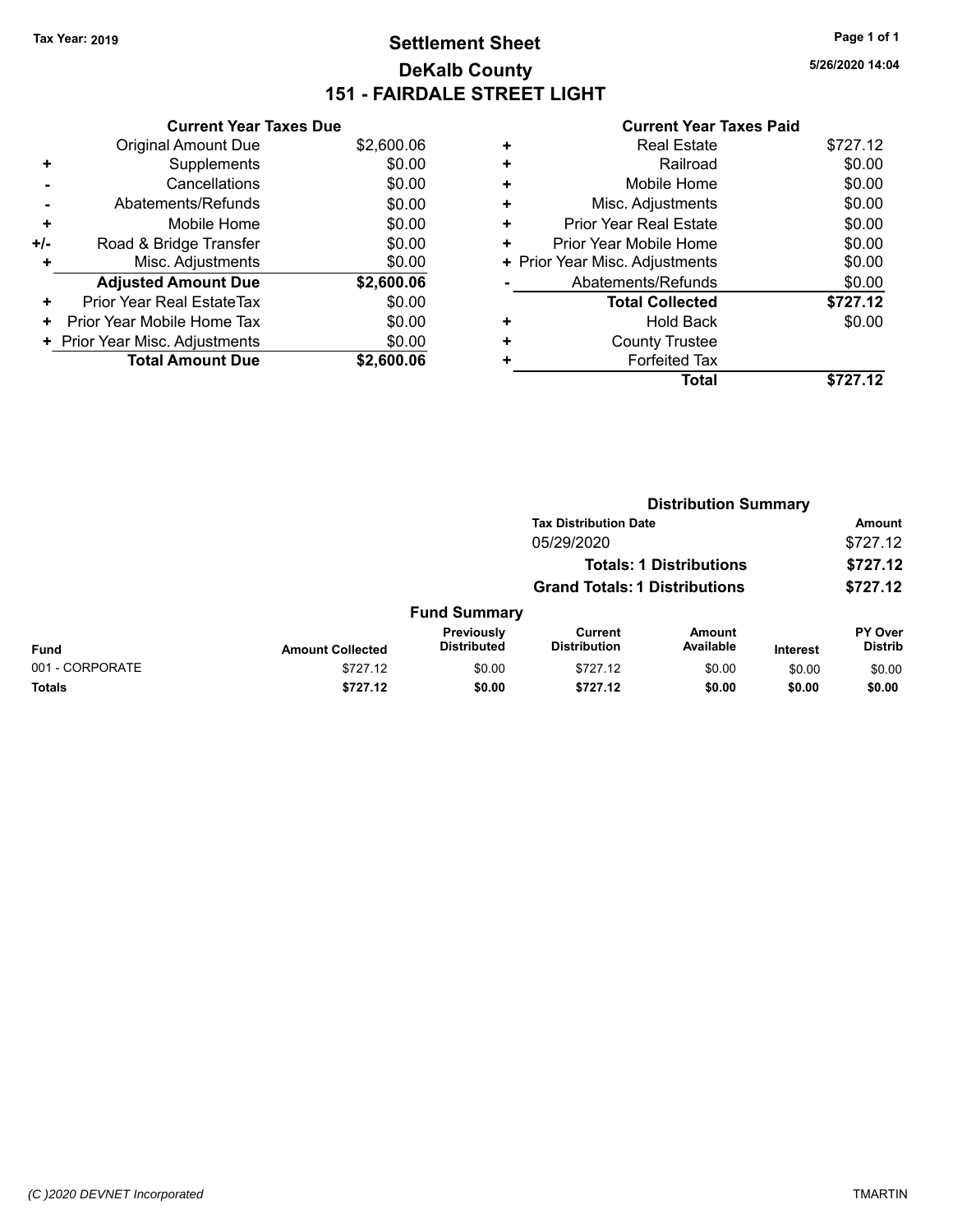# **Settlement Sheet Tax Year: 2019 Page 1 of 1 DeKalb County 152 - AFTON-PIERCE MULTI TWP**

**5/26/2020 14:04**

| <b>Current Year Taxes Due</b> |                                |
|-------------------------------|--------------------------------|
| <b>Original Amount Due</b>    | \$26,526.30                    |
| Supplements                   | \$135.41                       |
| Cancellations                 | \$142.44                       |
| Abatements/Refunds            | \$0.00                         |
| Mobile Home                   | \$0.00                         |
| Road & Bridge Transfer        | \$0.00                         |
| Misc. Adjustments             | \$0.00                         |
| <b>Adjusted Amount Due</b>    | \$26,519.27                    |
| Prior Year Real EstateTax     | \$0.00                         |
| Prior Year Mobile Home Tax    | \$0.00                         |
|                               | \$0.00                         |
| <b>Total Amount Due</b>       | \$26,519.27                    |
|                               | + Prior Year Misc. Adjustments |

| <b>Real Estate</b>             | \$5,103.25 |
|--------------------------------|------------|
| Railroad                       | \$0.00     |
| Mobile Home                    | \$0.00     |
| Misc. Adjustments              | \$0.00     |
| <b>Prior Year Real Estate</b>  | \$0.00     |
| Prior Year Mobile Home         | \$0.00     |
| + Prior Year Misc. Adjustments | \$0.00     |
| Abatements/Refunds             | \$0.00     |
| <b>Total Collected</b>         | \$5,103.25 |
| Hold Back                      | \$0.00     |
| <b>County Trustee</b>          |            |
| <b>Forfeited Tax</b>           |            |
| Total                          | \$5,103.25 |
|                                |            |

|                                         |                         |                                  | <b>Distribution Summary</b>          |                                |                 |                           |
|-----------------------------------------|-------------------------|----------------------------------|--------------------------------------|--------------------------------|-----------------|---------------------------|
|                                         |                         |                                  | <b>Tax Distribution Date</b>         |                                |                 | Amount                    |
|                                         |                         |                                  | 05/29/2020                           |                                |                 | \$5,103.25                |
|                                         |                         |                                  |                                      | <b>Totals: 1 Distributions</b> |                 | \$5,103.25                |
|                                         |                         |                                  | <b>Grand Totals: 1 Distributions</b> |                                |                 | \$5,103.25                |
|                                         |                         | <b>Fund Summary</b>              |                                      |                                |                 |                           |
| <b>Fund</b>                             | <b>Amount Collected</b> | Previously<br><b>Distributed</b> | Current<br><b>Distribution</b>       | Amount<br>Available            | <b>Interest</b> | PY Over<br><b>Distrib</b> |
| 147 - ASSESSING PURPOSES<br>(multi-twp) | \$5,103.25              | \$0.00                           | \$5.103.25                           | \$0.00                         | \$0.00          | \$0.00                    |
| <b>Totals</b>                           | \$5,103.25              | \$0.00                           | \$5,103.25                           | \$0.00                         | \$0.00          | \$0.00                    |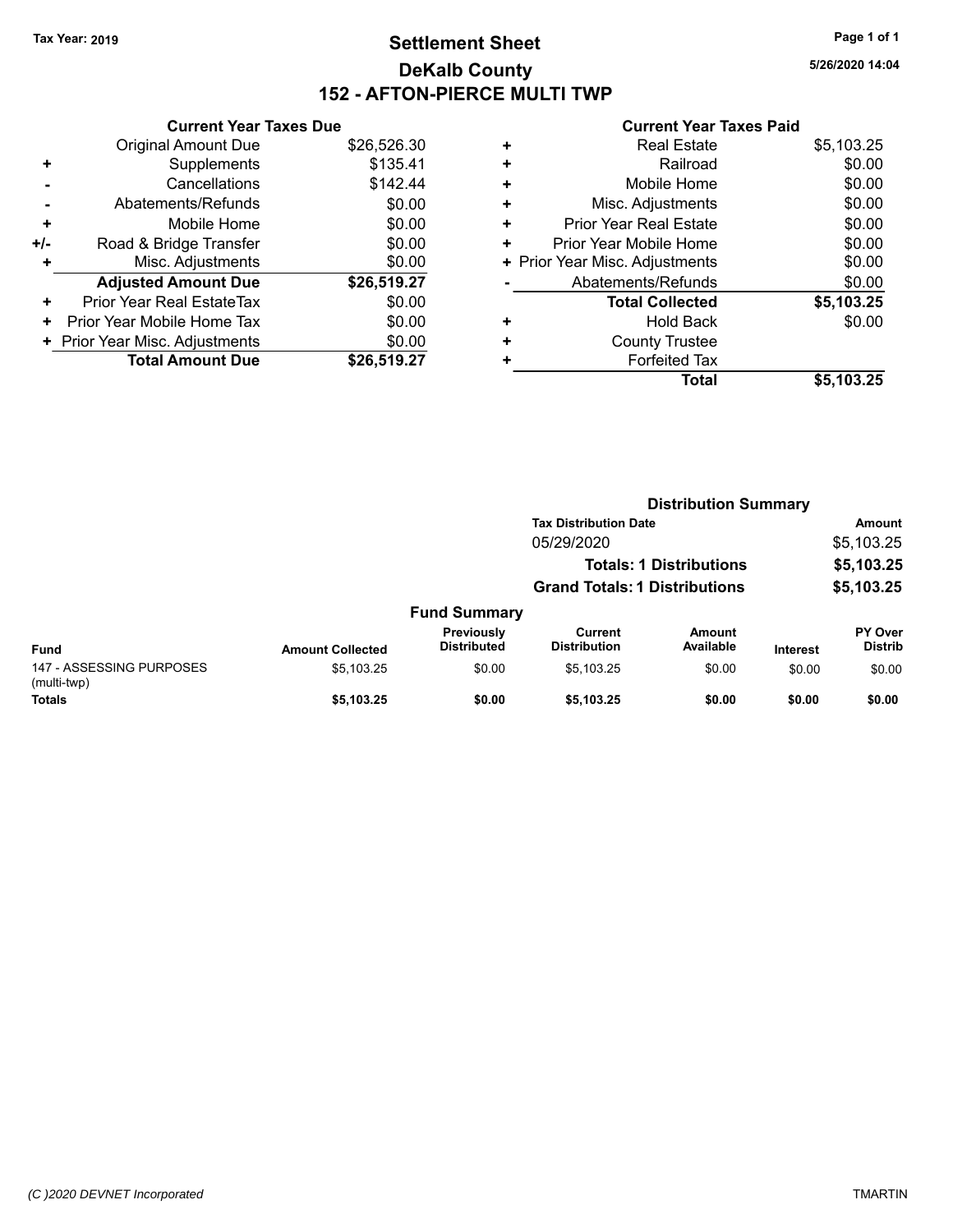# **Settlement Sheet Tax Year: 2019 Page 1 of 1 DeKalb County 153 - MILAN-MALTA MULTI-TWP**

**5/26/2020 14:04**

|     | <b>Current Year Taxes Due</b>  |             |
|-----|--------------------------------|-------------|
|     | <b>Original Amount Due</b>     | \$14,519.31 |
| ٠   | Supplements                    | \$46.04     |
|     | Cancellations                  | \$45.66     |
|     | Abatements/Refunds             | \$0.00      |
| ٠   | Mobile Home                    | \$0.00      |
| +/- | Road & Bridge Transfer         | \$0.00      |
| ٠   | Misc. Adjustments              | \$0.00      |
|     | <b>Adjusted Amount Due</b>     | \$14,519.69 |
| ٠   | Prior Year Real EstateTax      | \$0.00      |
| ٠   | Prior Year Mobile Home Tax     | \$0.00      |
|     | + Prior Year Misc. Adjustments | \$7.46      |
|     | <b>Total Amount Due</b>        | \$14,527.15 |

|   | <b>Real Estate</b>             | \$2,590.68 |
|---|--------------------------------|------------|
| ٠ | Railroad                       | \$0.00     |
| ٠ | Mobile Home                    | \$0.00     |
| ٠ | Misc. Adjustments              | \$0.00     |
| ٠ | Prior Year Real Estate         | \$0.00     |
|   | Prior Year Mobile Home         | \$0.00     |
|   | + Prior Year Misc. Adjustments | \$7.46     |
|   | Abatements/Refunds             | \$0.00     |
|   | <b>Total Collected</b>         | \$2,598.14 |
| ٠ | <b>Hold Back</b>               | \$0.00     |
|   | <b>County Trustee</b>          |            |
|   | <b>Forfeited Tax</b>           |            |
|   | Total                          | \$2,598.14 |

|                                         |                                                  |                         |                                        | <b>Distribution Summary</b>              |                                |                 |                           |
|-----------------------------------------|--------------------------------------------------|-------------------------|----------------------------------------|------------------------------------------|--------------------------------|-----------------|---------------------------|
|                                         |                                                  |                         |                                        | <b>Tax Distribution Date</b>             |                                |                 | Amount                    |
|                                         |                                                  |                         |                                        | 05/29/2020                               |                                |                 | \$2,598.14                |
|                                         |                                                  |                         |                                        |                                          | <b>Totals: 1 Distributions</b> |                 | \$2,598.14                |
|                                         |                                                  |                         |                                        | <b>Grand Totals: 1 Distributions</b>     |                                |                 | \$2,598.14                |
|                                         |                                                  |                         | <b>Fund Summary</b>                    |                                          |                                |                 |                           |
| <b>Fund</b>                             |                                                  | <b>Amount Collected</b> | Previously<br><b>Distributed</b>       | <b>Current</b><br><b>Distribution</b>    | Amount<br>Available            | <b>Interest</b> | PY Over<br><b>Distrib</b> |
| 147 - ASSESSING PURPOSES<br>(multi-twp) |                                                  | \$2,598.14              | \$0.00                                 | \$2,598.14                               | \$0.00                         | \$0.00          | \$0.00                    |
| <b>Totals</b>                           |                                                  | \$2,598.14              | \$0.00                                 | \$2,598.14                               | \$0.00                         | \$0.00          | \$0.00                    |
|                                         |                                                  |                         | <b>Miscellaneous Adjustment Detail</b> |                                          |                                |                 |                           |
| Year Source<br>2018 RE - Real Estate    | <b>Account Type</b><br><b>Back Tax Collected</b> |                         | <b>Amount Adjustment Description</b>   | \$7.46 TRUSTEE SALE 07-23-185-001 by TBA |                                |                 |                           |
| <b>Totals 1 entries</b>                 |                                                  |                         | \$7.46                                 |                                          |                                |                 |                           |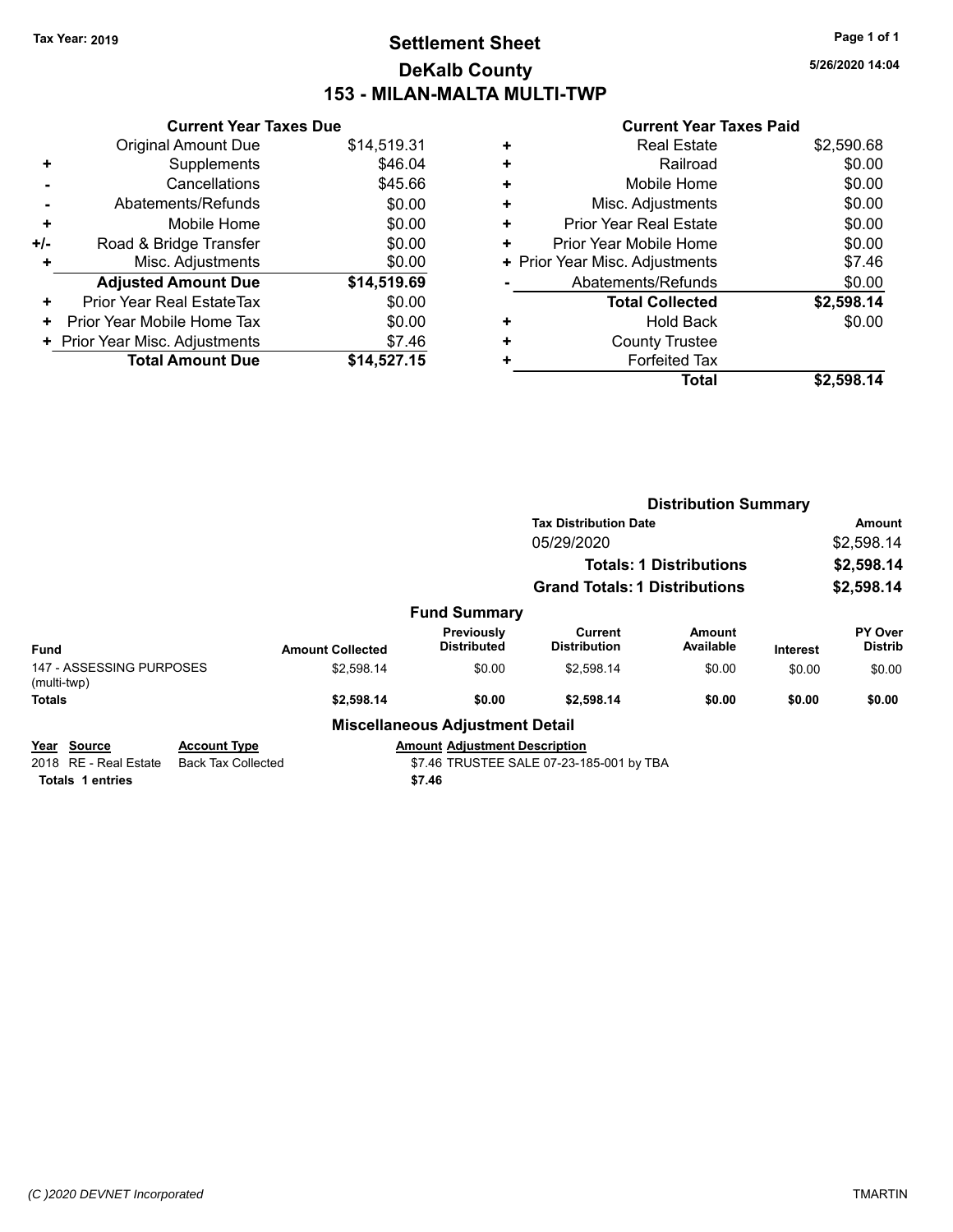# **Settlement Sheet Tax Year: 2019 Page 1 of 1 DeKalb County 154 - PAW PAW-SHABBONA MULT TWP**

|     | <b>Current Year Taxes Due</b>    |             |
|-----|----------------------------------|-------------|
|     | <b>Original Amount Due</b>       | \$13,960.31 |
| ٠   | Supplements                      | \$37.76     |
|     | Cancellations                    | \$46.39     |
|     | Abatements/Refunds               | \$0.00      |
| ٠   | Mobile Home                      | \$0.00      |
| +/- | Road & Bridge Transfer           | \$0.00      |
| ٠   | Misc. Adjustments                | \$0.00      |
|     | <b>Adjusted Amount Due</b>       | \$13,951.68 |
| ٠   | <b>Prior Year Real EstateTax</b> | \$0.00      |
| ٠   | Prior Year Mobile Home Tax       | \$0.00      |
|     | + Prior Year Misc. Adjustments   | \$0.00      |
|     | <b>Total Amount Due</b>          | \$13,951.68 |

#### **Current Year Taxes Paid**

| <b>Real Estate</b>             | \$2,194.92 |
|--------------------------------|------------|
| Railroad                       | \$0.00     |
| Mobile Home                    | \$0.00     |
| Misc. Adjustments              | \$0.00     |
| <b>Prior Year Real Estate</b>  | \$0.00     |
| Prior Year Mobile Home         | \$0.00     |
| + Prior Year Misc. Adjustments | \$0.00     |
| Abatements/Refunds             | \$0.00     |
| <b>Total Collected</b>         | \$2,194.92 |
| Hold Back                      | \$0.00     |
| <b>County Trustee</b>          |            |
| <b>Forfeited Tax</b>           |            |
| Total                          | \$2.194.92 |
|                                |            |

|                                         |                         |                                  |                                      | <b>Distribution Summary</b>    |                 |                           |
|-----------------------------------------|-------------------------|----------------------------------|--------------------------------------|--------------------------------|-----------------|---------------------------|
|                                         |                         |                                  | <b>Tax Distribution Date</b>         |                                |                 | Amount                    |
|                                         |                         |                                  | 05/29/2020                           |                                |                 | \$2,194.92                |
|                                         |                         |                                  |                                      | <b>Totals: 1 Distributions</b> |                 | \$2,194.92                |
|                                         |                         |                                  | <b>Grand Totals: 1 Distributions</b> |                                |                 | \$2,194.92                |
|                                         |                         | <b>Fund Summary</b>              |                                      |                                |                 |                           |
| <b>Fund</b>                             | <b>Amount Collected</b> | Previously<br><b>Distributed</b> | Current<br><b>Distribution</b>       | Amount<br>Available            | <b>Interest</b> | PY Over<br><b>Distrib</b> |
| 147 - ASSESSING PURPOSES<br>(multi-twp) | \$2,194.92              | \$0.00                           | \$2,194.92                           | \$0.00                         | \$0.00          | \$0.00                    |
| <b>Totals</b>                           | \$2,194.92              | \$0.00                           | \$2,194.92                           | \$0.00                         | \$0.00          | \$0.00                    |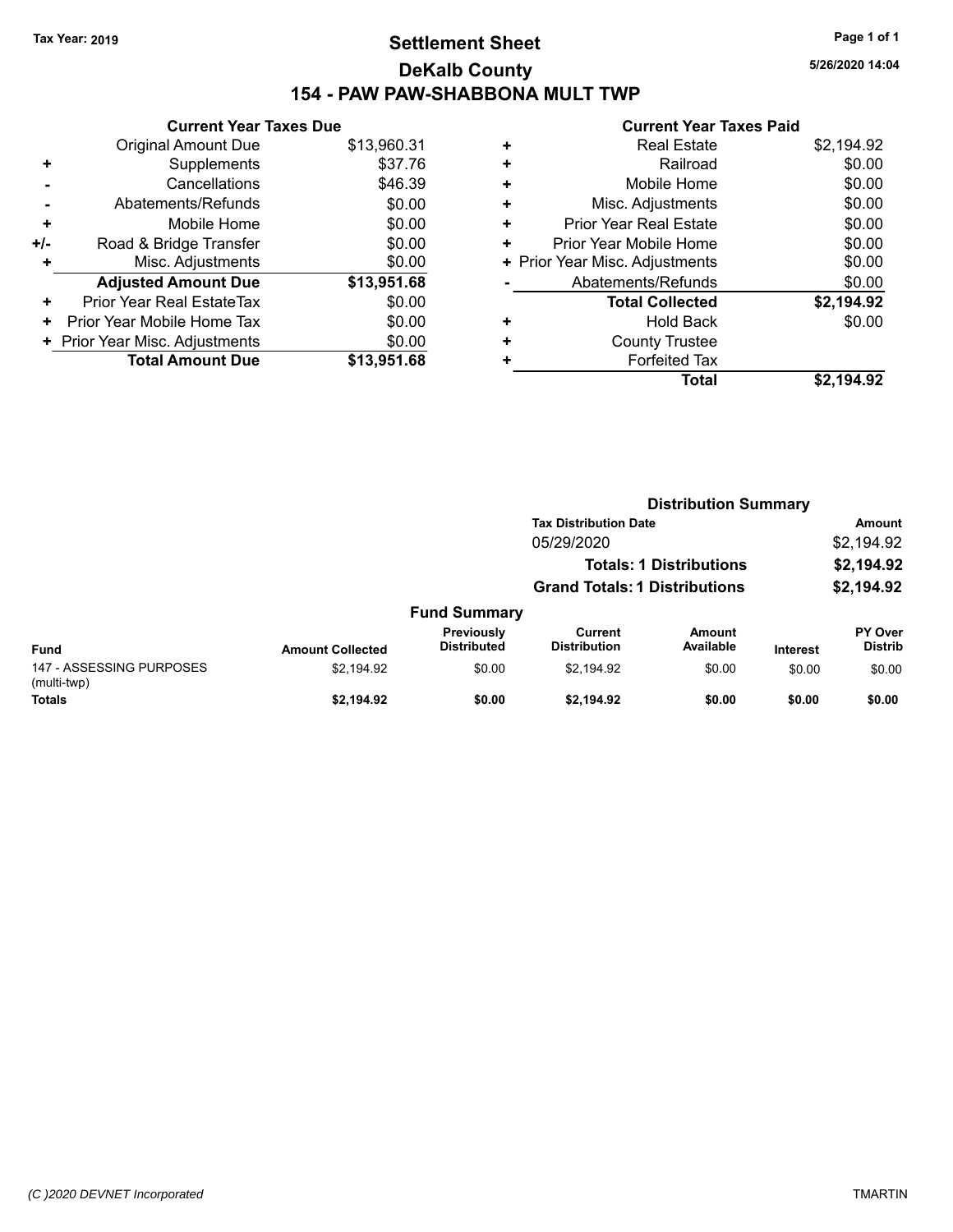# **Settlement Sheet Tax Year: 2019 Page 1 of 1 DeKalb County 155 - SOUTH GROVE-MAYFIELD MULT**

**5/26/2020 14:04**

|     | <b>Current Year Taxes Due</b>    |             |  |  |  |
|-----|----------------------------------|-------------|--|--|--|
|     | <b>Original Amount Due</b>       | \$12,979.12 |  |  |  |
| ٠   | Supplements                      | \$52.12     |  |  |  |
|     | Cancellations                    | \$66.72     |  |  |  |
|     | Abatements/Refunds               | \$0.00      |  |  |  |
| ٠   | Mobile Home                      | \$0.00      |  |  |  |
| +/- | \$0.00<br>Road & Bridge Transfer |             |  |  |  |
| ٠   | Misc. Adjustments                | \$0.00      |  |  |  |
|     | <b>Adjusted Amount Due</b>       | \$12,964.52 |  |  |  |
| ٠   | Prior Year Real EstateTax        | \$0.00      |  |  |  |
| ٠   | Prior Year Mobile Home Tax       | \$0.00      |  |  |  |
|     | + Prior Year Misc. Adjustments   | \$2.35      |  |  |  |
|     | <b>Total Amount Due</b>          | \$12,966.87 |  |  |  |
|     |                                  |             |  |  |  |

| <b>Real Estate</b>             | \$1,665.14 |
|--------------------------------|------------|
| Railroad                       | \$0.00     |
| Mobile Home                    | \$0.00     |
| Misc. Adjustments              | \$0.00     |
| <b>Prior Year Real Estate</b>  | \$0.00     |
| Prior Year Mobile Home         | \$0.00     |
| + Prior Year Misc. Adjustments | \$2.35     |
| Abatements/Refunds             | \$0.00     |
| <b>Total Collected</b>         | \$1,667.49 |
| Hold Back                      | \$0.00     |
| <b>County Trustee</b>          |            |
| <b>Forfeited Tax</b>           |            |
| <b>Total</b>                   | \$1.667.49 |
|                                |            |

|                                         |                                                                                |                                                                              |                                         |                                      | <b>Distribution Summary</b>    |          |                           |
|-----------------------------------------|--------------------------------------------------------------------------------|------------------------------------------------------------------------------|-----------------------------------------|--------------------------------------|--------------------------------|----------|---------------------------|
|                                         |                                                                                |                                                                              |                                         | <b>Tax Distribution Date</b>         |                                |          | Amount                    |
|                                         |                                                                                |                                                                              |                                         | 05/29/2020                           |                                |          | \$1,667.49                |
|                                         |                                                                                |                                                                              |                                         |                                      | <b>Totals: 1 Distributions</b> |          | \$1,667.49                |
|                                         |                                                                                |                                                                              |                                         | <b>Grand Totals: 1 Distributions</b> |                                |          | \$1,667.49                |
|                                         |                                                                                |                                                                              | <b>Fund Summary</b>                     |                                      |                                |          |                           |
| Fund                                    |                                                                                | <b>Amount Collected</b>                                                      | <b>Previously</b><br><b>Distributed</b> | Current<br><b>Distribution</b>       | Amount<br>Available            | Interest | PY Over<br><b>Distrib</b> |
| 147 - ASSESSING PURPOSES<br>(multi-twp) |                                                                                | \$1,667.49                                                                   | \$0.00                                  | \$1,667.49                           | \$0.00                         | \$0.00   | \$0.00                    |
| <b>Totals</b>                           |                                                                                | \$1,667.49                                                                   | \$0.00                                  | \$1,667.49                           | \$0.00                         | \$0.00   | \$0.00                    |
|                                         |                                                                                |                                                                              | <b>Miscellaneous Adjustment Detail</b>  |                                      |                                |          |                           |
| Source<br>Year                          | <b>Account Type</b>                                                            |                                                                              | <b>Amount Adiustment Description</b>    |                                      |                                |          |                           |
| 2018<br>RE - Real Estate                |                                                                                | <b>Back Tax Collected</b><br>\$0.04 PETERSON REDEMPTION 04-11-100-009 by TBA |                                         |                                      |                                |          |                           |
| RE - Real Estate<br>2018                | <b>Back Tax Collected</b><br>\$2.31 PIOTROWSKI REDEMPTION 04-18-253-008 by TBA |                                                                              |                                         |                                      |                                |          |                           |
| <b>Totals 2 entries</b>                 |                                                                                |                                                                              | \$2.35                                  |                                      |                                |          |                           |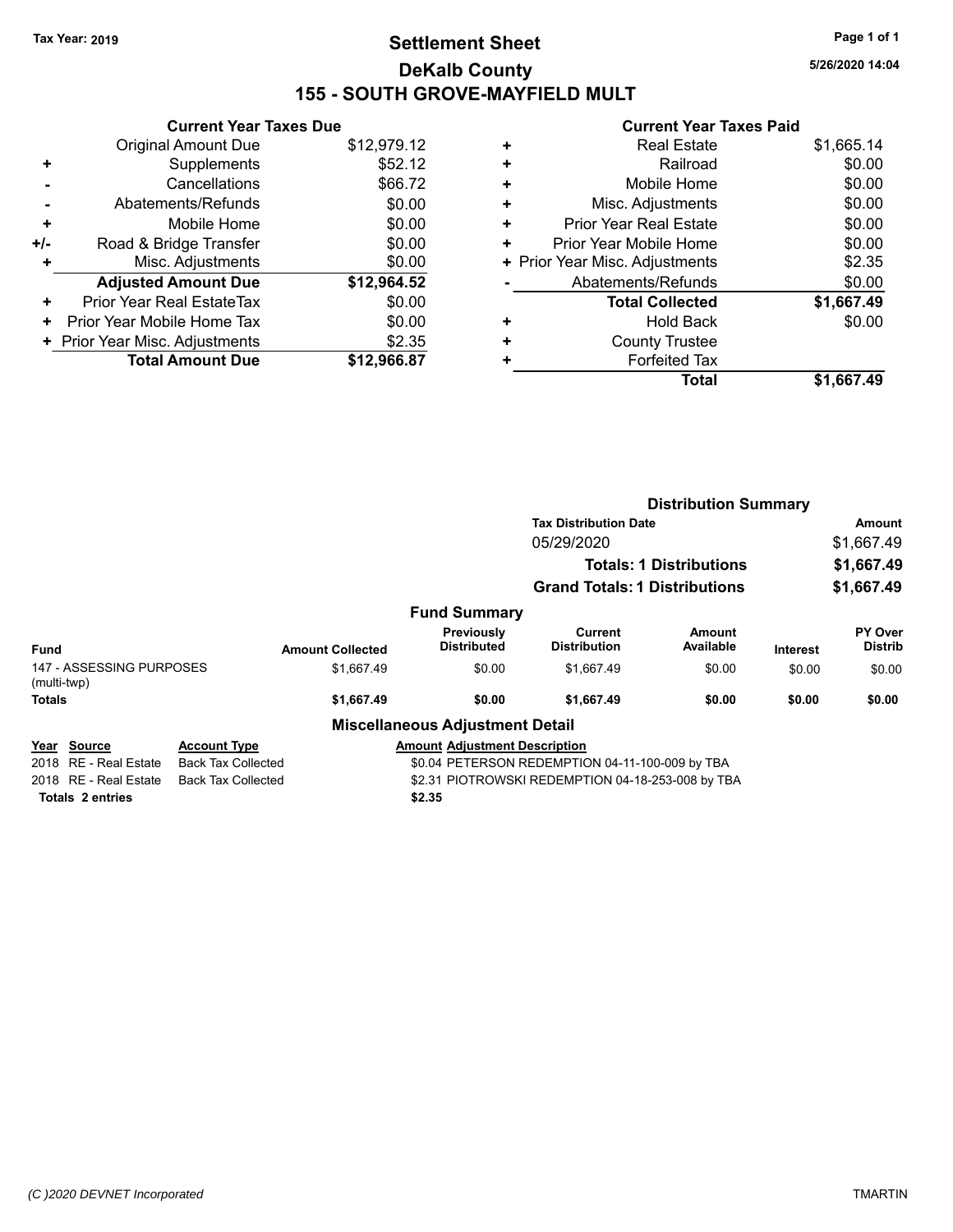# **Settlement Sheet Tax Year: 2019 Page 1 of 1 DeKalb County 156 - VICTOR-SOMONAUK MULTI TWP**

**5/26/2020 14:04**

|     | <b>Current Year Taxes Due</b>  |             |
|-----|--------------------------------|-------------|
|     | <b>Original Amount Due</b>     | \$23,639.06 |
| ٠   | Supplements                    | \$71.85     |
|     | Cancellations                  | \$77.25     |
|     | Abatements/Refunds             | \$0.00      |
| ÷   | Mobile Home                    | \$0.00      |
| +/- | Road & Bridge Transfer         | \$0.00      |
| ٠   | Misc. Adjustments              | \$0.00      |
|     | <b>Adjusted Amount Due</b>     | \$23,633.66 |
| ÷   | Prior Year Real EstateTax      | \$0.00      |
| ÷   | Prior Year Mobile Home Tax     | \$0.00      |
|     | + Prior Year Misc. Adjustments | \$0.00      |
|     | <b>Total Amount Due</b>        | \$23,633.66 |

| <b>Real Estate</b>             | \$5,466.72 |
|--------------------------------|------------|
| Railroad                       | \$0.00     |
| Mobile Home                    | \$0.00     |
| Misc. Adjustments              | \$0.00     |
| <b>Prior Year Real Estate</b>  | \$0.00     |
| Prior Year Mobile Home         | \$0.00     |
| + Prior Year Misc. Adjustments | \$0.00     |
| Abatements/Refunds             | \$0.00     |
| <b>Total Collected</b>         | \$5,466.72 |
| Hold Back                      | \$0.00     |
| <b>County Trustee</b>          |            |
| <b>Forfeited Tax</b>           |            |
| <b>Total</b>                   | \$5.466.72 |
|                                |            |

|                                         |                         |                                  |                                      | <b>Distribution Summary</b>    |                 |                           |
|-----------------------------------------|-------------------------|----------------------------------|--------------------------------------|--------------------------------|-----------------|---------------------------|
|                                         |                         |                                  | <b>Tax Distribution Date</b>         |                                |                 | <b>Amount</b>             |
|                                         |                         |                                  | 05/29/2020                           |                                |                 | \$5,466.72                |
|                                         |                         |                                  |                                      | <b>Totals: 1 Distributions</b> |                 | \$5,466.72                |
|                                         |                         |                                  | <b>Grand Totals: 1 Distributions</b> |                                |                 | \$5,466.72                |
|                                         |                         | <b>Fund Summary</b>              |                                      |                                |                 |                           |
| Fund                                    | <b>Amount Collected</b> | Previously<br><b>Distributed</b> | Current<br><b>Distribution</b>       | Amount<br>Available            | <b>Interest</b> | PY Over<br><b>Distrib</b> |
| 147 - ASSESSING PURPOSES<br>(multi-twp) | \$5.466.72              | \$0.00                           | \$5.466.72                           | \$0.00                         | \$0.00          | \$0.00                    |
| <b>Totals</b>                           | \$5,466.72              | \$0.00                           | \$5,466.72                           | \$0.00                         | \$0.00          | \$0.00                    |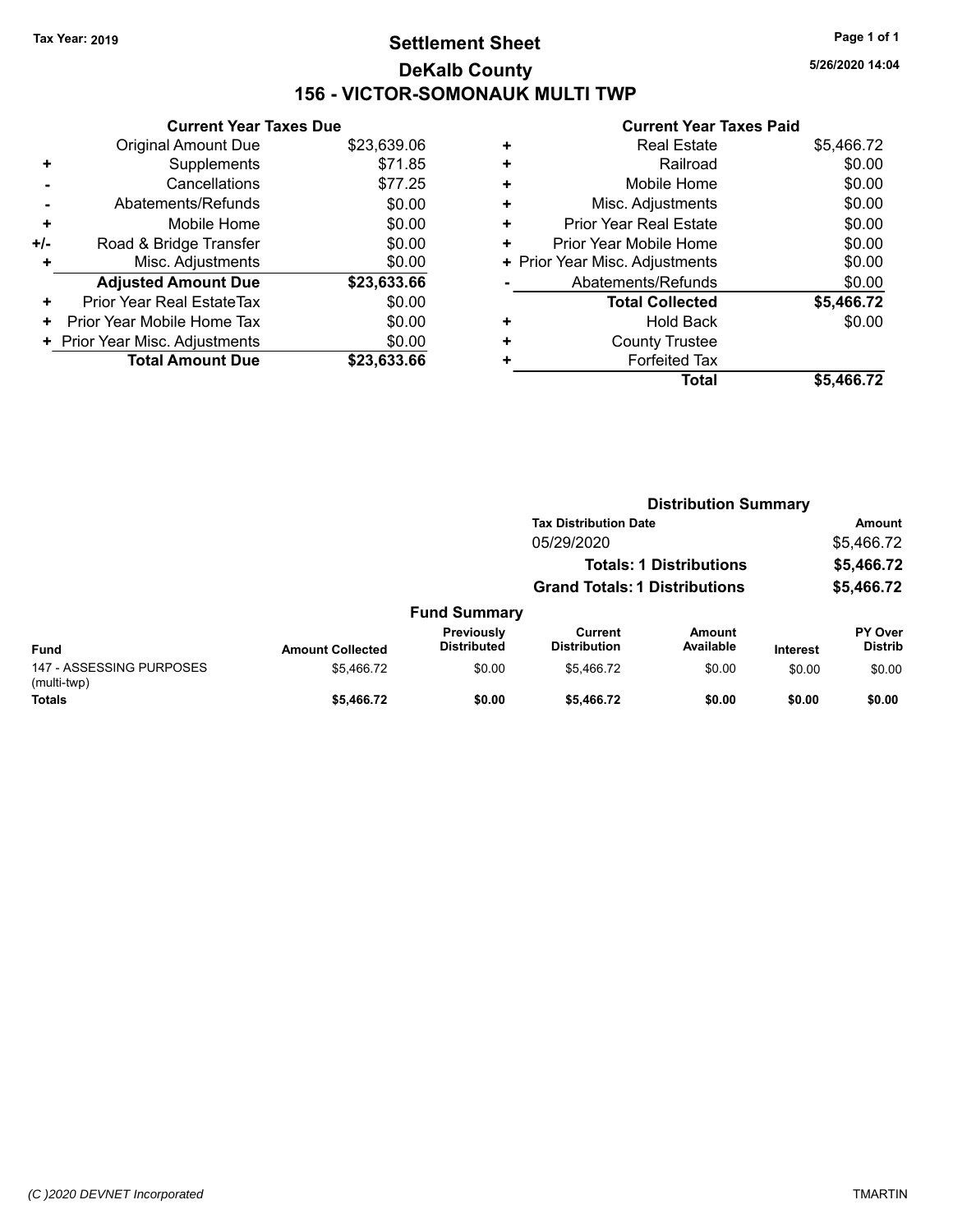# **Settlement Sheet Tax Year: 2019 Page 1 of 1 DeKalb County 157 - GENOA PUBLIC LIBRARY DIST**

**Current Year Taxes Due**

|     | <b>Original Amount Due</b>       | \$253,480.37 |
|-----|----------------------------------|--------------|
| ٠   | Supplements                      | \$2,857.28   |
|     | Cancellations                    | \$4,059.26   |
|     | Abatements/Refunds               | \$0.00       |
| ٠   | Mobile Home                      | \$0.00       |
| +/- | Road & Bridge Transfer           | \$0.00       |
| ٠   | Misc. Adjustments                | \$0.00       |
|     | <b>Adjusted Amount Due</b>       | \$252,278.39 |
| ÷   | <b>Prior Year Real EstateTax</b> | \$0.00       |
| ٠   | Prior Year Mobile Home Tax       | \$0.00       |
|     | + Prior Year Misc. Adjustments   | \$15.34      |
|     | <b>Total Amount Due</b>          | \$252,293.73 |

#### **Current Year Taxes Paid**

| <b>Real Estate</b>     | \$69,500.06                    |
|------------------------|--------------------------------|
| Railroad               | \$0.00                         |
| Mobile Home            | \$0.00                         |
| Misc. Adjustments      | \$0.00                         |
| Prior Year Real Estate | \$0.00                         |
| Prior Year Mobile Home | \$0.00                         |
|                        | \$15.34                        |
| Abatements/Refunds     | \$0.00                         |
| <b>Total Collected</b> | \$69,515.40                    |
| <b>Hold Back</b>       | \$0.00                         |
| <b>County Trustee</b>  |                                |
| <b>Forfeited Tax</b>   |                                |
| Total                  | \$69,515.40                    |
|                        | + Prior Year Misc. Adjustments |

| <b>Distribution Summary</b>          |             |
|--------------------------------------|-------------|
| <b>Tax Distribution Date</b>         | Amount      |
| 05/29/2020                           | \$69.515.40 |
| <b>Totals: 1 Distributions</b>       | \$69,515.40 |
| <b>Grand Totals: 1 Distributions</b> | \$69,515.40 |

#### **Fund Summary**

| <b>Fund</b>                                   | <b>Amount Collected</b> | <b>Previously</b><br><b>Distributed</b> | Current<br><b>Distribution</b> | <b>Amount</b><br>Available | <b>Interest</b> | <b>PY Over</b><br><b>Distrib</b> |
|-----------------------------------------------|-------------------------|-----------------------------------------|--------------------------------|----------------------------|-----------------|----------------------------------|
| 001 - CORPORATE                               | \$64,185.66             | \$0.00                                  | \$64.185.66                    | \$0.00                     | \$0.00          | \$0.00                           |
| 004 - OPERATIONS & MAINTENANCE                | \$4,355.34              | \$0.00                                  | \$4,355.34                     | \$0.00                     | \$0.00          | \$0.00                           |
| $005 - 1$ . M. R. F.                          | \$28.43                 | \$0.00                                  | \$28.43                        | \$0.00                     | \$0.00          | \$0.00                           |
| 027 - AUDIT                                   | \$889.11                | \$0.00                                  | \$889.11                       | \$0.00                     | \$0.00          | \$0.00                           |
| 035 - TORT JUDGEMENTS/LIABILITY<br><b>INS</b> | \$28.43                 | \$0.00                                  | \$28.43                        | \$0.00                     | \$0.00          | \$0.00                           |
| 047 - SOCIAL SECURITY                         | \$28.43                 | \$0.00                                  | \$28.43                        | \$0.00                     | \$0.00          | \$0.00                           |
| <b>Totals</b>                                 | \$69,515.40             | \$0.00                                  | \$69,515.40                    | \$0.00                     | \$0.00          | \$0.00                           |

## **Miscellaneous Adjustment Detail**

| <u>Year Source</u>      | <b>Account Type</b> | <b>Amount Adjustment Description</b>                    |
|-------------------------|---------------------|---------------------------------------------------------|
| 2018   RE - Real Estate | Back Tax Collected  | \$4.76 WOJDYLA REDEMPTION 03-18-251-012 by TBA          |
| 2018 RE - Real Estate   | Back Tax Collected  | \$4.07 FIRST MID WEALTH REDEMPTION 03-30-101-005 by TBA |
| 2018   RE - Real Estate | Back Tax Collected  | \$6.51 KIRCHHOFF REDEMPTION 03-19-333-008 by TBA        |
| <b>Totals 3 entries</b> |                     | \$15.34                                                 |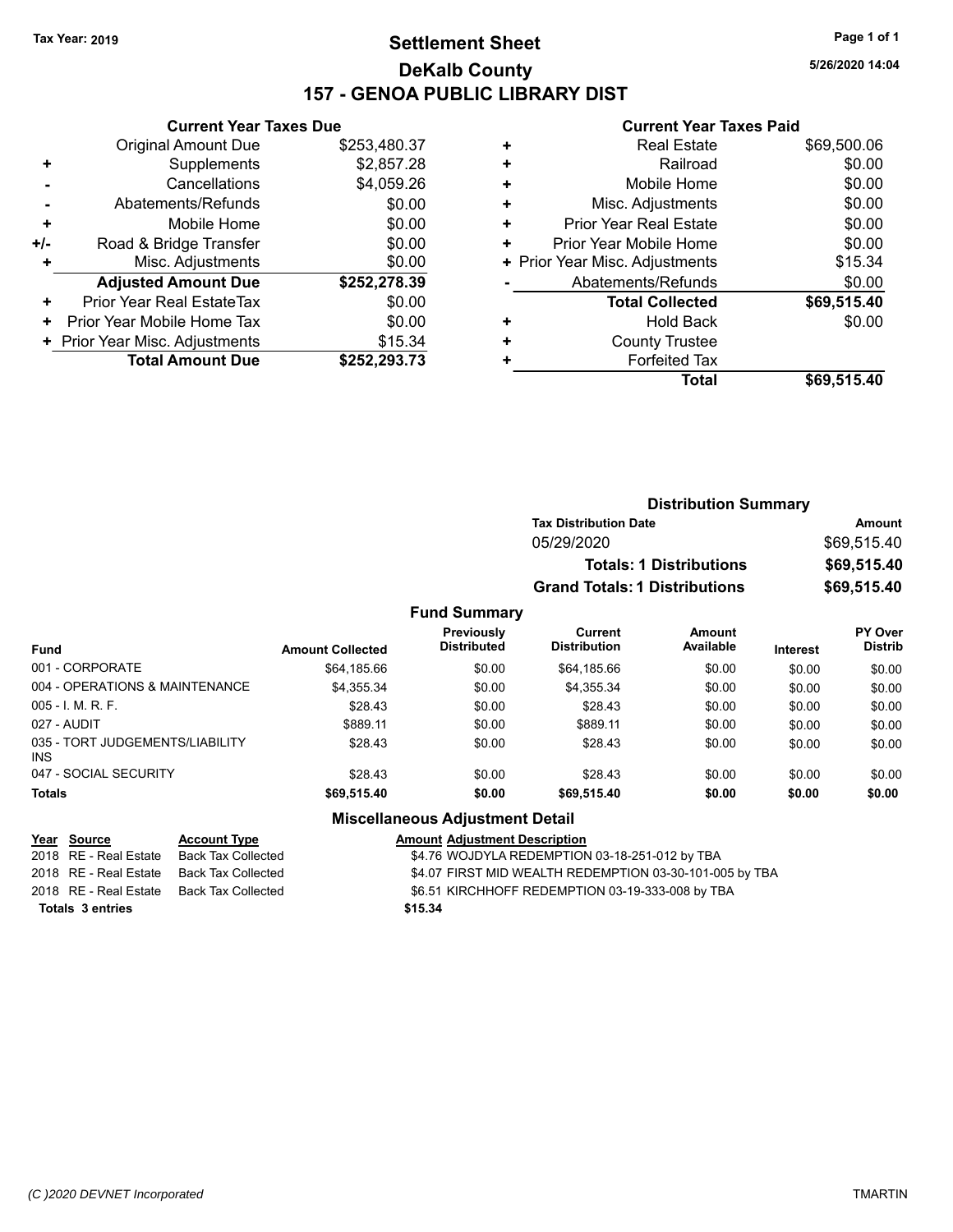# **Settlement Sheet Tax Year: 2019 Page 1 of 1 DeKalb County 158 - DEKALB TIF1**

**5/26/2020 14:04**

# **Current Year Taxes Due**

|       | <b>Original Amount Due</b>       | \$4,223,398.74 |
|-------|----------------------------------|----------------|
| ٠     | Supplements                      | \$35,498.70    |
|       | Cancellations                    | \$42,921.92    |
|       | Abatements/Refunds               | \$0.00         |
| ٠     | Mobile Home                      | \$0.00         |
| $+/-$ | Road & Bridge Transfer           | \$0.00         |
| ٠     | Misc. Adjustments                | \$0.00         |
|       | <b>Adjusted Amount Due</b>       | \$4,215,975.52 |
| ٠     | <b>Prior Year Real EstateTax</b> | \$0.00         |
| ٠     | Prior Year Mobile Home Tax       | \$0.00         |
|       | + Prior Year Misc. Adjustments   | \$0.00         |
|       | <b>Total Amount Due</b>          | \$4.215.975.52 |

|   | <b>Current Year Taxes Paid</b> |              |
|---|--------------------------------|--------------|
| ÷ | <b>Real Estate</b>             | \$788,800.12 |
| ٠ | Railroad                       | \$0.00       |
|   | Mobile Home                    | \$0.00       |
| ٠ | Misc. Adjustments              | \$0.00       |
|   | <b>Prior Year Real Estate</b>  | \$0.00       |
|   | Prior Year Mobile Home         | \$0.00       |
|   | + Prior Year Misc. Adjustments | \$0.00       |
|   | Abatements/Refunds             | \$0.00       |
|   | <b>Total Collected</b>         | \$788,800.12 |
|   | <b>Hold Back</b>               | \$0.00       |
|   | <b>County Trustee</b>          |              |
|   | <b>Forfeited Tax</b>           |              |
|   | Total                          | \$788,800.12 |
|   |                                |              |

|                                      |                                                  |                                         | <b>Distribution Summary</b>              |                                |          |                           |
|--------------------------------------|--------------------------------------------------|-----------------------------------------|------------------------------------------|--------------------------------|----------|---------------------------|
|                                      |                                                  |                                         | <b>Tax Distribution Date</b>             |                                |          | Amount                    |
|                                      |                                                  |                                         | 05/29/2020                               |                                |          | \$788,800.12              |
|                                      |                                                  |                                         |                                          | <b>Totals: 1 Distributions</b> |          | \$788,800.12              |
|                                      |                                                  |                                         | <b>Grand Totals: 1 Distributions</b>     |                                |          | \$788,800.12              |
|                                      |                                                  | <b>Fund Summary</b>                     |                                          |                                |          |                           |
| <b>Fund</b>                          | <b>Amount Collected</b>                          | <b>Previously</b><br><b>Distributed</b> | Current<br><b>Distribution</b>           | Amount<br>Available            | Interest | PY Over<br><b>Distrib</b> |
| 001 - CORPORATE                      | \$788,800.12                                     | \$0.00                                  | \$788,800.12                             | \$0.00                         | \$0.00   | \$0.00                    |
| <b>Totals</b>                        | \$788,800.12                                     | \$0.00                                  | \$788,800.12                             | \$0.00                         | \$0.00   | \$0.00                    |
|                                      |                                                  | <b>Miscellaneous Adjustment Detail</b>  |                                          |                                |          |                           |
| Year Source<br>2018 RE - Real Estate | <b>Account Type</b><br><b>Back Tax Collected</b> | <b>Amount Adjustment Description</b>    | \$0.00 TRUSTEE SALE 08-22-283-001 by TBA |                                |          |                           |

**Totals \$0.00 2 entries**

2019 RE - Real Estate Back Tax Collected \$0.00 LYNCH REDEMPTION 08-24-153-001 by TBA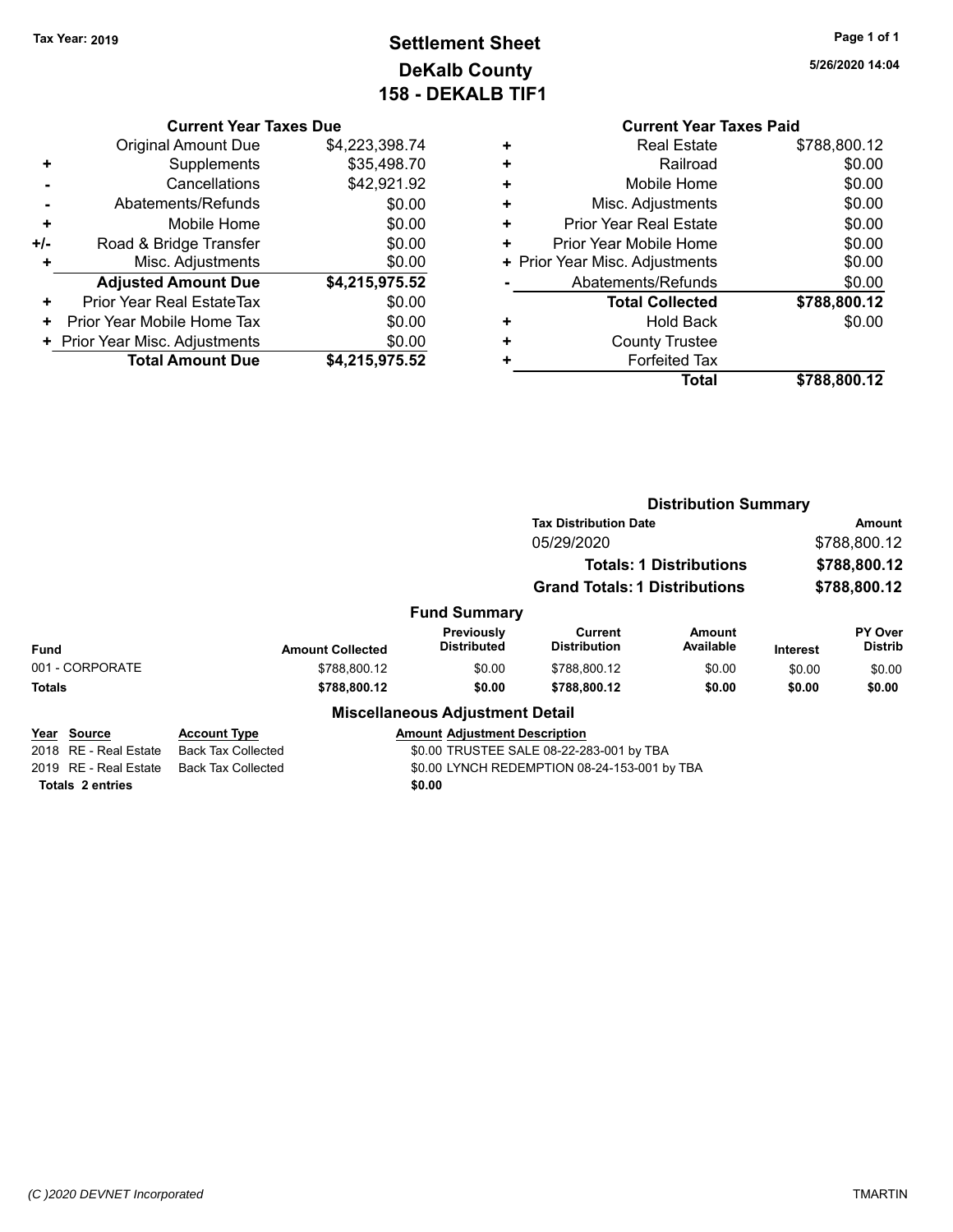# **Settlement Sheet Tax Year: 2019 Page 1 of 1 DeKalb County 159 - DEKALB TIF2**

**5/26/2020 14:04**

|     | <b>Current Year Taxes Due</b>  |            |
|-----|--------------------------------|------------|
|     | <b>Original Amount Due</b>     | \$0.00     |
|     | Supplements                    | \$0.00     |
|     | Cancellations                  | \$0.00     |
|     | Abatements/Refunds             | \$0.00     |
| ٠   | Mobile Home                    | \$0.00     |
| +/- | Road & Bridge Transfer         | \$0.00     |
| ÷   | Misc. Adjustments              | \$0.00     |
|     | <b>Adjusted Amount Due</b>     | \$0.00     |
| ٠   | Prior Year Real EstateTax      | (\$449.86) |
| ٠   | Prior Year Mobile Home Tax     | \$0.00     |
|     | + Prior Year Misc. Adjustments | \$0.00     |
|     | <b>Total Amount Due</b>        | (\$449.86) |
|     |                                |            |

| \$0.00<br>\$0.00<br>\$0.00<br>\$0.00<br>(\$449.86) |
|----------------------------------------------------|
|                                                    |
|                                                    |
|                                                    |
|                                                    |
|                                                    |
| \$0.00                                             |
| \$0.00                                             |
| \$0.00                                             |
| (\$449.86)                                         |
| \$0.00                                             |
|                                                    |
|                                                    |
| (\$449.86)                                         |
|                                                    |

|                 |                         | <b>Fund Summary</b>              |                                |                     |                 |                                  |
|-----------------|-------------------------|----------------------------------|--------------------------------|---------------------|-----------------|----------------------------------|
| Fund            | <b>Amount Collected</b> | Previously<br><b>Distributed</b> | Current<br><b>Distribution</b> | Amount<br>Available | <b>Interest</b> | <b>PY Over</b><br><b>Distrib</b> |
| 001 - CORPORATE | \$-449.86               | \$0.00                           | \$0.00                         | \$0.00              | \$0.00          | \$0.00                           |
| Totals          | $$-449.86$              | \$0.00                           | \$0.00                         | \$0.00              | \$0.00          | \$0.00                           |
|                 |                         | Alberta and a Dutch              |                                |                     |                 |                                  |

**Year Source Account Type Account Type Amount Adjustment Description**<br>2018 RE - Real Estate RE Abatement **Amount Adjustment Adjustment** REFUN **Totals 1 entries** \$0.00

#### **Abatement Detail**

\$0.00 PTAB INTEREST REFUND 08-23-453-004 by TBA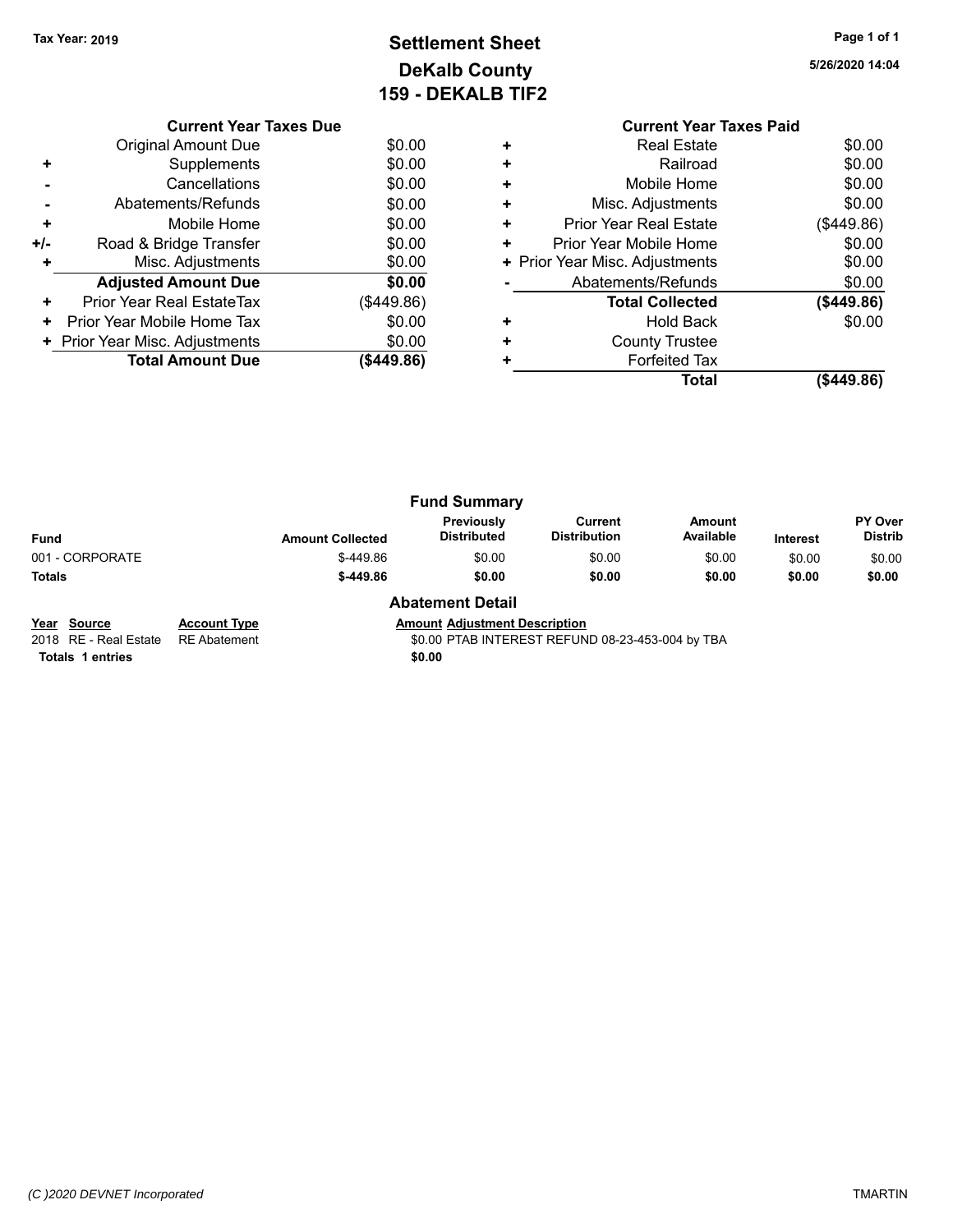# **Settlement Sheet Tax Year: 2019 Page 1 of 1 DeKalb County 160 - DEKALB TIF1 AMENDED**

**5/26/2020 14:04**

|     | <b>Current Year Taxes Due</b>  |                |
|-----|--------------------------------|----------------|
|     | <b>Original Amount Due</b>     | \$2,419,945.48 |
| ٠   | Supplements                    | \$0.00         |
|     | Cancellations                  | \$0.00         |
|     | Abatements/Refunds             | \$0.00         |
| ٠   | Mobile Home                    | \$0.00         |
| +/- | Road & Bridge Transfer         | \$0.00         |
| ٠   | Misc. Adjustments              | \$0.00         |
|     | <b>Adjusted Amount Due</b>     | \$2,419,945.48 |
| ÷   | Prior Year Real EstateTax      | (\$1,048.88)   |
| ٠   | Prior Year Mobile Home Tax     | \$0.00         |
|     | + Prior Year Misc. Adjustments | \$0.00         |
|     | <b>Total Amount Due</b>        | \$2,418,896.60 |
|     |                                |                |

| ٠ | <b>Real Estate</b>             | \$831,447.97 |
|---|--------------------------------|--------------|
| ÷ | Railroad                       | \$0.00       |
| ٠ | Mobile Home                    | \$0.00       |
| ٠ | Misc. Adjustments              | \$0.00       |
| ٠ | <b>Prior Year Real Estate</b>  | (\$1,048.88) |
| ٠ | Prior Year Mobile Home         | \$0.00       |
|   | + Prior Year Misc. Adjustments | \$0.00       |
|   | Abatements/Refunds             | \$0.00       |
|   | <b>Total Collected</b>         | \$830,399.09 |
| ٠ | <b>Hold Back</b>               | \$0.00       |
| ٠ | <b>County Trustee</b>          |              |
| ٠ | <b>Forfeited Tax</b>           |              |
|   | Total                          | \$830,399.09 |
|   |                                |              |

|                         | <b>Distribution Summary</b>      |                                      |                                |                 |                                  |
|-------------------------|----------------------------------|--------------------------------------|--------------------------------|-----------------|----------------------------------|
|                         |                                  | <b>Tax Distribution Date</b>         |                                |                 | Amount                           |
|                         |                                  | 05/29/2020                           |                                |                 | \$830,399.09                     |
|                         |                                  |                                      | <b>Totals: 1 Distributions</b> |                 | \$830,399.09                     |
|                         |                                  | <b>Grand Totals: 1 Distributions</b> |                                |                 | \$830,399.09                     |
|                         | <b>Fund Summary</b>              |                                      |                                |                 |                                  |
| <b>Amount Collected</b> | Previously<br><b>Distributed</b> | Current<br><b>Distribution</b>       | Amount<br>Available            | <b>Interest</b> | <b>PY Over</b><br><b>Distrib</b> |
| na ana acos             | CD, CD                           | na aan aan                           | 0000                           | nn nn           | ሶስ ሰሰ                            |

| <b>Fund</b>     | <b>Amount Collected</b> | PI BYIOUSIV<br>Distributed | uurent<br><b>Distribution</b> | AIIIvuill<br>Available | <b>Interest</b> | г томег<br>Distrib |
|-----------------|-------------------------|----------------------------|-------------------------------|------------------------|-----------------|--------------------|
| 001 - CORPORATE | \$830,399.09            | \$0.00                     | \$830.399.09                  | \$0.00                 | \$0.00          | \$0.00             |
| <b>Totals</b>   | \$830,399.09            | \$0.00                     | \$830,399.09                  | \$0.00                 | \$0.00          | \$0.00             |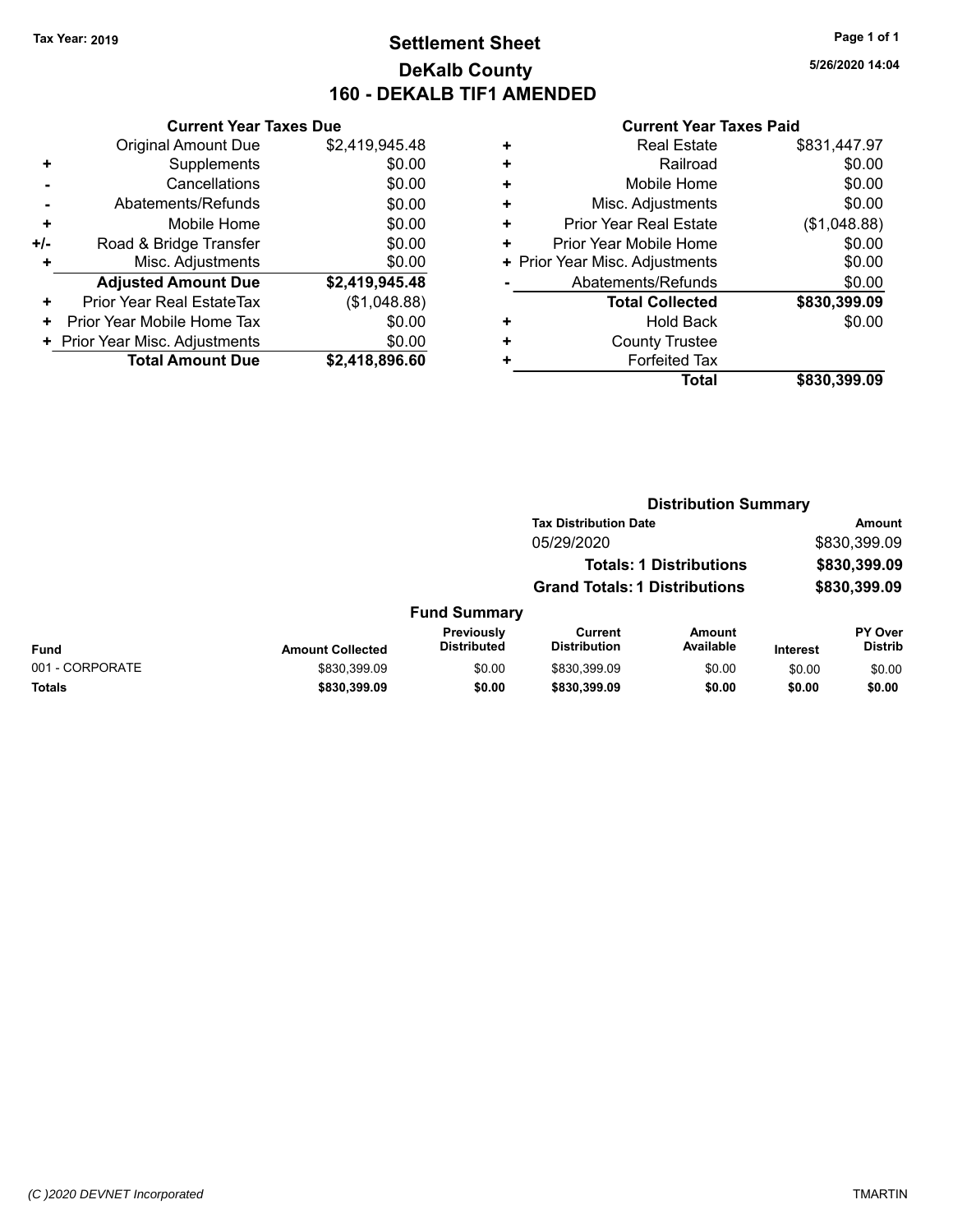# **Settlement Sheet Tax Year: 2019 Page 1 of 1 DeKalb County 161 - DEKALB TIF3**

|  |  | <b>Current Year Taxes Due</b> |  |
|--|--|-------------------------------|--|
|  |  |                               |  |

|       | <b>Original Amount Due</b>     | \$297,521.96 |
|-------|--------------------------------|--------------|
|       | Supplements                    | \$3,118.02   |
|       | Cancellations                  | \$0.00       |
|       | Abatements/Refunds             | \$0.00       |
| ٠     | Mobile Home                    | \$0.00       |
| $+/-$ | Road & Bridge Transfer         | \$0.00       |
| ٠     | Misc. Adjustments              | \$0.00       |
|       | <b>Adjusted Amount Due</b>     | \$300,639.98 |
| ÷     | Prior Year Real EstateTax      | \$0.00       |
|       | Prior Year Mobile Home Tax     | \$0.00       |
|       | + Prior Year Misc. Adjustments | \$0.00       |
|       | <b>Total Amount Due</b>        | \$300,639,98 |

|   | <b>Current Year Taxes Paid</b> |             |
|---|--------------------------------|-------------|
| ٠ | <b>Real Estate</b>             | \$16,093.04 |
| ٠ | Railroad                       | \$0.00      |
| ٠ | Mobile Home                    | \$0.00      |
| ٠ | Misc. Adjustments              | \$0.00      |
| ٠ | <b>Prior Year Real Estate</b>  | \$0.00      |
| ٠ | Prior Year Mobile Home         | \$0.00      |
|   | + Prior Year Misc. Adjustments | \$0.00      |
|   | Abatements/Refunds             | \$0.00      |
|   | <b>Total Collected</b>         | \$16,093.04 |
| ٠ | <b>Hold Back</b>               | \$0.00      |
|   | <b>County Trustee</b>          |             |
|   | <b>Forfeited Tax</b>           |             |
|   | <b>Total</b>                   | \$16,093.04 |
|   |                                |             |

|                 |                         | <b>Distribution Summary</b>      |                                      |                                |                 |                           |
|-----------------|-------------------------|----------------------------------|--------------------------------------|--------------------------------|-----------------|---------------------------|
|                 |                         |                                  | <b>Tax Distribution Date</b>         |                                |                 | Amount                    |
|                 |                         |                                  | 05/29/2020                           |                                |                 | \$16,093.04               |
|                 |                         |                                  |                                      | <b>Totals: 1 Distributions</b> |                 | \$16,093.04               |
|                 |                         |                                  | <b>Grand Totals: 1 Distributions</b> |                                |                 | \$16,093.04               |
|                 |                         | <b>Fund Summary</b>              |                                      |                                |                 |                           |
| <b>Fund</b>     | <b>Amount Collected</b> | Previously<br><b>Distributed</b> | Current<br><b>Distribution</b>       | Amount<br>Available            | <b>Interest</b> | PY Over<br><b>Distrib</b> |
| 001 - CORPORATE | \$16,093.04             | \$0.00                           | \$16,093.04                          | \$0.00                         | \$0.00          | \$0.00                    |
| Totals          | \$16,093.04             | \$0.00                           | \$16,093.04                          | \$0.00                         | \$0.00          | \$0.00                    |
|                 |                         |                                  |                                      |                                |                 |                           |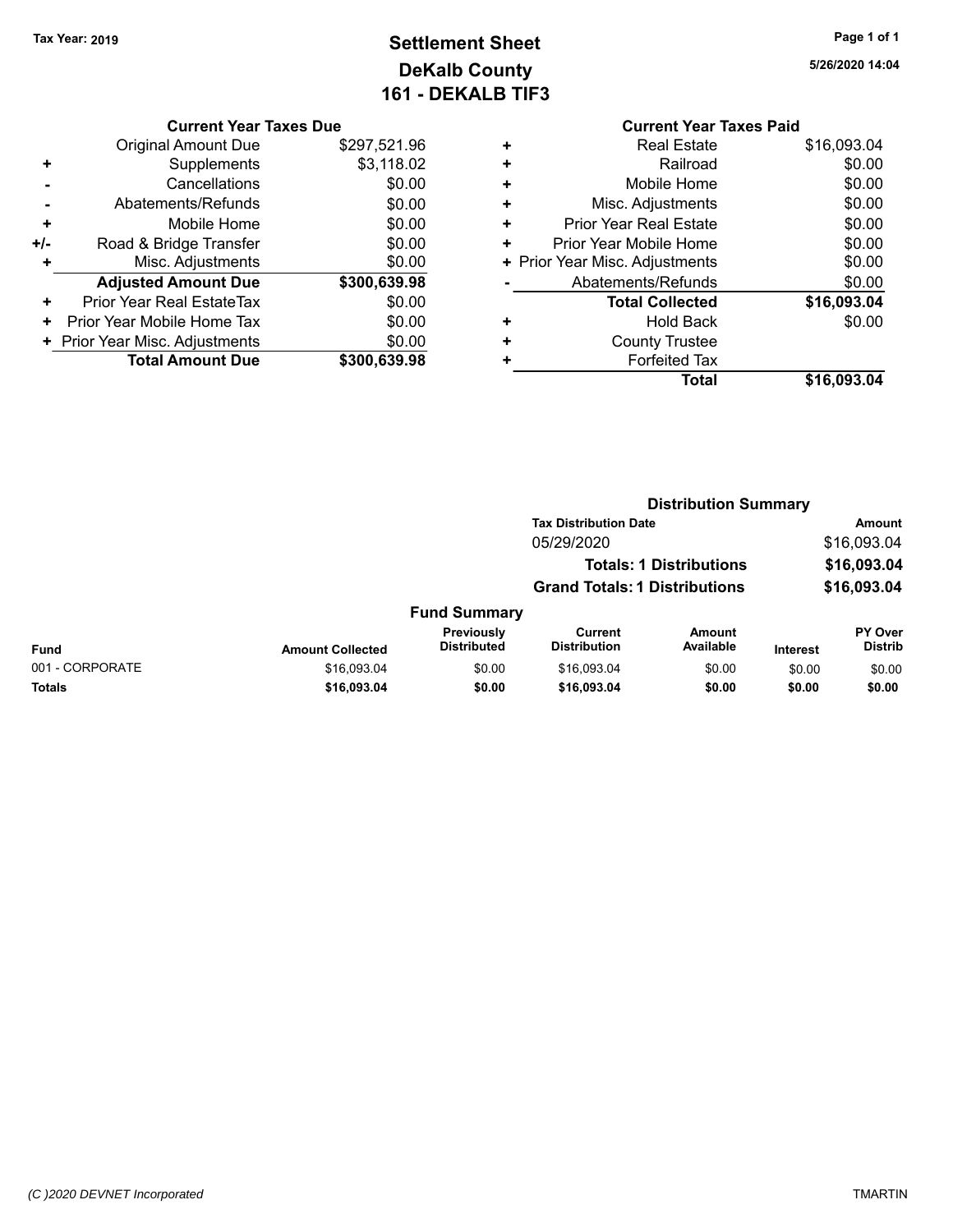# **Settlement Sheet Tax Year: 2019 Page 1 of 1 DeKalb County 163 - MALTA TIF**

| Current Year Taxes Due |  |  |
|------------------------|--|--|

|     | <b>Original Amount Due</b>     | \$425,500.76 |
|-----|--------------------------------|--------------|
| ٠   | Supplements                    | \$0.00       |
|     | Cancellations                  | \$0.00       |
|     | Abatements/Refunds             | \$0.00       |
| ٠   | Mobile Home                    | \$0.00       |
| +/- | Road & Bridge Transfer         | \$0.00       |
| ٠   | Misc. Adjustments              | \$0.00       |
|     | <b>Adjusted Amount Due</b>     | \$425,500.76 |
| ٠   | Prior Year Real EstateTax      | \$0.00       |
| ٠   | Prior Year Mobile Home Tax     | \$0.00       |
|     | + Prior Year Misc. Adjustments | \$0.00       |
|     | <b>Total Amount Due</b>        | \$425,500.76 |

|   | <b>Current Year Taxes Paid</b> |              |  |  |  |  |
|---|--------------------------------|--------------|--|--|--|--|
| ٠ | <b>Real Estate</b>             | \$152,768.92 |  |  |  |  |
| ٠ | Railroad                       | \$0.00       |  |  |  |  |
| ٠ | Mobile Home                    | \$0.00       |  |  |  |  |
| ٠ | Misc. Adjustments              | \$0.00       |  |  |  |  |
| ٠ | <b>Prior Year Real Estate</b>  | \$0.00       |  |  |  |  |
| ٠ | Prior Year Mobile Home         | \$0.00       |  |  |  |  |
|   | + Prior Year Misc. Adjustments | \$0.00       |  |  |  |  |
|   | Abatements/Refunds             | \$0.00       |  |  |  |  |
|   | <b>Total Collected</b>         | \$152,768.92 |  |  |  |  |
|   | Hold Back                      | \$0.00       |  |  |  |  |
| ٠ | <b>County Trustee</b>          |              |  |  |  |  |
|   | <b>Forfeited Tax</b>           |              |  |  |  |  |
|   | Total                          | \$152,768.92 |  |  |  |  |
|   |                                |              |  |  |  |  |

|                         |                                  |                                       |                     |                                                                                                        | <b>Amount</b>               |
|-------------------------|----------------------------------|---------------------------------------|---------------------|--------------------------------------------------------------------------------------------------------|-----------------------------|
|                         |                                  | 05/29/2020                            |                     |                                                                                                        | \$152,768.92                |
|                         |                                  |                                       |                     |                                                                                                        | \$152,768.92                |
|                         |                                  |                                       |                     |                                                                                                        | \$152,768.92                |
|                         |                                  |                                       |                     |                                                                                                        |                             |
| <b>Amount Collected</b> | Previously<br><b>Distributed</b> | <b>Current</b><br><b>Distribution</b> | Amount<br>Available | <b>Interest</b>                                                                                        | PY Over<br><b>Distrib</b>   |
| \$152,768.92            | \$0.00                           | \$152,768.92                          | \$0.00              | \$0.00                                                                                                 | \$0.00                      |
| \$152,768.92            | \$0.00                           | \$152,768.92                          | \$0.00              | \$0.00                                                                                                 | \$0.00                      |
|                         |                                  |                                       | <b>Fund Summary</b> | <b>Tax Distribution Date</b><br><b>Totals: 1 Distributions</b><br><b>Grand Totals: 1 Distributions</b> | <b>Distribution Summary</b> |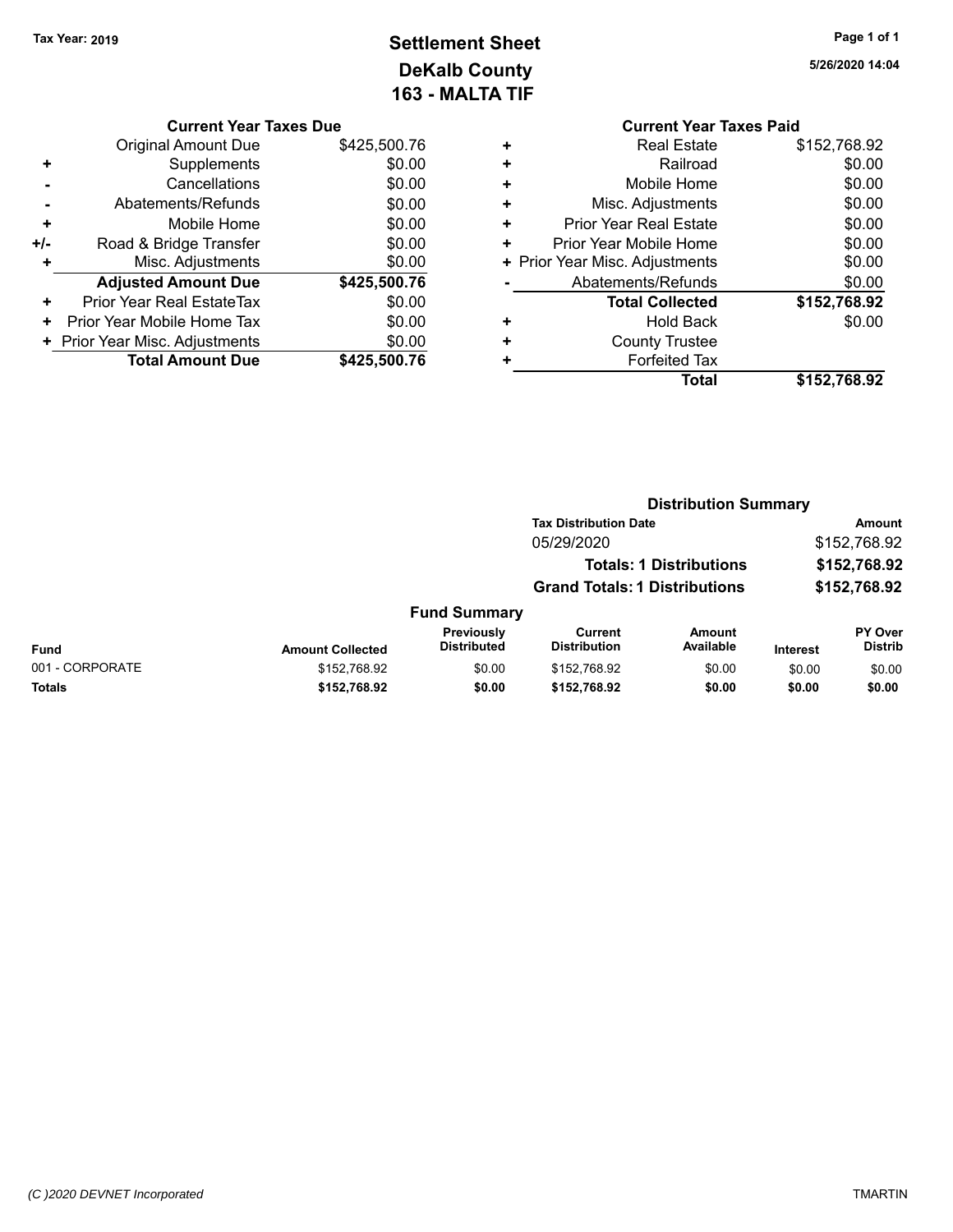# **Settlement Sheet Tax Year: 2019 Page 1 of 1 DeKalb County 164 - DEKALB TIF5**

|     | <b>Current Year Taxes Due</b>  |            |  |  |  |  |
|-----|--------------------------------|------------|--|--|--|--|
|     | <b>Original Amount Due</b>     | \$1,970.38 |  |  |  |  |
|     | Supplements                    | \$0.00     |  |  |  |  |
|     | Cancellations                  | \$0.00     |  |  |  |  |
|     | Abatements/Refunds             | \$0.00     |  |  |  |  |
| ÷   | Mobile Home                    | \$0.00     |  |  |  |  |
| +/- | Road & Bridge Transfer         | \$0.00     |  |  |  |  |
|     | Misc. Adjustments              | \$0.00     |  |  |  |  |
|     | <b>Adjusted Amount Due</b>     | \$1,970.38 |  |  |  |  |
| ٠   | Prior Year Real EstateTax      | \$0.00     |  |  |  |  |
| ٠   | Prior Year Mobile Home Tax     | \$0.00     |  |  |  |  |
|     | + Prior Year Misc. Adjustments | \$0.00     |  |  |  |  |
|     | <b>Total Amount Due</b>        | \$1,970.38 |  |  |  |  |
|     |                                |            |  |  |  |  |

|   | <b>Current Year Taxes Paid</b> |        |
|---|--------------------------------|--------|
| ٠ | <b>Real Estate</b>             | \$0.00 |
| ٠ | Railroad                       | \$0.00 |
| ٠ | Mobile Home                    | \$0.00 |
| ٠ | Misc. Adjustments              | \$0.00 |
| ٠ | Prior Year Real Estate         | \$0.00 |
| ٠ | Prior Year Mobile Home         | \$0.00 |
|   | + Prior Year Misc. Adjustments | \$0.00 |
|   | Abatements/Refunds             | \$0.00 |
|   | <b>Total Collected</b>         | \$0.00 |
| ٠ | <b>Hold Back</b>               | \$0.00 |
| ٠ | <b>County Trustee</b>          |        |
|   | <b>Forfeited Tax</b>           |        |
|   | Total                          | \$0.00 |
|   |                                |        |

| <b>Fund Summary</b> |                         |                                  |                                |                     |                 |                                  |
|---------------------|-------------------------|----------------------------------|--------------------------------|---------------------|-----------------|----------------------------------|
| <b>Fund</b>         | <b>Amount Collected</b> | <b>Previously</b><br>Distributed | Current<br><b>Distribution</b> | Amount<br>Available | <b>Interest</b> | <b>PY Over</b><br><b>Distrib</b> |
| 001 - CORPORATE     | \$0.00                  | \$0.00                           | \$0.00                         | \$0.00              | \$0.00          | \$0.00                           |
| <b>Totals</b>       | \$0.00                  | \$0.00                           | \$0.00                         | \$0.00              | \$0.00          | \$0.00                           |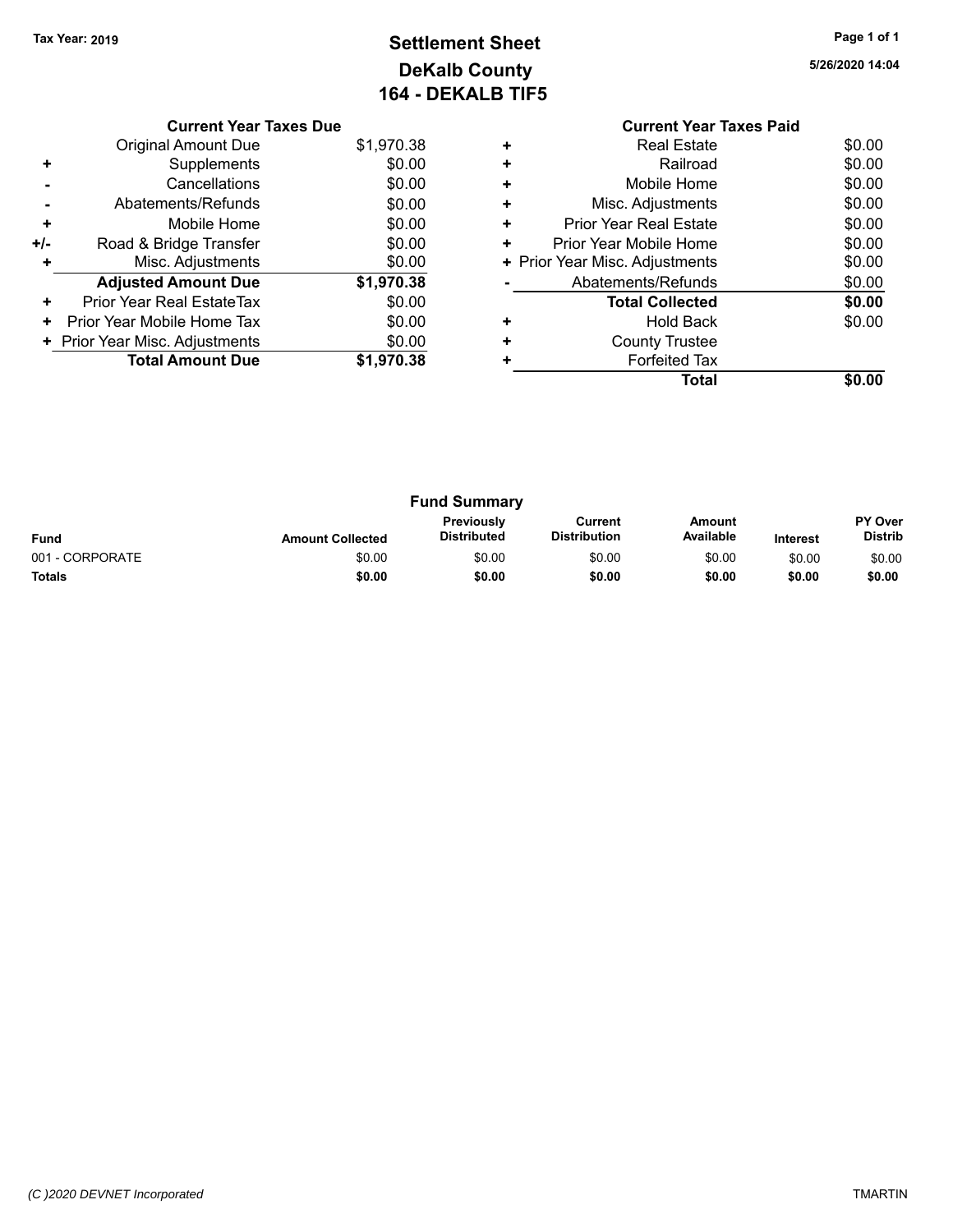### **Settlement Sheet Tax Year: 2019 Page 1 of 1 DeKalb County 170 - KIRKLAND TIF**

**5/26/2020 14:04**

|     | <b>Current Year Taxes Due</b>  |        |  |  |  |  |  |
|-----|--------------------------------|--------|--|--|--|--|--|
|     | <b>Original Amount Due</b>     | \$0.00 |  |  |  |  |  |
| ٠   | Supplements                    | \$0.00 |  |  |  |  |  |
|     | Cancellations                  | \$0.00 |  |  |  |  |  |
|     | Abatements/Refunds             | \$0.00 |  |  |  |  |  |
| ٠   | Mobile Home                    | \$0.00 |  |  |  |  |  |
| +/- | Road & Bridge Transfer         | \$0.00 |  |  |  |  |  |
| ٠   | Misc. Adjustments              | \$0.00 |  |  |  |  |  |
|     | <b>Adjusted Amount Due</b>     | \$0.00 |  |  |  |  |  |
| ٠   | Prior Year Real EstateTax      | \$0.00 |  |  |  |  |  |
| ٠   | Prior Year Mobile Home Tax     | \$0.00 |  |  |  |  |  |
|     | + Prior Year Misc. Adjustments | \$0.00 |  |  |  |  |  |
|     | <b>Total Amount Due</b>        | \$0.00 |  |  |  |  |  |
|     |                                |        |  |  |  |  |  |

#### **Current Year Taxes Paid +** Real Estate \$0.00 **+** Railroad \$0.00 **+** Mobile Home \$0.00 **+** Misc. Adjustments \$0.00 **+** Prior Year Real Estate \$0.00 **+** Prior Year Mobile Home \$0.00<br> **+** Prior Year Misc. Adjustments \$0.00 **+ Prior Year Misc. Adjustments -** Abatements/Refunds \$0.00 **Total Collected \$0.00 +** Hold Back \$0.00 **+** County Trustee **+** Forfeited Tax **Total \$0.00**

| <b>Fund Summary</b> |                         |                                         |                                |                     |                 |                           |
|---------------------|-------------------------|-----------------------------------------|--------------------------------|---------------------|-----------------|---------------------------|
| <b>Fund</b>         | <b>Amount Collected</b> | <b>Previously</b><br><b>Distributed</b> | Current<br><b>Distribution</b> | Amount<br>Available | <b>Interest</b> | PY Over<br><b>Distrib</b> |
| 001 - CORPORATE     | \$0.00                  | \$0.00                                  | \$0.00                         | \$0.00              | \$0.00          | \$0.00                    |
| <b>Totals</b>       | \$0.00                  | \$0.00                                  | \$0.00                         | \$0.00              | \$0.00          | \$0.00                    |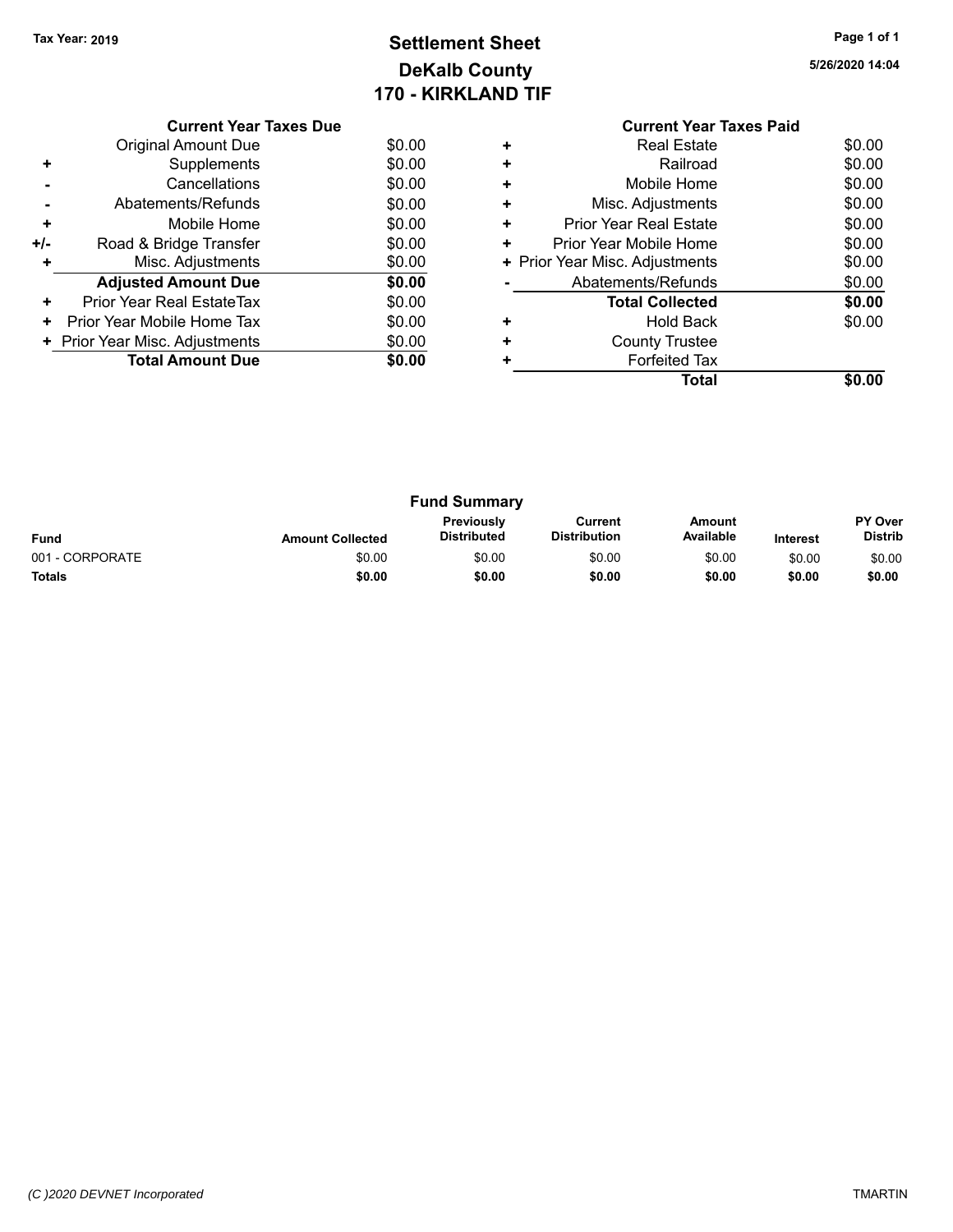### **Settlement Sheet Tax Year: 2019 Page 1 of 1 DeKalb County 171 - WATERMAN TIF**

**5/26/2020 14:04**

|     | <b>Current Year Taxes Due</b>  |             |   |
|-----|--------------------------------|-------------|---|
|     | Original Amount Due            | \$55,136.60 | ٠ |
|     | Supplements                    | \$0.00      |   |
|     | Cancellations                  | \$0.00      |   |
|     | Abatements/Refunds             | \$0.00      |   |
|     | Mobile Home                    | \$0.00      |   |
| +/- | Road & Bridge Transfer         | \$0.00      |   |
|     | Misc. Adjustments              | \$0.00      |   |
|     | <b>Adjusted Amount Due</b>     | \$55,136.60 |   |
| ٠   | Prior Year Real EstateTax      | \$0.00      |   |
| ٠   | Prior Year Mobile Home Tax     | \$0.00      |   |
|     | + Prior Year Misc. Adjustments | \$0.00      |   |
|     | <b>Total Amount Due</b>        | \$55,136.60 |   |
|     |                                |             |   |

|   | <b>Current Year Taxes Paid</b> |             |
|---|--------------------------------|-------------|
| ٠ | <b>Real Estate</b>             | \$12,819.35 |
| ÷ | Railroad                       | \$0.00      |
| ٠ | Mobile Home                    | \$0.00      |
| ٠ | Misc. Adjustments              | \$0.00      |
| ٠ | Prior Year Real Estate         | \$0.00      |
| ٠ | Prior Year Mobile Home         | \$0.00      |
| ٠ | Prior Year Misc. Adjustments   | \$0.00      |
|   | Abatements/Refunds             | \$0.00      |
|   | <b>Total Collected</b>         | \$12,819.35 |
| ٠ | Hold Back                      | \$0.00      |
| ÷ | <b>County Trustee</b>          |             |
|   | <b>Forfeited Tax</b>           |             |
|   | Total                          | \$12,819.35 |

|                 | <b>Distribution Summary</b> |                                  |                                       |                                |                 |                           |
|-----------------|-----------------------------|----------------------------------|---------------------------------------|--------------------------------|-----------------|---------------------------|
|                 |                             |                                  | <b>Tax Distribution Date</b>          |                                |                 | Amount                    |
|                 |                             |                                  | 05/29/2020                            |                                |                 | \$12,819.35               |
|                 |                             |                                  |                                       | <b>Totals: 1 Distributions</b> |                 | \$12,819.35               |
|                 |                             |                                  | <b>Grand Totals: 1 Distributions</b>  |                                |                 | \$12,819.35               |
|                 |                             | <b>Fund Summary</b>              |                                       |                                |                 |                           |
| <b>Fund</b>     | <b>Amount Collected</b>     | Previously<br><b>Distributed</b> | <b>Current</b><br><b>Distribution</b> | <b>Amount</b><br>Available     | <b>Interest</b> | PY Over<br><b>Distrib</b> |
| 001 - CORPORATE | \$12,819.35                 | \$0.00                           | \$12,819.35                           | \$0.00                         | \$0.00          | \$0.00                    |
| Totals          | \$12,819.35                 | \$0.00                           | \$12,819.35                           | \$0.00                         | \$0.00          | \$0.00                    |
|                 |                             |                                  |                                       |                                |                 |                           |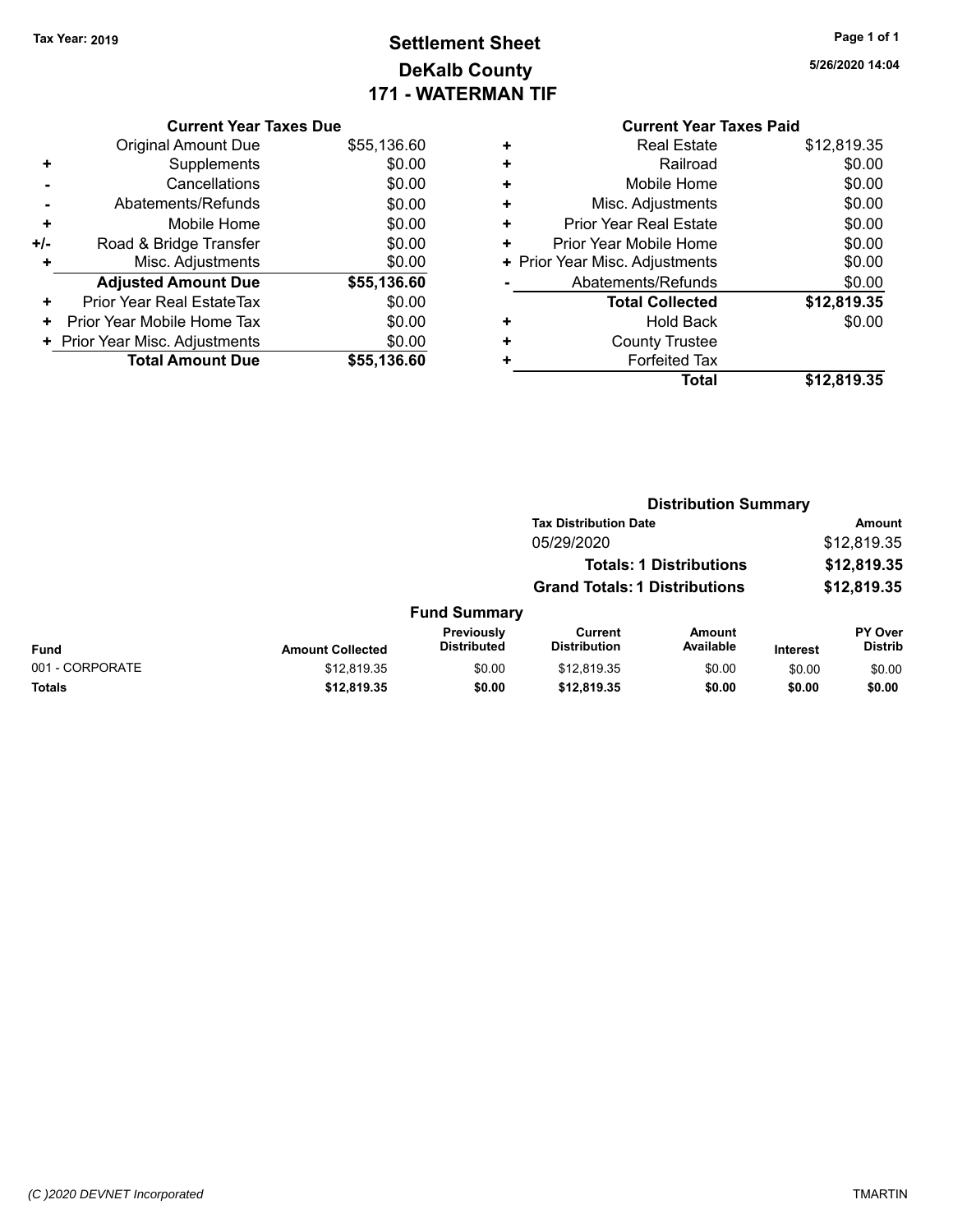### **Settlement Sheet Tax Year: 2019 Page 1 of 1 DeKalb County 172 - MAPLE PARK TIF**

**5/26/2020 14:04**

|     | <b>Current Year Taxes Due</b> |             |  |  |  |  |  |
|-----|-------------------------------|-------------|--|--|--|--|--|
|     | <b>Original Amount Due</b>    | \$13,571.86 |  |  |  |  |  |
| ٠   | Supplements                   | \$0.00      |  |  |  |  |  |
|     | Cancellations                 | \$0.00      |  |  |  |  |  |
|     | Abatements/Refunds            | \$0.00      |  |  |  |  |  |
| ٠   | Mobile Home                   | \$0.00      |  |  |  |  |  |
| +/- | Road & Bridge Transfer        | \$0.00      |  |  |  |  |  |
| ٠   | Misc. Adjustments             | \$0.00      |  |  |  |  |  |
|     | <b>Adjusted Amount Due</b>    | \$13,571.86 |  |  |  |  |  |
| ٠   | Prior Year Real EstateTax     | \$0.00      |  |  |  |  |  |
| ٠   | Prior Year Mobile Home Tax    | \$0.00      |  |  |  |  |  |
|     | Prior Year Misc. Adjustments  | \$0.00      |  |  |  |  |  |
|     | <b>Total Amount Due</b>       | \$13,571.86 |  |  |  |  |  |

|   | <b>Real Estate</b>             | \$7,634.28 |
|---|--------------------------------|------------|
| ٠ | Railroad                       | \$0.00     |
| ٠ | Mobile Home                    | \$0.00     |
| ÷ | Misc. Adjustments              | \$0.00     |
| ٠ | <b>Prior Year Real Estate</b>  | \$0.00     |
| ٠ | Prior Year Mobile Home         | \$0.00     |
|   | + Prior Year Misc. Adjustments | \$0.00     |
|   | Abatements/Refunds             | \$0.00     |
|   | <b>Total Collected</b>         | \$7,634.28 |
| ٠ | <b>Hold Back</b>               | \$0.00     |
| ÷ | <b>County Trustee</b>          |            |
| ٠ | <b>Forfeited Tax</b>           |            |
|   | Total                          | \$7,634,28 |
|   |                                |            |

|                 |                         |                                  | <b>Distribution Summary</b>           |                                |                 |                           |  |
|-----------------|-------------------------|----------------------------------|---------------------------------------|--------------------------------|-----------------|---------------------------|--|
|                 |                         |                                  | <b>Tax Distribution Date</b>          |                                |                 | <b>Amount</b>             |  |
|                 |                         |                                  | 05/29/2020                            |                                |                 | \$7,634.28                |  |
|                 |                         |                                  |                                       | <b>Totals: 1 Distributions</b> |                 | \$7,634.28                |  |
|                 |                         |                                  | <b>Grand Totals: 1 Distributions</b>  |                                |                 | \$7,634.28                |  |
|                 |                         | <b>Fund Summary</b>              |                                       |                                |                 |                           |  |
| <b>Fund</b>     | <b>Amount Collected</b> | Previously<br><b>Distributed</b> | <b>Current</b><br><b>Distribution</b> | <b>Amount</b><br>Available     | <b>Interest</b> | PY Over<br><b>Distrib</b> |  |
| 001 - CORPORATE | \$7,634.28              | \$0.00                           | \$7.634.28                            | \$0.00                         | \$0.00          | \$0.00                    |  |
| Totals          | \$7,634.28              | \$0.00                           | \$7,634.28                            | \$0.00                         | \$0.00          | \$0.00                    |  |
|                 |                         |                                  |                                       |                                |                 |                           |  |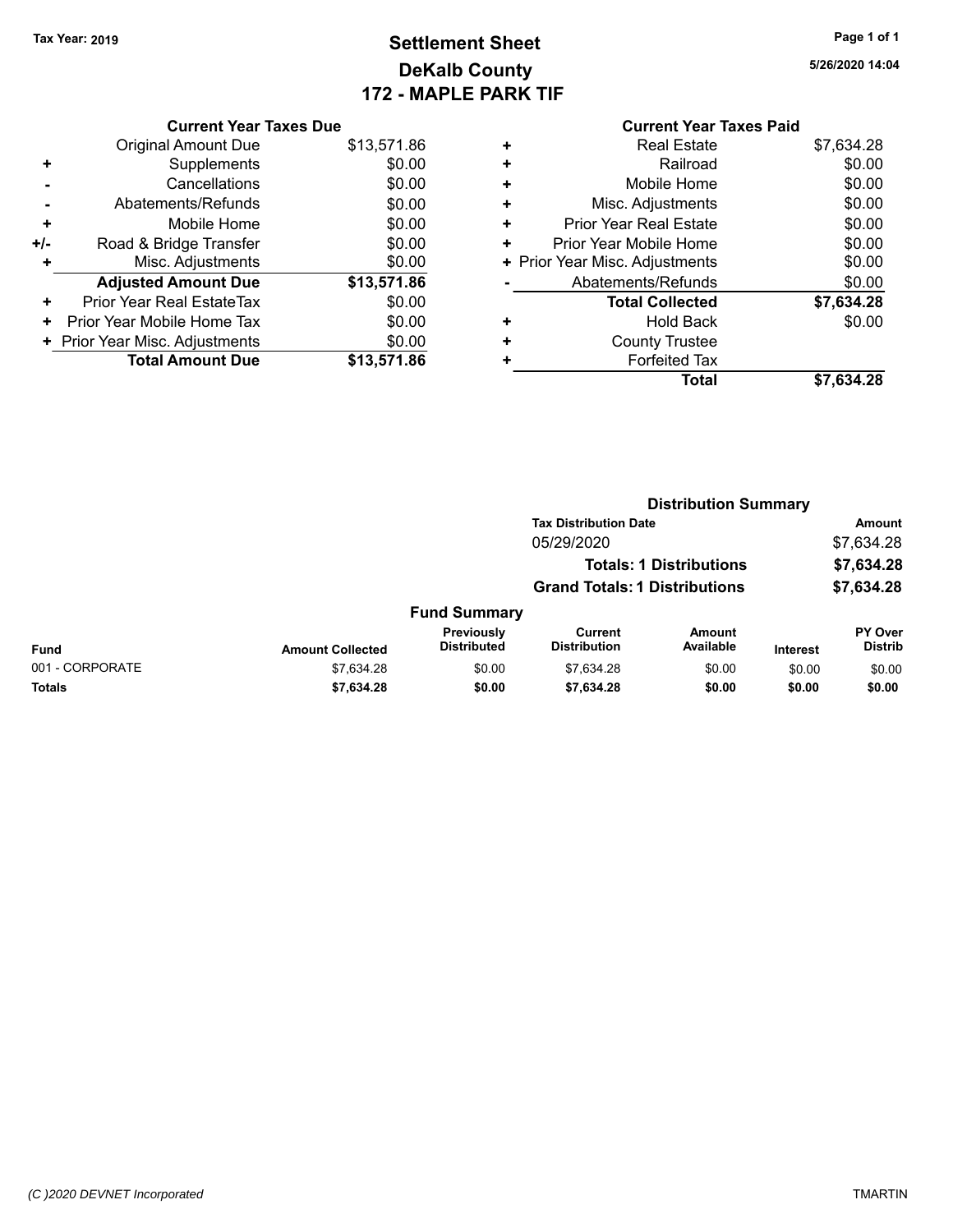### **Settlement Sheet Tax Year: 2019 Page 1 of 1 DeKalb County 180 - SYCAMORE TIF**

**5/26/2020 14:04**

| <b>Current Year Taxes Due</b> |
|-------------------------------|
|-------------------------------|

|       | <b>Original Amount Due</b>     | \$114,442.82 |
|-------|--------------------------------|--------------|
| ٠     | Supplements                    | \$0.00       |
|       | Cancellations                  | \$0.00       |
|       | Abatements/Refunds             | \$0.00       |
| ٠     | Mobile Home                    | \$0.00       |
| $+/-$ | Road & Bridge Transfer         | \$0.00       |
| ٠     | Misc. Adjustments              | \$0.00       |
|       | <b>Adjusted Amount Due</b>     | \$114,442.82 |
| ÷     | Prior Year Real EstateTax      | \$0.00       |
| ٠     | Prior Year Mobile Home Tax     | \$0.00       |
|       | + Prior Year Misc. Adjustments | \$0.00       |
|       | <b>Total Amount Due</b>        | \$114.442.82 |

|   | <b>Real Estate</b>             | \$6,077.26 |
|---|--------------------------------|------------|
| ٠ | Railroad                       | \$0.00     |
| ٠ | Mobile Home                    | \$0.00     |
| ٠ | Misc. Adjustments              | \$0.00     |
| ٠ | <b>Prior Year Real Estate</b>  | \$0.00     |
| ٠ | Prior Year Mobile Home         | \$0.00     |
|   | + Prior Year Misc. Adjustments | \$0.00     |
|   | Abatements/Refunds             | \$0.00     |
|   | <b>Total Collected</b>         | \$6,077.26 |
|   | <b>Hold Back</b>               | \$0.00     |
|   | <b>County Trustee</b>          |            |
|   | <b>Forfeited Tax</b>           |            |
|   | Total                          | \$6,077.26 |
|   |                                |            |

|                 | <b>Distribution Summary</b> |                                  |                                       |                                |                 |                           |
|-----------------|-----------------------------|----------------------------------|---------------------------------------|--------------------------------|-----------------|---------------------------|
|                 |                             |                                  | <b>Tax Distribution Date</b>          |                                |                 | Amount                    |
|                 |                             |                                  | 05/29/2020                            |                                |                 | \$6,077.26                |
|                 |                             |                                  |                                       | <b>Totals: 1 Distributions</b> |                 | \$6,077.26                |
|                 |                             |                                  | <b>Grand Totals: 1 Distributions</b>  |                                |                 | \$6,077.26                |
|                 |                             | <b>Fund Summary</b>              |                                       |                                |                 |                           |
| <b>Fund</b>     | <b>Amount Collected</b>     | Previously<br><b>Distributed</b> | <b>Current</b><br><b>Distribution</b> | Amount<br>Available            | <b>Interest</b> | PY Over<br><b>Distrib</b> |
| 001 - CORPORATE | \$6.077.26                  | \$0.00                           | \$6.077.26                            | \$0.00                         | \$0.00          | \$0.00                    |
| Totals          | \$6,077.26                  | \$0.00                           | \$6,077.26                            | \$0.00                         | \$0.00          | \$0.00                    |
|                 |                             |                                  |                                       |                                |                 |                           |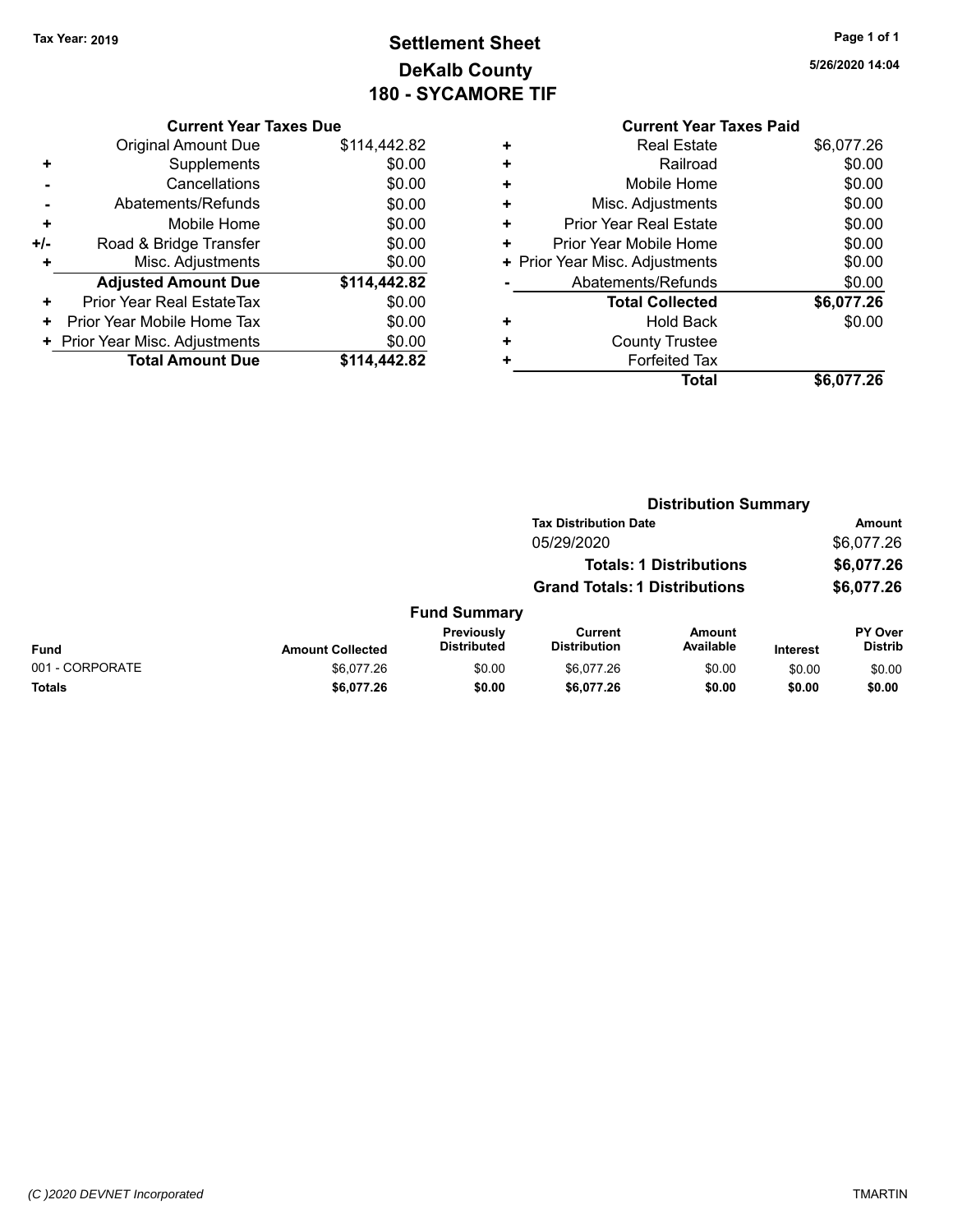### **Settlement Sheet Tax Year: 2019 Page 1 of 1 DeKalb County 190 - CORTLAND TIF**

**5/26/2020 14:04**

|     | <b>Current Year Taxes Due</b>  |              |
|-----|--------------------------------|--------------|
|     | Original Amount Due            | \$175,495.70 |
| ٠   | Supplements                    | \$0.00       |
|     | Cancellations                  | \$386.86     |
|     | Abatements/Refunds             | \$0.00       |
| ÷   | Mobile Home                    | \$0.00       |
| +/- | Road & Bridge Transfer         | \$0.00       |
|     | Misc. Adjustments              | \$0.00       |
|     | <b>Adjusted Amount Due</b>     | \$175,108.84 |
| ٠   | Prior Year Real EstateTax      | \$0.00       |
| ٠   | Prior Year Mobile Home Tax     | \$0.00       |
|     | + Prior Year Misc. Adjustments | \$0.00       |
|     | <b>Total Amount Due</b>        | \$175,108.84 |
|     |                                |              |

#### **Current Year Taxes Paid +** Real Estate \$41,259.36<br>Railroad \$0.00 **+** Railroad \$0.00 **+** Mobile Home \$0.00 **+** Misc. Adjustments \$0.00 **+** Prior Year Real Estate \$0.00 **+** Prior Year Mobile Home \$0.00

| Total                          | \$41,259.36 |
|--------------------------------|-------------|
| <b>Forfeited Tax</b>           |             |
| <b>County Trustee</b>          |             |
| <b>Hold Back</b>               | \$0.00      |
| <b>Total Collected</b>         | \$41,259.36 |
| Abatements/Refunds             | \$0.00      |
| + Prior Year Misc. Adjustments | \$0.00      |
|                                |             |

|                                                                       |                                            |                                                | <b>Distribution Summary</b>                                     |                                |                                           |                           |  |
|-----------------------------------------------------------------------|--------------------------------------------|------------------------------------------------|-----------------------------------------------------------------|--------------------------------|-------------------------------------------|---------------------------|--|
|                                                                       |                                            |                                                | <b>Tax Distribution Date</b>                                    |                                |                                           | Amount                    |  |
|                                                                       |                                            |                                                | 05/29/2020                                                      |                                | \$41,259.36<br>\$41,259.36<br>\$41,259.36 |                           |  |
|                                                                       |                                            |                                                |                                                                 | <b>Totals: 1 Distributions</b> |                                           |                           |  |
|                                                                       |                                            |                                                | <b>Grand Totals: 1 Distributions</b>                            |                                |                                           |                           |  |
|                                                                       |                                            | <b>Fund Summary</b>                            |                                                                 |                                |                                           |                           |  |
| <b>Fund</b>                                                           | <b>Amount Collected</b>                    | Previously<br><b>Distributed</b>               | Current<br><b>Distribution</b>                                  | Amount<br>Available            | <b>Interest</b>                           | PY Over<br><b>Distrib</b> |  |
| 001 - CORPORATE                                                       | \$41,259.36                                | \$0.00                                         | \$41,259.36                                                     | \$0.00                         | \$0.00                                    | \$0.00                    |  |
| <b>Totals</b>                                                         | \$41,259.36                                | \$0.00                                         | \$41,259.36                                                     | \$0.00                         | \$0.00                                    | \$0.00                    |  |
|                                                                       |                                            | <b>Miscellaneous Adjustment Detail</b>         |                                                                 |                                |                                           |                           |  |
| Source<br>Year                                                        | <b>Account Type</b>                        | <b>Amount Adjustment Description</b>           |                                                                 |                                |                                           |                           |  |
| RE - Real Estate<br>2018                                              | <b>Back Tax Collected</b>                  |                                                | \$0.00 ENGSTROM REDEMPTION 09-29-300-013 by TBA                 |                                |                                           |                           |  |
| RE - Real Estate<br>2018                                              | <b>Back Tax Collected</b>                  |                                                | \$0.00 ENGSTROM REDEMPTION 09-29-300-004 by TBA                 |                                |                                           |                           |  |
| <b>Totals 2 entries</b>                                               |                                            | \$0.00                                         |                                                                 |                                |                                           |                           |  |
|                                                                       |                                            | <b>Abatement Detail</b>                        |                                                                 |                                |                                           |                           |  |
| Source<br>Year<br>RE - Real Estate<br>2018<br><b>Totals 1 entries</b> | <b>Account Type</b><br><b>RE</b> Abatement | <b>Amount Adjustment Description</b><br>\$0.00 | \$0.00 PTAB INTEREST REFUND 09-29-252-001, 09-17-326-001 by TBA |                                |                                           |                           |  |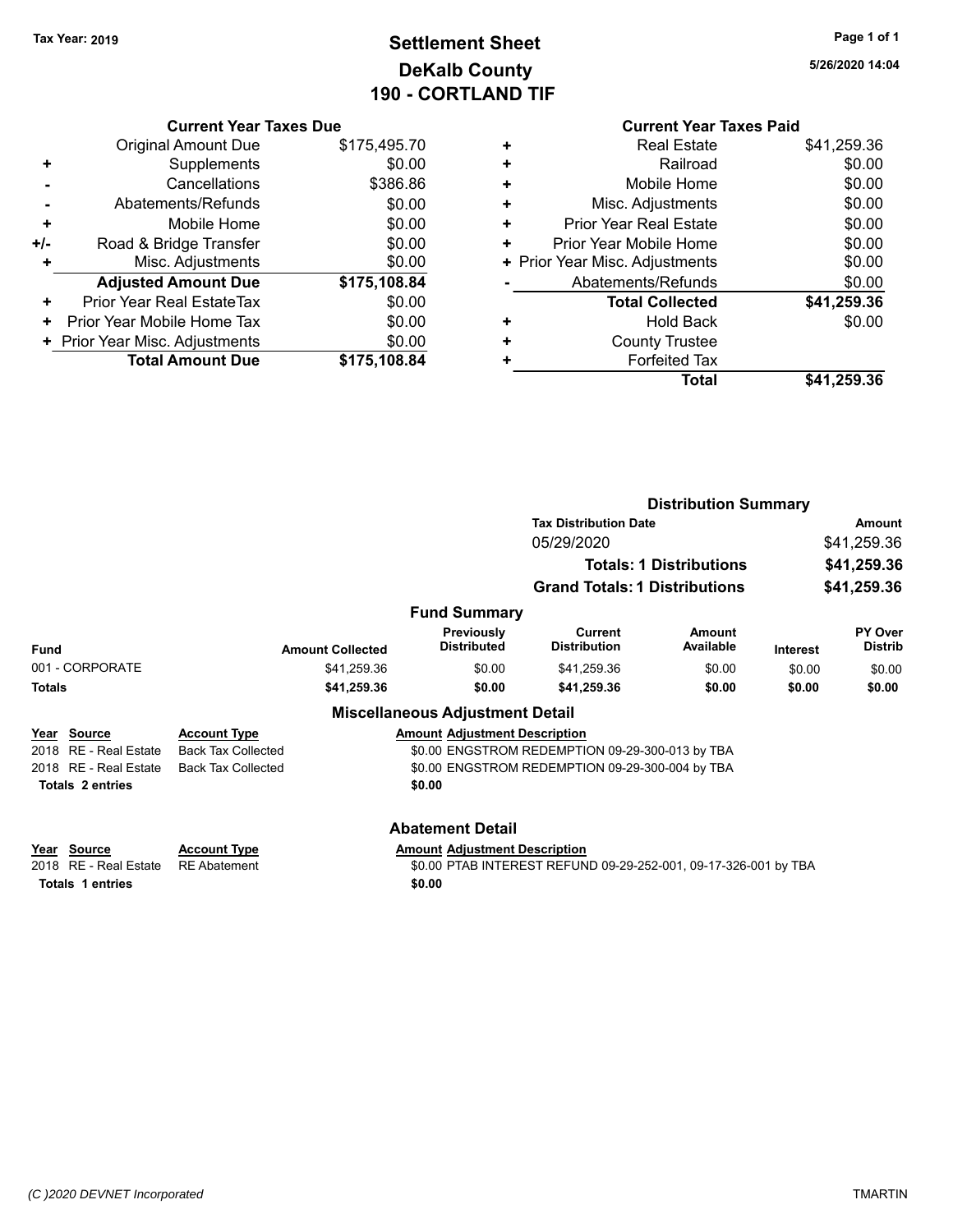### **Settlement Sheet Tax Year: 2019 Page 1 of 1 DeKalb County 201 - DEKALB SSA #6**

**5/26/2020 14:04**

|     | <b>Current Year Taxes Due</b>  |             |  |  |  |
|-----|--------------------------------|-------------|--|--|--|
|     | <b>Original Amount Due</b>     | \$16,400.55 |  |  |  |
| ٠   | Supplements                    | \$0.00      |  |  |  |
|     | Cancellations                  | \$0.00      |  |  |  |
|     | Abatements/Refunds             | \$0.00      |  |  |  |
| ÷   | Mobile Home                    | \$0.00      |  |  |  |
| +/- | Road & Bridge Transfer         | \$0.00      |  |  |  |
|     | Misc. Adjustments              | \$0.00      |  |  |  |
|     | <b>Adjusted Amount Due</b>     | \$16,400.55 |  |  |  |
| ٠   | Prior Year Real EstateTax      | \$0.00      |  |  |  |
| ٠   | Prior Year Mobile Home Tax     | \$0.00      |  |  |  |
|     | + Prior Year Misc. Adjustments | \$0.00      |  |  |  |
|     | <b>Total Amount Due</b>        | \$16,400.55 |  |  |  |
|     |                                |             |  |  |  |

| ٠ | <b>Real Estate</b>             | \$1,339.75 |
|---|--------------------------------|------------|
| ÷ | Railroad                       | \$0.00     |
| ٠ | Mobile Home                    | \$0.00     |
| ٠ | Misc. Adjustments              | \$0.00     |
| ٠ | Prior Year Real Estate         | \$0.00     |
| ٠ | Prior Year Mobile Home         | \$0.00     |
|   | + Prior Year Misc. Adjustments | \$0.00     |
|   | Abatements/Refunds             | \$0.00     |
|   | <b>Total Collected</b>         | \$1,339.75 |
| ٠ | <b>Hold Back</b>               | \$0.00     |
| ٠ | <b>County Trustee</b>          |            |
| ٠ | <b>Forfeited Tax</b>           |            |
|   | <b>Total</b>                   | \$1,339.75 |
|   |                                |            |

|                            |                         |                                  |                                       | <b>Distribution Summary</b>    |          |                           |
|----------------------------|-------------------------|----------------------------------|---------------------------------------|--------------------------------|----------|---------------------------|
|                            |                         |                                  | <b>Tax Distribution Date</b>          |                                |          | <b>Amount</b>             |
|                            |                         |                                  | 05/29/2020                            |                                |          | \$1,339.75                |
|                            |                         |                                  |                                       | <b>Totals: 1 Distributions</b> |          | \$1,339.75                |
|                            |                         |                                  | <b>Grand Totals: 1 Distributions</b>  |                                |          | \$1,339.75                |
|                            |                         | <b>Fund Summary</b>              |                                       |                                |          |                           |
| <b>Fund</b>                | <b>Amount Collected</b> | Previously<br><b>Distributed</b> | <b>Current</b><br><b>Distribution</b> | Amount<br>Available            | Interest | PY Over<br><b>Distrib</b> |
| 023 - SPECIAL SERVICE AREA | \$1,339.75              | \$0.00                           | \$1,339.75                            | \$0.00                         | \$0.00   | \$0.00                    |
| Totals                     | \$1,339.75              | \$0.00                           | \$1,339.75                            | \$0.00                         | \$0.00   | \$0.00                    |
|                            |                         |                                  |                                       |                                |          |                           |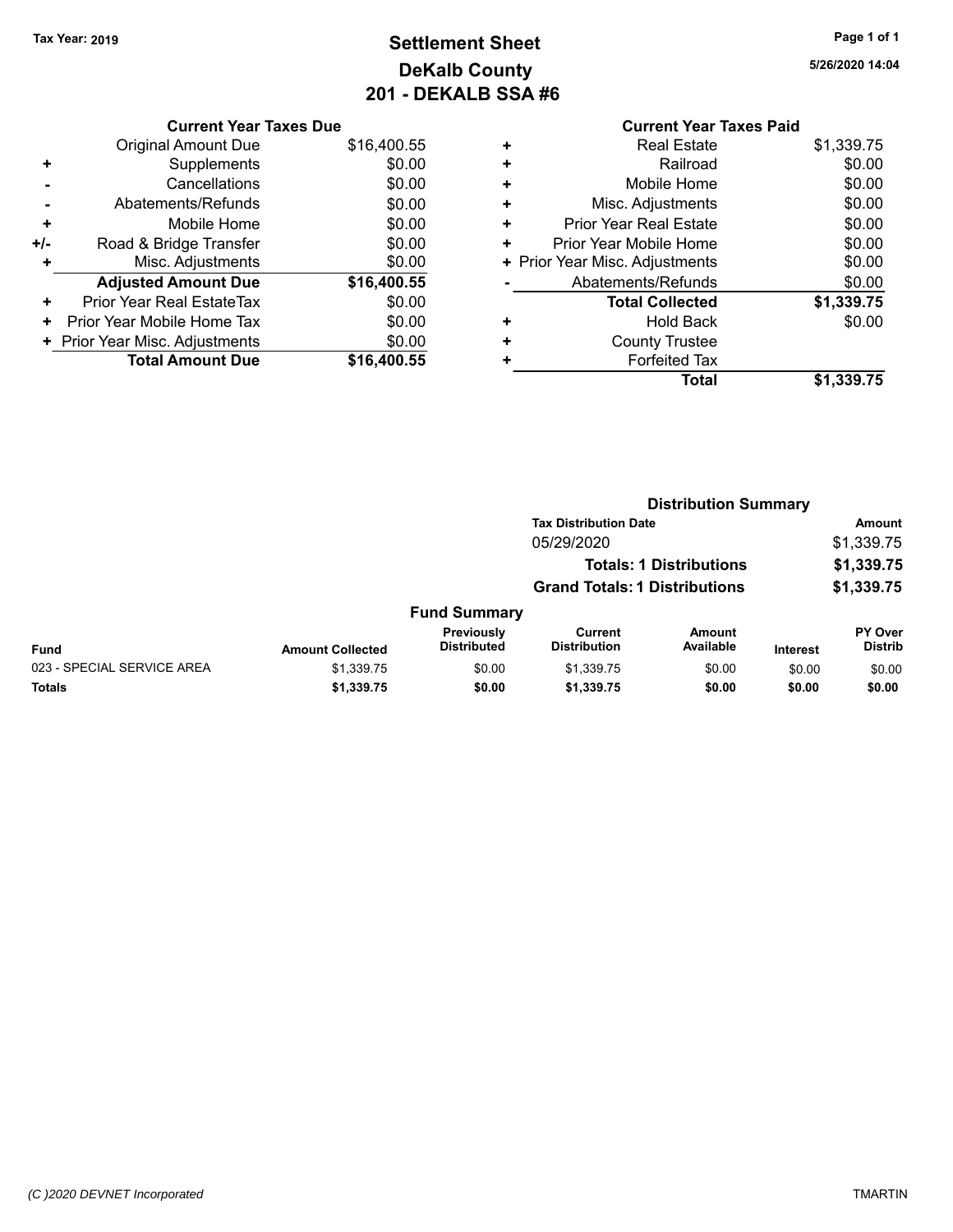### **Settlement Sheet Tax Year: 2019 Page 1 of 1 DeKalb County 204 - GENOA RIVER BEND SSA**

**5/26/2020 14:04**

|       | <b>Current Year Taxes Due</b>  |             |
|-------|--------------------------------|-------------|
|       | <b>Original Amount Due</b>     | \$68,517.33 |
| ٠     | Supplements                    | \$505.07    |
|       | Cancellations                  | \$505.07    |
|       | Abatements/Refunds             | \$0.00      |
| ٠     | Mobile Home                    | \$0.00      |
| $+/-$ | Road & Bridge Transfer         | \$0.00      |
| ٠     | Misc. Adjustments              | \$0.00      |
|       | <b>Adjusted Amount Due</b>     | \$68,517.33 |
| ٠     | Prior Year Real EstateTax      | \$0.00      |
| ÷     | Prior Year Mobile Home Tax     | \$0.00      |
|       | + Prior Year Misc. Adjustments | \$0.00      |
|       | <b>Total Amount Due</b>        | \$68,517,33 |

| ٠ | <b>Real Estate</b>             | \$23,763.23 |
|---|--------------------------------|-------------|
| ٠ | Railroad                       | \$0.00      |
| ٠ | Mobile Home                    | \$0.00      |
| ٠ | Misc. Adjustments              | \$0.00      |
| ٠ | <b>Prior Year Real Estate</b>  | \$0.00      |
| ٠ | Prior Year Mobile Home         | \$0.00      |
|   | + Prior Year Misc. Adjustments | \$0.00      |
|   | Abatements/Refunds             | \$0.00      |
|   | <b>Total Collected</b>         | \$23,763.23 |
| ٠ | Hold Back                      | \$0.00      |
| ٠ | <b>County Trustee</b>          |             |
| ٠ | <b>Forfeited Tax</b>           |             |
|   | Total                          | \$23,763.23 |
|   |                                |             |

|                            |                         |                                  | <b>Distribution Summary</b>           |                                |          |                                  |
|----------------------------|-------------------------|----------------------------------|---------------------------------------|--------------------------------|----------|----------------------------------|
|                            |                         |                                  | <b>Tax Distribution Date</b>          |                                |          | Amount                           |
|                            |                         |                                  | 05/29/2020                            |                                |          | \$23,763.23                      |
|                            |                         |                                  |                                       | <b>Totals: 1 Distributions</b> |          | \$23,763.23                      |
|                            |                         |                                  | <b>Grand Totals: 1 Distributions</b>  |                                |          | \$23,763.23                      |
|                            |                         | <b>Fund Summary</b>              |                                       |                                |          |                                  |
| <b>Fund</b>                | <b>Amount Collected</b> | Previously<br><b>Distributed</b> | <b>Current</b><br><b>Distribution</b> | Amount<br>Available            | Interest | <b>PY Over</b><br><b>Distrib</b> |
| 023 - SPECIAL SERVICE AREA | \$23,763.23             | \$0.00                           | \$23,763.23                           | \$0.00                         | \$0.00   | \$0.00                           |
| Totals                     | \$23,763.23             | \$0.00                           | \$23,763.23                           | \$0.00                         | \$0.00   | \$0.00                           |
|                            |                         |                                  |                                       |                                |          |                                  |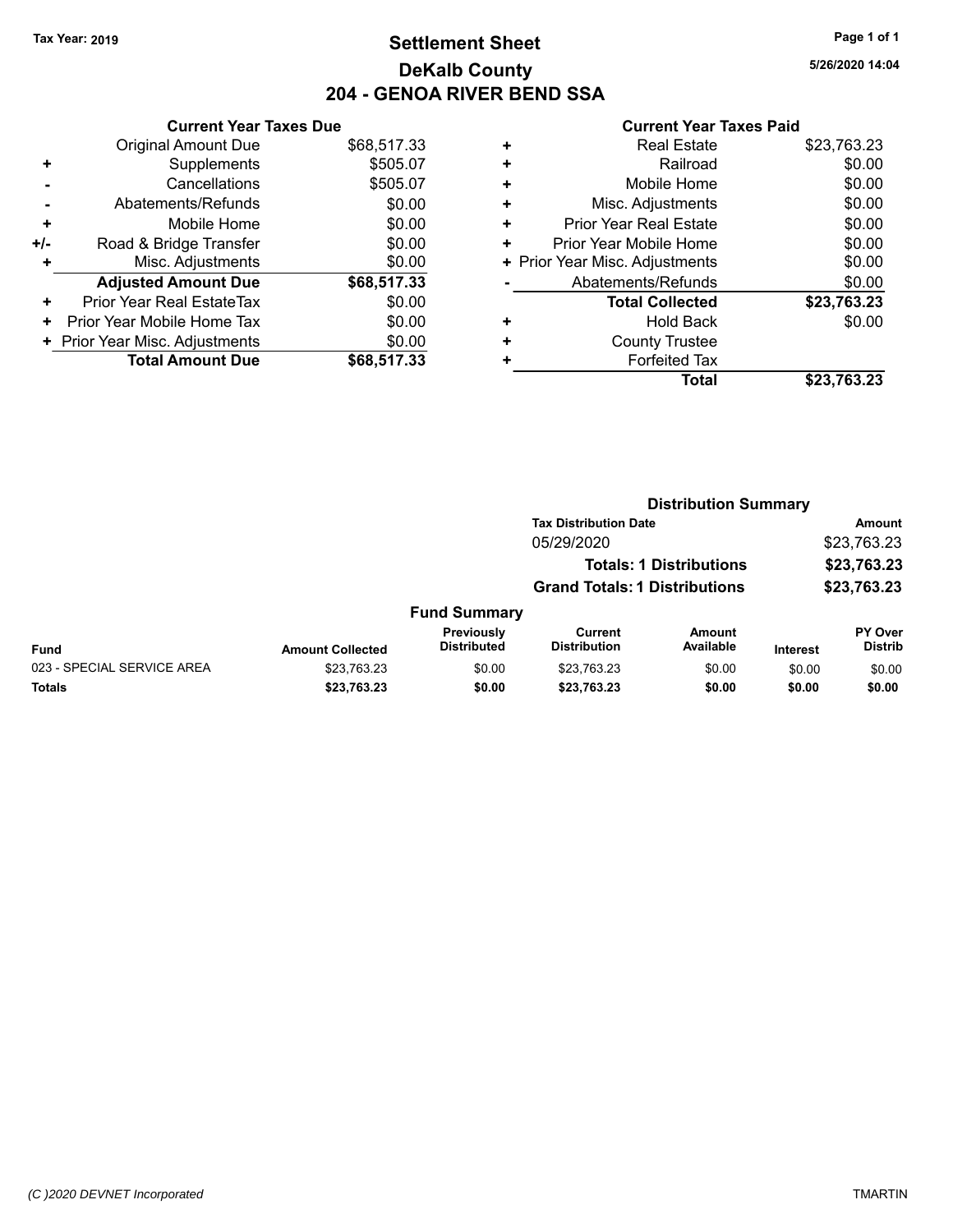### **Settlement Sheet Tax Year: 2019 Page 1 of 1 DeKalb County 204A - GENOA RIVER BEND SSA #2**

**5/26/2020 14:04**

| <b>Current Year Taxes Paid</b> |  |  |
|--------------------------------|--|--|
|                                |  |  |

|     | <b>Current Year Taxes Due</b>            |        |  |
|-----|------------------------------------------|--------|--|
|     | <b>Original Amount Due</b>               | \$0.00 |  |
| ٠   | Supplements                              | \$0.00 |  |
|     | Cancellations                            | \$0.00 |  |
|     | Abatements/Refunds                       | \$0.00 |  |
| ÷   | Mobile Home                              | \$0.00 |  |
| +/- | Road & Bridge Transfer                   | \$0.00 |  |
|     | Misc. Adjustments<br>\$0.00              |        |  |
|     | <b>Adjusted Amount Due</b>               | \$0.00 |  |
| ÷   | Prior Year Real EstateTax                | \$0.00 |  |
| ٠   | Prior Year Mobile Home Tax               | \$0.00 |  |
|     | \$0.00<br>+ Prior Year Misc. Adjustments |        |  |
|     | <b>Total Amount Due</b>                  | \$0.00 |  |
|     |                                          |        |  |

|   | Total                          |        |
|---|--------------------------------|--------|
|   | <b>Forfeited Tax</b>           |        |
| ÷ | <b>County Trustee</b>          |        |
|   | <b>Hold Back</b>               | \$0.00 |
|   | <b>Total Collected</b>         | \$0.00 |
|   | Abatements/Refunds             | \$0.00 |
|   | + Prior Year Misc. Adjustments | \$0.00 |
| ٠ | Prior Year Mobile Home         | \$0.00 |
| ٠ | <b>Prior Year Real Estate</b>  | \$0.00 |
| ٠ | Misc. Adjustments              | \$0.00 |
| ÷ | Mobile Home                    | \$0.00 |
| ٠ | Railroad                       | \$0.00 |
|   | <b>Real Estate</b>             | \$0.00 |
|   |                                |        |

| <b>Fund Summary</b>        |                         |                                         |                                |                     |                 |                                  |
|----------------------------|-------------------------|-----------------------------------------|--------------------------------|---------------------|-----------------|----------------------------------|
| <b>Fund</b>                | <b>Amount Collected</b> | <b>Previously</b><br><b>Distributed</b> | Current<br><b>Distribution</b> | Amount<br>Available | <b>Interest</b> | <b>PY Over</b><br><b>Distrib</b> |
| 023 - SPECIAL SERVICE AREA | \$0.00                  | \$0.00                                  | \$0.00                         | \$0.00              | \$0.00          | \$0.00                           |
| <b>Totals</b>              | \$0.00                  | \$0.00                                  | \$0.00                         | \$0.00              | \$0.00          | \$0.00                           |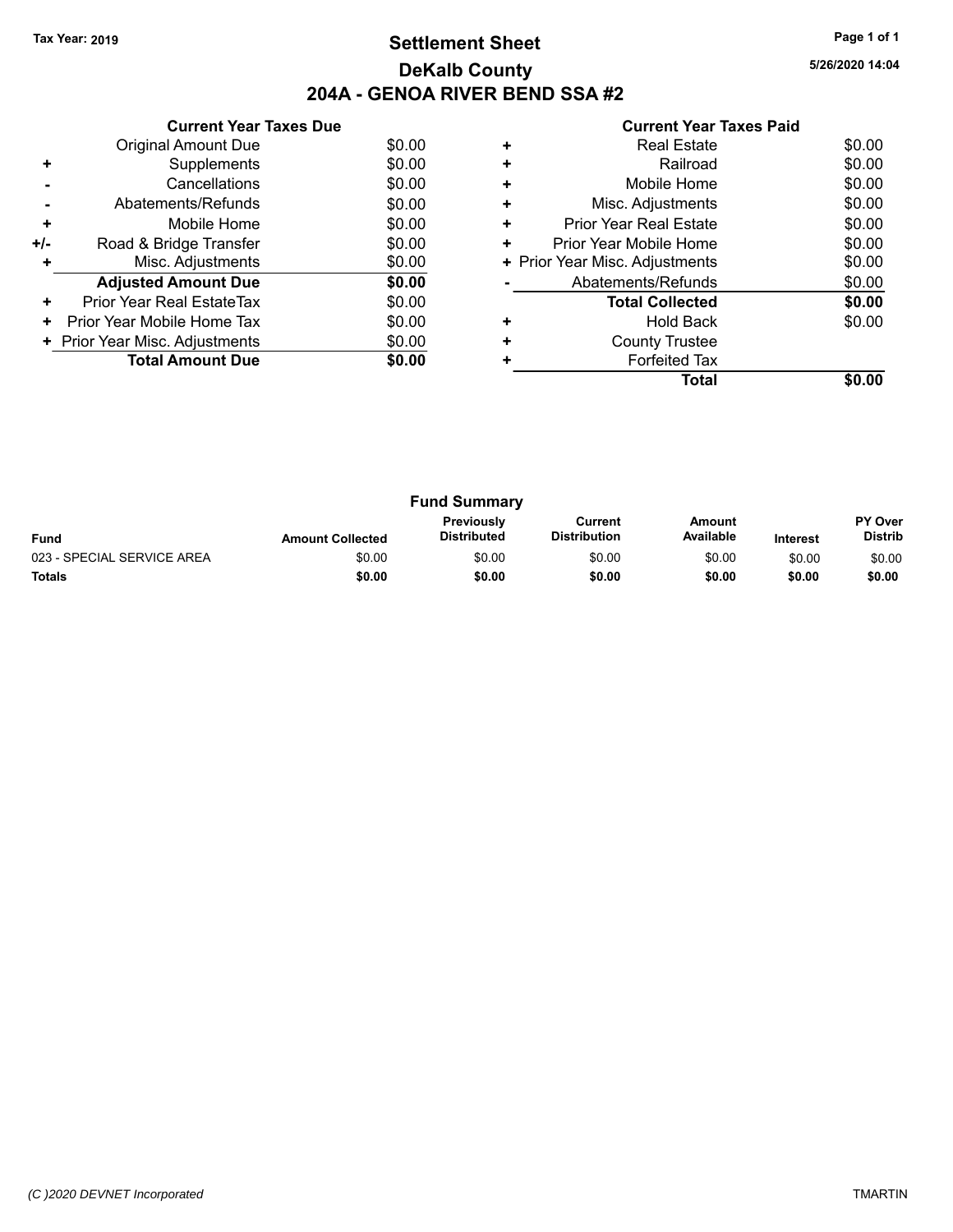### **Settlement Sheet Tax Year: 2019 Page 1 of 1 DeKalb County 204B - GENOA RIVER BEND SSA #3**

**5/26/2020 14:04**

|     | <b>Current Year Taxes Due</b>  |        |
|-----|--------------------------------|--------|
|     | Original Amount Due            | \$0.00 |
| ٠   | Supplements                    | \$0.00 |
|     | Cancellations                  | \$0.00 |
|     | Abatements/Refunds             | \$0.00 |
| ٠   | Mobile Home                    | \$0.00 |
| +/- | Road & Bridge Transfer         | \$0.00 |
| ٠   | Misc. Adjustments              | \$0.00 |
|     | <b>Adjusted Amount Due</b>     | \$0.00 |
| ٠   | Prior Year Real EstateTax      | \$0.00 |
| ٠   | Prior Year Mobile Home Tax     | \$0.00 |
|     | + Prior Year Misc. Adjustments | \$0.00 |
|     | <b>Total Amount Due</b>        | \$0.00 |
|     |                                |        |

|   | Real Estate                    | \$0.00 |
|---|--------------------------------|--------|
| ٠ | Railroad                       | \$0.00 |
| ÷ | Mobile Home                    | \$0.00 |
| ٠ | Misc. Adjustments              | \$0.00 |
| ٠ | <b>Prior Year Real Estate</b>  | \$0.00 |
| ٠ | Prior Year Mobile Home         | \$0.00 |
|   | + Prior Year Misc. Adjustments | \$0.00 |
|   | Abatements/Refunds             | \$0.00 |
|   | <b>Total Collected</b>         | \$0.00 |
|   | <b>Hold Back</b>               | \$0.00 |
| ٠ | <b>County Trustee</b>          |        |
|   | <b>Forfeited Tax</b>           |        |
|   | Total                          |        |

| <b>Fund Summary</b>        |                         |                                         |                                |                     |                 |                                  |
|----------------------------|-------------------------|-----------------------------------------|--------------------------------|---------------------|-----------------|----------------------------------|
| <b>Fund</b>                | <b>Amount Collected</b> | <b>Previously</b><br><b>Distributed</b> | Current<br><b>Distribution</b> | Amount<br>Available | <b>Interest</b> | <b>PY Over</b><br><b>Distrib</b> |
| 023 - SPECIAL SERVICE AREA | \$0.00                  | \$0.00                                  | \$0.00                         | \$0.00              | \$0.00          | \$0.00                           |
| <b>Totals</b>              | \$0.00                  | \$0.00                                  | \$0.00                         | \$0.00              | \$0.00          | \$0.00                           |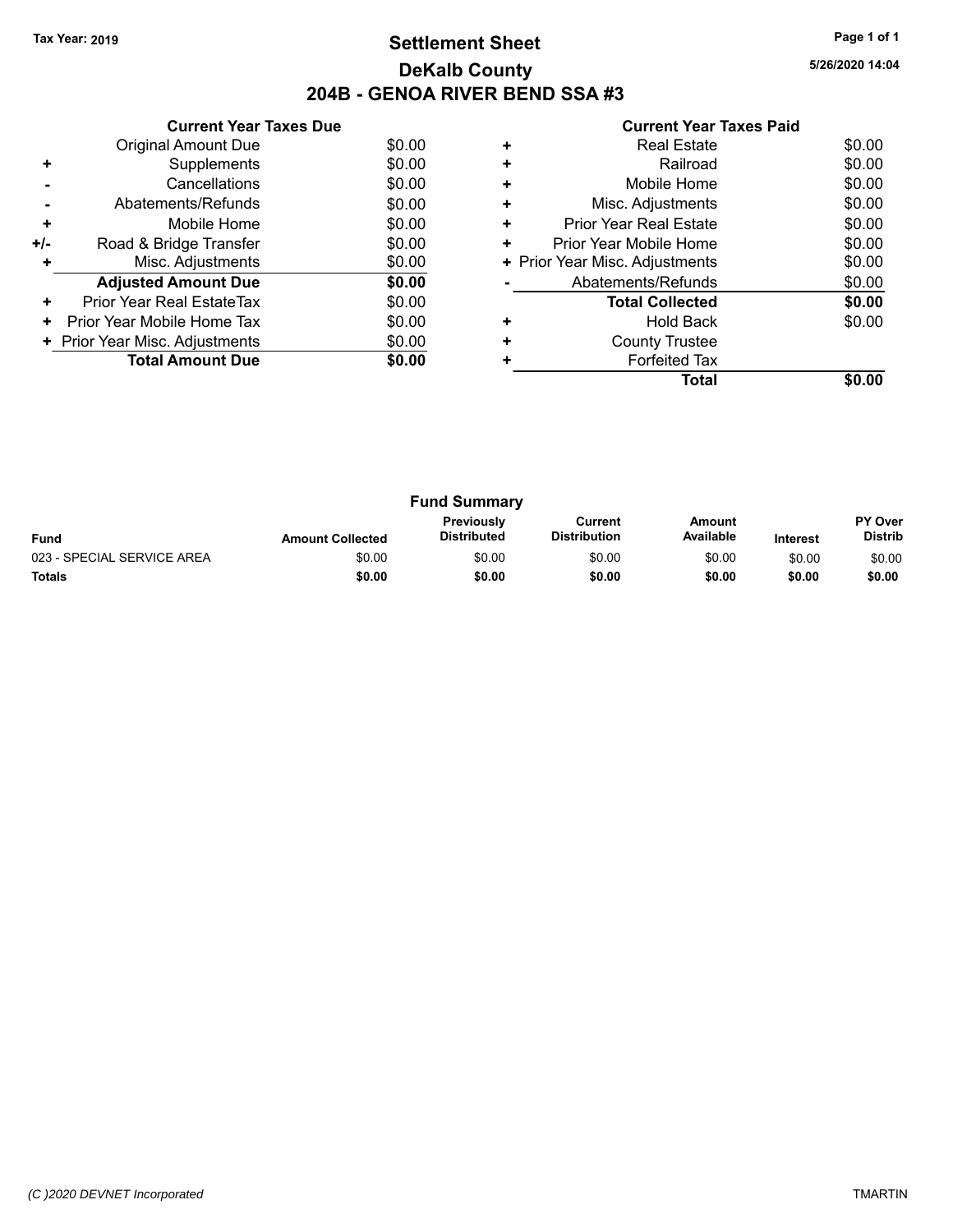### **Settlement Sheet Tax Year: 2019 Page 1 of 1 DeKalb County 207 - DERBY ESTATES SSA**

**5/26/2020 14:04**

| <b>Current Year Taxes Paid</b> |
|--------------------------------|
|--------------------------------|

|     | <b>Current Year Taxes Due</b>  |            |
|-----|--------------------------------|------------|
|     | <b>Original Amount Due</b>     | \$7,480.22 |
| ÷   | Supplements                    | \$0.00     |
|     | Cancellations                  | \$0.00     |
|     | Abatements/Refunds             | \$0.00     |
| ٠   | Mobile Home                    | \$0.00     |
| +/- | Road & Bridge Transfer         | \$0.00     |
|     | Misc. Adjustments              | \$0.00     |
|     | <b>Adjusted Amount Due</b>     | \$7,480.22 |
| ٠   | Prior Year Real EstateTax      | \$0.00     |
| ٠   | Prior Year Mobile Home Tax     | \$0.00     |
|     | + Prior Year Misc. Adjustments | \$0.00     |
|     | <b>Total Amount Due</b>        | \$7,480.22 |

|   | <b>Real Estate</b>             | \$1,767.14 |
|---|--------------------------------|------------|
| ٠ | Railroad                       | \$0.00     |
| ٠ | Mobile Home                    | \$0.00     |
| ٠ | Misc. Adjustments              | \$0.00     |
| ٠ | <b>Prior Year Real Estate</b>  | \$0.00     |
| ٠ | Prior Year Mobile Home         | \$0.00     |
|   | + Prior Year Misc. Adjustments | \$0.00     |
|   | Abatements/Refunds             | \$0.00     |
|   | <b>Total Collected</b>         | \$1,767.14 |
| ٠ | <b>Hold Back</b>               | \$0.00     |
| ٠ | <b>County Trustee</b>          |            |
| ٠ | <b>Forfeited Tax</b>           |            |
|   | Total                          | \$1,767.14 |
|   |                                |            |

|                            |                         |                                  |                                      | <b>Distribution Summary</b>    |          |                           |  |
|----------------------------|-------------------------|----------------------------------|--------------------------------------|--------------------------------|----------|---------------------------|--|
|                            |                         |                                  | <b>Tax Distribution Date</b>         |                                |          | <b>Amount</b>             |  |
|                            |                         |                                  | 05/29/2020                           |                                |          | \$1,767.14                |  |
|                            |                         |                                  |                                      | <b>Totals: 1 Distributions</b> |          | \$1,767.14                |  |
|                            |                         |                                  | <b>Grand Totals: 1 Distributions</b> |                                |          | \$1,767.14                |  |
|                            |                         | <b>Fund Summary</b>              |                                      |                                |          |                           |  |
| <b>Fund</b>                | <b>Amount Collected</b> | Previously<br><b>Distributed</b> | Current<br><b>Distribution</b>       | Amount<br>Available            | Interest | PY Over<br><b>Distrib</b> |  |
| 023 - SPECIAL SERVICE AREA | \$1,767.14              | \$0.00                           | \$1,767.14                           | \$0.00                         | \$0.00   | \$0.00                    |  |
| Totals                     | \$1,767.14              | \$0.00                           | \$1,767.14                           | \$0.00                         | \$0.00   | \$0.00                    |  |
|                            |                         |                                  |                                      |                                |          |                           |  |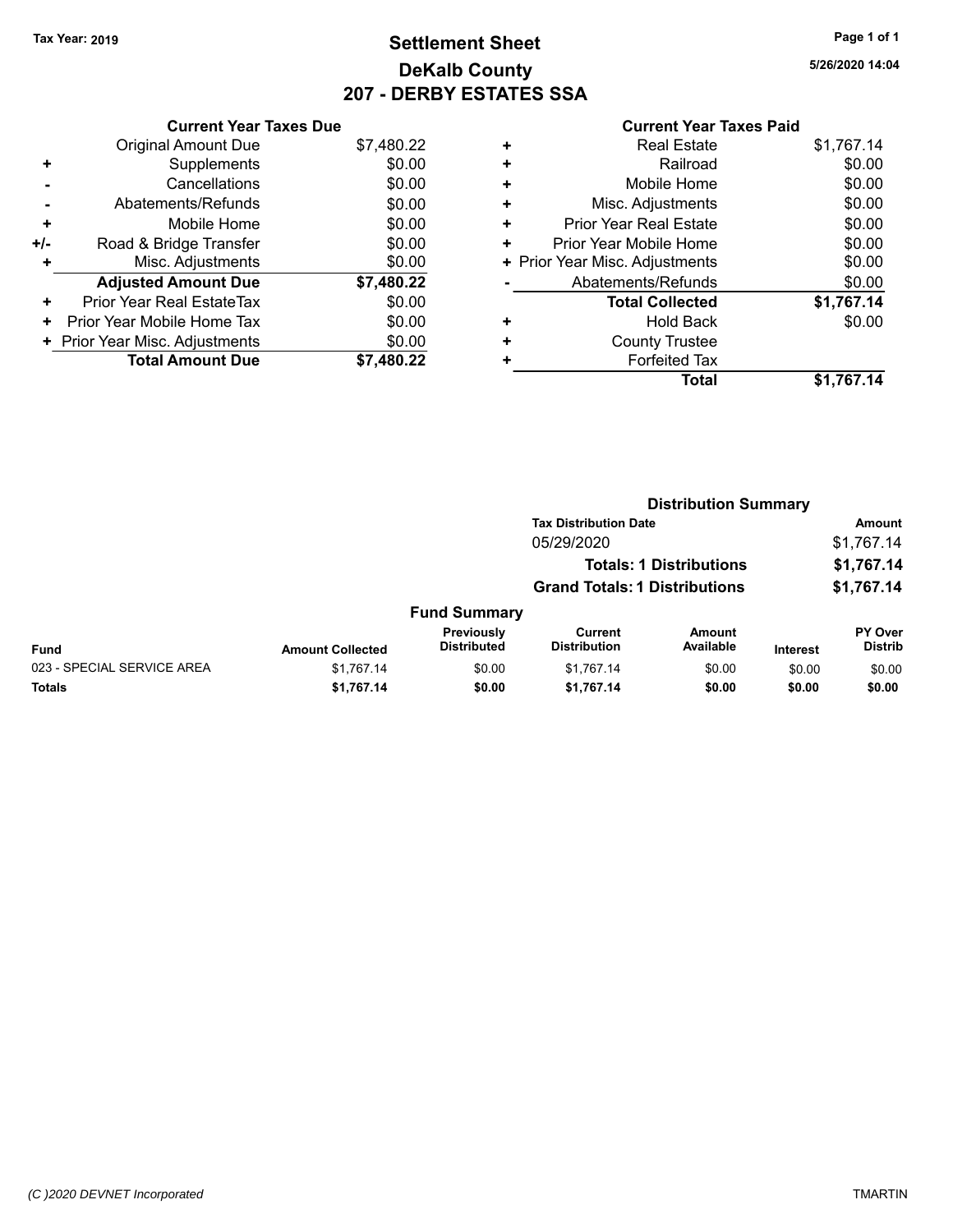### **Settlement Sheet Tax Year: 2019 Page 1 of 1 DeKalb County 209 - DEKALB SSA #14**

**5/26/2020 14:04**

|     | <b>Current Year Taxes Due</b>    |            |
|-----|----------------------------------|------------|
|     | <b>Original Amount Due</b>       | \$2,500.16 |
| ٠   | Supplements                      | \$0.00     |
|     | Cancellations                    | \$0.00     |
|     | Abatements/Refunds               | \$0.00     |
| ٠   | Mobile Home                      | \$0.00     |
| +/- | Road & Bridge Transfer           | \$0.00     |
| ٠   | Misc. Adjustments                | \$0.00     |
|     | <b>Adjusted Amount Due</b>       | \$2,500.16 |
| ٠   | <b>Prior Year Real EstateTax</b> | \$0.00     |
| ٠   | Prior Year Mobile Home Tax       | \$0.00     |
|     | Prior Year Misc. Adjustments     | \$0.00     |
|     | <b>Total Amount Due</b>          | \$2,500.16 |

|   | <b>Current Year Taxes Paid</b> |          |
|---|--------------------------------|----------|
| ٠ | <b>Real Estate</b>             | \$728.23 |
| ٠ | Railroad                       | \$0.00   |
| ٠ | Mobile Home                    | \$0.00   |
| ٠ | Misc. Adjustments              | \$0.00   |
| ٠ | <b>Prior Year Real Estate</b>  | \$0.00   |
| ٠ | Prior Year Mobile Home         | \$0.00   |
|   | + Prior Year Misc. Adjustments | \$0.00   |
|   | Abatements/Refunds             | \$0.00   |
|   | <b>Total Collected</b>         | \$728.23 |
| ٠ | Hold Back                      | \$0.00   |
| ٠ | <b>County Trustee</b>          |          |
|   | <b>Forfeited Tax</b>           |          |
|   | Total                          | \$728.23 |
|   |                                |          |

|                            |                         |                                         |                                      |                                | <b>Distribution Summary</b> |                                  |  |  |
|----------------------------|-------------------------|-----------------------------------------|--------------------------------------|--------------------------------|-----------------------------|----------------------------------|--|--|
|                            |                         |                                         | <b>Tax Distribution Date</b>         |                                |                             | Amount                           |  |  |
|                            |                         |                                         | 05/29/2020                           |                                |                             | \$728.23                         |  |  |
|                            |                         |                                         |                                      | <b>Totals: 1 Distributions</b> |                             | \$728.23                         |  |  |
|                            |                         |                                         | <b>Grand Totals: 1 Distributions</b> |                                |                             | \$728.23                         |  |  |
|                            |                         | <b>Fund Summary</b>                     |                                      |                                |                             |                                  |  |  |
| Fund                       | <b>Amount Collected</b> | <b>Previously</b><br><b>Distributed</b> | Current<br><b>Distribution</b>       | Amount<br>Available            | Interest                    | <b>PY Over</b><br><b>Distrib</b> |  |  |
| 023 - SPECIAL SERVICE AREA | \$728.23                | \$0.00                                  | \$728.23                             | \$0.00                         | \$0.00                      | \$0.00                           |  |  |
| <b>Totals</b>              | \$728.23                | \$0.00                                  | \$728.23                             | \$0.00                         | \$0.00                      | \$0.00                           |  |  |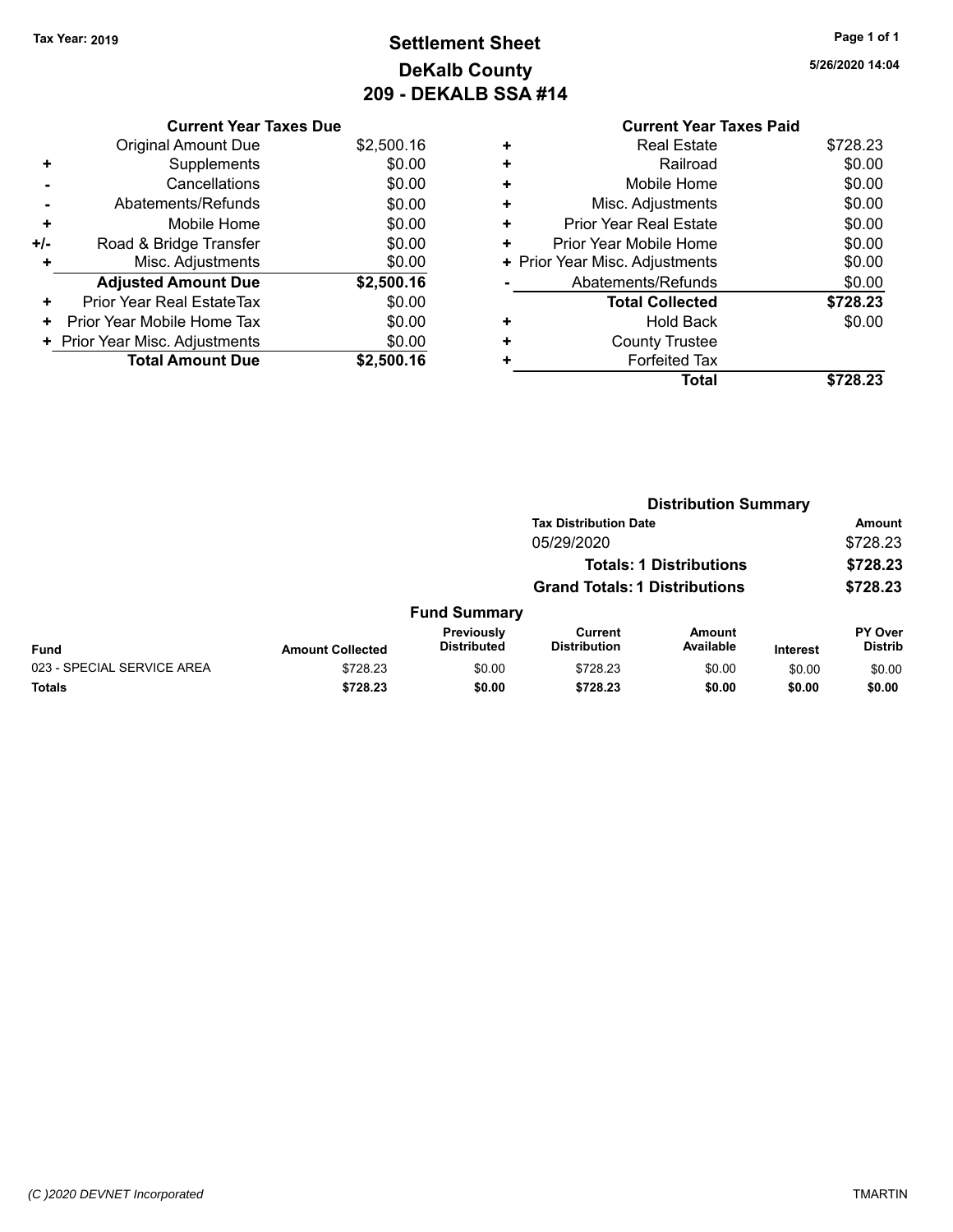### **Settlement Sheet Tax Year: 2019 Page 1 of 1 DeKalb County 213 - GENOA OAK CREEK EST SSA#4**

**5/26/2020 14:04**

|     | <b>Current Year Taxes Due</b>  |            |
|-----|--------------------------------|------------|
|     | <b>Original Amount Due</b>     | \$5,243.05 |
| ٠   | Supplements                    | \$0.00     |
|     | Cancellations                  | \$0.00     |
|     | Abatements/Refunds             | \$0.00     |
| ٠   | Mobile Home                    | \$0.00     |
| +/- | Road & Bridge Transfer         | \$0.00     |
|     | Misc. Adjustments              | \$0.00     |
|     | <b>Adjusted Amount Due</b>     | \$5,243.05 |
| ٠   | Prior Year Real EstateTax      | \$0.00     |
| ٠   | Prior Year Mobile Home Tax     | \$0.00     |
|     | + Prior Year Misc. Adjustments | \$0.00     |
|     | <b>Total Amount Due</b>        | \$5,243,05 |

| \$0.00<br>Railroad<br>٠<br>\$0.00<br>Mobile Home<br>٠<br>\$0.00<br>Misc. Adjustments<br>٠<br>\$0.00<br><b>Prior Year Real Estate</b><br>٠<br>\$0.00<br>Prior Year Mobile Home<br>٠<br>\$0.00<br>+ Prior Year Misc. Adjustments<br>Abatements/Refunds<br>\$0.00<br>\$1,253.01<br><b>Total Collected</b><br>\$0.00<br>Hold Back<br>٠ | ٠ | <b>Real Estate</b>    | \$1,253.01 |
|------------------------------------------------------------------------------------------------------------------------------------------------------------------------------------------------------------------------------------------------------------------------------------------------------------------------------------|---|-----------------------|------------|
|                                                                                                                                                                                                                                                                                                                                    |   |                       |            |
|                                                                                                                                                                                                                                                                                                                                    |   |                       |            |
|                                                                                                                                                                                                                                                                                                                                    |   |                       |            |
|                                                                                                                                                                                                                                                                                                                                    |   |                       |            |
|                                                                                                                                                                                                                                                                                                                                    |   |                       |            |
|                                                                                                                                                                                                                                                                                                                                    |   |                       |            |
|                                                                                                                                                                                                                                                                                                                                    |   |                       |            |
|                                                                                                                                                                                                                                                                                                                                    |   |                       |            |
|                                                                                                                                                                                                                                                                                                                                    |   |                       |            |
| ٠                                                                                                                                                                                                                                                                                                                                  |   | <b>County Trustee</b> |            |
| <b>Forfeited Tax</b><br>٠                                                                                                                                                                                                                                                                                                          |   |                       |            |
| \$1,253.01<br>Total                                                                                                                                                                                                                                                                                                                |   |                       |            |

|                            |                         |                                  | <b>Distribution Summary</b>           |                                |          |                           |
|----------------------------|-------------------------|----------------------------------|---------------------------------------|--------------------------------|----------|---------------------------|
|                            |                         |                                  | <b>Tax Distribution Date</b>          |                                |          | <b>Amount</b>             |
|                            |                         |                                  | 05/29/2020                            |                                |          | \$1,253.01                |
|                            |                         |                                  |                                       | <b>Totals: 1 Distributions</b> |          | \$1,253.01                |
|                            |                         |                                  | <b>Grand Totals: 1 Distributions</b>  |                                |          | \$1,253.01                |
|                            |                         | <b>Fund Summary</b>              |                                       |                                |          |                           |
| <b>Fund</b>                | <b>Amount Collected</b> | Previously<br><b>Distributed</b> | <b>Current</b><br><b>Distribution</b> | Amount<br>Available            | Interest | PY Over<br><b>Distrib</b> |
| 023 - SPECIAL SERVICE AREA | \$1,253.01              | \$0.00                           | \$1,253.01                            | \$0.00                         | \$0.00   | \$0.00                    |
| Totals                     | \$1,253.01              | \$0.00                           | \$1,253.01                            | \$0.00                         | \$0.00   | \$0.00                    |
|                            |                         |                                  |                                       |                                |          |                           |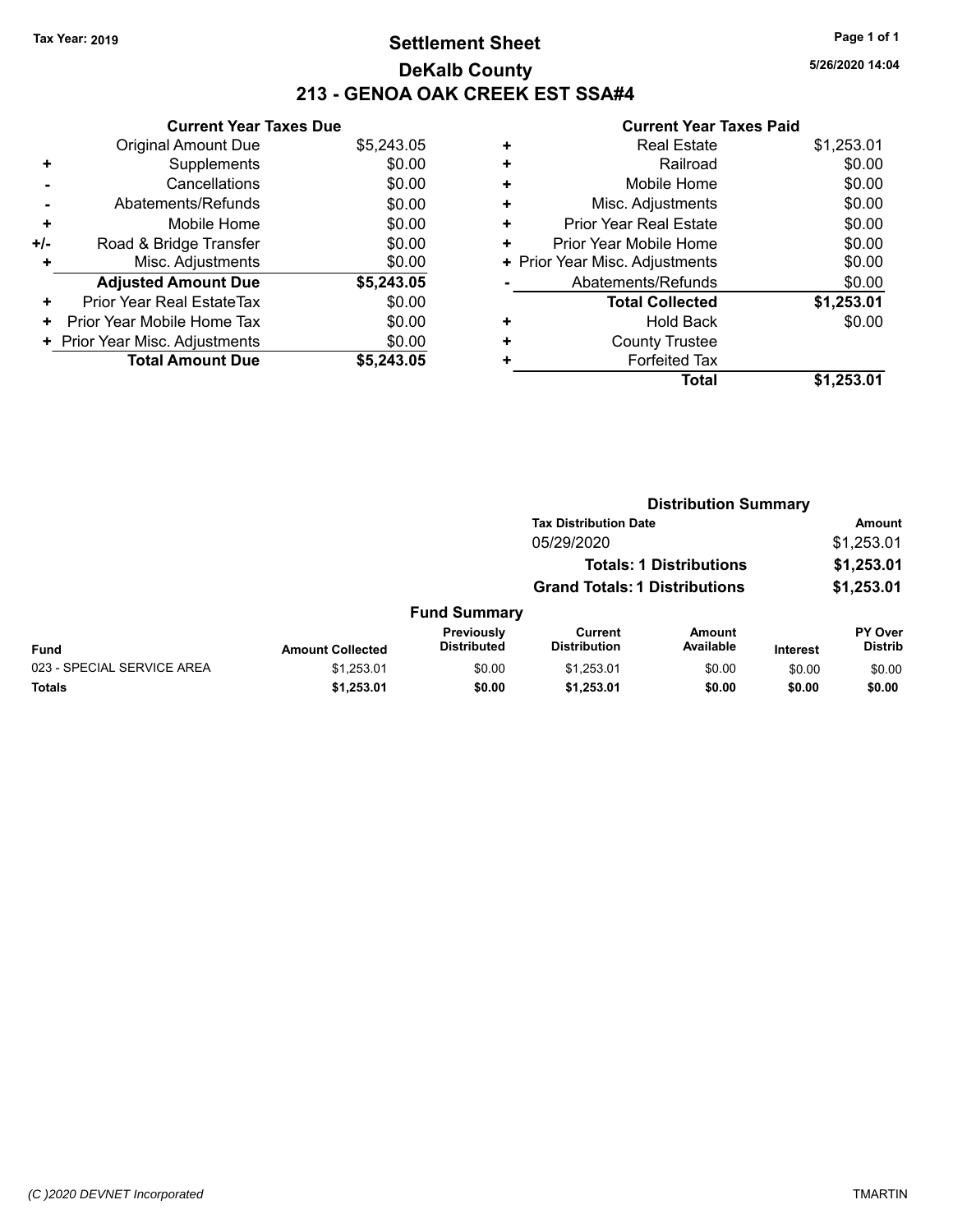### **Settlement Sheet Tax Year: 2019 Page 1 of 1 DeKalb County 215 - DEKALB SSA #15**

**5/26/2020 14:04**

|     | <b>Current Year Taxes Due</b>  |        |
|-----|--------------------------------|--------|
|     | <b>Original Amount Due</b>     | \$0.00 |
| ٠   | Supplements                    | \$0.00 |
|     | Cancellations                  | \$0.00 |
|     | Abatements/Refunds             | \$0.00 |
| ٠   | Mobile Home                    | \$0.00 |
| +/- | Road & Bridge Transfer         | \$0.00 |
| ٠   | Misc. Adjustments              | \$0.00 |
|     | <b>Adjusted Amount Due</b>     | \$0.00 |
| ÷   | Prior Year Real EstateTax      | \$0.00 |
| ٠   | Prior Year Mobile Home Tax     | \$0.00 |
|     | + Prior Year Misc. Adjustments | \$0.00 |
|     | <b>Total Amount Due</b>        | \$0.00 |
|     |                                |        |

#### **Current Year Taxes Paid +** Real Estate \$0.00 **+** Railroad **+** Mobile Home \$0.00 **+** Misc. Adjustments \$0.00 **+** Prior Year Real Estate \$0.00 **+** Prior Year Mobile Home \$0.00<br> **+** Prior Year Misc. Adjustments \$0.00 **+ Prior Year Misc. Adjustments -** Abatements/Refunds \$0.00 **Total Collected \$0.00 +** Hold Back \$0.00 **+** County Trustee **+** Forfeited Tax **Total \$0.00**

| <b>Fund Summary</b>        |                         |                                  |                                |                     |                 |                           |
|----------------------------|-------------------------|----------------------------------|--------------------------------|---------------------|-----------------|---------------------------|
| <b>Fund</b>                | <b>Amount Collected</b> | <b>Previously</b><br>Distributed | Current<br><b>Distribution</b> | Amount<br>Available | <b>Interest</b> | PY Over<br><b>Distrib</b> |
| 023 - SPECIAL SERVICE AREA | \$0.00                  | \$0.00                           | \$0.00                         | \$0.00              | \$0.00          | \$0.00                    |
| <b>Totals</b>              | \$0.00                  | \$0.00                           | \$0.00                         | \$0.00              | \$0.00          | \$0.00                    |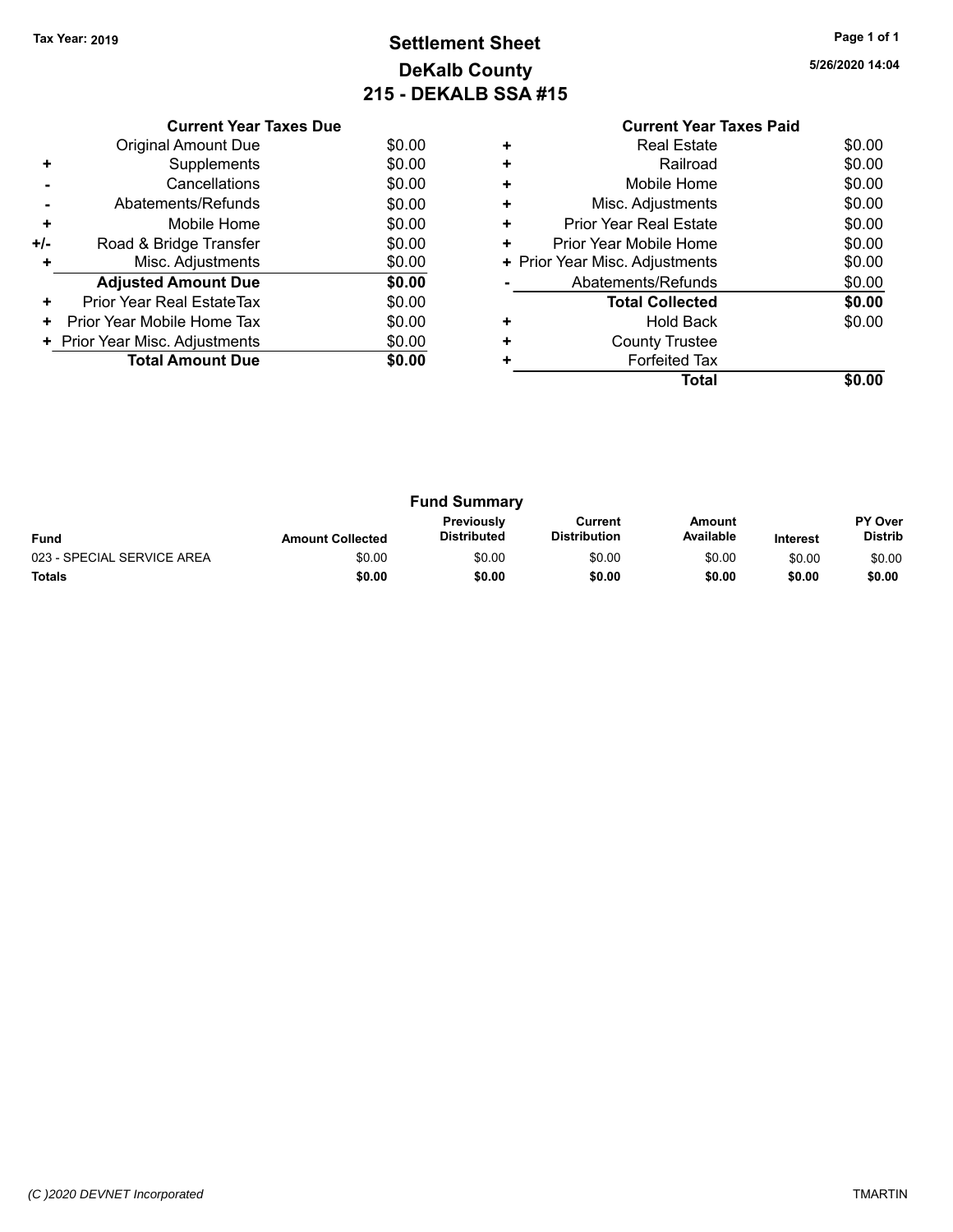### **Settlement Sheet Tax Year: 2019 Page 1 of 1 DeKalb County 216 - DEKALB SSA #16**

| 5/26/2020 14:04 |  |
|-----------------|--|
|-----------------|--|

|     | <b>Current Year Taxes Due</b>  |        |
|-----|--------------------------------|--------|
|     | Original Amount Due            | \$0.00 |
| ٠   | Supplements                    | \$0.00 |
|     | Cancellations                  | \$0.00 |
|     | Abatements/Refunds             | \$0.00 |
| ٠   | Mobile Home                    | \$0.00 |
| +/- | Road & Bridge Transfer         | \$0.00 |
| ٠   | Misc. Adjustments              | \$0.00 |
|     | <b>Adjusted Amount Due</b>     | \$0.00 |
| ٠   | Prior Year Real EstateTax      | \$0.00 |
| ٠   | Prior Year Mobile Home Tax     | \$0.00 |
|     | + Prior Year Misc. Adjustments | \$0.00 |
|     | <b>Total Amount Due</b>        | \$0.00 |
|     |                                |        |

### **Current Year Taxes Paid +** Real Estate \$0.00

|           | Total                          | \$0.00 |
|-----------|--------------------------------|--------|
|           | <b>Forfeited Tax</b>           |        |
| $\ddot{}$ | <b>County Trustee</b>          |        |
|           | <b>Hold Back</b>               | \$0.00 |
|           | <b>Total Collected</b>         | \$0.00 |
|           | Abatements/Refunds             | \$0.00 |
|           | + Prior Year Misc. Adjustments | \$0.00 |
| ÷         | Prior Year Mobile Home         | \$0.00 |
| $\ddot{}$ | <b>Prior Year Real Estate</b>  | \$0.00 |
| $\ddot{}$ | Misc. Adjustments              | \$0.00 |
| $\ddot{}$ | Mobile Home                    | \$0.00 |
| $\ddot{}$ | Railroad                       | \$0.00 |
|           | noar Loiaio                    | 90.UU  |

| <b>Fund Summary</b>        |                         |                                         |                                |                     |                 |                           |
|----------------------------|-------------------------|-----------------------------------------|--------------------------------|---------------------|-----------------|---------------------------|
| <b>Fund</b>                | <b>Amount Collected</b> | <b>Previously</b><br><b>Distributed</b> | Current<br><b>Distribution</b> | Amount<br>Available | <b>Interest</b> | PY Over<br><b>Distrib</b> |
| 023 - SPECIAL SERVICE AREA | \$0.00                  | \$0.00                                  | \$0.00                         | \$0.00              | \$0.00          | \$0.00                    |
| <b>Totals</b>              | \$0.00                  | \$0.00                                  | \$0.00                         | \$0.00              | \$0.00          | \$0.00                    |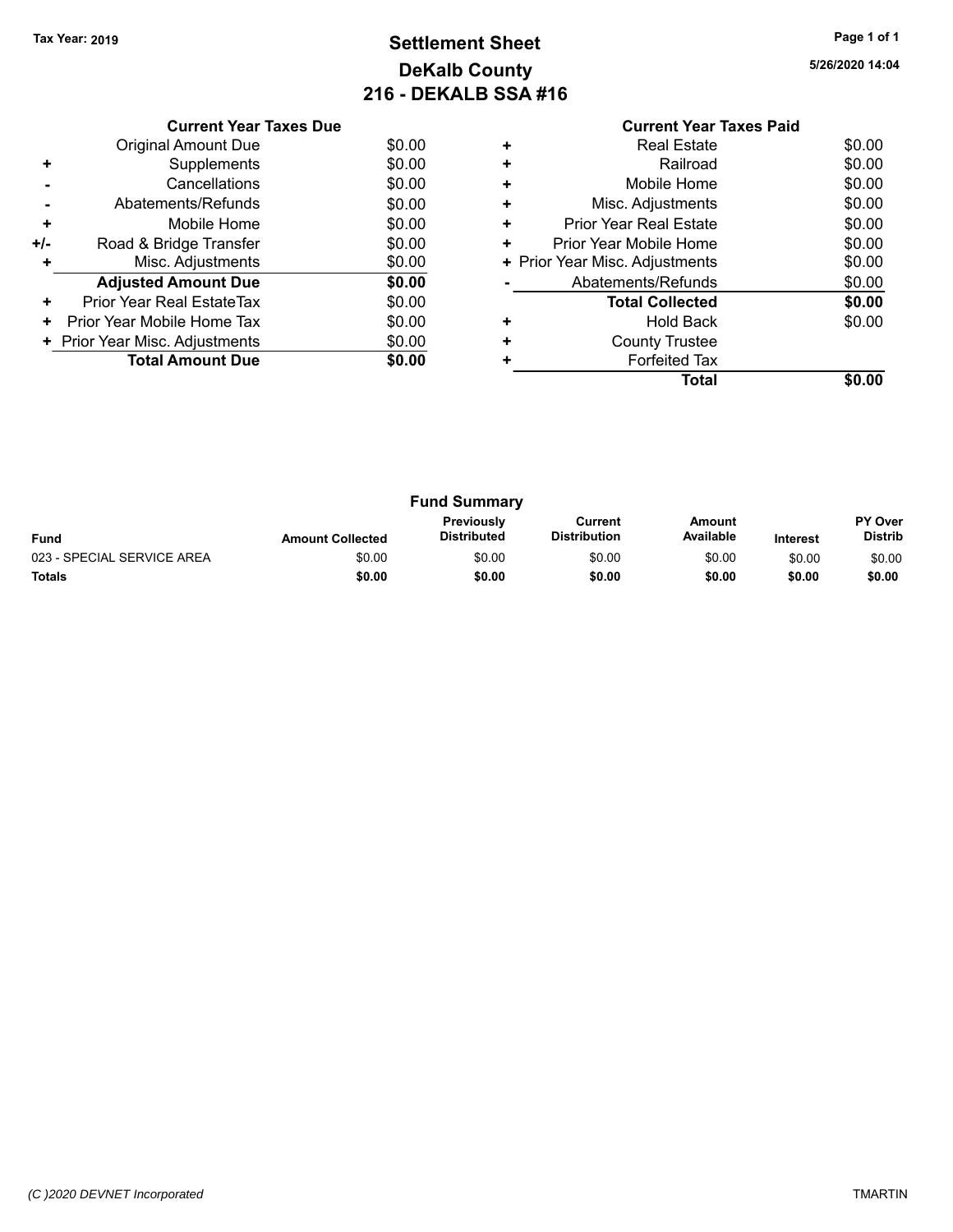### **Settlement Sheet Tax Year: 2019 Page 1 of 1 DeKalb County 217 - DEKALB SSA #17**

**5/26/2020 14:04**

|     | <b>Current Year Taxes Due</b>  |        |
|-----|--------------------------------|--------|
|     | <b>Original Amount Due</b>     | \$0.00 |
| ٠   | Supplements                    | \$0.00 |
|     | Cancellations                  | \$0.00 |
|     | Abatements/Refunds             | \$0.00 |
| ٠   | Mobile Home                    | \$0.00 |
| +/- | Road & Bridge Transfer         | \$0.00 |
|     | Misc. Adjustments              | \$0.00 |
|     | <b>Adjusted Amount Due</b>     | \$0.00 |
| ÷   | Prior Year Real EstateTax      | \$0.00 |
| ٠   | Prior Year Mobile Home Tax     | \$0.00 |
|     | + Prior Year Misc. Adjustments | \$0.00 |
|     | <b>Total Amount Due</b>        | \$0.00 |
|     |                                |        |

|   | <b>Real Estate</b>             | \$0.00 |
|---|--------------------------------|--------|
| ٠ | Railroad                       | \$0.00 |
| ÷ | Mobile Home                    | \$0.00 |
| ٠ | Misc. Adjustments              | \$0.00 |
| ٠ | Prior Year Real Estate         | \$0.00 |
| ٠ | Prior Year Mobile Home         | \$0.00 |
|   | + Prior Year Misc. Adjustments | \$0.00 |
|   | Abatements/Refunds             | \$0.00 |
|   | <b>Total Collected</b>         | \$0.00 |
| ٠ | <b>Hold Back</b>               | \$0.00 |
|   | <b>County Trustee</b>          |        |
|   | <b>Forfeited Tax</b>           |        |
|   | Total                          |        |

| <b>Fund Summary</b>        |                         |                                         |                                |                     |                 |                           |
|----------------------------|-------------------------|-----------------------------------------|--------------------------------|---------------------|-----------------|---------------------------|
| <b>Fund</b>                | <b>Amount Collected</b> | <b>Previously</b><br><b>Distributed</b> | Current<br><b>Distribution</b> | Amount<br>Available | <b>Interest</b> | PY Over<br><b>Distrib</b> |
| 023 - SPECIAL SERVICE AREA | \$0.00                  | \$0.00                                  | \$0.00                         | \$0.00              | \$0.00          | \$0.00                    |
| <b>Totals</b>              | \$0.00                  | \$0.00                                  | \$0.00                         | \$0.00              | \$0.00          | \$0.00                    |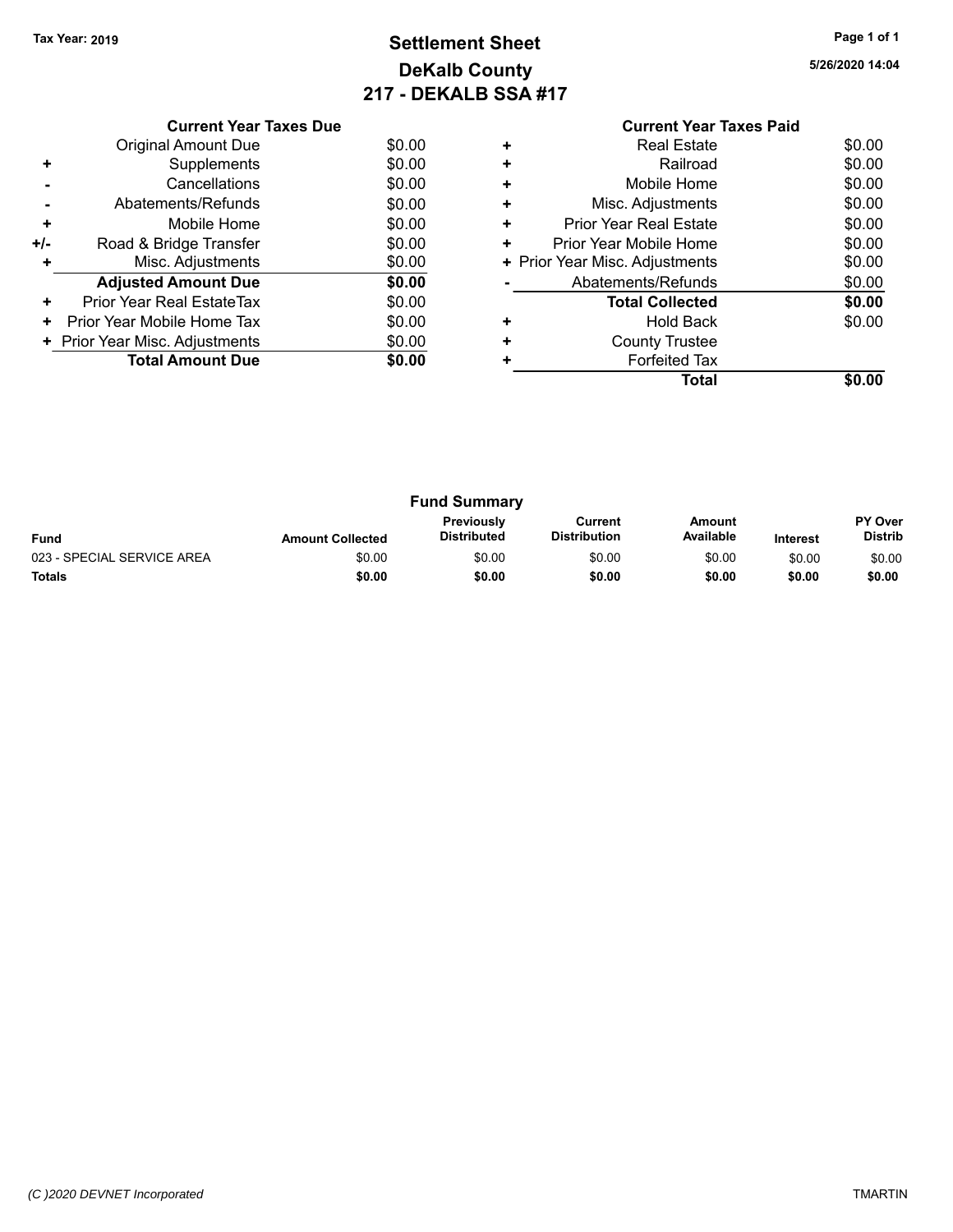### **Settlement Sheet Tax Year: 2019 Page 1 of 1 DeKalb County 218 - DEKALB SSA #18**

| 5/26/2020 14:04 |  |
|-----------------|--|
|-----------------|--|

|     | <b>Current Year Taxes Due</b>  |        |
|-----|--------------------------------|--------|
|     | Original Amount Due            | \$0.00 |
| ٠   | Supplements                    | \$0.00 |
|     | Cancellations                  | \$0.00 |
|     | Abatements/Refunds             | \$0.00 |
| ٠   | Mobile Home                    | \$0.00 |
| +/- | Road & Bridge Transfer         | \$0.00 |
|     | Misc. Adjustments              | \$0.00 |
|     | <b>Adjusted Amount Due</b>     | \$0.00 |
| ÷   | Prior Year Real EstateTax      | \$0.00 |
| ٠   | Prior Year Mobile Home Tax     | \$0.00 |
|     | + Prior Year Misc. Adjustments | \$0.00 |
|     | <b>Total Amount Due</b>        | \$0.00 |
|     |                                |        |

### **Current Year Taxes Paid +** Real Estate \$0.00 **+** Railroad \$0.00 **+** Mobile Home \$0.00 **+** Misc. Adjustments \$0.00

|   | Total                          | \$0.00 |
|---|--------------------------------|--------|
|   | <b>Forfeited Tax</b>           |        |
| ÷ | <b>County Trustee</b>          |        |
|   | <b>Hold Back</b>               | \$0.00 |
|   | <b>Total Collected</b>         | \$0.00 |
|   | Abatements/Refunds             | \$0.00 |
|   | + Prior Year Misc. Adjustments | \$0.00 |
| ÷ | Prior Year Mobile Home         | \$0.00 |
|   | <b>Prior Year Real Estate</b>  | \$0.00 |

| <b>Fund Summary</b>        |                         |                                  |                                |                     |                 |                                  |
|----------------------------|-------------------------|----------------------------------|--------------------------------|---------------------|-----------------|----------------------------------|
| <b>Fund</b>                | <b>Amount Collected</b> | Previously<br><b>Distributed</b> | Current<br><b>Distribution</b> | Amount<br>Available | <b>Interest</b> | <b>PY Over</b><br><b>Distrib</b> |
| 023 - SPECIAL SERVICE AREA | \$0.00                  | \$0.00                           | \$0.00                         | \$0.00              | \$0.00          | \$0.00                           |
| <b>Totals</b>              | \$0.00                  | \$0.00                           | \$0.00                         | \$0.00              | \$0.00          | \$0.00                           |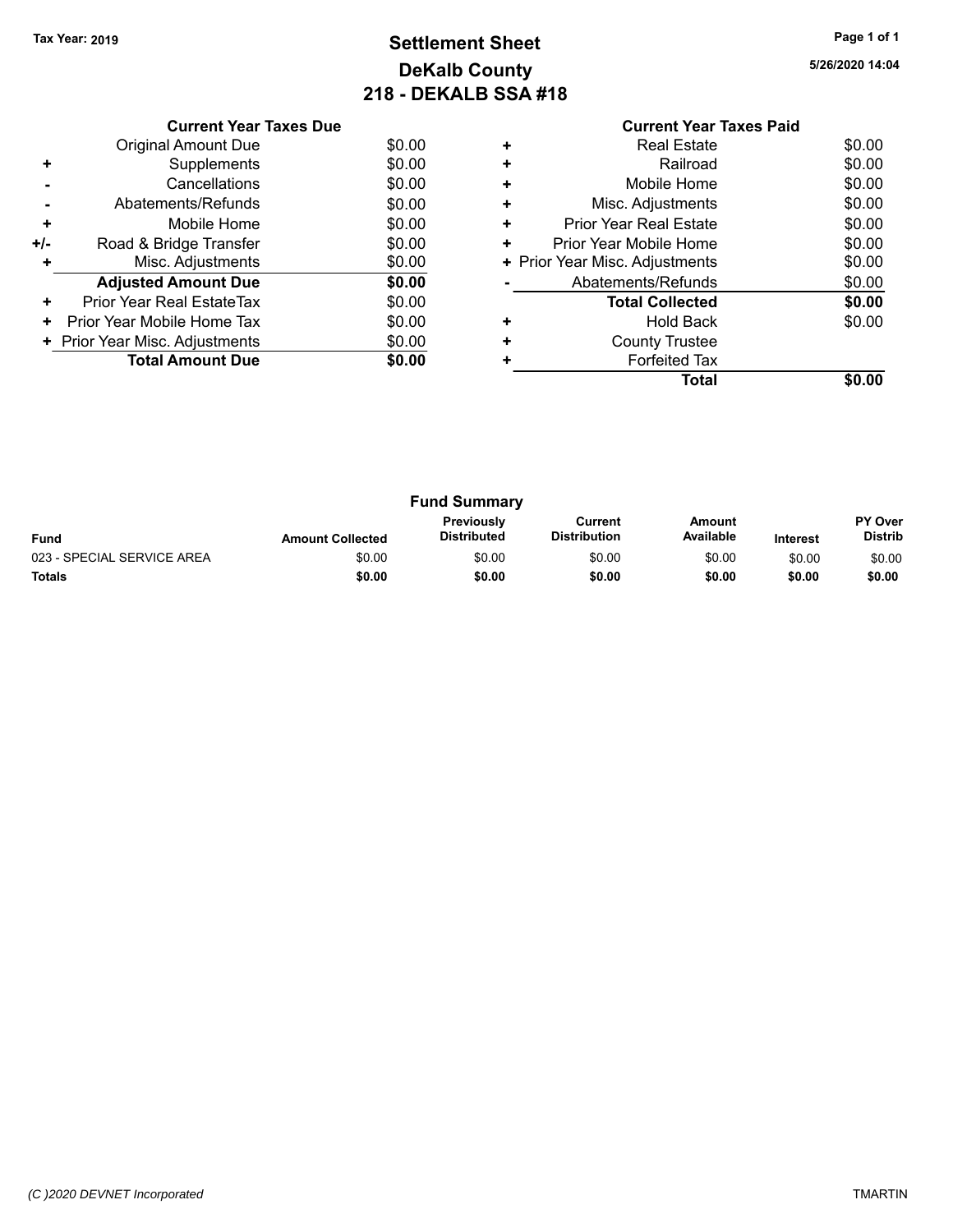### **Settlement Sheet Tax Year: 2019 Page 1 of 1 DeKalb County 219 - DEKALB SSA #19**

| 5/26/2020 14:04 |
|-----------------|
|-----------------|

|     | <b>Current Year Taxes Due</b>  |        |
|-----|--------------------------------|--------|
|     | Original Amount Due            | \$0.00 |
| ٠   | Supplements                    | \$0.00 |
|     | Cancellations                  | \$0.00 |
|     | Abatements/Refunds             | \$0.00 |
| ٠   | Mobile Home                    | \$0.00 |
| +/- | Road & Bridge Transfer         | \$0.00 |
| ٠   | Misc. Adjustments              | \$0.00 |
|     | <b>Adjusted Amount Due</b>     | \$0.00 |
| ٠   | Prior Year Real EstateTax      | \$0.00 |
| ٠   | Prior Year Mobile Home Tax     | \$0.00 |
|     | + Prior Year Misc. Adjustments | \$0.00 |
|     | <b>Total Amount Due</b>        | \$0.00 |
|     |                                |        |

#### **Current Year Taxes Paid +** Real Estate \$0.00 **+** Railroad **+** Mobile Home \$0.00 **+** Misc. Adjustments \$0.00 **+** Prior Year Real Estate \$0.00 **+** Prior Year Mobile Home \$0.00<br> **+** Prior Year Misc. Adjustments \$0.00 **+ Prior Year Misc. Adjustments -** Abatements/Refunds \$0.00 **Total Collected \$0.00 +** Hold Back \$0.00 **+** County Trustee **+** Forfeited Tax

**Total \$0.00**

**Fund Summary Fund Interest Amount Collected Distributed PY Over Distrib Amount Available Current Distribution Previously** 023 - SPECIAL SERVICE AREA  $$0.00$  \$0.00 \$0.00 \$0.00 \$0.00 \$0.00 \$0.00 \$0.00 **Totals \$0.00 \$0.00 \$0.00 \$0.00 \$0.00 \$0.00**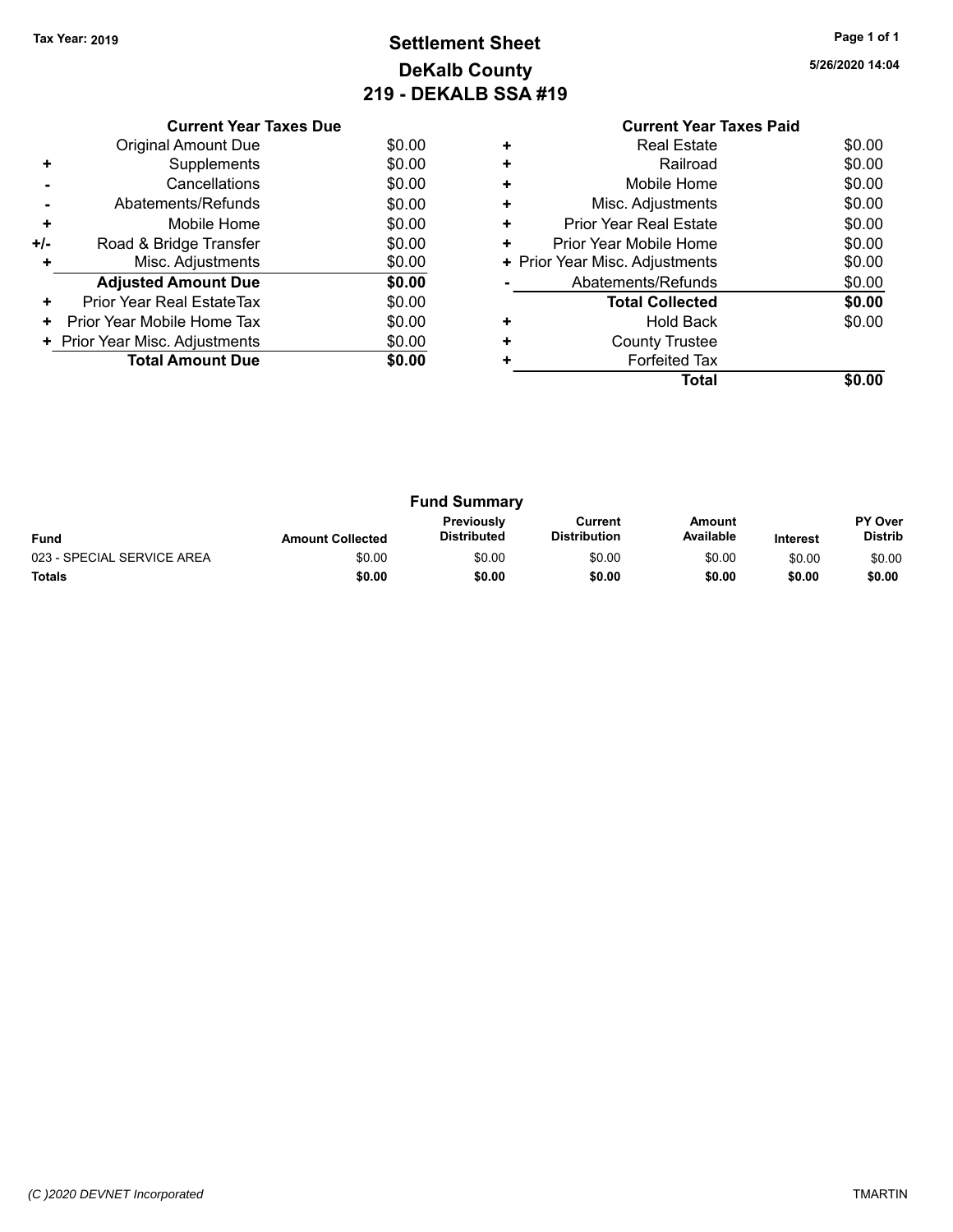### **Settlement Sheet Tax Year: 2019 Page 1 of 1 DeKalb County 220 - DEKALB SSA #20**

**5/26/2020 14:04**

|     | <b>Current Year Taxes Due</b>  |        |
|-----|--------------------------------|--------|
|     | <b>Original Amount Due</b>     | \$0.00 |
|     | Supplements                    | \$0.00 |
|     | Cancellations                  | \$0.00 |
|     | Abatements/Refunds             | \$0.00 |
| ÷   | Mobile Home                    | \$0.00 |
| +/- | Road & Bridge Transfer         | \$0.00 |
|     | Misc. Adjustments              | \$0.00 |
|     | <b>Adjusted Amount Due</b>     | \$0.00 |
| ٠   | Prior Year Real EstateTax      | \$0.00 |
| ٠   | Prior Year Mobile Home Tax     | \$0.00 |
|     | + Prior Year Misc. Adjustments | \$0.00 |
|     | <b>Total Amount Due</b>        | \$0.00 |
|     |                                |        |

|   | <b>Current Year Taxes Paid</b> |        |
|---|--------------------------------|--------|
|   | <b>Real Estate</b>             | \$0.00 |
| ÷ | Railroad                       | \$0.00 |
|   | Mobile Home                    | \$0.00 |
| ٠ | Misc. Adjustments              | \$0.00 |
|   | <b>Prior Year Real Estate</b>  | \$0.00 |
|   | Prior Year Mobile Home         | \$0.00 |
|   | + Prior Year Misc. Adjustments | \$0.00 |
|   | Abatements/Refunds             | \$0.00 |
|   | <b>Total Collected</b>         | \$0.00 |
|   | Hold Back                      | \$0.00 |
|   | <b>County Trustee</b>          |        |
|   | <b>Forfeited Tax</b>           |        |
|   | Total                          |        |
|   |                                |        |

| <b>Fund Summary</b>        |                         |                                  |                                |                     |                 |                           |
|----------------------------|-------------------------|----------------------------------|--------------------------------|---------------------|-----------------|---------------------------|
| <b>Fund</b>                | <b>Amount Collected</b> | <b>Previously</b><br>Distributed | Current<br><b>Distribution</b> | Amount<br>Available | <b>Interest</b> | <b>PY Over</b><br>Distrib |
| 023 - SPECIAL SERVICE AREA | \$0.00                  | \$0.00                           | \$0.00                         | \$0.00              | \$0.00          | \$0.00                    |
| <b>Totals</b>              | \$0.00                  | \$0.00                           | \$0.00                         | \$0.00              | \$0.00          | \$0.00                    |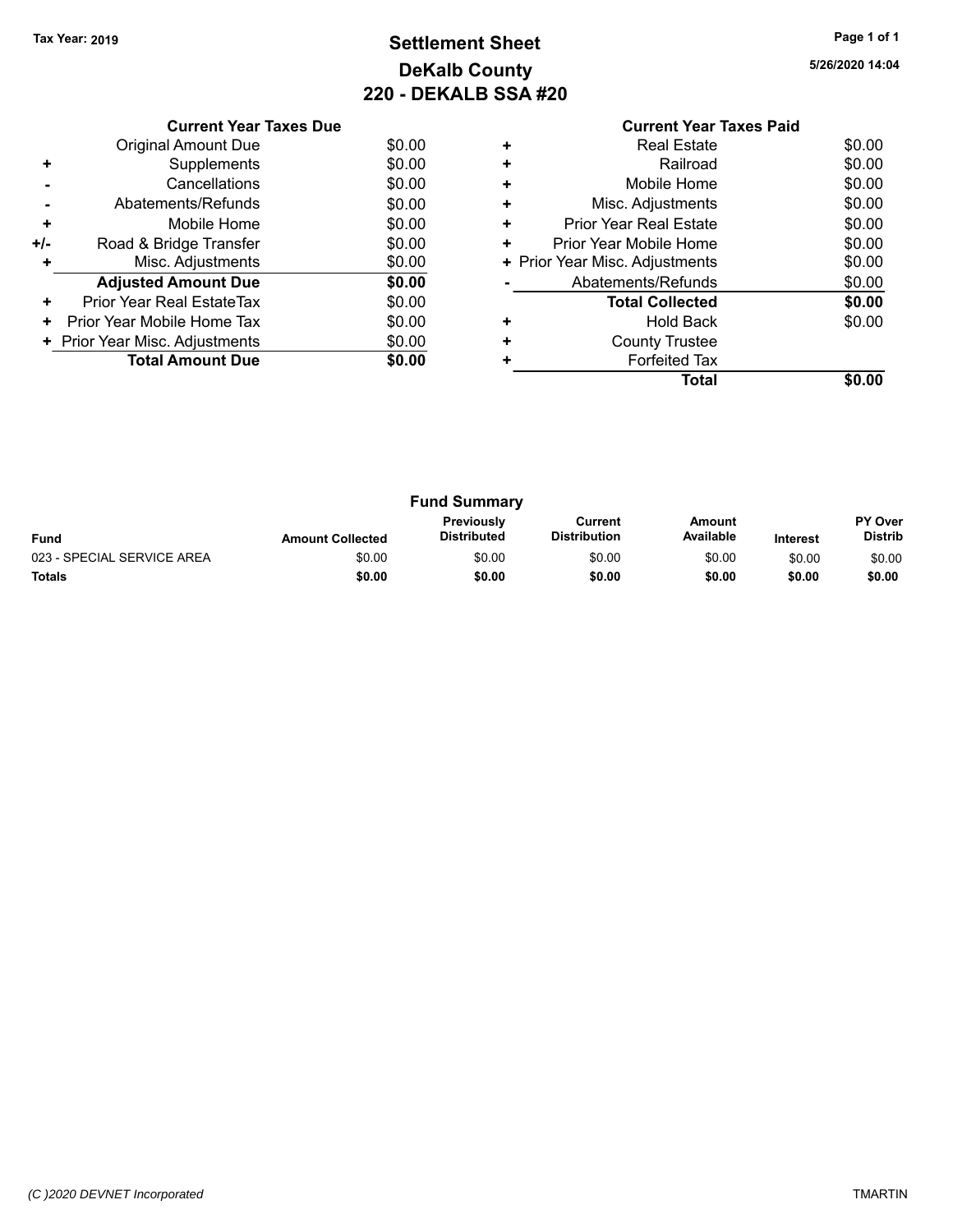### **Settlement Sheet Tax Year: 2019 Page 1 of 1 DeKalb County 221 - DEKALB SSA #21**

**5/26/2020 14:04**

|       | <b>Current Year Taxes Due</b>  |        |
|-------|--------------------------------|--------|
|       | <b>Original Amount Due</b>     | \$0.00 |
|       | Supplements                    | \$0.00 |
|       | Cancellations                  | \$0.00 |
|       | Abatements/Refunds             | \$0.00 |
| ٠     | Mobile Home                    | \$0.00 |
| $+/-$ | Road & Bridge Transfer         | \$0.00 |
| ÷     | Misc. Adjustments              | \$0.00 |
|       | <b>Adjusted Amount Due</b>     | \$0.00 |
| ٠     | Prior Year Real EstateTax      | \$0.00 |
| ٠     | Prior Year Mobile Home Tax     | \$0.00 |
|       | + Prior Year Misc. Adjustments | \$0.00 |
|       | <b>Total Amount Due</b>        | \$0.00 |
|       |                                |        |

#### **Current Year Taxes Paid +** Real Estate \$0.00 **+** Railroad \$0.00 **+** Mobile Home \$0.00 **+** Misc. Adjustments \$0.00 **+** Prior Year Real Estate \$0.00 **+** Prior Year Mobile Home \$0.00<br> **+** Prior Year Misc. Adjustments \$0.00 **+ Prior Year Misc. Adjustments -** Abatements/Refunds \$0.00 **Total Collected \$0.00 +** Hold Back \$0.00 **+** County Trustee **+** Forfeited Tax **Total \$0.00**

| <b>Fund Summary</b>                                                                                                                                           |        |        |        |        |        |                           |
|---------------------------------------------------------------------------------------------------------------------------------------------------------------|--------|--------|--------|--------|--------|---------------------------|
| <b>Previously</b><br>Amount<br>Current<br>Available<br><b>Distribution</b><br><b>Distributed</b><br><b>Fund</b><br><b>Amount Collected</b><br><b>Interest</b> |        |        |        |        |        | PY Over<br><b>Distrib</b> |
| 023 - SPECIAL SERVICE AREA                                                                                                                                    | \$0.00 | \$0.00 | \$0.00 | \$0.00 | \$0.00 | \$0.00                    |
| <b>Totals</b>                                                                                                                                                 | \$0.00 | \$0.00 | \$0.00 | \$0.00 | \$0.00 | \$0.00                    |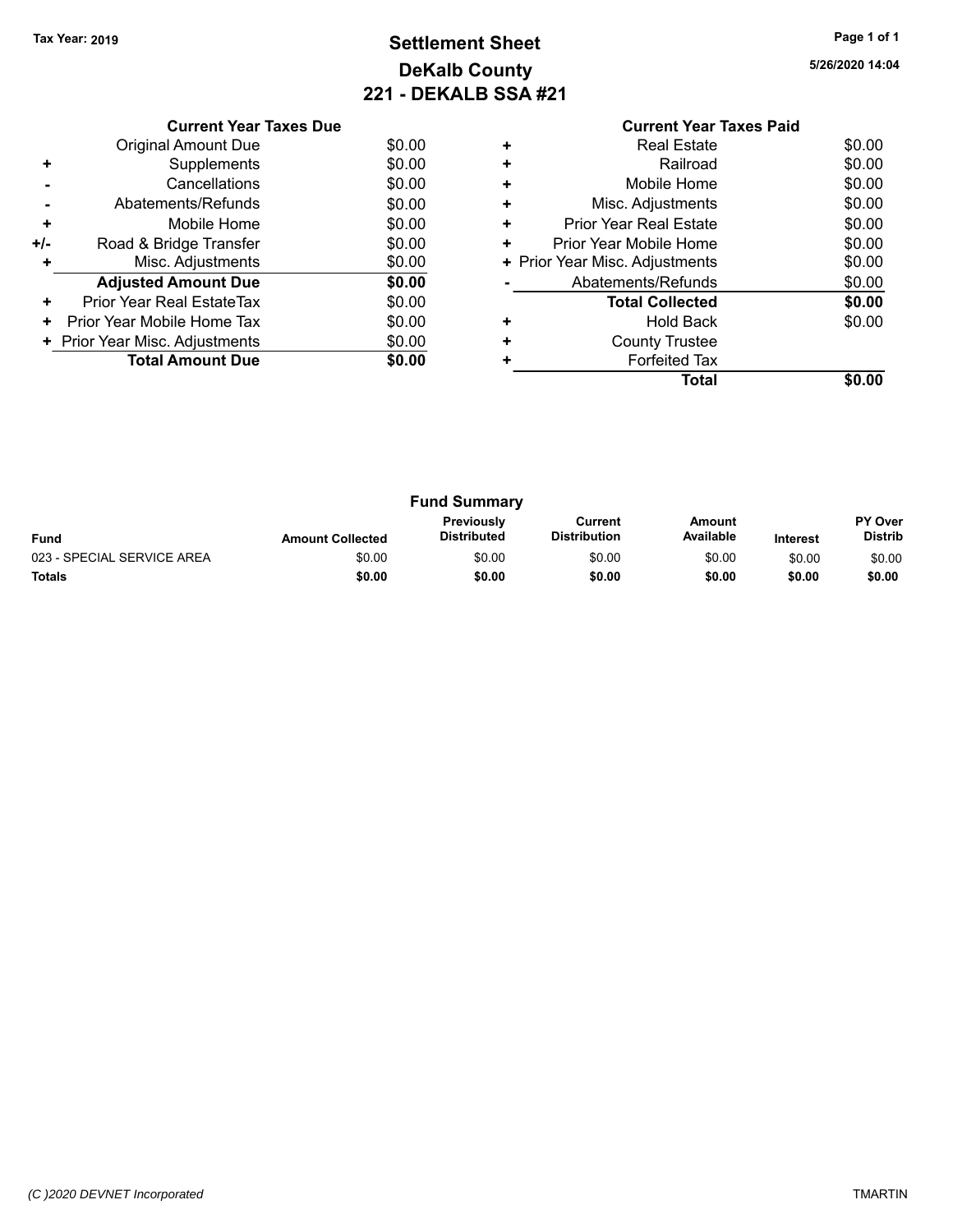### **Settlement Sheet Tax Year: 2019 Page 1 of 1 DeKalb County 222 - DEKALB SSA #22**

**5/26/2020 14:04**

|     | <b>Current Year Taxes Due</b>  |        |
|-----|--------------------------------|--------|
|     | <b>Original Amount Due</b>     | \$0.00 |
| ٠   | Supplements                    | \$0.00 |
|     | Cancellations                  | \$0.00 |
|     | Abatements/Refunds             | \$0.00 |
| ٠   | Mobile Home                    | \$0.00 |
| +/- | Road & Bridge Transfer         | \$0.00 |
|     | Misc. Adjustments              | \$0.00 |
|     | <b>Adjusted Amount Due</b>     | \$0.00 |
| ÷   | Prior Year Real EstateTax      | \$0.00 |
| ٠   | Prior Year Mobile Home Tax     | \$0.00 |
|     | + Prior Year Misc. Adjustments | \$0.00 |
|     | <b>Total Amount Due</b>        | \$0.00 |
|     |                                |        |

|   | <b>Current Year Taxes Paid</b> |        |
|---|--------------------------------|--------|
| ٠ | <b>Real Estate</b>             | \$0.00 |
| ٠ | Railroad                       | \$0.00 |
| ٠ | Mobile Home                    | \$0.00 |
| ٠ | Misc. Adjustments              | \$0.00 |
| ٠ | <b>Prior Year Real Estate</b>  | \$0.00 |
| ٠ | Prior Year Mobile Home         | \$0.00 |
|   | + Prior Year Misc. Adjustments | \$0.00 |
|   | Abatements/Refunds             | \$0.00 |
|   | <b>Total Collected</b>         | \$0.00 |
|   | Hold Back                      | \$0.00 |
| ٠ | <b>County Trustee</b>          |        |
|   | <b>Forfeited Tax</b>           |        |
|   | Total                          | \$0.00 |
|   |                                |        |

| <b>Fund Summary</b>        |                         |                                         |                                |                     |                 |                           |
|----------------------------|-------------------------|-----------------------------------------|--------------------------------|---------------------|-----------------|---------------------------|
| <b>Fund</b>                | <b>Amount Collected</b> | <b>Previously</b><br><b>Distributed</b> | Current<br><b>Distribution</b> | Amount<br>Available | <b>Interest</b> | PY Over<br><b>Distrib</b> |
| 023 - SPECIAL SERVICE AREA | \$0.00                  | \$0.00                                  | \$0.00                         | \$0.00              | \$0.00          | \$0.00                    |
| <b>Totals</b>              | \$0.00                  | \$0.00                                  | \$0.00                         | \$0.00              | \$0.00          | \$0.00                    |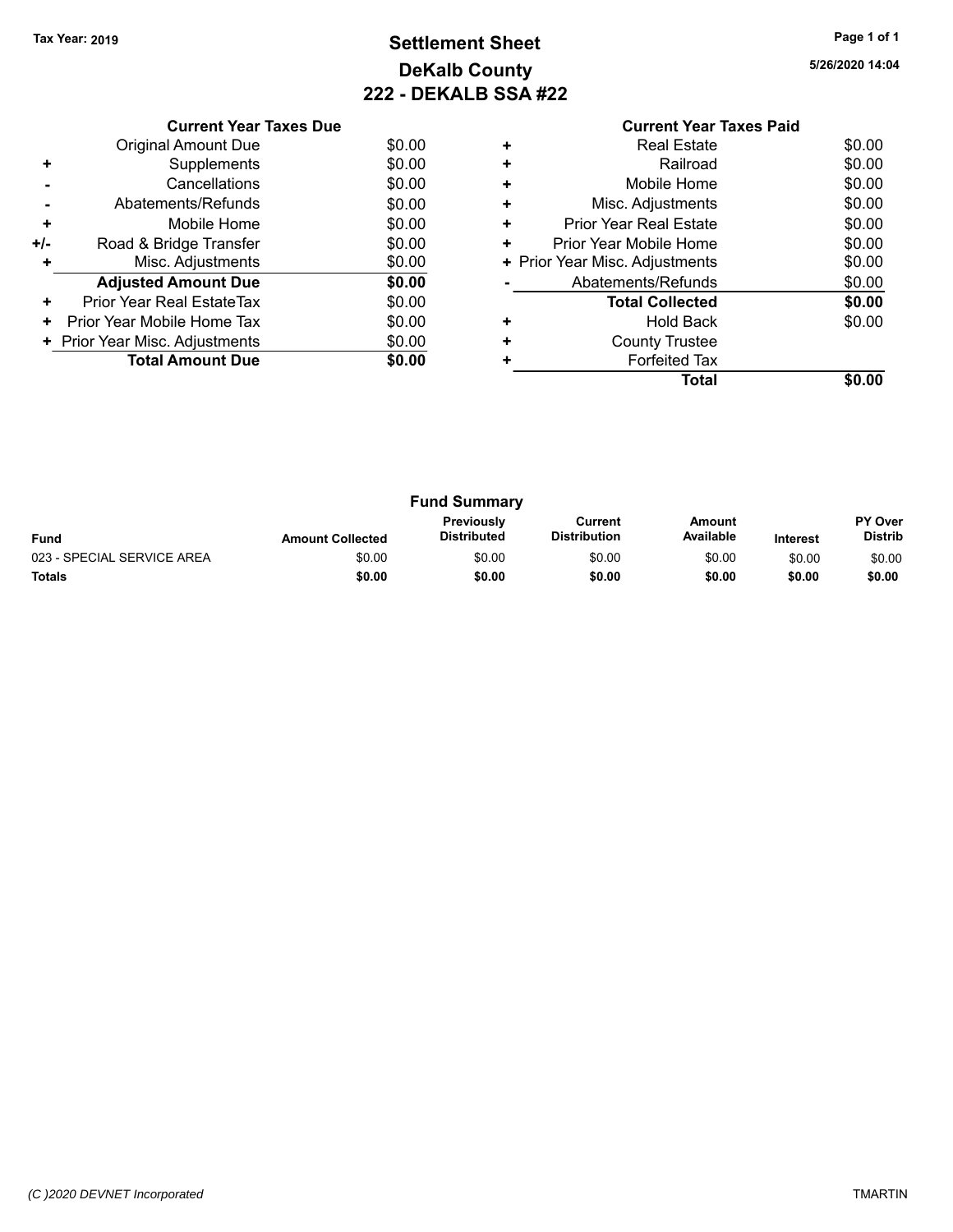### **Settlement Sheet Tax Year: 2019 Page 1 of 1 DeKalb County 223 - DEKALB SSA #23**

**5/26/2020 14:04**

|       | <b>Current Year Taxes Due</b>  |        |  |  |  |
|-------|--------------------------------|--------|--|--|--|
|       | <b>Original Amount Due</b>     | \$0.00 |  |  |  |
| ÷     | Supplements                    | \$0.00 |  |  |  |
|       | Cancellations                  | \$0.00 |  |  |  |
|       | Abatements/Refunds             | \$0.00 |  |  |  |
| ٠     | Mobile Home                    | \$0.00 |  |  |  |
| $+/-$ | Road & Bridge Transfer         | \$0.00 |  |  |  |
| ٠     | Misc. Adjustments              | \$0.00 |  |  |  |
|       | <b>Adjusted Amount Due</b>     | \$0.00 |  |  |  |
| ٠     | Prior Year Real EstateTax      | \$0.00 |  |  |  |
| ٠     | Prior Year Mobile Home Tax     | \$0.00 |  |  |  |
|       | + Prior Year Misc. Adjustments | \$0.00 |  |  |  |
|       | <b>Total Amount Due</b>        | \$0.00 |  |  |  |
|       |                                |        |  |  |  |

#### **Current Year Taxes Paid +** Real Estate \$0.00 **+** Railroad **+** Mobile Home \$0.00 **+** Misc. Adjustments \$0.00 **+** Prior Year Real Estate \$0.00 **+** Prior Year Mobile Home \$0.00<br> **+** Prior Year Misc. Adjustments \$0.00 **+ Prior Year Misc. Adjustments -** Abatements/Refunds \$0.00 **Total Collected \$0.00 +** Hold Back \$0.00 **+** County Trustee **+** Forfeited Tax **Total \$0.00**

| <b>Fund Summary</b>        |                         |                                         |                                |                     |                 |                                  |
|----------------------------|-------------------------|-----------------------------------------|--------------------------------|---------------------|-----------------|----------------------------------|
| <b>Fund</b>                | <b>Amount Collected</b> | <b>Previously</b><br><b>Distributed</b> | Current<br><b>Distribution</b> | Amount<br>Available | <b>Interest</b> | <b>PY Over</b><br><b>Distrib</b> |
| 023 - SPECIAL SERVICE AREA | \$0.00                  | \$0.00                                  | \$0.00                         | \$0.00              | \$0.00          | \$0.00                           |
| <b>Totals</b>              | \$0.00                  | \$0.00                                  | \$0.00                         | \$0.00              | \$0.00          | \$0.00                           |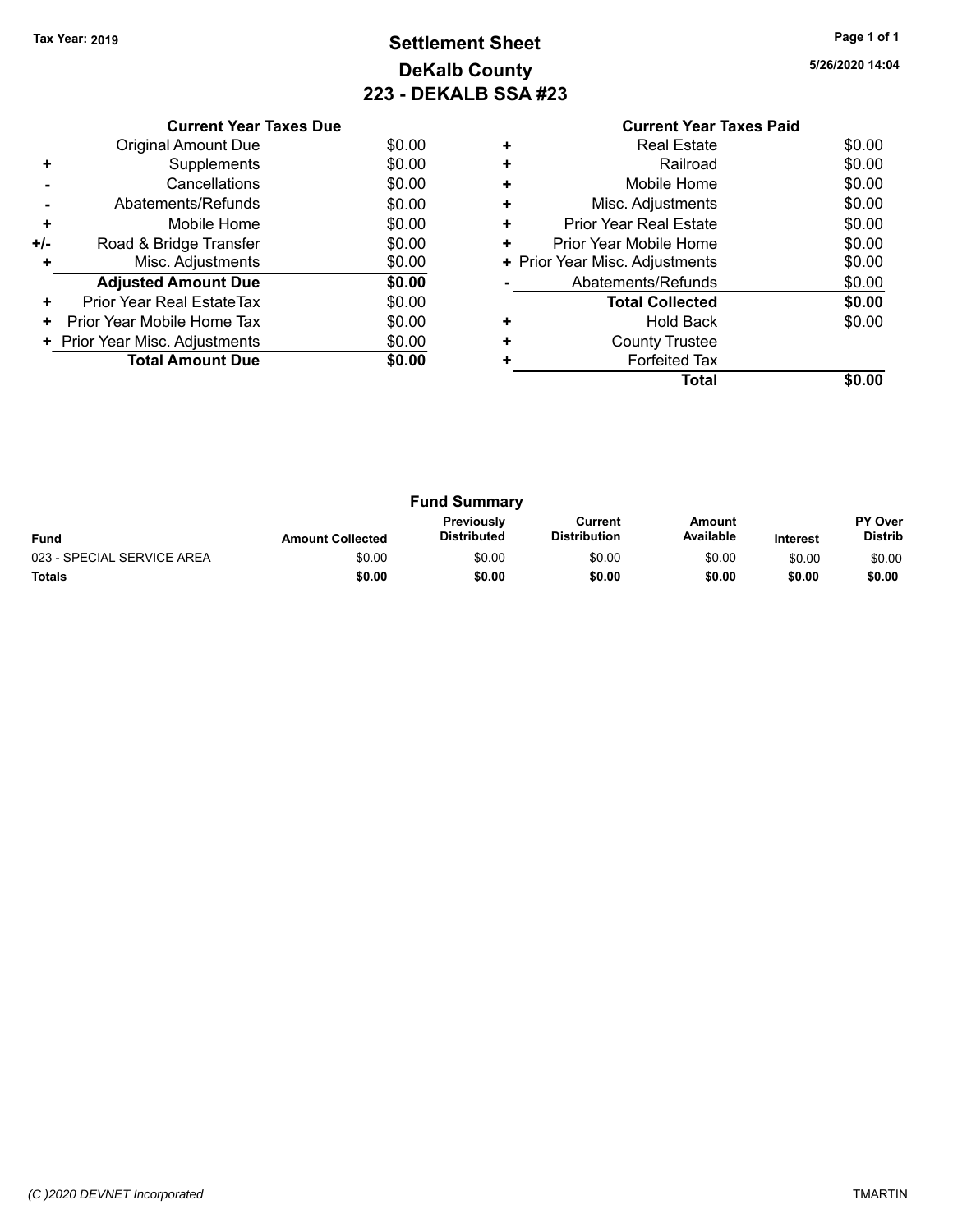### **Settlement Sheet Tax Year: 2019 Page 1 of 1 DeKalb County 224 - DEKALB SSA #24**

**5/26/2020 14:04**

|     | <b>Current Year Taxes Due</b>  |        |
|-----|--------------------------------|--------|
|     | <b>Original Amount Due</b>     | \$0.00 |
| ٠   | Supplements                    | \$0.00 |
|     | Cancellations                  | \$0.00 |
|     | Abatements/Refunds             | \$0.00 |
| ٠   | Mobile Home                    | \$0.00 |
| +/- | Road & Bridge Transfer         | \$0.00 |
|     | Misc. Adjustments              | \$0.00 |
|     | <b>Adjusted Amount Due</b>     | \$0.00 |
| ٠   | Prior Year Real EstateTax      | \$0.00 |
| ٠   | Prior Year Mobile Home Tax     | \$0.00 |
|     | + Prior Year Misc. Adjustments | \$0.00 |
|     | <b>Total Amount Due</b>        | \$0.00 |
|     |                                |        |

#### **Current Year Taxes Paid +** Real Estate \$0.00 **+** Railroad **+** Mobile Home \$0.00 **+** Misc. Adjustments \$0.00 **+** Prior Year Real Estate \$0.00 **+** Prior Year Mobile Home \$0.00<br> **+** Prior Year Misc. Adjustments \$0.00 **+ Prior Year Misc. Adjustments -** Abatements/Refunds \$0.00 **Total Collected \$0.00 +** Hold Back \$0.00 **+** County Trustee **+** Forfeited Tax **Total \$0.00**

| <b>Fund Summary</b>        |                         |                                         |                                |                     |                 |                           |
|----------------------------|-------------------------|-----------------------------------------|--------------------------------|---------------------|-----------------|---------------------------|
| <b>Fund</b>                | <b>Amount Collected</b> | <b>Previously</b><br><b>Distributed</b> | Current<br><b>Distribution</b> | Amount<br>Available | <b>Interest</b> | PY Over<br><b>Distrib</b> |
| 023 - SPECIAL SERVICE AREA | \$0.00                  | \$0.00                                  | \$0.00                         | \$0.00              | \$0.00          | \$0.00                    |
| <b>Totals</b>              | \$0.00                  | \$0.00                                  | \$0.00                         | \$0.00              | \$0.00          | \$0.00                    |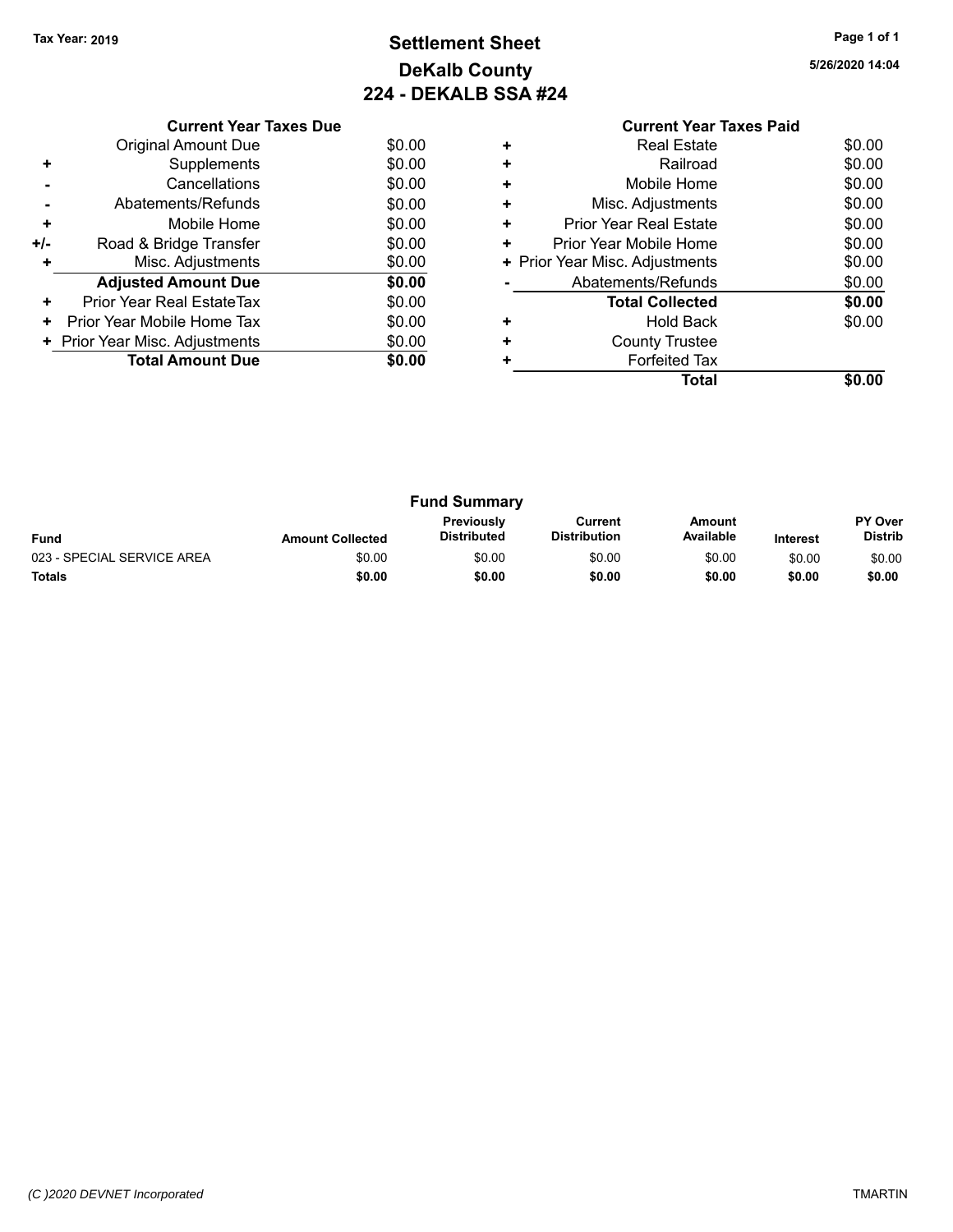### **Settlement Sheet Tax Year: 2019 Page 1 of 1 DeKalb County 225 - DEKALB SSA #25**

**5/26/2020 14:04**

**Total \$0.00**

|     | <b>Current Year Taxes Due</b>  |        |
|-----|--------------------------------|--------|
|     | Original Amount Due            | \$0.00 |
| ٠   | Supplements                    | \$0.00 |
|     | Cancellations                  | \$0.00 |
|     | Abatements/Refunds             | \$0.00 |
| ٠   | Mobile Home                    | \$0.00 |
| +/- | Road & Bridge Transfer         | \$0.00 |
| ٠   | Misc. Adjustments              | \$0.00 |
|     | <b>Adjusted Amount Due</b>     | \$0.00 |
| ٠   | Prior Year Real EstateTax      | \$0.00 |
| ٠   | Prior Year Mobile Home Tax     | \$0.00 |
|     | + Prior Year Misc. Adjustments | \$0.00 |
|     | <b>Total Amount Due</b>        | \$0.00 |
|     |                                |        |

#### **Current Year Taxes Paid +** Real Estate \$0.00 **+** Railroad **+** Mobile Home \$0.00 **+** Misc. Adjustments \$0.00 **+** Prior Year Real Estate \$0.00 **+** Prior Year Mobile Home \$0.00<br> **+** Prior Year Misc. Adjustments \$0.00 **+ Prior Year Misc. Adjustments -** Abatements/Refunds \$0.00 **Total Collected \$0.00 +** Hold Back \$0.00 **+** County Trustee

**+** Forfeited Tax

| <b>Fund Summary</b>        |                         |                                  |                                |                     |                 |                                  |
|----------------------------|-------------------------|----------------------------------|--------------------------------|---------------------|-----------------|----------------------------------|
| <b>Fund</b>                | <b>Amount Collected</b> | <b>Previously</b><br>Distributed | Current<br><b>Distribution</b> | Amount<br>Available | <b>Interest</b> | <b>PY Over</b><br><b>Distrib</b> |
| 023 - SPECIAL SERVICE AREA | \$0.00                  | \$0.00                           | \$0.00                         | \$0.00              | \$0.00          | \$0.00                           |
| <b>Totals</b>              | \$0.00                  | \$0.00                           | \$0.00                         | \$0.00              | \$0.00          | \$0.00                           |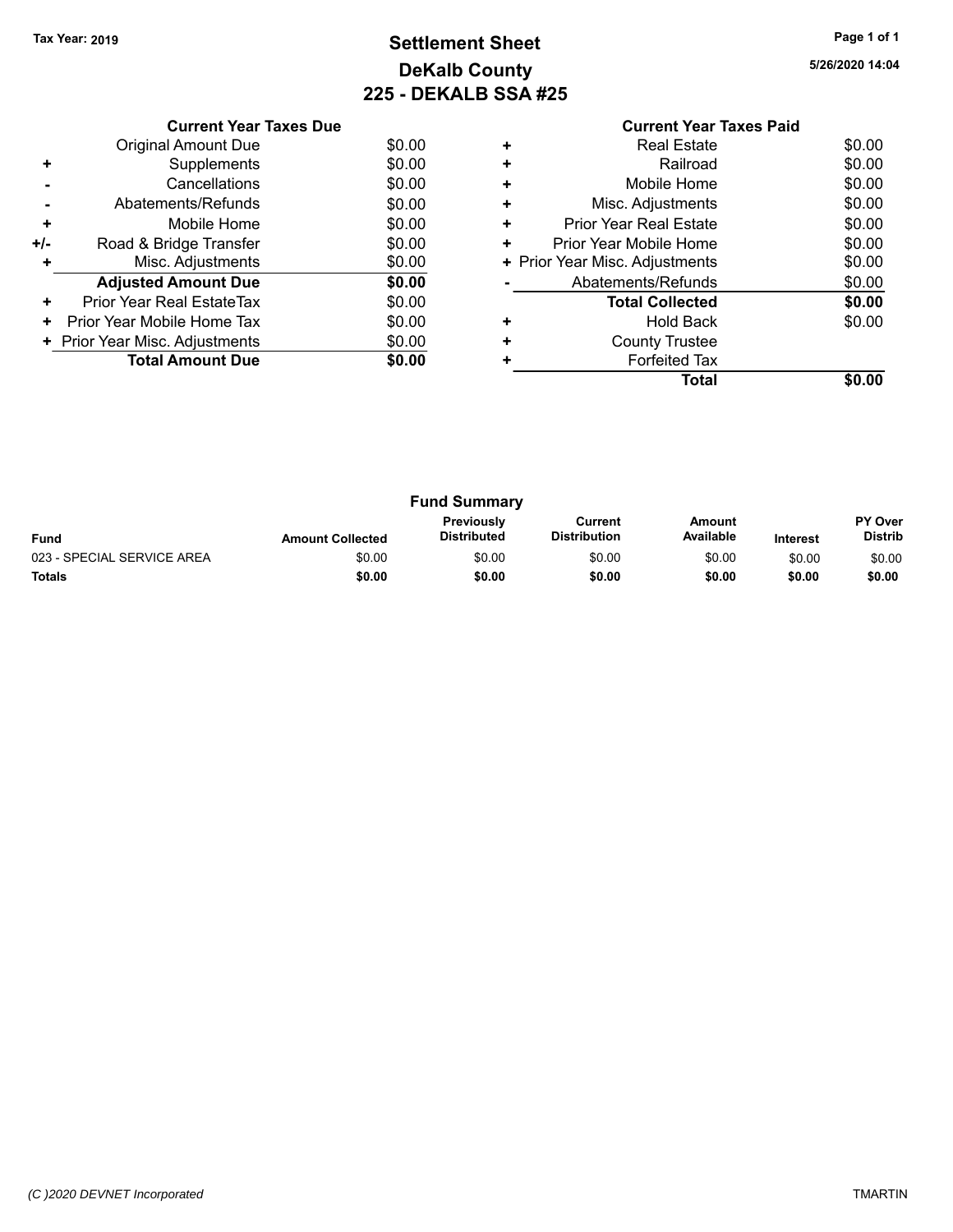### **Settlement Sheet Tax Year: 2019 Page 1 of 1 DeKalb County 226 - DEKALB SSA #26**

**5/26/2020 14:04**

\$0.00

|     | <b>Current Year Taxes Due</b>  |        |
|-----|--------------------------------|--------|
|     | <b>Original Amount Due</b>     | \$0.00 |
| ٠   | Supplements                    | \$0.00 |
|     | Cancellations                  | \$0.00 |
|     | Abatements/Refunds             | \$0.00 |
| ٠   | Mobile Home                    | \$0.00 |
| +/- | Road & Bridge Transfer         | \$0.00 |
| ÷   | Misc. Adjustments              | \$0.00 |
|     | <b>Adjusted Amount Due</b>     | \$0.00 |
| ٠   | Prior Year Real EstateTax      | \$0.00 |
| ٠   | Prior Year Mobile Home Tax     | \$0.00 |
|     | + Prior Year Misc. Adjustments | \$0.00 |
|     | <b>Total Amount Due</b>        | \$0.00 |
|     |                                |        |

#### **Current Year Taxes Paid +** Real Estate \$0.00 **+** Railroad **+** Mobile Home \$0.00 **+** Misc. Adjustments \$0.00 **+** Prior Year Real Estate \$0.00 **+** Prior Year Mobile Home \$0.00<br> **+** Prior Year Misc. Adjustments \$0.00 **+ Prior Year Misc. Adjustments -** Abatements/Refunds \$0.00 **Total Collected \$0.00**

**+** Hold Back \$0.00

| ٠ | <b>County Trustee</b> |  |
|---|-----------------------|--|
| ÷ | <b>Forfeited Tax</b>  |  |
|   | <b>Total</b>          |  |

| <b>Fund Summary</b>        |                         |                                  |                                |                     |                 |                                  |
|----------------------------|-------------------------|----------------------------------|--------------------------------|---------------------|-----------------|----------------------------------|
| <b>Fund</b>                | <b>Amount Collected</b> | Previously<br><b>Distributed</b> | Current<br><b>Distribution</b> | Amount<br>Available | <b>Interest</b> | <b>PY Over</b><br><b>Distrib</b> |
| 023 - SPECIAL SERVICE AREA | \$0.00                  | \$0.00                           | \$0.00                         | \$0.00              | \$0.00          | \$0.00                           |
| <b>Totals</b>              | \$0.00                  | \$0.00                           | \$0.00                         | \$0.00              | \$0.00          | \$0.00                           |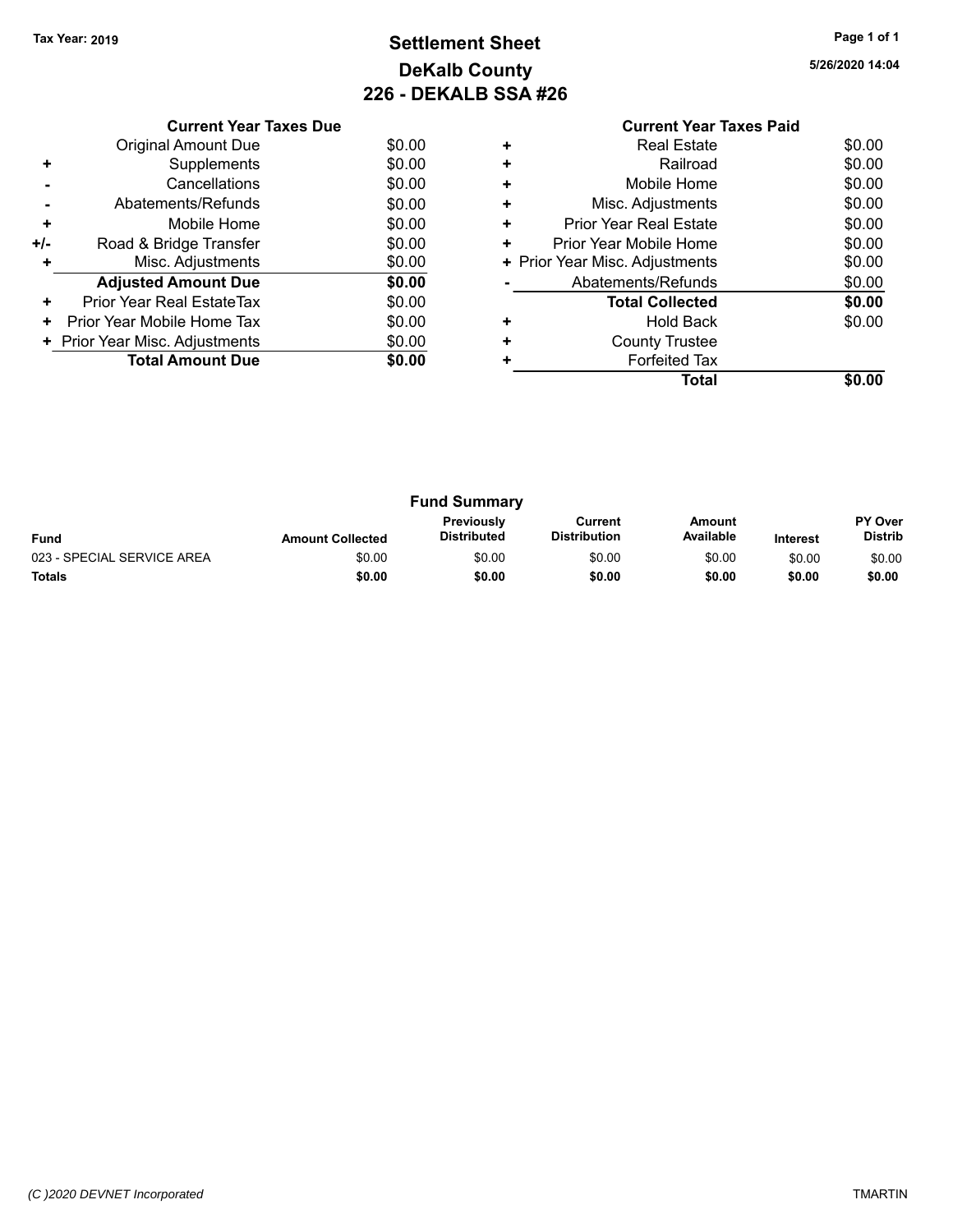### **Settlement Sheet Tax Year: 2019 Page 1 of 1 DeKalb County 227 - DEKALB SSA #27**

**5/26/2020 14:04**

|     | <b>Current Year Taxes Due</b>  |        |
|-----|--------------------------------|--------|
|     | <b>Original Amount Due</b>     | \$0.00 |
| ٠   | Supplements                    | \$0.00 |
|     | Cancellations                  | \$0.00 |
|     | Abatements/Refunds             | \$0.00 |
| ٠   | Mobile Home                    | \$0.00 |
| +/- | Road & Bridge Transfer         | \$0.00 |
|     | Misc. Adjustments              | \$0.00 |
|     | <b>Adjusted Amount Due</b>     | \$0.00 |
| ٠   | Prior Year Real EstateTax      | \$0.00 |
| ٠   | Prior Year Mobile Home Tax     | \$0.00 |
|     | + Prior Year Misc. Adjustments | \$0.00 |
|     | <b>Total Amount Due</b>        | \$0.00 |
|     |                                |        |

#### **Current Year Taxes Paid +** Real Estate \$0.00 **+** Railroad **+** Mobile Home \$0.00 **+** Misc. Adjustments \$0.00 **+** Prior Year Real Estate \$0.00 **+** Prior Year Mobile Home \$0.00<br> **+** Prior Year Misc. Adjustments \$0.00 **+ Prior Year Misc. Adjustments -** Abatements/Refunds \$0.00 **Total Collected \$0.00 +** Hold Back \$0.00 **+** County Trustee **+** Forfeited Tax **Total \$0.00**

| <b>Fund Summary</b>        |                         |                                         |                                |                     |                 |                                  |
|----------------------------|-------------------------|-----------------------------------------|--------------------------------|---------------------|-----------------|----------------------------------|
| <b>Fund</b>                | <b>Amount Collected</b> | <b>Previously</b><br><b>Distributed</b> | Current<br><b>Distribution</b> | Amount<br>Available | <b>Interest</b> | <b>PY Over</b><br><b>Distrib</b> |
| 023 - SPECIAL SERVICE AREA | \$0.00                  | \$0.00                                  | \$0.00                         | \$0.00              | \$0.00          | \$0.00                           |
| <b>Totals</b>              | \$0.00                  | \$0.00                                  | \$0.00                         | \$0.00              | \$0.00          | \$0.00                           |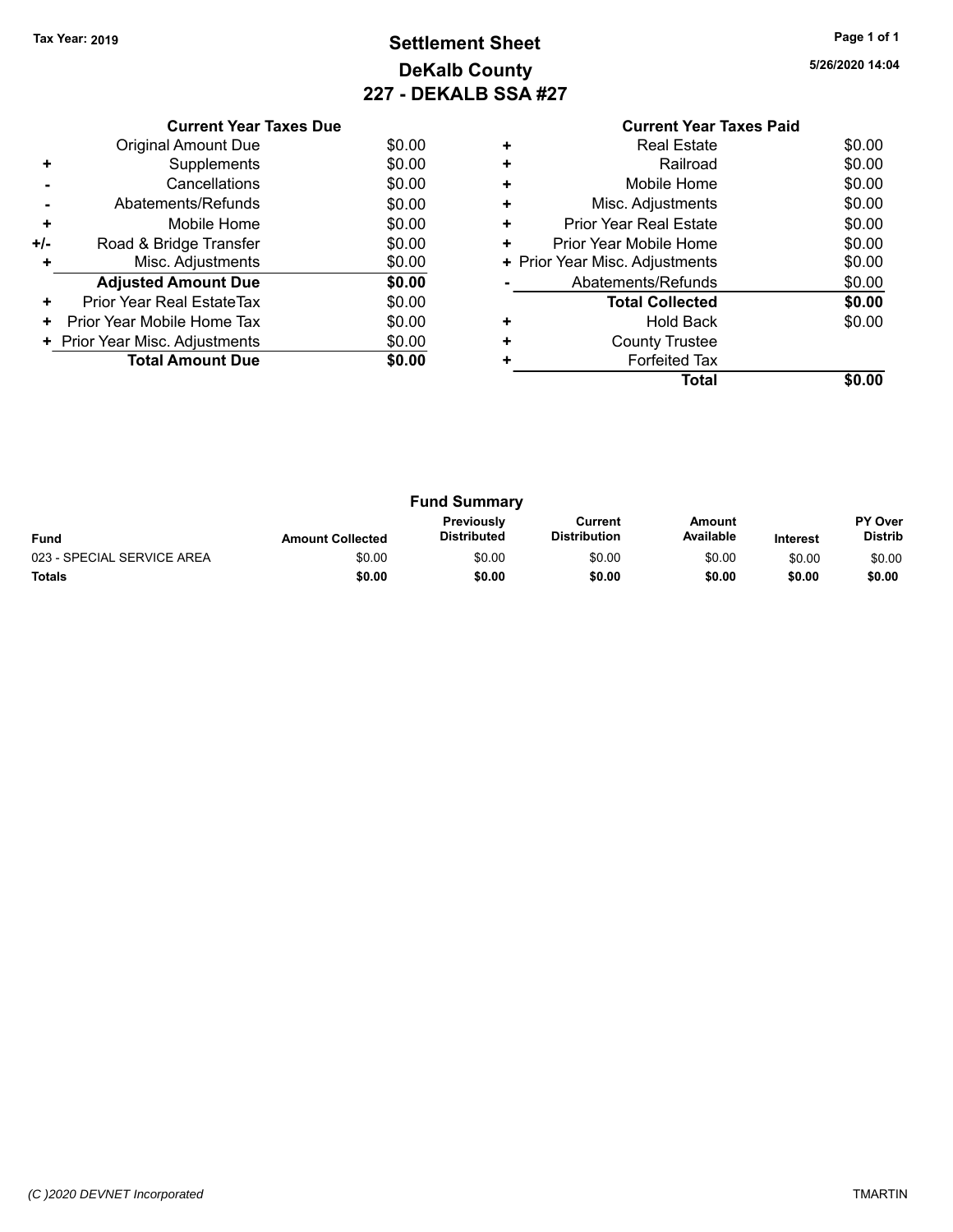### **Settlement Sheet Tax Year: 2019 Page 1 of 1 DeKalb County 228 - DEKALB SSA #28**

**5/26/2020 14:04**

|                      | <b>Current Year Taxes Paid</b> |        |
|----------------------|--------------------------------|--------|
| $\ddot{\phantom{1}}$ | Real Estate                    | \$0.00 |
| $\ddot{}$            | Railroad                       | \$0.00 |
| $\ddot{}$            | Mobile Home                    | \$0.00 |
| $\ddot{}$            | Misc. Adjustments              | \$0.00 |
|                      | Driar Voor Daal Estata         | ሶስ ሰሰ  |

|     | <b>Current Year Taxes Due</b>  |            |
|-----|--------------------------------|------------|
|     | <b>Original Amount Due</b>     | \$8,704.01 |
| ٠   | Supplements                    | \$0.00     |
|     | Cancellations                  | \$0.00     |
|     | Abatements/Refunds             | \$0.00     |
| ٠   | Mobile Home                    | \$0.00     |
| +/- | Road & Bridge Transfer         | \$0.00     |
|     | Misc. Adjustments              | \$0.00     |
|     | <b>Adjusted Amount Due</b>     | \$8,704.01 |
| ٠   | Prior Year Real EstateTax      | \$0.00     |
| ٠   | Prior Year Mobile Home Tax     | \$0.00     |
|     | + Prior Year Misc. Adjustments | \$0.00     |
|     | <b>Total Amount Due</b>        | \$8,704.01 |
|     |                                |            |

| ÷ | Mobile Home                    | \$0.00 |
|---|--------------------------------|--------|
| ÷ | Misc. Adjustments              | \$0.00 |
| ÷ | <b>Prior Year Real Estate</b>  | \$0.00 |
| ÷ | Prior Year Mobile Home         | \$0.00 |
|   | + Prior Year Misc. Adjustments | \$0.00 |
|   | Abatements/Refunds             | \$0.00 |
|   | <b>Total Collected</b>         | \$0.00 |
| ÷ | <b>Hold Back</b>               | \$0.00 |
| ÷ | <b>County Trustee</b>          |        |
| ÷ | <b>Forfeited Tax</b>           |        |
|   | Total                          |        |

| <b>Fund Summary</b>        |                         |                                         |                                |                     |                 |                                  |
|----------------------------|-------------------------|-----------------------------------------|--------------------------------|---------------------|-----------------|----------------------------------|
| <b>Fund</b>                | <b>Amount Collected</b> | <b>Previously</b><br><b>Distributed</b> | Current<br><b>Distribution</b> | Amount<br>Available | <b>Interest</b> | <b>PY Over</b><br><b>Distrib</b> |
| 023 - SPECIAL SERVICE AREA | \$0.00                  | \$0.00                                  | \$0.00                         | \$0.00              | \$0.00          | \$0.00                           |
| <b>Totals</b>              | \$0.00                  | \$0.00                                  | \$0.00                         | \$0.00              | \$0.00          | \$0.00                           |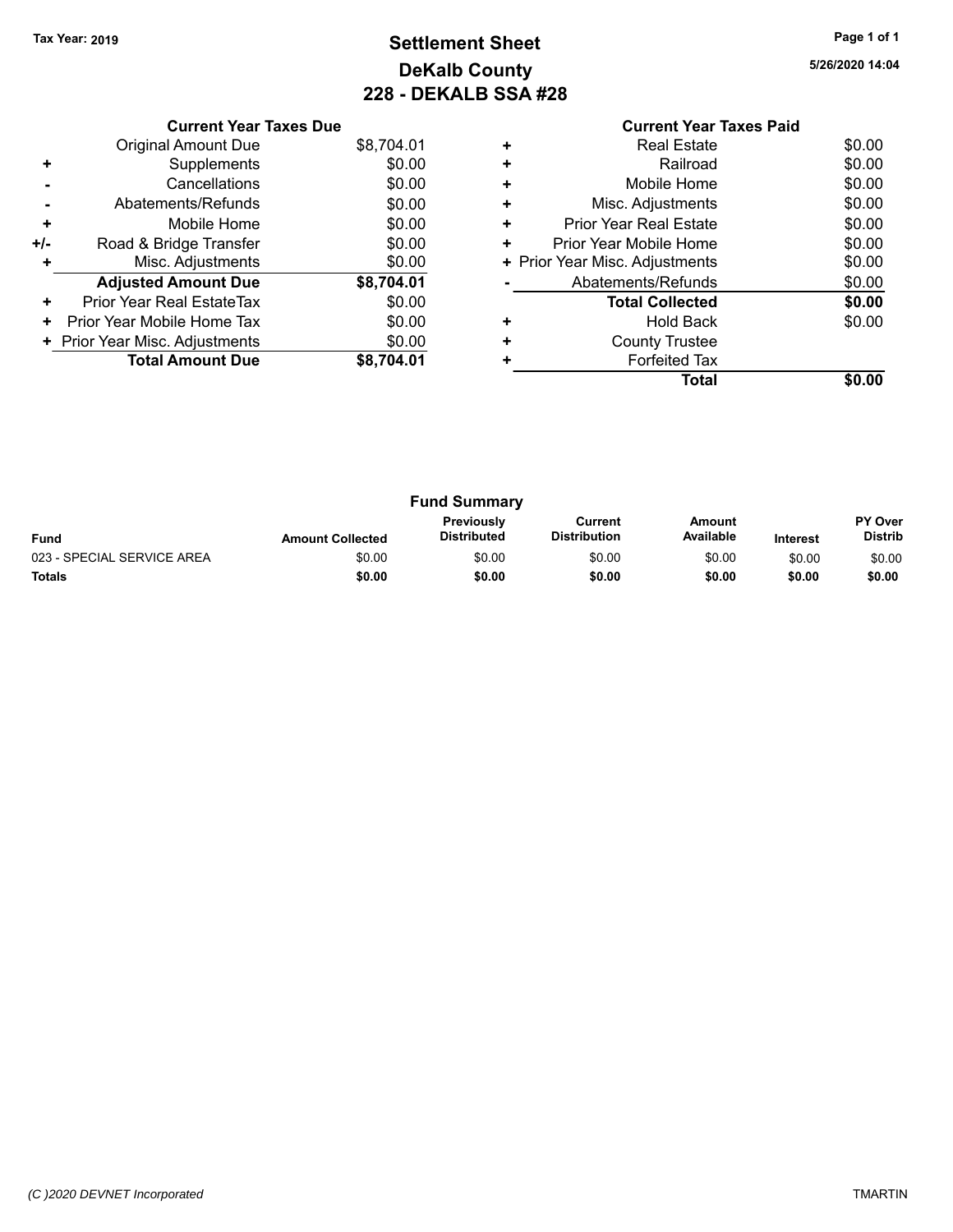### **Settlement Sheet Tax Year: 2019 Page 1 of 1 DeKalb County AF-DK #5 - AFTON DEKALB DRAINAGE #5**

|     | <b>Current Year Taxes Due</b>  |             |
|-----|--------------------------------|-------------|
|     | <b>Original Amount Due</b>     | \$11,684.46 |
|     | Supplements                    | \$0.00      |
|     | Cancellations                  | \$0.00      |
|     | Abatements/Refunds             | \$0.00      |
| ٠   | Mobile Home                    | \$0.00      |
| +/- | Road & Bridge Transfer         | \$0.00      |
| ٠   | Misc. Adjustments              | \$0.00      |
|     | <b>Adjusted Amount Due</b>     | \$11,684.46 |
| ÷   | Prior Year Real EstateTax      | \$0.00      |
| ٠   | Prior Year Mobile Home Tax     | \$0.00      |
|     | + Prior Year Misc. Adjustments | \$0.00      |
|     | <b>Total Amount Due</b>        | \$11.684.46 |
|     |                                |             |

|   | <b>Current Year Taxes Paid</b> |            |
|---|--------------------------------|------------|
| ٠ | <b>Real Estate</b>             | \$2,817.92 |
| ٠ | Railroad                       | \$0.00     |
| ٠ | Mobile Home                    | \$0.00     |
|   | Misc. Adjustments              | \$0.00     |
| ٠ | <b>Prior Year Real Estate</b>  | \$0.00     |
| ٠ | Prior Year Mobile Home         | \$0.00     |
|   | + Prior Year Misc. Adjustments | \$0.00     |
|   | Abatements/Refunds             | \$0.00     |
|   | <b>Total Collected</b>         | \$2,817.92 |
|   | Hold Back                      | \$0.00     |
|   | <b>County Trustee</b>          |            |
|   | <b>Forfeited Tax</b>           |            |
|   | Total                          | \$2.817.92 |

|                 |                         |                                  |                                       | <b>Distribution Summary</b>    |                 |                           |
|-----------------|-------------------------|----------------------------------|---------------------------------------|--------------------------------|-----------------|---------------------------|
|                 |                         |                                  | <b>Tax Distribution Date</b>          |                                |                 | <b>Amount</b>             |
|                 |                         |                                  | 05/29/2020                            |                                |                 | \$2,817.92                |
|                 |                         |                                  |                                       | <b>Totals: 1 Distributions</b> |                 | \$2,817.92                |
|                 |                         |                                  | <b>Grand Totals: 1 Distributions</b>  |                                |                 | \$2,817.92                |
|                 |                         | <b>Fund Summary</b>              |                                       |                                |                 |                           |
| <b>Fund</b>     | <b>Amount Collected</b> | Previously<br><b>Distributed</b> | <b>Current</b><br><b>Distribution</b> | Amount<br>Available            | <b>Interest</b> | PY Over<br><b>Distrib</b> |
| 001 - CORPORATE | \$2,817.92              | \$0.00                           | \$2,817.92                            | \$0.00                         | \$0.00          | \$0.00                    |
| <b>Totals</b>   | \$2,817.92              | \$0.00                           | \$2,817.92                            | \$0.00                         | \$0.00          | \$0.00                    |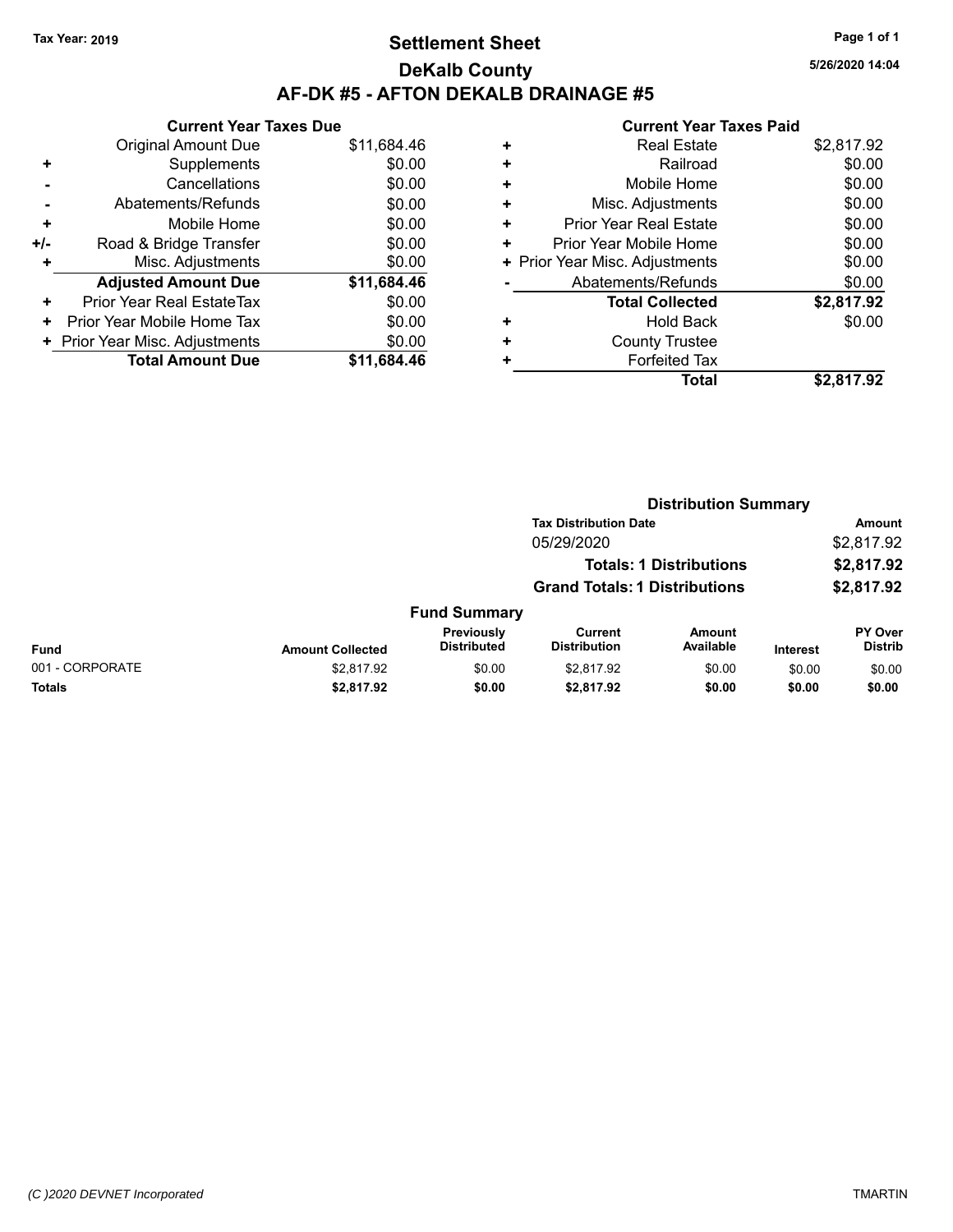### **Settlement Sheet Tax Year: 2019 Page 1 of 1 DeKalb County AF-MI #4 - AF/ MI/ DK DRAINAGE #4**

**5/26/2020 14:04**

|     | <b>Current Year Taxes Due</b>  |            |
|-----|--------------------------------|------------|
|     | <b>Original Amount Due</b>     | \$8,594.30 |
| ٠   | Supplements                    | \$6.26     |
|     | Cancellations                  | \$6.26     |
|     | Abatements/Refunds             | \$0.00     |
| ٠   | Mobile Home                    | \$0.00     |
| +/- | Road & Bridge Transfer         | \$0.00     |
|     | Misc. Adjustments              | \$0.00     |
|     | <b>Adjusted Amount Due</b>     | \$8,594.30 |
| ٠   | Prior Year Real EstateTax      | \$0.00     |
| ٠   | Prior Year Mobile Home Tax     | \$0.00     |
|     | + Prior Year Misc. Adjustments | \$0.00     |
|     | <b>Total Amount Due</b>        | \$8,594.30 |

| <b>Real Estate</b>             | \$2,243.76 |
|--------------------------------|------------|
| Railroad                       | \$0.00     |
| Mobile Home                    | \$0.00     |
| Misc. Adjustments              | \$0.00     |
| <b>Prior Year Real Estate</b>  | \$0.00     |
| Prior Year Mobile Home         | \$0.00     |
| + Prior Year Misc. Adjustments | \$0.00     |
| Abatements/Refunds             | \$0.00     |
| <b>Total Collected</b>         | \$2,243.76 |
| Hold Back                      | \$0.00     |
| <b>County Trustee</b>          |            |
| <b>Forfeited Tax</b>           |            |
| Total                          | \$2.243.76 |
|                                |            |

|                 |                         |                                         | <b>Distribution Summary</b>           |                                |          |                           |
|-----------------|-------------------------|-----------------------------------------|---------------------------------------|--------------------------------|----------|---------------------------|
|                 |                         |                                         | <b>Tax Distribution Date</b>          |                                |          | <b>Amount</b>             |
|                 |                         |                                         | 05/29/2020                            |                                |          | \$2,243.76                |
|                 |                         |                                         |                                       | <b>Totals: 1 Distributions</b> |          | \$2,243.76                |
|                 |                         |                                         | <b>Grand Totals: 1 Distributions</b>  |                                |          | \$2,243.76                |
|                 |                         | <b>Fund Summary</b>                     |                                       |                                |          |                           |
| <b>Fund</b>     | <b>Amount Collected</b> | <b>Previously</b><br><b>Distributed</b> | <b>Current</b><br><b>Distribution</b> | Amount<br>Available            | Interest | PY Over<br><b>Distrib</b> |
| 001 - CORPORATE | \$2,243.76              | \$0.00                                  | \$2,243.76                            | \$0.00                         | \$0.00   | \$0.00                    |
| Totals          | \$2,243.76              | \$0.00                                  | \$2,243.76                            | \$0.00                         | \$0.00   | \$0.00                    |
|                 |                         |                                         |                                       |                                |          |                           |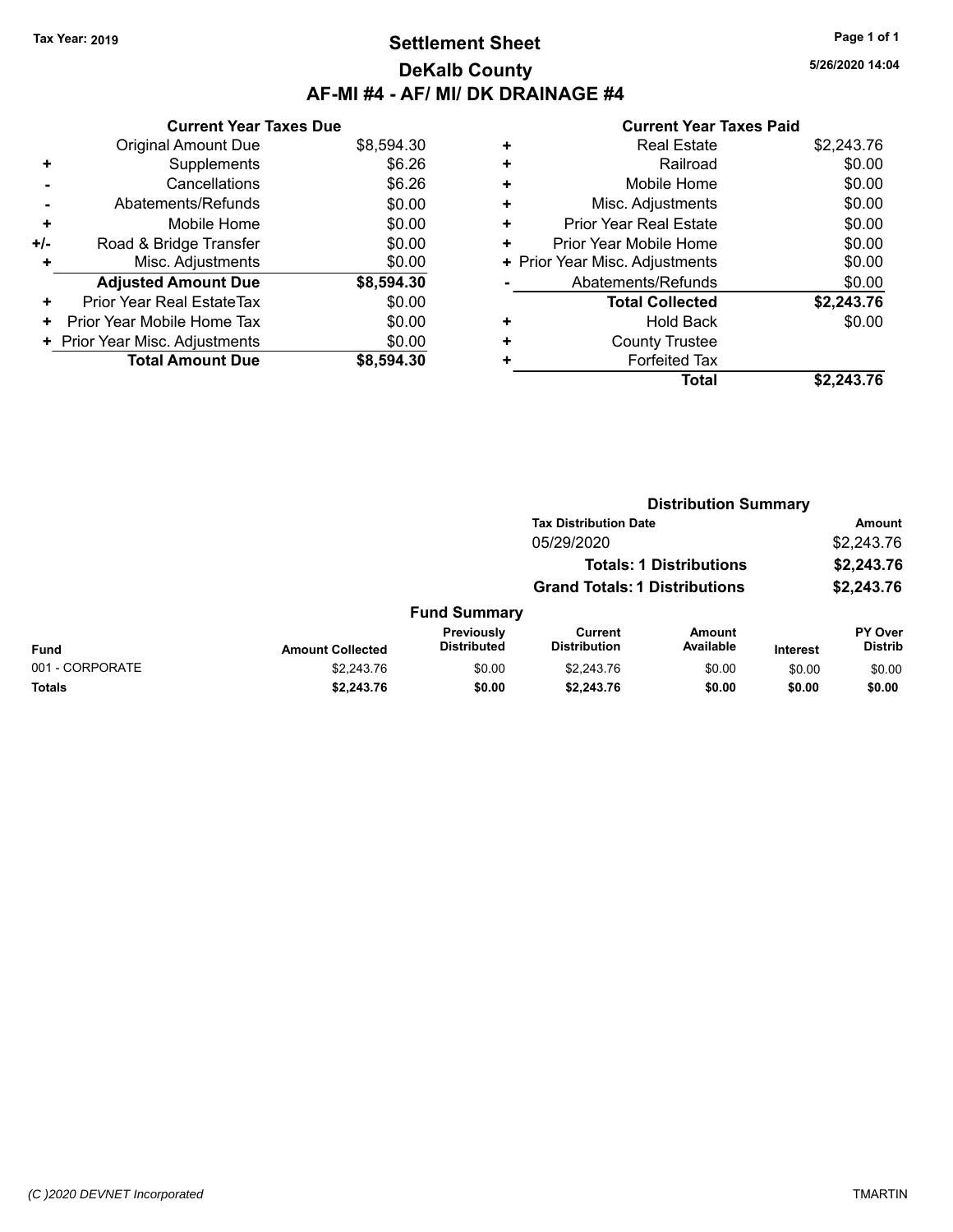### **Settlement Sheet Tax Year: 2019 Page 1 of 1 DeKalb County CL-SH #7 - CLINTON/SHABBONA DRN #7**

**5/26/2020 14:04**

|     | <b>Current Year Taxes Due</b>  |            |
|-----|--------------------------------|------------|
|     | <b>Original Amount Due</b>     | \$6,410.34 |
| ٠   | Supplements                    | \$0.00     |
|     | Cancellations                  | \$0.00     |
|     | Abatements/Refunds             | \$0.00     |
| ٠   | Mobile Home                    | \$0.00     |
| +/- | Road & Bridge Transfer         | \$0.00     |
| ٠   | Misc. Adjustments              | \$0.00     |
|     | <b>Adjusted Amount Due</b>     | \$6,410.34 |
| ÷   | Prior Year Real EstateTax      | \$0.00     |
| ٠   | Prior Year Mobile Home Tax     | \$0.00     |
|     | + Prior Year Misc. Adjustments | \$0.00     |
|     | <b>Total Amount Due</b>        | \$6,410.34 |

| <b>Real Estate</b>            | \$2,543.14                     |
|-------------------------------|--------------------------------|
| Railroad                      | \$0.00                         |
| Mobile Home                   | \$0.00                         |
| Misc. Adjustments             | \$0.00                         |
| <b>Prior Year Real Estate</b> | \$0.00                         |
| Prior Year Mobile Home        | \$0.00                         |
|                               | \$0.00                         |
| Abatements/Refunds            | \$0.00                         |
| <b>Total Collected</b>        | \$2,543.14                     |
| Hold Back                     | \$0.00                         |
| <b>County Trustee</b>         |                                |
| <b>Forfeited Tax</b>          |                                |
| <b>Total</b>                  | \$2,543.14                     |
|                               | + Prior Year Misc. Adjustments |

|                 |                         |                                  | <b>Distribution Summary</b>           |                                |                 |                           |
|-----------------|-------------------------|----------------------------------|---------------------------------------|--------------------------------|-----------------|---------------------------|
|                 |                         |                                  | <b>Tax Distribution Date</b>          |                                |                 | <b>Amount</b>             |
|                 |                         |                                  | 05/29/2020                            |                                |                 | \$2,543.14                |
|                 |                         |                                  |                                       | <b>Totals: 1 Distributions</b> |                 | \$2,543.14                |
|                 |                         |                                  | <b>Grand Totals: 1 Distributions</b>  |                                |                 | \$2,543.14                |
|                 |                         | <b>Fund Summary</b>              |                                       |                                |                 |                           |
| <b>Fund</b>     | <b>Amount Collected</b> | Previously<br><b>Distributed</b> | <b>Current</b><br><b>Distribution</b> | Amount<br>Available            | <b>Interest</b> | PY Over<br><b>Distrib</b> |
| 001 - CORPORATE | \$2,543.14              | \$0.00                           | \$2,543.14                            | \$0.00                         | \$0.00          | \$0.00                    |
| <b>Totals</b>   | \$2,543.14              | \$0.00                           | \$2,543.14                            | \$0.00                         | \$0.00          | \$0.00                    |
|                 |                         |                                  |                                       |                                |                 |                           |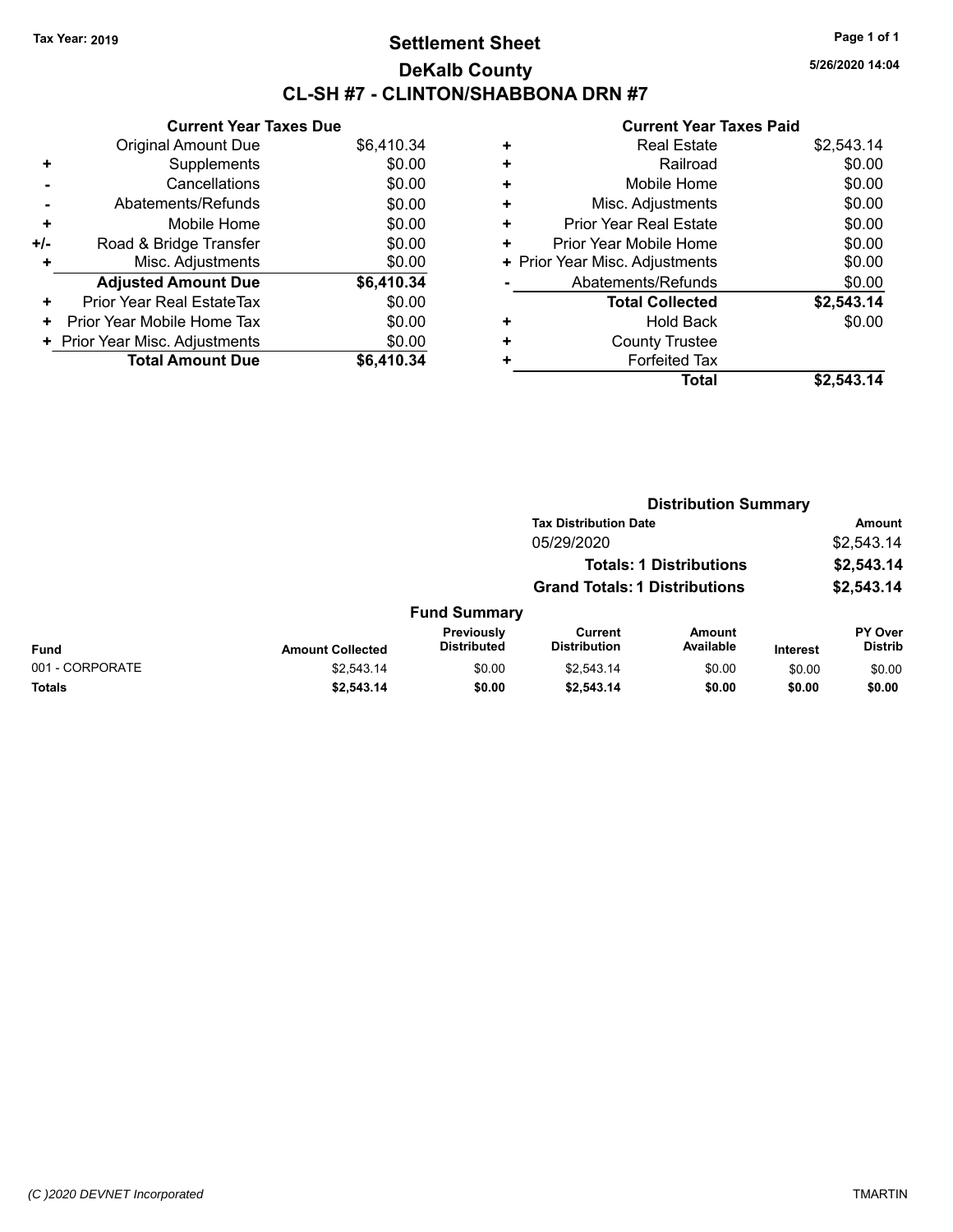### **Settlement Sheet Tax Year: 2019 Page 1 of 1 DeKalb County CL-SH #7 S - CLINTON/SHABBONA #7 SPECIAL**

**5/26/2020 14:04**

|     | <b>Current Year Taxes Due</b>  |        |
|-----|--------------------------------|--------|
|     | Original Amount Due            | \$0.00 |
| ÷   | Supplements                    | \$0.00 |
|     | Cancellations                  | \$0.00 |
|     | Abatements/Refunds             | \$0.00 |
| ٠   | Mobile Home                    | \$0.00 |
| +/- | Road & Bridge Transfer         | \$0.00 |
|     | Misc. Adjustments              | \$0.00 |
|     | <b>Adjusted Amount Due</b>     | \$0.00 |
| ÷   | Prior Year Real EstateTax      | \$0.00 |
| ٠   | Prior Year Mobile Home Tax     | \$0.00 |
|     | + Prior Year Misc. Adjustments | \$0.00 |
|     | <b>Total Amount Due</b>        | \$0.00 |
|     |                                |        |

|   | Total                          |        |
|---|--------------------------------|--------|
|   | <b>Forfeited Tax</b>           |        |
| ÷ | <b>County Trustee</b>          |        |
| ٠ | <b>Hold Back</b>               | \$0.00 |
|   | <b>Total Collected</b>         | \$0.00 |
|   | Abatements/Refunds             | \$0.00 |
|   | + Prior Year Misc. Adjustments | \$0.00 |
| ٠ | Prior Year Mobile Home         | \$0.00 |
| ٠ | <b>Prior Year Real Estate</b>  | \$0.00 |
|   | Misc. Adjustments              | \$0.00 |
| ٠ | Mobile Home                    | \$0.00 |
|   | Railroad                       | \$0.00 |
| ٠ | <b>Real Estate</b>             | \$0.00 |
|   |                                |        |

| <b>Fund Summary</b> |                         |                                         |                                |                     |                 |                                  |
|---------------------|-------------------------|-----------------------------------------|--------------------------------|---------------------|-----------------|----------------------------------|
| <b>Fund</b>         | <b>Amount Collected</b> | <b>Previously</b><br><b>Distributed</b> | Current<br><b>Distribution</b> | Amount<br>Available | <b>Interest</b> | <b>PY Over</b><br><b>Distrib</b> |
| 001 - CORPORATE     | \$0.00                  | \$0.00                                  | \$0.00                         | \$0.00              | \$0.00          | \$0.00                           |
| <b>Totals</b>       | \$0.00                  | \$0.00                                  | \$0.00                         | \$0.00              | \$0.00          | \$0.00                           |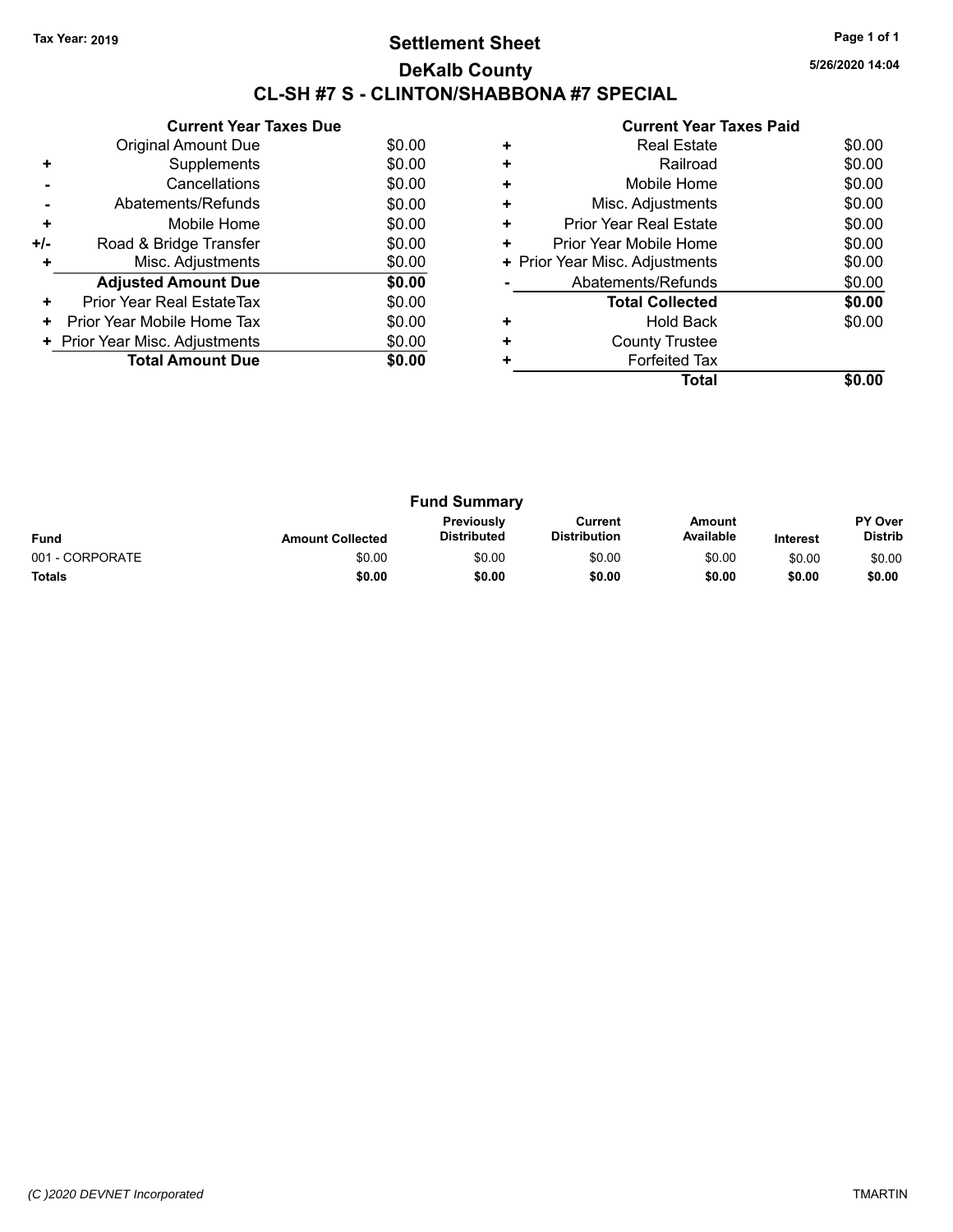### **Settlement Sheet Tax Year: 2019 Page 1 of 1 DeKalb County COON #1 - COON CREEK DRAINAGE #1**

**5/26/2020 14:04**

|     | <b>Current Year Taxes Due</b>  |             |
|-----|--------------------------------|-------------|
|     | <b>Original Amount Due</b>     | \$24,052.62 |
| ٠   | Supplements                    | \$353.92    |
|     | Cancellations                  | \$353.92    |
|     | Abatements/Refunds             | \$0.00      |
| ٠   | Mobile Home                    | \$0.00      |
| +/- | Road & Bridge Transfer         | \$0.00      |
| ٠   | Misc. Adjustments              | \$0.00      |
|     | <b>Adjusted Amount Due</b>     | \$24,052.62 |
| ٠   | Prior Year Real EstateTax      | \$0.00      |
| ٠   | Prior Year Mobile Home Tax     | \$0.00      |
|     | + Prior Year Misc. Adjustments | \$0.00      |
|     | <b>Total Amount Due</b>        | \$24.052.62 |

| \$0.00     |
|------------|
|            |
| \$0.00     |
| \$0.00     |
| \$0.00     |
| \$0.00     |
| \$0.00     |
| \$0.00     |
| \$5,336.10 |
| \$0.00     |
|            |
|            |
| \$5,336.10 |
|            |

|                 |                         |                                  | <b>Distribution Summary</b>           |                                |                 |                           |
|-----------------|-------------------------|----------------------------------|---------------------------------------|--------------------------------|-----------------|---------------------------|
|                 |                         |                                  | <b>Tax Distribution Date</b>          |                                |                 | <b>Amount</b>             |
|                 |                         |                                  | 05/29/2020                            |                                |                 | \$5,336.10                |
|                 |                         |                                  |                                       | <b>Totals: 1 Distributions</b> |                 | \$5,336.10                |
|                 |                         |                                  | <b>Grand Totals: 1 Distributions</b>  |                                |                 | \$5,336.10                |
|                 |                         | <b>Fund Summary</b>              |                                       |                                |                 |                           |
| <b>Fund</b>     | <b>Amount Collected</b> | Previously<br><b>Distributed</b> | <b>Current</b><br><b>Distribution</b> | <b>Amount</b><br>Available     | <b>Interest</b> | PY Over<br><b>Distrib</b> |
| 001 - CORPORATE | \$5,336.10              | \$0.00                           | \$5,336.10                            | \$0.00                         | \$0.00          | \$0.00                    |
| <b>Totals</b>   | \$5,336.10              | \$0.00                           | \$5,336.10                            | \$0.00                         | \$0.00          | \$0.00                    |
|                 |                         |                                  |                                       |                                |                 |                           |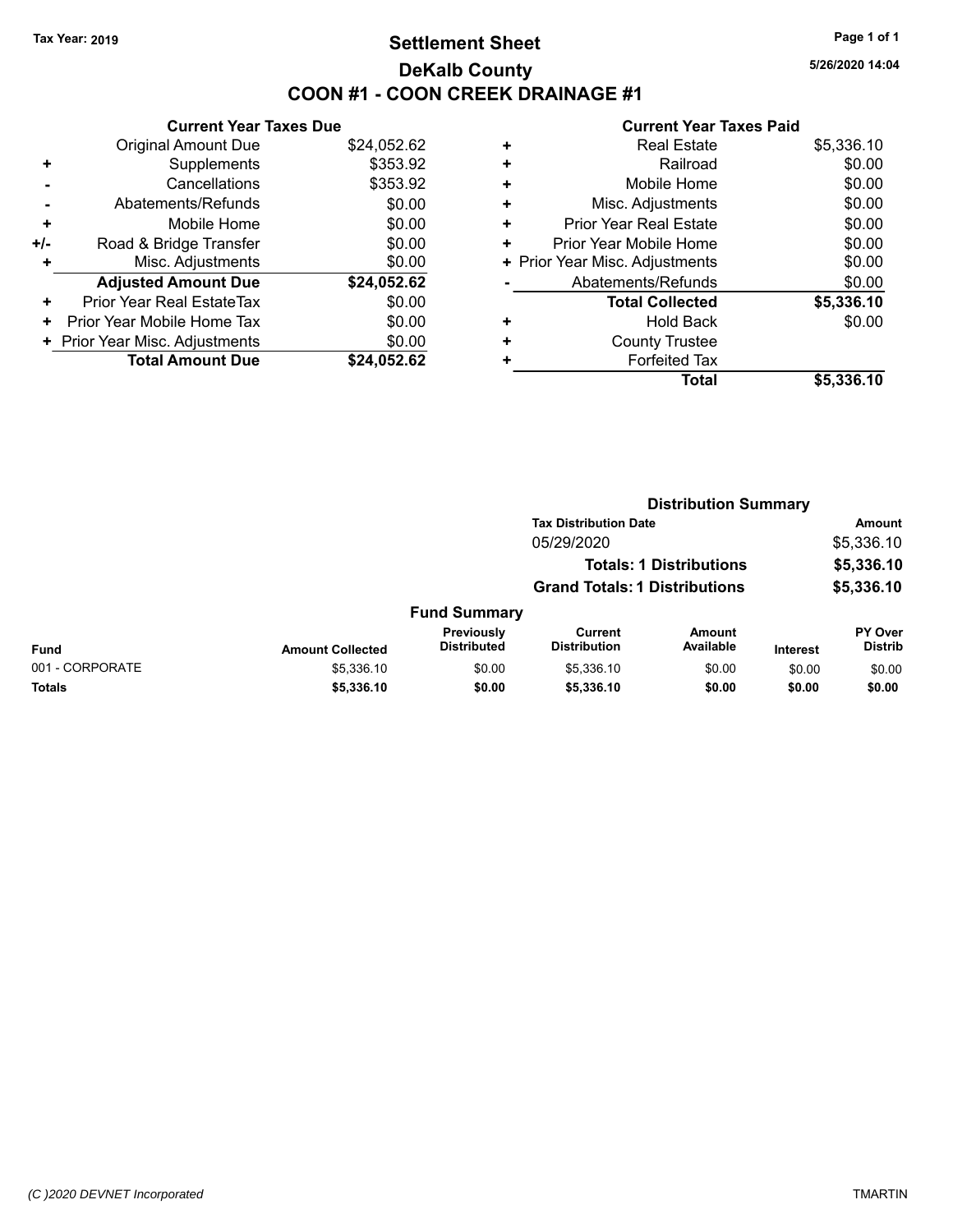### **Settlement Sheet Tax Year: 2019 Page 1 of 1 DeKalb County CO-PI #15 - CORTLAND PIERCE DRAINAGE**

**5/26/2020 14:04**

|       | <b>Current Year Taxes Due</b>  |        |
|-------|--------------------------------|--------|
|       | <b>Original Amount Due</b>     | \$0.00 |
| ٠     | Supplements                    | \$0.00 |
|       | Cancellations                  | \$0.00 |
|       | Abatements/Refunds             | \$0.00 |
| ٠     | Mobile Home                    | \$0.00 |
| $+/-$ | Road & Bridge Transfer         | \$0.00 |
| ٠     | Misc. Adjustments              | \$0.00 |
|       | <b>Adjusted Amount Due</b>     | \$0.00 |
| ÷     | Prior Year Real EstateTax      | \$0.00 |
| ٠     | Prior Year Mobile Home Tax     | \$0.00 |
|       | + Prior Year Misc. Adjustments | \$0.00 |
|       | <b>Total Amount Due</b>        | \$0.00 |
|       |                                |        |

|   | <b>Real Estate</b>             | \$0.00 |
|---|--------------------------------|--------|
| ÷ | Railroad                       | \$0.00 |
| ÷ | Mobile Home                    | \$0.00 |
| ٠ | Misc. Adjustments              | \$0.00 |
| ٠ | <b>Prior Year Real Estate</b>  | \$0.00 |
| ٠ | Prior Year Mobile Home         | \$0.00 |
|   | + Prior Year Misc. Adjustments | \$0.00 |
|   | Abatements/Refunds             | \$0.00 |
|   | <b>Total Collected</b>         | \$0.00 |
| ٠ | <b>Hold Back</b>               | \$0.00 |
| ٠ | <b>County Trustee</b>          |        |
|   | <b>Forfeited Tax</b>           |        |
|   | Total                          |        |

| <b>Fund Summary</b> |                         |                                         |                                |                     |                 |                                  |
|---------------------|-------------------------|-----------------------------------------|--------------------------------|---------------------|-----------------|----------------------------------|
| <b>Fund</b>         | <b>Amount Collected</b> | <b>Previously</b><br><b>Distributed</b> | Current<br><b>Distribution</b> | Amount<br>Available | <b>Interest</b> | <b>PY Over</b><br><b>Distrib</b> |
| 001 - CORPORATE     | \$0.00                  | \$0.00                                  | \$0.00                         | \$0.00              | \$0.00          | \$0.00                           |
| <b>Totals</b>       | \$0.00                  | \$0.00                                  | \$0.00                         | \$0.00              | \$0.00          | \$0.00                           |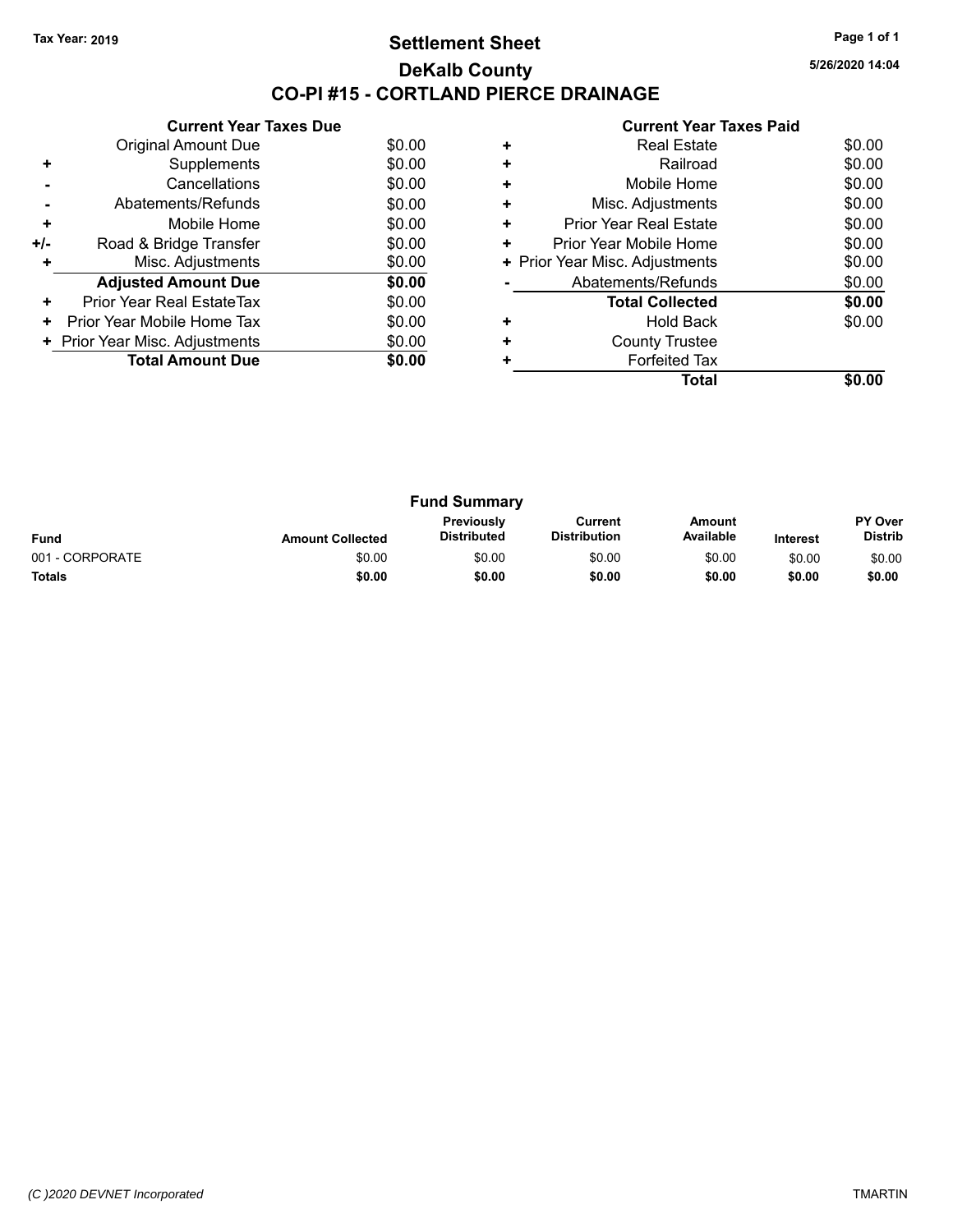### **Settlement Sheet Tax Year: 2019 Page 1 of 1 DeKalb County CO-SBA#5 - CORTLAND SBA #5**

**5/26/2020 14:04**

|     | <b>Current Year Taxes Due</b>  |        |
|-----|--------------------------------|--------|
|     | <b>Original Amount Due</b>     | \$0.00 |
|     | Supplements                    | \$0.00 |
|     | Cancellations                  | \$0.00 |
|     | Abatements/Refunds             | \$0.00 |
| ٠   | Mobile Home                    | \$0.00 |
| +/- | Road & Bridge Transfer         | \$0.00 |
|     | Misc. Adjustments              | \$0.00 |
|     | <b>Adjusted Amount Due</b>     | \$0.00 |
| ٠   | Prior Year Real EstateTax      | \$0.00 |
| ٠   | Prior Year Mobile Home Tax     | \$0.00 |
|     | + Prior Year Misc. Adjustments | \$0.00 |
|     | <b>Total Amount Due</b>        | \$0.00 |
|     |                                |        |

|   | Real Estate                    | \$0.00 |
|---|--------------------------------|--------|
| ٠ | Railroad                       | \$0.00 |
| ٠ | Mobile Home                    | \$0.00 |
| ٠ | Misc. Adjustments              | \$0.00 |
| ٠ | <b>Prior Year Real Estate</b>  | \$0.00 |
| ٠ | Prior Year Mobile Home         | \$0.00 |
|   | + Prior Year Misc. Adjustments | \$0.00 |
|   | Abatements/Refunds             | \$0.00 |
|   | <b>Total Collected</b>         | \$0.00 |
|   | <b>Hold Back</b>               | \$0.00 |
| ٠ | <b>County Trustee</b>          |        |
|   | <b>Forfeited Tax</b>           |        |
|   | Total                          |        |

| <b>Fund Summary</b>        |                         |                                         |                                |                     |                 |                                  |
|----------------------------|-------------------------|-----------------------------------------|--------------------------------|---------------------|-----------------|----------------------------------|
| <b>Fund</b>                | <b>Amount Collected</b> | <b>Previously</b><br><b>Distributed</b> | Current<br><b>Distribution</b> | Amount<br>Available | <b>Interest</b> | <b>PY Over</b><br><b>Distrib</b> |
| 023 - SPECIAL SERVICE AREA | \$0.00                  | \$0.00                                  | \$0.00                         | \$0.00              | \$0.00          | \$0.00                           |
| <b>Totals</b>              | \$0.00                  | \$0.00                                  | \$0.00                         | \$0.00              | \$0.00          | \$0.00                           |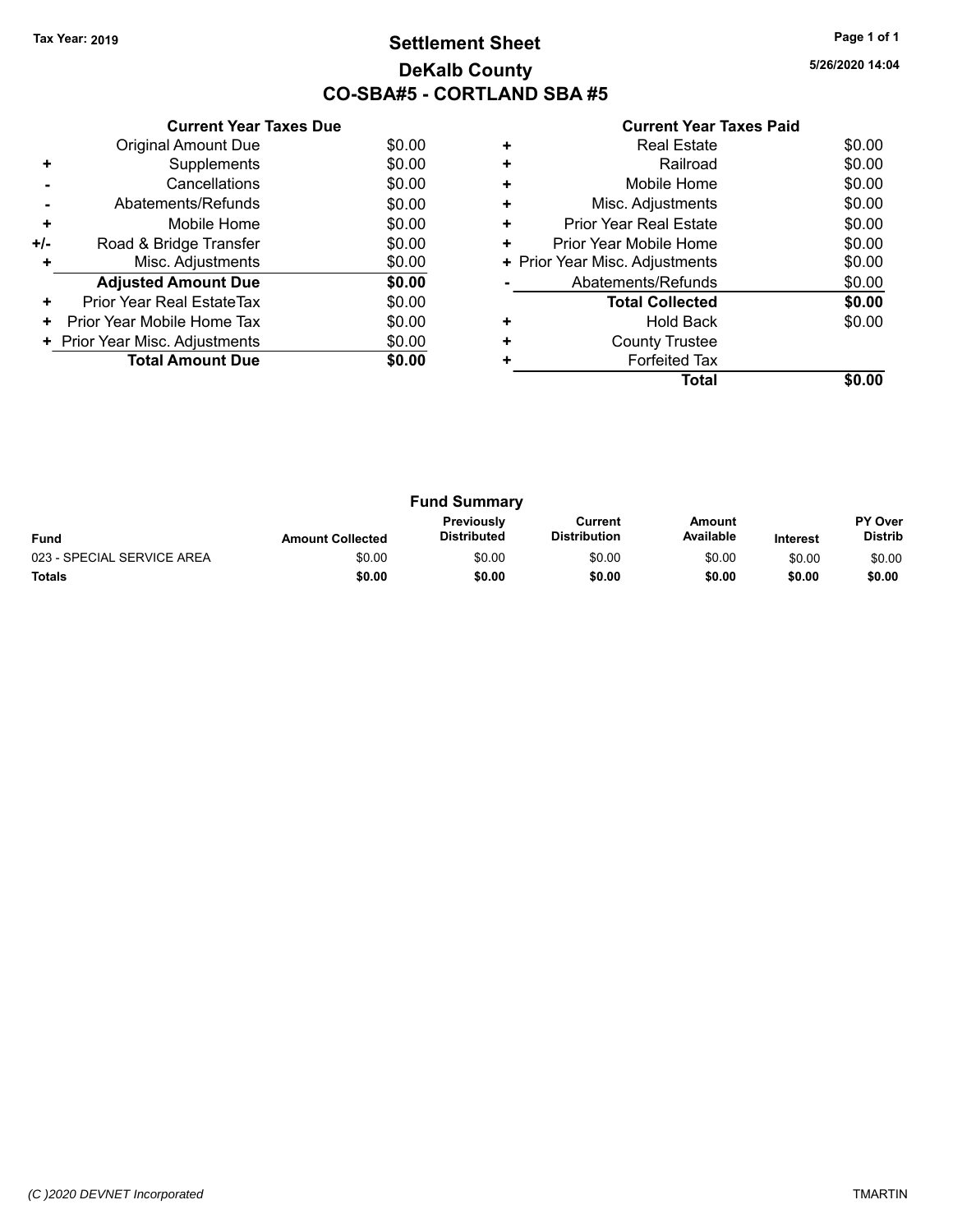### **Settlement Sheet Tax Year: 2019 Page 1 of 1 DeKalb County CO-SBA#6 - CORTLAND SBA #6**

**5/26/2020 14:04**

|     | <b>Current Year Taxes Due</b>  |        |
|-----|--------------------------------|--------|
|     | <b>Original Amount Due</b>     | \$0.00 |
|     | Supplements                    | \$0.00 |
|     | Cancellations                  | \$0.00 |
|     | Abatements/Refunds             | \$0.00 |
| ٠   | Mobile Home                    | \$0.00 |
| +/- | Road & Bridge Transfer         | \$0.00 |
|     | Misc. Adjustments              | \$0.00 |
|     | <b>Adjusted Amount Due</b>     | \$0.00 |
| ٠   | Prior Year Real EstateTax      | \$0.00 |
| ٠   | Prior Year Mobile Home Tax     | \$0.00 |
|     | + Prior Year Misc. Adjustments | \$0.00 |
|     | <b>Total Amount Due</b>        | \$0.00 |
|     |                                |        |

|   | Real Estate                    | \$0.00 |
|---|--------------------------------|--------|
| ٠ | Railroad                       | \$0.00 |
| ٠ | Mobile Home                    | \$0.00 |
| ٠ | Misc. Adjustments              | \$0.00 |
| ٠ | <b>Prior Year Real Estate</b>  | \$0.00 |
| ٠ | Prior Year Mobile Home         | \$0.00 |
|   | + Prior Year Misc. Adjustments | \$0.00 |
|   | Abatements/Refunds             | \$0.00 |
|   | <b>Total Collected</b>         | \$0.00 |
|   | <b>Hold Back</b>               | \$0.00 |
| ٠ | <b>County Trustee</b>          |        |
|   | <b>Forfeited Tax</b>           |        |
|   | Total                          |        |

| <b>Fund Summary</b>        |                         |                                         |                                |                     |                 |                                  |
|----------------------------|-------------------------|-----------------------------------------|--------------------------------|---------------------|-----------------|----------------------------------|
| <b>Fund</b>                | <b>Amount Collected</b> | <b>Previously</b><br><b>Distributed</b> | Current<br><b>Distribution</b> | Amount<br>Available | <b>Interest</b> | <b>PY Over</b><br><b>Distrib</b> |
| 023 - SPECIAL SERVICE AREA | \$0.00                  | \$0.00                                  | \$0.00                         | \$0.00              | \$0.00          | \$0.00                           |
| <b>Totals</b>              | \$0.00                  | \$0.00                                  | \$0.00                         | \$0.00              | \$0.00          | \$0.00                           |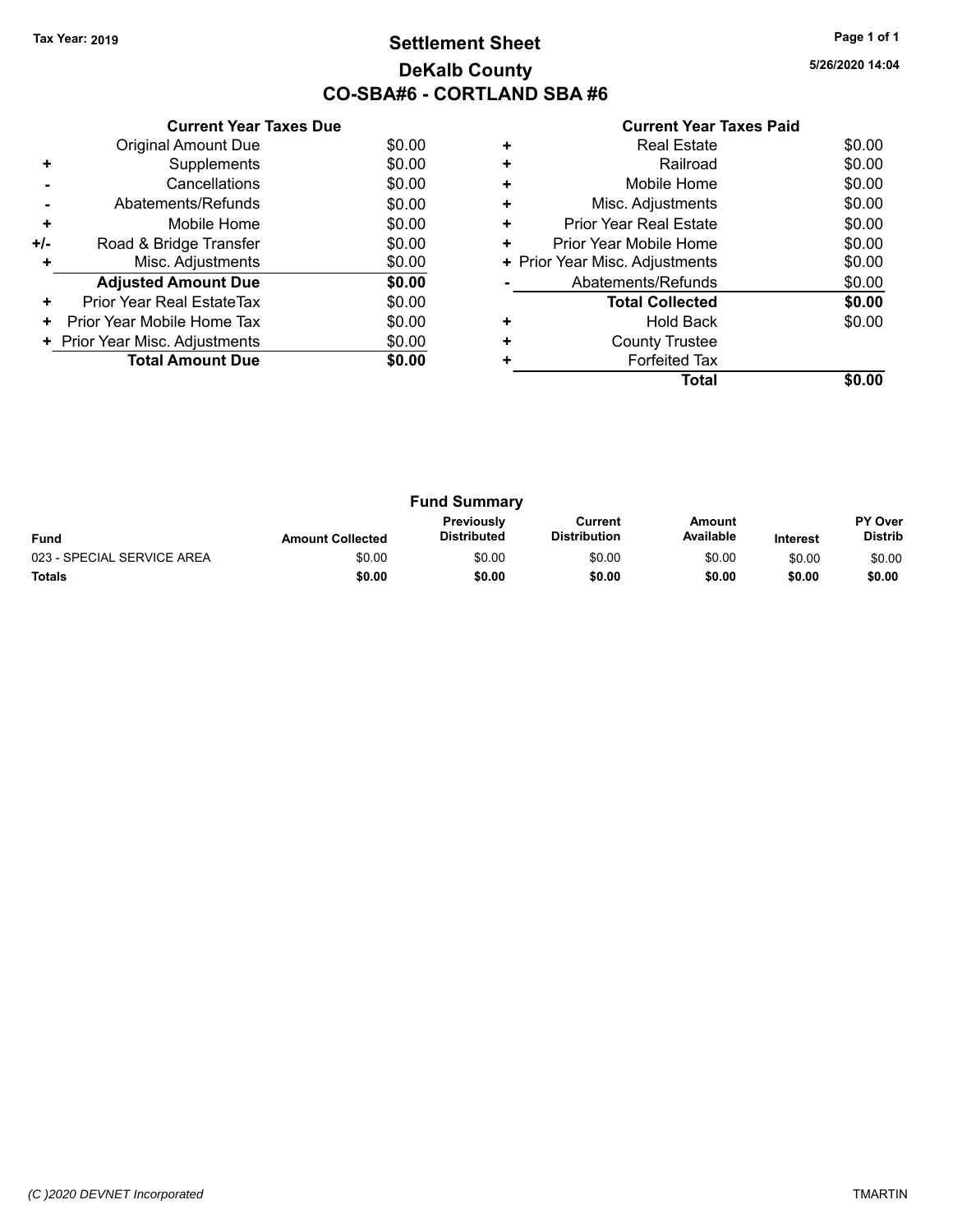### **Settlement Sheet Tax Year: 2019 Page 1 of 1 DeKalb County CO-SBA#9 - CORTLAND SBA #9**

**5/26/2020 14:04**

### **Current Year Taxes Due**

|       | VUITEIIL IEAL TAAES DUG        |              |
|-------|--------------------------------|--------------|
|       | <b>Original Amount Due</b>     | \$195,500.00 |
| ٠     | Supplements                    | \$0.00       |
|       | Cancellations                  | \$0.00       |
|       | Abatements/Refunds             | \$0.00       |
| ٠     | Mobile Home                    | \$0.00       |
| $+/-$ | Road & Bridge Transfer         | \$0.00       |
|       | Misc. Adjustments              | \$0.00       |
|       | <b>Adjusted Amount Due</b>     | \$195,500.00 |
| ٠     | Prior Year Real EstateTax      | \$0.00       |
| ٠     | Prior Year Mobile Home Tax     | \$0.00       |
|       | + Prior Year Misc. Adjustments | \$0.00       |
|       | <b>Total Amount Due</b>        | \$195,500.00 |
|       |                                |              |

|   | <b>Real Estate</b>             | \$77,562.50 |
|---|--------------------------------|-------------|
| ٠ | Railroad                       | \$0.00      |
| ٠ | Mobile Home                    | \$0.00      |
| ٠ | Misc. Adjustments              | \$0.00      |
| ٠ | <b>Prior Year Real Estate</b>  | \$0.00      |
| ٠ | Prior Year Mobile Home         | \$0.00      |
|   | + Prior Year Misc. Adjustments | \$0.00      |
|   | Abatements/Refunds             | \$0.00      |
|   | <b>Total Collected</b>         | \$77,562.50 |
| ٠ | <b>Hold Back</b>               | \$0.00      |
| ٠ | <b>County Trustee</b>          |             |
| ٠ | <b>Forfeited Tax</b>           |             |
|   | Total                          | \$77,562.50 |
|   |                                |             |

|                            | <b>Distribution Summary</b> |                                  |                                       |                                |                 |                                  |  |
|----------------------------|-----------------------------|----------------------------------|---------------------------------------|--------------------------------|-----------------|----------------------------------|--|
|                            |                             |                                  | <b>Tax Distribution Date</b>          |                                |                 | Amount                           |  |
|                            |                             |                                  | 05/29/2020                            |                                |                 | \$77,562.50                      |  |
|                            |                             |                                  |                                       | <b>Totals: 1 Distributions</b> |                 | \$77,562.50                      |  |
|                            |                             |                                  | <b>Grand Totals: 1 Distributions</b>  |                                |                 | \$77,562.50                      |  |
|                            |                             | <b>Fund Summary</b>              |                                       |                                |                 |                                  |  |
| <b>Fund</b>                | <b>Amount Collected</b>     | Previously<br><b>Distributed</b> | <b>Current</b><br><b>Distribution</b> | Amount<br>Available            | <b>Interest</b> | <b>PY Over</b><br><b>Distrib</b> |  |
| 023 - SPECIAL SERVICE AREA | \$77,562.50                 | \$0.00                           | \$77,562.50                           | \$0.00                         | \$0.00          | \$0.00                           |  |
| Totals                     | \$77,562.50                 | \$0.00                           | \$77,562.50                           | \$0.00                         | \$0.00          | \$0.00                           |  |
|                            |                             |                                  |                                       |                                |                 |                                  |  |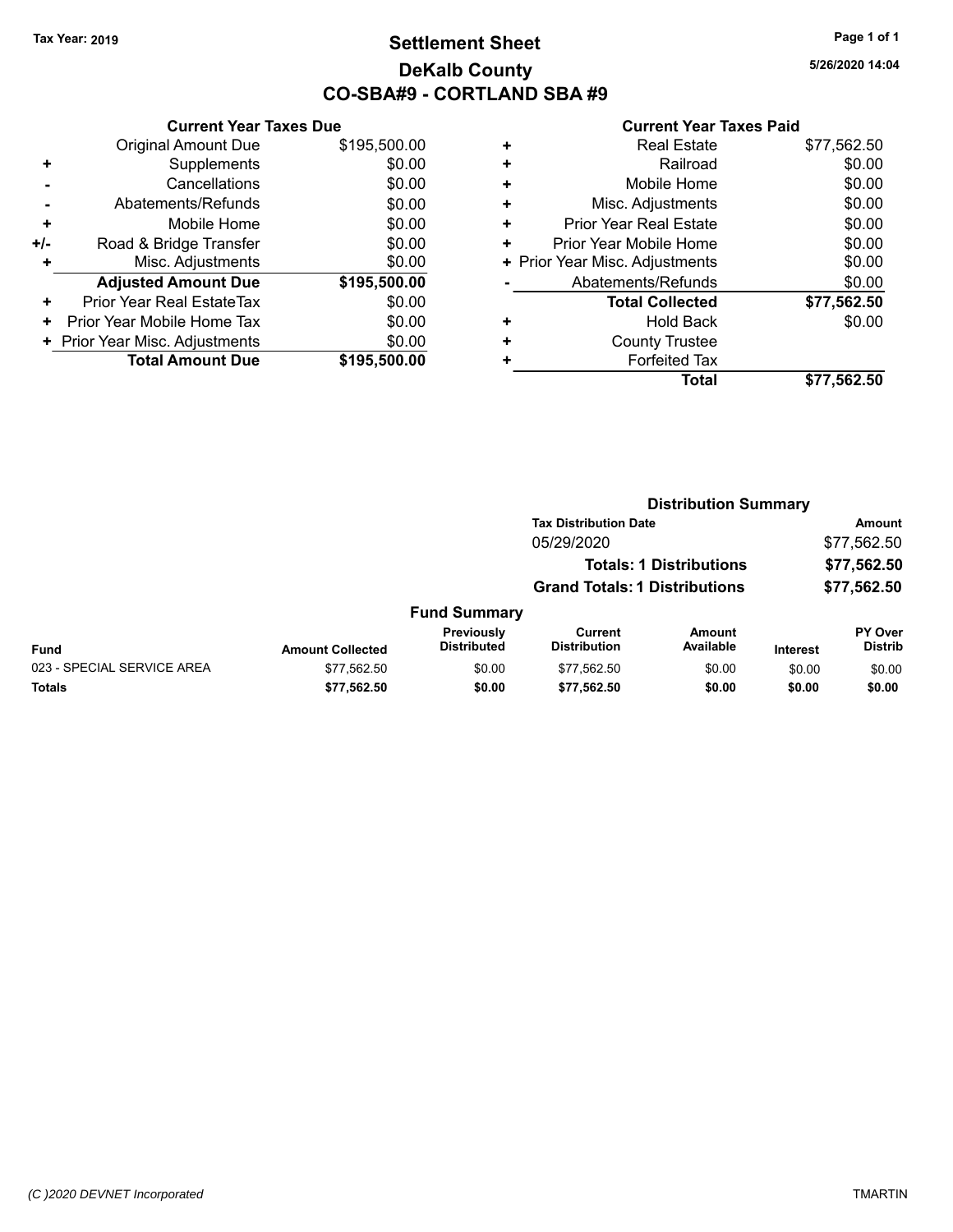### **Settlement Sheet Tax Year: 2019 Page 1 of 1 DeKalb County CO-SSA#1 - CORTLAND SBA #1**

**5/26/2020 14:04**

#### **Current Year Taxes Paid**

|       | <b>Current Year Taxes Due</b>  |              |
|-------|--------------------------------|--------------|
|       | <b>Original Amount Due</b>     | \$400,000.42 |
| ٠     | Supplements                    | \$0.00       |
|       | Cancellations                  | \$0.00       |
|       | Abatements/Refunds             | \$0.00       |
| ٠     | Mobile Home                    | \$0.00       |
| $+/-$ | Road & Bridge Transfer         | \$0.00       |
| ÷     | Misc. Adjustments              | \$0.00       |
|       | <b>Adjusted Amount Due</b>     | \$400,000.42 |
| ٠     | Prior Year Real EstateTax      | \$0.00       |
| ٠     | Prior Year Mobile Home Tax     | \$0.00       |
|       | + Prior Year Misc. Adjustments | \$0.00       |
|       | <b>Total Amount Due</b>        | \$400,000.42 |
|       |                                |              |

| <b>Real Estate</b>             | \$144,206.16 |
|--------------------------------|--------------|
| Railroad                       | \$0.00       |
| Mobile Home                    | \$0.00       |
| Misc. Adjustments              | \$0.00       |
| Prior Year Real Estate         | \$0.00       |
| Prior Year Mobile Home         | \$0.00       |
| + Prior Year Misc. Adjustments | \$0.00       |
| Abatements/Refunds             | \$0.00       |
| <b>Total Collected</b>         | \$144,206.16 |
| <b>Hold Back</b>               | \$0.00       |
| <b>County Trustee</b>          |              |
| <b>Forfeited Tax</b>           |              |
| Total                          | \$144,206.16 |
|                                |              |

|                            |                         |                                  |                                      | <b>Distribution Summary</b> |                 |                           |
|----------------------------|-------------------------|----------------------------------|--------------------------------------|-----------------------------|-----------------|---------------------------|
|                            |                         |                                  | <b>Tax Distribution Date</b>         | Amount                      |                 |                           |
|                            |                         |                                  | 05/29/2020                           |                             |                 | \$144,206.16              |
|                            |                         |                                  | <b>Totals: 1 Distributions</b>       |                             | \$144,206.16    |                           |
|                            |                         |                                  | <b>Grand Totals: 1 Distributions</b> |                             | \$144,206.16    |                           |
|                            |                         | <b>Fund Summary</b>              |                                      |                             |                 |                           |
| <b>Fund</b>                | <b>Amount Collected</b> | Previously<br><b>Distributed</b> | Current<br><b>Distribution</b>       | <b>Amount</b><br>Available  | <b>Interest</b> | PY Over<br><b>Distrib</b> |
| 023 - SPECIAL SERVICE AREA | \$144,206.16            | \$0.00                           | \$144,206.16                         | \$0.00                      | \$0.00          | \$0.00                    |

**Totals \$144,206.16 \$0.00 \$144,206.16 \$0.00 \$0.00 \$0.00**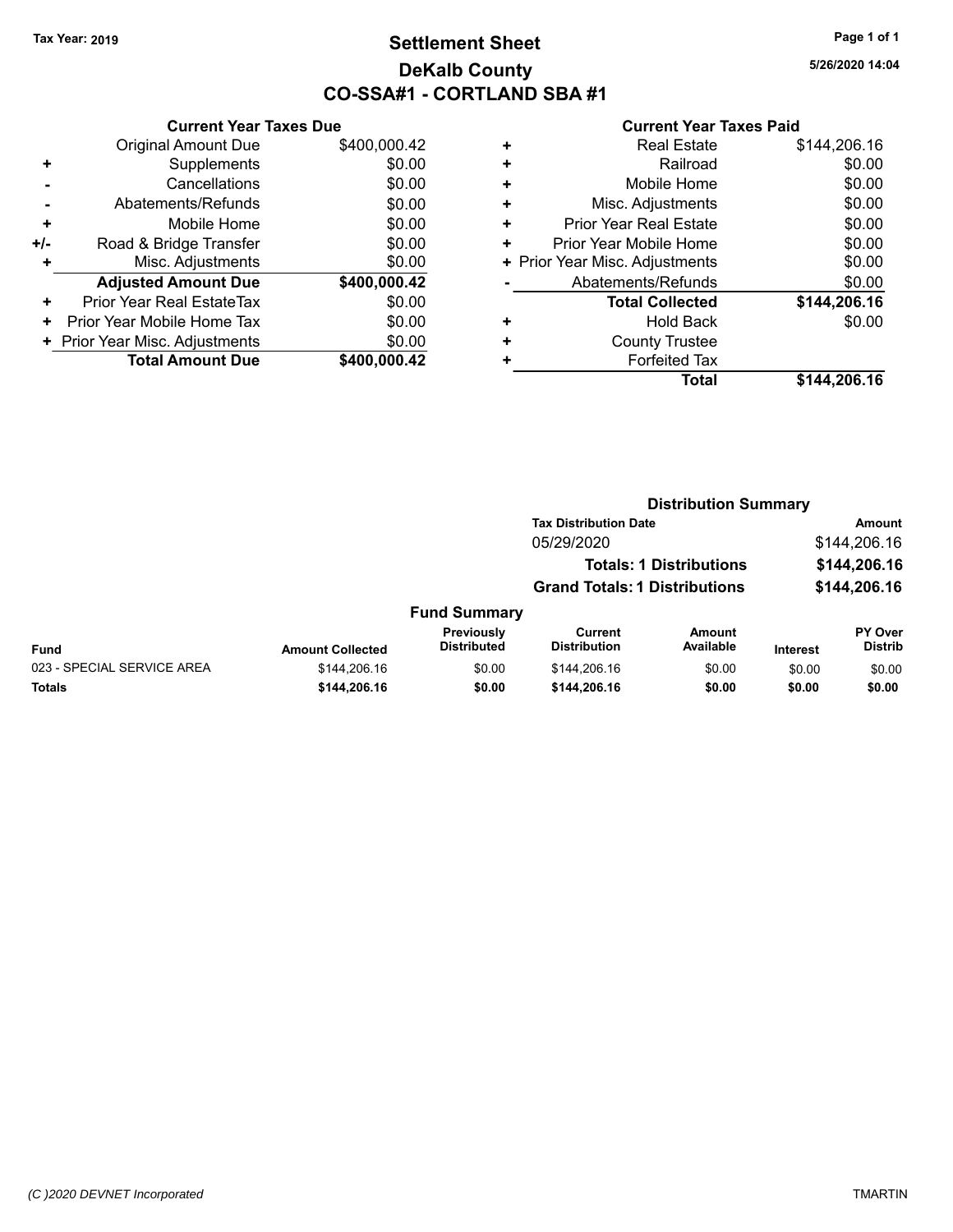# **Settlement Sheet Tax Year: 2019 Page 1 of 1 DeKalb County CO-SSA#4 - CORTLAND SBA #4**

**5/26/2020 14:04**

|     | <b>Current Year Taxes Due</b>  |        |  |  |  |  |  |
|-----|--------------------------------|--------|--|--|--|--|--|
|     | <b>Original Amount Due</b>     | \$0.00 |  |  |  |  |  |
| ٠   | Supplements                    | \$0.00 |  |  |  |  |  |
|     | Cancellations                  | \$0.00 |  |  |  |  |  |
|     | Abatements/Refunds             | \$0.00 |  |  |  |  |  |
| ٠   | Mobile Home                    | \$0.00 |  |  |  |  |  |
| +/- | Road & Bridge Transfer         | \$0.00 |  |  |  |  |  |
| ٠   | Misc. Adjustments<br>\$0.00    |        |  |  |  |  |  |
|     | <b>Adjusted Amount Due</b>     | \$0.00 |  |  |  |  |  |
| ٠   | Prior Year Real EstateTax      | \$0.00 |  |  |  |  |  |
| ٠   | Prior Year Mobile Home Tax     | \$0.00 |  |  |  |  |  |
|     | + Prior Year Misc. Adjustments | \$0.00 |  |  |  |  |  |
|     | <b>Total Amount Due</b>        | \$0.00 |  |  |  |  |  |
|     |                                |        |  |  |  |  |  |

|           | Total                          |        |
|-----------|--------------------------------|--------|
|           | <b>Forfeited Tax</b>           |        |
| ÷         | <b>County Trustee</b>          |        |
| ٠         | Hold Back                      | \$0.00 |
|           | <b>Total Collected</b>         | \$0.00 |
|           | Abatements/Refunds             | \$0.00 |
|           | + Prior Year Misc. Adjustments | \$0.00 |
| ٠         | Prior Year Mobile Home         | \$0.00 |
| ٠         | Prior Year Real Estate         | \$0.00 |
| ٠         | Misc. Adjustments              | \$0.00 |
| ٠         | Mobile Home                    | \$0.00 |
| $\ddot{}$ | Railroad                       | \$0.00 |
|           | <b>Real Estate</b>             | \$0.00 |

| <b>Fund Summary</b>        |                         |                                         |                                |                     |                 |                                  |
|----------------------------|-------------------------|-----------------------------------------|--------------------------------|---------------------|-----------------|----------------------------------|
| <b>Fund</b>                | <b>Amount Collected</b> | <b>Previously</b><br><b>Distributed</b> | Current<br><b>Distribution</b> | Amount<br>Available | <b>Interest</b> | <b>PY Over</b><br><b>Distrib</b> |
| 023 - SPECIAL SERVICE AREA | \$0.00                  | \$0.00                                  | \$0.00                         | \$0.00              | \$0.00          | \$0.00                           |
| <b>Totals</b>              | \$0.00                  | \$0.00                                  | \$0.00                         | \$0.00              | \$0.00          | \$0.00                           |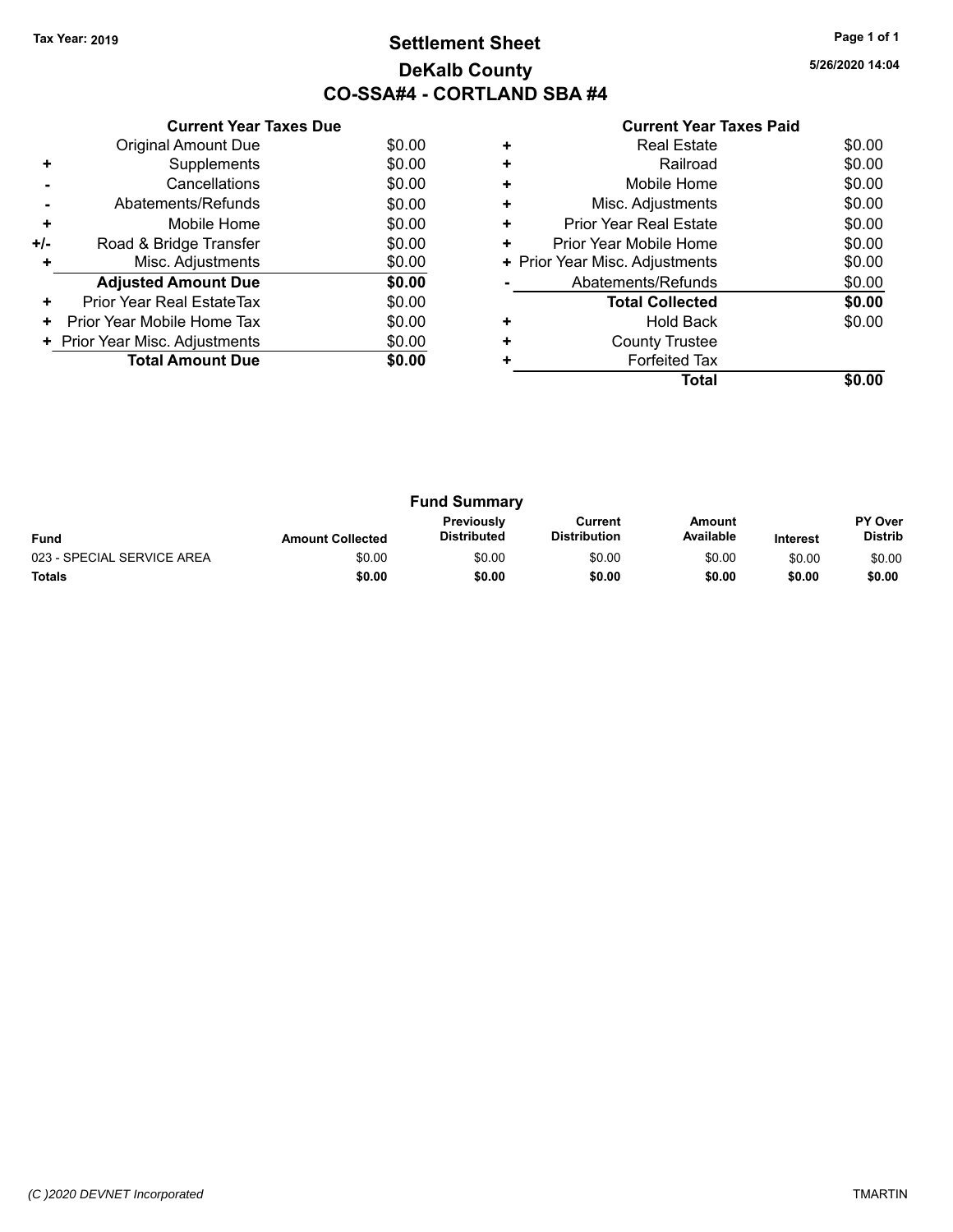# **Settlement Sheet Tax Year: 2019 Page 1 of 1 DeKalb County CO-SSA#7 - CORTLAND SBA #7**

**5/26/2020 14:04**

|     | <b>Current Year Taxes Due</b>  |        |  |  |  |  |  |
|-----|--------------------------------|--------|--|--|--|--|--|
|     | <b>Original Amount Due</b>     | \$0.00 |  |  |  |  |  |
| ٠   | Supplements                    | \$0.00 |  |  |  |  |  |
|     | Cancellations                  | \$0.00 |  |  |  |  |  |
|     | Abatements/Refunds             | \$0.00 |  |  |  |  |  |
| ٠   | Mobile Home                    | \$0.00 |  |  |  |  |  |
| +/- | Road & Bridge Transfer         | \$0.00 |  |  |  |  |  |
|     | Misc. Adjustments              | \$0.00 |  |  |  |  |  |
|     | <b>Adjusted Amount Due</b>     | \$0.00 |  |  |  |  |  |
| ٠   | Prior Year Real EstateTax      | \$0.00 |  |  |  |  |  |
| ٠   | Prior Year Mobile Home Tax     | \$0.00 |  |  |  |  |  |
|     | + Prior Year Misc. Adjustments | \$0.00 |  |  |  |  |  |
|     | <b>Total Amount Due</b>        | \$0.00 |  |  |  |  |  |
|     |                                |        |  |  |  |  |  |

|   | Total                          |        |
|---|--------------------------------|--------|
|   | <b>Forfeited Tax</b>           |        |
| ٠ | <b>County Trustee</b>          |        |
|   | <b>Hold Back</b>               | \$0.00 |
|   | <b>Total Collected</b>         | \$0.00 |
|   | Abatements/Refunds             | \$0.00 |
|   | + Prior Year Misc. Adjustments | \$0.00 |
| ٠ | Prior Year Mobile Home         | \$0.00 |
| ÷ | Prior Year Real Estate         | \$0.00 |
| ٠ | Misc. Adjustments              | \$0.00 |
| ٠ | Mobile Home                    | \$0.00 |
| ÷ | Railroad                       | \$0.00 |
| ٠ | <b>Real Estate</b>             | \$0.00 |

| <b>Fund Summary</b>                                                                                                                                           |        |        |        |        |        |                                  |
|---------------------------------------------------------------------------------------------------------------------------------------------------------------|--------|--------|--------|--------|--------|----------------------------------|
| <b>Previously</b><br>Amount<br>Current<br>Available<br><b>Distributed</b><br><b>Distribution</b><br><b>Fund</b><br><b>Amount Collected</b><br><b>Interest</b> |        |        |        |        |        | <b>PY Over</b><br><b>Distrib</b> |
| 023 - SPECIAL SERVICE AREA                                                                                                                                    | \$0.00 | \$0.00 | \$0.00 | \$0.00 | \$0.00 | \$0.00                           |
| <b>Totals</b>                                                                                                                                                 | \$0.00 | \$0.00 | \$0.00 | \$0.00 | \$0.00 | \$0.00                           |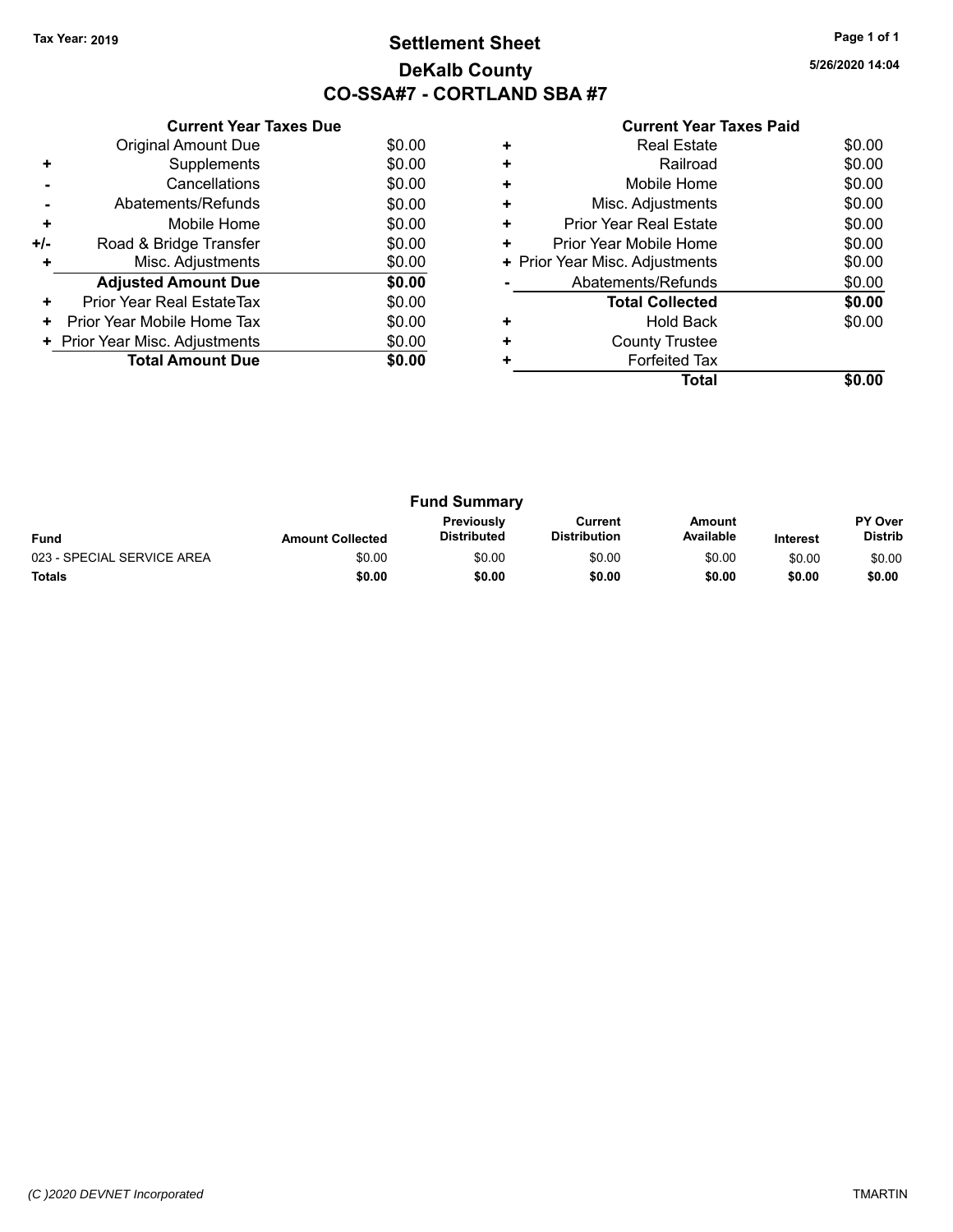# **Settlement Sheet Tax Year: 2019 Page 1 of 1 DeKalb County CO-SSA#8 - CORTLAND SBA #8**

**5/26/2020 14:04**

|     | <b>Current Year Taxes Due</b> |        |  |  |  |  |  |
|-----|-------------------------------|--------|--|--|--|--|--|
|     | <b>Original Amount Due</b>    | \$0.00 |  |  |  |  |  |
| ٠   | Supplements                   | \$0.00 |  |  |  |  |  |
|     | Cancellations                 | \$0.00 |  |  |  |  |  |
|     | Abatements/Refunds            | \$0.00 |  |  |  |  |  |
| ٠   | Mobile Home                   | \$0.00 |  |  |  |  |  |
| +/- | Road & Bridge Transfer        | \$0.00 |  |  |  |  |  |
| ÷   | \$0.00<br>Misc. Adjustments   |        |  |  |  |  |  |
|     | <b>Adjusted Amount Due</b>    | \$0.00 |  |  |  |  |  |
| ٠   | Prior Year Real EstateTax     | \$0.00 |  |  |  |  |  |
| ٠   | Prior Year Mobile Home Tax    | \$0.00 |  |  |  |  |  |
|     | Prior Year Misc. Adjustments  | \$0.00 |  |  |  |  |  |
|     | <b>Total Amount Due</b>       | \$0.00 |  |  |  |  |  |
|     |                               |        |  |  |  |  |  |

| ٠ | <b>Real Estate</b>             | \$0.00 |
|---|--------------------------------|--------|
| ٠ | Railroad                       | \$0.00 |
| ÷ | Mobile Home                    | \$0.00 |
| ٠ | Misc. Adjustments              | \$0.00 |
| ٠ | <b>Prior Year Real Estate</b>  | \$0.00 |
| ÷ | Prior Year Mobile Home         | \$0.00 |
|   | + Prior Year Misc. Adjustments | \$0.00 |
|   | Abatements/Refunds             | \$0.00 |
|   | <b>Total Collected</b>         | \$0.00 |
| ٠ | <b>Hold Back</b>               | \$0.00 |
| ÷ | <b>County Trustee</b>          |        |
|   | <b>Forfeited Tax</b>           |        |
|   | Total                          |        |

| <b>Fund Summary</b>        |                         |                                         |                                |                     |                 |                           |
|----------------------------|-------------------------|-----------------------------------------|--------------------------------|---------------------|-----------------|---------------------------|
| <b>Fund</b>                | <b>Amount Collected</b> | <b>Previously</b><br><b>Distributed</b> | Current<br><b>Distribution</b> | Amount<br>Available | <b>Interest</b> | PY Over<br><b>Distrib</b> |
| 023 - SPECIAL SERVICE AREA | \$0.00                  | \$0.00                                  | \$0.00                         | \$0.00              | \$0.00          | \$0.00                    |
| <b>Totals</b>              | \$0.00                  | \$0.00                                  | \$0.00                         | \$0.00              | \$0.00          | \$0.00                    |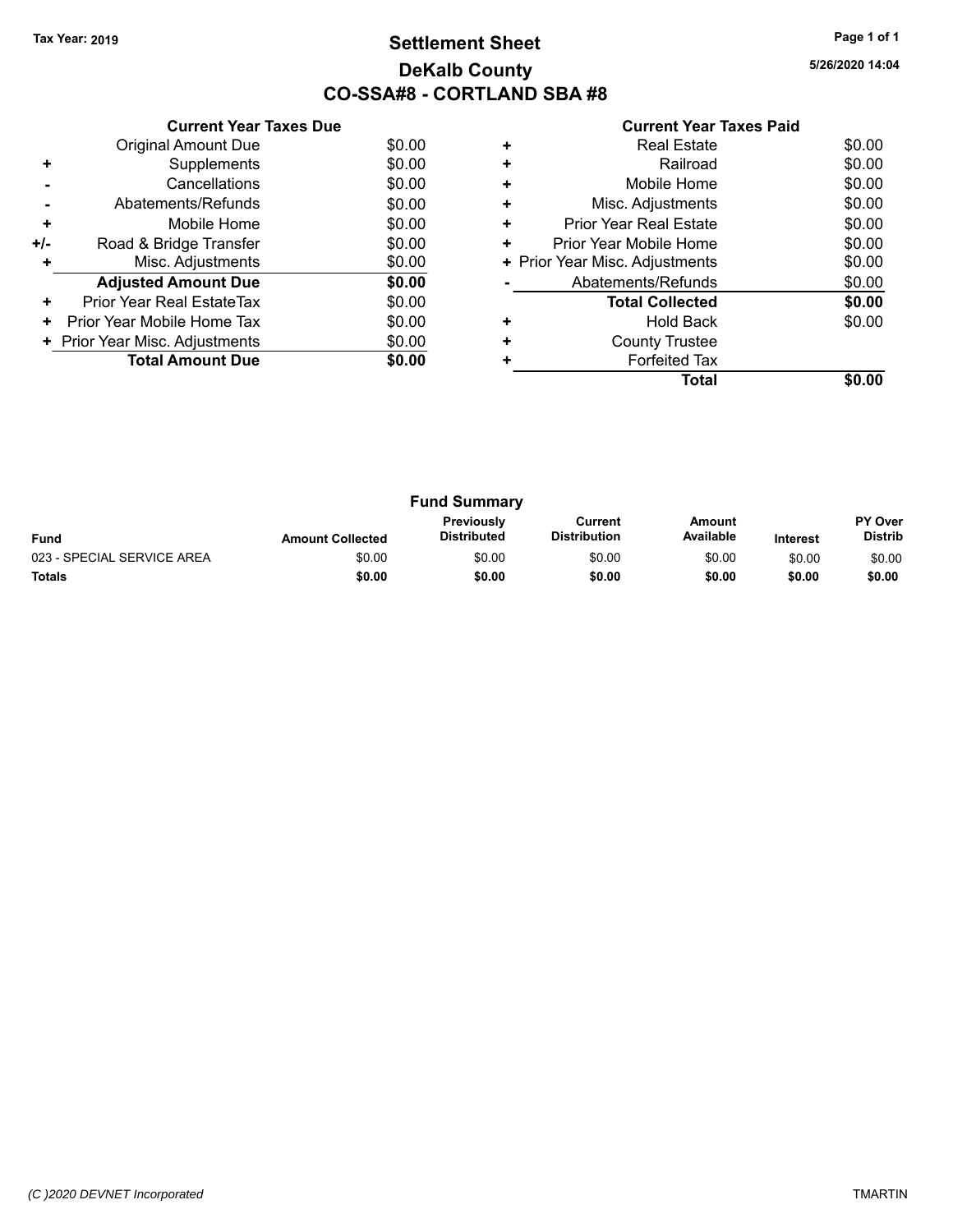# **Settlement Sheet Tax Year: 2019 Page 1 of 1 DeKalb County MA-DK #3 - MALTA DEKALB DRAINAGE #3**

**5/26/2020 14:04**

|     | <b>Current Year Taxes Due</b>  |            |  |  |  |  |  |
|-----|--------------------------------|------------|--|--|--|--|--|
|     | <b>Original Amount Due</b>     | \$3,756.78 |  |  |  |  |  |
| ٠   | Supplements                    | \$0.00     |  |  |  |  |  |
|     | Cancellations                  | \$0.00     |  |  |  |  |  |
|     | Abatements/Refunds             | \$0.00     |  |  |  |  |  |
| ٠   | Mobile Home                    | \$0.00     |  |  |  |  |  |
| +/- | Road & Bridge Transfer         | \$0.00     |  |  |  |  |  |
| ٠   | Misc. Adjustments              | \$0.00     |  |  |  |  |  |
|     | <b>Adjusted Amount Due</b>     | \$3,756.78 |  |  |  |  |  |
| ٠   | Prior Year Real EstateTax      | \$0.00     |  |  |  |  |  |
| ٠   | Prior Year Mobile Home Tax     | \$0.00     |  |  |  |  |  |
|     | + Prior Year Misc. Adjustments | \$0.00     |  |  |  |  |  |
|     | <b>Total Amount Due</b>        | \$3.756.78 |  |  |  |  |  |

|   | Total                          | \$341.32 |
|---|--------------------------------|----------|
| ÷ | <b>Forfeited Tax</b>           |          |
| ٠ | <b>County Trustee</b>          |          |
| ٠ | <b>Hold Back</b>               | \$0.00   |
|   | <b>Total Collected</b>         | \$341.32 |
|   | Abatements/Refunds             | \$0.00   |
|   | + Prior Year Misc. Adjustments | \$0.00   |
| ٠ | Prior Year Mobile Home         | \$0.00   |
| ٠ | <b>Prior Year Real Estate</b>  | \$0.00   |
| ٠ | Misc. Adjustments              | \$0.00   |
| ٠ | Mobile Home                    | \$0.00   |
| ٠ | Railroad                       | \$0.00   |
| ٠ | <b>Real Estate</b>             | \$341.32 |
|   |                                |          |

|                 | <b>Distribution Summary</b> |                                  |                                       |                     |                 |                           |
|-----------------|-----------------------------|----------------------------------|---------------------------------------|---------------------|-----------------|---------------------------|
|                 |                             | <b>Tax Distribution Date</b>     |                                       |                     | <b>Amount</b>   |                           |
|                 |                             |                                  | 05/29/2020                            |                     |                 | \$341.32                  |
|                 |                             | <b>Totals: 1 Distributions</b>   |                                       |                     | \$341.32        |                           |
|                 |                             |                                  | <b>Grand Totals: 1 Distributions</b>  |                     |                 | \$341.32                  |
|                 |                             | <b>Fund Summary</b>              |                                       |                     |                 |                           |
| <b>Fund</b>     | <b>Amount Collected</b>     | Previously<br><b>Distributed</b> | <b>Current</b><br><b>Distribution</b> | Amount<br>Available | <b>Interest</b> | PY Over<br><b>Distrib</b> |
| 001 - CORPORATE | \$341.32                    | \$0.00                           | \$341.32                              | \$0.00              | \$0.00          | \$0.00                    |
| Totals          | \$341.32                    | \$0.00                           | \$341.32                              | \$0.00              | \$0.00          | \$0.00                    |
|                 |                             |                                  |                                       |                     |                 |                           |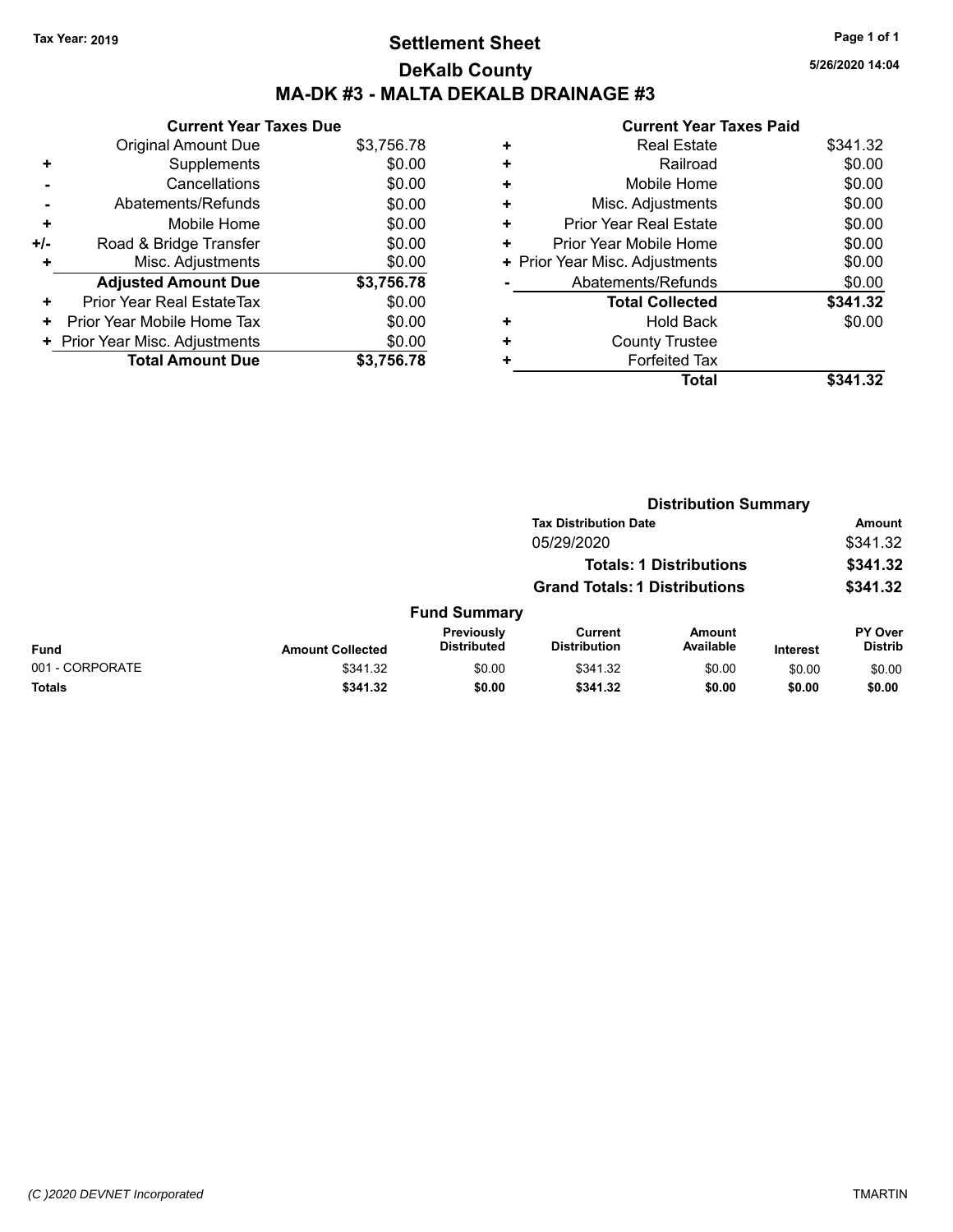## **Settlement Sheet Tax Year: 2019 Page 1 of 1 DeKalb County MAMIAFDK - MA-MI-AF-DK DRAINAGE #11**

|     | <b>Current Year Taxes Due</b>  |             |  |  |  |
|-----|--------------------------------|-------------|--|--|--|
|     | <b>Original Amount Due</b>     | \$18,689.76 |  |  |  |
| ٠   | Supplements                    | \$0.00      |  |  |  |
|     | Cancellations                  | \$0.00      |  |  |  |
|     | Abatements/Refunds             | \$0.00      |  |  |  |
| ٠   | Mobile Home                    | \$0.00      |  |  |  |
| +/- | Road & Bridge Transfer         | \$0.00      |  |  |  |
| ٠   | Misc. Adjustments              | \$0.00      |  |  |  |
|     | <b>Adjusted Amount Due</b>     | \$18,689.76 |  |  |  |
| ٠   | Prior Year Real EstateTax      | \$0.00      |  |  |  |
| ٠   | Prior Year Mobile Home Tax     | \$0.00      |  |  |  |
|     | + Prior Year Misc. Adjustments | \$0.00      |  |  |  |
|     | <b>Total Amount Due</b>        | \$18,689.76 |  |  |  |

#### **Current Year Taxes Paid**

|   | <b>Real Estate</b>             | \$3,328.64 |
|---|--------------------------------|------------|
| ٠ | Railroad                       | \$0.00     |
| ٠ | Mobile Home                    | \$0.00     |
| ٠ | Misc. Adjustments              | \$0.00     |
| ٠ | <b>Prior Year Real Estate</b>  | \$0.00     |
| ٠ | Prior Year Mobile Home         | \$0.00     |
|   | + Prior Year Misc. Adjustments | \$0.00     |
|   | Abatements/Refunds             | \$0.00     |
|   | <b>Total Collected</b>         | \$3,328.64 |
| ٠ | Hold Back                      | \$0.00     |
| ٠ | <b>County Trustee</b>          |            |
| ٠ | <b>Forfeited Tax</b>           |            |
|   | <b>Total</b>                   | \$3,328.64 |
|   |                                |            |

|                 |                         |                                      |                                | <b>Distribution Summary</b>    |                 |                           |
|-----------------|-------------------------|--------------------------------------|--------------------------------|--------------------------------|-----------------|---------------------------|
|                 |                         |                                      | <b>Tax Distribution Date</b>   |                                |                 | Amount                    |
|                 |                         |                                      | 05/29/2020                     |                                |                 | \$3,328.64                |
|                 |                         |                                      |                                | <b>Totals: 1 Distributions</b> |                 | \$3,328.64                |
|                 |                         | <b>Grand Totals: 1 Distributions</b> |                                |                                | \$3,328.64      |                           |
|                 |                         | <b>Fund Summary</b>                  |                                |                                |                 |                           |
| <b>Fund</b>     | <b>Amount Collected</b> | Previously<br><b>Distributed</b>     | Current<br><b>Distribution</b> | Amount<br>Available            | <b>Interest</b> | PY Over<br><b>Distrib</b> |
| 001 - CORPORATE | \$3,328.64              | \$0.00                               | \$3,328.64                     | \$0.00                         | \$0.00          | \$0.00                    |
| <b>Totals</b>   | \$3,328.64              | \$0.00                               | \$3,328.64                     | \$0.00                         | \$0.00          | \$0.00                    |
|                 |                         |                                      |                                |                                |                 |                           |

**5/26/2020 14:04**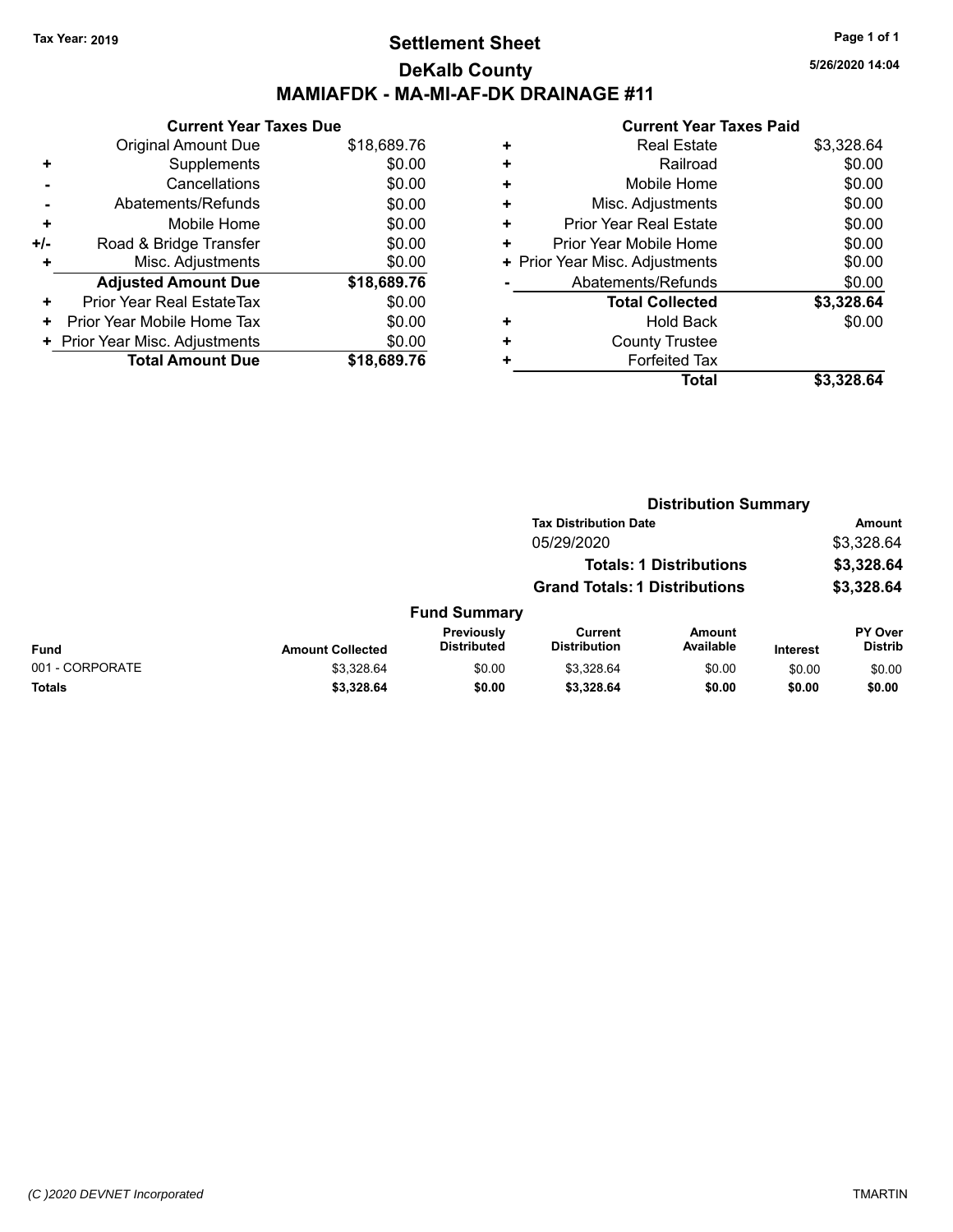# **Settlement Sheet Tax Year: 2019 Page 1 of 1 DeKalb County MY-DK #2 - MAYFIELD DEKALB DRAINAGE**

**Current Year Taxes Due** Original Amount Due \$4,825.32 **+** Supplements \$0.00 **-** Cancellations \$0.00 **-** Abatements/Refunds \$0.00 **+** Mobile Home \$0.00 **+/-** Road & Bridge Transfer \$0.00 **+** Misc. Adjustments \$0.00 **Adjusted Amount Due \$4,825.32 +** Prior Year Real EstateTax \$0.00 **+** Prior Year Mobile Home Tax  $$0.00$ **+ Prior Year Misc. Adjustments**  $$0.00$ **Total Amount Due \$4,825.32**

#### **Current Year Taxes Paid +** Real Estate \$584.90 **+** Railroad \$0.00 **+** Mobile Home \$0.00 **+** Misc. Adjustments \$0.00 **+** Prior Year Real Estate \$0.00 **+** Prior Year Mobile Home \$0.00 **+** Prior Year Misc. Adjustments  $$0.00$ **-** Abatements/Refunds \$0.00 **Total Collected \$584.90 +** Hold Back \$0.00 **+** County Trustee **+** Forfeited Tax **Total \$584.90**

|                 |                                      |                                  |                                | <b>Distribution Summary</b>    |                 |                                  |
|-----------------|--------------------------------------|----------------------------------|--------------------------------|--------------------------------|-----------------|----------------------------------|
|                 |                                      |                                  | <b>Tax Distribution Date</b>   |                                |                 | Amount                           |
|                 |                                      |                                  | 05/29/2020                     |                                |                 | \$584.90                         |
|                 |                                      |                                  |                                | <b>Totals: 1 Distributions</b> |                 | \$584.90                         |
|                 | <b>Grand Totals: 1 Distributions</b> |                                  |                                | \$584.90                       |                 |                                  |
|                 |                                      | <b>Fund Summary</b>              |                                |                                |                 |                                  |
| <b>Fund</b>     | <b>Amount Collected</b>              | Previously<br><b>Distributed</b> | Current<br><b>Distribution</b> | <b>Amount</b><br>Available     | <b>Interest</b> | <b>PY Over</b><br><b>Distrib</b> |
| 001 - CORPORATE | \$584.90                             | \$0.00                           | \$584.90                       | \$0.00                         | \$0.00          | \$0.00                           |
| <b>Totals</b>   | \$584.90                             | \$0.00                           | \$584.90                       | \$0.00                         | \$0.00          | \$0.00                           |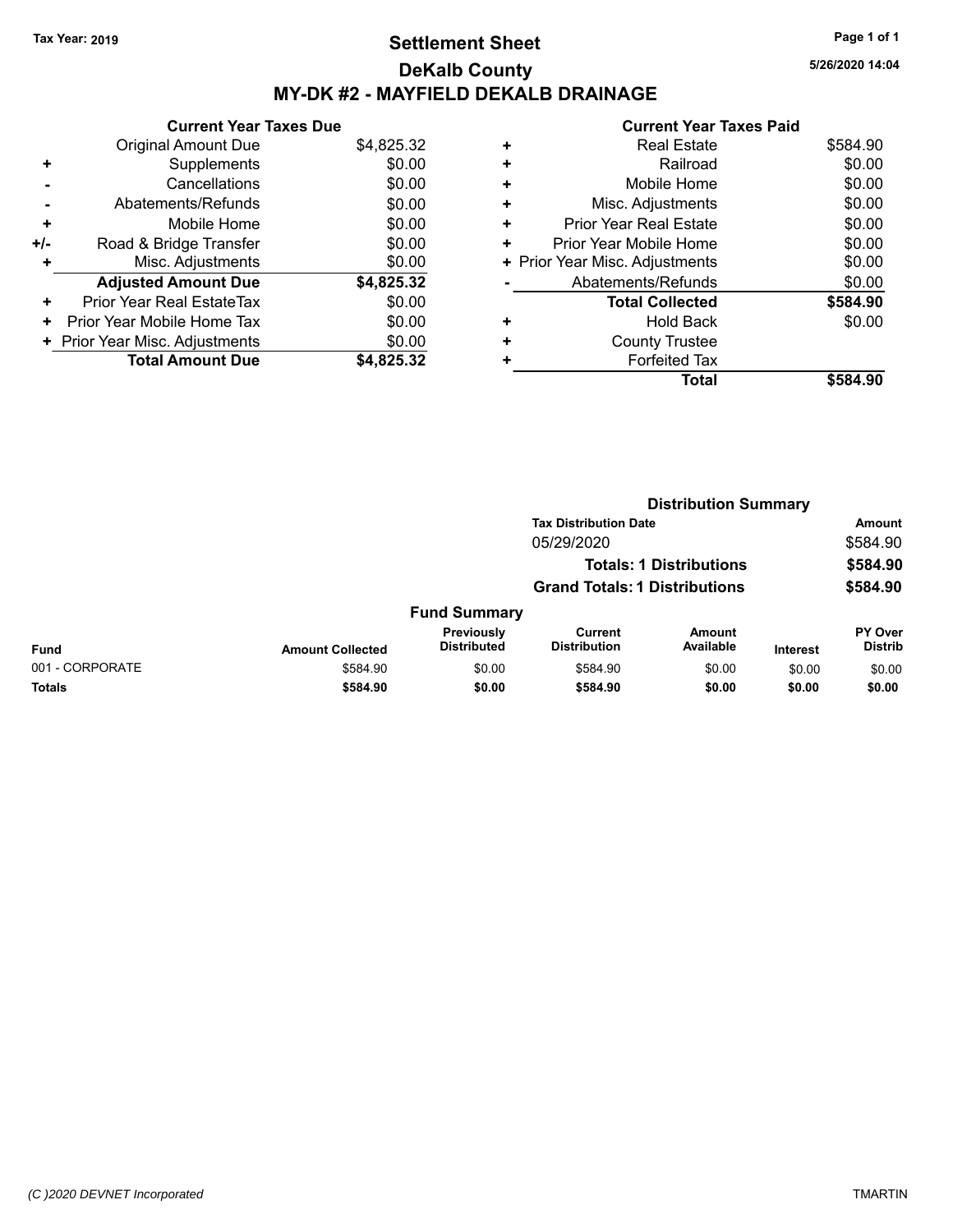## **Settlement Sheet Tax Year: 2019 Page 1 of 1 DeKalb County NO-LR-SA # - NO-LR-SA DRAINAGE #10**

**5/26/2020 14:04**

|     | <b>Current Year Taxes Due</b>  |             |  |  |  |  |
|-----|--------------------------------|-------------|--|--|--|--|
|     | <b>Original Amount Due</b>     | \$50,005.08 |  |  |  |  |
| ٠   | Supplements                    | \$327.18    |  |  |  |  |
|     | Cancellations                  | \$327.18    |  |  |  |  |
|     | Abatements/Refunds             | \$0.00      |  |  |  |  |
| ÷   | Mobile Home                    | \$0.00      |  |  |  |  |
| +/- | Road & Bridge Transfer         | \$0.00      |  |  |  |  |
| ٠   | Misc. Adjustments              | \$0.00      |  |  |  |  |
|     | <b>Adjusted Amount Due</b>     | \$50,005.08 |  |  |  |  |
| ٠   | Prior Year Real EstateTax      | \$0.00      |  |  |  |  |
| ٠   | Prior Year Mobile Home Tax     | \$0.00      |  |  |  |  |
|     | + Prior Year Misc. Adjustments | \$0.00      |  |  |  |  |
|     | <b>Total Amount Due</b>        | \$50,005,08 |  |  |  |  |

|   | <b>Real Estate</b>             | \$13,970.14 |
|---|--------------------------------|-------------|
| ٠ | Railroad                       | \$0.00      |
| ٠ | Mobile Home                    | \$0.00      |
| ٠ | Misc. Adjustments              | \$0.00      |
| ٠ | <b>Prior Year Real Estate</b>  | \$0.00      |
| ٠ | Prior Year Mobile Home         | \$0.00      |
|   | + Prior Year Misc. Adjustments | \$0.00      |
|   | Abatements/Refunds             | \$0.00      |
|   | <b>Total Collected</b>         | \$13,970.14 |
| ٠ | Hold Back                      | \$0.00      |
| ٠ | <b>County Trustee</b>          |             |
|   | <b>Forfeited Tax</b>           |             |
|   | <b>Total</b>                   | \$13,970.14 |
|   |                                |             |

|                 |                         |                                  | <b>Distribution Summary</b>                                            |                     |                            |                                  |
|-----------------|-------------------------|----------------------------------|------------------------------------------------------------------------|---------------------|----------------------------|----------------------------------|
|                 |                         |                                  | <b>Tax Distribution Date</b>                                           |                     | <b>Amount</b>              |                                  |
|                 |                         |                                  | 05/29/2020                                                             |                     |                            | \$13,970.14                      |
|                 |                         |                                  | <b>Totals: 1 Distributions</b><br><b>Grand Totals: 1 Distributions</b> |                     | \$13,970.14<br>\$13,970.14 |                                  |
|                 |                         |                                  |                                                                        |                     |                            |                                  |
|                 |                         | <b>Fund Summary</b>              |                                                                        |                     |                            |                                  |
| <b>Fund</b>     | <b>Amount Collected</b> | Previously<br><b>Distributed</b> | Current<br><b>Distribution</b>                                         | Amount<br>Available | <b>Interest</b>            | <b>PY Over</b><br><b>Distrib</b> |
| 001 - CORPORATE | \$13,970.14             | \$0.00                           | \$13.970.14                                                            | \$0.00              | \$0.00                     | \$0.00                           |
| <b>Totals</b>   | \$13,970.14             | \$0.00                           | \$13,970.14                                                            | \$0.00              | \$0.00                     | \$0.00                           |
|                 |                         |                                  |                                                                        |                     |                            |                                  |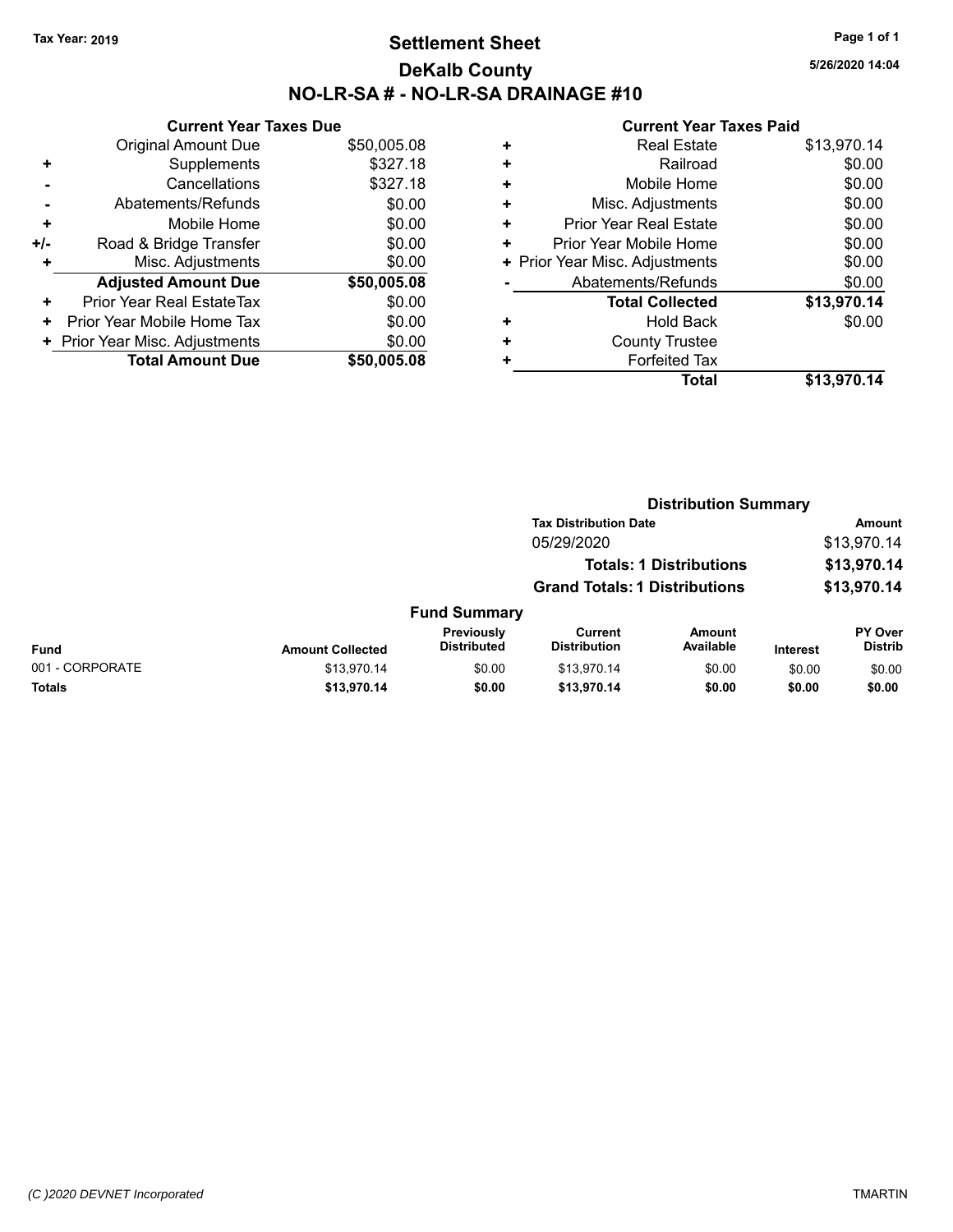# **Settlement Sheet Tax Year: 2019 Page 1 of 1 DeKalb County NORMAL #13 - NORMAL DRAINAGE DISTRICT**

**5/26/2020 14:04**

|     | <b>Current Year Taxes Due</b>  |             |  |  |  |  |
|-----|--------------------------------|-------------|--|--|--|--|
|     | <b>Original Amount Due</b>     | \$21,960.64 |  |  |  |  |
| ٠   | Supplements                    | \$0.00      |  |  |  |  |
|     | Cancellations                  | \$0.00      |  |  |  |  |
|     | Abatements/Refunds             | \$0.00      |  |  |  |  |
| ٠   | Mobile Home                    | \$0.00      |  |  |  |  |
| +/- | Road & Bridge Transfer         | \$0.00      |  |  |  |  |
| ٠   | Misc. Adjustments              | \$0.00      |  |  |  |  |
|     | <b>Adjusted Amount Due</b>     | \$21,960.64 |  |  |  |  |
| ٠   | Prior Year Real EstateTax      | \$0.00      |  |  |  |  |
| ٠   | Prior Year Mobile Home Tax     | \$0.00      |  |  |  |  |
|     | + Prior Year Misc. Adjustments | \$0.00      |  |  |  |  |
|     | <b>Total Amount Due</b>        | \$21.960.64 |  |  |  |  |

| <b>Real Estate</b>             | \$1,522.88 |
|--------------------------------|------------|
| Railroad                       | \$0.00     |
| Mobile Home                    | \$0.00     |
| Misc. Adjustments              | \$0.00     |
| Prior Year Real Estate         | \$0.00     |
| Prior Year Mobile Home         | \$0.00     |
| + Prior Year Misc. Adjustments | \$0.00     |
| Abatements/Refunds             | \$0.00     |
| <b>Total Collected</b>         | \$1,522.88 |
| <b>Hold Back</b>               | \$0.00     |
| <b>County Trustee</b>          |            |
| <b>Forfeited Tax</b>           |            |
| Total                          | \$1.522.88 |
|                                |            |

|                 |                         |                                  |                                       | <b>Distribution Summary</b> |                 |                           |
|-----------------|-------------------------|----------------------------------|---------------------------------------|-----------------------------|-----------------|---------------------------|
|                 |                         |                                  | <b>Tax Distribution Date</b>          |                             |                 | <b>Amount</b>             |
|                 |                         |                                  | 05/29/2020                            |                             |                 | \$1,522.88                |
|                 |                         |                                  | <b>Totals: 1 Distributions</b>        |                             |                 | \$1,522.88                |
|                 |                         |                                  | <b>Grand Totals: 1 Distributions</b>  |                             |                 | \$1,522.88                |
|                 |                         | <b>Fund Summary</b>              |                                       |                             |                 |                           |
| <b>Fund</b>     | <b>Amount Collected</b> | Previously<br><b>Distributed</b> | <b>Current</b><br><b>Distribution</b> | Amount<br>Available         | <b>Interest</b> | PY Over<br><b>Distrib</b> |
| 001 - CORPORATE | \$1,522.88              | \$0.00                           | \$1,522.88                            | \$0.00                      | \$0.00          | \$0.00                    |
| Totals          | \$1,522.88              | \$0.00                           | \$1,522.88                            | \$0.00                      | \$0.00          | \$0.00                    |
|                 |                         |                                  |                                       |                             |                 |                           |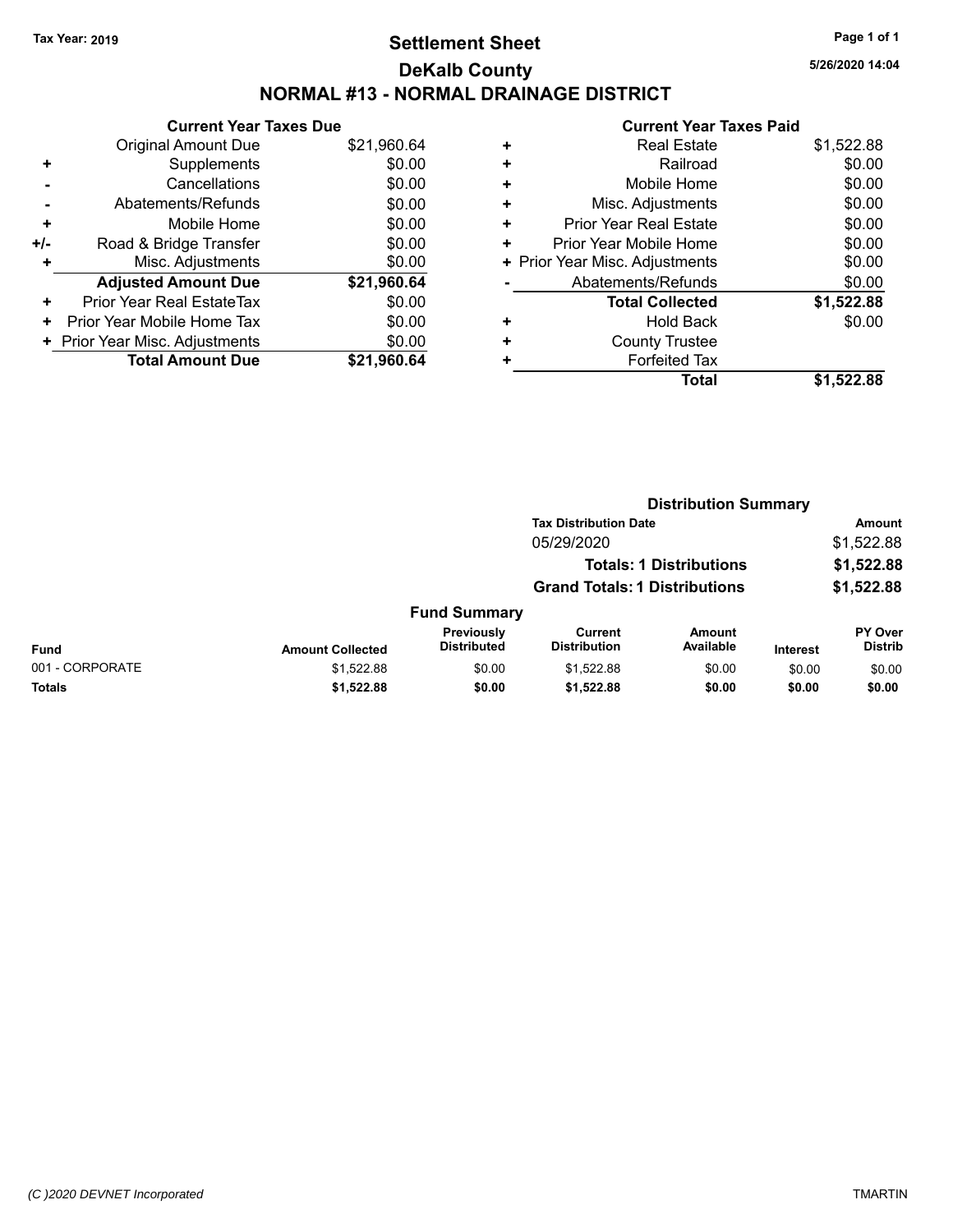# **Settlement Sheet Tax Year: 2019 Page 1 of 1 DeKalb County SH-MI #6 - SHABBONA/MILAN DRAINAGE**

| <b>Current Year Taxes Due</b>  |             |  |  |  |
|--------------------------------|-------------|--|--|--|
| <b>Original Amount Due</b>     | \$11,765.10 |  |  |  |
| Supplements                    | \$25.00     |  |  |  |
| Cancellations                  | \$25.00     |  |  |  |
| Abatements/Refunds             | \$0.00      |  |  |  |
| Mobile Home                    | \$0.00      |  |  |  |
| Road & Bridge Transfer         | \$0.00      |  |  |  |
| Misc. Adjustments              | \$0.00      |  |  |  |
| <b>Adjusted Amount Due</b>     | \$11,765.10 |  |  |  |
| Prior Year Real EstateTax      | \$0.00      |  |  |  |
| Prior Year Mobile Home Tax     | \$0.00      |  |  |  |
| + Prior Year Misc. Adjustments | \$0.00      |  |  |  |
| <b>Total Amount Due</b>        | \$11,765.10 |  |  |  |
|                                |             |  |  |  |

#### **Current Year Taxes Paid +** Real Estate \$2,998.83 **+** Railroad \$0.00 **+** Mobile Home \$0.00 **+** Misc. Adjustments \$0.00 **+** Prior Year Real Estate \$0.00 **+** Prior Year Mobile Home \$0.00 **+ Prior Year Misc. Adjustments**  $$0.00$ **-** Abatements/Refunds \$0.00 **Total Collected \$2,998.83 +** Hold Back \$0.00 **+** County Trustee **+** Forfeited Tax **Total \$2,998.83**

|                 |                         |                                  |                                      | <b>Distribution Summary</b>    |                 |                                  |
|-----------------|-------------------------|----------------------------------|--------------------------------------|--------------------------------|-----------------|----------------------------------|
|                 |                         |                                  | <b>Tax Distribution Date</b>         |                                |                 | Amount                           |
|                 |                         |                                  | 05/29/2020                           |                                |                 | \$2,998.83                       |
|                 |                         |                                  |                                      | <b>Totals: 1 Distributions</b> |                 | \$2,998.83                       |
|                 |                         |                                  | <b>Grand Totals: 1 Distributions</b> |                                |                 | \$2,998.83                       |
|                 |                         | <b>Fund Summary</b>              |                                      |                                |                 |                                  |
| <b>Fund</b>     | <b>Amount Collected</b> | Previously<br><b>Distributed</b> | Current<br><b>Distribution</b>       | <b>Amount</b><br>Available     | <b>Interest</b> | <b>PY Over</b><br><b>Distrib</b> |
| 001 - CORPORATE | \$2,998.83              | \$0.00                           | \$2,998.83                           | \$0.00                         | \$0.00          | \$0.00                           |
| <b>Totals</b>   | \$2,998.83              | \$0.00                           | \$2,998.83                           | \$0.00                         | \$0.00          | \$0.00                           |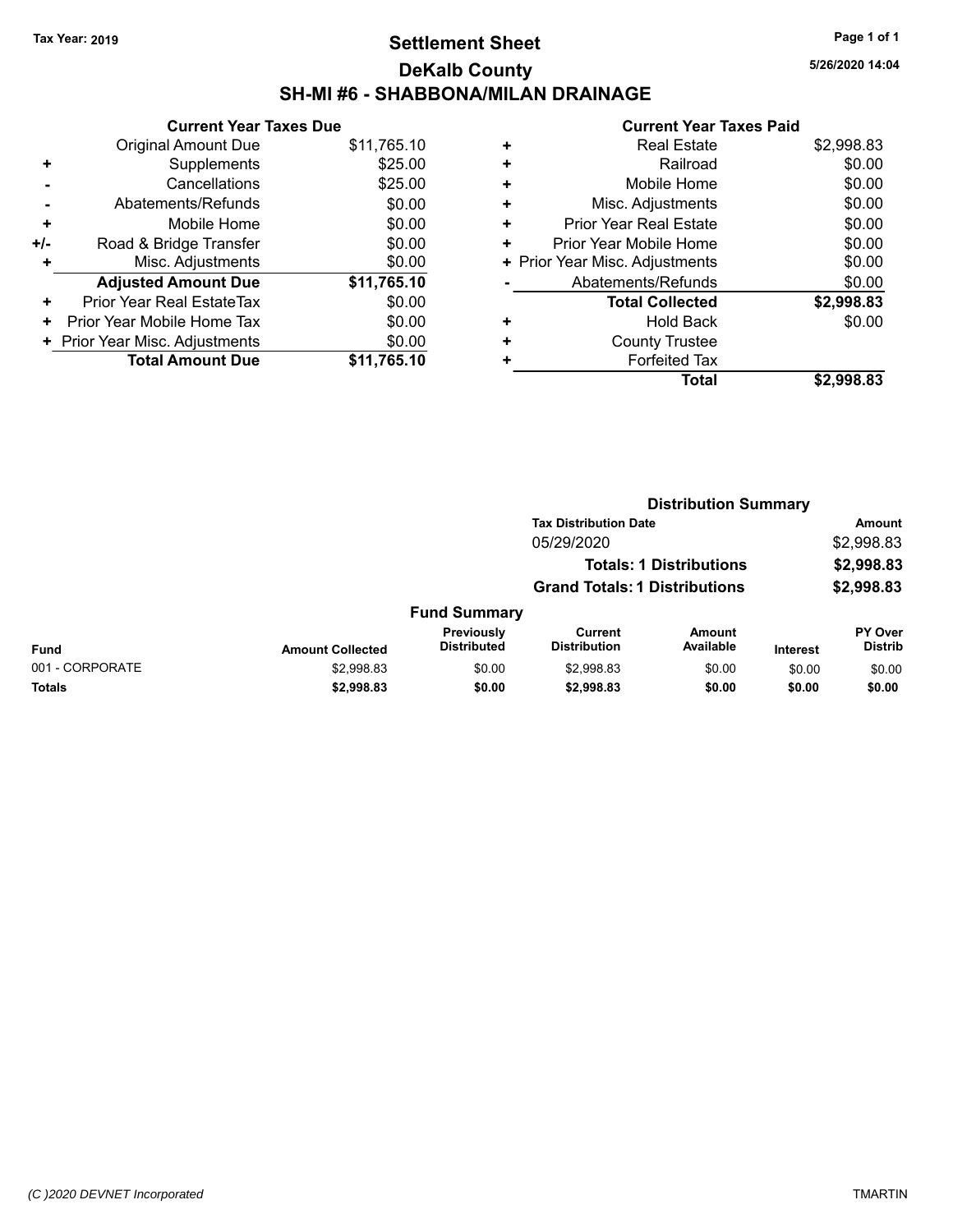# **Settlement Sheet Tax Year: 2019 Page 1 of 1 DeKalb County SO-VI #18 - SOMONAUK/VICTOR DRN #18**

**5/26/2020 14:04**

|     | <b>Current Year Taxes Due</b>  |            |  |  |  |
|-----|--------------------------------|------------|--|--|--|
|     | <b>Original Amount Due</b>     | \$5,367.86 |  |  |  |
| ٠   | Supplements                    | \$0.00     |  |  |  |
|     | Cancellations                  | \$0.00     |  |  |  |
|     | Abatements/Refunds             | \$0.00     |  |  |  |
| ÷   | Mobile Home                    | \$0.00     |  |  |  |
| +/- | Road & Bridge Transfer         | \$0.00     |  |  |  |
| ٠   | Misc. Adjustments              | \$0.00     |  |  |  |
|     | <b>Adjusted Amount Due</b>     | \$5,367.86 |  |  |  |
| ٠   | Prior Year Real EstateTax      | \$0.00     |  |  |  |
| ٠   | Prior Year Mobile Home Tax     | \$0.00     |  |  |  |
|     | + Prior Year Misc. Adjustments | \$0.00     |  |  |  |
|     | <b>Total Amount Due</b>        | \$5,367.86 |  |  |  |

| <b>Real Estate</b>             | \$1,789.39 |
|--------------------------------|------------|
| Railroad                       | \$0.00     |
| Mobile Home                    | \$0.00     |
| Misc. Adjustments              | \$0.00     |
| <b>Prior Year Real Estate</b>  | \$0.00     |
| Prior Year Mobile Home         | \$0.00     |
| + Prior Year Misc. Adjustments | \$0.00     |
| Abatements/Refunds             | \$0.00     |
| <b>Total Collected</b>         | \$1,789.39 |
| <b>Hold Back</b>               | \$0.00     |
| <b>County Trustee</b>          |            |
| <b>Forfeited Tax</b>           |            |
| <b>Total</b>                   | \$1.789.39 |
|                                |            |

|                 |                         |                                         |                                       | <b>Distribution Summary</b>    |                 |                           |  |
|-----------------|-------------------------|-----------------------------------------|---------------------------------------|--------------------------------|-----------------|---------------------------|--|
|                 |                         |                                         | <b>Tax Distribution Date</b>          |                                |                 | <b>Amount</b>             |  |
|                 |                         |                                         | 05/29/2020                            |                                |                 | \$1,789.39                |  |
|                 |                         |                                         |                                       | <b>Totals: 1 Distributions</b> |                 | \$1,789.39                |  |
|                 |                         |                                         | <b>Grand Totals: 1 Distributions</b>  |                                |                 | \$1,789.39                |  |
|                 |                         | <b>Fund Summary</b>                     |                                       |                                |                 |                           |  |
| <b>Fund</b>     | <b>Amount Collected</b> | <b>Previously</b><br><b>Distributed</b> | <b>Current</b><br><b>Distribution</b> | <b>Amount</b><br>Available     | <b>Interest</b> | PY Over<br><b>Distrib</b> |  |
| 001 - CORPORATE | \$1,789.39              | \$0.00                                  | \$1,789.39                            | \$0.00                         | \$0.00          | \$0.00                    |  |
| Totals          | \$1,789.39              | \$0.00                                  | \$1,789.39                            | \$0.00                         | \$0.00          | \$0.00                    |  |
|                 |                         |                                         |                                       |                                |                 |                           |  |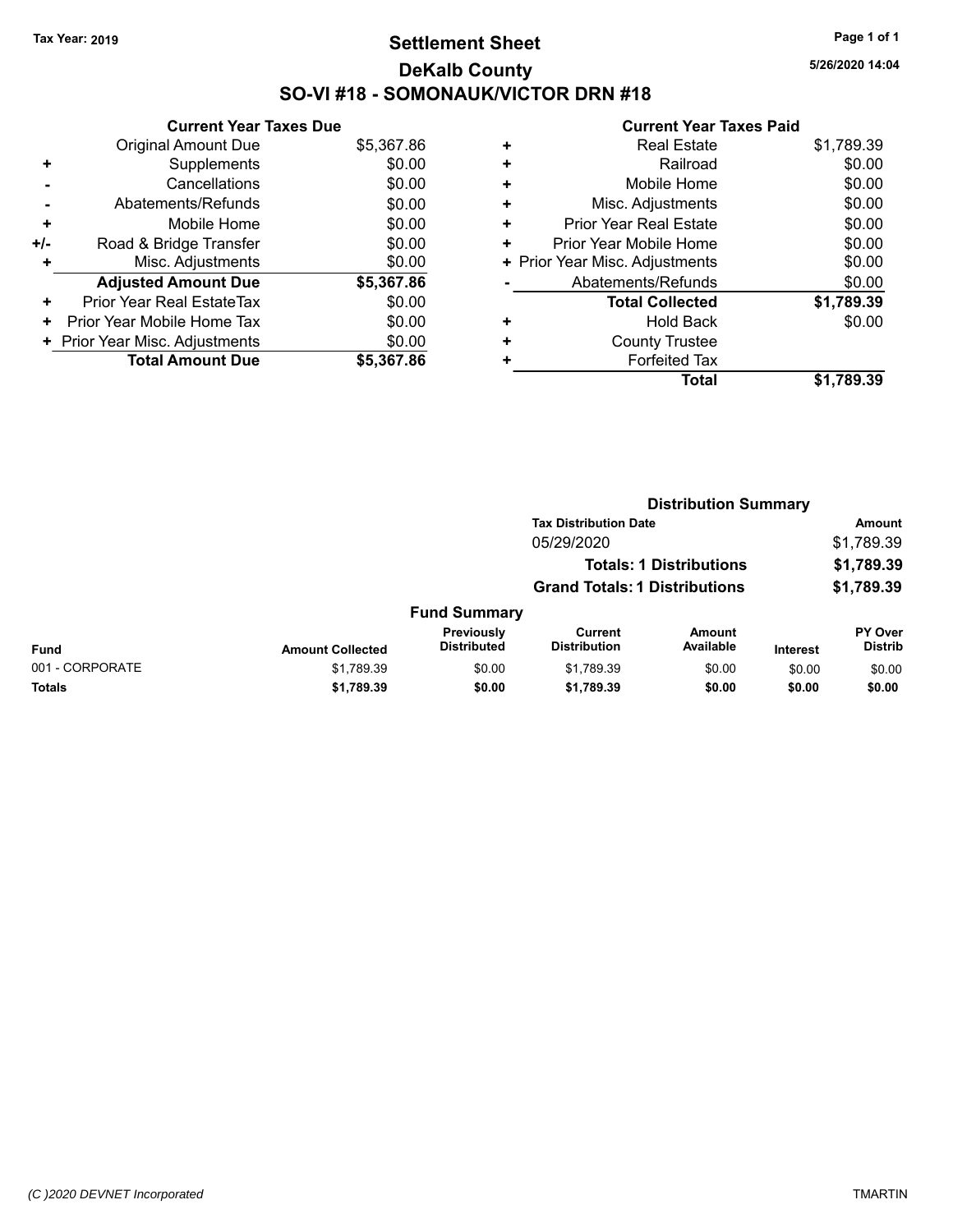# **Settlement Sheet Tax Year: 2019 Page 1 of 1 DeKalb County SQ GR #12 - SQUAW GROVE DRAINAGE**

**5/26/2020 14:04**

|     | <b>Current Year Taxes Due</b>  |            |  |  |  |
|-----|--------------------------------|------------|--|--|--|
|     | <b>Original Amount Due</b>     | \$7,028.28 |  |  |  |
| ٠   | Supplements                    | \$0.00     |  |  |  |
|     | Cancellations                  | \$0.00     |  |  |  |
|     | Abatements/Refunds             | \$0.00     |  |  |  |
| ٠   | Mobile Home                    | \$0.00     |  |  |  |
| +/- | Road & Bridge Transfer         | \$0.00     |  |  |  |
| ٠   | Misc. Adjustments              | \$0.00     |  |  |  |
|     | <b>Adjusted Amount Due</b>     | \$7,028.28 |  |  |  |
| ٠   | Prior Year Real EstateTax      | \$0.00     |  |  |  |
| ٠   | Prior Year Mobile Home Tax     | \$0.00     |  |  |  |
|     | + Prior Year Misc. Adjustments | \$0.00     |  |  |  |
|     | <b>Total Amount Due</b>        | \$7.028.28 |  |  |  |

| <b>Real Estate</b>     | \$1,162.98                     |
|------------------------|--------------------------------|
| Railroad               | \$0.00                         |
| Mobile Home            | \$0.00                         |
| Misc. Adjustments      | \$0.00                         |
| Prior Year Real Estate | \$0.00                         |
| Prior Year Mobile Home | \$0.00                         |
|                        | \$0.00                         |
| Abatements/Refunds     | \$0.00                         |
| <b>Total Collected</b> | \$1,162.98                     |
| Hold Back              | \$0.00                         |
| <b>County Trustee</b>  |                                |
| <b>Forfeited Tax</b>   |                                |
| <b>Total</b>           | \$1.162.98                     |
|                        | + Prior Year Misc. Adjustments |

|                 |                         | <b>Distribution Summary</b>      |                                       |                                |                 |                           |  |
|-----------------|-------------------------|----------------------------------|---------------------------------------|--------------------------------|-----------------|---------------------------|--|
|                 |                         |                                  | <b>Tax Distribution Date</b>          |                                |                 | <b>Amount</b>             |  |
|                 |                         |                                  | 05/29/2020                            |                                |                 | \$1,162.98                |  |
|                 |                         |                                  |                                       | <b>Totals: 1 Distributions</b> |                 | \$1,162.98                |  |
|                 |                         |                                  | <b>Grand Totals: 1 Distributions</b>  |                                |                 | \$1,162.98                |  |
|                 |                         | <b>Fund Summary</b>              |                                       |                                |                 |                           |  |
| <b>Fund</b>     | <b>Amount Collected</b> | Previously<br><b>Distributed</b> | <b>Current</b><br><b>Distribution</b> | <b>Amount</b><br>Available     | <b>Interest</b> | PY Over<br><b>Distrib</b> |  |
| 001 - CORPORATE | \$1,162.98              | \$0.00                           | \$1,162.98                            | \$0.00                         | \$0.00          | \$0.00                    |  |
| <b>Totals</b>   | \$1,162.98              | \$0.00                           | \$1,162.98                            | \$0.00                         | \$0.00          | \$0.00                    |  |
|                 |                         |                                  |                                       |                                |                 |                           |  |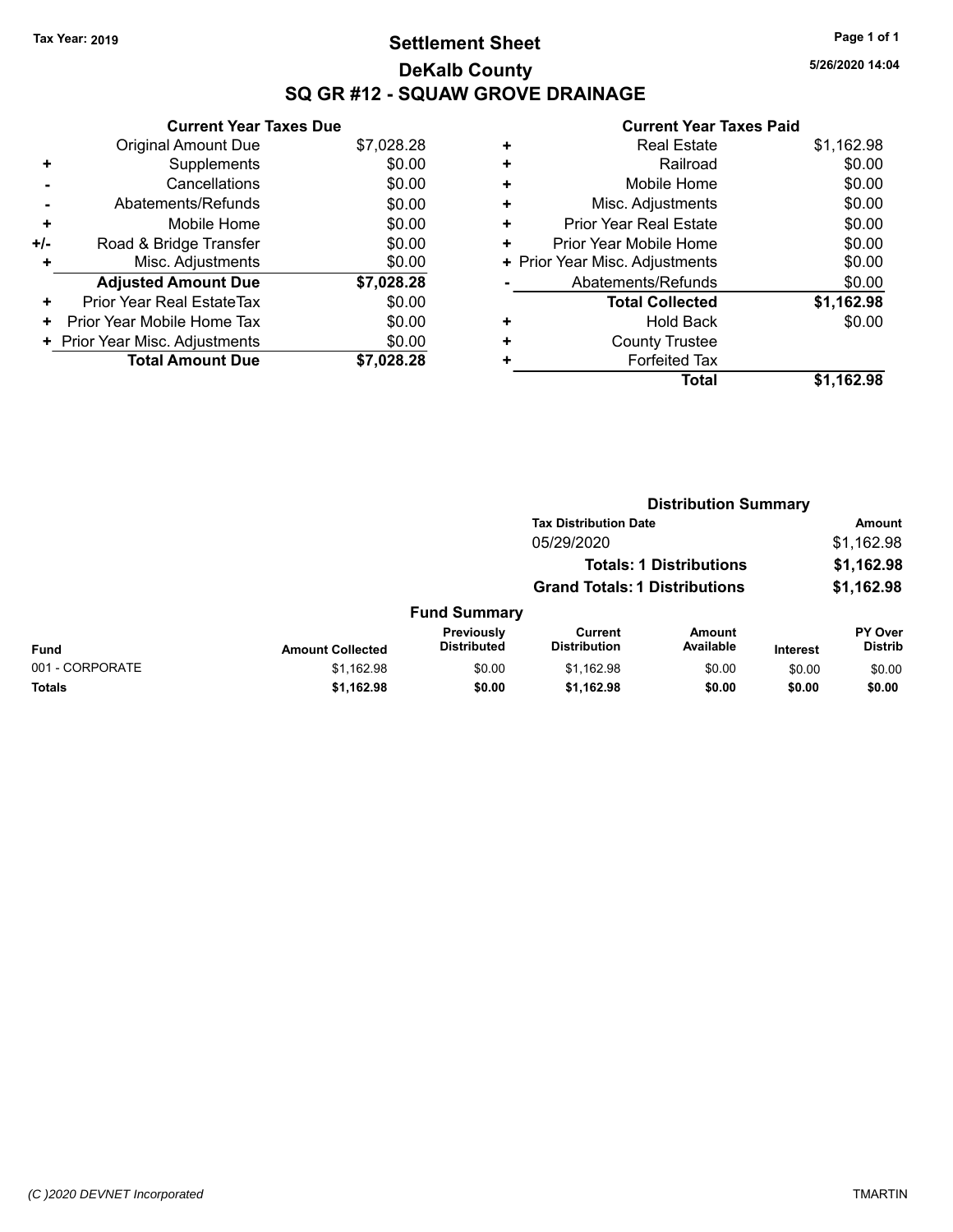## **Settlement Sheet Tax Year: 2019 Page 1 of 1 DeKalb County VG-CO #16 - VIRGIL CORTLAND DRAIN #16**

**5/26/2020 14:04**

|     | <b>Current Year Taxes Due</b>    |             |
|-----|----------------------------------|-------------|
|     | <b>Original Amount Due</b>       | \$18,446.22 |
| ٠   | Supplements                      | \$60.00     |
|     | Cancellations                    | \$60.00     |
|     | Abatements/Refunds               | \$0.00      |
| ٠   | Mobile Home                      | \$0.00      |
| +/- | Road & Bridge Transfer           | \$0.00      |
|     | Misc. Adjustments                | \$0.00      |
|     | <b>Adjusted Amount Due</b>       | \$18,446.22 |
| ٠   | <b>Prior Year Real EstateTax</b> | \$0.00      |
| ٠   | Prior Year Mobile Home Tax       | \$0.00      |
|     | + Prior Year Misc. Adjustments   | \$0.00      |
|     | <b>Total Amount Due</b>          | \$18.446.22 |

| ٠ | <b>Real Estate</b>             | \$4,440.90 |
|---|--------------------------------|------------|
| ٠ | Railroad                       | \$0.00     |
| ٠ | Mobile Home                    | \$0.00     |
| ٠ | Misc. Adjustments              | \$0.00     |
| ٠ | <b>Prior Year Real Estate</b>  | \$0.00     |
| ٠ | Prior Year Mobile Home         | \$0.00     |
|   | + Prior Year Misc. Adjustments | \$0.00     |
|   | Abatements/Refunds             | \$0.00     |
|   | <b>Total Collected</b>         | \$4,440.90 |
| ٠ | Hold Back                      | \$0.00     |
| ٠ | <b>County Trustee</b>          |            |
| ٠ | <b>Forfeited Tax</b>           |            |
|   | Total                          | \$4.440.90 |
|   |                                |            |

|                 |                         |                                  |                                      | <b>Distribution Summary</b>    |                 |                           |
|-----------------|-------------------------|----------------------------------|--------------------------------------|--------------------------------|-----------------|---------------------------|
|                 |                         |                                  | <b>Tax Distribution Date</b>         |                                |                 | Amount                    |
|                 |                         |                                  | 05/29/2020                           |                                |                 | \$4,440.90                |
|                 |                         |                                  |                                      | <b>Totals: 1 Distributions</b> |                 | \$4,440.90                |
|                 |                         |                                  | <b>Grand Totals: 1 Distributions</b> |                                |                 | \$4,440.90                |
|                 |                         | <b>Fund Summary</b>              |                                      |                                |                 |                           |
| <b>Fund</b>     | <b>Amount Collected</b> | Previously<br><b>Distributed</b> | Current<br><b>Distribution</b>       | <b>Amount</b><br>Available     | <b>Interest</b> | PY Over<br><b>Distrib</b> |
| 001 - CORPORATE | \$4,440.90              | \$0.00                           | \$4,440.90                           | \$0.00                         | \$0.00          | \$0.00                    |
| Totals          | \$4,440.90              | \$0.00                           | \$4,440.90                           | \$0.00                         | \$0.00          | \$0.00                    |
|                 |                         |                                  |                                      |                                |                 |                           |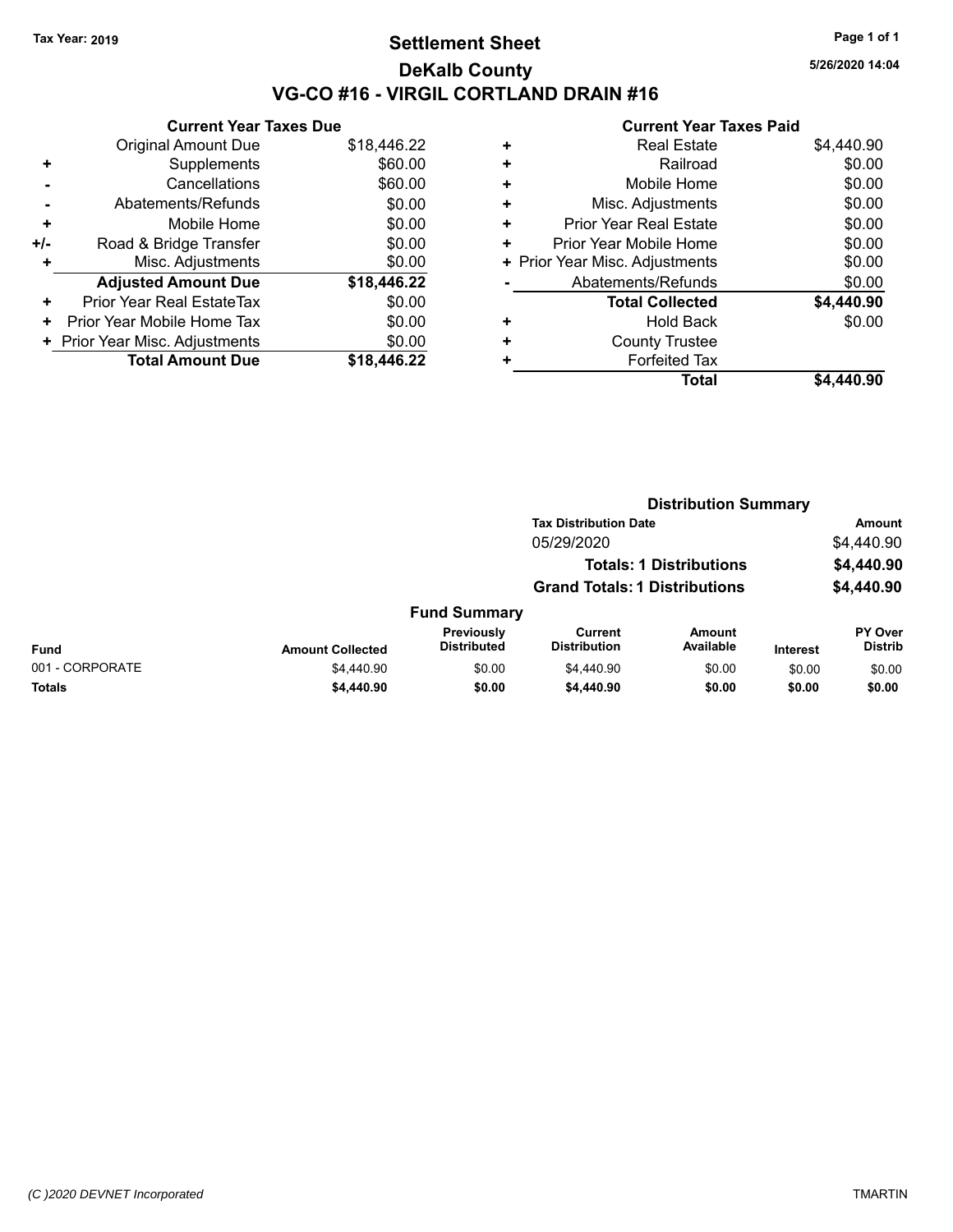# **Settlement Sheet Tax Year: 2019 Page 1 of 1 DeKalb County VI-AD #9 - VICTOR/ADAMS DRAINAGE #9**

**5/26/2020 14:04**

| \$1,126.20<br>\$0.00 |
|----------------------|
|                      |
|                      |
| \$0.00               |
| \$0.00               |
| \$0.00               |
| \$0.00               |
| \$0.00               |
| \$1,126.20           |
| \$0.00               |
| \$0.00               |
| \$0.00               |
| \$1.126.20           |
|                      |

|   | Total                          | \$155.67 |
|---|--------------------------------|----------|
| ٠ | <b>Forfeited Tax</b>           |          |
| ٠ | <b>County Trustee</b>          |          |
| ٠ | <b>Hold Back</b>               | \$0.00   |
|   | <b>Total Collected</b>         | \$155.67 |
|   | Abatements/Refunds             | \$0.00   |
|   | + Prior Year Misc. Adjustments | \$0.00   |
| ٠ | Prior Year Mobile Home         | \$0.00   |
| ٠ | <b>Prior Year Real Estate</b>  | \$0.00   |
| ٠ | Misc. Adjustments              | \$0.00   |
| ٠ | Mobile Home                    | \$0.00   |
| ٠ | Railroad                       | \$0.00   |
| ٠ | <b>Real Estate</b>             | \$155.67 |
|   |                                |          |

|                 |                         | <b>Distribution Summary</b>      |                                       |                                |                 |                                  |
|-----------------|-------------------------|----------------------------------|---------------------------------------|--------------------------------|-----------------|----------------------------------|
|                 |                         |                                  | <b>Tax Distribution Date</b>          |                                |                 | Amount                           |
|                 |                         |                                  | 05/29/2020                            |                                |                 | \$155.67                         |
|                 |                         |                                  |                                       | <b>Totals: 1 Distributions</b> |                 | \$155.67                         |
|                 |                         |                                  | <b>Grand Totals: 1 Distributions</b>  |                                |                 | \$155.67                         |
|                 |                         | <b>Fund Summary</b>              |                                       |                                |                 |                                  |
| <b>Fund</b>     | <b>Amount Collected</b> | Previously<br><b>Distributed</b> | <b>Current</b><br><b>Distribution</b> | <b>Amount</b><br>Available     | <b>Interest</b> | <b>PY Over</b><br><b>Distrib</b> |
| 001 - CORPORATE | \$155.67                | \$0.00                           | \$155.67                              | \$0.00                         | \$0.00          | \$0.00                           |
| <b>Totals</b>   | \$155.67                | \$0.00                           | \$155.67                              | \$0.00                         | \$0.00          | \$0.00                           |
|                 |                         |                                  |                                       |                                |                 |                                  |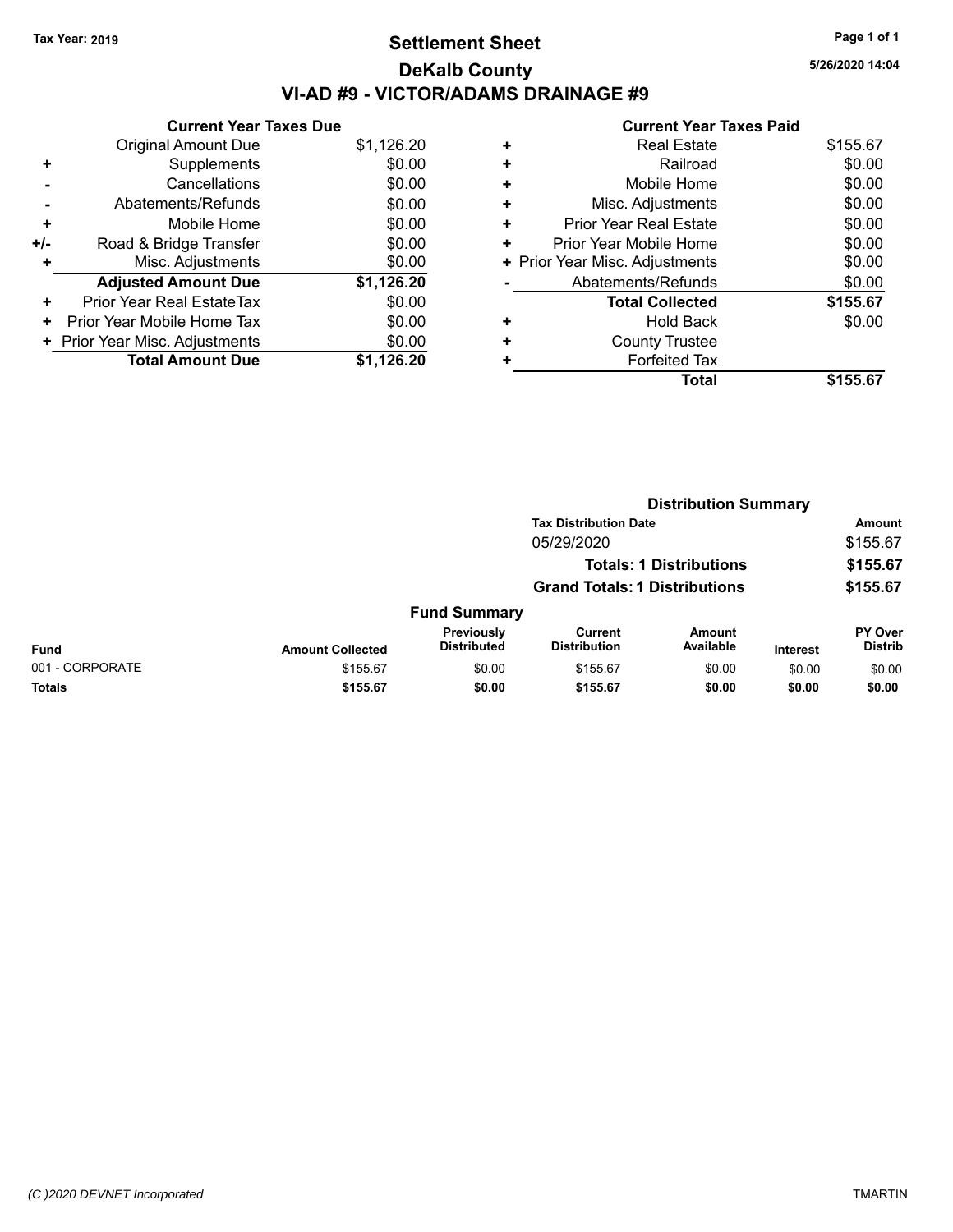# **Settlement Sheet Tax Year: 2019 Page 1 of 1 DeKalb County VI-CL #14 - VICTOR-CLINTON DRAINAGE**

**5/26/2020 14:04**

|     | <b>Current Year Taxes Due</b>  |            |  |  |  |
|-----|--------------------------------|------------|--|--|--|
|     | <b>Original Amount Due</b>     | \$5,235.32 |  |  |  |
| ÷   | Supplements                    | \$0.00     |  |  |  |
|     | \$0.00<br>Cancellations        |            |  |  |  |
|     | \$0.00<br>Abatements/Refunds   |            |  |  |  |
| ٠   | Mobile Home                    | \$0.00     |  |  |  |
| +/- | Road & Bridge Transfer         | \$0.00     |  |  |  |
| ٠   | Misc. Adjustments              | \$0.00     |  |  |  |
|     | <b>Adjusted Amount Due</b>     | \$5,235.32 |  |  |  |
| ٠   | Prior Year Real EstateTax      | \$0.00     |  |  |  |
| ٠   | Prior Year Mobile Home Tax     | \$0.00     |  |  |  |
|     | + Prior Year Misc. Adjustments | \$0.00     |  |  |  |
|     | <b>Total Amount Due</b>        | \$5,235,32 |  |  |  |

| <b>Real Estate</b>             | \$1,531.54 |
|--------------------------------|------------|
| Railroad                       | \$0.00     |
| Mobile Home                    | \$0.00     |
| Misc. Adjustments              | \$0.00     |
| <b>Prior Year Real Estate</b>  | \$0.00     |
| Prior Year Mobile Home         | \$0.00     |
| + Prior Year Misc. Adjustments | \$0.00     |
| Abatements/Refunds             | \$0.00     |
| <b>Total Collected</b>         | \$1,531.54 |
| Hold Back                      | \$0.00     |
| <b>County Trustee</b>          |            |
| <b>Forfeited Tax</b>           |            |
| Total                          | \$1,531.54 |
|                                |            |

|                 |                         |                                  | <b>Distribution Summary</b>                                                                                          |                     |                 |                           |  |
|-----------------|-------------------------|----------------------------------|----------------------------------------------------------------------------------------------------------------------|---------------------|-----------------|---------------------------|--|
|                 |                         |                                  | <b>Tax Distribution Date</b><br>05/29/2020<br><b>Totals: 1 Distributions</b><br><b>Grand Totals: 1 Distributions</b> |                     |                 | <b>Amount</b>             |  |
|                 |                         |                                  |                                                                                                                      |                     |                 | \$1,531.54<br>\$1,531.54  |  |
|                 |                         |                                  |                                                                                                                      |                     |                 |                           |  |
|                 |                         |                                  |                                                                                                                      |                     |                 | \$1,531.54                |  |
|                 |                         | <b>Fund Summary</b>              |                                                                                                                      |                     |                 |                           |  |
| <b>Fund</b>     | <b>Amount Collected</b> | Previously<br><b>Distributed</b> | Current<br><b>Distribution</b>                                                                                       | Amount<br>Available | <b>Interest</b> | PY Over<br><b>Distrib</b> |  |
| 001 - CORPORATE | \$1,531.54              | \$0.00                           | \$1,531.54                                                                                                           | \$0.00              | \$0.00          | \$0.00                    |  |
| Totals          | \$1,531.54              | \$0.00                           | \$1,531.54                                                                                                           | \$0.00              | \$0.00          | \$0.00                    |  |
|                 |                         |                                  |                                                                                                                      |                     |                 |                           |  |